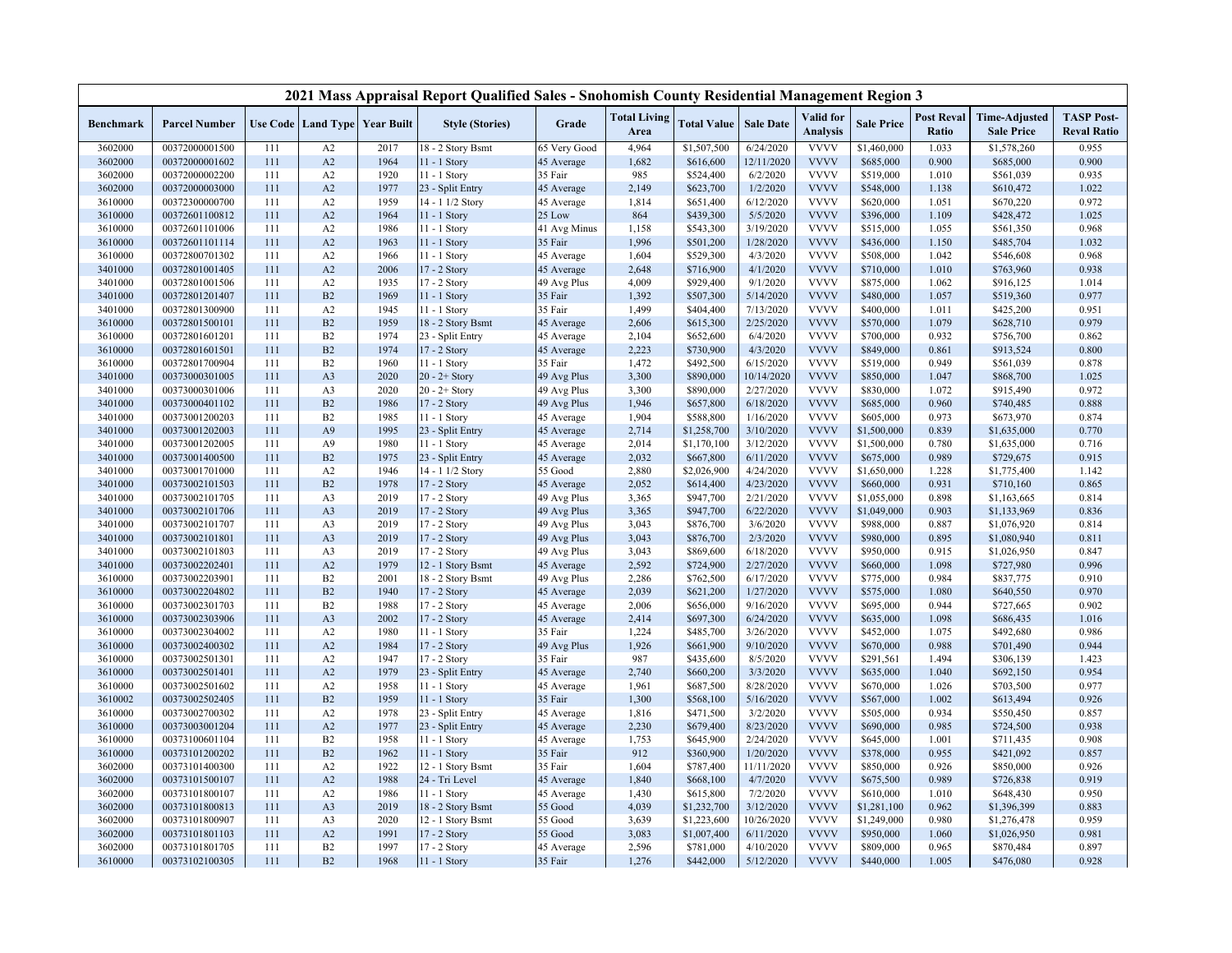|                    |                                  |            |                |                                   | 2021 Mass Appraisal Report Qualified Sales - Snohomish County Residential Management Region 3 |                    |                             |                        |                        |                              |                        |                            |                                           |                                         |
|--------------------|----------------------------------|------------|----------------|-----------------------------------|-----------------------------------------------------------------------------------------------|--------------------|-----------------------------|------------------------|------------------------|------------------------------|------------------------|----------------------------|-------------------------------------------|-----------------------------------------|
| <b>Benchmark</b>   | <b>Parcel Number</b>             |            |                | Use Code   Land Type   Year Built | <b>Style (Stories)</b>                                                                        | Grade              | <b>Total Living</b><br>Area | <b>Total Value</b>     | <b>Sale Date</b>       | Valid for<br><b>Analysis</b> | <b>Sale Price</b>      | <b>Post Reval</b><br>Ratio | <b>Time-Adjusted</b><br><b>Sale Price</b> | <b>TASP Post-</b><br><b>Reval Ratio</b> |
| 3610002            | 00373500002300                   | 111        | A3             | 1975                              | 23 - Split Entry                                                                              | 45 Average         | 1,836                       | \$682,900              | 8/4/2020               | <b>VVVV</b>                  | \$620,000              | 1.101                      | \$651,000                                 | 1.049                                   |
| 3610002            | 00373500003700                   | 111        | A3             | 1972                              | 11 - 1 Story                                                                                  | 35 Fair            | 1,010                       | \$593,100              | 9/26/2020              | <b>VVVV</b>                  | \$540,000              | 1.098                      | \$565,380                                 | 1.049                                   |
| 3610002            | 00373500006200                   | 111        | A3             | 1975                              | 23 - Split Entry                                                                              | 45 Average         | 1,886                       | \$696,500              | 9/22/2020              | <b>VVVV</b>                  | \$625,000              | 1.114                      | \$654,375                                 | 1.064                                   |
| 3610002            | 00373500006300                   | 111        | A <sub>3</sub> | 1975                              | 23 - Split Entry                                                                              | 45 Average         | 1,612                       | \$670,400              | 5/26/2020              | <b>VVVV</b>                  | \$550,000              | 1.219                      | \$595,100                                 | 1.127                                   |
| 3401000            | 00373700200304                   | 111        | A3             | 2020                              | 17 - 2 Story                                                                                  | 49 Avg Plus        | 2,669                       | \$797,000              | 6/24/2020              | <b>VVVV</b>                  | \$755,000              | 1.056                      | \$816,155                                 | 0.977                                   |
| 3401000            | 00373700200305                   | 111        | A3             | 2020                              | 17 - 2 Story                                                                                  | 49 Avg Plus        | 3,215                       | \$867,200              | 7/8/2020               | <b>VVVV</b>                  | \$832,000              | 1.042                      | \$884,416                                 | 0.981                                   |
| 3401000            | 00373700200306                   | 111        | A3             | 2020                              | 17 - 2 Story                                                                                  | 49 Avg Plus        | 3,215                       | \$870,200              | 6/20/2020              | <b>VVVV</b>                  | \$832,000              | 1.046                      | \$899,392                                 | 0.968                                   |
| 3401000            | 00373700200307                   | 111        | A <sub>3</sub> | 2020                              | 17 - 2 Story                                                                                  | 49 Avg Plus        | 3,350                       | \$896,300              | 5/27/2020              | <b>VVVV</b>                  | \$865,000              | 1.036                      | \$935,930                                 | 0.958                                   |
| 3401000            | 00373700302303                   | 111        | B2             | 1968                              | 23 - Split Entry                                                                              | 45 Average         | 1,878                       | \$592,500              | 5/5/2020               | <b>VVVV</b>                  | \$525,000              | 1.129                      | \$568,050                                 | 1.043                                   |
| 3401831            | 00373700401702                   | 111        | L <sub>6</sub> | 1961                              | 17 - 2 Story                                                                                  | 55 Good            | 3,699                       | \$1,453,800            | 6/14/2020              | <b>VVVV</b>                  | \$1,475,000            | 0.986                      | \$1,594,475                               | 0.912                                   |
| 3401000            | 00373701001301                   | 111        | A <sub>2</sub> | 1958                              | $11 - 1$ Story                                                                                | 45 Average         | 1,200                       | \$501,400              | 2/3/2020               | <b>VVVV</b>                  | \$452,500              | 1.108                      | \$499,108                                 | 1.005                                   |
| 3401000            | 00373701002402                   | 111        | B2             | 1940                              | 11 - 1 Story                                                                                  | 35 Fair            | 1,148                       | \$485,800              | 5/30/2020              | <b>VVVV</b>                  | \$450,000              | 1.080                      | \$486,900                                 | 0.998                                   |
| 3610002            | 00374100100203                   | 111        | A2             | 1975                              | 15 - 1 1/2 Story Bsmt                                                                         | 45 Average         | 2,259                       | \$732,100              | 2/28/2020              | <b>VVVV</b>                  | \$635,000              | 1.153                      | \$700,405                                 | 1.045                                   |
| 3610002            | 00374100600604                   | 111        | A2             | 1942                              | 11 - 1 Story                                                                                  | 35 Fair            | 1,673                       | \$576,200              | 4/21/2020              | <b>VVVV</b>                  | \$535,000              | 1.077                      | \$575,660                                 | 1.001                                   |
| 3610002            | 00374101000505                   | 111        | B2             | 1982                              | 23 - Split Entry                                                                              | 45 Average         | 1,602                       | \$603,200              | 3/12/2020              | <b>VVVV</b>                  | \$600,000              | 1.005                      | \$654,000                                 | 0.922                                   |
| 3602000            | 00374101200703                   | 111        | A2             | 1952                              | 12 - 1 Story Bsmt                                                                             | 45 Average         | 2,859                       | \$680,700              | 7/1/2020               | <b>VVVV</b>                  | \$663,000              | 1.027                      | \$704,769                                 | 0.966                                   |
| 3602000            | 00374101300102                   | 111        | A2             | 1977                              | 24 - Tri Level                                                                                | 45 Average         | 2,134                       | \$696,400              | 3/11/2020              | <b>VVVV</b>                  | \$675,000              | 1.032                      | \$735,750                                 | 0.947                                   |
| 3314000            | 00374800003000                   | 111        | A <sub>9</sub> | 2014                              | 17 - 2 Story                                                                                  | 49 Avg Plus        | 2,988                       | \$1,474,700            | 12/29/2020             | <b>VVVV</b>                  | \$1,580,000            | 0.933                      | \$1,580,000                               | 0.933                                   |
| 3314000            | 00374800003602                   | 111        | A2             | 2013                              | 17 - 2 Story                                                                                  | 49 Avg Plus        | 3,601                       | \$856,300              | 4/27/2020              | <b>VVVV</b>                  | \$810,200              | 1.057                      | \$871,775                                 | 0.982                                   |
| 3314000            | 00374800003706                   | 111        | A2             | 2014                              | 17 - 2 Story                                                                                  | 49 Avg Plus        | 3,221                       | \$742,900              | 3/13/2020              | <b>VVVV</b>                  | \$745,000              | 0.997                      | \$812,050                                 | 0.915                                   |
| 3314000            | 00374800005205                   | 111        | A3             | 2010                              | 23 - Split Entry                                                                              | 45 Average         | 2,146                       | \$554,900              | 2/18/2020              | <b>VVVV</b>                  | \$580,000              | 0.957                      | \$639,740                                 | 0.867                                   |
| 3314000            | 00374900004104                   | 111        | B2             | 1968                              | 11 - 1 Story                                                                                  | 45 Average         | 1,688                       | \$469,700              | 4/24/2020              | <b>VVVV</b>                  | \$450,000              | 1.044                      | \$484,200                                 | 0.970                                   |
| 3314000            | 00374900004400                   | 111        | B2             | 1950                              | 11 - 1 Story                                                                                  | 45 Average         | 2,262                       | \$665,700              | 5/19/2020              | <b>VVVV</b>                  | \$625,000              | 1.065                      | \$676,250                                 | 0.984                                   |
| 3314000            | 00374900007703                   | 111        | A2             | 1968                              | 11 - 1 Story                                                                                  | 35 Fair            | 1,104                       | \$439,900              | 5/1/2020               | <b>VVVV</b>                  | \$399,990              | 1.100                      | \$432,789                                 | 1.016                                   |
| 3314000            | 00375000001802                   | 111        | B2             | 1990                              | 24 - Tri Level                                                                                | 49 Avg Plus        | 2,237                       | \$644,000              | 6/22/2020              | <b>VVVV</b>                  | \$619,500              | 1.040                      | \$669,680                                 | 0.962                                   |
| 3314000            | 00375000004505                   | 111        | A2             | 1978                              | 11 - 1 Story                                                                                  | 45 Average         | 1,442                       | \$507,700              | 1/21/2020              | <b>VVVV</b>                  | \$464,450              | 1.093                      | \$517,397                                 | 0.981                                   |
| 3314000            | 00375000006502                   | 111        | B2             | 1967                              | 11 - 1 Story                                                                                  | 45 Average         | 1,452                       | \$473,400              | 2/3/2020               | <b>VVVV</b>                  | \$422,000              | 1.122                      | \$465,466                                 | 1.017                                   |
| 3610000            | 00375200000100                   | 111        | A2             | 1962                              | $11 - 1$ Story                                                                                | 35 Fair            | 1,056                       | \$459,200              | 4/7/2020               | <b>VVVV</b><br><b>VVVV</b>   | \$442,500              | 1.038                      | \$476,130                                 | 0.964                                   |
| 3610000            | 00375200000400                   | 111        | A2             | 1962                              | $11 - 1$ Story                                                                                | 35 Fair            | 1,789                       | \$587,600              | 3/12/2020              |                              | \$625,000              | 0.940                      | \$681,250                                 | 0.863                                   |
| 3401000<br>3610000 | 00375600001301<br>00375800001100 | 111<br>111 | A2<br>B2       | 1962<br>1962                      | $11 - 1$ Story                                                                                | 35 Fair<br>35 Fair | 1,598<br>1,106              | \$536,700<br>\$479,800 | 5/26/2020<br>10/1/2020 | <b>VVVV</b><br><b>VVVV</b>   | \$464,900<br>\$500,000 | 1.154<br>0.960             | \$503,022<br>\$511,000                    | 1.067<br>0.939                          |
| 3610000            | 00375900001600                   | 111        | B2             | 1963                              | 11 - 1 Story<br>11 - 1 Story                                                                  | 35 Fair            | 1,200                       |                        | 6/8/2020               | <b>VVVV</b>                  | \$465,000              | 1.037                      | \$502,665                                 | 0.959                                   |
| 3610000            | 00375900002100                   | 111        | B2             | 1963                              | $11 - 1$ Story                                                                                | 35 Fair            | 1,320                       | \$482,200<br>\$458,900 | 3/24/2020              | <b>VVVV</b>                  | \$450,000              | 1.020                      | \$490,500                                 | 0.936                                   |
| 3610000            | 00375900002800                   | 111        | B2             | 1963                              | 18 - 2 Story Bsmt                                                                             | 35 Fair            | 1,488                       | \$453,500              | 5/14/2020              | <b>VVVV</b>                  | \$425,000              | 1.067                      | \$459,850                                 | 0.986                                   |
| 3610000            | 00375900003100                   | 111        | B2             | 1963                              | 11 - 1 Story                                                                                  | 35 Fair            | 1,320                       | \$442,400              | 9/27/2020              | <b>VVVV</b>                  | \$415,000              | 1.066                      | \$434,505                                 | 1.018                                   |
| 3610000            | 00376000000800                   | 111        | B2             | 1961                              | 11 - 1 Story                                                                                  | 35 Fair            | 900                         | \$454,600              | 4/27/2020              | <b>VVVV</b>                  | \$435,000              | 1.045                      | \$468,060                                 | 0.971                                   |
| 3610000            | 00376000001500                   | 111        | B2             | 1961                              | 11 - 1 Story                                                                                  | 35 Fair            | 900                         | \$442,300              | 6/12/2020              | <b>VVVV</b>                  | \$435,000              | 1.017                      | \$470,235                                 | 0.941                                   |
| 3610000            | 00376000001800                   | 111        | B2             | 1961                              | 11 - 1 Story                                                                                  | 35 Fair            | 1,152                       | \$461,500              | 6/17/2020              | <b>VVVV</b>                  | \$497,000              | 0.929                      | \$537,257                                 | 0.859                                   |
| 3610002            | 00376800001400                   | 111        | B2             | 1964                              | 12 - 1 Story Bsmt                                                                             | 45 Average         | 1,444                       | \$354,800              | 1/6/2020               | <b>VVVV</b>                  | \$275,000              | 1.290                      | \$306,350                                 | 1.158                                   |
| 3610002            | 00376800003600                   | 111        | B2             | 1962                              | 11 - 1 Story                                                                                  | 45 Average         | 1,900                       | \$684,500              | 1/29/2020              | <b>VVVV</b>                  | \$530,000              | 1.292                      | \$590,420                                 | 1.159                                   |
| 3610002            | 00376800004905                   | 111        | A3             | 2011                              | 17 - 2 Story                                                                                  | 49 Avg Plus        | 2,215                       | \$763,600              | 5/18/2020              | <b>VVVV</b>                  | \$710,000              | 1.075                      | \$768,220                                 | 0.994                                   |
| 3602000            | 00376900000800                   | 111        | A2             | 2018                              | 17 - 2 Story                                                                                  | 55 Good            | 3,782                       | \$1,247,100            | 6/24/2020              | <b>VVVV</b>                  | \$1,350,000            | 0.924                      | \$1,459,350                               | 0.855                                   |
| 3602000            | 00376900001100                   | 111        | A2             | 1953                              | $11 - 1$ Story                                                                                | 35 Fair            | 800                         | \$471,500              | 3/10/2020              | <b>VVVV</b>                  | \$430,000              | 1.097                      | \$468,700                                 | 1.006                                   |
| 3602000            | 00376900004002                   | 111        | A2             | 1965                              | 23 - Split Entry                                                                              | 45 Average         | 2,478                       | \$722,000              | 1/7/2020               | <b>VVVV</b>                  | \$727,500              | 0.992                      | \$810,435                                 | 0.891                                   |
| 3610002            | 00377000001300                   | 111        | B <sub>2</sub> | 1962                              | 23 - Split Entry                                                                              | 45 Average         | 1,940                       | \$672,000              | 1/6/2020               | <b>VVVV</b>                  | \$625,000              | 1.075                      | \$696,250                                 | 0.965                                   |
| 3610002            | 00377000002400                   | 111        | B2             | 1963                              | 12 - 1 Story Bsmt                                                                             | 45 Average         | 2,184                       | \$562,100              | 2/20/2020              | <b>VVVV</b>                  | \$505,000              | 1.113                      | \$557,015                                 | 1.009                                   |
| 3511000            | 00379400001200                   | 111        | B2             | 1970                              | 12 - 1 Story Bsmt                                                                             | 35 Fair            | 1,894                       | \$546,500              | 6/29/2020              | <b>VVVV</b>                  | \$540,000              | 1.012                      | \$583,740                                 | 0.936                                   |
| 3311000            | 00383600000600                   | 111        | A2             | 1970                              | 23 - Split Entry                                                                              | 45 Average         | 2,038                       | \$550,100              | 5/11/2020              | <b>VVVV</b>                  | \$540,000              | 1.019                      | \$584,280                                 | 0.942                                   |
| 3311000            | 00383600001300                   | 111        | A2             | 1970                              | 11 - 1 Story                                                                                  | 45 Average         | 1,479                       | \$504,100              | 5/26/2020              | <b>VVVV</b>                  | \$480,000              | 1.050                      | \$519,360                                 | 0.971                                   |
| 3311000            | 00383600002700                   | 111        | A2             | 1970                              | 23 - Split Entry                                                                              | 45 Average         | 1,950                       | \$480,800              | 6/23/2020              | <b>VVVV</b>                  | \$475,000              | 1.012                      | \$513,475                                 | 0.936                                   |
| 3311000            | 00383600002900                   | 111        | A2             | 2003                              | 17 - 2 Story                                                                                  | 49 Avg Plus        | 2,748                       | \$718,500              | 7/1/2020               | <b>VVVV</b>                  | \$679,950              | 1.057                      | \$722,787                                 | 0.994                                   |
| 3113000            | 00389400200401                   | 111        | <b>B4</b>      | 2005                              | 17 - 2 Story                                                                                  | 55 Good            | 3,229                       | \$1,186,600            | 2/18/2020              | <b>VVVV</b>                  | \$1,250,000            | 0.949                      | \$1,378,750                               | 0.861                                   |
| 3113000            | 00389400300104                   | 111        | <b>B6</b>      | 2005                              | 17 - 2 Story                                                                                  | 55 Good            | 3,028                       | \$923,200              | 10/27/2020             | <b>VVVV</b>                  | \$1,000,000            | 0.923                      | \$1,022,000                               | 0.903                                   |
| 3311001            | 00399300000600                   | 111        | B2             | 1965                              | 11 - 1 Story                                                                                  | 45 Average         | 1,299                       | \$482,300              | 6/18/2020              | <b>VVVV</b>                  | \$465,000              | 1.037                      | \$502,665                                 | 0.959                                   |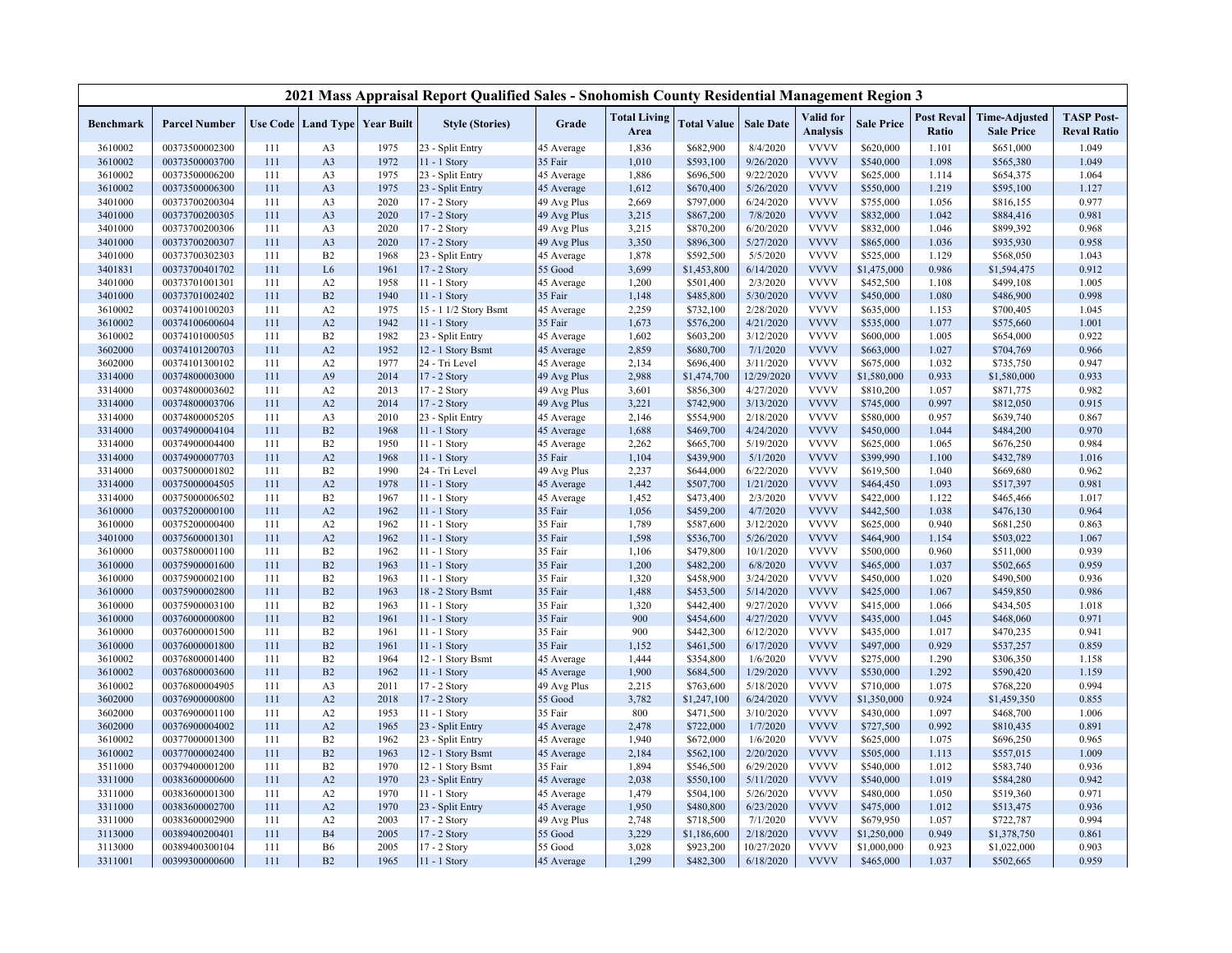|                  |                      |     |                |                                   | 2021 Mass Appraisal Report Qualified Sales - Snohomish County Residential Management Region 3 |              |                             |                    |                  |                              |                   |                            |                                           |                                         |
|------------------|----------------------|-----|----------------|-----------------------------------|-----------------------------------------------------------------------------------------------|--------------|-----------------------------|--------------------|------------------|------------------------------|-------------------|----------------------------|-------------------------------------------|-----------------------------------------|
| <b>Benchmark</b> | <b>Parcel Number</b> |     |                | Use Code   Land Type   Year Built | <b>Style (Stories)</b>                                                                        | Grade        | <b>Total Living</b><br>Area | <b>Total Value</b> | <b>Sale Date</b> | Valid for<br><b>Analysis</b> | <b>Sale Price</b> | <b>Post Reval</b><br>Ratio | <b>Time-Adjusted</b><br><b>Sale Price</b> | <b>TASP Post-</b><br><b>Reval Ratio</b> |
| 3311001          | 00399300000900       | 111 | B2             | 1966                              | $1 - 1$ Story                                                                                 | 45 Average   | 1,155                       | \$414,700          | 5/11/2020        | <b>VVVV</b>                  | \$415,000         | 0.999                      | \$449,030                                 | 0.924                                   |
| 3312001          | 00399400000800       | 111 | A2             | 1966                              | $11 - 1$ Story                                                                                | 45 Average   | 1,564                       | \$599,800          | 6/14/2020        | <b>VVVV</b>                  | \$575,000         | 1.043                      | \$621,575                                 | 0.965                                   |
| 3610000          | 00400400001200       | 111 | A <sub>2</sub> | 1968                              | 11 - 1 Story                                                                                  | 45 Average   | 1,304                       | \$527,800          | 8/17/2020        | <b>VVVV</b>                  | \$492,000         | 1.073                      | \$516,600                                 | 1.022                                   |
| 3109000          | 00402100000400       | 111 | A2             | 1968                              | 23 - Split Entry                                                                              | 45 Average   | 2,048                       | \$525,000          | 6/8/2020         | <b>VVVV</b>                  | \$508,000         | 1.033                      | \$549,148                                 | 0.956                                   |
| 3113000          | 00403800001304       | 111 | B <sub>4</sub> | 2000                              | 17 - 2 Story                                                                                  | 45 Average   | 2,760                       | \$785,400          | 1/9/2020         | <b>VVVV</b>                  | \$765,000         | 1.027                      | \$852,210                                 | 0.922                                   |
| 3113000          | 00403800001803       | 111 | <b>B4</b>      | 1977                              | 15 - 1 1/2 Story Bsmt                                                                         | 55 Good      | 3,194                       | \$975,600          | 6/1/2020         | <b>VVVV</b>                  | \$930,000         | 1.049                      | \$1,005,330                               | 0.970                                   |
| 3113000          | 00403800002602       | 111 | B <sub>2</sub> | 2005                              | 17 - 2 Story                                                                                  | 55 Good      | 3,343                       | \$1,092,300        | 6/30/2020        | <b>VVVV</b>                  | \$1,002,000       | 1.090                      | \$1,083,162                               | 1.008                                   |
| 3113000          | 00403800007801       | 111 | G <sub>4</sub> | 2016                              | $11 - 1$ Story                                                                                | 49 Avg Plus  | 3,343                       | \$1,057,700        | 7/10/2020        | <b>VVVV</b>                  | \$1,174,000       | 0.901                      | \$1,247,962                               | 0.848                                   |
| 3113000          | 00403800007802       | 111 | G <sub>4</sub> | 2003                              | 17 - 2 Story                                                                                  | 49 Avg Plus  | 3,614                       | \$986,900          | 1/21/2020        | <b>VVVV</b>                  | \$875,000         | 1.128                      | \$974,750                                 | 1.012                                   |
| 3113000          | 00403800008902       | 111 | <b>B4</b>      | 2000                              | 17 - 2 Story                                                                                  | 55 Good      | 3,173                       | \$1,037,200        | 3/9/2020         | <b>VVVV</b>                  | \$1,044,000       | 0.993                      | \$1,137,960                               | 0.911                                   |
| 3113000          | 00403800010000       | 111 | B <sub>4</sub> | 1924                              | 11 - 1 Story                                                                                  | 35 Fair      | 1,040                       | \$807,600          | 11/23/2020       | <b>VVVV</b>                  | \$850,000         | 0.950                      | \$850,000                                 | 0.950                                   |
| 3113000          | 00403800012301       | 111 | <b>B4</b>      | 2002                              | 12 - 1 Story Bsmt                                                                             | 65 Very Good | 3,719                       | \$1,024,500        | 3/12/2020        | <b>VVVV</b>                  | \$775,000         | 1.322                      | \$844,750                                 | 1.213                                   |
| 3113000          | 00403800013705       | 111 | B2             | 1970                              | 11 - 1 Story                                                                                  | 35 Fair      | 1,344                       | \$533,500          | 1/17/2020        | <b>VVVV</b>                  | \$459,000         | 1.162                      | \$511,326                                 | 1.043                                   |
| 3113000          | 00403800013706       | 111 | B2             | 1970                              | 11 - 1 Story                                                                                  | 35 Fair      | 1,257                       | \$467,400          | 1/13/2020        | <b>VVVV</b>                  | \$461,000         | 1.014                      | \$513,554                                 | 0.910                                   |
| 3113000          | 00403800014501       | 111 | B2             | 1973                              | 23 - Split Entry                                                                              | 45 Average   | 2,359                       | \$695,900          | 6/16/2020        | <b>VVVV</b>                  | \$645,000         | 1.079                      | \$697,245                                 | 0.998                                   |
| 3113000          | 00403800201300       | 111 | B2             | 1918                              | $11 - 1$ Story                                                                                | 25 Low       | 964                         | \$365,000          | 1/15/2020        | <b>VVVV</b>                  | \$420,000         | 0.869                      | \$467,880                                 | 0.780                                   |
| 3113000          | 00403800202400       | 111 | B2             | 1945                              | 12 - 1 Story Bsmt                                                                             | 35 Fair      | 1,266                       | \$461,500          | 1/21/2020        | <b>VVVV</b>                  | \$417,500         | 1.105                      | \$465,095                                 | 0.992                                   |
| 3113000          | 00403900016007       | 111 | <b>B4</b>      | 2000                              | 17 - 2 Story                                                                                  | 55 Good      | 3,456                       | \$1,014,500        | 6/24/2020        | <b>VVVV</b>                  | \$998,000         | 1.017                      | \$1,078,838                               | 0.940                                   |
| 3113000          | 00403900020603       | 111 | B2             | 1970                              | 11 - 1 Story                                                                                  | 35 Fair      | 1,336                       | \$496,800          | 4/3/2020         | <b>VVVV</b>                  | \$478,000         | 1.039                      | \$514,328                                 | 0.966                                   |
| 3113000          | 00403900022201       | 111 | <b>B4</b>      | 1968                              | 12 - 1 Story Bsmt                                                                             | 45 Average   | 2,896                       | \$724,700          | 5/24/2020        | <b>VVVV</b>                  | \$966,000         | 0.750                      | \$1,045,212                               | 0.693                                   |
| 3113000          | 00403900025909       | 111 | B <sub>4</sub> | 1991                              | 11 - 1 Story                                                                                  | 41 Avg Minus | 1,842                       | \$655,400          | 3/31/2020        | <b>VVVV</b>                  | \$560,000         | 1.170                      | \$610,400                                 | 1.074                                   |
| 3109000          | 00405100001900       | 111 | B2             | 1970                              | $11 - 1$ Story                                                                                | 35 Fair      | 960                         | \$416,600          | 3/4/2020         | <b>VVVV</b>                  | \$405,000         | 1.029                      | \$441,450                                 | 0.944                                   |
| 3610002          | 00408300001700       | 111 | B <sub>2</sub> | 1959                              | 11 - 1 Story                                                                                  | 35 Fair      | 1,134                       | \$638,700          | 10/8/2020        | <b>VVVV</b>                  | \$625,000         | 1.022                      | \$638,750                                 | 1.000                                   |
| 3113000          | 00409500000802       | 111 | <b>B4</b>      | 1991                              | 17 - 2 Story                                                                                  | 49 Avg Plus  | 3,178                       | \$1,020,700        | 5/5/2020         | <b>VVVV</b>                  | \$975,000         | 1.047                      | \$1,054,950                               | 0.968                                   |
| 3113000          | 00409500002301       | 111 | B <sub>4</sub> | 1988                              | 17 - 2 Story                                                                                  | 65 Very Good | 2,732                       | \$985,000          | 5/21/2020        | <b>VVVV</b>                  | \$899,000         | 1.096                      | \$972,718                                 | 1.013                                   |
| 3113000          | 00409500003901       | 111 | B2             | 1978                              | 11 - 1 Story                                                                                  | 45 Average   | 1,845                       | \$650,200          | 11/3/2020        | <b>VVVV</b>                  | \$679,000         | 0.958                      | \$679,000                                 | 0.958                                   |
| 3610002          | 00411100001502       | 111 | A2             | 1992                              | 11 - 1 Story                                                                                  | 45 Average   | 1,509                       | \$613,800          | 1/3/2020         | <b>VVVV</b>                  | \$540,000         | 1.137                      | \$601,560                                 | 1.020                                   |
| 3610002          | 00411200000200       | 111 | B2             | 1924                              | 11 - 1 Story                                                                                  | 35 Fair      | 1,104                       | \$485,600          | 6/5/2020         | <b>VVVV</b>                  | \$460,000         | 1.056                      | \$497,260                                 | 0.977                                   |
| 3511861          | 00414400102000       | 111 | L <sub>3</sub> | 1998                              | 17 - 2 Story                                                                                  | 49 Avg Plus  | 2,568                       | \$1,300,600        | 12/31/2020       | <b>VVVV</b>                  | \$1,300,000       | 1.000                      | \$1,300,000                               | 1.000                                   |
| 3511861          | 00414400102100       | 111 | L2             | 1942                              | 18 - 2 Story Bsmt                                                                             | 55 Good      | 3,151                       | \$1,320,300        | 12/18/2020       | <b>VVVV</b>                  | \$1,550,000       | 0.852                      | \$1,550,000                               | 0.852                                   |
| 3511861          | 00414400103100       | 111 | L1             | 1979                              | $20 - 2 +$ Story                                                                              | 55 Good      | 3,746                       | \$1,389,600        | 11/12/2020       | <b>VVVV</b>                  | \$1,500,000       | 0.926                      | \$1,500,000                               | 0.926                                   |
| 3511001          | 00414400201300       | 111 | <b>B</b> 9     | 1999                              | 17 - 2 Story                                                                                  | 65 Very Good | 4,213                       | \$1,533,800        | 12/3/2020        | <b>VVVV</b>                  | \$1,605,000       | 0.956                      | \$1,605,000                               | 0.956                                   |
| 3610000          | 00415000000700       | 111 | B2             | 1960                              | 11 - 1 Story                                                                                  | 35 Fair      | 880                         | \$428,500          | 5/26/2020        | <b>VVVV</b>                  | \$425,000         | 1.008                      | \$459,850                                 | 0.932                                   |
| 3610000          | 00415800000400       | 111 | A <sub>3</sub> | 1968                              | 23 - Split Entry                                                                              | 45 Average   | 1,932                       | \$585,900          | 10/6/2020        | <b>VVVV</b>                  | \$611,500         | 0.958                      | \$624,953                                 | 0.938                                   |
| 3311000          | 00419400002300       | 111 | A <sub>2</sub> | 1971                              | 11 - 1 Story                                                                                  | 35 Fair      | 1,507                       | \$498,700          | 1/1/2020         | <b>VVVV</b>                  | \$475,000         | 1.050                      | \$529,150                                 | 0.942                                   |
| 3311000          | 00419400005400       | 111 | A2             | 1976                              | 23 - Split Entry                                                                              | 35 Fair      | 1,574                       | \$453,100          | 5/26/2020        | <b>VVVV</b>                  | \$449,950         | 1.007                      | \$486,846                                 | 0.931                                   |
| 3413000          | 00420100000800       | 111 | A <sub>2</sub> | 1975                              | 23 - Split Entry                                                                              | 45 Average   | 1,952                       | \$533,900          | 10/2/2020        | <b>VVVV</b>                  | \$543,000         | 0.983                      | \$554,946                                 | 0.962                                   |
| 3413000          | 00420100008300       | 111 | A2             | 1975                              | 23 - Split Entry                                                                              | 45 Average   | 2,130                       | \$588,900          | 6/9/2020         | <b>VVVV</b>                  | \$600,000         | 0.982                      | \$648,600                                 | 0.908                                   |
| 3413000          | 00420100014700       | 111 | A <sub>2</sub> | 1975                              | 23 - Split Entry                                                                              | 45 Average   | 1,598                       | \$573,900          | 5/19/2020        | <b>VVVV</b>                  | \$542,000         | 1.059                      | \$586,444                                 | 0.979                                   |
| 3413000          | 00420100016300       | 111 | A2             | 1977                              | 23 - Split Entry                                                                              | 45 Average   | 2,215                       | \$685,400          | 9/25/2020        | <b>VVVV</b>                  | \$680,000         | 1.008                      | \$711,960                                 | 0.963                                   |
| 3413000          | 00420100016400       | 111 | A2             | 1976                              | 23 - Split Entry                                                                              | 45 Average   | 1,658                       | \$603,500          | 4/9/2020         | <b>VVVV</b>                  | \$590,000         | 1.023                      | \$634,840                                 | 0.951                                   |
| 3511000          | 00420300000200       | 111 | B2             | 1988                              | 11 - 1 Story                                                                                  | 45 Average   | 1,172                       | \$554,400          | 5/27/2020        | <b>VVVV</b>                  | \$540,000         | 1.027                      | \$584,280                                 | 0.949                                   |
| 3511000          | 00420300001400       | 111 | B2             | 1970                              | 11 - 1 Story                                                                                  | 45 Average   | 1,192                       | \$552,600          | 8/20/2020        | <b>VVVV</b>                  | \$535,000         | 1.033                      | \$561,750                                 | 0.984                                   |
| 3401000          | 00421100000100       | 111 | B2             | 2000                              | 17 - 2 Story                                                                                  | 45 Average   | 1,969                       | \$604,800          | 5/8/2020         | <b>VVVV</b>                  | \$560,000         | 1.080                      | \$605,920                                 | 0.998                                   |
| 3511002          | 00421200003700       | 111 | B2             | 1970                              | 11 - 1 Story                                                                                  | 35 Fair      | 864                         | \$535,700          | 7/14/2020        | <b>VVVV</b>                  | \$525,000         | 1.020                      | \$558,075                                 | 0.960                                   |
| 3314000          | 00421900000300       | 111 | B2             | 1973                              | 24 - Tri Level                                                                                | 45 Average   | 2,434                       | \$494,900          | 1/2/2020         | <b>VVVV</b>                  | \$430,000         | 1.151                      | \$479,020                                 | 1.033                                   |
| 3514000          | 00422800003300       | 111 | B1             | 2020                              | 17 - 2 Story                                                                                  | 49 Avg Plus  | 2,766                       | \$805,900          | 6/8/2020         | <b>VVVV</b>                  | \$800,000         | 1.007                      | \$864,800                                 | 0.932                                   |
| 3610000          | 00424500000500       | 111 | A <sub>3</sub> | 1971                              | 11 - 1 Story                                                                                  | 35 Fair      | 1,104                       | \$503,700          | 1/27/2020        | <b>VVVV</b>                  | \$485,000         | 1.039                      | \$540,290                                 | 0.932                                   |
| 3610000          | 00424500001900       | 111 | A <sub>3</sub> | 1972                              | 23 - Split Entry                                                                              | 35 Fair      | 1,440                       | \$526,100          | 8/27/2020        | <b>VVVV</b>                  | \$545,000         | 0.965                      | \$572,250                                 | 0.919                                   |
| 3610000          | 00424500003100       | 111 | A <sub>3</sub> | 1971                              | 17 - 2 Story                                                                                  | 35 Fair      | 1,972                       | \$565,600          | 4/17/2020        | <b>VVVV</b>                  | \$528,000         | 1.071                      | \$568,128                                 | 0.996                                   |
| 3610000          | 00424500003600       | 111 | A <sub>3</sub> | 1970                              | 11 - 1 Story                                                                                  | 35 Fair      | 1,100                       | \$534,800          | 6/23/2020        | <b>VVVV</b>                  | \$500,000         | 1.070                      | \$540,500                                 | 0.989                                   |
| 3610000          | 00424500004500       | 111 | A <sub>3</sub> | 1970                              | 11 - 1 Story                                                                                  | 35 Fair      | 912                         | \$452,100          | 3/18/2020        | <b>VVVV</b>                  | \$440,000         | 1.028                      | \$479,600                                 | 0.943                                   |
| 3610000          | 00426000002001       | 111 | B2             | 1974                              | 11 - 1 Story                                                                                  | 45 Average   | 1,471                       | \$578,700          | 2/14/2020        | <b>VVVV</b>                  | \$560,000         | 1.033                      | \$617,680                                 | 0.937                                   |
| 3515000          | 00427100001000       | 111 | B2             | 1996                              | 23 - Split Entry                                                                              | 45 Average   | 1,551                       | \$535,000          | 7/31/2020        | <b>VVVV</b>                  | \$610,000         | 0.877                      | \$648,430                                 | 0.825                                   |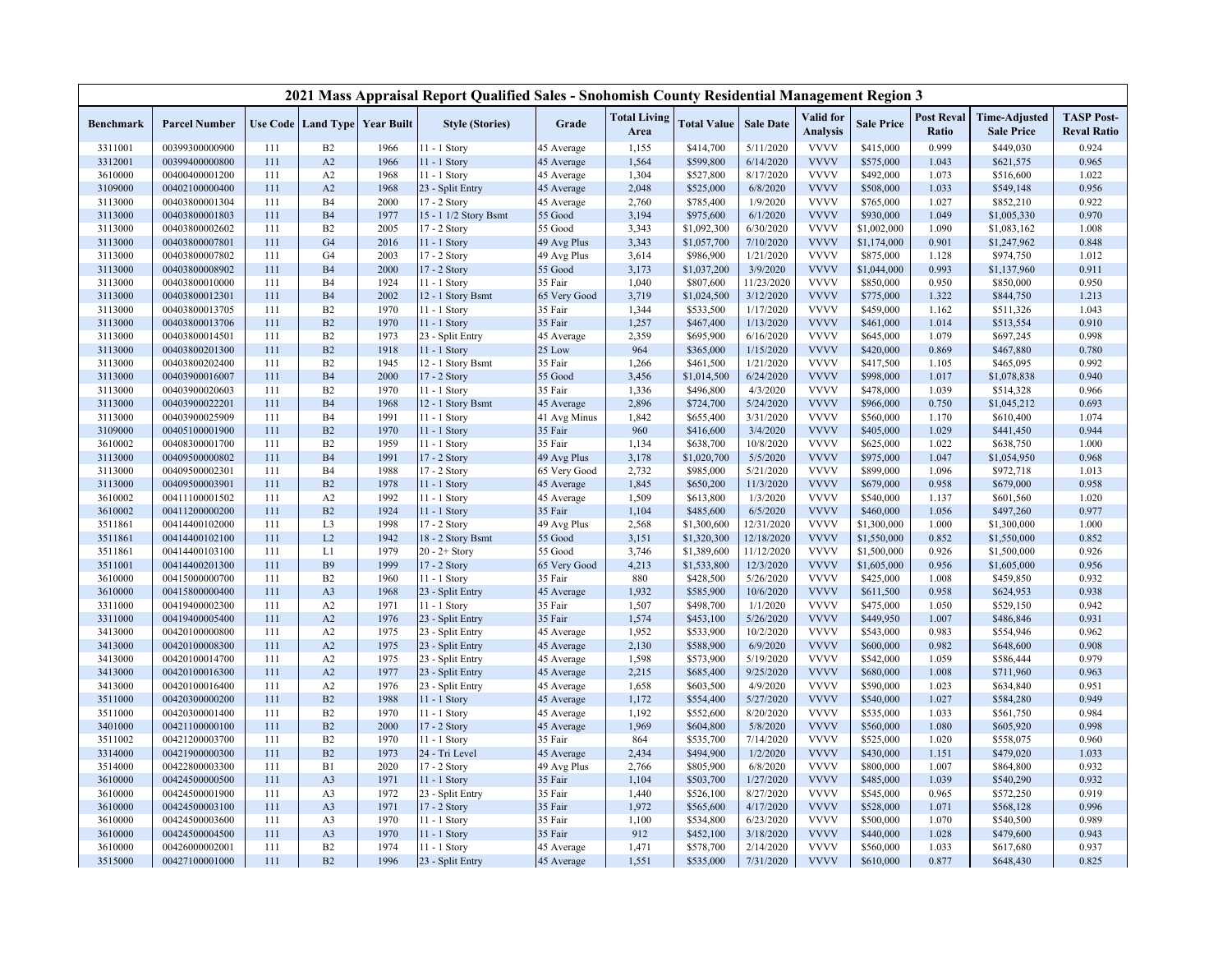|                    |                                  |            |                                          |              | 2021 Mass Appraisal Report Qualified Sales - Snohomish County Residential Management Region 3 |                          |                             |                        |                       |                              |                        |                            |                                           |                                         |
|--------------------|----------------------------------|------------|------------------------------------------|--------------|-----------------------------------------------------------------------------------------------|--------------------------|-----------------------------|------------------------|-----------------------|------------------------------|------------------------|----------------------------|-------------------------------------------|-----------------------------------------|
| <b>Benchmark</b>   | <b>Parcel Number</b>             |            | <b>Use Code   Land Type   Year Built</b> |              | <b>Style (Stories)</b>                                                                        | Grade                    | <b>Total Living</b><br>Area | <b>Total Value</b>     | <b>Sale Date</b>      | Valid for<br><b>Analysis</b> | <b>Sale Price</b>      | <b>Post Reval</b><br>Ratio | <b>Time-Adjusted</b><br><b>Sale Price</b> | <b>TASP Post-</b><br><b>Reval Ratio</b> |
| 3515000            | 00427100004000                   | 111        | B <sub>4</sub>                           | 1989         | $1 - 1$ Story                                                                                 | 45 Average               | 1,668                       | \$666,400              | 5/26/2020             | <b>VVVV</b>                  | \$695,000              | 0.959                      | \$751,990                                 | 0.886                                   |
| 3515000            | 00427100004100                   | 111        | <b>B4</b>                                |              | N/A                                                                                           | N/A                      |                             | \$196,300              | 5/26/2020             | <b>VVVV</b>                  | \$695,000              | 0.282                      | \$751,990                                 | 0.261                                   |
| 3515000            | 00427100007800                   | 111        | B <sub>2</sub>                           | 2002         | 17 - 2 Story                                                                                  | 55 Good                  | 2,208                       | \$725,000              | 5/3/2020              | <b>VVVV</b>                  | \$700,000              | 1.036                      | \$757,400                                 | 0.957                                   |
| 3311000            | 00427700001400                   | 111        | A <sub>2</sub>                           | 1972         | 23 - Split Entry                                                                              | 45 Average               | 2,997                       | \$651,200              | 7/8/2020              | <b>VVVV</b>                  | \$639,950              | 1.018                      | \$680,267                                 | 0.957                                   |
| 3514000            | 00428200001400                   | 111        | B <sub>2</sub>                           | 1976         | 24 - Tri Level                                                                                | 45 Average               | 2,442                       | \$630,500              | 10/29/2020            | <b>VVVV</b>                  | \$575,000              | 1.097                      | \$587,650                                 | 1.073                                   |
| 3602000            | 00430300008100                   | 111        | A <sub>3</sub>                           | 1968         | 24 - Tri Level                                                                                | 45 Average               | 1,818                       | \$658,800              | 8/24/2020             | <b>VVVV</b>                  | \$637,500              | 1.033                      | \$669,375                                 | 0.984                                   |
| 3219000            | 00431800009300                   | 111        | B <sub>2</sub>                           | 1965         | 12 - 1 Story Bsmt                                                                             | 45 Average               | 3,767                       | \$789,700              | 4/1/2020              | <b>VVVV</b>                  | \$779,000              | 1.014                      | \$838,204                                 | 0.942                                   |
| 3219000            | 00432000000500                   | 111        | B2                                       | 1960         | $11 - 1$ Story                                                                                | 45 Average               | 1,431                       | \$453,300              | 5/18/2020             | <b>VVVV</b>                  | \$405,000              | 1.119                      | \$438,210                                 | 1.034                                   |
| 3219000            | 00432100002600                   | 111        | B2                                       | 1963         | 11 - 1 Story                                                                                  | 45 Average               | 1,400                       | \$461,700              | 4/20/2020             | <b>VVVV</b>                  | \$430,021              | 1.074                      | \$462,703                                 | 0.998                                   |
| 3219000            | 00432600000200                   | 111        | B2                                       | 1962         | $11 - 1$ Story                                                                                | 45 Average               | 1,972                       | \$522,000              | 2/28/2020             | <b>VVVV</b>                  | \$452,000              | 1.155                      | \$498,556                                 | 1.047                                   |
| 3219000            | 00432600003900                   | 111        | B <sub>2</sub>                           | 1964         | 11 - 1 Story                                                                                  | 45 Average               | 1,720                       | \$394,900              | 4/30/2020             | <b>VVVV</b>                  | \$327,500              | 1.206                      | \$352,390                                 | 1.121                                   |
| 3219000            | 00432600004800                   | 111        | B2                                       | 1966         | 23 - Split Entry                                                                              | 45 Average               | 3,158                       | \$535,800              | 12/17/2020            | <b>VVVV</b>                  | \$622,000              | 0.861                      | \$622,000                                 | 0.861                                   |
| 3219000            | 00432600007700                   | 111        | B <sub>2</sub>                           | 1961         | 11 - 1 Story                                                                                  | 45 Average               | 1,661                       | \$534,900              | 12/22/2020            | <b>VVVV</b>                  | \$599,000              | 0.893                      | \$599,000                                 | 0.893                                   |
| 3219000            | 00432700000500                   | 111        | B2                                       | 1969         | 23 - Split Entry                                                                              | 45 Average               | 2,221                       | \$555,800              | 1/2/2020              | <b>VVVV</b>                  | \$546,500              | 1.017                      | \$608,801                                 | 0.913                                   |
| 3219000            | 00432700003900                   | 111        | A <sub>3</sub>                           | 1965         | 23 - Split Entry                                                                              | 45 Average               | 2,690                       | \$601,300              | 2/18/2020             | <b>VVVV</b>                  | \$550,000              | 1.093                      | \$606,650                                 | 0.991                                   |
| 3515861            | 00433100001500                   | 111        | L4                                       | 2011         | 17 - 2 Story                                                                                  | 49 Avg Plus              | 2,976                       | \$806,500              | 8/11/2020             | <b>VVVV</b>                  | \$860,000              | 0.938                      | \$903,000                                 | 0.893                                   |
| 3515861            | 00433100002301                   | 111        | L <sub>4</sub>                           | 1950         | 11 - 1 Story                                                                                  | 15 Sub Std               | 840                         | \$458,700              | 7/31/2020             | <b>VVVV</b>                  | \$415,000              | 1.105                      | \$441,145                                 | 1.040                                   |
| 3515861            | 00433100002302                   | 111        | L4                                       | 1956         | 2 - 1 Story Bsmt                                                                              | 25 Low                   | 667                         | \$475,900              | 9/1/2020              | <b>VVVV</b>                  | \$495,000              | 0.961                      | \$518,265                                 | 0.918                                   |
| 3515000            | 00433200001400                   | 111        | <b>B4</b>                                | 2018         | 17 - 2 Story                                                                                  | 49 Avg Plus              | 3,492                       | \$974,200              | 6/9/2020              | <b>VVVV</b>                  | \$1,055,000            | 0.923                      | \$1,140,455                               | 0.854                                   |
| 3515000            | 00433200001900                   | 111        | <b>B4</b>                                | 1997         | 11 - 1 Story                                                                                  | 49 Avg Plus              | 1,920                       | \$782,300              | 11/3/2020             | <b>VVVV</b>                  | \$827,500              | 0.945                      | \$827,500                                 | 0.945                                   |
| 3109000            | 00435900201500                   | 111        | A <sub>2</sub>                           | 1997         | 17 - 2 Story                                                                                  | 45 Average               | 1,539                       | \$491,200              | 2/12/2020             | <b>VVVV</b>                  | \$431,000              | 1.140                      | \$475,393                                 | 1.033                                   |
| 3109000            | 00435900202700                   | 111        | A2                                       | 1920         | 15 - 1 1/2 Story Bsmt                                                                         | 45 Average               | 2,324                       | \$520,500              | 3/5/2020              | <b>VVVV</b>                  | \$517,500              | 1.006                      | \$564,075                                 | 0.923                                   |
| 3109000            | 00436100100500                   | 111        | A <sub>2</sub>                           | 1998         | 17 - 2 Story                                                                                  | 41 Avg Minus             | 1,954                       | \$505,300              | 5/29/2020             | <b>VVVV</b>                  | \$495,000              | 1.021                      | \$535,590                                 | 0.943                                   |
| 3109000            | 00436100100800                   | 111        | A2                                       | 1959         | 12 - 1 Story Bsmt                                                                             | 45 Average               | 1,480                       | \$532,500              | 5/25/2020             | <b>VVVV</b>                  | \$595,000              | 0.895                      | \$643,790                                 | 0.827                                   |
| 3610000            | 00439300002100                   | 111        | B <sub>2</sub>                           | 1971         | 11 - 1 Story                                                                                  | 45 Average               | 1,341                       | \$532,600              | 4/8/2020              | <b>VVVV</b>                  | \$519,000              | 1.026                      | \$558,444                                 | 0.954                                   |
| 3311000            | 00440600000700                   | 111        | A2                                       | 1988         | 11 - 1 Story                                                                                  | 45 Average               | 1,132                       | \$432,600              | 9/18/2020             | <b>VVVV</b>                  | \$475,000              | 0.911                      | \$497,325                                 | 0.870                                   |
| 3311000            | 00441100000400                   | 111        | B2                                       | 1967         | 11 - 1 Story                                                                                  | 45 Average               | 1,660                       | \$554,600              | 5/11/2020             | <b>VVVV</b>                  | \$500,000              | 1.109                      | \$541,000                                 | 1.025                                   |
| 3311000            | 00441100002900                   | 111        | B2                                       | 1967         | 11 - 1 Story                                                                                  | 45 Average               | 1,544                       | \$485,900              | 1/13/2020             | <b>VVVV</b>                  | \$475,000              | 1.023                      | \$529,150                                 | 0.918                                   |
| 3109000            | 00444000600100                   | 111        | A2                                       | 2020         | 17 - 2 Story                                                                                  | 49 Avg Plus              | 1,628                       | \$570,200              | 11/16/2020            | <b>VVVV</b>                  | \$665,000              | 0.857                      | \$665,000                                 | 0.857                                   |
| 3109000            | 00444100800400                   | 111        | A2                                       | 1937         | 11 - 1 Story                                                                                  | 35 Fair                  | 788                         | \$362,800              | 4/8/2020              | <b>VVVV</b>                  | \$385,000              | 0.942                      | \$414,260                                 | 0.876                                   |
| 3109000            | 00444100900400                   | 111        | A2                                       | 1908         | 17 - 2 Story                                                                                  | 45 Average               | 1,056                       | \$396,600              | 2/14/2020             | <b>VVVV</b>                  | \$420,000              | 0.944                      | \$463,260                                 | 0.856                                   |
| 3109000            | 00444101100500                   | 111        | A2                                       | 1908         | 12 - 1 Story Bsmt                                                                             | 35 Fair                  | 2,157                       | \$477,100              | 4/28/2020             | <b>VVVV</b>                  | \$474,500              | 1.005                      | \$510,562                                 | 0.934                                   |
| 3109000            | 00444101100902                   | 111        | A <sub>2</sub>                           | 1925         | 15 - 1 1/2 Story Bsmt                                                                         | 35 Fair                  | 1,360                       | \$436,200              | 5/28/2020             | <b>VVVV</b>                  | \$512,000              | 0.852                      | \$553,984                                 | 0.787                                   |
| 3109000            | 00444400101100                   | 111        | A2                                       | 1912         | 15 - 1 1/2 Story Bsmt                                                                         | 35 Fair                  | 2,184                       | \$465,800              | 5/8/2020              | <b>VVVV</b>                  | \$520,000              | 0.896                      | \$562,640                                 | 0.828                                   |
| 3610000            | 00445200000900                   | 111        | B <sub>2</sub>                           | 1968         | 11 - 1 Story                                                                                  | 35 Fair                  | 960                         | \$463,500              | 6/4/2020              | <b>VVVV</b>                  | \$472,500              | 0.981                      | \$510,773                                 | 0.907                                   |
| 3311000            | 00445400101705                   | 111        | A2                                       | 1978         | 23 - Split Entry                                                                              | 45 Average               | 1,508                       | \$478,600              | 6/5/2020              | <b>VVVV</b>                  | \$460,000              | 1.040                      | \$497,260                                 | 0.962                                   |
| 3311000            | 00445600002100                   | 111        | A2                                       | 1966         | 11 - 1 Story                                                                                  | 45 Average               | 1,302                       | \$373,000              | 5/8/2020              | <b>VVVV</b>                  | \$361,000              | 1.033                      | \$390,602                                 | 0.955                                   |
| 3311000            | 00445800001200                   | 111        | A2                                       | 1967         | 24 - Tri Level                                                                                | 45 Average               | 1,948                       | \$540,800              | 1/10/2020             | <b>VVVV</b>                  | \$433,800              | 1.247                      | \$483,253                                 | 1.119                                   |
| 3311000            | 00445800002500                   | 111        | A2                                       | 1967         | 12 - 1 Story Bsmt                                                                             | 45 Average               | 1,673                       | \$534,700              | 9/22/2020             | <b>VVVV</b>                  | \$533,000              | 1.003                      | \$558,051                                 | 0.958                                   |
| 3401000            | 00447200000200                   | 111        | B2                                       | 1968         | 11 - 1 Story                                                                                  | 45 Average               | 1,631                       | \$568,800              | 6/10/2020             | <b>VVVV</b>                  | \$570,750              | 0.997                      | \$616,981                                 | 0.922                                   |
| 3610002            | 00452400000300                   | 111        | B2                                       | 1968         | 23 - Split Entry                                                                              | 45 Average               | 2,318                       | \$641,800              | 10/6/2020             | <b>VVVV</b>                  | \$700,000              | 0.917                      | \$715,400                                 | 0.897                                   |
| 3109001            | 00464000301600                   | 111        | B2                                       | 2006         | 11 - 1 Story                                                                                  | 49 Avg Plus              | 2,023                       | \$696,700              | 5/29/2020             | <b>VVVV</b>                  | \$660,000              | 1.056                      | \$714,120                                 | 0.976                                   |
| 3515000            | 00464100001100                   | 111        | <b>B4</b>                                | 2008         | 17 - 2 Story                                                                                  | 49 Avg Plus              | 3,228                       | \$885,400              | 8/6/2020              | <b>VVVV</b>                  | \$960,000              | 0.922                      | \$1,008,000                               | 0.878                                   |
| 3610000            | 00469500000100                   | 111        | B2                                       | 1963         | $11 - 1$ Story                                                                                | 45 Average               | 966                         | \$499,200              | 10/22/2020            | <b>VVVV</b>                  | \$535,000              | 0.933                      | \$546,770                                 | 0.913                                   |
| 3610000            | 00469800000400                   | 111        | B <sub>2</sub>                           | 1965         | 11 - 1 Story                                                                                  | 35 Fair                  | 1,494                       | \$500,700              | 3/26/2020             | <b>VVVV</b>                  | \$475,000              | 1.054                      | \$517,750                                 | 0.967                                   |
| 3109000            | 00472800000700                   | 111        | A2                                       | 1967         | 11 - 1 Story                                                                                  | 35 Fair                  | 1,288                       | \$444,500              | 2/21/2020             | <b>VVVV</b>                  | \$415,000              | 1.071                      | \$457,745                                 | 0.971                                   |
| 3109000            | 00472800001900                   | 111        | A <sub>2</sub>                           | 1957         | 11 - 1 Story                                                                                  | 45 Average               | 1,617                       | \$484,000              | 1/15/2020             | <b>VVVV</b>                  | \$477,000              | 1.015                      | \$531,378                                 | 0.911                                   |
| 3401000            | 00473200000102                   | 111        | A <sub>3</sub>                           | 2020         | 24 - Tri Level                                                                                | 45 Average               | 2,636                       | \$777,900              | 4/8/2020              | <b>VVVV</b>                  | \$775,000              | 1.004                      | \$833,900                                 | 0.933                                   |
| 3401000            | 00473200000103                   | 111        | A <sub>3</sub>                           | 2020         | 17 - 2 Story                                                                                  | 45 Average               | 2,737                       | \$767,800              | 6/13/2020             | <b>VVVV</b><br><b>VVVV</b>   | \$778,990              | 0.986                      | \$842,088                                 | 0.912                                   |
| 3401000            | 00473200000201                   | 111<br>111 | A <sub>3</sub>                           | 2019<br>2020 | 17 - 2 Story                                                                                  | 45 Average               | 2,313                       | \$738,500              | 1/15/2020<br>3/4/2020 | <b>VVVV</b>                  | \$684,990              | 1.078<br>0.977             | \$763,079                                 | 0.968<br>0.897                          |
| 3401000            | 00473200000202                   |            | A <sub>3</sub>                           | 2020         | 18 - 2 Story Bsmt                                                                             | 45 Average               | 3,117                       | \$772,100              |                       | <b>VVVV</b>                  | \$789,990              |                            | \$861,089                                 |                                         |
| 3401000<br>3401000 | 00473200000203<br>00473200000204 | 111<br>111 | A <sub>3</sub><br>A <sub>3</sub>         | 2020         | 18 - 2 Story Bsmt<br>18 - 2 Story Bsmt                                                        | 45 Average               | 3,117<br>3,117              | \$769,100<br>\$775,100 | 7/7/2020<br>8/12/2020 | <b>VVVV</b>                  | \$809,990<br>\$841,700 | 0.950<br>0.921             | \$861,019<br>\$883,785                    | 0.893<br>0.877                          |
| 3610002            | 00484700001100                   | 111        | B2                                       | 1961         | 11 - 1 Story                                                                                  | 45 Average<br>45 Average | 1,150                       | \$559,200              | 4/16/2020             | <b>VVVV</b>                  | \$553,500              | 1.010                      | \$595,566                                 | 0.939                                   |
|                    |                                  |            |                                          |              |                                                                                               |                          |                             |                        |                       |                              |                        |                            |                                           |                                         |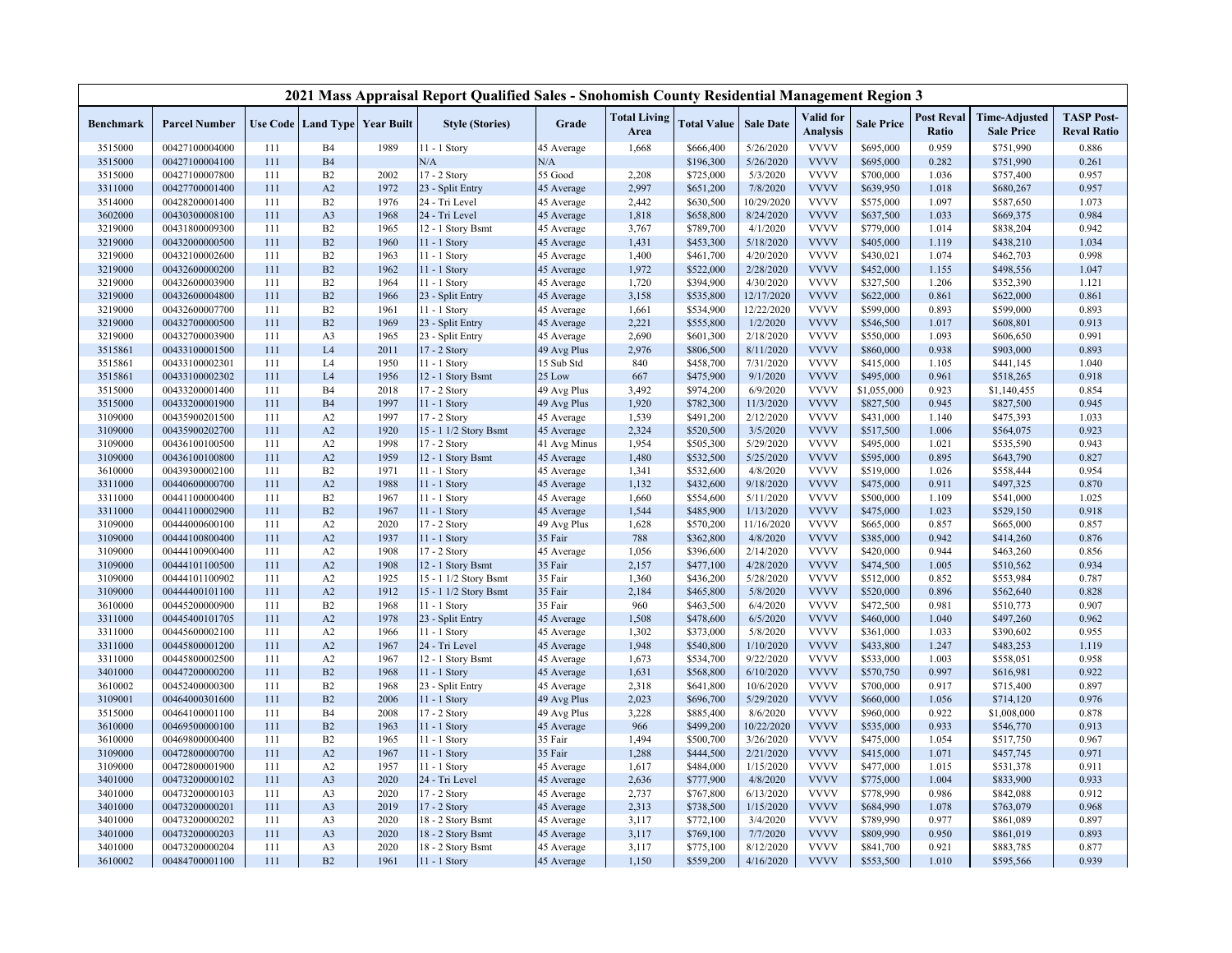|                  |                      |     |                |                                   | 2021 Mass Appraisal Report Qualified Sales - Snohomish County Residential Management Region 3 |              |                             |                    |                  |                              |                   |                            |                                           |                                         |
|------------------|----------------------|-----|----------------|-----------------------------------|-----------------------------------------------------------------------------------------------|--------------|-----------------------------|--------------------|------------------|------------------------------|-------------------|----------------------------|-------------------------------------------|-----------------------------------------|
| <b>Benchmark</b> | <b>Parcel Number</b> |     |                | Use Code   Land Type   Year Built | <b>Style (Stories)</b>                                                                        | Grade        | <b>Total Living</b><br>Area | <b>Total Value</b> | <b>Sale Date</b> | Valid for<br><b>Analysis</b> | <b>Sale Price</b> | <b>Post Reval</b><br>Ratio | <b>Time-Adjusted</b><br><b>Sale Price</b> | <b>TASP Post-</b><br><b>Reval Ratio</b> |
| 3610002          | 00484700003900       | 111 | B2             | 1960                              | 11 - 1 Story                                                                                  | 35 Fair      | 1,580                       | \$578,800          | 1/8/2020         | <b>VVVV</b>                  | \$595,000         | 0.973                      | \$662,830                                 | 0.873                                   |
| 3610002          | 00484800001400       | 111 | B2             | 1953                              | 11 - 1 Story                                                                                  | 25 Low       | 576                         | \$483,500          | 4/9/2020         | <b>VVVV</b>                  | \$1,100,000       | 0.440                      | \$1,183,600                               | 0.408                                   |
| 3610002          | 00484800001500       | 111 | B2             | 1956                              | 12 - 1 Story Bsmt                                                                             | 35 Fair      | 1,533                       | \$1,394,600        | 4/9/2020         | <b>VVVV</b>                  | \$1,100,000       | 1.268                      | \$1,183,600                               | 1.178                                   |
| 3610002          | 00484800003301       | 111 | B2             | 1953                              | 11 - 1 Story                                                                                  | 25 Low       | 681                         | \$408,900          | 5/6/2020         | <b>VVVV</b>                  | \$300,000         | 1.363                      | \$324,600                                 | 1.260                                   |
| 3610002          | 00484800003501       | 111 | A3             | 2019                              | 17 - 2 Story                                                                                  | 55 Good      | 3,440                       | \$1,146,700        | 4/9/2020         | <b>VVVV</b>                  | \$1,170,000       | 0.980                      | \$1,258,920                               | 0.911                                   |
| 3610002          | 00484800003502       | 111 | A3             | 2020                              | 17 - 2 Story                                                                                  | 55 Good      | 3,574                       | \$1,227,400        | 10/5/2020        | <b>VVVV</b>                  | \$1,310,000       | 0.937                      | \$1,338,820                               | 0.917                                   |
| 3610002          | 00484800004402       | 111 | B2             | 2019                              | 17 - 2 Story                                                                                  | 55 Good      | 3,061                       | \$967,200          | 1/30/2020        | <b>VVVV</b>                  | \$1,199,988       | 0.806                      | \$1,336,787                               | 0.724                                   |
| 3610002          | 00484800005401       | 111 | A2             | 2019                              | 17 - 2 Story                                                                                  | 49 Avg Plus  | 3,049                       | \$890,300          | 10/9/2020        | <b>VVVV</b>                  | \$1,094,950       | 0.813                      | \$1,119,039                               | 0.796                                   |
| 3610002          | 00484800005402       | 111 | A2             | 2018                              | 17 - 2 Story                                                                                  | 49 Avg Plus  | 3,059                       | \$906,600          | 8/24/2020        | <b>VVVV</b>                  | \$1,025,000       | 0.884                      | \$1,076,250                               | 0.842                                   |
| 3610002          | 00484900000800       | 111 | B2             | 1964                              | 11 - 1 Story                                                                                  | 45 Average   | 2,124                       | \$722,000          | 5/19/2020        | <b>VVVV</b>                  | \$640,000         | 1.128                      | \$692,480                                 | 1.043                                   |
| 3610002          | 00484900002500       | 111 | A2             | 1944                              | $11 - 1$ Story                                                                                | 45 Average   | 1,373                       | \$593,700          | 2/11/2020        | <b>VVVV</b>                  | \$515,000         | 1.153                      | \$568,045                                 | 1.045                                   |
| 3113000          | 00485200001500       | 111 | <b>B6</b>      | 1991                              | 12 - 1 Story Bsmt                                                                             | 49 Avg Plus  | 2,831                       | \$777,300          | 11/10/2020       | <b>VVVV</b>                  | \$785,000         | 0.990                      | \$785,000                                 | 0.990                                   |
| 3113000          | 00485200002500       | 111 | <b>B6</b>      | 1996                              | 12 - 1 Story Bsmt                                                                             | 55 Good      | 3,168                       | \$858,400          | 11/4/2020        | <b>VVVV</b>                  | \$882,000         | 0.973                      | \$882,000                                 | 0.973                                   |
| 3109001          | 00485500200104       | 111 | B2             | 1980                              | 24 - Tri Level                                                                                | 49 Avg Plus  | 3,240                       | \$735,100          | 6/30/2020        | <b>VVVV</b>                  | \$680,000         | 1.081                      | \$735,080                                 | 1.000                                   |
| 3109001          | 00485500200701       | 111 | <b>B4</b>      | 1937                              | 15 - 1 1/2 Story Bsmt                                                                         | 45 Average   | 1,952                       | \$680,400          | 4/2/2020         | <b>VVVV</b>                  | \$775,000         | 0.878                      | \$833,900                                 | 0.816                                   |
| 3304000          | 00486300000900       | 111 | B <sub>5</sub> | 1977                              | 23 - Split Entry                                                                              | 45 Average   | 2,342                       | \$638,000          | 5/28/2020        | <b>VVVV</b>                  | \$641,000         | 0.995                      | \$693,562                                 | 0.920                                   |
| 3304000          | 00486300001105       | 111 | A3             | 2016                              | 17 - 2 Story                                                                                  | 45 Average   | 2,259                       | \$641,200          | 5/6/2020         | <b>VVVV</b>                  | \$650,000         | 0.986                      | \$703,300                                 | 0.912                                   |
| 3109000          | 00487800000200       | 111 | A2             | 1946                              | 12 - 1 Story Bsmt                                                                             | 35 Fair      | 1,760                       | \$444,000          | 2/27/2020        | <b>VVVV</b>                  | \$439,950         | 1.009                      | \$485,265                                 | 0.915                                   |
| 3401000          | 00492600000200       | 111 | B2             | 1961                              | 11 - 1 Story                                                                                  | 45 Average   | 1,606                       | \$493,300          | 1/14/2020        | <b>VVVV</b>                  | \$470,000         | 1.050                      | \$523,580                                 | 0.942                                   |
| 3401000          | 00492600001600       | 111 | B2             | 1961                              | 11 - 1 Story                                                                                  | 35 Fair      | 1,040                       | \$455,100          | 1/17/2020        | <b>VVVV</b>                  | \$420,000         | 1.084                      | \$467,880                                 | 0.973                                   |
| 3610002          | 00494100001000       | 111 | B2             | 1959                              | 11 - 1 Story                                                                                  | 45 Average   | 1,325                       | \$558,000          | 9/4/2020         | <b>VVVV</b>                  | \$575,000         | 0.970                      | \$602,025                                 | 0.927                                   |
| 3610002          | 00494100002900       | 111 | B2             | 1959                              | 12 - 1 Story Bsmt                                                                             | 45 Average   | 3,060                       | \$707,400          | 4/11/2020        | <b>VVVV</b>                  | \$680,000         | 1.040                      | \$731,680                                 | 0.967                                   |
| 3311842          | 00494300500300       | 111 | A2             | 1944                              | 17 - 2 Story                                                                                  | 25 Low       | 840                         | \$768,100          | 11/18/2020       | <b>VVVV</b>                  | \$825,000         | 0.931                      | \$825,000                                 | 0.931                                   |
| 3610000          | 00495500001700       | 111 | B2             | 1965                              | 23 - Split Entry                                                                              | 45 Average   | 1,598                       | \$483,200          | 4/18/2020        | <b>VVVV</b>                  | \$450,000         | 1.074                      | \$484,200                                 | 0.998                                   |
| 3610000          | 00495700000100       | 111 | B2             | 1960                              | 11 - 1 Story                                                                                  | 35 Fair      | 900                         | \$472,700          | 3/26/2020        | <b>VVVV</b>                  | \$462,500         | 1.022                      | \$504,125                                 | 0.938                                   |
| 3109000          | 00497700000800       | 111 | B2             | 1963                              | 11 - 1 Story                                                                                  | 45 Average   | 1,656                       | \$566,300          | 6/16/2020        | <b>VVVV</b>                  | \$550,000         | 1.030                      | \$594,550                                 | 0.952                                   |
| 3401000          | 00498100000700       | 111 | B2             | 1966                              | 11 - 1 Story                                                                                  | 45 Average   | 2,104                       | \$603,500          | 6/1/2020         | <b>VVVV</b>                  | \$573,000         | 1.053                      | \$619,413                                 | 0.974                                   |
| 3515862          | 00500100000500       | 111 | L <sub>3</sub> | 2008                              | 18 - 2 Story Bsmt                                                                             | 55 Good      | 3,798                       | \$1,025,500        | 11/8/2020        | <b>VVVV</b>                  | \$1,060,000       | 0.967                      | \$1,060,000                               | 0.967                                   |
| 3515862          | 00500100000600       | 111 | L <sub>2</sub> | 2014                              | 17 - 2 Story                                                                                  | 55 Good      | 2,845                       | \$943,600          | 8/13/2020        | <b>VVVV</b>                  | \$950,000         | 0.993                      | \$997,500                                 | 0.946                                   |
| 3515862          | 00500100001000       | 111 | L4             | 2014                              | 18 - 2 Story Bsmt                                                                             | 55 Good      | 3,443                       | \$920,100          | 10/23/2020       | <b>VVVV</b>                  | \$1,077,000       | 0.854                      | \$1,100,694                               | 0.836                                   |
| 3515862          | 00500100001800       | 111 | L5             | 1965                              | 15 - 1 1/2 Story Bsmt                                                                         | 45 Average   | 2,811                       | \$645,300          | 3/17/2020        | <b>VVVV</b>                  | \$700,000         | 0.922                      | \$763,000                                 | 0.846                                   |
| 3515862          | 00500100002900       | 111 | L9             | 1973                              | 12 - 1 Story Bsmt                                                                             | 45 Average   | 3,176                       | \$869,500          | 6/11/2020        | <b>VVVV</b>                  | \$899,000         | 0.967                      | \$971,819                                 | 0.895                                   |
| 3515862          | 00500100003400       | 111 | L <sub>4</sub> | 1986                              | 18 - 2 Story Bsmt                                                                             | 55 Good      | 3,427                       | \$1,026,500        | 4/29/2020        | <b>VVVV</b>                  | \$991,000         | 1.036                      | \$1,066,316                               | 0.963                                   |
| 3515862          | 00500100004500       | 111 | L <sub>3</sub> | 1979                              | 23 - Split Entry                                                                              | 45 Average   | 2,136                       | \$649,400          | 9/16/2020        | <b>VVVV</b>                  | \$530,000         | 1.225                      | \$554,910                                 | 1.170                                   |
| 3610000          | 00502400000200       | 111 | B2             | 1972                              | 24 - Tri Level                                                                                | 45 Average   | 1,318                       | \$517,300          | 6/7/2020         | <b>VVVV</b>                  | \$510,000         | 1.014                      | \$551,310                                 | 0.938                                   |
| 3311000          | 00508000000900       | 111 | B2             | 1966                              | 11 - 1 Story                                                                                  | 45 Average   | 1,357                       | \$472,800          | 4/25/2020        | <b>VVVV</b>                  | \$457,000         | 1.035                      | \$491,732                                 | 0.961                                   |
| 3311000          | 00508200101200       | 111 | A2             | 1967                              | 11 - 1 Story                                                                                  | 45 Average   | 1,657                       | \$538,000          | 3/17/2020        | <b>VVVV</b>                  | \$502,000         | 1.072                      | \$547,180                                 | 0.983                                   |
| 3401000          | 00509000003800       | 111 | A2             | 1974                              | 23 - Split Entry                                                                              | 49 Avg Plus  | 2,518                       | \$710,900          | 1/6/2020         | <b>VVVV</b>                  | \$625,000         | 1.137                      | \$696,250                                 | 1.021                                   |
| 3401000          | 00509400002303       | 111 | A2             | 2019                              | 17 - 2 Story                                                                                  | 49 Avg Plus  | 3,306                       | \$1,078,100        | 5/11/2020        | <b>VVVV</b>                  | \$1,250,000       | 0.862                      | \$1,352,500                               | 0.797                                   |
| 3401000          | 00509400002902       | 111 | B2             | 1972                              | 24 - Tri Level                                                                                | 45 Average   | 2,064                       | \$598,900          | 6/15/2020        | <b>VVVV</b>                  | \$580,000         | 1.033                      | \$626,980                                 | 0.955                                   |
| 3401000          | 00509500001902       | 111 | B2             | 1974                              | 23 - Split Entry                                                                              | 45 Average   | 2,829                       | \$810,000          | 5/21/2020        | <b>VVVV</b>                  | \$825,000         | 0.982                      | \$892,650                                 | 0.907                                   |
| 3401000          | 00509500004001       | 111 | B <sub>5</sub> | 1978                              | 11 - 1 Story                                                                                  | 45 Average   | 1,940                       | \$708,800          | 1/3/2020         | <b>VVVV</b>                  | \$1,050,000       | 0.675                      | \$1,169,700                               | 0.606                                   |
| 3401000          | 00509500004002       | 111 | B2             | 1968                              | $11 - 1$ Story                                                                                | 45 Average   | 1,884                       | \$587,500          | 1/6/2020         | <b>VVVV</b>                  | \$520,000         | 1.130                      | \$579,280                                 | 1.014                                   |
| 3401000          | 00509500004101       | 111 | <b>B9</b>      | 1992                              | 11 - 1 Story                                                                                  | 41 Avg Minus | 2,386                       | \$883,600          | 1/6/2020         | <b>VVVV</b>                  | \$900,000         | 0.982                      | \$1,002,600                               | 0.881                                   |
| 3401000          | 00509500006302       | 111 | A3             | 1998                              | 11 - 1 Story                                                                                  | 49 Avg Plus  | 1,644                       | \$638,100          | 2/7/2020         | <b>VVVV</b>                  | \$621,500         | 1.027                      | \$685,515                                 | 0.931                                   |
| 3401831          | 00509700000600       | 111 | L2             | 1987                              | 17 - 2 Story                                                                                  | 45 Average   | 1,568                       | \$629,100          | 10/1/2020        | <b>VVVV</b>                  | \$600,000         | 1.049                      | \$613,200                                 | 1.026                                   |
| 3511002          | 00510300003400       | 111 | B2             | 1973                              | 12 - 1 Story Bsmt                                                                             | 45 Average   | 2,640                       | \$727,800          | 7/14/2020        | <b>VVVV</b>                  | \$725,000         | 1.004                      | \$770,675                                 | 0.944                                   |
| 3109001          | 00511300003101       | 111 | B2             | 2017                              | 18 - 2 Story Bsmt                                                                             | 49 Avg Plus  | 3,096                       | \$738,200          | 8/27/2020        | <b>VVVV</b>                  | \$698,000         | 1.058                      | \$732,900                                 | 1.007                                   |
| 3109000          | 00518600301001       | 111 | A2             | 1901                              | 11 - 1 Story                                                                                  | 41 Avg Minus | 870                         | \$409,900          | 4/6/2020         | <b>VVVV</b>                  | \$435,000         | 0.942                      | \$468,060                                 | 0.876                                   |
| 3610002          | 00519400200505       | 111 | A2             | 2020                              | 17 - 2 Story                                                                                  | 55 Good      | 3,344                       | \$1,133,100        | 9/22/2020        | <b>VVVV</b>                  | \$1,299,950       | 0.872                      | \$1,361,048                               | 0.833                                   |
| 3401000          | 00526700000500       | 111 | A3             | 1973                              | 23 - Split Entry                                                                              | 45 Average   | 1,638                       | \$546,900          | 5/21/2020        | <b>VVVV</b>                  | \$485,000         | 1.128                      | \$524,770                                 | 1.042                                   |
| 3109001          | 00527300000300       | 111 | B <sub>2</sub> | 1967                              | 11 - 1 Story                                                                                  | 35 Fair      | 1,625                       | \$462,400          | 8/11/2020        | <b>VVVV</b>                  | \$435,000         | 1.063                      | \$456,750                                 | 1.012                                   |
| 3109001          | 00527300001000       | 111 | B <sub>2</sub> | 1996                              | 12 - 1 Story Bsmt                                                                             | 55 Good      | 3,492                       | \$834,500          | 2/29/2020        | <b>VVVV</b>                  | \$791,000         | 1.055                      | \$872,473                                 | 0.956                                   |
| 3109001          | 00527400001300       | 111 | B2             | 1968                              | 11 - 1 Story                                                                                  | 45 Average   | 2,094                       | \$646,900          | 4/23/2020        | <b>VVVV</b>                  | \$579,000         | 1.117                      | \$623,004                                 | 1.038                                   |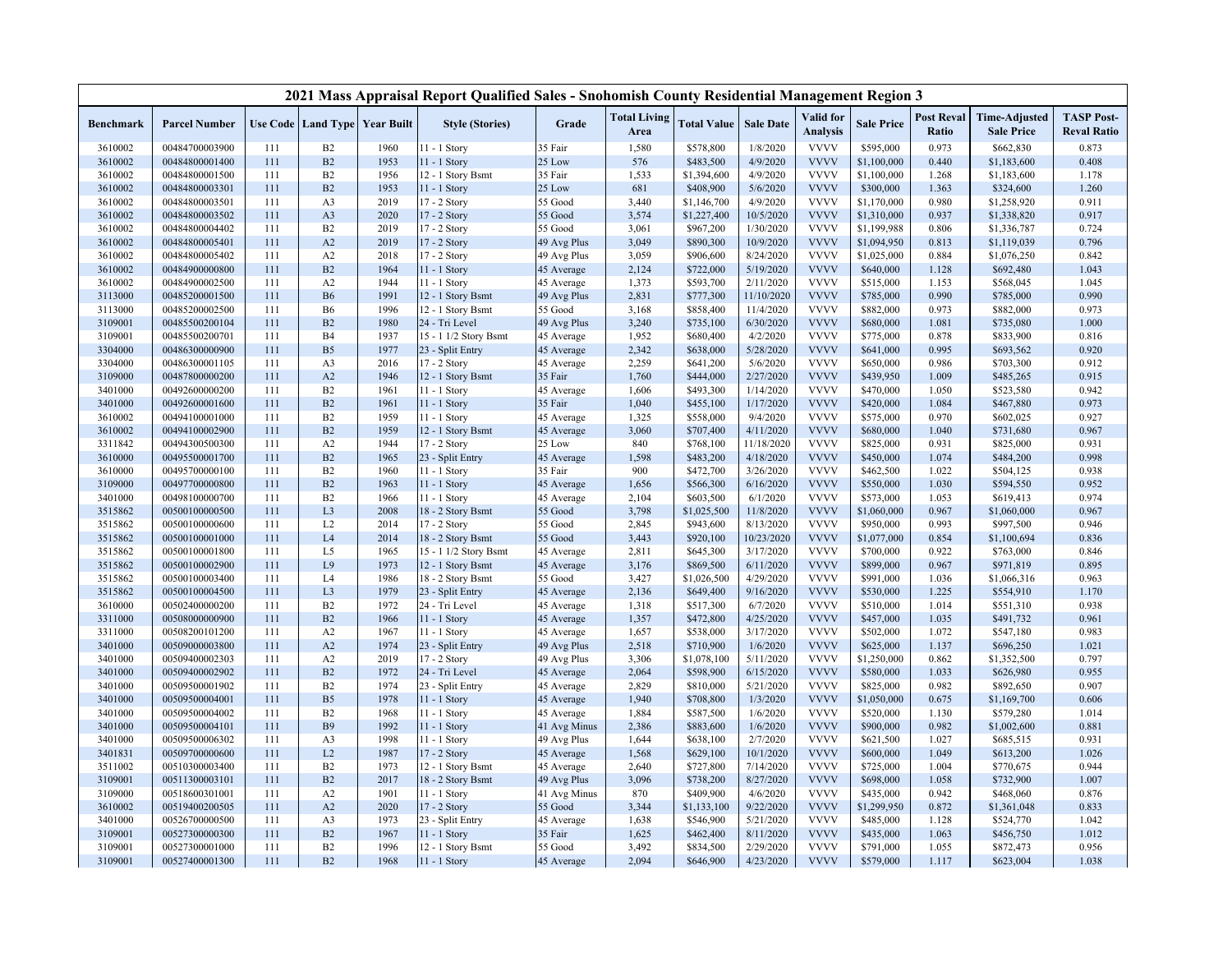|                    |                                  |            |                                          |              | 2021 Mass Appraisal Report Qualified Sales - Snohomish County Residential Management Region 3 |                          |                             |                          |                       |                              |                        |                            |                                           |                                         |
|--------------------|----------------------------------|------------|------------------------------------------|--------------|-----------------------------------------------------------------------------------------------|--------------------------|-----------------------------|--------------------------|-----------------------|------------------------------|------------------------|----------------------------|-------------------------------------------|-----------------------------------------|
| Benchmark          | <b>Parcel Number</b>             |            | <b>Use Code   Land Type   Year Built</b> |              | <b>Style (Stories)</b>                                                                        | Grade                    | <b>Total Living</b><br>Area | <b>Total Value</b>       | <b>Sale Date</b>      | Valid for<br><b>Analysis</b> | <b>Sale Price</b>      | <b>Post Reval</b><br>Ratio | <b>Time-Adjusted</b><br><b>Sale Price</b> | <b>TASP Post-</b><br><b>Reval Ratio</b> |
| 3109000            | 00528900001703                   | 111        | A2                                       | 2008         | $1 - 1$ Story                                                                                 | 41 Avg Minus             | 816                         | \$421,000                | 11/30/2020            | <b>VVVV</b>                  | \$450,000              | 0.936                      | \$450,000                                 | 0.936                                   |
| 3109000            | 00531000101500                   | 111        | A2                                       | 1901         | 14 - 1 1/2 Story                                                                              | 35 Fair                  | 1,352                       | \$423,400                | 3/11/2020             | <b>VVVV</b>                  | \$426,000              | 0.994                      | \$464,340                                 | 0.912                                   |
| 3610002            | 00532100000400                   | 111        | A <sub>2</sub>                           | 1962         | 11 - 1 Story                                                                                  | 45 Average               | 1,554                       | \$647,700                | 1/15/2020             | <b>VVVV</b>                  | \$520,000              | 1.246                      | \$579,280                                 | 1.118                                   |
| 3610002            | 00532100002601                   | 111        | A2                                       | 2020         | $20 - 2 +$ Story                                                                              | 49 Avg Plus              | 3,507                       | \$939,600                | 5/1/2020              | <b>VVVV</b>                  | \$929,950              | 1.010                      | \$1,006,206                               | 0.934                                   |
| 3610002            | 00532100002603                   | 111        | A2                                       | 2019         | 17 - 2 Story                                                                                  | 49 Avg Plus              | 2,783                       | \$873,400                | 1/29/2020             | <b>VVVV</b>                  | \$929,950              | 0.939                      | \$1,035,964                               | 0.843                                   |
| 3610002            | 00532100004802                   | 111        | A <sub>3</sub>                           | 2008         | 17 - 2 Story                                                                                  | 49 Avg Plus              | 2,800                       | \$852,900                | 3/16/2020             | <b>VVVV</b>                  | \$825,000              | 1.034                      | \$899,250                                 | 0.948                                   |
| 3610002            | 00532200000103                   | 111        | A2                                       | 1978         | 23 - Split Entry                                                                              | 45 Average               | 2,142                       | \$726,800                | 4/2/2020              | <b>VVVV</b>                  | \$715,000              | 1.017                      | \$769,340                                 | 0.945                                   |
| 3610002            | 00532200001804                   | 111        | A2                                       | 2020         | 17 - 2 Story                                                                                  | 49 Avg Plus              | 2,982                       | \$921,200                | 12/8/2020             | <b>VVVV</b>                  | \$1,050,000            | 0.877                      | \$1,050,000                               | 0.877                                   |
| 3610002            | 00532200002002                   | 111        | A <sub>3</sub>                           | 2019         | 17 - 2 Story                                                                                  | 49 Avg Plus              | 2,857                       | \$893,600                | 2/14/2020             | <b>VVVV</b>                  | \$961,000              | 0.930                      | \$1,059,983                               | 0.843                                   |
| 3610002            | 00532200002101                   | 111        | A <sub>3</sub>                           | 2019         | 17 - 2 Story                                                                                  | 49 Avg Plus              | 2,980                       | \$919,200                | 3/5/2020              | <b>VVVV</b>                  | \$994,925              | 0.924                      | \$1,084,468                               | 0.848                                   |
| 3610002            | 00532200002103                   | 111        | A <sub>3</sub>                           | 2019         | 12 - 1 Story Bsmt                                                                             | 49 Avg Plus              | 3,285                       | \$949,700                | 4/7/2020              | <b>VVVV</b>                  | \$1,059,000            | 0.897                      | \$1,139,484                               | 0.833                                   |
| 3610002            | 00532200002104                   | 111        | A <sub>3</sub>                           | 2020         | 17 - 2 Story                                                                                  | 49 Avg Plus              | 3,257                       | \$960,700                | 9/9/2020              | <b>VVVV</b>                  | \$1,056,925            | 0.909                      | \$1,106,600                               | 0.868                                   |
| 3610002            | 00532400000300                   | 111        | B2                                       | 1962         | 23 - Split Entry                                                                              | 45 Average               | 2,187                       | \$650,200                | 3/4/2020              | <b>VVVV</b>                  | \$560,000              | 1.161                      | \$610,400                                 | 1.065                                   |
| 3610002            | 00532400000900                   | 111        | B2                                       | 1962         | 23 - Split Entry                                                                              | 45 Average               | 2,779                       | \$690,600                | 6/28/2020             | <b>VVVV</b>                  | \$735,000              | 0.940                      | \$794,535                                 | 0.869                                   |
| 3610000            | 00536700001700                   | 111        | A2                                       | 1968         | 11 - 1 Story                                                                                  | 35 Fair                  | 1,244                       | \$480,100                | 4/6/2020              | <b>VVVV</b>                  | \$433,049              | 1.109                      | \$465,961                                 | 1.030                                   |
| 3109841            | 00538902500101                   | 111        | L <sub>6</sub>                           | 1966         | 12 - 1 Story Bsmt                                                                             | 45 Average               | 2,676                       | \$644,200                | 8/11/2020             | <b>VVVV</b>                  | \$670,000              | 0.961                      | \$703,500                                 | 0.916                                   |
| 3109001            | 00541700000900                   | 111        | B <sub>4</sub>                           | 2007         | 11 - 1 Story                                                                                  | 55 Good                  | 2,742                       | \$1,021,000              | 4/14/2020             | <b>VVVV</b>                  | \$995,000              | 1.026                      | \$1,070,620                               | 0.954                                   |
| 3109000            | 00543100000302                   | 111        | A2                                       | 1974         | 11 - 1 Story                                                                                  | 35 Fair                  | 1,518                       | \$526,900                | 5/20/2020             | <b>VVVV</b>                  | \$514,000              | 1.025                      | \$556,148                                 | 0.947                                   |
| 3109000            | 00543100000503                   | 111        | A2                                       | 1894         | 14 - 1 1/2 Story                                                                              | 35 Fair                  | 1,944                       | \$494,200                | 6/3/2020              | <b>VVVV</b>                  | \$468,000              | 1.056                      | \$505,908                                 | 0.977                                   |
| 3109003            | 00543700000400                   | 111        | B2                                       | 1994         | 23 - Split Entry                                                                              | 41 Avg Minus             | 1,674                       | \$448,800                | 6/8/2020              | <b>VVVV</b>                  | \$432,500              | 1.038                      | \$467,533                                 | 0.960                                   |
| 3311000            | 00546000001200                   | 111        | B <sub>2</sub>                           | 1968         | 11 - 1 Story                                                                                  | 45 Average               | 2,297                       | \$602,100                | 6/30/2020             | <b>VVVV</b>                  | \$536,000              | 1.123                      | \$579,416                                 | 1.039                                   |
| 3610002            | 00546400000900                   | 111        | A2                                       | 1960         | 11 - 1 Story                                                                                  | 35 Fair                  | 960                         | \$489,700                | 9/21/2020             | <b>VVVV</b>                  | \$410,000              | 1.194                      | \$429,270                                 | 1.141                                   |
| 3610000            | 00546700300104                   | 111        | B2                                       | 1988         | 11 - 1 Story                                                                                  | 45 Average               | 1,364                       | \$513,000                | 2/18/2020             | <b>VVVV</b>                  | \$465,000              | 1.103                      | \$512,895                                 | 1.000                                   |
| 3610002            | 00549500003300                   | 111        | A2                                       | 1967         | 11 - 1 Story                                                                                  | 45 Average               | 1,300                       | \$618,300                | 8/2/2020              | <b>VVVV</b>                  | \$553,000              | 1.118                      | \$580,650                                 | 1.065                                   |
| 3610002            | 00549600002700                   | 111        | A <sub>3</sub>                           | 1969         | 24 - Tri Level                                                                                | 45 Average               | 1,812                       | \$695,400                | 8/5/2020              | <b>VVVV</b>                  | \$640,000              | 1.087                      | \$672,000                                 | 1.035                                   |
| 3610002            | 00549600003200                   | 111        | A <sub>3</sub>                           | 1975         | 23 - Split Entry                                                                              | 45 Average               | 2,094                       | \$719,500                | 6/4/2020              | <b>VVVV</b>                  | \$745,000              | 0.966                      | \$805,345                                 | 0.893                                   |
| 3610002            | 00549600006200                   | 111        | A <sub>3</sub>                           | 1975         | 23 - Split Entry                                                                              | 45 Average               | 2,190                       | \$730,000                | 4/13/2020             | <b>VVVV</b><br><b>VVVV</b>   | \$640,000              | 1.141                      | \$688,640                                 | 1.060                                   |
| 3610002            | 00549600009900                   | 111<br>111 | A <sub>3</sub>                           | 1975         | 23 - Split Entry                                                                              | 45 Average               | 2,351                       | \$752,100                | 8/25/2020             | <b>VVVV</b>                  | \$690,500              | 1.089                      | \$725,025                                 | 1.037                                   |
| 3610002<br>3610002 | 00549600010300<br>00550400002600 | 111        | A <sub>3</sub><br>A <sub>3</sub>         | 1968<br>1969 | 23 - Split Entry<br>$11 - 1$ Story                                                            | 45 Average<br>45 Average | 1,574<br>1,180              | \$633,100                | 5/12/2020<br>6/8/2020 | <b>VVVV</b>                  | \$540,000<br>\$550,012 | 1.172<br>1.137             | \$584,280<br>\$594,563                    | 1.084<br>1.052                          |
| 3610002            | 00551600000201                   | 111        |                                          | 2014         | 17 - 2 Story                                                                                  | 55 Good                  | 3,332                       | \$625,400<br>\$1,046,100 | 7/10/2020             | <b>VVVV</b>                  | \$1,000,000            | 1.046                      | \$1,063,000                               | 0.984                                   |
| 3610002            | 00551600000900                   | 111        | A <sub>3</sub><br>A <sub>3</sub>         | 1965         | $11 - 1$ Story                                                                                | 49 Avg Plus              | 1,952                       | \$794,900                | 5/29/2020             | <b>VVVV</b>                  | \$725,000              | 1.096                      | \$784,450                                 | 1.013                                   |
| 3511002            | 00554500014000                   | 111        | B <sub>4</sub>                           | 1987         | 11 - 1 Story                                                                                  | 45 Average               | 2,311                       | \$836,000                | 2/13/2020             | <b>VVVV</b>                  | \$757,000              | 1.104                      | \$834,971                                 | 1.001                                   |
| 3511002            | 00554500015501                   | 111        | <b>B4</b>                                | 1985         | 23 - Split Entry                                                                              | 45 Average               | 2,422                       | \$836,600                | 6/13/2020             | <b>VVVV</b>                  | \$810,000              | 1.033                      | \$875,610                                 | 0.955                                   |
| 3219000            | 00556100002900                   | 111        | B2                                       | 1963         | 12 - 1 Story Bsmt                                                                             | 45 Average               | 2,588                       | \$571,000                | 5/21/2020             | <b>VVVV</b>                  | \$542,500              | 1.053                      | \$586,985                                 | 0.973                                   |
| 3219000            | 00556100003300                   | 111        | B2                                       | 1962         | 11 - 1 Story                                                                                  | 45 Average               | 1,443                       | \$566,300                | 4/29/2020             | <b>VVVV</b>                  | \$561,000              | 1.009                      | \$603,636                                 | 0.938                                   |
| 3219000            | 00556100010700                   | 111        | B2                                       | 2012         | 12 - 1 Story Bsmt                                                                             | 45 Average               | 2,249                       | \$616,100                | 6/1/2020              | <b>VVVV</b>                  | \$630,500              | 0.977                      | \$681,571                                 | 0.904                                   |
| 3219000            | 00556100010800                   | 111        | B2                                       | 2012         | 11 - 1 Story                                                                                  | 45 Average               | 1,477                       | \$544,200                | 6/18/2020             | <b>VVVV</b>                  | \$535,000              | 1.017                      | \$578,335                                 | 0.941                                   |
| 3610000            | 00560300001300                   | 111        | B2                                       | 1969         | 11 - 1 Story                                                                                  | 35 Fair                  | 1,176                       | \$494,700                | 3/13/2020             | <b>VVVV</b>                  | \$522,000              | 0.948                      | \$568,980                                 | 0.869                                   |
| 3314000            | 00561300000300                   | 111        | B2                                       | 1969         | 23 - Split Entry                                                                              | 45 Average               | 1,864                       | \$504,100                | 4/2/2020              | <b>VVVV</b>                  | \$563,000              | 0.895                      | \$605,788                                 | 0.832                                   |
| 3314000            | 00561300001601                   | 111        | B2                                       | 1969         | 23 - Split Entry                                                                              | 45 Average               | 2,351                       | \$611,300                | 1/8/2020              | <b>VVVV</b>                  | \$545,000              | 1.122                      | \$607,130                                 | 1.007                                   |
| 3401000            | 00561600000100                   | 111        | B2                                       | 1966         | $11 - 1$ Story                                                                                | 45 Average               | 1,488                       | \$508,200                | 1/6/2020              | <b>VVVV</b>                  | \$455,000              | 1.117                      | \$506,870                                 | 1.003                                   |
| 3311811            | 00562800002300                   | 111        | L <sub>4</sub>                           | 1972         | 12 - 1 Story Bsmt                                                                             | 45 Average               | 2,680                       | \$641,400                | 1/22/2020             | <b>VVVV</b>                  | \$627,500              | 1.022                      | \$699,035                                 | 0.918                                   |
| 3311000            | 00562800004202                   | 111        | A <sub>3</sub>                           | 2020         | 17 - 2 Story                                                                                  | 49 Avg Plus              | 3,030                       | \$783,500                | 9/24/2020             | <b>VVVV</b>                  | \$771,195              | 1.016                      | \$807,441                                 | 0.970                                   |
| 3311000            | 00562800004301                   | 111        | A <sub>3</sub>                           | 2020         | 17 - 2 Story                                                                                  | 49 Avg Plus              | 3,456                       | \$840,400                | 9/24/2020             | <b>VVVV</b>                  | \$831,000              | 1.011                      | \$870,057                                 | 0.966                                   |
| 3311000            | 00562800004302                   | 111        | A <sub>3</sub>                           | 2020         | 17 - 2 Story                                                                                  | 49 Avg Plus              | 2,684                       | \$751,900                | 10/16/2020            | <b>VVVV</b>                  | \$786,000              | 0.957                      | \$803,292                                 | 0.936                                   |
| 3311000            | 00562800004303                   | 111        | A <sub>3</sub>                           | 2020         | 17 - 2 Story                                                                                  | 49 Avg Plus              | 3,030                       | \$788,500                | 10/16/2020            | <b>VVVV</b>                  | \$821,743              | 0.960                      | \$839,821                                 | 0.939                                   |
| 3311000            | 00562800004603                   | 111        | A <sub>3</sub>                           | 2013         | 17 - 2 Story                                                                                  | 55 Good                  | 3,106                       | \$862,400                | 11/4/2020             | <b>VVVV</b>                  | \$860,000              | 1.003                      | \$860,000                                 | 1.003                                   |
| 3311000            | 00562800006104                   | 111        | A <sub>3</sub>                           | 2010         | 17 - 2 Story                                                                                  | 49 Avg Plus              | 2,349                       | \$662,100                | 3/25/2020             | <b>VVVV</b>                  | \$620,000              | 1.068                      | \$675,800                                 | 0.980                                   |
| 3610002            | 00569100000114                   | 111        | A2                                       | 1979         | 23 - Split Entry                                                                              | 45 Average               | 1,812                       | \$655,700                | 6/1/2020              | <b>VVVV</b>                  | \$570,000              | 1.150                      | \$616,170                                 | 1.064                                   |
| 3602000            | 00569900001200                   | 111        | A2                                       | 2003         | 12 - 1 Story Bsmt                                                                             | 55 Good                  | 4,338                       | \$1,105,100              | 9/9/2020              | <b>VVVV</b>                  | \$1,100,000            | 1.005                      | \$1,151,700                               | 0.960                                   |
| 3602000            | 00569900005400                   | 111        | A2                                       | 1963         | $11 - 1$ Story                                                                                | 35 Fair                  | 960                         | \$547,200                | 4/2/2020              | <b>VVVV</b>                  | \$457,000              | 1.197                      | \$491,732                                 | 1.113                                   |
| 3602000            | 00569900012102                   | 111        | A2                                       | 1963         | 12 - 1 Story Bsmt                                                                             | 45 Average               | 2,438                       | \$664,200                | 6/13/2020             | <b>VVVV</b>                  | \$645,000              | 1.030                      | \$697,245                                 | 0.953                                   |
| 3602000            | 00570100001400                   | 111        | A2                                       | 1977         | 11 - 1 Story                                                                                  | 45 Average               | 1,701                       | \$676,400                | 6/11/2020             | <b>VVVV</b>                  | \$600,000              | 1.127                      | \$648,600                                 | 1.043                                   |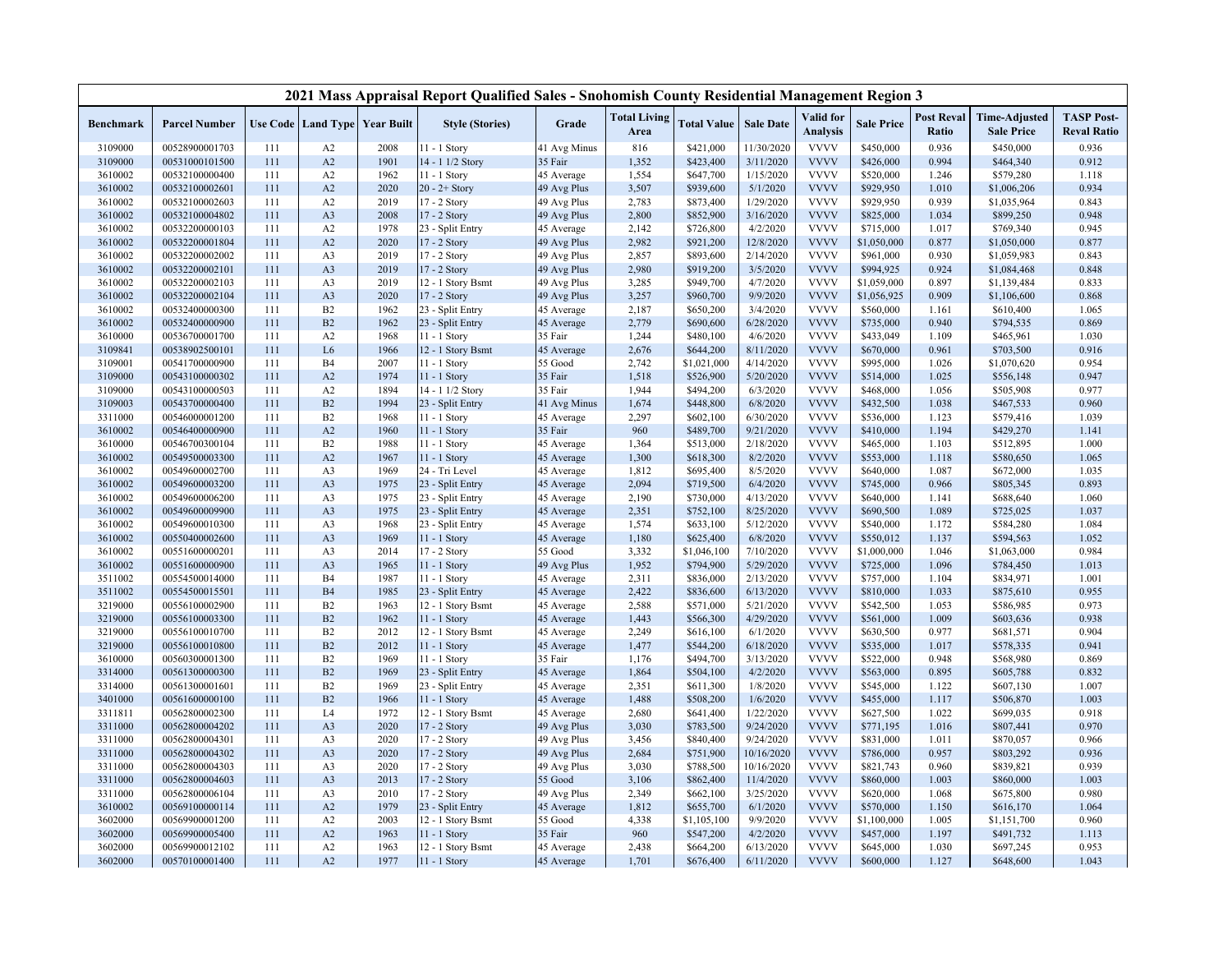|                    |                      |            |                                  |                                   | 2021 Mass Appraisal Report Qualified Sales - Snohomish County Residential Management Region 3 |              |                             |                        |                        |                              |                        |                            |                                           |                                         |
|--------------------|----------------------|------------|----------------------------------|-----------------------------------|-----------------------------------------------------------------------------------------------|--------------|-----------------------------|------------------------|------------------------|------------------------------|------------------------|----------------------------|-------------------------------------------|-----------------------------------------|
| <b>Benchmark</b>   | <b>Parcel Number</b> |            |                                  | Use Code   Land Type   Year Built | <b>Style (Stories)</b>                                                                        | Grade        | <b>Total Living</b><br>Area | <b>Total Value</b>     | <b>Sale Date</b>       | Valid for<br><b>Analysis</b> | <b>Sale Price</b>      | <b>Post Reval</b><br>Ratio | <b>Time-Adjusted</b><br><b>Sale Price</b> | <b>TASP Post-</b><br><b>Reval Ratio</b> |
| 3602000            | 00570100007302       | 111        | A2                               | 1989                              | 11 - 1 Story                                                                                  | 45 Average   | 1,760                       | \$681,600              | 5/11/2020              | <b>VVVV</b>                  | \$651,500              | 1.046                      | \$704,923                                 | 0.967                                   |
| 3602000            | 00570100010101       | 111        | A2                               | 1991                              | 11 - 1 Story                                                                                  | 45 Average   | 1,231                       | \$636,900              | 6/26/2020              | <b>VVVV</b>                  | \$615,000              | 1.036                      | \$664,815                                 | 0.958                                   |
| 3602000            | 00570100011100       | 111        | A2                               | 1951                              | 11 - 1 Story                                                                                  | 35 Fair      | 818                         | \$456,200              | 5/29/2020              | <b>VVVV</b>                  | \$429,600              | 1.062                      | \$464,827                                 | 0.981                                   |
| 3602000            | 00570200004300       | 111        | A2                               | 1925                              | 11 - 1 Story                                                                                  | 35 Fair      | 1,144                       | \$1,117,800            | 12/3/2020              | <b>VVVV</b>                  | \$1,050,000            | 1.065                      | \$1,050,000                               | 1.065                                   |
| 3602000            | 00570200009800       | 111        | A2                               | 1960                              | 23 - Split Entry                                                                              | 45 Average   | 1,724                       | \$557,200              | 8/13/2020              | <b>VVVV</b>                  | \$580,000              | 0.961                      | \$609,000                                 | 0.915                                   |
| 3602000            | 00570200010200       | 111        | A2                               | 1953                              | $11 - 1$ Story                                                                                | 35 Fair      | 816                         | \$567,200              | 5/14/2020              | <b>VVVV</b>                  | \$610,000              | 0.930                      | \$660,020                                 | 0.859                                   |
| 3311001            | 00571600000600       | 111        | A2                               | 1966                              | 11 - 1 Story                                                                                  | 45 Average   | 1,560                       | \$409,300              | 2/11/2020              | <b>VVVV</b>                  | \$376,000              | 1.089                      | \$414,728                                 | 0.987                                   |
| 3311001            | 00574100002600       | 111        | B1                               | 1967                              | 11 - 1 Story                                                                                  | 35 Fair      | 2,485                       | \$504,600              | 3/9/2020               | <b>VVVV</b>                  | \$525,000              | 0.961                      | \$572,250                                 | 0.882                                   |
| 3311000            | 00574400001600       | 111        | A2                               | 1984                              | 11 - 1 Story                                                                                  | 45 Average   | 1,044                       | \$431,000              | 3/13/2020              | <b>VVVV</b>                  | \$426,000              | 1.012                      | \$464,340                                 | 0.928                                   |
| 3311001            | 00575400004500       | 111        | B2                               | 1968                              | 23 - Split Entry                                                                              | 45 Average   | 1,950                       | \$574,000              | 3/11/2020              | <b>VVVV</b>                  | \$530,000              | 1.083                      | \$577,700                                 | 0.994                                   |
| 3311001            | 00575400006500       | 111        | A2                               | 1975                              | $11 - 1$ Story                                                                                | 45 Average   | 1,402                       | \$486,900              | 3/16/2020              | <b>VVVV</b>                  | \$465,000              | 1.047                      | \$506,850                                 | 0.961                                   |
| 3311001            | 00575400009200       | 111        | A2                               | 1967                              | 11 - 1 Story                                                                                  | 45 Average   | 1,323                       | \$485,700              | 7/22/2020              | <b>VVVV</b>                  | \$475,000              | 1.023                      | \$504,925                                 | 0.962                                   |
| 3109000            | 00575700200300       | 111        | A2                               | 1968                              | $11 - 1$ Story                                                                                | 45 Average   | 1,419                       | \$477,700              | 6/19/2020              | <b>VVVV</b>                  | \$466,000              | 1.025                      | \$503,746                                 | 0.948                                   |
| 3109000            | 00575700200600       | 111        | A2                               | 1930                              | 11 - 1 Story                                                                                  | 35 Fair      | 1,322                       | \$419,600              | 12/7/2020              | <b>VVVV</b>                  | \$434,000              | 0.967                      | \$434,000                                 | 0.967                                   |
| 3109000            | 00579501300300       | 111        | A5                               | 1905                              | 14 - 1 1/2 Story                                                                              | 45 Average   | 2,388                       | \$670,200              | 4/14/2020              | <b>VVVV</b>                  | \$675,000              | 0.993                      | \$726,300                                 | 0.923                                   |
| 3511002            | 00580100000400       | 111        | B2                               | 1977                              | 11 - 1 Story                                                                                  | 45 Average   | 1,280                       | \$620,600              | 6/23/2020              | <b>VVVV</b>                  | \$608,000              | 1.021                      | \$657,248                                 | 0.944                                   |
| 3511002            | 00580100002200       | 111        | B2                               | 1976                              | 23 - Split Entry                                                                              | 45 Average   | 1,916                       | \$592,100              | 5/17/2020              | <b>VVVV</b>                  | \$580,000              | 1.021                      | \$627,560                                 | 0.943                                   |
| 3511002            | 00580100002900       | 111        | B2                               | 1976                              | 23 - Split Entry                                                                              | 45 Average   | 1,761                       | \$703,100              | 5/29/2020              | <b>VVVV</b>                  | \$672,000              | 1.046                      | \$727,104                                 | 0.967                                   |
| 3511000            | 00584100000400       | 111        | B2                               | 1967                              | 11 - 1 Story                                                                                  | 35 Fair      | 936                         | \$444,600              | 3/17/2020              | <b>VVVV</b>                  | \$430,000              | 1.034                      | \$468,700                                 | 0.949                                   |
| 3511000            | 00584100000500       | 111        | B2                               | 1967                              | 11 - 1 Story                                                                                  | 35 Fair      | 936                         | \$475,800              | 1/9/2020               | <b>VVVV</b>                  | \$429,000              | 1.109                      | \$477,906                                 | 0.996                                   |
| 3511000            | 00584100002900       | 111        | B2                               | 1968                              | 11 - 1 Story                                                                                  | 35 Fair      | 936                         | \$470,100              | 2/3/2020               | <b>VVVV</b>                  | \$410,000              | 1.147                      | \$452,230                                 | 1.040                                   |
| 3311000            | 00588100100110       | 111        | A2                               | 1986                              | 24 - Tri Level                                                                                | 41 Avg Minus | 1,338                       | \$507,200              | 6/9/2020               | <b>VVVV</b>                  | \$500,000              | 1.014                      | \$540,500                                 | 0.938                                   |
| 3311000            | 00588100100811       | 111        | A3                               | 2013                              | 17 - 2 Story                                                                                  | 49 Avg Plus  | 3,373                       | \$812,200              | 5/29/2020              | <b>VVVV</b>                  | \$757,500              | 1.072                      | \$819,615                                 | 0.991                                   |
| 3401000            | 00589000000100       | 111        | A3                               | 1973                              | 11 - 1 Story                                                                                  | 35 Fair      | 1,341                       | \$516,100              | 5/7/2020               | <b>VVVV</b>                  | \$530,000              | 0.974                      | \$573,460                                 | 0.900                                   |
| 3109001            | 00589300000200       | 111        | <b>B4</b>                        | 1983                              | 15 - 1 1/2 Story Bsmt                                                                         | 49 Avg Plus  | 3,156                       | \$802,200              | 8/12/2020              | <b>VVVV</b>                  | \$800,000              | 1.003                      | \$840,000                                 | 0.955                                   |
| 3610000            | 00589500003100       | 111        | B2                               | 1972                              | 17 - 2 Story                                                                                  | 55 Good      | 5,316                       | \$1,042,700            | 8/6/2020               | <b>VVVV</b>                  | \$990,000              | 1.053                      | \$1,039,500                               | 1.003                                   |
| 3610000            | 00591300000100       | 111        | B2                               | 1963                              | $11 - 1$ Story                                                                                | 35 Fair      | 975                         | \$444,500              | 9/26/2020              | <b>VVVV</b>                  | \$447,000              | 0.994                      | \$468,009                                 | 0.950                                   |
| 3610000            | 00591300002100       | 111        | B2                               | 1963                              | 11 - 1 Story                                                                                  | 35 Fair      | 1,173                       | \$433,900              | 9/26/2020              | <b>VVVV</b>                  | \$410,000              | 1.058                      | \$429,270                                 | 1.011                                   |
| 3109000            | 00591800001000       | 111        | A2                               | 1956                              | 11 - 1 Story                                                                                  | 35 Fair      | 1,508                       | \$444,900              | 5/13/2020              | <b>VVVV</b>                  | \$430,000              | 1.035                      | \$465,260                                 | 0.956                                   |
| 3109000            | 00591800001100       | 111        | A2                               | 1963                              | 11 - 1 Story                                                                                  | 35 Fair      | 1,515                       | \$458,700              | 4/2/2020               | <b>VVVV</b>                  | \$420,000              | 1.092                      | \$451,920                                 | 1.015                                   |
| 3311000            | 00596500002400       | 111        | B2                               | 1968                              | 11 - 1 Story                                                                                  | 45 Average   | 1,476                       | \$531,300              | 3/31/2020              | <b>VVVV</b>                  | \$507,000              | 1.048                      | \$552,630                                 | 0.961                                   |
| 3311000            | 00596500004400       | 111        | A2                               | 1976                              | 23 - Split Entry                                                                              | 45 Average   | 2,075                       | \$502,200              | 3/17/2020              | <b>VVVV</b>                  | \$476,025              | 1.055                      | \$518,867                                 | 0.968                                   |
| 3311000            | 00596500006400       | 111        | A2                               | 1977                              | 11 - 1 Story                                                                                  | 45 Average   | 1,224                       | \$509,200              | 5/1/2020               | <b>VVVV</b>                  | \$440,000              | 1.157                      | \$476,080                                 | 1.070                                   |
| 3311000            | 00596500009200       | 111        | A2                               | 1992                              | 11 - 1 Story                                                                                  | 45 Average   | 2,671                       | \$729,600              | 4/1/2020               | <b>VVVV</b>                  | \$685,000              | 1.065                      | \$737,060                                 | 0.990                                   |
| 3314000            | 00597000001300       | 111        | A2                               | 1973                              | 24 - Tri Level                                                                                | 45 Average   | 1,336                       | \$429,100              | 6/11/2020              | <b>VVVV</b>                  | \$430,000              | 0.998                      | \$464,830                                 | 0.923                                   |
| 3219000            | 00597800001400       | 111        | B2                               | 1964                              | 24 - Tri Level                                                                                | 45 Average   | 1,772                       | \$419,900              | 12/15/2020             | <b>VVVV</b>                  | \$360,000              | 1.166                      | \$360,000                                 | 1.166                                   |
| 3219000            | 00599300001200       | 111        | B2                               | 1967                              | 11 - 1 Story                                                                                  | 45 Average   | 1,404                       | \$490,400              | 12/14/2020             | <b>VVVV</b>                  | \$500,000              | 0.981                      | \$500,000                                 | 0.981                                   |
| 3511002            | 00601600001800       | 111        | <b>B4</b>                        | 1972                              | 23 - Split Entry                                                                              | 45 Average   | 2,062                       | \$725,000              | 3/17/2020              | <b>VVVV</b>                  | \$673,000              | 1.077                      | \$733,570                                 | 0.988                                   |
| 3109001            | 00604100000501       | 111        | B <sub>2</sub>                   | 1912                              | 12 - 1 Story Bsmt                                                                             | 41 Avg Minus | 1,336                       | \$544,600              | 3/24/2020              | <b>VVVV</b>                  | \$499,950              | 1.089                      | \$544,946                                 | 0.999                                   |
| 3109001            | 00604100000807       | 111        | B2                               | 2004                              | 18 - 2 Story Bsmt                                                                             | 45 Average   | 2,200                       | \$617,900              | 2/14/2020              | <b>VVVV</b>                  | \$599,000              | 1.032                      | \$660,697                                 | 0.935                                   |
| 3109001            | 00604100000808       | 111        | B2                               | 2019                              | 17 - 2 Story                                                                                  | 49 Avg Plus  | 2,374                       | \$716,900              | 2/24/2020              | <b>VVVV</b>                  | \$812,450              | 0.882                      | \$896,132                                 | 0.800                                   |
| 3109001            | 00604100001002       | 111        | B <sub>4</sub>                   | 2020                              | 17 - 2 Story                                                                                  | 55 Good      | 3,214                       | \$1,007,700            | 8/4/2020               | <b>VVVV</b>                  | \$1,200,000            | 0.840                      | \$1,260,000                               | 0.800                                   |
| 3109001            | 00604100001205       | 111        | B <sub>4</sub>                   | 2004                              | 18 - 2 Story Bsmt                                                                             | 55 Good      | 5,000                       | \$1,220,400            | 9/19/2020              | <b>VVVV</b>                  | \$1,225,000            | 0.996                      | \$1,282,575                               | 0.952                                   |
| 3109001            | 00604100001206       | 111        | B <sub>2</sub>                   | 2010                              | 14 - 1 1/2 Story                                                                              | 49 Avg Plus  | 2,922                       | \$1,014,000            | 4/20/2020              | <b>VVVV</b>                  | \$965,000              | 1.051                      | \$1,038,340                               | 0.977                                   |
| 3109000            | 00605300001000       | 111        | B2                               | 1965                              | 11 - 1 Story                                                                                  | 45 Average   | 1,859                       | \$511,200              | 3/17/2020              | <b>VVVV</b>                  | \$500,000              | 1.022                      | \$545,000                                 | 0.938                                   |
| 3109001            | 00608100200104       | 111        | B <sub>4</sub>                   | 1995                              | 12 - 1 Story Bsmt                                                                             | 45 Average   | 2,848                       | \$846,100              | 7/14/2020              | <b>VVVV</b>                  | \$874,900              | 0.967                      | \$930,019                                 | 0.910                                   |
| 3109001            | 00608100200401       | 111        | B2                               | 2003                              | 17 - 2 Story                                                                                  | 49 Avg Plus  | 2,298                       | \$769,400              | 9/17/2020              | <b>VVVV</b>                  | \$865,000              | 0.889                      | \$905,655                                 | 0.850                                   |
| 3109001            | 00608100400204       | 111        | B2                               | 1964                              | 11 - 1 Story                                                                                  | 45 Average   | 1,846                       | \$493,300              | 6/15/2020              | <b>VVVV</b>                  | \$467,000              | 1.056                      | \$504,827                                 | 0.977                                   |
| 3401000            | 00610200000600       | 111        | B2                               | 1966                              | 24 - Tri Level                                                                                | 45 Average   | 1,608                       | \$502,000              | 6/1/2020               | <b>VVVV</b>                  | \$530,000              | 0.947                      | \$572,930                                 | 0.876                                   |
| 3109000            | 00613800001600       | 111        | B2                               | 2006                              | 17 - 2 Story                                                                                  | 45 Average   | 2,599                       | \$622,600              | 5/12/2020              | <b>VVVV</b><br><b>VVVV</b>   | \$560,000              | 1.112                      | \$605,920                                 | 1.028                                   |
| 3109000            | 00613800001900       | 111        | B2                               | 1966                              | 23 - Split Entry                                                                              | 45 Average   | 1,670                       | \$498,800              | 1/14/2020              |                              | \$480,000              | 1.039                      | \$534,720                                 | 0.933                                   |
| 3109000<br>3109000 | 00613900001700       | 111<br>111 | B <sub>2</sub><br>B <sub>2</sub> | 1968<br>1967                      | 11 - 1 Story                                                                                  | 45 Average   | 1,344                       | \$457,200<br>\$432,200 | 3/16/2020<br>2/20/2020 | <b>VVVV</b><br><b>VVVV</b>   | \$450,000<br>\$390,000 | 1.016<br>1.108             | \$490,500<br>\$430,170                    | 0.932<br>1.005                          |
|                    | 00613900004600       | 111        | B <sub>4</sub>                   | 2000                              | 11 - 1 Story                                                                                  | 45 Average   | 1,530                       |                        |                        | <b>VVVV</b>                  |                        | 0.924                      |                                           | 0.880                                   |
| 3113000            | 00617300201001       |            |                                  |                                   | 17 - 2 Story                                                                                  | 55 Good      | 5,677                       | \$1,469,800            | 8/5/2020               |                              | \$1,590,000            |                            | \$1,669,500                               |                                         |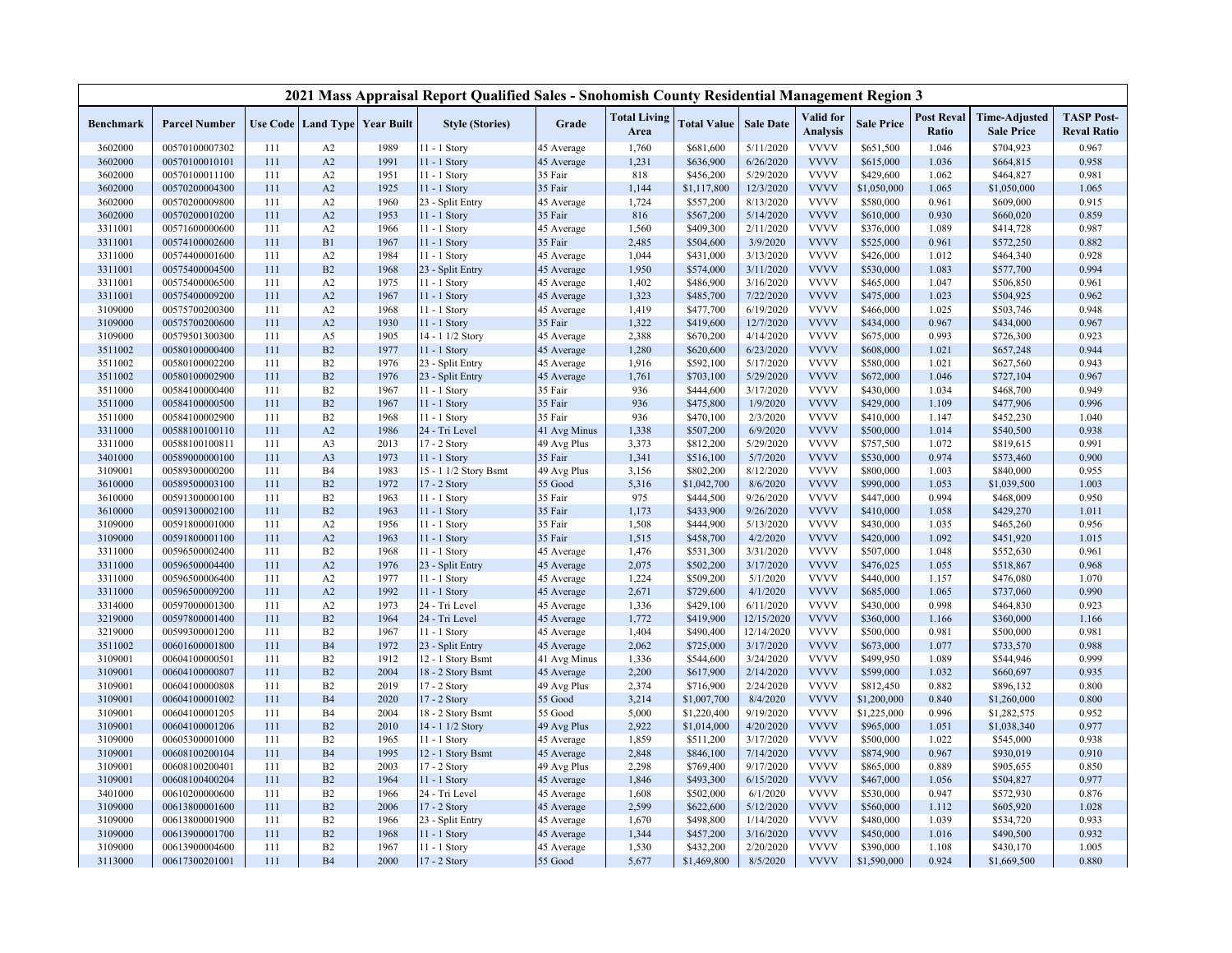|                    |                                  |            |                      |                                   | 2021 Mass Appraisal Report Qualified Sales - Snohomish County Residential Management Region 3 |                          |                             |                        |                         |                              |                        |                            |                                           |                                         |
|--------------------|----------------------------------|------------|----------------------|-----------------------------------|-----------------------------------------------------------------------------------------------|--------------------------|-----------------------------|------------------------|-------------------------|------------------------------|------------------------|----------------------------|-------------------------------------------|-----------------------------------------|
| <b>Benchmark</b>   | <b>Parcel Number</b>             |            |                      | Use Code   Land Type   Year Built | <b>Style (Stories)</b>                                                                        | Grade                    | <b>Total Living</b><br>Area | <b>Total Value</b>     | <b>Sale Date</b>        | Valid for<br><b>Analysis</b> | <b>Sale Price</b>      | <b>Post Reval</b><br>Ratio | <b>Time-Adjusted</b><br><b>Sale Price</b> | <b>TASP Post-</b><br><b>Reval Ratio</b> |
| 3602000            | 00620000000700                   | 111        | A2                   | 1958                              | 11 - 1 Story                                                                                  | 35 Fair                  | 1,066                       | \$496,300              | 12/1/2020               | <b>VVVV</b>                  | \$510,000              | 0.973                      | \$510,000                                 | 0.973                                   |
| 3602000            | 00621100002500                   | 111        | A2                   | 1963                              | 11 - 1 Story                                                                                  | 35 Fair                  | 1,430                       | \$542,900              | 12/30/2020              | <b>VVVV</b>                  | \$552,000              | 0.984                      | \$552,000                                 | 0.984                                   |
| 3602000            | 00621100003300                   | 111        | A2                   | 1937                              | 18 - 2 Story Bsmt                                                                             | 45 Average               | 3,120                       | \$677,800              | 1/17/2020               | <b>VVVV</b>                  | \$614,950              | 1.102                      | \$685,054                                 | 0.989                                   |
| 3602000            | 00621100004700                   | 111        | A2                   | 2002                              | 17 - 2 Story                                                                                  | 49 Avg Plus              | 2,484                       | \$786,700              | 6/23/2020               | <b>VVVV</b>                  | \$775,000              | 1.015                      | \$837,775                                 | 0.939                                   |
| 3515000            | 00623700005300                   | 111        | B2                   | 2013                              | 17 - 2 Story                                                                                  | 49 Avg Plus              | 2,693                       | \$753,600              | 2/13/2020               | <b>VVVV</b>                  | \$702,000              | 1.074                      | \$774,306                                 | 0.973                                   |
| 3515000            | 00623700006100                   | 111        | B2                   | 2014                              | 17 - 2 Story                                                                                  | 49 Avg Plus              | 2,814                       | \$759,500              | 12/10/2020              | <b>VVVV</b>                  | \$775,000              | 0.980                      | \$775,000                                 | 0.980                                   |
| 3311000            | 00624500001500                   | 111        | A2                   | 1969                              | 11 - 1 Story                                                                                  | 45 Average               | 2,536                       | \$571,400              | 4/3/2020                | <b>VVVV</b>                  | \$600,000              | 0.952                      | \$645,600                                 | 0.885                                   |
| 3311000            | 00624500002600                   | 111        | A2                   | 1969                              | 11 - 1 Story                                                                                  | 45 Average               | 1,408                       | \$409,500              | 10/16/2020              | <b>VVVV</b>                  | \$415,000              | 0.987                      | \$424,130                                 | 0.966                                   |
| 3311000            | 00625100002600                   | 111        | B2                   | 1969                              | 11 - 1 Story                                                                                  | 45 Average               | 1,602                       | \$522,000              | 1/29/2020               | <b>VVVV</b>                  | \$489,925              | 1.065                      | \$545,776                                 | 0.956                                   |
| 3312001            | 00625800010900                   | 111        | A2                   | 1987                              | 11 - 1 Story                                                                                  | 45 Average               | 1,254                       | \$530,000              | 2/24/2020               | <b>VVVV</b>                  | \$470,000              | 1.128                      | \$518,410                                 | 1.022                                   |
| 3109001            | 00627800000400                   | 111        | B2                   | 1969                              | 12 - 1 Story Bsmt                                                                             | 45 Average               | 2,392                       | \$645,100              | 6/2/2020                | <b>VVVV</b>                  | \$600,000              | 1.075                      | \$648,600                                 | 0.995                                   |
| 3610002            | 00629800003200                   | 111        | A2                   | 1969                              | $11 - 1$ Story                                                                                | 35 Fair                  | 1,296                       | \$570,500              | 5/3/2020                | <b>VVVV</b>                  | \$479,950              | 1.189                      | \$519,306                                 | 1.099                                   |
| 3610002            | 00629900000500                   | 111        | B2                   | 2017                              | 23 - Split Entry                                                                              | 49 Avg Plus              | 2,217                       | \$767,900              | 3/2/2020                | <b>VVVV</b>                  | \$749,000              | 1.025                      | \$816,410                                 | 0.941                                   |
| 3401000            | 00631700002300                   | 111        | A2                   | 1972                              | 11 - 1 Story                                                                                  | 45 Average               | 1,622                       | \$631,100              | 4/30/2020               | <b>VVVV</b>                  | \$582,000              | 1.084                      | \$626,232                                 | 1.008                                   |
| 3401000            | 00631700002500                   | 111        | A2                   | 1971                              | 11 - 1 Story                                                                                  | 45 Average               | 2,200                       | \$647,700              | 6/18/2020               | <b>VVVV</b>                  | \$630,000              | 1.028                      | \$681,030                                 | 0.951                                   |
| 3610002            | 00631800000500                   | 111        | A <sub>3</sub>       | 1973                              | 11 - 1 Story                                                                                  | 45 Average               | 1,460                       | \$658,600              | 6/17/2020               | <b>VVVV</b>                  | \$600,000              | 1.098                      | \$648,600                                 | 1.015                                   |
| 3610002            | 00631800000800                   | 111        | A3                   | 1973                              | 24 - Tri Level                                                                                | 49 Avg Plus              | 1,785                       | \$756,500              | 8/4/2020                | <b>VVVV</b>                  | \$731,000              | 1.035                      | \$767,550                                 | 0.986                                   |
| 3610002            | 00631800006500                   | 111        | A3                   | 1973                              | 11 - 1 Story                                                                                  | 45 Average               | 1,600                       | \$700,500              | 11/15/2020              | <b>VVVV</b>                  | \$762,500              | 0.919                      | \$762,500                                 | 0.919                                   |
| 3514000            | 00631900002101                   | 111        | B1                   | 2020                              | 17 - 2 Story                                                                                  | 49 Avg Plus              | 2,972                       | \$835,100              | 3/20/2020               | <b>VVVV</b>                  | \$810,000              | 1.031                      | \$882,900                                 | 0.946                                   |
| 3514000            | 00631900002900                   | 111        | B1                   | 2020                              | 17 - 2 Story                                                                                  | 49 Avg Plus              | 2,853                       | \$835,300              | 5/4/2020                | <b>VVVV</b>                  | \$825,000              | 1.012                      | \$892,650                                 | 0.936                                   |
| 3514000            | 00631900003400                   | 111        | B1                   | 2004                              | 23 - Split Entry                                                                              | 45 Average               | 1,720                       | \$588,300              | 6/17/2020               | <b>VVVV</b>                  | \$605,000              | 0.972                      | \$654,005                                 | 0.900                                   |
| 3610000            | 00632000002900                   | 111        | A2                   | 1972                              | 11 - 1 Story                                                                                  | 35 Fair                  | 952                         | \$467,600              | 9/29/2020               | <b>VVVV</b>                  | \$450,000              | 1.039                      | \$471,150                                 | 0.992                                   |
| 3401000            | 00633400001400                   | 111        | B2                   | 1969                              | 23 - Split Entry                                                                              | 45 Average               | 2,398                       | \$661,200              | 4/29/2020               | <b>VVVV</b>                  | \$595,000              | 1.111                      | \$640,220                                 | 1.033                                   |
| 3304001            | 00633900002100                   | 111        | A2                   | 1976                              | 11 - 1 Story                                                                                  | 35 Fair                  | 936                         | \$434,400              | 4/24/2020               | <b>VVVV</b>                  | \$397,000              | 1.094                      | \$427,172                                 | 1.017                                   |
| 3304001            | 00633900006800                   | 111        | A2                   | 1976                              | 11 - 1 Story                                                                                  | 35 Fair                  | 1,167                       | \$428,100              | 5/29/2020               | <b>VVVV</b>                  | \$437,500              | 0.979                      | \$473,375                                 | 0.904                                   |
| 3610002            | 00637900003800                   | 111        | A3                   | 1974                              | 23 - Split Entry                                                                              | 45 Average               | 2,346                       | \$728,500              | 6/18/2020               | <b>VVVV</b><br><b>VVVV</b>   | \$650,000              | 1.121                      | \$702,650                                 | 1.037                                   |
| 3610002            | 00637900004900                   | 111        | A <sub>3</sub>       | 1974                              | 23 - Split Entry                                                                              | 45 Average               | 1,608                       | \$640,700              | 10/2/2020               | <b>VVVV</b>                  | \$602,500              | 1.063                      | \$615,755                                 | 1.041                                   |
| 3311000            | 00639100000300                   | 111        | A3                   | 1974<br>1975                      | 23 - Split Entry                                                                              | 45 Average               | 2,554                       | \$617,500              | 10/14/2020              | <b>VVVV</b>                  | \$679,550              | 0.909<br>0.894             | \$694,500                                 | 0.889                                   |
| 3511000            | 00640900000300<br>00640900001400 | 111<br>111 | B2<br>B2             | 1976                              | 23 - Split Entry                                                                              | 45 Average               | 2,096                       | \$556,100              | 7/22/2020<br>6/9/2020   | <b>VVVV</b>                  | \$622,000              |                            | \$661,186                                 | 0.841                                   |
| 3511000            |                                  | 111        |                      |                                   | 23 - Split Entry                                                                              | 45 Average               | 1,880                       | \$651,900              |                         | <b>VVVV</b>                  | \$610,000              | 1.069                      | \$659,410                                 | 0.989                                   |
| 3304001<br>3304001 | 00641000000600<br>00641000003100 | 111        | A3<br>A <sub>3</sub> | 1976<br>1976                      | 11 - 1 Story<br>11 - 1 Story                                                                  | 45 Average<br>45 Average | 1,288<br>1,288              | \$497,700<br>\$497,900 | 11/20/2020<br>4/20/2020 | <b>VVVV</b>                  | \$500,000<br>\$459,500 | 0.995<br>1.084             | \$500,000<br>\$494,422                    | 0.995<br>1.007                          |
| 3304001            | 00641000005200                   | 111        | A <sub>3</sub>       | 1975                              | 24 - Tri Level                                                                                | 45 Average               |                             |                        | 1/7/2020                | <b>VVVV</b>                  | \$490,000              | 1.120                      | \$545,860                                 | 1.005                                   |
| 3304001            | 00641000009400                   | 111        | A <sub>3</sub>       | 1975                              | 24 - Tri Level                                                                                |                          | 1,852<br>1,852              | \$548,600<br>\$555,900 | 8/17/2020               | <b>VVVV</b>                  | \$578,000              | 0.962                      | \$606,900                                 | 0.916                                   |
| 3511000            | 00642400000500                   | 111        | B <sub>2</sub>       | 1975                              | 23 - Split Entry                                                                              | 45 Average               | 2,204                       | \$703,800              | 3/2/2020                | <b>VVVV</b>                  | \$735,000              | 0.958                      | \$801,150                                 | 0.878                                   |
| 3511000            | 00642400000800                   | 111        | B2                   | 1975                              | 23 - Split Entry                                                                              | 45 Average               | 2,808                       | \$772,100              | 5/12/2020               | <b>VVVV</b>                  | \$840,000              | 0.919                      | \$908,880                                 | 0.850                                   |
| 3511000            | 00642800000300                   | 111        | A <sub>3</sub>       | 1975                              | 23 - Split Entry                                                                              | 45 Average<br>45 Average | 2,079                       | \$746,500              | 1/6/2020                | <b>VVVV</b>                  | \$671,000              | 1.113                      | \$747,494                                 | 0.999                                   |
| 3312000            | 00643000002100                   | 111        | A <sub>6</sub>       | 1976                              | 17 - 2 Story                                                                                  | 45 Average               | 2,078                       | \$656,000              | 5/5/2020                | <b>VVVV</b>                  | \$649,900              | 1.009                      | \$703,192                                 | 0.933                                   |
| 3312000            | 00643000004800                   | 111        | A <sub>6</sub>       | 1977                              | 12 - 1 Story Bsmt                                                                             | 49 Avg Plus              | 3,268                       | \$870,600              | 1/8/2020                | <b>VVVV</b>                  | \$812,000              | 1.072                      | \$904,568                                 | 0.962                                   |
| 3312000            | 00643000005800                   | 111        | A <sub>6</sub>       | 1975                              | 23 - Split Entry                                                                              | 49 Avg Plus              | 2,548                       | \$753,000              | 1/28/2020               | <b>VVVV</b>                  | \$695,000              | 1.083                      | \$774,230                                 | 0.973                                   |
| 3312000            | 00643000006600                   | 111        | A6                   | 1977                              | 24 - Tri Level                                                                                | 49 Avg Plus              | 2,659                       | \$681,500              | 8/27/2020               | <b>VVVV</b>                  | \$678,000              | 1.005                      | \$711,900                                 | 0.957                                   |
| 3312000            | 00643000008100                   | 111        | A <sub>6</sub>       | 1976                              | 23 - Split Entry                                                                              | 45 Average               | 2,120                       | \$667,800              | 4/1/2020                | <b>VVVV</b>                  | \$645,000              | 1.035                      | \$694,020                                 | 0.962                                   |
| 3312000            | 00643000009800                   | 111        | A <sub>6</sub>       | 1976                              | 23 - Split Entry                                                                              | 45 Average               | 2,394                       | \$698,700              | 8/13/2020               | <b>VVVV</b>                  | \$720,000              | 0.970                      | \$756,000                                 | 0.924                                   |
| 3312000            | 00643000013500                   | 111        | A <sub>6</sub>       | 1977                              | 11 - 1 Story                                                                                  | 49 Avg Plus              | 2,338                       | \$774,900              | 10/1/2020               | <b>VVVV</b>                  | \$729,950              | 1.062                      | \$746,009                                 | 1.039                                   |
| 3312000            | 00643000014100                   | 111        | A <sub>6</sub>       | 1976                              | 17 - 2 Story                                                                                  | 49 Avg Plus              | 2,471                       | \$728,900              | 8/11/2020               | <b>VVVV</b>                  | \$701,500              | 1.039                      | \$736,575                                 | 0.990                                   |
| 3312000            | 00643000017000                   | 111        | A <sub>6</sub>       | 1977                              | 23 - Split Entry                                                                              | 55 Good                  | 4,494                       | \$1,196,600            | 3/9/2020                | <b>VVVV</b>                  | \$1,210,000            | 0.989                      | \$1,318,900                               | 0.907                                   |
| 3312000            | 00643000017400                   | 111        | A <sub>6</sub>       | 1978                              | 17 - 2 Story                                                                                  | 45 Average               | 2,515                       | \$737,300              | 4/4/2020                | <b>VVVV</b>                  | \$750,000              | 0.983                      | \$807,000                                 | 0.914                                   |
| 3312000            | 00643000018900                   | 111        | A <sub>6</sub>       | 1977                              | 23 - Split Entry                                                                              | 49 Avg Plus              | 2,340                       | \$704,200              | 3/31/2020               | <b>VVVV</b>                  | \$695,890              | 1.012                      | \$758,520                                 | 0.928                                   |
| 3304000            | 00643100000100                   | 111        | A3                   | 1976                              | 18 - 2 Story Bsmt                                                                             | 45 Average               | 2,504                       | \$632,900              | 6/19/2020               | <b>VVVV</b>                  | \$637,000              | 0.994                      | \$688,597                                 | 0.919                                   |
| 3304000            | 00643100001300                   | 111        | A3                   | 1976                              | 17 - 2 Story                                                                                  | 45 Average               | 2,078                       | \$562,800              | 9/8/2020                | <b>VVVV</b>                  | \$535,000              | 1.052                      | \$560,145                                 | 1.005                                   |
| 3610002            | 00643900001000                   | 111        | A3                   | 1976                              | 23 - Split Entry                                                                              | 45 Average               | 2,332                       | \$733,700              | 6/23/2020               | <b>VVVV</b>                  | \$615,000              | 1.193                      | \$664,815                                 | 1.104                                   |
| 3610002            | 00644800001400                   | 111        | B <sub>2</sub>       | 1976                              | 23 - Split Entry                                                                              | 45 Average               | 2,160                       | \$702,400              | 4/21/2020               | <b>VVVV</b>                  | \$693,000              | 1.014                      | \$745,668                                 | 0.942                                   |
| 3610002            | 00644800001900                   | 111        | B <sub>2</sub>       | 1976                              | 23 - Split Entry                                                                              | 45 Average               | 2,046                       | \$681,600              | 4/8/2020                | <b>VVVV</b>                  | \$720,000              | 0.947                      | \$774,720                                 | 0.880                                   |
| 3113000            | 00645200000400                   | 111        | B2                   | 1982                              | 23 - Split Entry                                                                              | 45 Average               | 2,340                       | \$646,500              | 1/3/2020                | <b>VVVV</b>                  | \$575,000              | 1.124                      | \$640,550                                 | 1.009                                   |
|                    |                                  |            |                      |                                   |                                                                                               |                          |                             |                        |                         |                              |                        |                            |                                           |                                         |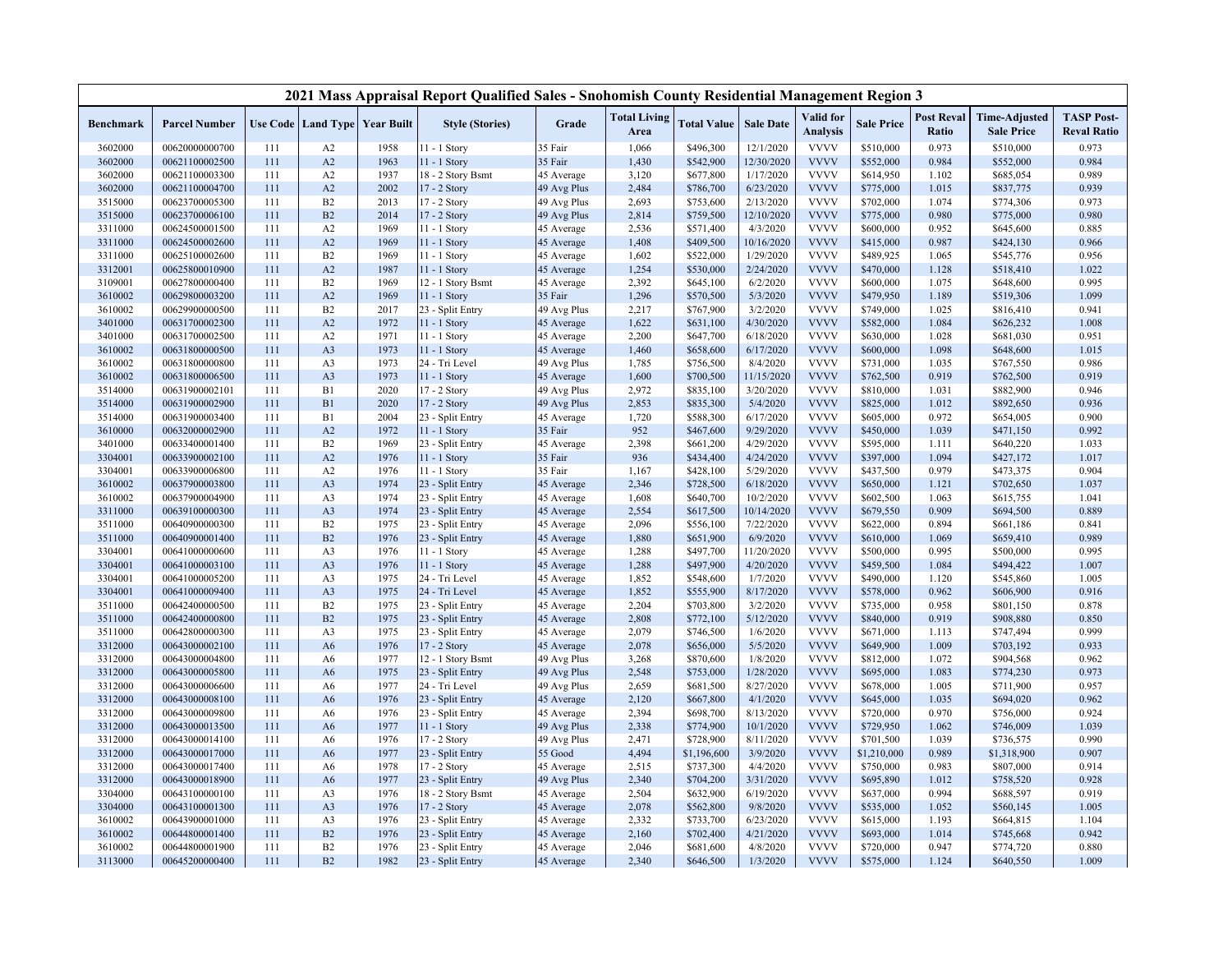|                    |                                  |            |                |                                   | 2021 Mass Appraisal Report Qualified Sales - Snohomish County Residential Management Region 3 |                          |                             |                        |                        |                              |                        |                            |                                           |                                         |
|--------------------|----------------------------------|------------|----------------|-----------------------------------|-----------------------------------------------------------------------------------------------|--------------------------|-----------------------------|------------------------|------------------------|------------------------------|------------------------|----------------------------|-------------------------------------------|-----------------------------------------|
| <b>Benchmark</b>   | <b>Parcel Number</b>             |            |                | Use Code   Land Type   Year Built | <b>Style (Stories)</b>                                                                        | Grade                    | <b>Total Living</b><br>Area | <b>Total Value</b>     | <b>Sale Date</b>       | Valid for<br><b>Analysis</b> | <b>Sale Price</b>      | <b>Post Reval</b><br>Ratio | <b>Time-Adjusted</b><br><b>Sale Price</b> | <b>TASP Post-</b><br><b>Reval Ratio</b> |
| 3511002            | 00647300000100                   | 111        | B2             | 1976                              | 23 - Split Entry                                                                              | 45 Average               | 1,858                       | \$659,400              | 1/3/2020               | <b>VVVV</b>                  | \$571,000              | 1.155                      | \$636,094                                 | 1.037                                   |
| 3610002            | 00648200001900                   | 111        | A3             | 1977                              | 23 - Split Entry                                                                              | 45 Average               | 2,332                       | \$671,300              | 4/30/2020              | <b>VVVV</b>                  | \$589,000              | 1.140                      | \$633,764                                 | 1.059                                   |
| 3311000            | 00648700000200                   | 111        | A3             | 1977                              | 24 - Tri Level                                                                                | 45 Average               | 2,260                       | \$622,200              | 11/9/2020              | <b>VVVV</b>                  | \$630,000              | 0.988                      | \$630,000                                 | 0.988                                   |
| 3311000            | 00648700000400                   | 111        | A3             | 1976                              | 17 - 2 Story                                                                                  | 45 Average               | 2,464                       | \$633,900              | 7/13/2020              | <b>VVVV</b>                  | \$592,650              | 1.070                      | \$629,987                                 | 1.006                                   |
| 3311000            | 00648700002300                   | 111        | A3             | 1977                              | 17 - 2 Story                                                                                  | 45 Average               | 2,584                       | \$623,300              | 6/30/2020              | <b>VVVV</b>                  | \$558,500              | 1.116                      | \$603,739                                 | 1.032                                   |
| 3401000            | 00649000000700                   | 111        | A3             | 1977                              | 12 - 1 Story Bsmt                                                                             | 49 Avg Plus              | 2,984                       | \$828,800              | 6/12/2020              | <b>VVVV</b>                  | \$778,000              | 1.065                      | \$841,018                                 | 0.985                                   |
| 3401000            | 00649000001300                   | 111        | A3             | 1977                              | 24 - Tri Level                                                                                | 49 Avg Plus              | 2,208                       | \$721,100              | 6/26/2020              | <b>VVVV</b>                  | \$731,000              | 0.986                      | \$790,211                                 | 0.913                                   |
| 3413000            | 00650900000100                   | 111        | A2             | 1977                              | 23 - Split Entry                                                                              | 45 Average               | 1,964                       | \$606,200              | 4/17/2020              | <b>VVVV</b>                  | \$612,000              | 0.991                      | \$658,512                                 | 0.921                                   |
| 3413000            | 00650900000300                   | 111        | A2             | 1977                              | 24 - Tri Level                                                                                | 45 Average               | 2,424                       | \$696,600              | 5/12/2020              | <b>VVVV</b>                  | \$650,000              | 1.072                      | \$703,300                                 | 0.990                                   |
| 3413000            | 00650900000600                   | 111        | A2             | 1977                              | 23 - Split Entry                                                                              | 45 Average               | 1,688                       | \$515,500              | 4/17/2020              | <b>VVVV</b>                  | \$492,000              | 1.048                      | \$529,392                                 | 0.974                                   |
| 3413000            | 00651000001400                   | 111        | A2             | 1977                              | 23 - Split Entry                                                                              | 45 Average               | 2,058                       | \$607,000              | 10/3/2020              | <b>VVVV</b>                  | \$585,000              | 1.038                      | \$597,870                                 | 1.015                                   |
| 3413000            | 00651000002000                   | 111        | A2             | 1977                              | 11 - 1 Story                                                                                  | 45 Average               | 1,272                       | \$566,000              | 10/12/2020             | <b>VVVV</b>                  | \$560,000              | 1.011                      | \$572,320                                 | 0.989                                   |
| 3304000            | 00651800001800                   | 111        | A3             | 1977                              | $11 - 1$ Story                                                                                | 45 Average               | 2,236                       | \$587,000              | 2/3/2020               | <b>VVVV</b>                  | \$615,000              | 0.954                      | \$678,345                                 | 0.865                                   |
| 3304000            | 00651800002200                   | 111        | A3             | 1977                              | 11 - 1 Story                                                                                  | 45 Average               | 1,508                       | \$571,600              | 8/5/2020               | <b>VVVV</b>                  | \$575,000              | 0.994                      | \$603,750                                 | 0.947                                   |
| 3304000            | 00653000000400                   | 111        | A <sub>3</sub> | 1977                              | 24 - Tri Level                                                                                | 45 Average               | 2,367                       | \$597,400              | 6/8/2020               | <b>VVVV</b>                  | \$575,000              | 1.039                      | \$621,575                                 | 0.961                                   |
| 3511000            | 00654300001600                   | 111        | A <sub>3</sub> | 1977                              | 12 - 1 Story Bsmt                                                                             | 45 Average               | 2,040                       | \$638,400              | 3/19/2020              | <b>VVVV</b>                  | \$550,000              | 1.161                      | \$599,500                                 | 1.065                                   |
| 3311000            | 00654700004400                   | 111        | A2             | 1977                              | 14 - 1 1/2 Story                                                                              | 45 Average               | 2,260                       | \$579,400              | 6/9/2020               | <b>VVVV</b>                  | \$553,000              | 1.048                      | \$597,793                                 | 0.969                                   |
| 3610002            | 00654900000700                   | 111        | A3             | 1977                              | 23 - Split Entry                                                                              | 45 Average               | 1,962                       | \$688,000              | 6/4/2020               | <b>VVVV</b>                  | \$735,000              | 0.936                      | \$794,535                                 | 0.866                                   |
| 3113000            | 00655200001200                   | 111        | B2             | 1977                              | 23 - Split Entry                                                                              | 45 Average               | 2,056                       | \$626,100              | 1/3/2020               | <b>VVVV</b>                  | \$567,500              | 1.103                      | \$632,195                                 | 0.990                                   |
| 3610002            | 00656000001100                   | 111        | A <sub>3</sub> | 1977                              | 24 - Tri Level                                                                                | 45 Average               | 1,946                       | \$673,800              | 8/5/2020               | <b>VVVV</b>                  | \$632,000              | 1.066                      | \$663,600                                 | 1.015                                   |
| 3610002            | 00656000001800                   | 111        | A3             | 1977                              | 23 - Split Entry                                                                              | 45 Average               | 2,186                       | \$685,000              | 9/4/2020               | <b>VVVV</b>                  | \$625,000              | 1.096                      | \$654,375                                 | 1.047                                   |
| 3610002            | 00656000001900                   | 111        | A3             | 1977                              | 12 - 1 Story Bsmt                                                                             | 45 Average               | 2,424                       | \$697,700              | 9/9/2020               | <b>VVVV</b>                  | \$675,000              | 1.034                      | \$706,725                                 | 0.987                                   |
| 3610002            | 00656000002700                   | 111        | A3             | 1977                              | 23 - Split Entry                                                                              | 45 Average               | 1,656                       | \$640,700              | 1/28/2020              | <b>VVVV</b>                  | \$551,000              | 1.163                      | \$613,814                                 | 1.044                                   |
| 3610002            | 00656600000500                   | 111        | A3             | 1977                              | 23 - Split Entry                                                                              | 45 Average               | 2,061                       | \$672,900              | 2/20/2020              | <b>VVVV</b>                  | \$590,000              | 1.141                      | \$650,770                                 | 1.034                                   |
| 3311000            | 00656700000400                   | 111        | B2             | 1977                              | 24 - Tri Level                                                                                | 45 Average               | 2,352                       | \$633,900              | 2/10/2020              | <b>VVVV</b>                  | \$550,000              | 1.153                      | \$606,650                                 | 1.045                                   |
| 3312000            | 00657200001500                   | 111        | A <sub>6</sub> | 1978                              | 23 - Split Entry                                                                              | 49 Avg Plus              | 2,144                       | \$742,500              | 6/23/2020              | <b>VVVV</b>                  | \$771,000              | 0.963                      | \$833,451                                 | 0.891                                   |
| 3401000            | 00657400004300                   | 111        | A <sub>3</sub> | 1977                              | 23 - Split Entry                                                                              | 45 Average               | 2,148                       | \$663,400              | 6/24/2020              | <b>VVVV</b>                  | \$705,000              | 0.941                      | \$762,105                                 | 0.870                                   |
| 3304000            | 00658600001100                   | 111        | A3             | 1978                              | 17 - 2 Story                                                                                  | 45 Average               | 2,610                       | \$551,700              | 1/17/2020              | <b>VVVV</b><br><b>VVVV</b>   | \$585,500              | 0.942                      | \$652,247                                 | 0.846                                   |
| 3311000            | 00661900004100                   | 111        | A2             | 1978                              | 11 - 1 Story                                                                                  | 45 Average               | 1,776                       | \$545,200              | 5/12/2020              |                              | \$525,000              | 1.038                      | \$568,050                                 | 0.960                                   |
| 3312000            | 00664300003000                   | 111<br>111 | A <sub>6</sub> | 1978                              | 17 - 2 Story                                                                                  | 49 Avg Plus              | 3,442                       | \$949,200              | 3/13/2020              | <b>VVVV</b><br><b>VVVV</b>   | \$905,000              | 1.049<br>1.030             | \$986,450                                 | 0.962                                   |
| 3311000<br>3311000 | 00665400000800<br>00665400002300 | 111        | A2<br>A2       | 1978<br>1978                      | 11 - 1 Story                                                                                  | 45 Average               | 1,552<br>1,636              | \$519,700<br>\$515,600 | 6/19/2020<br>5/26/2020 | <b>VVVV</b>                  | \$504,500<br>\$501,000 | 1.029                      | \$545,365<br>\$542,082                    | 0.953<br>0.951                          |
| 3311000            | 00666100001800                   | 111        | A2             | 1977                              | 23 - Split Entry<br>23 - Split Entry                                                          | 45 Average<br>45 Average | 1,741                       |                        | 10/9/2020              | <b>VVVV</b>                  | \$495,000              | 1.032                      | \$505,890                                 | 1.010                                   |
| 3413000            | 00666300006100                   | 111        | A2             | 1978                              | 23 - Split Entry                                                                              | 45 Average               | 1,850                       | \$510,700<br>\$638,100 | 5/28/2020              | <b>VVVV</b>                  | \$610,000              | 1.046                      | \$660,020                                 | 0.967                                   |
| 3304001            | 00667000002500                   | 111        | A <sub>3</sub> | 1978                              | 24 - Tri Level                                                                                |                          | 1,920                       | \$521,800              | 3/31/2020              | <b>VVVV</b>                  | \$525,000              | 0.994                      | \$572,250                                 | 0.912                                   |
| 3304001            | 00667000008100                   | 111        | A3             | 1978                              | 23 - Split Entry                                                                              | 45 Average<br>45 Average | 2,010                       | \$502,600              | 8/11/2020              | <b>VVVV</b>                  | \$503,000              | 0.999                      | \$528,150                                 | 0.952                                   |
| 3304001            | 00667000008200                   | 111        | A <sub>3</sub> | 1978                              | 23 - Split Entry                                                                              | 45 Average               | 2,052                       | \$518,500              | 5/26/2020              | <b>VVVV</b>                  | \$479,950              | 1.080                      | \$519,306                                 | 0.998                                   |
| 3304001            | 00667000010000                   | 111        | A3             | 1978                              | 23 - Split Entry                                                                              | 45 Average               | 2,328                       | \$591,800              | 12/21/2020             | <b>VVVV</b>                  | \$599,950              | 0.986                      | \$599,950                                 | 0.986                                   |
| 3413000            | 00667100000300                   | 111        | A2             | 1978                              | 23 - Split Entry                                                                              | 45 Average               | 2,646                       | \$607,300              | 6/8/2020               | <b>VVVV</b>                  | \$550,000              | 1.104                      | \$594,550                                 | 1.021                                   |
| 3413000            | 00667100002300                   | 111        | A2             | 1978                              | 23 - Split Entry                                                                              | 45 Average               | 2,606                       | \$706,000              | 6/23/2020              | <b>VVVV</b>                  | \$700,000              | 1.009                      | \$756,700                                 | 0.933                                   |
| 3610000            | 00667200001800                   | 111        | A <sub>3</sub> | 1978                              | 23 - Split Entry                                                                              | 45 Average               | 2,266                       | \$616,900              | 3/11/2020              | <b>VVVV</b>                  | \$605,000              | 1.020                      | \$659,450                                 | 0.935                                   |
| 3610000            | 00667200002100                   | 111        | A3             | 1978                              | 23 - Split Entry                                                                              | 45 Average               | 2,550                       | \$632,600              | 5/20/2020              | <b>VVVV</b>                  | \$575,000              | 1.100                      | \$622,150                                 | 1.017                                   |
| 3413000            | 00667400003400                   | 111        | A2             | 1979                              | 23 - Split Entry                                                                              | 45 Average               | 2,012                       | \$601,500              | 12/1/2020              | <b>VVVV</b>                  | \$628,000              | 0.958                      | \$628,000                                 | 0.958                                   |
| 3511000            | 00669400001100                   | 111        | B2             | 1979                              | 23 - Split Entry                                                                              | 49 Avg Plus              | 2,358                       | \$689,400              | 1/31/2020              | <b>VVVV</b>                  | \$713,000              | 0.967                      | \$794,282                                 | 0.868                                   |
| 3511000            | 00669400001202                   | 111        | A3             | 2018                              | 17 - 2 Story                                                                                  | 55 Good                  | 3,054                       | \$1,043,500            | 9/6/2020               | <b>VVVV</b>                  | \$1,200,000            | 0.870                      | \$1,256,400                               | 0.831                                   |
| 3511000            | 00669400001400                   | 111        | B2             | 1979                              | 24 - Tri Level                                                                                | 49 Avg Plus              | 2,944                       | \$714,500              | 2/27/2020              | <b>VVVV</b>                  | \$725,000              | 0.986                      | \$799,675                                 | 0.893                                   |
| 3312000            | 00671000001000                   | 111        | A3             | 1979                              | 17 - 2 Story                                                                                  | 49 Avg Plus              | 2,992                       | \$770,200              | 1/2/2020               | <b>VVVV</b>                  | \$728,000              | 1.058                      | \$810,992                                 | 0.950                                   |
| 3312000            | 00671000007900                   | 111        | A <sub>6</sub> | 1978                              | 17 - 2 Story                                                                                  | 49 Avg Plus              | 2,718                       | \$819,700              | 5/7/2020               | <b>VVVV</b>                  | \$795,000              | 1.031                      | \$860,190                                 | 0.953                                   |
| 3311000            | 00672600001000                   | 111        | A3             | 1979                              | 24 - Tri Level                                                                                | 45 Average               | 2,280                       | \$532,100              | 7/13/2020              | <b>VVVV</b>                  | \$525,000              | 1.014                      | \$558,075                                 | 0.953                                   |
| 3311000            | 00672600001200                   | 111        | A3             | 1979                              | 11 - 1 Story                                                                                  | 49 Avg Plus              | 1,468                       | \$543,900              | 10/6/2020              | <b>VVVV</b>                  | \$535,000              | 1.017                      | \$546,770                                 | 0.995                                   |
| 3311000            | 00672600001300                   | 111        | A3             | 1979                              | 24 - Tri Level                                                                                | 49 Avg Plus              | 1,968                       | \$587,700              | 2/3/2020               | <b>VVVV</b>                  | \$523,700              | 1.122                      | \$577,641                                 | 1.017                                   |
| 3311000            | 00672600001900                   | 111        | A <sub>3</sub> | 1978                              | 17 - 2 Story                                                                                  | 49 Avg Plus              | 2,358                       | \$530,700              | 6/13/2020              | <b>VVVV</b>                  | \$518,000              | 1.025                      | \$559,958                                 | 0.948                                   |
| 3311000            | 00672600003300                   | 111        | A3             | 1978                              | 17 - 2 Story                                                                                  | 49 Avg Plus              | 2,409                       | \$705,500              | 2/18/2020              | <b>VVVV</b>                  | \$625,000              | 1.129                      | \$689,375                                 | 1.023                                   |
| 3311000            | 00672600003800                   | 111        | A3             | 1980                              | 23 - Split Entry                                                                              | 45 Average               | 1,886                       | \$526,400              | 6/16/2020              | <b>VVVV</b>                  | \$503,000              | 1.047                      | \$543,743                                 | 0.968                                   |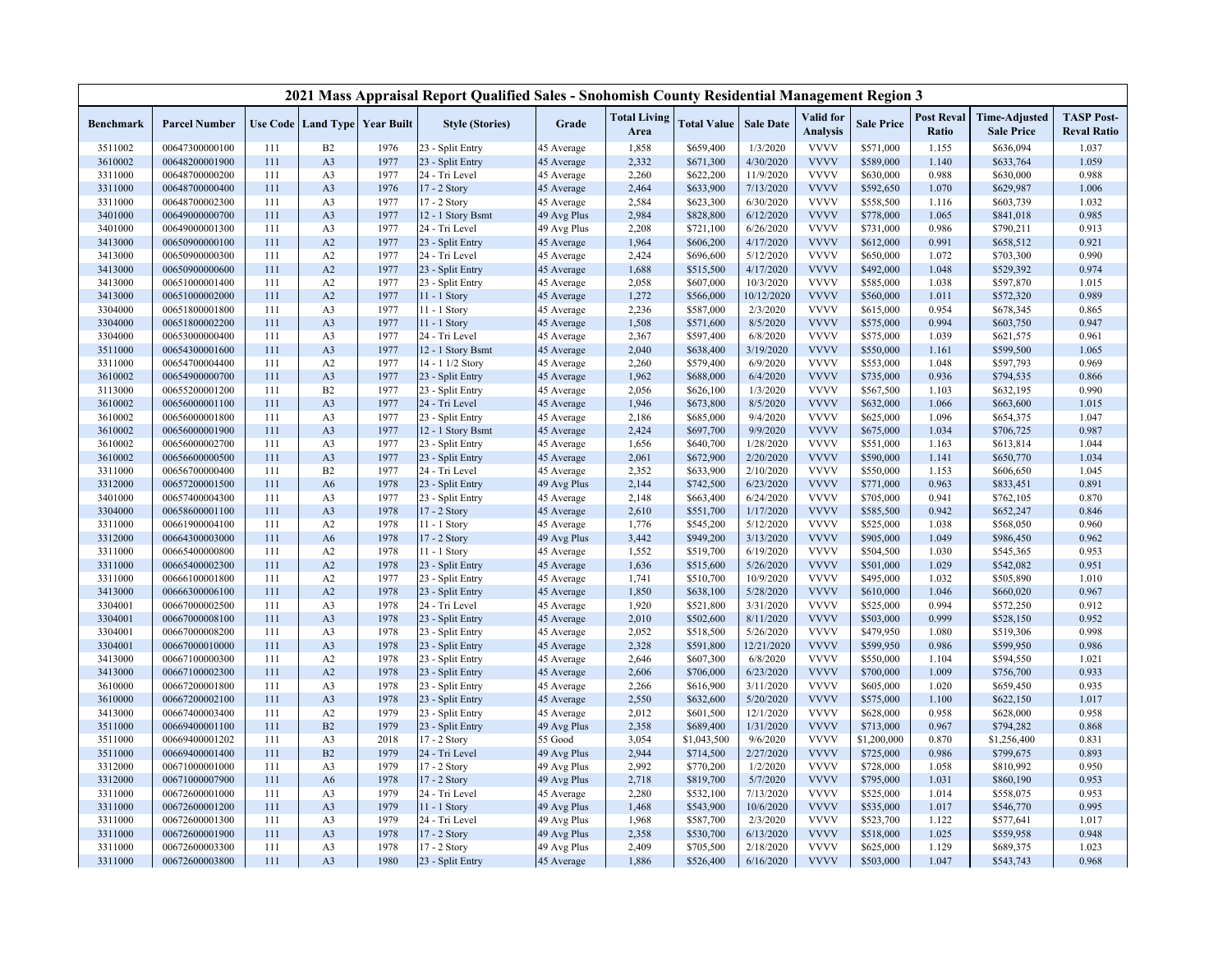|                  |                      |     |                |                                   | 2021 Mass Appraisal Report Qualified Sales - Snohomish County Residential Management Region 3 |              |                             |                    |                  |                              |                   |                            |                                           |                                         |
|------------------|----------------------|-----|----------------|-----------------------------------|-----------------------------------------------------------------------------------------------|--------------|-----------------------------|--------------------|------------------|------------------------------|-------------------|----------------------------|-------------------------------------------|-----------------------------------------|
| <b>Benchmark</b> | <b>Parcel Number</b> |     |                | Use Code   Land Type   Year Built | <b>Style (Stories)</b>                                                                        | Grade        | <b>Total Living</b><br>Area | <b>Total Value</b> | <b>Sale Date</b> | Valid for<br><b>Analysis</b> | <b>Sale Price</b> | <b>Post Reval</b><br>Ratio | <b>Time-Adjusted</b><br><b>Sale Price</b> | <b>TASP Post-</b><br><b>Reval Ratio</b> |
| 3311000          | 00672600004600       | 111 | A <sub>3</sub> | 1979                              | 23 - Split Entry                                                                              | 49 Avg Plus  | 2,364                       | \$589,000          | 8/13/2020        | <b>VVVV</b>                  | \$585,000         | 1.007                      | \$614,250                                 | 0.959                                   |
| 3304001          | 00674100003500       | 111 | A3             | 1979                              | 23 - Split Entry                                                                              | 45 Average   | 1,862                       | \$574,900          | 1/8/2020         | <b>VVVV</b>                  | \$519,000         | 1.108                      | \$578,166                                 | 0.994                                   |
| 3304000          | 00675500000300       | 111 | A3             | 1979                              | 23 - Split Entry                                                                              | 45 Average   | 1,808                       | \$498,200          | 8/24/2020        | <b>VVVV</b>                  | \$516,000         | 0.966                      | \$541,800                                 | 0.920                                   |
| 3304000          | 00675500004800       | 111 | A3             | 1979                              | 23 - Split Entry                                                                              | 45 Average   | 1,564                       | \$541,700          | 3/20/2020        | <b>VVVV</b>                  | \$470,000         | 1.153                      | \$512,300                                 | 1.057                                   |
| 3304000          | 00675500005000       | 111 | A3             | 1979                              | 23 - Split Entry                                                                              | 45 Average   | 1,824                       | \$561,900          | 10/7/2020        | <b>VVVV</b>                  | \$525,000         | 1.070                      | \$536,550                                 | 1.047                                   |
| 3511002          | 00676100000400       | 111 | B2             | 1987                              | 24 - Tri Level                                                                                | 45 Average   | 1,719                       | \$695,200          | 12/10/2020       | <b>VVVV</b>                  | \$710,000         | 0.979                      | \$710,000                                 | 0.979                                   |
| 3311000          | 00676200001400       | 111 | A3             | 1979                              | 12 - 1 Story Bsmt                                                                             | 49 Avg Plus  | 2,956                       | \$704,800          | 9/22/2020        | <b>VVVV</b>                  | \$699,950         | 1.007                      | \$732,848                                 | 0.962                                   |
| 3311000          | 00676200002500       | 111 | A <sub>3</sub> | 1979                              | 23 - Split Entry                                                                              | 49 Avg Plus  | 2,464                       | \$641,600          | 11/25/2020       | <b>VVVV</b>                  | \$625,000         | 1.027                      | \$625,000                                 | 1.027                                   |
| 3311000          | 00676200003100       | 111 | A3             | 1979                              | 17 - 2 Story                                                                                  | 49 Avg Plus  | 2,252                       | \$698,400          | 11/4/2020        | <b>VVVV</b>                  | \$677,500         | 1.031                      | \$677,500                                 | 1.031                                   |
| 3312000          | 00676300002400       | 111 | A <sub>6</sub> | 1979                              | 17 - 2 Story                                                                                  | 49 Avg Plus  | 2,772                       | \$782,500          | 3/4/2020         | <b>VVVV</b>                  | \$793,000         | 0.987                      | \$864,370                                 | 0.905                                   |
| 3312000          | 00676300012500       | 111 | A <sub>3</sub> | 1979                              | 24 - Tri Level                                                                                | 49 Avg Plus  | 2,309                       | \$630,400          | 5/7/2020         | <b>VVVV</b>                  | \$500,000         | 1.261                      | \$541,000                                 | 1.165                                   |
| 3312000          | 00676300014000       | 111 | A <sub>6</sub> | 1979                              | 17 - 2 Story                                                                                  | 49 Avg Plus  | 2,494                       | \$731,000          | 6/19/2020        | <b>VVVV</b>                  | \$698,000         | 1.047                      | \$754,538                                 | 0.969                                   |
| 3610002          | 00677200003300       | 111 | A3             | 1979                              | 18 - 2 Story Bsmt                                                                             | 55 Good      | 3,476                       | \$903,200          | 6/22/2020        | <b>VVVV</b>                  | \$888,000         | 1.017                      | \$959,928                                 | 0.941                                   |
| 3413000          | 00677300000800       | 111 | A2             | 1979                              | 23 - Split Entry                                                                              | 45 Average   | 2,466                       | \$659,800          | 9/29/2020        | <b>VVVV</b>                  | \$665,000         | 0.992                      | \$696,255                                 | 0.948                                   |
| 3602000          | 00677800000500       | 111 | A2             | 1979                              | 24 - Tri Level                                                                                | 45 Average   | 1,666                       | \$604,900          | 7/15/2020        | <b>VVVV</b>                  | \$635,000         | 0.953                      | \$675,005                                 | 0.896                                   |
| 3602000          | 00677800000900       | 111 | A2             | 1979                              | 11 - 1 Story                                                                                  | 45 Average   | 1,286                       | \$593,400          | 10/30/2020       | <b>VVVV</b>                  | \$600,000         | 0.989                      | \$613,200                                 | 0.968                                   |
| 3401000          | 00678600001200       | 111 | A3             | 1979                              | 23 - Split Entry                                                                              | 45 Average   | 1,472                       | \$608,100          | 4/17/2020        | <b>VVVV</b>                  | \$604,000         | 1.007                      | \$649,904                                 | 0.936                                   |
| 3610000          | 00682400000500       | 111 | B2             | 1984                              | 12 - 1 Story Bsmt                                                                             | 49 Avg Plus  | 4,364                       | \$968,000          | 9/16/2020        | <b>VVVV</b>                  | \$1,007,000       | 0.961                      | \$1,054,329                               | 0.918                                   |
| 3401000          | 00682800001000       | 111 | A3             | 1979                              | 23 - Split Entry                                                                              | 45 Average   | 2,429                       | \$720,400          | 6/23/2020        | <b>VVVV</b>                  | \$625,000         | 1.153                      | \$675,625                                 | 1.066                                   |
| 3413000          | 00684500001900       | 111 | A2             | 1979                              | 11 - 1 Story                                                                                  | 35 Fair      | 1,564                       | \$541,000          | 12/23/2020       | <b>VVVV</b>                  | \$565,000         | 0.958                      | \$565,000                                 | 0.958                                   |
| 3413000          | 00684500005000       | 111 | A2             | 1983                              | 11 - 1 Story                                                                                  | 35 Fair      | 1,024                       | \$527,900          | 4/8/2020         | <b>VVVV</b>                  | \$512,000         | 1.031                      | \$550,912                                 | 0.958                                   |
| 3413000          | 00685700001100       | 111 | A3             | 1979                              | 23 - Split Entry                                                                              | 45 Average   | 1,650                       | \$521,400          | 1/18/2020        | <b>VVVV</b>                  | \$420,000         | 1.241                      | \$467,880                                 | 1.114                                   |
| 3311000          | 00686500000200       | 111 | A3             | 1982                              | 11 - 1 Story                                                                                  | 49 Avg Plus  | 1,770                       | \$620,000          | 7/20/2020        | <b>VVVV</b>                  | \$580,000         | 1.069                      | \$616,540                                 | 1.006                                   |
| 3311000          | 00686500000300       | 111 | A3             | 1981                              | 24 - Tri Level                                                                                | 49 Avg Plus  | 1,724                       | \$514,900          | 10/14/2020       | <b>VVVV</b>                  | \$543,000         | 0.948                      | \$554,946                                 | 0.928                                   |
| 3311000          | 00686500002800       | 111 | A <sub>3</sub> | 1982                              | 12 - 1 Story Bsmt                                                                             | 49 Avg Plus  | 2,265                       | \$663,800          | 5/26/2020        | <b>VVVV</b>                  | \$675,000         | 0.983                      | \$730,350                                 | 0.909                                   |
| 3311000          | 00686500003600       | 111 | A3             | 1979                              | 18 - 2 Story Bsmt                                                                             | 49 Avg Plus  | 3,007                       | \$819,200          | 1/27/2020        | <b>VVVV</b>                  | \$770,000         | 1.064                      | \$857,780                                 | 0.955                                   |
| 3311000          | 00686500003700       | 111 | A <sub>3</sub> | 1981                              | 24 - Tri Level                                                                                | 45 Average   | 2,208                       | \$580,200          | 2/18/2020        | <b>VVVV</b>                  | \$508,100         | 1.142                      | \$560,434                                 | 1.035                                   |
| 3311000          | 00686500004000       | 111 | A3             | 1980                              | 17 - 2 Story                                                                                  | 49 Avg Plus  | 2,752                       | \$668,500          | 9/16/2020        | <b>VVVV</b>                  | \$650,000         | 1.028                      | \$680,550                                 | 0.982                                   |
| 3311000          | 00687100000200       | 111 | A <sub>3</sub> | 1981                              | 18 - 2 Story Bsmt                                                                             | 65 Very Good | 5,096                       | \$1,153,300        | 11/2/2020        | <b>VVVV</b>                  | \$1,175,000       | 0.982                      | \$1,175,000                               | 0.982                                   |
| 3311000          | 00687100000400       | 111 | A3             | 1981                              | 24 - Tri Level                                                                                | 49 Avg Plus  | 3,284                       | \$673,800          | 2/3/2020         | <b>VVVV</b>                  | \$590,000         | 1.142                      | \$650,770                                 | 1.035                                   |
| 3311000          | 00687100000700       | 111 | A3             | 1979                              | 18 - 2 Story Bsmt                                                                             | 55 Good      | 2,652                       | \$652,200          | 5/6/2020         | <b>VVVV</b>                  | \$650,000         | 1.003                      | \$703,300                                 | 0.927                                   |
| 3311000          | 00687100001700       | 111 | A <sub>3</sub> | 1984                              | 11 - 1 Story                                                                                  | 55 Good      | 1,860                       | \$627,200          | 3/3/2020         | <b>VVVV</b>                  | \$551,000         | 1.138                      | \$600,590                                 | 1.044                                   |
| 3511002          | 00687700000600       | 111 | B2             | 1980                              | 23 - Split Entry                                                                              | 45 Average   | 2,159                       | \$740,900          | 12/3/2020        | <b>VVVV</b>                  | \$865,000         | 0.857                      | \$865,000                                 | 0.857                                   |
| 3511002          | 00687700001900       | 111 | B2             | 1982                              | 14 - 1 1/2 Story                                                                              | 45 Average   | 1,699                       | \$695,500          | 6/29/2020        | <b>VVVV</b>                  | \$665,000         | 1.046                      | \$718,865                                 | 0.967                                   |
| 3511002          | 00687700002100       | 111 | B2             | 1980                              | 23 - Split Entry                                                                              | 45 Average   | 2,238                       | \$752,200          | 2/20/2020        | <b>VVVV</b>                  | \$739,950         | 1.017                      | \$816,165                                 | 0.922                                   |
| 3511002          | 00687700003100       | 111 | B2             | 1980                              | 11 - 1 Story                                                                                  | 45 Average   | 1,368                       | \$652,300          | 11/13/2020       | <b>VVVV</b>                  | \$650,000         | 1.004                      | \$650,000                                 | 1.004                                   |
| 3304000          | 00688800004700       | 111 | A <sub>3</sub> | 1979                              | 23 - Split Entry                                                                              | 45 Average   | 2,090                       | \$548,300          | 8/13/2020        | <b>VVVV</b>                  | \$525,000         | 1.044                      | \$551,250                                 | 0.995                                   |
| 3304000          | 00688800008200       | 111 | A3             | 1979                              | 23 - Split Entry                                                                              | 45 Average   | 1,782                       | \$562,800          | 5/15/2020        | <b>VVVV</b>                  | \$497,500         | 1.131                      | \$538,295                                 | 1.046                                   |
| 3304000          | 00688800008400       | 111 | A3             | 1979                              | 11 - 1 Story                                                                                  | 45 Average   | 1,104                       | \$470,200          | 1/29/2020        | <b>VVVV</b>                  | \$440,000         | 1.069                      | \$490,160                                 | 0.959                                   |
| 3312000          | 00689800016300       | 111 | A6             | 1981                              | 11 - 1 Story                                                                                  | 49 Avg Plus  | 2,392                       | \$764,500          | 6/2/2020         | <b>VVVV</b>                  | \$736,000         | 1.039                      | \$795,616                                 | 0.961                                   |
| 3304000          | 00692500002500       | 111 | A <sub>3</sub> | 1981                              | 11 - 1 Story                                                                                  | 45 Average   | 1,456                       | \$550,500          | 3/18/2020        | <b>VVVV</b>                  | \$506,000         | 1.088                      | \$551,540                                 | 0.998                                   |
| 3304000          | 00692500008000       | 111 | A3             | 1981                              | 11 - 1 Story                                                                                  | 45 Average   | 1,452                       | \$479,800          | 1/3/2020         | <b>VVVV</b>                  | \$467,000         | 1.027                      | \$520,238                                 | 0.922                                   |
| 3511000          | 00693400001800       | 111 | A3             | 1980                              | 23 - Split Entry                                                                              | 35 Fair      | 1,418                       | \$622,300          | 3/19/2020        | <b>VVVV</b>                  | \$589,000         | 1.057                      | \$642,010                                 | 0.969                                   |
| 3511000          | 00693400003500       | 111 | A3             | 1980                              | 23 - Split Entry                                                                              | 45 Average   | 1,500                       | \$611,800          | 4/22/2020        | <b>VVVV</b>                  | \$540,000         | 1.133                      | \$581,040                                 | 1.053                                   |
| 3311000          | 00694800000500       | 111 | A3             | 1982                              | 24 - Tri Level                                                                                | 49 Avg Plus  | 2,492                       | \$666,200          | 6/18/2020        | <b>VVVV</b>                  | \$659,000         | 1.011                      | \$712,379                                 | 0.935                                   |
| 3311000          | 00694800001400       | 111 | A <sub>3</sub> | 1987                              | 12 - 1 Story Bsmt                                                                             | 55 Good      | 2,959                       | \$776,700          | 6/17/2020        | <b>VVVV</b>                  | \$730,000         | 1.064                      | \$789,130                                 | 0.984                                   |
| 3311000          | 00694800002500       | 111 | A3             | 1981                              | 23 - Split Entry                                                                              | 55 Good      | 3,446                       | \$740,000          | 7/7/2020         | <b>VVVV</b>                  | \$690,000         | 1.072                      | \$733,470                                 | 1.009                                   |
| 3311000          | 00694800002700       | 111 | A <sub>3</sub> | 1981                              | 17 - 2 Story                                                                                  | 55 Good      | 3,225                       | \$818,200          | 11/18/2020       | <b>VVVV</b>                  | \$785,000         | 1.042                      | \$785,000                                 | 1.042                                   |
| 3312001          | 00695500001200       | 111 | A2             | 1980                              | 23 - Split Entry                                                                              | 45 Average   | 1,653                       | \$554,900          | 2/18/2020        | <b>VVVV</b>                  | \$510,000         | 1.088                      | \$562,530                                 | 0.986                                   |
| 3312001          | 00695500003000       | 111 | A2             | 1980                              | 23 - Split Entry                                                                              | 45 Average   | 1,316                       | \$538,400          | 7/22/2020        | <b>VVVV</b>                  | \$535,000         | 1.006                      | \$568,705                                 | 0.947                                   |
| 3413000          | 00695600001500       | 111 | A <sub>3</sub> | 1981                              | 11 - 1 Story                                                                                  | 45 Average   | 1,568                       | \$598,100          | 4/24/2020        | <b>VVVV</b>                  | \$509,250         | 1.174                      | \$547,953                                 | 1.092                                   |
| 3413000          | 00695600001700       | 111 | A <sub>3</sub> | 1981                              | 17 - 2 Story                                                                                  | 45 Average   | 1,698                       | \$616,100          | 6/8/2020         | <b>VVVV</b>                  | \$593,500         | 1.038                      | \$641,574                                 | 0.960                                   |
| 3413000          | 00695600002400       | 111 | A3             | 1982                              | 17 - 2 Story                                                                                  | 45 Average   | 1,778                       | \$582,900          | 6/9/2020         | <b>VVVV</b>                  | \$520,000         | 1.121                      | \$562,120                                 | 1.037                                   |
| 3311000          | 00695900000600       | 111 | A3             | 1981                              | 23 - Split Entry                                                                              | 45 Average   | 1,520                       | \$559,000          | 6/22/2020        | <b>VVVV</b>                  | \$530,000         | 1.055                      | \$572,930                                 | 0.976                                   |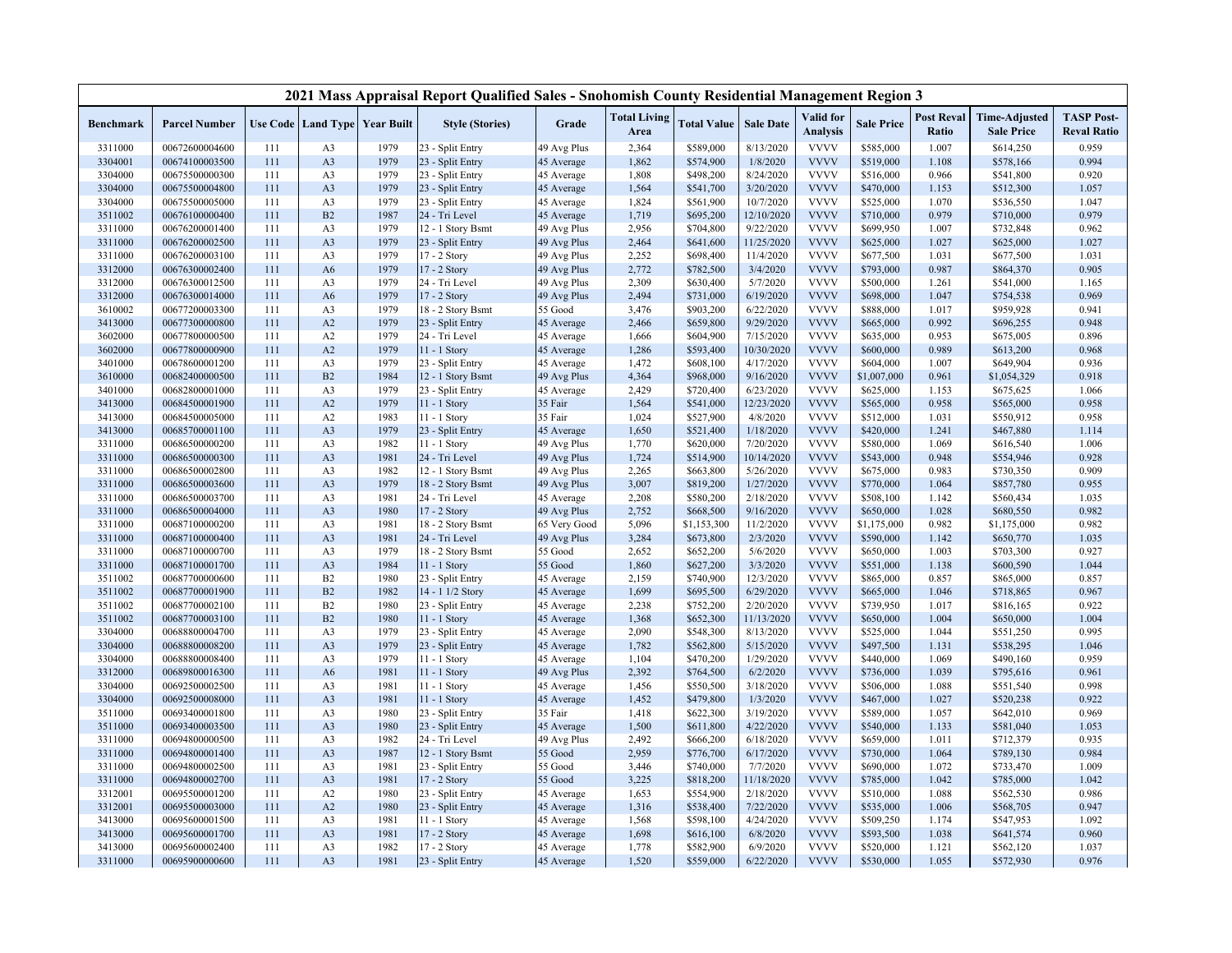|                  |                      |     |                |                                   | 2021 Mass Appraisal Report Qualified Sales - Snohomish County Residential Management Region 3 |              |                             |                    |                  |                              |                   |                            |                                           |                                         |
|------------------|----------------------|-----|----------------|-----------------------------------|-----------------------------------------------------------------------------------------------|--------------|-----------------------------|--------------------|------------------|------------------------------|-------------------|----------------------------|-------------------------------------------|-----------------------------------------|
| <b>Benchmark</b> | <b>Parcel Number</b> |     |                | Use Code   Land Type   Year Built | <b>Style (Stories)</b>                                                                        | Grade        | <b>Total Living</b><br>Area | <b>Total Value</b> | <b>Sale Date</b> | Valid for<br><b>Analysis</b> | <b>Sale Price</b> | <b>Post Reval</b><br>Ratio | <b>Time-Adjusted</b><br><b>Sale Price</b> | <b>TASP Post-</b><br><b>Reval Ratio</b> |
| 3413000          | 00696000001100       | 111 | A <sub>3</sub> | 1983                              | $11 - 1$ Story                                                                                | 45 Average   | 1,024                       | \$529,800          | 10/16/2020       | <b>VVVV</b>                  | \$520,000         | 1.019                      | \$531,440                                 | 0.997                                   |
| 3413000          | 00696200007900       | 111 | A <sub>3</sub> | 1981                              | $11 - 1$ Story                                                                                | 45 Average   | 1,288                       | \$549,100          | 5/18/2020        | <b>VVVV</b>                  | \$481,000         | 1.142                      | \$520,442                                 | 1.055                                   |
| 3109000          | 00697100002800       | 111 | A <sub>3</sub> | 1981                              | 24 - Tri Level                                                                                | 35 Fair      | 1,240                       | \$419,600          | 3/2/2020         | <b>VVVV</b>                  | \$415,000         | 1.011                      | \$452,350                                 | 0.928                                   |
| 3109000          | 00697100004300       | 111 | A <sub>3</sub> | 1981                              | 17 - 2 Story                                                                                  | 35 Fair      | 1,794                       | \$472,500          | 6/5/2020         | <b>VVVV</b>                  | \$490,000         | 0.964                      | \$529,690                                 | 0.892                                   |
| 3109000          | 00697100005500       | 111 | A <sub>3</sub> | 1981                              | 24 - Tri Level                                                                                | 35 Fair      | 1,240                       | \$450,600          | 5/15/2020        | <b>VVVV</b>                  | \$452,000         | 0.997                      | \$489,064                                 | 0.921                                   |
| 3109000          | 00697100006200       | 111 | A <sub>3</sub> | 1981                              | 11 - 1 Story                                                                                  | 35 Fair      | 1,730                       | \$465,200          | 1/8/2020         | <b>VVVV</b>                  | \$437,500         | 1.063                      | \$487,375                                 | 0.955                                   |
| 3304000          | 00698200004000       | 111 | A <sub>3</sub> | 1981                              | 23 - Split Entry                                                                              | 45 Average   | 1,632                       | \$509,800          | 9/19/2020        | <b>VVVV</b>                  | \$521,000         | 0.979                      | \$545,487                                 | 0.935                                   |
| 3401000          | 00698800000200       | 111 | A2             | 1983                              | 11 - 1 Story                                                                                  | 45 Average   | 1,025                       | \$523,500          | 6/18/2020        | <b>VVVV</b>                  | \$500,000         | 1.047                      | \$540,500                                 | 0.969                                   |
| 3109001          | 00701500000600       | 111 | B2             | 1980                              | 17 - 2 Story                                                                                  | 35 Fair      | 2,244                       | \$537,900          | 4/20/2020        | <b>VVVV</b>                  | \$540,000         | 0.996                      | \$581,040                                 | 0.926                                   |
| 3304000          | 00702600000500       | 111 | A <sub>3</sub> | 1982                              | 11 - 1 Story                                                                                  | 45 Average   | 1,288                       | \$521,100          | 6/11/2020        | <b>VVVV</b>                  | \$520,000         | 1.002                      | \$562,120                                 | 0.927                                   |
| 3511002          | 00702900000900       | 111 | <b>B6</b>      | 1981                              | 17 - 2 Story                                                                                  | 45 Average   | 3,112                       | \$844,100          | 7/14/2020        | <b>VVVV</b>                  | \$900,000         | 0.938                      | \$956,700                                 | 0.882                                   |
| 3514000          | 00703000000800       | 111 | B1             | 2019                              | 17 - 2 Story                                                                                  | 49 Avg Plus  | 2,443                       | \$772,900          | 1/30/2020        | <b>VVVV</b>                  | \$689,000         | 1.122                      | \$767,546                                 | 1.007                                   |
| 3514000          | 00703000001200       | 111 | B1             | 2004                              | 17 - 2 Story                                                                                  | 41 Avg Minus | 1,414                       | \$541,800          | 6/30/2020        | <b>VVVV</b>                  | \$499,950         | 1.084                      | \$540,446                                 | 1.003                                   |
| 3511000          | 00703100002400       | 111 | A2             | 1980                              | 17 - 2 Story                                                                                  | 49 Avg Plus  | 3,287                       | \$856,000          | 8/23/2020        | <b>VVVV</b>                  | \$870,000         | 0.984                      | \$913,500                                 | 0.937                                   |
| 3511000          | 00703100003000       | 111 | A2             | 1980                              | 23 - Split Entry                                                                              | 35 Fair      | 1,342                       | \$550,400          | 7/16/2020        | <b>VVVV</b>                  | \$525,000         | 1.048                      | \$558,075                                 | 0.986                                   |
| 3109000          | 00704100001200       | 111 | B2             | 1985                              | 17 - 2 Story                                                                                  | 45 Average   | 1,988                       | \$603,300          | 6/25/2020        | <b>VVVV</b>                  | \$607,500         | 0.993                      | \$656,708                                 | 0.919                                   |
| 3511000          | 00705300000100       | 111 | A2             | 1981                              | 23 - Split Entry                                                                              | 45 Average   | 1,659                       | \$600,900          | 9/3/2020         | <b>VVVV</b>                  | \$571,600         | 1.051                      | \$598,465                                 | 1.004                                   |
| 3511000          | 00705300000300       | 111 | A2             | 1984                              | 23 - Split Entry                                                                              | 45 Average   | 1,608                       | \$614,300          | 8/28/2020        | <b>VVVV</b>                  | \$595,000         | 1.032                      | \$624,750                                 | 0.983                                   |
| 3511000          | 00705300001300       | 111 | A <sub>2</sub> | 1982                              | 11 - 1 Story                                                                                  | 35 Fair      | 1,214                       | \$508,300          | 11/23/2020       | <b>VVVV</b>                  | \$531,500         | 0.956                      | \$531,500                                 | 0.956                                   |
| 3511000          | 00705300003300       | 111 | A2             | 1981                              | 11 - 1 Story                                                                                  | 35 Fair      | 1,105                       | \$497,900          | 4/21/2020        | <b>VVVV</b>                  | \$430,000         | 1.158                      | \$462,680                                 | 1.076                                   |
| 3610000          | 00707800000700       | 111 | A2             | 1981                              | 23 - Split Entry                                                                              | 45 Average   | 2,066                       | \$599,400          | 6/4/2020         | <b>VVVV</b>                  | \$550,000         | 1.090                      | \$594,550                                 | 1.008                                   |
| 3610002          | 00707900001800       | 111 | A <sub>3</sub> | 1981                              | 11 - 1 Story                                                                                  | 45 Average   | 1,396                       | \$647,100          | 3/26/2020        | <b>VVVV</b>                  | \$589,000         | 1.099                      | \$642,010                                 | 1.008                                   |
| 3514000          | 00709500002000       | 111 | B2             | 1983                              | 11 - 1 Story                                                                                  | 45 Average   | 2,544                       | \$756,800          | 2/22/2020        | <b>VVVV</b>                  | \$707,500         | 1.070                      | \$780,373                                 | 0.970                                   |
| 3610002          | 00710700000200       | 111 | A <sub>3</sub> | 1982                              | 11 - 1 Story                                                                                  | 45 Average   | 1,320                       | \$584,300          | 4/3/2020         | <b>VVVV</b>                  | \$520,000         | 1.124                      | \$559,520                                 | 1.044                                   |
| 3511002          | 00711600000100       | 111 | B2             | 1988                              | 17 - 2 Story                                                                                  | 65 Very Good | 4,128                       | \$1,323,600        | 10/28/2020       | <b>VVVV</b>                  | \$1,290,000       | 1.026                      | \$1,318,380                               | 1.004                                   |
| 3511002          | 00711600001400       | 111 | B2             | 1988                              | $11 - 1$ Story                                                                                | 49 Avg Plus  | 2,316                       | \$832,400          | 7/14/2020        | <b>VVVV</b>                  | \$804,000         | 1.035                      | \$854,652                                 | 0.974                                   |
| 3311000          | 00711800000300       | 111 | A <sub>3</sub> | 1984                              | 24 - Tri Level                                                                                | 45 Average   | 1,678                       | \$530,400          | 5/20/2020        | <b>VVVV</b>                  | \$482,000         | 1.100                      | \$521,524                                 | 1.017                                   |
| 3311000          | 00711800004000       | 111 | A <sub>3</sub> | 1983                              | 24 - Tri Level                                                                                | 45 Average   | 2,037                       | \$579,400          | 6/19/2020        | <b>VVVV</b>                  | \$560,000         | 1.035                      | \$605,360                                 | 0.957                                   |
| 3311000          | 00711800006600       | 111 | A <sub>3</sub> | 1984                              | 24 - Tri Level                                                                                | 45 Average   | 1,896                       | \$590,000          | 3/2/2020         | <b>VVVV</b>                  | \$600,000         | 0.983                      | \$654,000                                 | 0.902                                   |
| 3401000          | 00713700001100       | 111 | A <sub>3</sub> | 1984                              | 12 - 1 Story Bsmt                                                                             | 49 Avg Plus  | 2,952                       | \$780,600          | 1/6/2020         | <b>VVVV</b>                  | \$700,000         | 1.115                      | \$779,800                                 | 1.001                                   |
| 3401000          | 00713700004000       | 111 | A <sub>3</sub> | 1984                              | 11 - 1 Story                                                                                  | 45 Average   | 1,345                       | \$605,700          | 6/11/2020        | <b>VVVV</b>                  | \$560,000         | 1.082                      | \$605,360                                 | 1.001                                   |
| 3514000          | 00714700000200       | 111 | <b>B6</b>      | 1984                              | 17 - 2 Story                                                                                  | 49 Avg Plus  | 2,382                       | \$764,500          | 3/26/2020        | <b>VVVV</b>                  | \$794,950         | 0.962                      | \$866,496                                 | 0.882                                   |
| 3514000          | 00714700000800       | 111 | <b>B6</b>      | 1989                              | 11 - 1 Story                                                                                  | 49 Avg Plus  | 2,205                       | \$788,700          | 8/11/2020        | <b>VVVV</b>                  | \$795,000         | 0.992                      | \$834,750                                 | 0.945                                   |
| 3514000          | 00714700000900       | 111 | <b>B6</b>      | 1989                              | 17 - 2 Story                                                                                  | 49 Avg Plus  | 2,382                       | \$846,400          | 10/22/2020       | <b>VVVV</b>                  | \$919,500         | 0.921                      | \$939,729                                 | 0.901                                   |
| 3514000          | 00714700001600       | 111 | B2             | 1988                              | $17 - 2$ Story                                                                                | 49 Avg Plus  | 1,935                       | \$718,200          | 6/22/2020        | <b>VVVV</b>                  | \$812,500         | 0.884                      | \$878,313                                 | 0.818                                   |
| 3514000          | 00714700001700       | 111 | B2             | 1987                              | 24 - Tri Level                                                                                | 49 Avg Plus  | 1,940                       | \$702,000          | 5/14/2020        | <b>VVVV</b>                  | \$714,000         | 0.983                      | \$772,548                                 | 0.909                                   |
| 3413000          | 00717000000700       | 111 | A <sub>3</sub> | 1982                              | $17 - 2$ Story                                                                                | 45 Average   | 1,697                       | \$587,300          | 4/14/2020        | <b>VVVV</b>                  | \$565,500         | 1.039                      | \$608,478                                 | 0.965                                   |
| 3312000          | 00717800000200       | 111 | A <sub>6</sub> | 1984                              | 17 - 2 Story                                                                                  | 55 Good      | 3,022                       | \$894,200          | 9/24/2020        | <b>VVVV</b>                  | \$860,000         | 1.040                      | \$900,420                                 | 0.993                                   |
| 3312000          | 00717800002400       | 111 | A6             | 1984                              | 17 - 2 Story                                                                                  | 55 Good      | 4,281                       | \$1,113,500        | 12/16/2020       | <b>VVVV</b>                  | \$1,185,000       | 0.940                      | \$1,185,000                               | 0.940                                   |
| 3312000          | 00717800003300       | 111 | A <sub>6</sub> | 1984                              | 17 - 2 Story                                                                                  | 49 Avg Plus  | 1,924                       | \$661,200          | 7/20/2020        | <b>VVVV</b>                  | \$690,000         | 0.958                      | \$733,470                                 | 0.901                                   |
| 3312000          | 00717800006300       | 111 | A6             | 1987                              | 11 - 1 Story                                                                                  | 55 Good      | 2,424                       | \$945,200          | 12/11/2020       | <b>VVVV</b>                  | \$1,047,500       | 0.902                      | \$1,047,500                               | 0.902                                   |
| 3312000          | 00718100002800       | 111 | A6             | 1987                              | $11 - 1$ Story                                                                                | 49 Avg Plus  | 2,077                       | \$734,700          | 7/27/2020        | <b>VVVV</b>                  | \$733,000         | 1.002                      | \$779,179                                 | 0.943                                   |
| 3312000          | 00718100003800       | 111 | A6             | 1987                              | 17 - 2 Story                                                                                  | 49 Avg Plus  | 2,428                       | \$665,400          | 8/31/2020        | <b>VVVV</b>                  | \$700,000         | 0.951                      | \$735,000                                 | 0.905                                   |
| 3312000          | 00718100005000       | 111 | A6             | 1986                              | $11 - 1$ Story                                                                                | 55 Good      | 3,094                       | \$801,400          | 11/12/2020       | <b>VVVV</b>                  | \$830,000         | 0.966                      | \$830,000                                 | 0.966                                   |
| 3312000          | 00718100005700       | 111 | A6             | 1986                              | 11 - 1 Story                                                                                  | 55 Good      | 2,450                       | \$827,600          | 2/12/2020        | <b>VVVV</b>                  | \$750,000         | 1.103                      | \$827,250                                 | 1.000                                   |
| 3312000          | 00718100006100       | 111 | A6             | 1985                              | $11 - 1$ Story                                                                                | 49 Avg Plus  | 2,316                       | \$730,100          | 7/10/2020        | <b>VVVV</b>                  | \$703,000         | 1.039                      | \$747,289                                 | 0.977                                   |
| 3312000          | 00718100008100       | 111 | A <sub>6</sub> | 1986                              | 17 - 2 Story                                                                                  | 55 Good      | 2,949                       | \$865,000          | 11/15/2020       | <b>VVVV</b>                  | \$820,000         | 1.055                      | \$820,000                                 | 1.055                                   |
| 3312000          | 00718100008800       | 111 | A <sub>6</sub> | 1987                              | 17 - 2 Story                                                                                  | 55 Good      | 3,877                       | \$872,000          | 11/2/2020        | <b>VVVV</b>                  | \$825,000         | 1.057                      | \$825,000                                 | 1.057                                   |
| 3602000          | 00718200001500       | 111 | A <sub>3</sub> | 1985                              | 17 - 2 Story                                                                                  | 49 Avg Plus  | 1,770                       | \$695,100          | 9/16/2020        | <b>VVVV</b>                  | \$690,000         | 1.007                      | \$722,430                                 | 0.962                                   |
| 3602000          | 00718200009500       | 111 | A <sub>3</sub> | 1983                              | 17 - 2 Story                                                                                  | 49 Avg Plus  | 2,204                       | \$654,600          | 9/29/2020        | <b>VVVV</b>                  | \$620,000         | 1.056                      | \$649,140                                 | 1.008                                   |
| 3602000          | 00718200015100       | 111 | A <sub>3</sub> | 1988                              | 18 - 2 Story Bsmt                                                                             | 49 Avg Plus  | 2,713                       | \$745,000          | 4/28/2020        | <b>VVVV</b>                  | \$660,000         | 1.129                      | \$710,160                                 | 1.049                                   |
| 3312001          | 00718300001100       | 111 | A <sub>3</sub> | 1983                              | 24 - Tri Level                                                                                | 49 Avg Plus  | 1,843                       | \$645,500          | 6/15/2020        | <b>VVVV</b>                  | \$592,000         | 1.090                      | \$639,952                                 | 1.009                                   |
| 3413000          | 00720700001700       | 111 | A <sub>3</sub> | 1983                              | 23 - Split Entry                                                                              | 45 Average   | 1,569                       | \$599,800          | 5/22/2020        | <b>VVVV</b>                  | \$568,000         | 1.056                      | \$614,576                                 | 0.976                                   |
| 3610002          | 00721400000400       | 111 | A <sub>3</sub> | 1984                              | 11 - 1 Story                                                                                  | 41 Avg Minus | 1,423                       | \$619,900          | 1/13/2020        | <b>VVVV</b>                  | \$515,000         | 1.204                      | \$573,710                                 | 1.081                                   |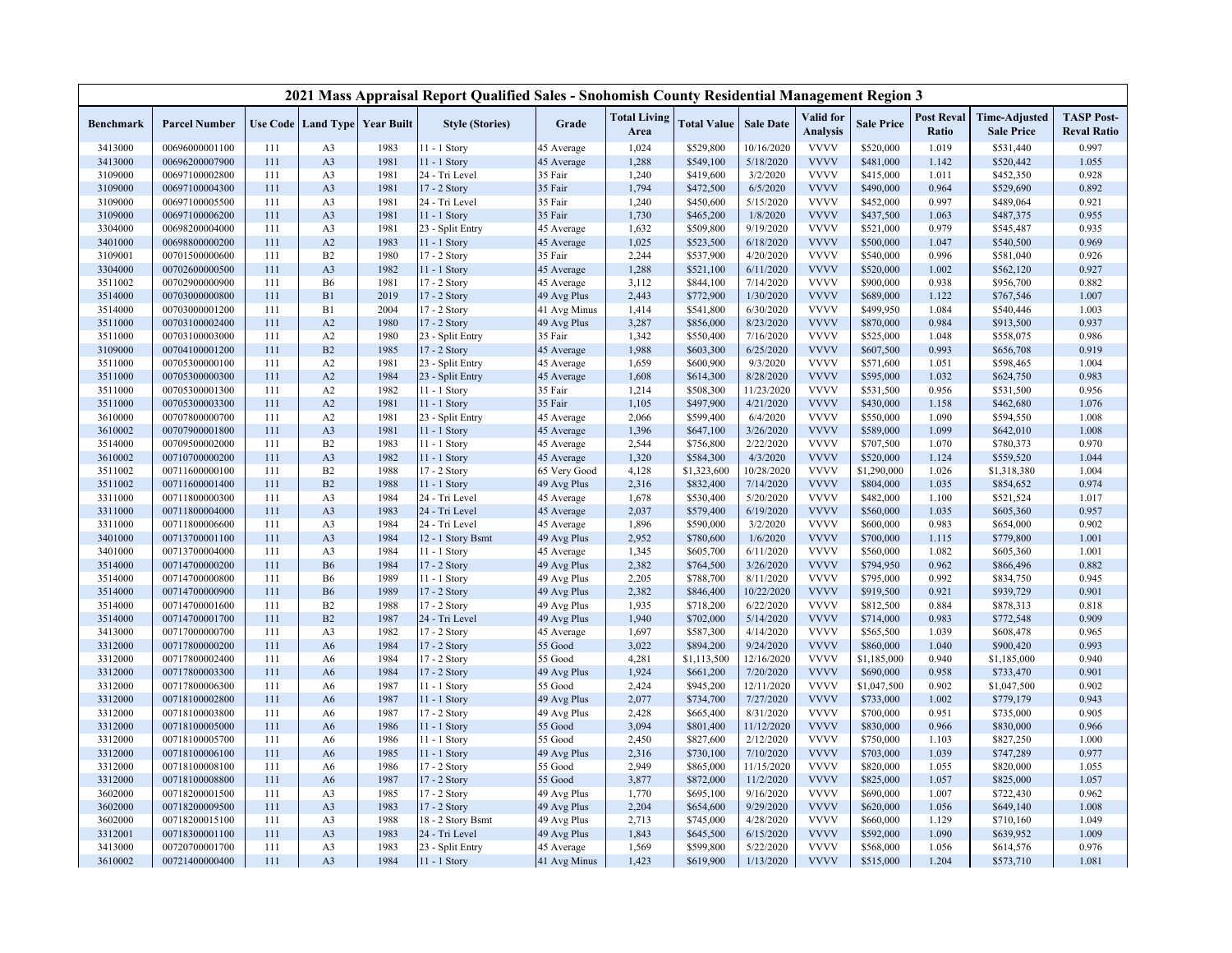|           |                      |     |                |                                          | 2021 Mass Appraisal Report Qualified Sales - Snohomish County Residential Management Region 3 |              |                             |                    |                  |                              |                   |                            |                                           |                                         |
|-----------|----------------------|-----|----------------|------------------------------------------|-----------------------------------------------------------------------------------------------|--------------|-----------------------------|--------------------|------------------|------------------------------|-------------------|----------------------------|-------------------------------------------|-----------------------------------------|
| Benchmark | <b>Parcel Number</b> |     |                | <b>Use Code   Land Type   Year Built</b> | <b>Style (Stories)</b>                                                                        | Grade        | <b>Total Living</b><br>Area | <b>Total Value</b> | <b>Sale Date</b> | Valid for<br><b>Analysis</b> | <b>Sale Price</b> | <b>Post Reval</b><br>Ratio | <b>Time-Adjusted</b><br><b>Sale Price</b> | <b>TASP Post-</b><br><b>Reval Ratio</b> |
| 3610000   | 00721500002300       | 111 | A <sub>3</sub> | 1984                                     | 17 - 2 Story                                                                                  | 45 Average   | 1,307                       | \$537,000          | 9/3/2020         | <b>VVVV</b>                  | \$540,000         | 0.994                      | \$565,380                                 | 0.950                                   |
| 3511000   | 00721900000100       | 111 | A <sub>3</sub> | 1984                                     | 17 - 2 Story                                                                                  | 45 Average   | 1,828                       | \$709,000          | 7/16/2020        | <b>VVVV</b>                  | \$695,000         | 1.020                      | \$738,785                                 | 0.960                                   |
| 3610000   | 00722100000900       | 111 | A <sub>3</sub> | 1984                                     | 17 - 2 Story                                                                                  | 45 Average   | 1,305                       | \$565,400          | 3/7/2020         | <b>VVVV</b>                  | \$530,000         | 1.067                      | \$577,700                                 | 0.979                                   |
| 3602000   | 00722500000800       | 111 | A <sub>3</sub> | 1986                                     | 24 - Tri Level                                                                                | 45 Average   | 1,510                       | \$603,300          | 1/13/2020        | <b>VVVV</b>                  | \$517,000         | 1.167                      | \$575,938                                 | 1.048                                   |
| 3312001   | 00722700001800       | 111 | A <sub>3</sub> | 1985                                     | 11 - 1 Story                                                                                  | 41 Avg Minus | 1,817                       | \$628,100          | 1/11/2020        | <b>VVVV</b>                  | \$600,000         | 1.047                      | \$668,400                                 | 0.940                                   |
| 3511000   | 00723400005700       | 111 | A <sub>3</sub> | 1984                                     | 17 - 2 Story                                                                                  | 45 Average   | 2,440                       | \$761,700          | 3/16/2020        | <b>VVVV</b>                  | \$775,000         | 0.983                      | \$844,750                                 | 0.902                                   |
| 3311000   | 00723900000500       | 111 | A <sub>3</sub> | 1984                                     | 11 - 1 Story                                                                                  | 45 Average   | 1,562                       | \$524,100          | 7/20/2020        | <b>VVVV</b>                  | \$530,000         | 0.989                      | \$563,390                                 | 0.930                                   |
| 3311000   | 00723900000800       | 111 | A <sub>3</sub> | 1984                                     | 11 - 1 Story                                                                                  | 45 Average   | 1,024                       | \$467,200          | 3/18/2020        | <b>VVVV</b>                  | \$422,000         | 1.107                      | \$459,980                                 | 1.016                                   |
| 3610000   | 00725100000800       | 111 | A <sub>3</sub> | 1984                                     | 23 - Split Entry                                                                              | 45 Average   | 1,680                       | \$592,900          | 8/26/2020        | <b>VVVV</b>                  | \$568,000         | 1.044                      | \$596,400                                 | 0.994                                   |
| 3511000   | 00725400003400       | 111 | A <sub>3</sub> | 1984                                     | 24 - Tri Level                                                                                | 45 Average   | 1,927                       | \$748,800          | 6/8/2020         | <b>VVVV</b>                  | \$672,000         | 1.114                      | \$726,432                                 | 1.031                                   |
| 3304001   | 00727300026800       | 111 | A <sub>3</sub> | 1984                                     | 24 - Tri Level                                                                                | 45 Average   | 1,408                       | \$514,200          | 5/4/2020         | <b>VVVV</b>                  | \$450,000         | 1.143                      | \$486,900                                 | 1.056                                   |
| 3602000   | 00727600002500       | 111 | A <sub>3</sub> | 1986                                     | 24 - Tri Level                                                                                | 45 Average   | 2,093                       | \$726,800          | 2/19/2020        | <b>VVVV</b>                  | \$740,000         | 0.982                      | \$816,220                                 | 0.890                                   |
| 3304001   | 00728100014800       | 111 | A <sub>3</sub> | 1984                                     | 17 - 2 Story                                                                                  | 45 Average   | 1,277                       | \$502,100          | 9/30/2020        | <b>VVVV</b>                  | \$541,200         | 0.928                      | \$566,636                                 | 0.886                                   |
| 3304001   | 00728100018800       | 111 | A <sub>3</sub> | 1985                                     | 11 - 1 Story                                                                                  | 45 Average   | 1,412                       | \$519,800          | 9/7/2020         | <b>VVVV</b>                  | \$508,000         | 1.023                      | \$531,876                                 | 0.977                                   |
| 3304001   | 00728100020500       | 111 | A <sub>3</sub> | 1985                                     | 17 - 2 Story                                                                                  | 45 Average   | 1,476                       | \$532,900          | 7/21/2020        | <b>VVVV</b>                  | \$505,000         | 1.055                      | \$536,815                                 | 0.993                                   |
| 3304001   | 00728100022700       | 111 | A <sub>3</sub> | 1984                                     | 11 - 1 Story                                                                                  | 45 Average   | 1,412                       | \$551,500          | 2/22/2020        | <b>VVVV</b>                  | \$517,500         | 1.066                      | \$570,803                                 | 0.966                                   |
| 3312001   | 00728700000800       | 111 | A <sub>3</sub> | 1984                                     | 17 - 2 Story                                                                                  | 45 Average   | 2,822                       | \$775,100          | 5/18/2020        | <b>VVVV</b>                  | \$795,000         | 0.975                      | \$860,190                                 | 0.901                                   |
| 3219000   | 00729200003400       | 111 | A <sub>3</sub> | 1986                                     | 17 - 2 Story                                                                                  | 49 Avg Plus  | 2,944                       | \$695,500          | 10/12/2020       | <b>VVVV</b>                  | \$734,950         | 0.946                      | \$751,119                                 | 0.926                                   |
| 3219000   | 00729200004000       | 111 | A <sub>3</sub> | 1987                                     | 17 - 2 Story                                                                                  | 49 Avg Plus  | 2,624                       | \$634,300          | 12/17/2020       | <b>VVVV</b>                  | \$690,000         | 0.919                      | \$690,000                                 | 0.919                                   |
| 3511000   | 00730200000500       | 111 | A <sub>3</sub> | 1987                                     | 17 - 2 Story                                                                                  | 45 Average   | 1,997                       | \$759,700          | 4/15/2020        | <b>VVVV</b>                  | \$735,000         | 1.034                      | \$790,860                                 | 0.961                                   |
| 3304001   | 00730900001200       | 111 | A <sub>3</sub> | 1986                                     | 11 - 1 Story                                                                                  | 45 Average   | 1,559                       | \$558,300          | 4/27/2020        | <b>VVVV</b>                  | \$535,000         | 1.044                      | \$575,660                                 | 0.970                                   |
| 3304001   | 00730900003500       | 111 | A <sub>3</sub> | 1986                                     | 17 - 2 Story                                                                                  | 45 Average   | 1,652                       | \$582,600          | 8/19/2020        | <b>VVVV</b>                  | \$580,000         | 1.004                      | \$609,000                                 | 0.957                                   |
| 3610002   | 00731300003200       | 111 | A <sub>3</sub> | 1986                                     | 17 - 2 Story                                                                                  | 45 Average   | 1,740                       | \$696,600          | 8/11/2020        | <b>VVVV</b>                  | \$650,000         | 1.072                      | \$682,500                                 | 1.021                                   |
| 3610002   | 00731300004900       | 111 | A <sub>3</sub> | 1985                                     | 17 - 2 Story                                                                                  | 45 Average   | 1,692                       | \$638,100          | 5/17/2020        | <b>VVVV</b>                  | \$550,000         | 1.160                      | \$595,100                                 | 1.072                                   |
| 3610002   | 00731900000100       | 111 | A <sub>3</sub> | 1985                                     | 11 - 1 Story                                                                                  | 45 Average   | 1,208                       | \$606,500          | 7/15/2020        | <b>VVVV</b>                  | \$535,000         | 1.134                      | \$568,705                                 | 1.066                                   |
| 3610002   | 00731900000800       | 111 | A <sub>3</sub> | 1986                                     | $11 - 1$ Story                                                                                | 45 Average   | 1,332                       | \$598,700          | 6/9/2020         | <b>VVVV</b>                  | \$550,000         | 1.089                      | \$594,550                                 | 1.007                                   |
| 3610002   | 00731900001500       | 111 | A <sub>3</sub> | 1985                                     | 11 - 1 Story                                                                                  | 45 Average   | 1,483                       | \$670,700          | 10/9/2020        | <b>VVVV</b>                  | \$640,000         | 1.048                      | \$654,080                                 | 1.025                                   |
| 3610002   | 00731900001600       | 111 | A <sub>3</sub> | 1986                                     | $11 - 1$ Story                                                                                | 45 Average   | 1,295                       | \$641,100          | 4/22/2020        | <b>VVVV</b>                  | \$601,000         | 1.067                      | \$646,676                                 | 0.991                                   |
| 3610002   | 00731900002600       | 111 | A <sub>3</sub> | 1985                                     | 17 - 2 Story                                                                                  | 45 Average   | 1,690                       | \$723,600          | 4/22/2020        | <b>VVVV</b>                  | \$715,000         | 1.012                      | \$769,340                                 | 0.941                                   |
| 3610002   | 00731900003400       | 111 | A <sub>3</sub> | 1985                                     | 11 - 1 Story                                                                                  | 45 Average   | 1,306                       | \$683,600          | 7/31/2020        | <b>VVVV</b>                  | \$605,950         | 1.128                      | \$644,125                                 | 1.061                                   |
| 3610002   | 00731900004200       | 111 | A <sub>3</sub> | 1985                                     | 17 - 2 Story                                                                                  | 45 Average   | 1,568                       | \$651,300          | 8/25/2020        | <b>VVVV</b>                  | \$605,000         | 1.077                      | \$635,250                                 | 1.025                                   |
| 3401000   | 00732100000300       | 111 | A <sub>3</sub> | 1985                                     | $11 - 1$ Story                                                                                | 45 Average   | 1,350                       | \$581,300          | 4/8/2020         | <b>VVVV</b>                  | \$515,000         | 1.129                      | \$554,140                                 | 1.049                                   |
| 3311000   | 00732300000100       | 111 | A <sub>3</sub> | 1985                                     | 11 - 1 Story                                                                                  | 49 Avg Plus  | 1,784                       | \$613,800          | 9/8/2020         | <b>VVVV</b>                  | \$662,000         | 0.927                      | \$693,114                                 | 0.886                                   |
| 3511000   | 00732600001000       | 111 | A <sub>3</sub> | 1986                                     | 17 - 2 Story                                                                                  | 49 Avg Plus  | 2,176                       | \$842,500          | 9/4/2020         | <b>VVVV</b>                  | \$850,000         | 0.991                      | \$889,950                                 | 0.947                                   |
| 3511000   | 00732600004800       | 111 | A <sub>3</sub> | 1986                                     | 17 - 2 Story                                                                                  | 49 Avg Plus  | 2,470                       | \$870,400          | 6/20/2020        | <b>VVVV</b>                  | \$774,000         | 1.125                      | \$836,694                                 | 1.040                                   |
| 3610000   | 00733200001300       | 111 | A <sub>3</sub> | 1985                                     | 11 - 1 Story                                                                                  | 45 Average   | 1,260                       | \$566,600          | 9/9/2020         | <b>VVVV</b>                  | \$560,000         | 1.012                      | \$586,320                                 | 0.966                                   |
| 3401000   | 00733400000600       | 111 | A <sub>3</sub> | 1986                                     | 17 - 2 Story                                                                                  | 45 Average   | 1,852                       | \$648,300          | 6/11/2020        | <b>VVVV</b>                  | \$655,000         | 0.990                      | \$708,055                                 | 0.916                                   |
| 3602000   | 00734000000100       | 111 | A <sub>3</sub> | 1986                                     | 11 - 1 Story                                                                                  | 45 Average   | 1,496                       | \$680,300          | 8/20/2020        | <b>VVVV</b>                  | \$675,000         | 1.008                      | \$708,750                                 | 0.960                                   |
| 3602000   | 00734000001500       | 111 | A <sub>3</sub> | 1985                                     | 24 - Tri Level                                                                                | 45 Average   | 1,564                       | \$629,200          | 3/25/2020        | <b>VVVV</b>                  | \$633,376         | 0.993                      | \$690,380                                 | 0.911                                   |
| 3413000   | 00734100003400       | 111 | A <sub>3</sub> | 1987                                     | 11 - 1 Story                                                                                  | 45 Average   | 1,417                       | \$604,900          | 4/22/2020        | <b>VVVV</b>                  | \$540,000         | 1.120                      | \$581,040                                 | 1.041                                   |
| 3109000   | 00734200001800       | 111 | A2             | 1985                                     | 17 - 2 Story                                                                                  | 45 Average   | 1,776                       | \$507,200          | 5/11/2020        | <b>VVVV</b>                  | \$475,000         | 1.068                      | \$513,950                                 | 0.987                                   |
| 3304000   | 00734300002500       | 111 | A <sub>3</sub> | 1987                                     | $11 - 1$ Story                                                                                | 49 Avg Plus  | 1,610                       | \$635,100          | 9/9/2020         | <b>VVVV</b>                  | \$625,000         | 1.016                      | \$654,375                                 | 0.971                                   |
| 3304000   | 00734300003800       | 111 | A <sub>3</sub> | 1986                                     | 11 - 1 Story                                                                                  | 45 Average   | 1,616                       | \$602,900          | 8/20/2020        | <b>VVVV</b>                  | \$675,000         | 0.893                      | \$708,750                                 | 0.851                                   |
| 3610002   | 00735300004600       | 111 | A <sub>3</sub> | 1986                                     | 17 - 2 Story                                                                                  | 49 Avg Plus  | 2,749                       | \$931,700          | 7/19/2020        | <b>VVVV</b>                  | \$950,000         | 0.981                      | \$1,009,850                               | 0.923                                   |
| 3610002   | 00735300005100       | 111 | A <sub>3</sub> | 1986                                     | 17 - 2 Story                                                                                  | 49 Avg Plus  | 1,779                       | \$633,800          | 1/10/2020        | <b>VVVV</b>                  | \$570,000         | 1.112                      | \$634,980                                 | 0.998                                   |
| 3610002   | 00735300005400       | 111 | A <sub>3</sub> | 1985                                     | 17 - 2 Story                                                                                  | 49 Avg Plus  | 1,936                       | \$756,800          | 2/17/2020        | <b>VVVV</b>                  | \$654,000         | 1.157                      | \$721,362                                 | 1.049                                   |
| 3511000   | 00735500004300       | 111 | A <sub>3</sub> | 1986                                     | 11 - 1 Story                                                                                  | 45 Average   | 1,816                       | \$740,400          | 6/13/2020        | <b>VVVV</b>                  | \$694,950         | 1.065                      | \$751,241                                 | 0.986                                   |
| 3602000   | 00735600005500       | 111 | A <sub>3</sub> | 1985                                     | 17 - 2 Story                                                                                  | 49 Avg Plus  | 1,707                       | \$671,000          | 2/11/2020        | <b>VVVV</b>                  | \$640,000         | 1.048                      | \$705,920                                 | 0.951                                   |
| 3602000   | 00735600009800       | 111 | A <sub>3</sub> | 1985                                     | 24 - Tri Level                                                                                | 49 Avg Plus  | 1,913                       | \$732,200          | 1/27/2020        | <b>VVVV</b>                  | \$720,000         | 1.017                      | \$802,080                                 | 0.913                                   |
| 3304001   | 00736800001600       | 111 | A <sub>3</sub> | 1987                                     | 24 - Tri Level                                                                                | 45 Average   | 1,751                       | \$596,400          | 11/5/2020        | <b>VVVV</b>                  | \$623,020         | 0.957                      | \$623,020                                 | 0.957                                   |
| 3514000   | 00737900000700       | 111 | B2             | 1986                                     | 11 - 1 Story                                                                                  | 45 Average   | 1,416                       | \$622,800          | 6/10/2020        | <b>VVVV</b>                  | \$636,000         | 0.979                      | \$687,516                                 | 0.906                                   |
| 3312001   | 00739500000100       | 111 | A <sub>3</sub> | 1986                                     | 11 - 1 Story                                                                                  | 45 Average   | 1,524                       | \$613,100          | 2/12/2020        | <b>VVVV</b>                  | \$530,000         | 1.157                      | \$584,590                                 | 1.049                                   |
| 3610002   | 00739900000400       | 111 | A <sub>3</sub> | 1986                                     | 23 - Split Entry                                                                              | 45 Average   | 1,942                       | \$698,700          | 8/17/2020        | <b>VVVV</b>                  | \$650,000         | 1.075                      | \$682,500                                 | 1.024                                   |
| 3610002   | 00739900004300       | 111 | A <sub>3</sub> | 1986                                     | 11 - 1 Story                                                                                  | 45 Average   | 1,668                       | \$702,200          | 8/6/2020         | <b>VVVV</b>                  | \$690,000         | 1.018                      | \$724,500                                 | 0.969                                   |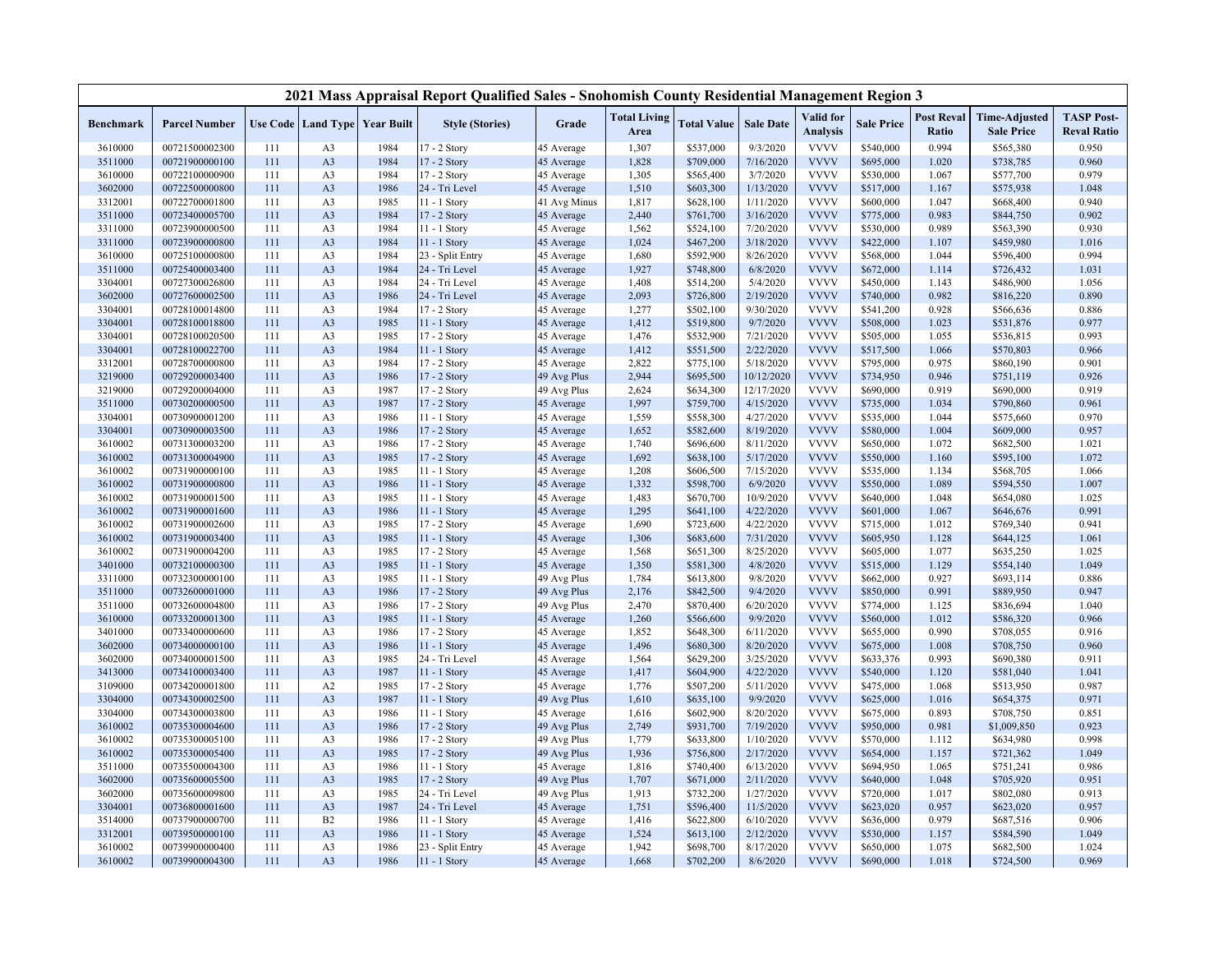|                  |                      |     |                |                                   | 2021 Mass Appraisal Report Qualified Sales - Snohomish County Residential Management Region 3 |              |                             |                    |                  |                              |                   |                            |                                           |                                         |
|------------------|----------------------|-----|----------------|-----------------------------------|-----------------------------------------------------------------------------------------------|--------------|-----------------------------|--------------------|------------------|------------------------------|-------------------|----------------------------|-------------------------------------------|-----------------------------------------|
| <b>Benchmark</b> | <b>Parcel Number</b> |     |                | Use Code   Land Type   Year Built | <b>Style (Stories)</b>                                                                        | Grade        | <b>Total Living</b><br>Area | <b>Total Value</b> | <b>Sale Date</b> | Valid for<br><b>Analysis</b> | <b>Sale Price</b> | <b>Post Reval</b><br>Ratio | <b>Time-Adjusted</b><br><b>Sale Price</b> | <b>TASP Post-</b><br><b>Reval Ratio</b> |
| 3511000          | 00740200002500       | 111 | A <sub>3</sub> | 1987                              | 17 - 2 Story                                                                                  | 49 Avg Plus  | 2,083                       | \$804,700          | 6/9/2020         | <b>VVVV</b>                  | \$715,000         | 1.125                      | \$772,915                                 | 1.041                                   |
| 3511000          | 00740200004700       | 111 | A3             | 1986                              | 24 - Tri Level                                                                                | 49 Avg Plus  | 1,907                       | \$781,200          | 7/14/2020        | <b>VVVV</b>                  | \$730,000         | 1.070                      | \$775,990                                 | 1.007                                   |
| 3511000          | 00740200005500       | 111 | A3             | 1987                              | 17 - 2 Story                                                                                  | 49 Avg Plus  | 1,984                       | \$748,700          | 3/12/2020        | <b>VVVV</b>                  | \$508,000         | 1.474                      | \$553,720                                 | 1.352                                   |
| 3511000          | 00740200005800       | 111 | A3             | 1987                              | 24 - Tri Level                                                                                | 49 Avg Plus  | 2,095                       | \$745,100          | 3/25/2020        | <b>VVVV</b>                  | \$650,000         | 1.146                      | \$708,500                                 | 1.052                                   |
| 3511000          | 00742100000200       | 111 | A3             | 1986                              | 11 - 1 Story                                                                                  | 45 Average   | 1,352                       | \$660,900          | 6/26/2020        | <b>VVVV</b>                  | \$603,000         | 1.096                      | \$651,843                                 | 1.014                                   |
| 3511000          | 00742600001000       | 111 | A3             | 1986                              | 24 - Tri Level                                                                                | 45 Average   | 1,364                       | \$599,300          | 3/13/2020        | <b>VVVV</b>                  | \$514,900         | 1.164                      | \$561,241                                 | 1.068                                   |
| 3312000          | 00743500002000       | 111 | A <sub>6</sub> | 1987                              | 11 - 1 Story                                                                                  | 55 Good      | 2,670                       | \$890,000          | 5/28/2020        | <b>VVVV</b>                  | \$820,000         | 1.085                      | \$887,240                                 | 1.003                                   |
| 3610002          | 00743600003600       | 111 | A <sub>3</sub> | 1988                              | 17 - 2 Story                                                                                  | 45 Average   | 2,196                       | \$713,600          | 9/30/2020        | <b>VVVV</b>                  | \$763,000         | 0.935                      | \$798,861                                 | 0.893                                   |
| 3610000          | 00743800002600       | 111 | A3             | 1987                              | 11 - 1 Story                                                                                  | 49 Avg Plus  | 1,605                       | \$640,100          | 8/26/2020        | <b>VVVV</b>                  | \$543,000         | 1.179                      | \$570,150                                 | 1.123                                   |
| 3113000          | 00746200000700       | 111 | B2             | 1986                              | 12 - 1 Story Bsmt                                                                             | 45 Average   | 2,884                       | \$688,000          | 6/16/2020        | <b>VVVV</b>                  | \$575,000         | 1.197                      | \$621,575                                 | 1.107                                   |
| 3113000          | 00746200000800       | 111 | B <sub>2</sub> | 1986                              | $11 - 1$ Story                                                                                | 45 Average   | 1,908                       | \$600,800          | 4/13/2020        | <b>VVVV</b>                  | \$540,000         | 1.113                      | \$581,040                                 | 1.034                                   |
| 3113000          | 00746200002300       | 111 | B2             | 1987                              | 11 - 1 Story                                                                                  | 45 Average   | 1,632                       | \$592,600          | 11/1/2020        | <b>VVVV</b>                  | \$590,000         | 1.004                      | \$590,000                                 | 1.004                                   |
| 3113000          | 00746200002700       | 111 | B2             | 1988                              | 11 - 1 Story                                                                                  | 45 Average   | 1,416                       | \$595,400          | 11/6/2020        | <b>VVVV</b>                  | \$652,000         | 0.913                      | \$652,000                                 | 0.913                                   |
| 3610002          | 00746400002000       | 111 | A3             | 1987                              | 24 - Tri Level                                                                                | 45 Average   | 1,520                       | \$665,600          | 8/13/2020        | <b>VVVV</b>                  | \$703,500         | 0.946                      | \$738,675                                 | 0.901                                   |
| 3610002          | 00746400002500       | 111 | A <sub>3</sub> | 1986                              | 11 - 1 Story                                                                                  | 45 Average   | 1,332                       | \$677,000          | 7/9/2020         | <b>VVVV</b>                  | \$623,431         | 1.086                      | \$662,707                                 | 1.022                                   |
| 3610002          | 00746400003200       | 111 | A <sub>3</sub> | 1987                              | 11 - 1 Story                                                                                  | 45 Average   | 1,172                       | \$605,500          | 9/18/2020        | <b>VVVV</b>                  | \$558,000         | 1.085                      | \$584,226                                 | 1.036                                   |
| 3511000          | 00746600001000       | 111 | A3             | 1987                              | 24 - Tri Level                                                                                | 49 Avg Plus  | 1,641                       | \$723,700          | 4/9/2020         | <b>VVVV</b>                  | \$632,000         | 1.145                      | \$680,032                                 | 1.064                                   |
| 3304001          | 00747500030900       | 111 | A3             | 1987                              | 17 - 2 Story                                                                                  | 45 Average   | 1,572                       | \$561,700          | 11/24/2020       | <b>VVVV</b>                  | \$585,000         | 0.960                      | \$585,000                                 | 0.960                                   |
| 3304001          | 00747500035100       | 111 | A3             | 1987                              | 11 - 1 Story                                                                                  | 45 Average   | 1,568                       | \$538,300          | 12/1/2020        | <b>VVVV</b>                  | \$545,000         | 0.988                      | \$545,000                                 | 0.988                                   |
| 3610002          | 00747700002700       | 111 | A <sub>3</sub> | 1987                              | 11 - 1 Story                                                                                  | 45 Average   | 1,315                       | \$520,100          | 1/16/2020        | <b>VVVV</b>                  | \$450,000         | 1.156                      | \$501,300                                 | 1.038                                   |
| 3312001          | 00747900005001       | 111 | A3             | 2017                              | 17 - 2 Story                                                                                  | 49 Avg Plus  | 2,100                       | \$739,000          | 5/26/2020        | <b>VVVV</b>                  | \$680,000         | 1.087                      | \$735,760                                 | 1.004                                   |
| 3304000          | 00748700003700       | 111 | A3             | 1987                              | 11 - 1 Story                                                                                  | 45 Average   | 1,228                       | \$450,700          | 4/3/2020         | <b>VVVV</b>                  | \$465,000         | 0.969                      | \$500,340                                 | 0.901                                   |
| 3304000          | 00748700004000       | 111 | A3             | 1987                              | 11 - 1 Story                                                                                  | 45 Average   | 1,188                       | \$477,400          | 6/23/2020        | <b>VVVV</b>                  | \$462,000         | 1.033                      | \$499,422                                 | 0.956                                   |
| 3413000          | 00749500000400       | 111 | A3             | 1987                              | 24 - Tri Level                                                                                | 45 Average   | 1,782                       | \$614,200          | 6/11/2020        | <b>VVVV</b>                  | \$569,000         | 1.079                      | \$615,089                                 | 0.999                                   |
| 3312000          | 00750000000100       | 111 | A <sub>6</sub> | 1987                              | 11 - 1 Story                                                                                  | 49 Avg Plus  | 1,952                       | \$720,900          | 4/16/2020        | <b>VVVV</b>                  | \$700,000         | 1.030                      | \$753,200                                 | 0.957                                   |
| 3312000          | 00750000003500       | 111 | A <sub>6</sub> | 1987                              | 17 - 2 Story                                                                                  | 49 Avg Plus  | 2,201                       | \$708,900          | 6/12/2020        | <b>VVVV</b>                  | \$725,000         | 0.978                      | \$783,725                                 | 0.905                                   |
| 3304001          | 00750200032200       | 111 | A <sub>3</sub> | 1988                              | 23 - Split Entry                                                                              | 45 Average   | 1,896                       | \$598,600          | 1/2/2020         | <b>VVVV</b>                  | \$559,995         | 1.069                      | \$623,834                                 | 0.960                                   |
| 3304001          | 00750200035300       | 111 | A3             | 1987                              | 11 - 1 Story                                                                                  | 45 Average   | 1,372                       | \$528,900          | 6/17/2020        | <b>VVVV</b>                  | \$499,999         | 1.058                      | \$540,499                                 | 0.979                                   |
| 3304001          | 00750200037800       | 111 | A <sub>3</sub> | 1988                              | 11 - 1 Story                                                                                  | 45 Average   | 1,356                       | \$535,600          | 6/1/2020         | <b>VVVV</b>                  | \$510,000         | 1.050                      | \$551,310                                 | 0.972                                   |
| 3610000          | 00750300000800       | 111 | A3             | 1987                              | 24 - Tri Level                                                                                | 45 Average   | 1,844                       | \$572,500          | 4/28/2020        | <b>VVVV</b>                  | \$545,000         | 1.050                      | \$586,420                                 | 0.976                                   |
| 3511000          | 00750700000300       | 111 | A3             | 1987                              | 24 - Tri Level                                                                                | 45 Average   | 1,362                       | \$614,100          | 1/30/2020        | <b>VVVV</b>                  | \$520,000         | 1.181                      | \$579,280                                 | 1.060                                   |
| 3610000          | 00751300000600       | 111 | A <sub>3</sub> | 1987                              | 24 - Tri Level                                                                                | 45 Average   | 1,503                       | \$556,800          | 3/6/2020         | <b>VVVV</b>                  | \$501,000         | 1.111                      | \$546,090                                 | 1.020                                   |
| 3312000          | 00751600006200       | 111 | A <sub>6</sub> | 1988                              | 11 - 1 Story                                                                                  | 55 Good      | 3,088                       | \$1,031,700        | 6/29/2020        | <b>VVVV</b>                  | \$1,025,000       | 1.007                      | \$1,108,025                               | 0.931                                   |
| 3312000          | 00751600008900       | 111 | A <sub>6</sub> | 1988                              | 11 - 1 Story                                                                                  | 55 Good      | 3,288                       | \$1,029,700        | 8/21/2020        | <b>VVVV</b>                  | \$1,175,000       | 0.876                      | \$1,233,750                               | 0.835                                   |
| 3312000          | 00751600011700       | 111 | A <sub>6</sub> | 1988                              | 11 - 1 Story                                                                                  | 55 Good      | 2,553                       | \$883,800          | 6/13/2020        | <b>VVVV</b>                  | \$880,000         | 1.004                      | \$951,280                                 | 0.929                                   |
| 3312000          | 00751600012700       | 111 | A <sub>6</sub> | 1988                              | 17 - 2 Story                                                                                  | 65 Very Good | 2,752                       | \$1,010,800        | 3/3/2020         | <b>VVVV</b>                  | \$905,000         | 1.117                      | \$986,450                                 | 1.025                                   |
| 3312000          | 00751600014000       | 111 | A <sub>6</sub> | 1989                              | 17 - 2 Story                                                                                  | 55 Good      | 2,931                       | \$874,000          | 5/7/2020         | <b>VVVV</b>                  | \$810,000         | 1.079                      | \$876,420                                 | 0.997                                   |
| 3312000          | 00751600014300       | 111 | A <sub>6</sub> | 1989                              | 11 - 1 Story                                                                                  | 55 Good      | 2,737                       | \$881,000          | 6/25/2020        | <b>VVVV</b>                  | \$915,000         | 0.963                      | \$989,115                                 | 0.891                                   |
| 3312000          | 00751600015500       | 111 | A <sub>6</sub> | 1990                              | 17 - 2 Story                                                                                  | 55 Good      | 3,036                       | \$950,200          | 6/12/2020        | <b>VVVV</b>                  | \$940,000         | 1.011                      | \$1,016,140                               | 0.935                                   |
| 3312000          | 00751600016100       | 111 | A <sub>6</sub> | 1992                              | 14 - 1 1/2 Story                                                                              | 55 Good      | 3,549                       | \$1,064,500        | 8/19/2020        | <b>VVVV</b>                  | \$1,215,000       | 0.876                      | \$1,275,750                               | 0.834                                   |
| 3312000          | 00751600016300       | 111 | A6             | 1992                              | 17 - 2 Story                                                                                  | 55 Good      | 2,752                       | \$858,900          | 3/11/2020        | <b>VVVV</b>                  | \$875,000         | 0.982                      | \$953,750                                 | 0.901                                   |
| 3312000          | 00751600016700       | 111 | A <sub>6</sub> | 1990                              | 11 - 1 Story                                                                                  | 65 Very Good | 3,332                       | \$1,133,000        | 7/11/2020        | <b>VVVV</b>                  | \$1,150,000       | 0.985                      | \$1,222,450                               | 0.927                                   |
| 3113000          | 00752500000300       | 111 | B2             | 1987                              | 24 - Tri Level                                                                                | 45 Average   | 1,534                       | \$621,200          | 2/27/2020        | <b>VVVV</b>                  | \$617,500         | 1.006                      | \$681,103                                 | 0.912                                   |
| 3312000          | 00752800002000       | 111 | A <sub>6</sub> | 1988                              | 11 - 1 Story                                                                                  | 49 Avg Plus  | 1,910                       | \$685,400          | 6/22/2020        | <b>VVVV</b>                  | \$650,000         | 1.054                      | \$702,650                                 | 0.975                                   |
| 3312000          | 00752800003400       | 111 | A <sub>6</sub> | 1988                              | 17 - 2 Story                                                                                  | 49 Avg Plus  | 1,999                       | \$649,100          | 5/29/2020        | <b>VVVV</b>                  | \$611,800         | 1.061                      | \$661,968                                 | 0.981                                   |
| 3514000          | 00753400000800       | 111 | B2             | 1987                              | 24 - Tri Level                                                                                | 45 Average   | 2,558                       | \$661,000          | 4/10/2020        | <b>VVVV</b>                  | \$655,000         | 1.009                      | \$704,780                                 | 0.938                                   |
| 3304000          | 00753600004100       | 111 | A3             | 1988                              | 12 - 1 Story Bsmt                                                                             | 45 Average   | 2,540                       | \$614,200          | 6/23/2020        | <b>VVVV</b>                  | \$575,000         | 1.068                      | \$621,575                                 | 0.988                                   |
| 3304000          | 00753600005100       | 111 | A <sub>3</sub> | 1988                              | 24 - Tri Level                                                                                | 45 Average   | 1,627                       | \$521,000          | 6/23/2020        | <b>VVVV</b>                  | \$535,000         | 0.974                      | \$578,335                                 | 0.901                                   |
| 3610002          | 00753700001200       | 111 | A3             | 1988                              | 24 - Tri Level                                                                                | 45 Average   | 1,670                       | \$687,500          | 4/14/2020        | <b>VVVV</b>                  | \$585,000         | 1.175                      | \$629,460                                 | 1.092                                   |
| 3610002          | 00753700002100       | 111 | A3             | 1988                              | 24 - Tri Level                                                                                | 45 Average   | 1,741                       | \$623,500          | 2/3/2020         | <b>VVVV</b>                  | \$515,000         | 1.211                      | \$568,045                                 | 1.098                                   |
| 3610000          | 00754700001900       | 111 | A3             | 1988                              | 17 - 2 Story                                                                                  | 45 Average   | 1,602                       | \$591,300          | 1/6/2020         | <b>VVVV</b>                  | \$535,000         | 1.105                      | \$595,990                                 | 0.992                                   |
| 3511000          | 00754900001000       | 111 | A <sub>3</sub> | 1987                              | 17 - 2 Story                                                                                  | 45 Average   | 1,926                       | \$748,800          | 5/13/2020        | <b>VVVV</b>                  | \$652,000         | 1.148                      | \$705,464                                 | 1.061                                   |
| 3610002          | 00755200000800       | 111 | A <sub>3</sub> | 1988                              | 17 - 2 Story                                                                                  | 49 Avg Plus  | 2,841                       | \$803,600          | 7/30/2020        | <b>VVVV</b>                  | \$750,000         | 1.071                      | \$797,250                                 | 1.008                                   |
| 3610002          | 00755200002700       | 111 | A3             | 1988                              | 17 - 2 Story                                                                                  | 49 Avg Plus  | 2,108                       | \$738,400          | 8/26/2020        | <b>VVVV</b>                  | \$650,000         | 1.136                      | \$682,500                                 | 1.082                                   |
|                  |                      |     |                |                                   |                                                                                               |              |                             |                    |                  |                              |                   |                            |                                           |                                         |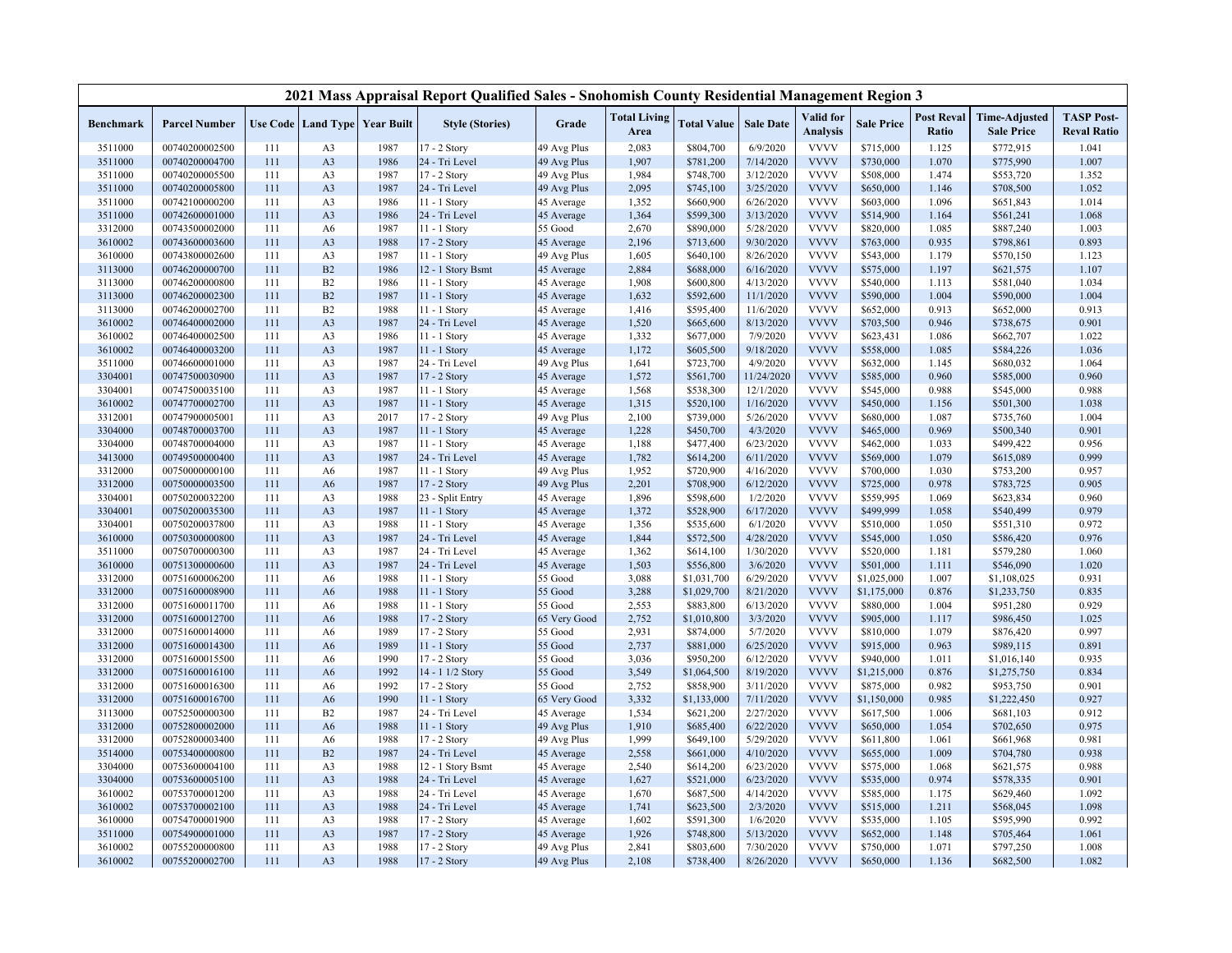|                    |                                  |            |                      |                                   | 2021 Mass Appraisal Report Qualified Sales - Snohomish County Residential Management Region 3 |                             |                             |                          |                         |                              |                          |                            |                                           |                                         |
|--------------------|----------------------------------|------------|----------------------|-----------------------------------|-----------------------------------------------------------------------------------------------|-----------------------------|-----------------------------|--------------------------|-------------------------|------------------------------|--------------------------|----------------------------|-------------------------------------------|-----------------------------------------|
| <b>Benchmark</b>   | <b>Parcel Number</b>             |            |                      | Use Code   Land Type   Year Built | <b>Style (Stories)</b>                                                                        | Grade                       | <b>Total Living</b><br>Area | <b>Total Value</b>       | <b>Sale Date</b>        | Valid for<br><b>Analysis</b> | <b>Sale Price</b>        | <b>Post Reval</b><br>Ratio | <b>Time-Adjusted</b><br><b>Sale Price</b> | <b>TASP Post-</b><br><b>Reval Ratio</b> |
| 3304000            | 00755900001900                   | 111        | A <sub>3</sub>       | 1989                              | 24 - Tri Level                                                                                | 45 Average                  | 1,584                       | \$545,100                | 9/14/2020               | <b>VVVV</b>                  | \$589,000                | 0.925                      | \$616,683                                 | 0.884                                   |
| 3304000            | 00755900002500                   | 111        | A <sub>3</sub>       | 1990                              | 17 - 2 Story                                                                                  | 45 Average                  | 1,462                       | \$506,500                | 11/2/2020               | <b>VVVV</b>                  | \$519,999                | 0.974                      | \$519,999                                 | 0.974                                   |
| 3304000            | 00755900003300                   | 111        | A <sub>3</sub>       | 1988                              | 23 - Split Entry                                                                              | 45 Average                  | 2,074                       | \$613,200                | 10/15/2020              | <b>VVVV</b>                  | \$560,000                | 1.095                      | \$572,320                                 | 1.071                                   |
| 3311000            | 00756000002100                   | 111        | A <sub>3</sub>       | 1989                              | 26 - Quad Level                                                                               | 49 Avg Plus                 | 2,935                       | \$672,300                | 6/26/2020               | <b>VVVV</b>                  | \$600,000                | 1.121                      | \$648,600                                 | 1.037                                   |
| 3304000            | 00756600002200                   | 111        | A <sub>3</sub>       | 1988                              | 17 - 2 Story                                                                                  | 45 Average                  | 1,758                       | \$548,500                | 5/12/2020               | <b>VVVV</b>                  | \$555,000                | 0.988                      | \$600,510                                 | 0.913                                   |
| 3401000            | 00757000003900                   | 111        | A <sub>3</sub>       | 1988                              | 17 - 2 Story                                                                                  | 45 Average                  | 1,620                       | \$590,300                | 5/29/2020               | <b>VVVV</b>                  | \$549,000                | 1.075                      | \$594,018                                 | 0.994                                   |
| 3312001            | 00758000000500                   | 111        | A <sub>3</sub>       | 1989                              | 17 - 2 Story                                                                                  | 49 Avg Plus                 | 2,102                       | \$652,000                | 6/24/2020               | <b>VVVV</b>                  | \$580,000                | 1.124                      | \$626,980                                 | 1.040                                   |
| 3312001            | 00758000002000                   | 111        | A <sub>3</sub>       | 1989                              | 17 - 2 Story                                                                                  | 49 Avg Plus                 | 1,833                       | \$607,100                | 10/6/2020               | <b>VVVV</b>                  | \$617,000                | 0.984                      | \$630,574                                 | 0.963                                   |
| 3312001            | 00758000003000                   | 111        | A <sub>3</sub>       | 1988                              | 11 - 1 Story                                                                                  | 49 Avg Plus                 | 1,914                       | \$637,000                | 11/21/2020              | <b>VVVV</b>                  | \$640,000                | 0.995                      | \$640,000                                 | 0.995                                   |
| 3511000            | 00758700003300                   | 111        | A <sub>3</sub>       | 1988                              | 17 - 2 Story                                                                                  | 49 Avg Plus                 | 2,183                       | \$780,600                | 2/26/2020               | <b>VVVV</b>                  | \$732,000                | 1.066                      | \$807,396                                 | 0.967                                   |
| 3511000            | 00758700003800                   | 111        | A <sub>3</sub>       | 1989                              | 17 - 2 Story                                                                                  | 49 Avg Plus                 | 2,238                       | \$777,600                | 3/26/2020               | <b>VVVV</b>                  | \$764,500                | 1.017                      | \$833,305                                 | 0.933                                   |
| 3413000            | 00758900000300                   | 111        | A <sub>3</sub>       | 1988                              | 24 - Tri Level                                                                                | 45 Average                  | 1,776                       | \$637,100                | 6/26/2020               | <b>VVVV</b>                  | \$615,000                | 1.036                      | \$664,815                                 | 0.958                                   |
| 3312000            | 00759900001900                   | 111        | A <sub>3</sub>       | 1988                              | 11 - 1 Story                                                                                  | 49 Avg Plus                 | 2,150                       | \$785,500                | 2/3/2020                | <b>VVVV</b>                  | \$735,000                | 1.069                      | \$810,705                                 | 0.969                                   |
| 3311000            | 00760000002800                   | 111        | A <sub>3</sub>       | 1988                              | 24 - Tri Level                                                                                | 49 Avg Plus                 | 2,168                       | \$649,800                | 7/17/2020               | <b>VVVV</b>                  | \$687,000                | 0.946                      | \$730,281                                 | 0.890                                   |
| 3311000            | 00760000003200                   | 111        | A <sub>3</sub>       | 1988                              | 11 - 1 Story                                                                                  | 55 Good                     | 2,103                       | \$685,700                | 4/18/2020               | <b>VVVV</b>                  | \$630,000                | 1.088                      | \$677,880                                 | 1.012                                   |
| 3311000            | 00760000005700                   | 111        | A <sub>3</sub>       | 1988                              | 17 - 2 Story                                                                                  | 55 Good                     | 2,130                       | \$690,000                | 6/8/2020                | <b>VVVV</b>                  | \$645,000                | 1.070                      | \$697,245                                 | 0.990                                   |
| 3610002            | 00760200002300                   | 111        | A <sub>3</sub>       | 1989                              | 17 - 2 Story                                                                                  | 49 Avg Plus                 | 2,530                       | \$871,000                | 3/18/2020               | <b>VVVV</b>                  | \$830,000                | 1.049                      | \$904,700                                 | 0.963                                   |
| 3610002            | 00760200002600                   | 111        | A <sub>3</sub>       | 1989                              | 18 - 2 Story Bsmt                                                                             | 49 Avg Plus                 | 2,886                       | \$839,900                | 9/24/2020               | <b>VVVV</b>                  | \$870,000                | 0.965                      | \$910,890                                 | 0.922                                   |
| 3610002            | 00760200002700                   | 111        | A <sub>3</sub>       | 1989                              | 18 - 2 Story Bsmt                                                                             | 49 Avg Plus                 | 2,102                       | \$767,900                | 8/12/2020               | <b>VVVV</b>                  | \$678,000                | 1.133                      | \$711,900                                 | 1.079                                   |
| 3311000            | 00760800000700                   | 111        | A <sub>3</sub>       | 1989                              | 12 - 1 Story Bsmt                                                                             | 45 Average                  | 2,832                       | \$662,200                | 1/30/2020               | <b>VVVV</b>                  | \$575,000                | 1.152                      | \$640,550                                 | 1.034                                   |
| 3511000            | 00761200000500                   | 111        | A <sub>3</sub>       | 2001                              | 17 - 2 Story                                                                                  | 65 Very Good                | 3,449                       | \$1,263,500              | 5/18/2020               | <b>VVVV</b>                  | \$1,425,000              | 0.887                      | \$1,541,850                               | 0.819                                   |
| 3511000            | 00761200002600                   | 111        | A <sub>3</sub>       | 1989                              | 17 - 2 Story                                                                                  | 55 Good                     | 3,924                       | \$1,120,500              | 7/6/2020                | <b>VVVV</b>                  | \$1,025,000              | 1.093                      | \$1,089,575                               | 1.028                                   |
| 3511000            | 00761200003000                   | 111        | A <sub>3</sub>       | 1989                              | 17 - 2 Story                                                                                  | 55 Good                     | 2,592                       | \$930,600                | 1/6/2020                | <b>VVVV</b>                  | \$845,000                | 1.101                      | \$941,330                                 | 0.989                                   |
| 3109000            | 00761300001000                   | 111        | A <sub>3</sub>       | 1994                              | 12 - 1 Story Bsmt                                                                             | 49 Avg Plus                 | 3,362                       | \$727,500                | 5/4/2020                | <b>VVVV</b>                  | \$700,000                | 1.039                      | \$757,400                                 | 0.961                                   |
| 3311000            | 00762300002202                   | 111        | A2                   | 2020                              | $20 - 2 +$ Story                                                                              | 45 Average                  | 2,022                       | \$577,400                | 5/26/2020               | <b>VVVV</b>                  | \$550,000                | 1.050                      | \$595,100                                 | 0.970                                   |
| 3304000            | 00763100003400                   | 111        | A6                   | 1989                              | 18 - 2 Story Bsmt                                                                             | 49 Avg Plus                 | 4,278                       | \$857,100                | 6/11/2020               | <b>VVVV</b>                  | \$820,000                | 1.045                      | \$886,420                                 | 0.967                                   |
| 3304000            | 00763100004200                   | 111        | A6                   | 1989                              | 24 - Tri Level                                                                                | 49 Avg Plus                 | 2,456                       | \$675,100                | 10/18/2020              | <b>VVVV</b>                  | \$635,000                | 1.063                      | \$648,970                                 | 1.040                                   |
| 3304000            | 00763100007800                   | 111        | A6                   | 1989                              | 17 - 2 Story                                                                                  | 49 Avg Plus                 | 2,158                       | \$676,900                | 12/9/2020               | <b>VVVV</b>                  | \$740,000                | 0.915                      | \$740,000                                 | 0.915                                   |
| 3304000            | 00763100008300                   | 111        | A6                   | 1989                              | 17 - 2 Story                                                                                  | 49 Avg Plus                 | 2,305                       | \$665,900                | 8/3/2020                | <b>VVVV</b>                  | \$650,000                | 1.024                      | \$682,500                                 | 0.976                                   |
| 3304000            | 00763100008400                   | 111        | A6                   | 1989                              | 17 - 2 Story                                                                                  | 49 Avg Plus                 | 2,173                       | \$649,100                | 6/8/2020                | <b>VVVV</b>                  | \$640,000                | 1.014                      | \$691,840                                 | 0.938                                   |
| 3304000            | 00763100008900                   | 111        | A6                   | 1989                              | 17 - 2 Story                                                                                  | 49 Avg Plus                 | 2,170                       | \$639,400                | 9/17/2020               | <b>VVVV</b>                  | \$650,000                | 0.984                      | \$680,550                                 | 0.940                                   |
| 3401000            | 00764000001700                   | 111        | A <sub>3</sub>       | 1989                              | 17 - 2 Story                                                                                  | 45 Average                  | 2,025                       | \$664,800                | 6/28/2020               | <b>VVVV</b>                  | \$633,000                | 1.050                      | \$684,273                                 | 0.972                                   |
| 3304001            | 00764300041000                   | 111        | A <sub>3</sub>       | 1989                              | 17 - 2 Story                                                                                  | 45 Average                  | 1,658                       | \$532,100                | 6/2/2020                | <b>VVVV</b><br><b>VVVV</b>   | \$545,000                | 0.976                      | \$589,145                                 | 0.903                                   |
| 3304001            | 00764300042400                   | 111        | A <sub>3</sub>       | 1989                              | 11 - 1 Story                                                                                  | 45 Average                  | 1,471                       | \$529,800                | 11/22/2020              | <b>VVVV</b>                  | \$553,000                | 0.958                      | \$553,000                                 | 0.958                                   |
| 3312000<br>3311000 | 00764500000200<br>00764600000100 | 111<br>111 | A6<br>A <sub>3</sub> | 2001<br>1989                      | 17 - 2 Story<br>11 - 1 Story                                                                  | 75 Excellent<br>49 Avg Plus | 5,939<br>1,524              | \$2,311,700<br>\$540,500 | 5/14/2020<br>11/12/2020 | <b>VVVV</b>                  | \$2,100,000<br>\$535,000 | 1.101<br>1.010             | \$2,272,200<br>\$535,000                  | 1.017<br>1.010                          |
| 3311000            | 00764600001000                   | 111        | A <sub>3</sub>       | 1989                              | 17 - 2 Story                                                                                  |                             | 1,887                       |                          | 8/14/2020               | <b>VVVV</b>                  | \$590,000                | 1.050                      | \$619,500                                 | 1.000                                   |
| 3311000            | 00764600002500                   | 111        | A <sub>3</sub>       | 1989                              | 17 - 2 Story                                                                                  | 49 Avg Plus<br>49 Avg Plus  | 2,483                       | \$619,700<br>\$663,300   | 2/19/2020               | <b>VVVV</b>                  | \$560,000                | 1.184                      | \$617,680                                 | 1.074                                   |
| 3311000            | 00764600004100                   | 111        | A <sub>3</sub>       | 1989                              | 23 - Split Entry                                                                              | 49 Avg Plus                 | 2,532                       | \$648,300                | 10/14/2020              | <b>VVVV</b>                  | \$675,000                | 0.960                      | \$689,850                                 | 0.940                                   |
| 3113000            | 00766200000800                   | 111        | B2                   | 1989                              | 17 - 2 Story                                                                                  | 45 Average                  | 1,534                       | \$595,600                | 1/1/2020                | <b>VVVV</b>                  | \$569,000                | 1.047                      | \$633,866                                 | 0.940                                   |
| 3113000            | 00766200001400                   | 111        | B2                   | 1989                              | 23 - Split Entry                                                                              | 45 Average                  | 1,946                       | \$617,900                | 11/30/2020              | <b>VVVV</b>                  | \$674,600                | 0.916                      | \$674,600                                 | 0.916                                   |
| 3511000            | 00766500002500                   | 111        | A <sub>3</sub>       | 1990                              | 17 - 2 Story                                                                                  | 49 Avg Plus                 | 3,131                       | \$892,100                | 4/8/2020                | <b>VVVV</b>                  | \$850,000                | 1.050                      | \$914,600                                 | 0.975                                   |
| 3511000            | 00766500002600                   | 111        | A <sub>3</sub>       | 1989                              | 17 - 2 Story                                                                                  | 49 Avg Plus                 | 2,629                       | \$878,200                | 5/18/2020               | <b>VVVV</b>                  | \$800,000                | 1.098                      | \$865,600                                 | 1.015                                   |
| 3311000            | 00767100000900                   | 111        | A <sub>6</sub>       | 1989                              | 17 - 2 Story                                                                                  | 49 Avg Plus                 | 2,467                       | \$745,700                | 6/4/2020                | <b>VVVV</b>                  | \$623,000                | 1.197                      | \$673,463                                 | 1.107                                   |
| 3311000            | 00767100002900                   | 111        | A6                   | 1989                              | 11 - 1 Story                                                                                  | 49 Avg Plus                 | 2,038                       | \$727,500                | 4/2/2020                | <b>VVVV</b>                  | \$652,450                | 1.115                      | \$702,036                                 | 1.036                                   |
| 3311000            | 00769300001100                   | 111        | A <sub>3</sub>       | 1990                              | 17 - 2 Story                                                                                  | 49 Avg Plus                 | 2,514                       | \$654,900                | 3/18/2020               | <b>VVVV</b>                  | \$600,000                | 1.092                      | \$654,000                                 | 1.001                                   |
| 3311000            | 00769300002500                   | 111        | A <sub>3</sub>       | 1992                              | 17 - 2 Story                                                                                  | 49 Avg Plus                 | 2,571                       | \$667,500                | 4/30/2020               | <b>VVVV</b>                  | \$611,000                | 1.092                      | \$657,436                                 | 1.015                                   |
| 3311000            | 00769300002600                   | 111        | A <sub>3</sub>       | 1992                              | 17 - 2 Story                                                                                  | 49 Avg Plus                 | 2,628                       | \$667,800                | 9/2/2020                | <b>VVVV</b>                  | \$670,000                | 0.997                      | \$701,490                                 | 0.952                                   |
| 3311000            | 00769300004100                   | 111        | A <sub>3</sub>       | 1990                              | 17 - 2 Story                                                                                  | 49 Avg Plus                 | 2,164                       | \$676,100                | 8/7/2020                | <b>VVVV</b>                  | \$615,000                | 1.099                      | \$645,750                                 | 1.047                                   |
| 3311000            | 00769300004800                   | 111        | A <sub>3</sub>       | 1992                              | 11 - 1 Story                                                                                  | 49 Avg Plus                 | 1,987                       | \$634,400                | 11/6/2020               | <b>VVVV</b>                  | \$620,000                | 1.023                      | \$620,000                                 | 1.023                                   |
| 3311000            | 00769300006100                   | 111        | A <sub>3</sub>       | 1990                              | 17 - 2 Story                                                                                  | 49 Avg Plus                 | 2,509                       | \$676,300                | 11/11/2020              | <b>VVVV</b>                  | \$680,000                | 0.995                      | \$680,000                                 | 0.995                                   |
| 3311000            | 00769400000500                   | 111        | A <sub>3</sub>       | 1992                              | 17 - 2 Story                                                                                  | 49 Avg Plus                 | 2,512                       | \$713,400                | 9/27/2020               | <b>VVVV</b>                  | \$690,000                | 1.034                      | \$722,430                                 | 0.988                                   |
| 3311000            | 00769400000700                   | 111        | A <sub>3</sub>       | 1990                              | 17 - 2 Story                                                                                  | 49 Avg Plus                 | 2,619                       | \$606,800                | 7/13/2020               | <b>VVVV</b>                  | \$545,000                | 1.113                      | \$579,335                                 | 1.047                                   |
| 3311000            | 00769400001600                   | 111        | A <sub>3</sub>       | 1990                              | 17 - 2 Story                                                                                  | 49 Avg Plus                 | 2,628                       | \$674,500                | 11/9/2020               | <b>VVVV</b>                  | \$695,000                | 0.971                      | \$695,000                                 | 0.971                                   |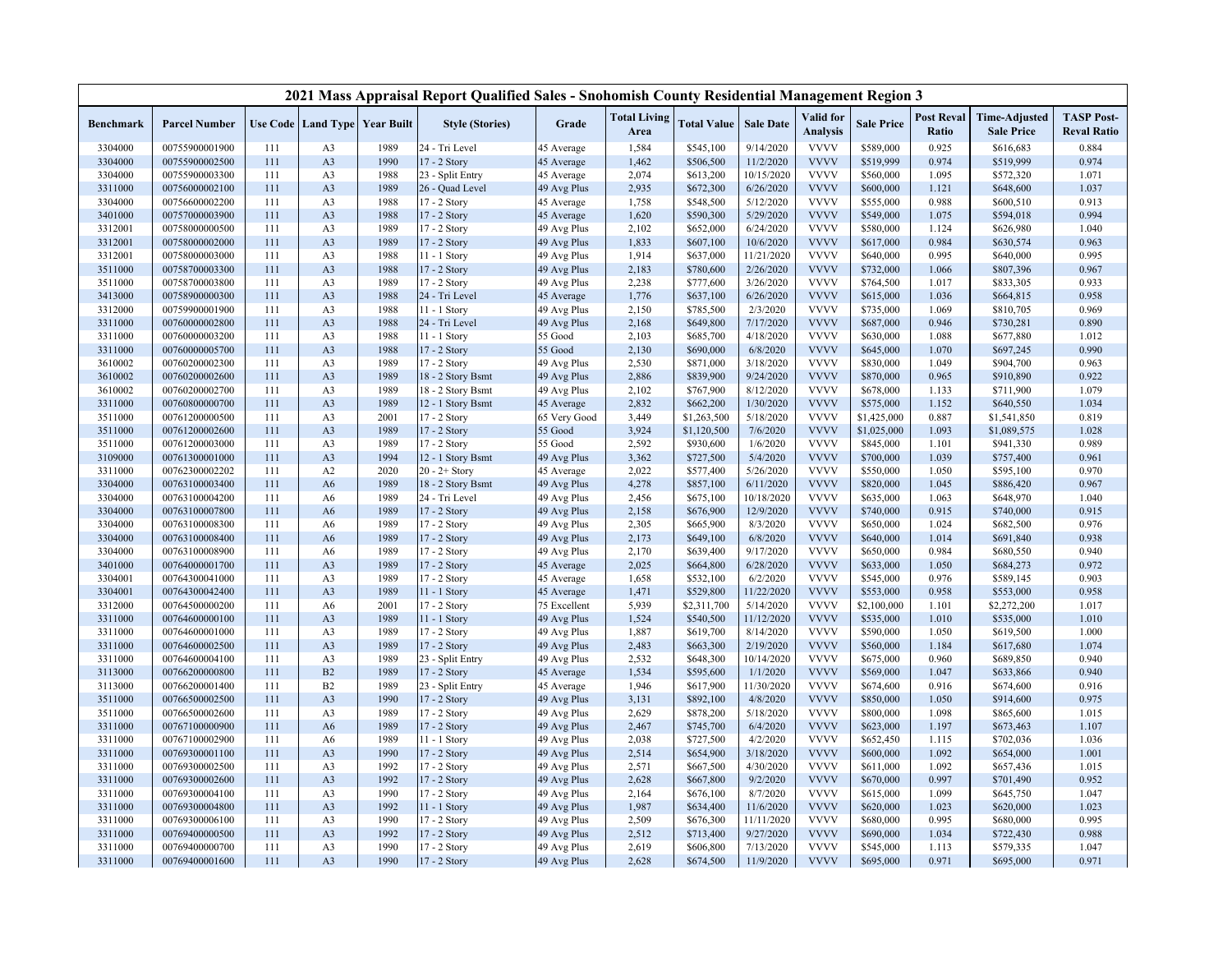| <b>Total Living</b><br>Valid for<br><b>Post Reval</b><br><b>TASP Post-</b><br><b>Time-Adjusted</b><br><b>Parcel Number</b><br>Use Code   Land Type   Year Built<br><b>Style (Stories)</b><br>Grade<br><b>Total Value</b><br><b>Sale Date</b><br><b>Sale Price</b><br><b>Benchmark</b><br><b>Analysis</b><br>Area<br>Ratio<br><b>Sale Price</b><br><b>Reval Ratio</b><br>2,826<br><b>VVVV</b><br>1.022<br>0.938<br>3312000<br>00769500003900<br>A <sub>6</sub><br>1990<br>17 - 2 Story<br>49 Avg Plus<br>\$797,200<br>3/19/2020<br>\$780,000<br>\$850,200<br>111<br><b>VVVV</b><br>1989<br>17 - 2 Story<br>49 Avg Plus<br>2,199<br>6/19/2020<br>\$650,000<br>0.994<br>0.920<br>3312000<br>00769700000200<br>111<br>A3<br>\$646,400<br>\$702,650<br><b>VVVV</b><br>1.012<br>3311000<br>00770700002500<br>111<br>1990<br>14 - 1 1/2 Story<br>49 Avg Plus<br>2,200<br>\$684,000<br>6/29/2020<br>\$625,000<br>1.094<br>\$675,625<br>A <sub>6</sub><br><b>VVVV</b><br>1989<br>49 Avg Plus<br>7/30/2020<br>\$630,000<br>0.974<br>\$669,690<br>0.916<br>3311000<br>00771000001300<br>111<br>A3<br>17 - 2 Story<br>2,064<br>\$613,400<br><b>VVVV</b><br>3311000<br>00771000002700<br>111<br>A3<br>1989<br>17 - 2 Story<br>49 Avg Plus<br>1,795<br>\$583,000<br>8/31/2020<br>\$590,000<br>0.988<br>\$619,500<br>0.941<br><b>VVVV</b><br>3311000<br>00771000003100<br>111<br>A3<br>1990<br>11 - 1 Story<br>1,836<br>\$641,600<br>8/28/2020<br>\$645,000<br>0.995<br>\$677,250<br>0.947<br>49 Avg Plus<br><b>VVVV</b><br>2,044<br>11/12/2020<br>0.964<br>3311000<br>00771000006100<br>111<br>A3<br>1989<br>24 - Tri Level<br>49 Avg Plus<br>\$626,800<br>\$650,000<br>0.964<br>\$650,000<br><b>VVVV</b><br>3610000<br>00771300001000<br>111<br>A <sub>3</sub><br>1974<br>$11 - 1$ Story<br>25 Low<br>768<br>\$442,600<br>5/6/2020<br>\$415,000<br>1.067<br>\$449,030<br>0.986<br><b>VVVV</b><br>111<br>1989<br>1,904<br>\$600,400<br>1/14/2020<br>1.001<br>0.898<br>3304001<br>00771900054000<br>A <sub>3</sub><br>17 - 2 Story<br>45 Average<br>\$600,000<br>\$668,400<br><b>VVVV</b><br>1990<br>\$626,900<br>3401000<br>00774300000600<br>111<br>A3<br>23 - Split Entry<br>2,072<br>5/12/2020<br>\$525,000<br>1.194<br>\$568,050<br>1.104<br>45 Average<br><b>VVVV</b><br>1990<br>49 Avg Plus<br>2,249<br>5/28/2020<br>1.084<br>1.002<br>3304000<br>00774800002100<br>111<br>A3<br>17 - 2 Story<br>\$672,200<br>\$620,000<br>\$670,840<br><b>VVVV</b><br>3304000<br>00774800005900<br>111<br>A <sub>3</sub><br>1990<br>17 - 2 Story<br>49 Avg Plus<br>2,223<br>\$675,600<br>2/22/2020<br>\$600,000<br>1.126<br>\$661,800<br>1.021<br><b>VVVV</b><br>3304000<br>00774800006200<br>1990<br>24 - Tri Level<br>49 Avg Plus<br>1,982<br>\$608,100<br>1/23/2020<br>\$530,000<br>\$590,420<br>1.030<br>111<br>A3<br>1.147<br>A3<br>1990<br>2,004<br>\$682,600<br>7/15/2020<br><b>VVVV</b><br>\$648,000<br>1.053<br>0.991<br>3304000<br>00774800009700<br>111<br>11 - 1 Story<br>49 Avg Plus<br>\$688,824<br><b>VVVV</b><br>3304000<br>00775000001300<br>111<br>A <sub>6</sub><br>1991<br>17 - 2 Story<br>55 Good<br>2,577<br>\$736,500<br>9/15/2020<br>\$715,000<br>1.030<br>\$748,605<br>0.984<br><b>VVVV</b><br>111<br>A <sub>3</sub><br>1990<br>17 - 2 Story<br>2,210<br>\$639,900<br>5/27/2020<br>\$662,500<br>0.966<br>0.893<br>3304000<br>00775000002100<br>49 Avg Plus<br>\$716,825<br>2,236<br>5/13/2020<br><b>VVVV</b><br>\$607,000<br>3304000<br>00775000005200<br>111<br>A3<br>1992<br>49 Avg Plus<br>\$588,100<br>0.969<br>\$656,774<br>0.895<br>17 - 2 Story<br>2,559<br><b>VVVV</b><br>1991<br>55 Good<br>\$770,800<br>7/5/2020<br>\$710,500<br>1.085<br>1.021<br>3311000<br>00775100004700<br>111<br>A <sub>6</sub><br>11 - 1 Story<br>\$755,262<br>2,158<br><b>VVVV</b><br>3311000<br>00775200004300<br>111<br>A3<br>1990<br>24 - Tri Level<br>49 Avg Plus<br>\$672,700<br>6/18/2020<br>\$645,000<br>1.043<br>\$697,245<br>0.965<br><b>VVVV</b><br>111<br>1990<br>17 - 2 Story<br>55 Good<br>2,799<br>3/31/2020<br>\$855,000<br>1.025<br>\$931,950<br>0.940<br>3312000<br>00775700011000<br>A <sub>6</sub><br>\$876,400<br><b>VVVV</b><br>2,469<br>11/30/2020<br>\$725,000<br>0.927<br>0.927<br>3311000<br>00776000000800<br>111<br>1990<br>17 - 2 Story<br>49 Avg Plus<br>\$672,000<br>\$725,000<br>A <sub>6</sub><br><b>VVVV</b><br>1.013<br>3311000<br>00776000002000<br>111<br>1990<br>17 - 2 Story<br>49 Avg Plus<br>2,693<br>\$744,700<br>6/22/2020<br>\$680,000<br>1.095<br>\$735,080<br>A <sub>6</sub><br>1990<br>1,904<br>\$678,000<br>9/30/2020<br><b>VVVV</b><br>1.012<br>\$701,490<br>0.967<br>3113000<br>00778000002000<br>111<br>B2<br>24 - Tri Level<br>49 Avg Plus<br>\$670,000<br>1990<br>2,119<br>3/20/2020<br><b>VVVV</b><br>0.870<br>3602000<br>00778100000200<br>111<br>A3<br>17 - 2 Story<br>49 Avg Plus<br>\$777,500<br>\$820,000<br>0.948<br>\$893,800<br><b>VVVV</b><br>111<br><b>B4</b><br>1990<br>3,268<br>8/3/2020<br>\$895,000<br>1.082<br>\$939,750<br>1.030<br>3109001<br>00778700000200<br>17 - 2 Story<br>55 Good<br>\$968,100<br>1990<br>1,477<br>\$559,300<br>4/28/2020<br><b>VVVV</b><br>1.103<br>1.025<br>3304001<br>00779000061400<br>111<br>A3<br>11 - 1 Story<br>45 Average<br>\$507,000<br>\$545,532<br>4/8/2020<br><b>VVVV</b><br>0.969<br>111<br>1990<br>1,660<br>\$547,300<br>\$525,000<br>1.042<br>\$564,900<br>3304001<br>00779000062000<br>A <sub>3</sub><br>23 - Split Entry<br>45 Average<br><b>VVVV</b><br>1990<br>6/15/2020<br>\$670,000<br>1.020<br>0.944<br>3304001<br>00779000067600<br>111<br>A3<br>17 - 2 Story<br>49 Avg Plus<br>2,385<br>\$683,500<br>\$724,270<br><b>VVVV</b><br>0.994<br>111<br>A <sub>3</sub><br>1990<br>17 - 2 Story<br>45 Average<br>1,850<br>\$655,700<br>3/24/2020<br>\$605,000<br>1.084<br>\$659,450<br>3610000<br>00780100000200<br>A2<br><b>VVVV</b><br>3610002<br>00781400000800<br>111<br>1990<br>17 - 2 Story<br>49 Avg Plus<br>2,345<br>\$739,100<br>1/30/2020<br>\$630,000<br>1.173<br>\$701,820<br>1.053<br>10/9/2020<br><b>VVVV</b><br>3413000<br>00782200000600<br>111<br>G <sub>4</sub><br>1992<br>14 - 1 1/2 Story<br>55 Good<br>3,367<br>\$1,109,100<br>\$1,310,000<br>0.847<br>\$1,338,820<br>0.828<br><b>VVVV</b><br>G <sub>4</sub><br>1992<br>3,074<br>\$1,391,300<br>10/13/2020<br>\$1,350,000<br>1.031<br>\$1,379,700<br>1.008<br>3413000<br>00782200000700<br>111<br>17 - 2 Story<br>65 Very Good<br>1990<br>7/17/2020<br><b>VVVV</b><br>0.952<br>3511000<br>00782800003700<br>111<br>A <sub>3</sub><br>17 - 2 Story<br>55 Good<br>3,177<br>\$1,011,500<br>\$1,000,000<br>1.012<br>\$1,063,000<br><b>VVVV</b><br>111<br>A <sub>3</sub><br>1991<br>24 - Tri Level<br>1,595<br>\$657,300<br>8/7/2020<br>\$635,000<br>1.035<br>\$666,750<br>0.986<br>3610002<br>00784400000500<br>45 Average<br><b>VVVV</b><br>1995<br>1,308<br>5/4/2020<br>\$420,000<br>1.059<br>3304000<br>00789600000600<br>111<br>A3<br>11 - 1 Story<br>45 Average<br>\$481,100<br>1.145<br>\$454,440<br><b>VVVV</b><br>1992<br>4/3/2020<br>1.029<br>3304000<br>00789600003800<br>111<br>A3<br>17 - 2 Story<br>49 Avg Plus<br>1,654<br>\$531,400<br>\$480,000<br>1.107<br>\$516,480<br>1992<br>24 - Tri Level<br>1,722<br>\$522,700<br>7/20/2020<br><b>VVVV</b><br>\$495,000<br>1.056<br>\$526,185<br>0.993<br>3304000<br>00789600004000<br>111<br>A3<br>45 Average<br>6/8/2020<br><b>VVVV</b><br>0.964<br>3304000<br>00789600005200<br>111<br>A3<br>1991<br>17 - 2 Story<br>49 Avg Plus<br>1,896<br>\$568,700<br>\$546,000<br>1.042<br>\$590,226<br><b>VVVV</b><br>1994<br>1,010<br>\$459,500<br>7/14/2020<br>\$440,000<br>1.044<br>\$467,720<br>0.982<br>3311000<br>00790200002200<br>111<br>A3<br>$11 - 1$ Story<br>45 Average<br>1998<br>4,473<br>\$1,278,100<br>10/28/2020<br><b>VVVV</b><br>0.903<br>\$1,446,130<br>0.884<br>3312000<br>00791100001800<br>111<br>A6<br>17 - 2 Story<br>55 Good<br>\$1,415,000<br><b>VVVV</b><br>3219000<br>00791500000300<br>111<br>1991<br>17 - 2 Story<br>1,956<br>\$556,700<br>3/26/2020<br>\$560,000<br>0.994<br>\$610,400<br>0.912<br>A <sub>3</sub><br>45 Average<br><b>VVVV</b><br>3219000<br>00791500000800<br>111<br>A3<br>1991<br>24 - Tri Level<br>1,628<br>\$530,200<br>3/30/2020<br>\$515,000<br>1.030<br>\$561,350<br>0.945<br>45 Average<br><b>VVVV</b><br>1992<br>2,724<br>0.900<br>3312000<br>00791700001300<br>111<br>17 - 2 Story<br>55 Good<br>\$931,000<br>12/5/2020<br>\$1,035,000<br>0.900<br>\$1,035,000<br>A <sub>6</sub><br><b>VVVV</b><br>0.929<br>00791700002600<br>1994<br>55 Good<br>3,123<br>\$968,100<br>7/14/2020<br>0.988<br>3312000<br>111<br>A <sub>6</sub><br>17 - 2 Story<br>\$980,000<br>\$1,041,740<br><b>VVVV</b><br>1,433<br>1.002<br>00797900000800<br>111<br>A3<br>1992<br>11 - 1 Story<br>\$530,400<br>2/12/2020<br>\$480,000<br>1.105<br>\$529,440<br>3314000<br>45 Average<br>4/5/2020<br><b>VVVV</b><br>1992<br>24 - Tri Level<br>1,946<br>\$544,500<br>\$494,500<br>1.023<br>3314000<br>00797900001100<br>111<br>A <sub>3</sub><br>45 Average<br>1.101<br>\$532,082<br><b>VVVV</b><br>1993<br>0.965<br>3511000<br>00798000001000<br>111<br>A3<br>17 - 2 Story<br>49 Avg Plus<br>2,277<br>\$861,600<br>4/28/2020<br>\$830,000<br>1.038<br>\$893,080<br>00798300000900<br>A <sub>3</sub><br>1992<br>17 - 2 Story<br>2,164<br>\$690,000<br>5/15/2020<br><b>VVVV</b><br>\$635,000<br>1.087<br>\$687,070<br>1.004<br>3610000<br>111<br>49 Avg Plus<br><b>VVVV</b><br>1993<br>17 - 2 Story<br>2,540<br>\$849,000<br>7/29/2020<br>\$835,008<br>0.956<br>3113000<br>00798500000400<br>111<br>B2<br>49 Avg Plus<br>1.017<br>\$887,614<br>1992<br>1/13/2020<br><b>VVVV</b><br>3304000<br>00800100002600<br>111<br>A3<br>24 - Tri Level<br>49 Avg Plus<br>2,164<br>\$634,600<br>\$625,000<br>1.015<br>\$696,250<br>0.911<br><b>VVVV</b><br>1993<br>1,814<br>\$634,500<br>8/21/2020<br>\$640,000<br>0.991<br>0.944<br>3610000<br>00801000001000<br>111<br>A3<br>17 - 2 Story<br>49 Avg Plus<br>\$672,000<br><b>VVVV</b><br>A <sub>3</sub><br>1992<br>5/20/2020<br>1.037<br>0.958<br>3304001<br>00801700001200<br>111<br>11 - 1 Story<br>1,456<br>\$570,200<br>\$550,000<br>\$595,100<br>45 Average<br>4/22/2020<br><b>VVVV</b><br>3304001<br>111<br>A3<br>1993<br>2,380<br>\$676,100<br>\$650,000<br>1.040<br>\$699,400<br>0.967<br>00801700002900<br>17 - 2 Story<br>45 Average<br><b>VVVV</b><br>111<br>A3<br>1992<br>\$569,500<br>1/3/2020<br>\$518,000<br>1.099<br>0.987<br>3304001<br>00801700005300<br>17 - 2 Story<br>1,757<br>\$577,052<br>45 Average |  |  | 2021 Mass Appraisal Report Qualified Sales - Snohomish County Residential Management Region 3 |  |  |  |  |  |
|---------------------------------------------------------------------------------------------------------------------------------------------------------------------------------------------------------------------------------------------------------------------------------------------------------------------------------------------------------------------------------------------------------------------------------------------------------------------------------------------------------------------------------------------------------------------------------------------------------------------------------------------------------------------------------------------------------------------------------------------------------------------------------------------------------------------------------------------------------------------------------------------------------------------------------------------------------------------------------------------------------------------------------------------------------------------------------------------------------------------------------------------------------------------------------------------------------------------------------------------------------------------------------------------------------------------------------------------------------------------------------------------------------------------------------------------------------------------------------------------------------------------------------------------------------------------------------------------------------------------------------------------------------------------------------------------------------------------------------------------------------------------------------------------------------------------------------------------------------------------------------------------------------------------------------------------------------------------------------------------------------------------------------------------------------------------------------------------------------------------------------------------------------------------------------------------------------------------------------------------------------------------------------------------------------------------------------------------------------------------------------------------------------------------------------------------------------------------------------------------------------------------------------------------------------------------------------------------------------------------------------------------------------------------------------------------------------------------------------------------------------------------------------------------------------------------------------------------------------------------------------------------------------------------------------------------------------------------------------------------------------------------------------------------------------------------------------------------------------------------------------------------------------------------------------------------------------------------------------------------------------------------------------------------------------------------------------------------------------------------------------------------------------------------------------------------------------------------------------------------------------------------------------------------------------------------------------------------------------------------------------------------------------------------------------------------------------------------------------------------------------------------------------------------------------------------------------------------------------------------------------------------------------------------------------------------------------------------------------------------------------------------------------------------------------------------------------------------------------------------------------------------------------------------------------------------------------------------------------------------------------------------------------------------------------------------------------------------------------------------------------------------------------------------------------------------------------------------------------------------------------------------------------------------------------------------------------------------------------------------------------------------------------------------------------------------------------------------------------------------------------------------------------------------------------------------------------------------------------------------------------------------------------------------------------------------------------------------------------------------------------------------------------------------------------------------------------------------------------------------------------------------------------------------------------------------------------------------------------------------------------------------------------------------------------------------------------------------------------------------------------------------------------------------------------------------------------------------------------------------------------------------------------------------------------------------------------------------------------------------------------------------------------------------------------------------------------------------------------------------------------------------------------------------------------------------------------------------------------------------------------------------------------------------------------------------------------------------------------------------------------------------------------------------------------------------------------------------------------------------------------------------------------------------------------------------------------------------------------------------------------------------------------------------------------------------------------------------------------------------------------------------------------------------------------------------------------------------------------------------------------------------------------------------------------------------------------------------------------------------------------------------------------------------------------------------------------------------------------------------------------------------------------------------------------------------------------------------------------------------------------------------------------------------------------------------------------------------------------------------------------------------------------------------------------------------------------------------------------------------------------------------------------------------------------------------------------------------------------------------------------------------------------------------------------------------------------------------------------------------------------------------------------------------------------------------------------------------------------------------------------------------------------------------------------------------------------------------------------------------------------------------------------------------------------------------------------------------------------------------------------------------------------------------------------------------------------------------------------------------------------------------------------------------------------------------------------------------------------------------------------------------------------------------------------------------------------------------------------------------------------------------------------------------------------------------------------------------------------------------------------------------------------------------------------------------------------------------------------------------------------------------------------------------------------------------------------------------------------------------------------------------------------------------------------------------------------------------------------------------------------------------------------------------------------------------------------------------------------------------------------------------------------------------------------------------------------------------------------------------------------------------------------------------------------------------------------------------------------------------------------------------------------------------------------------------------------------------------------------------------------------------------------------------------------------------------------------------------------------------------------------------------------------------------------------------------------------------------------------------------------------------------------------------------------------------------------------------------------------------------------------------------------------------------------------------------------------------------------------------------------------------------------------------------------------------------------------------------------------------------------------------------------------------------------------------------------------------------------------------------------------------------------------------------------------------------------------------------------------------------------------------------------------------------------------------------------------------------------------------------------------------------------------------------------------------------------------------------------------------------------------------------------------------------------------------------------------------------------------------------------------------------------------------------------------------------------------------------------------------------------------|--|--|-----------------------------------------------------------------------------------------------|--|--|--|--|--|
|                                                                                                                                                                                                                                                                                                                                                                                                                                                                                                                                                                                                                                                                                                                                                                                                                                                                                                                                                                                                                                                                                                                                                                                                                                                                                                                                                                                                                                                                                                                                                                                                                                                                                                                                                                                                                                                                                                                                                                                                                                                                                                                                                                                                                                                                                                                                                                                                                                                                                                                                                                                                                                                                                                                                                                                                                                                                                                                                                                                                                                                                                                                                                                                                                                                                                                                                                                                                                                                                                                                                                                                                                                                                                                                                                                                                                                                                                                                                                                                                                                                                                                                                                                                                                                                                                                                                                                                                                                                                                                                                                                                                                                                                                                                                                                                                                                                                                                                                                                                                                                                                                                                                                                                                                                                                                                                                                                                                                                                                                                                                                                                                                                                                                                                                                                                                                                                                                                                                                                                                                                                                                                                                                                                                                                                                                                                                                                                                                                                                                                                                                                                                                                                                                                                                                                                                                                                                                                                                                                                                                                                                                                                                                                                                                                                                                                                                                                                                                                                                                                                                                                                                                                                                                                                                                                                                                                                                                                                                                                                                                                                                                                                                                                                                                                                                                                                                                                                                                                                                                                                                                                                                                                                                                                                                                                                                                                                                                                                                                                                                                                                                                                                                                                                                                                                                                                                                                                                                                                                                                                                                                                                                                                                                                                                                                                                                                                                                                                                                                                                                                                                                                                                                                                                                                                                                                                                                                                                                                                                                                                               |  |  |                                                                                               |  |  |  |  |  |
|                                                                                                                                                                                                                                                                                                                                                                                                                                                                                                                                                                                                                                                                                                                                                                                                                                                                                                                                                                                                                                                                                                                                                                                                                                                                                                                                                                                                                                                                                                                                                                                                                                                                                                                                                                                                                                                                                                                                                                                                                                                                                                                                                                                                                                                                                                                                                                                                                                                                                                                                                                                                                                                                                                                                                                                                                                                                                                                                                                                                                                                                                                                                                                                                                                                                                                                                                                                                                                                                                                                                                                                                                                                                                                                                                                                                                                                                                                                                                                                                                                                                                                                                                                                                                                                                                                                                                                                                                                                                                                                                                                                                                                                                                                                                                                                                                                                                                                                                                                                                                                                                                                                                                                                                                                                                                                                                                                                                                                                                                                                                                                                                                                                                                                                                                                                                                                                                                                                                                                                                                                                                                                                                                                                                                                                                                                                                                                                                                                                                                                                                                                                                                                                                                                                                                                                                                                                                                                                                                                                                                                                                                                                                                                                                                                                                                                                                                                                                                                                                                                                                                                                                                                                                                                                                                                                                                                                                                                                                                                                                                                                                                                                                                                                                                                                                                                                                                                                                                                                                                                                                                                                                                                                                                                                                                                                                                                                                                                                                                                                                                                                                                                                                                                                                                                                                                                                                                                                                                                                                                                                                                                                                                                                                                                                                                                                                                                                                                                                                                                                                                                                                                                                                                                                                                                                                                                                                                                                                                                                                                                               |  |  |                                                                                               |  |  |  |  |  |
|                                                                                                                                                                                                                                                                                                                                                                                                                                                                                                                                                                                                                                                                                                                                                                                                                                                                                                                                                                                                                                                                                                                                                                                                                                                                                                                                                                                                                                                                                                                                                                                                                                                                                                                                                                                                                                                                                                                                                                                                                                                                                                                                                                                                                                                                                                                                                                                                                                                                                                                                                                                                                                                                                                                                                                                                                                                                                                                                                                                                                                                                                                                                                                                                                                                                                                                                                                                                                                                                                                                                                                                                                                                                                                                                                                                                                                                                                                                                                                                                                                                                                                                                                                                                                                                                                                                                                                                                                                                                                                                                                                                                                                                                                                                                                                                                                                                                                                                                                                                                                                                                                                                                                                                                                                                                                                                                                                                                                                                                                                                                                                                                                                                                                                                                                                                                                                                                                                                                                                                                                                                                                                                                                                                                                                                                                                                                                                                                                                                                                                                                                                                                                                                                                                                                                                                                                                                                                                                                                                                                                                                                                                                                                                                                                                                                                                                                                                                                                                                                                                                                                                                                                                                                                                                                                                                                                                                                                                                                                                                                                                                                                                                                                                                                                                                                                                                                                                                                                                                                                                                                                                                                                                                                                                                                                                                                                                                                                                                                                                                                                                                                                                                                                                                                                                                                                                                                                                                                                                                                                                                                                                                                                                                                                                                                                                                                                                                                                                                                                                                                                                                                                                                                                                                                                                                                                                                                                                                                                                                                                                               |  |  |                                                                                               |  |  |  |  |  |
|                                                                                                                                                                                                                                                                                                                                                                                                                                                                                                                                                                                                                                                                                                                                                                                                                                                                                                                                                                                                                                                                                                                                                                                                                                                                                                                                                                                                                                                                                                                                                                                                                                                                                                                                                                                                                                                                                                                                                                                                                                                                                                                                                                                                                                                                                                                                                                                                                                                                                                                                                                                                                                                                                                                                                                                                                                                                                                                                                                                                                                                                                                                                                                                                                                                                                                                                                                                                                                                                                                                                                                                                                                                                                                                                                                                                                                                                                                                                                                                                                                                                                                                                                                                                                                                                                                                                                                                                                                                                                                                                                                                                                                                                                                                                                                                                                                                                                                                                                                                                                                                                                                                                                                                                                                                                                                                                                                                                                                                                                                                                                                                                                                                                                                                                                                                                                                                                                                                                                                                                                                                                                                                                                                                                                                                                                                                                                                                                                                                                                                                                                                                                                                                                                                                                                                                                                                                                                                                                                                                                                                                                                                                                                                                                                                                                                                                                                                                                                                                                                                                                                                                                                                                                                                                                                                                                                                                                                                                                                                                                                                                                                                                                                                                                                                                                                                                                                                                                                                                                                                                                                                                                                                                                                                                                                                                                                                                                                                                                                                                                                                                                                                                                                                                                                                                                                                                                                                                                                                                                                                                                                                                                                                                                                                                                                                                                                                                                                                                                                                                                                                                                                                                                                                                                                                                                                                                                                                                                                                                                                                               |  |  |                                                                                               |  |  |  |  |  |
|                                                                                                                                                                                                                                                                                                                                                                                                                                                                                                                                                                                                                                                                                                                                                                                                                                                                                                                                                                                                                                                                                                                                                                                                                                                                                                                                                                                                                                                                                                                                                                                                                                                                                                                                                                                                                                                                                                                                                                                                                                                                                                                                                                                                                                                                                                                                                                                                                                                                                                                                                                                                                                                                                                                                                                                                                                                                                                                                                                                                                                                                                                                                                                                                                                                                                                                                                                                                                                                                                                                                                                                                                                                                                                                                                                                                                                                                                                                                                                                                                                                                                                                                                                                                                                                                                                                                                                                                                                                                                                                                                                                                                                                                                                                                                                                                                                                                                                                                                                                                                                                                                                                                                                                                                                                                                                                                                                                                                                                                                                                                                                                                                                                                                                                                                                                                                                                                                                                                                                                                                                                                                                                                                                                                                                                                                                                                                                                                                                                                                                                                                                                                                                                                                                                                                                                                                                                                                                                                                                                                                                                                                                                                                                                                                                                                                                                                                                                                                                                                                                                                                                                                                                                                                                                                                                                                                                                                                                                                                                                                                                                                                                                                                                                                                                                                                                                                                                                                                                                                                                                                                                                                                                                                                                                                                                                                                                                                                                                                                                                                                                                                                                                                                                                                                                                                                                                                                                                                                                                                                                                                                                                                                                                                                                                                                                                                                                                                                                                                                                                                                                                                                                                                                                                                                                                                                                                                                                                                                                                                                                               |  |  |                                                                                               |  |  |  |  |  |
|                                                                                                                                                                                                                                                                                                                                                                                                                                                                                                                                                                                                                                                                                                                                                                                                                                                                                                                                                                                                                                                                                                                                                                                                                                                                                                                                                                                                                                                                                                                                                                                                                                                                                                                                                                                                                                                                                                                                                                                                                                                                                                                                                                                                                                                                                                                                                                                                                                                                                                                                                                                                                                                                                                                                                                                                                                                                                                                                                                                                                                                                                                                                                                                                                                                                                                                                                                                                                                                                                                                                                                                                                                                                                                                                                                                                                                                                                                                                                                                                                                                                                                                                                                                                                                                                                                                                                                                                                                                                                                                                                                                                                                                                                                                                                                                                                                                                                                                                                                                                                                                                                                                                                                                                                                                                                                                                                                                                                                                                                                                                                                                                                                                                                                                                                                                                                                                                                                                                                                                                                                                                                                                                                                                                                                                                                                                                                                                                                                                                                                                                                                                                                                                                                                                                                                                                                                                                                                                                                                                                                                                                                                                                                                                                                                                                                                                                                                                                                                                                                                                                                                                                                                                                                                                                                                                                                                                                                                                                                                                                                                                                                                                                                                                                                                                                                                                                                                                                                                                                                                                                                                                                                                                                                                                                                                                                                                                                                                                                                                                                                                                                                                                                                                                                                                                                                                                                                                                                                                                                                                                                                                                                                                                                                                                                                                                                                                                                                                                                                                                                                                                                                                                                                                                                                                                                                                                                                                                                                                                                                                               |  |  |                                                                                               |  |  |  |  |  |
|                                                                                                                                                                                                                                                                                                                                                                                                                                                                                                                                                                                                                                                                                                                                                                                                                                                                                                                                                                                                                                                                                                                                                                                                                                                                                                                                                                                                                                                                                                                                                                                                                                                                                                                                                                                                                                                                                                                                                                                                                                                                                                                                                                                                                                                                                                                                                                                                                                                                                                                                                                                                                                                                                                                                                                                                                                                                                                                                                                                                                                                                                                                                                                                                                                                                                                                                                                                                                                                                                                                                                                                                                                                                                                                                                                                                                                                                                                                                                                                                                                                                                                                                                                                                                                                                                                                                                                                                                                                                                                                                                                                                                                                                                                                                                                                                                                                                                                                                                                                                                                                                                                                                                                                                                                                                                                                                                                                                                                                                                                                                                                                                                                                                                                                                                                                                                                                                                                                                                                                                                                                                                                                                                                                                                                                                                                                                                                                                                                                                                                                                                                                                                                                                                                                                                                                                                                                                                                                                                                                                                                                                                                                                                                                                                                                                                                                                                                                                                                                                                                                                                                                                                                                                                                                                                                                                                                                                                                                                                                                                                                                                                                                                                                                                                                                                                                                                                                                                                                                                                                                                                                                                                                                                                                                                                                                                                                                                                                                                                                                                                                                                                                                                                                                                                                                                                                                                                                                                                                                                                                                                                                                                                                                                                                                                                                                                                                                                                                                                                                                                                                                                                                                                                                                                                                                                                                                                                                                                                                                                                                               |  |  |                                                                                               |  |  |  |  |  |
|                                                                                                                                                                                                                                                                                                                                                                                                                                                                                                                                                                                                                                                                                                                                                                                                                                                                                                                                                                                                                                                                                                                                                                                                                                                                                                                                                                                                                                                                                                                                                                                                                                                                                                                                                                                                                                                                                                                                                                                                                                                                                                                                                                                                                                                                                                                                                                                                                                                                                                                                                                                                                                                                                                                                                                                                                                                                                                                                                                                                                                                                                                                                                                                                                                                                                                                                                                                                                                                                                                                                                                                                                                                                                                                                                                                                                                                                                                                                                                                                                                                                                                                                                                                                                                                                                                                                                                                                                                                                                                                                                                                                                                                                                                                                                                                                                                                                                                                                                                                                                                                                                                                                                                                                                                                                                                                                                                                                                                                                                                                                                                                                                                                                                                                                                                                                                                                                                                                                                                                                                                                                                                                                                                                                                                                                                                                                                                                                                                                                                                                                                                                                                                                                                                                                                                                                                                                                                                                                                                                                                                                                                                                                                                                                                                                                                                                                                                                                                                                                                                                                                                                                                                                                                                                                                                                                                                                                                                                                                                                                                                                                                                                                                                                                                                                                                                                                                                                                                                                                                                                                                                                                                                                                                                                                                                                                                                                                                                                                                                                                                                                                                                                                                                                                                                                                                                                                                                                                                                                                                                                                                                                                                                                                                                                                                                                                                                                                                                                                                                                                                                                                                                                                                                                                                                                                                                                                                                                                                                                                                                               |  |  |                                                                                               |  |  |  |  |  |
|                                                                                                                                                                                                                                                                                                                                                                                                                                                                                                                                                                                                                                                                                                                                                                                                                                                                                                                                                                                                                                                                                                                                                                                                                                                                                                                                                                                                                                                                                                                                                                                                                                                                                                                                                                                                                                                                                                                                                                                                                                                                                                                                                                                                                                                                                                                                                                                                                                                                                                                                                                                                                                                                                                                                                                                                                                                                                                                                                                                                                                                                                                                                                                                                                                                                                                                                                                                                                                                                                                                                                                                                                                                                                                                                                                                                                                                                                                                                                                                                                                                                                                                                                                                                                                                                                                                                                                                                                                                                                                                                                                                                                                                                                                                                                                                                                                                                                                                                                                                                                                                                                                                                                                                                                                                                                                                                                                                                                                                                                                                                                                                                                                                                                                                                                                                                                                                                                                                                                                                                                                                                                                                                                                                                                                                                                                                                                                                                                                                                                                                                                                                                                                                                                                                                                                                                                                                                                                                                                                                                                                                                                                                                                                                                                                                                                                                                                                                                                                                                                                                                                                                                                                                                                                                                                                                                                                                                                                                                                                                                                                                                                                                                                                                                                                                                                                                                                                                                                                                                                                                                                                                                                                                                                                                                                                                                                                                                                                                                                                                                                                                                                                                                                                                                                                                                                                                                                                                                                                                                                                                                                                                                                                                                                                                                                                                                                                                                                                                                                                                                                                                                                                                                                                                                                                                                                                                                                                                                                                                                                                               |  |  |                                                                                               |  |  |  |  |  |
|                                                                                                                                                                                                                                                                                                                                                                                                                                                                                                                                                                                                                                                                                                                                                                                                                                                                                                                                                                                                                                                                                                                                                                                                                                                                                                                                                                                                                                                                                                                                                                                                                                                                                                                                                                                                                                                                                                                                                                                                                                                                                                                                                                                                                                                                                                                                                                                                                                                                                                                                                                                                                                                                                                                                                                                                                                                                                                                                                                                                                                                                                                                                                                                                                                                                                                                                                                                                                                                                                                                                                                                                                                                                                                                                                                                                                                                                                                                                                                                                                                                                                                                                                                                                                                                                                                                                                                                                                                                                                                                                                                                                                                                                                                                                                                                                                                                                                                                                                                                                                                                                                                                                                                                                                                                                                                                                                                                                                                                                                                                                                                                                                                                                                                                                                                                                                                                                                                                                                                                                                                                                                                                                                                                                                                                                                                                                                                                                                                                                                                                                                                                                                                                                                                                                                                                                                                                                                                                                                                                                                                                                                                                                                                                                                                                                                                                                                                                                                                                                                                                                                                                                                                                                                                                                                                                                                                                                                                                                                                                                                                                                                                                                                                                                                                                                                                                                                                                                                                                                                                                                                                                                                                                                                                                                                                                                                                                                                                                                                                                                                                                                                                                                                                                                                                                                                                                                                                                                                                                                                                                                                                                                                                                                                                                                                                                                                                                                                                                                                                                                                                                                                                                                                                                                                                                                                                                                                                                                                                                                                                               |  |  |                                                                                               |  |  |  |  |  |
|                                                                                                                                                                                                                                                                                                                                                                                                                                                                                                                                                                                                                                                                                                                                                                                                                                                                                                                                                                                                                                                                                                                                                                                                                                                                                                                                                                                                                                                                                                                                                                                                                                                                                                                                                                                                                                                                                                                                                                                                                                                                                                                                                                                                                                                                                                                                                                                                                                                                                                                                                                                                                                                                                                                                                                                                                                                                                                                                                                                                                                                                                                                                                                                                                                                                                                                                                                                                                                                                                                                                                                                                                                                                                                                                                                                                                                                                                                                                                                                                                                                                                                                                                                                                                                                                                                                                                                                                                                                                                                                                                                                                                                                                                                                                                                                                                                                                                                                                                                                                                                                                                                                                                                                                                                                                                                                                                                                                                                                                                                                                                                                                                                                                                                                                                                                                                                                                                                                                                                                                                                                                                                                                                                                                                                                                                                                                                                                                                                                                                                                                                                                                                                                                                                                                                                                                                                                                                                                                                                                                                                                                                                                                                                                                                                                                                                                                                                                                                                                                                                                                                                                                                                                                                                                                                                                                                                                                                                                                                                                                                                                                                                                                                                                                                                                                                                                                                                                                                                                                                                                                                                                                                                                                                                                                                                                                                                                                                                                                                                                                                                                                                                                                                                                                                                                                                                                                                                                                                                                                                                                                                                                                                                                                                                                                                                                                                                                                                                                                                                                                                                                                                                                                                                                                                                                                                                                                                                                                                                                                                                               |  |  |                                                                                               |  |  |  |  |  |
|                                                                                                                                                                                                                                                                                                                                                                                                                                                                                                                                                                                                                                                                                                                                                                                                                                                                                                                                                                                                                                                                                                                                                                                                                                                                                                                                                                                                                                                                                                                                                                                                                                                                                                                                                                                                                                                                                                                                                                                                                                                                                                                                                                                                                                                                                                                                                                                                                                                                                                                                                                                                                                                                                                                                                                                                                                                                                                                                                                                                                                                                                                                                                                                                                                                                                                                                                                                                                                                                                                                                                                                                                                                                                                                                                                                                                                                                                                                                                                                                                                                                                                                                                                                                                                                                                                                                                                                                                                                                                                                                                                                                                                                                                                                                                                                                                                                                                                                                                                                                                                                                                                                                                                                                                                                                                                                                                                                                                                                                                                                                                                                                                                                                                                                                                                                                                                                                                                                                                                                                                                                                                                                                                                                                                                                                                                                                                                                                                                                                                                                                                                                                                                                                                                                                                                                                                                                                                                                                                                                                                                                                                                                                                                                                                                                                                                                                                                                                                                                                                                                                                                                                                                                                                                                                                                                                                                                                                                                                                                                                                                                                                                                                                                                                                                                                                                                                                                                                                                                                                                                                                                                                                                                                                                                                                                                                                                                                                                                                                                                                                                                                                                                                                                                                                                                                                                                                                                                                                                                                                                                                                                                                                                                                                                                                                                                                                                                                                                                                                                                                                                                                                                                                                                                                                                                                                                                                                                                                                                                                                                               |  |  |                                                                                               |  |  |  |  |  |
|                                                                                                                                                                                                                                                                                                                                                                                                                                                                                                                                                                                                                                                                                                                                                                                                                                                                                                                                                                                                                                                                                                                                                                                                                                                                                                                                                                                                                                                                                                                                                                                                                                                                                                                                                                                                                                                                                                                                                                                                                                                                                                                                                                                                                                                                                                                                                                                                                                                                                                                                                                                                                                                                                                                                                                                                                                                                                                                                                                                                                                                                                                                                                                                                                                                                                                                                                                                                                                                                                                                                                                                                                                                                                                                                                                                                                                                                                                                                                                                                                                                                                                                                                                                                                                                                                                                                                                                                                                                                                                                                                                                                                                                                                                                                                                                                                                                                                                                                                                                                                                                                                                                                                                                                                                                                                                                                                                                                                                                                                                                                                                                                                                                                                                                                                                                                                                                                                                                                                                                                                                                                                                                                                                                                                                                                                                                                                                                                                                                                                                                                                                                                                                                                                                                                                                                                                                                                                                                                                                                                                                                                                                                                                                                                                                                                                                                                                                                                                                                                                                                                                                                                                                                                                                                                                                                                                                                                                                                                                                                                                                                                                                                                                                                                                                                                                                                                                                                                                                                                                                                                                                                                                                                                                                                                                                                                                                                                                                                                                                                                                                                                                                                                                                                                                                                                                                                                                                                                                                                                                                                                                                                                                                                                                                                                                                                                                                                                                                                                                                                                                                                                                                                                                                                                                                                                                                                                                                                                                                                                                                               |  |  |                                                                                               |  |  |  |  |  |
|                                                                                                                                                                                                                                                                                                                                                                                                                                                                                                                                                                                                                                                                                                                                                                                                                                                                                                                                                                                                                                                                                                                                                                                                                                                                                                                                                                                                                                                                                                                                                                                                                                                                                                                                                                                                                                                                                                                                                                                                                                                                                                                                                                                                                                                                                                                                                                                                                                                                                                                                                                                                                                                                                                                                                                                                                                                                                                                                                                                                                                                                                                                                                                                                                                                                                                                                                                                                                                                                                                                                                                                                                                                                                                                                                                                                                                                                                                                                                                                                                                                                                                                                                                                                                                                                                                                                                                                                                                                                                                                                                                                                                                                                                                                                                                                                                                                                                                                                                                                                                                                                                                                                                                                                                                                                                                                                                                                                                                                                                                                                                                                                                                                                                                                                                                                                                                                                                                                                                                                                                                                                                                                                                                                                                                                                                                                                                                                                                                                                                                                                                                                                                                                                                                                                                                                                                                                                                                                                                                                                                                                                                                                                                                                                                                                                                                                                                                                                                                                                                                                                                                                                                                                                                                                                                                                                                                                                                                                                                                                                                                                                                                                                                                                                                                                                                                                                                                                                                                                                                                                                                                                                                                                                                                                                                                                                                                                                                                                                                                                                                                                                                                                                                                                                                                                                                                                                                                                                                                                                                                                                                                                                                                                                                                                                                                                                                                                                                                                                                                                                                                                                                                                                                                                                                                                                                                                                                                                                                                                                                                               |  |  |                                                                                               |  |  |  |  |  |
|                                                                                                                                                                                                                                                                                                                                                                                                                                                                                                                                                                                                                                                                                                                                                                                                                                                                                                                                                                                                                                                                                                                                                                                                                                                                                                                                                                                                                                                                                                                                                                                                                                                                                                                                                                                                                                                                                                                                                                                                                                                                                                                                                                                                                                                                                                                                                                                                                                                                                                                                                                                                                                                                                                                                                                                                                                                                                                                                                                                                                                                                                                                                                                                                                                                                                                                                                                                                                                                                                                                                                                                                                                                                                                                                                                                                                                                                                                                                                                                                                                                                                                                                                                                                                                                                                                                                                                                                                                                                                                                                                                                                                                                                                                                                                                                                                                                                                                                                                                                                                                                                                                                                                                                                                                                                                                                                                                                                                                                                                                                                                                                                                                                                                                                                                                                                                                                                                                                                                                                                                                                                                                                                                                                                                                                                                                                                                                                                                                                                                                                                                                                                                                                                                                                                                                                                                                                                                                                                                                                                                                                                                                                                                                                                                                                                                                                                                                                                                                                                                                                                                                                                                                                                                                                                                                                                                                                                                                                                                                                                                                                                                                                                                                                                                                                                                                                                                                                                                                                                                                                                                                                                                                                                                                                                                                                                                                                                                                                                                                                                                                                                                                                                                                                                                                                                                                                                                                                                                                                                                                                                                                                                                                                                                                                                                                                                                                                                                                                                                                                                                                                                                                                                                                                                                                                                                                                                                                                                                                                                                                               |  |  |                                                                                               |  |  |  |  |  |
|                                                                                                                                                                                                                                                                                                                                                                                                                                                                                                                                                                                                                                                                                                                                                                                                                                                                                                                                                                                                                                                                                                                                                                                                                                                                                                                                                                                                                                                                                                                                                                                                                                                                                                                                                                                                                                                                                                                                                                                                                                                                                                                                                                                                                                                                                                                                                                                                                                                                                                                                                                                                                                                                                                                                                                                                                                                                                                                                                                                                                                                                                                                                                                                                                                                                                                                                                                                                                                                                                                                                                                                                                                                                                                                                                                                                                                                                                                                                                                                                                                                                                                                                                                                                                                                                                                                                                                                                                                                                                                                                                                                                                                                                                                                                                                                                                                                                                                                                                                                                                                                                                                                                                                                                                                                                                                                                                                                                                                                                                                                                                                                                                                                                                                                                                                                                                                                                                                                                                                                                                                                                                                                                                                                                                                                                                                                                                                                                                                                                                                                                                                                                                                                                                                                                                                                                                                                                                                                                                                                                                                                                                                                                                                                                                                                                                                                                                                                                                                                                                                                                                                                                                                                                                                                                                                                                                                                                                                                                                                                                                                                                                                                                                                                                                                                                                                                                                                                                                                                                                                                                                                                                                                                                                                                                                                                                                                                                                                                                                                                                                                                                                                                                                                                                                                                                                                                                                                                                                                                                                                                                                                                                                                                                                                                                                                                                                                                                                                                                                                                                                                                                                                                                                                                                                                                                                                                                                                                                                                                                                                               |  |  |                                                                                               |  |  |  |  |  |
|                                                                                                                                                                                                                                                                                                                                                                                                                                                                                                                                                                                                                                                                                                                                                                                                                                                                                                                                                                                                                                                                                                                                                                                                                                                                                                                                                                                                                                                                                                                                                                                                                                                                                                                                                                                                                                                                                                                                                                                                                                                                                                                                                                                                                                                                                                                                                                                                                                                                                                                                                                                                                                                                                                                                                                                                                                                                                                                                                                                                                                                                                                                                                                                                                                                                                                                                                                                                                                                                                                                                                                                                                                                                                                                                                                                                                                                                                                                                                                                                                                                                                                                                                                                                                                                                                                                                                                                                                                                                                                                                                                                                                                                                                                                                                                                                                                                                                                                                                                                                                                                                                                                                                                                                                                                                                                                                                                                                                                                                                                                                                                                                                                                                                                                                                                                                                                                                                                                                                                                                                                                                                                                                                                                                                                                                                                                                                                                                                                                                                                                                                                                                                                                                                                                                                                                                                                                                                                                                                                                                                                                                                                                                                                                                                                                                                                                                                                                                                                                                                                                                                                                                                                                                                                                                                                                                                                                                                                                                                                                                                                                                                                                                                                                                                                                                                                                                                                                                                                                                                                                                                                                                                                                                                                                                                                                                                                                                                                                                                                                                                                                                                                                                                                                                                                                                                                                                                                                                                                                                                                                                                                                                                                                                                                                                                                                                                                                                                                                                                                                                                                                                                                                                                                                                                                                                                                                                                                                                                                                                                                               |  |  |                                                                                               |  |  |  |  |  |
|                                                                                                                                                                                                                                                                                                                                                                                                                                                                                                                                                                                                                                                                                                                                                                                                                                                                                                                                                                                                                                                                                                                                                                                                                                                                                                                                                                                                                                                                                                                                                                                                                                                                                                                                                                                                                                                                                                                                                                                                                                                                                                                                                                                                                                                                                                                                                                                                                                                                                                                                                                                                                                                                                                                                                                                                                                                                                                                                                                                                                                                                                                                                                                                                                                                                                                                                                                                                                                                                                                                                                                                                                                                                                                                                                                                                                                                                                                                                                                                                                                                                                                                                                                                                                                                                                                                                                                                                                                                                                                                                                                                                                                                                                                                                                                                                                                                                                                                                                                                                                                                                                                                                                                                                                                                                                                                                                                                                                                                                                                                                                                                                                                                                                                                                                                                                                                                                                                                                                                                                                                                                                                                                                                                                                                                                                                                                                                                                                                                                                                                                                                                                                                                                                                                                                                                                                                                                                                                                                                                                                                                                                                                                                                                                                                                                                                                                                                                                                                                                                                                                                                                                                                                                                                                                                                                                                                                                                                                                                                                                                                                                                                                                                                                                                                                                                                                                                                                                                                                                                                                                                                                                                                                                                                                                                                                                                                                                                                                                                                                                                                                                                                                                                                                                                                                                                                                                                                                                                                                                                                                                                                                                                                                                                                                                                                                                                                                                                                                                                                                                                                                                                                                                                                                                                                                                                                                                                                                                                                                                                                               |  |  |                                                                                               |  |  |  |  |  |
|                                                                                                                                                                                                                                                                                                                                                                                                                                                                                                                                                                                                                                                                                                                                                                                                                                                                                                                                                                                                                                                                                                                                                                                                                                                                                                                                                                                                                                                                                                                                                                                                                                                                                                                                                                                                                                                                                                                                                                                                                                                                                                                                                                                                                                                                                                                                                                                                                                                                                                                                                                                                                                                                                                                                                                                                                                                                                                                                                                                                                                                                                                                                                                                                                                                                                                                                                                                                                                                                                                                                                                                                                                                                                                                                                                                                                                                                                                                                                                                                                                                                                                                                                                                                                                                                                                                                                                                                                                                                                                                                                                                                                                                                                                                                                                                                                                                                                                                                                                                                                                                                                                                                                                                                                                                                                                                                                                                                                                                                                                                                                                                                                                                                                                                                                                                                                                                                                                                                                                                                                                                                                                                                                                                                                                                                                                                                                                                                                                                                                                                                                                                                                                                                                                                                                                                                                                                                                                                                                                                                                                                                                                                                                                                                                                                                                                                                                                                                                                                                                                                                                                                                                                                                                                                                                                                                                                                                                                                                                                                                                                                                                                                                                                                                                                                                                                                                                                                                                                                                                                                                                                                                                                                                                                                                                                                                                                                                                                                                                                                                                                                                                                                                                                                                                                                                                                                                                                                                                                                                                                                                                                                                                                                                                                                                                                                                                                                                                                                                                                                                                                                                                                                                                                                                                                                                                                                                                                                                                                                                                                               |  |  |                                                                                               |  |  |  |  |  |
|                                                                                                                                                                                                                                                                                                                                                                                                                                                                                                                                                                                                                                                                                                                                                                                                                                                                                                                                                                                                                                                                                                                                                                                                                                                                                                                                                                                                                                                                                                                                                                                                                                                                                                                                                                                                                                                                                                                                                                                                                                                                                                                                                                                                                                                                                                                                                                                                                                                                                                                                                                                                                                                                                                                                                                                                                                                                                                                                                                                                                                                                                                                                                                                                                                                                                                                                                                                                                                                                                                                                                                                                                                                                                                                                                                                                                                                                                                                                                                                                                                                                                                                                                                                                                                                                                                                                                                                                                                                                                                                                                                                                                                                                                                                                                                                                                                                                                                                                                                                                                                                                                                                                                                                                                                                                                                                                                                                                                                                                                                                                                                                                                                                                                                                                                                                                                                                                                                                                                                                                                                                                                                                                                                                                                                                                                                                                                                                                                                                                                                                                                                                                                                                                                                                                                                                                                                                                                                                                                                                                                                                                                                                                                                                                                                                                                                                                                                                                                                                                                                                                                                                                                                                                                                                                                                                                                                                                                                                                                                                                                                                                                                                                                                                                                                                                                                                                                                                                                                                                                                                                                                                                                                                                                                                                                                                                                                                                                                                                                                                                                                                                                                                                                                                                                                                                                                                                                                                                                                                                                                                                                                                                                                                                                                                                                                                                                                                                                                                                                                                                                                                                                                                                                                                                                                                                                                                                                                                                                                                                                                               |  |  |                                                                                               |  |  |  |  |  |
|                                                                                                                                                                                                                                                                                                                                                                                                                                                                                                                                                                                                                                                                                                                                                                                                                                                                                                                                                                                                                                                                                                                                                                                                                                                                                                                                                                                                                                                                                                                                                                                                                                                                                                                                                                                                                                                                                                                                                                                                                                                                                                                                                                                                                                                                                                                                                                                                                                                                                                                                                                                                                                                                                                                                                                                                                                                                                                                                                                                                                                                                                                                                                                                                                                                                                                                                                                                                                                                                                                                                                                                                                                                                                                                                                                                                                                                                                                                                                                                                                                                                                                                                                                                                                                                                                                                                                                                                                                                                                                                                                                                                                                                                                                                                                                                                                                                                                                                                                                                                                                                                                                                                                                                                                                                                                                                                                                                                                                                                                                                                                                                                                                                                                                                                                                                                                                                                                                                                                                                                                                                                                                                                                                                                                                                                                                                                                                                                                                                                                                                                                                                                                                                                                                                                                                                                                                                                                                                                                                                                                                                                                                                                                                                                                                                                                                                                                                                                                                                                                                                                                                                                                                                                                                                                                                                                                                                                                                                                                                                                                                                                                                                                                                                                                                                                                                                                                                                                                                                                                                                                                                                                                                                                                                                                                                                                                                                                                                                                                                                                                                                                                                                                                                                                                                                                                                                                                                                                                                                                                                                                                                                                                                                                                                                                                                                                                                                                                                                                                                                                                                                                                                                                                                                                                                                                                                                                                                                                                                                                                                               |  |  |                                                                                               |  |  |  |  |  |
|                                                                                                                                                                                                                                                                                                                                                                                                                                                                                                                                                                                                                                                                                                                                                                                                                                                                                                                                                                                                                                                                                                                                                                                                                                                                                                                                                                                                                                                                                                                                                                                                                                                                                                                                                                                                                                                                                                                                                                                                                                                                                                                                                                                                                                                                                                                                                                                                                                                                                                                                                                                                                                                                                                                                                                                                                                                                                                                                                                                                                                                                                                                                                                                                                                                                                                                                                                                                                                                                                                                                                                                                                                                                                                                                                                                                                                                                                                                                                                                                                                                                                                                                                                                                                                                                                                                                                                                                                                                                                                                                                                                                                                                                                                                                                                                                                                                                                                                                                                                                                                                                                                                                                                                                                                                                                                                                                                                                                                                                                                                                                                                                                                                                                                                                                                                                                                                                                                                                                                                                                                                                                                                                                                                                                                                                                                                                                                                                                                                                                                                                                                                                                                                                                                                                                                                                                                                                                                                                                                                                                                                                                                                                                                                                                                                                                                                                                                                                                                                                                                                                                                                                                                                                                                                                                                                                                                                                                                                                                                                                                                                                                                                                                                                                                                                                                                                                                                                                                                                                                                                                                                                                                                                                                                                                                                                                                                                                                                                                                                                                                                                                                                                                                                                                                                                                                                                                                                                                                                                                                                                                                                                                                                                                                                                                                                                                                                                                                                                                                                                                                                                                                                                                                                                                                                                                                                                                                                                                                                                                                                               |  |  |                                                                                               |  |  |  |  |  |
|                                                                                                                                                                                                                                                                                                                                                                                                                                                                                                                                                                                                                                                                                                                                                                                                                                                                                                                                                                                                                                                                                                                                                                                                                                                                                                                                                                                                                                                                                                                                                                                                                                                                                                                                                                                                                                                                                                                                                                                                                                                                                                                                                                                                                                                                                                                                                                                                                                                                                                                                                                                                                                                                                                                                                                                                                                                                                                                                                                                                                                                                                                                                                                                                                                                                                                                                                                                                                                                                                                                                                                                                                                                                                                                                                                                                                                                                                                                                                                                                                                                                                                                                                                                                                                                                                                                                                                                                                                                                                                                                                                                                                                                                                                                                                                                                                                                                                                                                                                                                                                                                                                                                                                                                                                                                                                                                                                                                                                                                                                                                                                                                                                                                                                                                                                                                                                                                                                                                                                                                                                                                                                                                                                                                                                                                                                                                                                                                                                                                                                                                                                                                                                                                                                                                                                                                                                                                                                                                                                                                                                                                                                                                                                                                                                                                                                                                                                                                                                                                                                                                                                                                                                                                                                                                                                                                                                                                                                                                                                                                                                                                                                                                                                                                                                                                                                                                                                                                                                                                                                                                                                                                                                                                                                                                                                                                                                                                                                                                                                                                                                                                                                                                                                                                                                                                                                                                                                                                                                                                                                                                                                                                                                                                                                                                                                                                                                                                                                                                                                                                                                                                                                                                                                                                                                                                                                                                                                                                                                                                                                               |  |  |                                                                                               |  |  |  |  |  |
|                                                                                                                                                                                                                                                                                                                                                                                                                                                                                                                                                                                                                                                                                                                                                                                                                                                                                                                                                                                                                                                                                                                                                                                                                                                                                                                                                                                                                                                                                                                                                                                                                                                                                                                                                                                                                                                                                                                                                                                                                                                                                                                                                                                                                                                                                                                                                                                                                                                                                                                                                                                                                                                                                                                                                                                                                                                                                                                                                                                                                                                                                                                                                                                                                                                                                                                                                                                                                                                                                                                                                                                                                                                                                                                                                                                                                                                                                                                                                                                                                                                                                                                                                                                                                                                                                                                                                                                                                                                                                                                                                                                                                                                                                                                                                                                                                                                                                                                                                                                                                                                                                                                                                                                                                                                                                                                                                                                                                                                                                                                                                                                                                                                                                                                                                                                                                                                                                                                                                                                                                                                                                                                                                                                                                                                                                                                                                                                                                                                                                                                                                                                                                                                                                                                                                                                                                                                                                                                                                                                                                                                                                                                                                                                                                                                                                                                                                                                                                                                                                                                                                                                                                                                                                                                                                                                                                                                                                                                                                                                                                                                                                                                                                                                                                                                                                                                                                                                                                                                                                                                                                                                                                                                                                                                                                                                                                                                                                                                                                                                                                                                                                                                                                                                                                                                                                                                                                                                                                                                                                                                                                                                                                                                                                                                                                                                                                                                                                                                                                                                                                                                                                                                                                                                                                                                                                                                                                                                                                                                                                                               |  |  |                                                                                               |  |  |  |  |  |
|                                                                                                                                                                                                                                                                                                                                                                                                                                                                                                                                                                                                                                                                                                                                                                                                                                                                                                                                                                                                                                                                                                                                                                                                                                                                                                                                                                                                                                                                                                                                                                                                                                                                                                                                                                                                                                                                                                                                                                                                                                                                                                                                                                                                                                                                                                                                                                                                                                                                                                                                                                                                                                                                                                                                                                                                                                                                                                                                                                                                                                                                                                                                                                                                                                                                                                                                                                                                                                                                                                                                                                                                                                                                                                                                                                                                                                                                                                                                                                                                                                                                                                                                                                                                                                                                                                                                                                                                                                                                                                                                                                                                                                                                                                                                                                                                                                                                                                                                                                                                                                                                                                                                                                                                                                                                                                                                                                                                                                                                                                                                                                                                                                                                                                                                                                                                                                                                                                                                                                                                                                                                                                                                                                                                                                                                                                                                                                                                                                                                                                                                                                                                                                                                                                                                                                                                                                                                                                                                                                                                                                                                                                                                                                                                                                                                                                                                                                                                                                                                                                                                                                                                                                                                                                                                                                                                                                                                                                                                                                                                                                                                                                                                                                                                                                                                                                                                                                                                                                                                                                                                                                                                                                                                                                                                                                                                                                                                                                                                                                                                                                                                                                                                                                                                                                                                                                                                                                                                                                                                                                                                                                                                                                                                                                                                                                                                                                                                                                                                                                                                                                                                                                                                                                                                                                                                                                                                                                                                                                                                                                               |  |  |                                                                                               |  |  |  |  |  |
|                                                                                                                                                                                                                                                                                                                                                                                                                                                                                                                                                                                                                                                                                                                                                                                                                                                                                                                                                                                                                                                                                                                                                                                                                                                                                                                                                                                                                                                                                                                                                                                                                                                                                                                                                                                                                                                                                                                                                                                                                                                                                                                                                                                                                                                                                                                                                                                                                                                                                                                                                                                                                                                                                                                                                                                                                                                                                                                                                                                                                                                                                                                                                                                                                                                                                                                                                                                                                                                                                                                                                                                                                                                                                                                                                                                                                                                                                                                                                                                                                                                                                                                                                                                                                                                                                                                                                                                                                                                                                                                                                                                                                                                                                                                                                                                                                                                                                                                                                                                                                                                                                                                                                                                                                                                                                                                                                                                                                                                                                                                                                                                                                                                                                                                                                                                                                                                                                                                                                                                                                                                                                                                                                                                                                                                                                                                                                                                                                                                                                                                                                                                                                                                                                                                                                                                                                                                                                                                                                                                                                                                                                                                                                                                                                                                                                                                                                                                                                                                                                                                                                                                                                                                                                                                                                                                                                                                                                                                                                                                                                                                                                                                                                                                                                                                                                                                                                                                                                                                                                                                                                                                                                                                                                                                                                                                                                                                                                                                                                                                                                                                                                                                                                                                                                                                                                                                                                                                                                                                                                                                                                                                                                                                                                                                                                                                                                                                                                                                                                                                                                                                                                                                                                                                                                                                                                                                                                                                                                                                                                                               |  |  |                                                                                               |  |  |  |  |  |
|                                                                                                                                                                                                                                                                                                                                                                                                                                                                                                                                                                                                                                                                                                                                                                                                                                                                                                                                                                                                                                                                                                                                                                                                                                                                                                                                                                                                                                                                                                                                                                                                                                                                                                                                                                                                                                                                                                                                                                                                                                                                                                                                                                                                                                                                                                                                                                                                                                                                                                                                                                                                                                                                                                                                                                                                                                                                                                                                                                                                                                                                                                                                                                                                                                                                                                                                                                                                                                                                                                                                                                                                                                                                                                                                                                                                                                                                                                                                                                                                                                                                                                                                                                                                                                                                                                                                                                                                                                                                                                                                                                                                                                                                                                                                                                                                                                                                                                                                                                                                                                                                                                                                                                                                                                                                                                                                                                                                                                                                                                                                                                                                                                                                                                                                                                                                                                                                                                                                                                                                                                                                                                                                                                                                                                                                                                                                                                                                                                                                                                                                                                                                                                                                                                                                                                                                                                                                                                                                                                                                                                                                                                                                                                                                                                                                                                                                                                                                                                                                                                                                                                                                                                                                                                                                                                                                                                                                                                                                                                                                                                                                                                                                                                                                                                                                                                                                                                                                                                                                                                                                                                                                                                                                                                                                                                                                                                                                                                                                                                                                                                                                                                                                                                                                                                                                                                                                                                                                                                                                                                                                                                                                                                                                                                                                                                                                                                                                                                                                                                                                                                                                                                                                                                                                                                                                                                                                                                                                                                                                                                               |  |  |                                                                                               |  |  |  |  |  |
|                                                                                                                                                                                                                                                                                                                                                                                                                                                                                                                                                                                                                                                                                                                                                                                                                                                                                                                                                                                                                                                                                                                                                                                                                                                                                                                                                                                                                                                                                                                                                                                                                                                                                                                                                                                                                                                                                                                                                                                                                                                                                                                                                                                                                                                                                                                                                                                                                                                                                                                                                                                                                                                                                                                                                                                                                                                                                                                                                                                                                                                                                                                                                                                                                                                                                                                                                                                                                                                                                                                                                                                                                                                                                                                                                                                                                                                                                                                                                                                                                                                                                                                                                                                                                                                                                                                                                                                                                                                                                                                                                                                                                                                                                                                                                                                                                                                                                                                                                                                                                                                                                                                                                                                                                                                                                                                                                                                                                                                                                                                                                                                                                                                                                                                                                                                                                                                                                                                                                                                                                                                                                                                                                                                                                                                                                                                                                                                                                                                                                                                                                                                                                                                                                                                                                                                                                                                                                                                                                                                                                                                                                                                                                                                                                                                                                                                                                                                                                                                                                                                                                                                                                                                                                                                                                                                                                                                                                                                                                                                                                                                                                                                                                                                                                                                                                                                                                                                                                                                                                                                                                                                                                                                                                                                                                                                                                                                                                                                                                                                                                                                                                                                                                                                                                                                                                                                                                                                                                                                                                                                                                                                                                                                                                                                                                                                                                                                                                                                                                                                                                                                                                                                                                                                                                                                                                                                                                                                                                                                                                                               |  |  |                                                                                               |  |  |  |  |  |
|                                                                                                                                                                                                                                                                                                                                                                                                                                                                                                                                                                                                                                                                                                                                                                                                                                                                                                                                                                                                                                                                                                                                                                                                                                                                                                                                                                                                                                                                                                                                                                                                                                                                                                                                                                                                                                                                                                                                                                                                                                                                                                                                                                                                                                                                                                                                                                                                                                                                                                                                                                                                                                                                                                                                                                                                                                                                                                                                                                                                                                                                                                                                                                                                                                                                                                                                                                                                                                                                                                                                                                                                                                                                                                                                                                                                                                                                                                                                                                                                                                                                                                                                                                                                                                                                                                                                                                                                                                                                                                                                                                                                                                                                                                                                                                                                                                                                                                                                                                                                                                                                                                                                                                                                                                                                                                                                                                                                                                                                                                                                                                                                                                                                                                                                                                                                                                                                                                                                                                                                                                                                                                                                                                                                                                                                                                                                                                                                                                                                                                                                                                                                                                                                                                                                                                                                                                                                                                                                                                                                                                                                                                                                                                                                                                                                                                                                                                                                                                                                                                                                                                                                                                                                                                                                                                                                                                                                                                                                                                                                                                                                                                                                                                                                                                                                                                                                                                                                                                                                                                                                                                                                                                                                                                                                                                                                                                                                                                                                                                                                                                                                                                                                                                                                                                                                                                                                                                                                                                                                                                                                                                                                                                                                                                                                                                                                                                                                                                                                                                                                                                                                                                                                                                                                                                                                                                                                                                                                                                                                                                               |  |  |                                                                                               |  |  |  |  |  |
|                                                                                                                                                                                                                                                                                                                                                                                                                                                                                                                                                                                                                                                                                                                                                                                                                                                                                                                                                                                                                                                                                                                                                                                                                                                                                                                                                                                                                                                                                                                                                                                                                                                                                                                                                                                                                                                                                                                                                                                                                                                                                                                                                                                                                                                                                                                                                                                                                                                                                                                                                                                                                                                                                                                                                                                                                                                                                                                                                                                                                                                                                                                                                                                                                                                                                                                                                                                                                                                                                                                                                                                                                                                                                                                                                                                                                                                                                                                                                                                                                                                                                                                                                                                                                                                                                                                                                                                                                                                                                                                                                                                                                                                                                                                                                                                                                                                                                                                                                                                                                                                                                                                                                                                                                                                                                                                                                                                                                                                                                                                                                                                                                                                                                                                                                                                                                                                                                                                                                                                                                                                                                                                                                                                                                                                                                                                                                                                                                                                                                                                                                                                                                                                                                                                                                                                                                                                                                                                                                                                                                                                                                                                                                                                                                                                                                                                                                                                                                                                                                                                                                                                                                                                                                                                                                                                                                                                                                                                                                                                                                                                                                                                                                                                                                                                                                                                                                                                                                                                                                                                                                                                                                                                                                                                                                                                                                                                                                                                                                                                                                                                                                                                                                                                                                                                                                                                                                                                                                                                                                                                                                                                                                                                                                                                                                                                                                                                                                                                                                                                                                                                                                                                                                                                                                                                                                                                                                                                                                                                                                                               |  |  |                                                                                               |  |  |  |  |  |
|                                                                                                                                                                                                                                                                                                                                                                                                                                                                                                                                                                                                                                                                                                                                                                                                                                                                                                                                                                                                                                                                                                                                                                                                                                                                                                                                                                                                                                                                                                                                                                                                                                                                                                                                                                                                                                                                                                                                                                                                                                                                                                                                                                                                                                                                                                                                                                                                                                                                                                                                                                                                                                                                                                                                                                                                                                                                                                                                                                                                                                                                                                                                                                                                                                                                                                                                                                                                                                                                                                                                                                                                                                                                                                                                                                                                                                                                                                                                                                                                                                                                                                                                                                                                                                                                                                                                                                                                                                                                                                                                                                                                                                                                                                                                                                                                                                                                                                                                                                                                                                                                                                                                                                                                                                                                                                                                                                                                                                                                                                                                                                                                                                                                                                                                                                                                                                                                                                                                                                                                                                                                                                                                                                                                                                                                                                                                                                                                                                                                                                                                                                                                                                                                                                                                                                                                                                                                                                                                                                                                                                                                                                                                                                                                                                                                                                                                                                                                                                                                                                                                                                                                                                                                                                                                                                                                                                                                                                                                                                                                                                                                                                                                                                                                                                                                                                                                                                                                                                                                                                                                                                                                                                                                                                                                                                                                                                                                                                                                                                                                                                                                                                                                                                                                                                                                                                                                                                                                                                                                                                                                                                                                                                                                                                                                                                                                                                                                                                                                                                                                                                                                                                                                                                                                                                                                                                                                                                                                                                                                                                               |  |  |                                                                                               |  |  |  |  |  |
|                                                                                                                                                                                                                                                                                                                                                                                                                                                                                                                                                                                                                                                                                                                                                                                                                                                                                                                                                                                                                                                                                                                                                                                                                                                                                                                                                                                                                                                                                                                                                                                                                                                                                                                                                                                                                                                                                                                                                                                                                                                                                                                                                                                                                                                                                                                                                                                                                                                                                                                                                                                                                                                                                                                                                                                                                                                                                                                                                                                                                                                                                                                                                                                                                                                                                                                                                                                                                                                                                                                                                                                                                                                                                                                                                                                                                                                                                                                                                                                                                                                                                                                                                                                                                                                                                                                                                                                                                                                                                                                                                                                                                                                                                                                                                                                                                                                                                                                                                                                                                                                                                                                                                                                                                                                                                                                                                                                                                                                                                                                                                                                                                                                                                                                                                                                                                                                                                                                                                                                                                                                                                                                                                                                                                                                                                                                                                                                                                                                                                                                                                                                                                                                                                                                                                                                                                                                                                                                                                                                                                                                                                                                                                                                                                                                                                                                                                                                                                                                                                                                                                                                                                                                                                                                                                                                                                                                                                                                                                                                                                                                                                                                                                                                                                                                                                                                                                                                                                                                                                                                                                                                                                                                                                                                                                                                                                                                                                                                                                                                                                                                                                                                                                                                                                                                                                                                                                                                                                                                                                                                                                                                                                                                                                                                                                                                                                                                                                                                                                                                                                                                                                                                                                                                                                                                                                                                                                                                                                                                                                                               |  |  |                                                                                               |  |  |  |  |  |
|                                                                                                                                                                                                                                                                                                                                                                                                                                                                                                                                                                                                                                                                                                                                                                                                                                                                                                                                                                                                                                                                                                                                                                                                                                                                                                                                                                                                                                                                                                                                                                                                                                                                                                                                                                                                                                                                                                                                                                                                                                                                                                                                                                                                                                                                                                                                                                                                                                                                                                                                                                                                                                                                                                                                                                                                                                                                                                                                                                                                                                                                                                                                                                                                                                                                                                                                                                                                                                                                                                                                                                                                                                                                                                                                                                                                                                                                                                                                                                                                                                                                                                                                                                                                                                                                                                                                                                                                                                                                                                                                                                                                                                                                                                                                                                                                                                                                                                                                                                                                                                                                                                                                                                                                                                                                                                                                                                                                                                                                                                                                                                                                                                                                                                                                                                                                                                                                                                                                                                                                                                                                                                                                                                                                                                                                                                                                                                                                                                                                                                                                                                                                                                                                                                                                                                                                                                                                                                                                                                                                                                                                                                                                                                                                                                                                                                                                                                                                                                                                                                                                                                                                                                                                                                                                                                                                                                                                                                                                                                                                                                                                                                                                                                                                                                                                                                                                                                                                                                                                                                                                                                                                                                                                                                                                                                                                                                                                                                                                                                                                                                                                                                                                                                                                                                                                                                                                                                                                                                                                                                                                                                                                                                                                                                                                                                                                                                                                                                                                                                                                                                                                                                                                                                                                                                                                                                                                                                                                                                                                                                               |  |  |                                                                                               |  |  |  |  |  |
|                                                                                                                                                                                                                                                                                                                                                                                                                                                                                                                                                                                                                                                                                                                                                                                                                                                                                                                                                                                                                                                                                                                                                                                                                                                                                                                                                                                                                                                                                                                                                                                                                                                                                                                                                                                                                                                                                                                                                                                                                                                                                                                                                                                                                                                                                                                                                                                                                                                                                                                                                                                                                                                                                                                                                                                                                                                                                                                                                                                                                                                                                                                                                                                                                                                                                                                                                                                                                                                                                                                                                                                                                                                                                                                                                                                                                                                                                                                                                                                                                                                                                                                                                                                                                                                                                                                                                                                                                                                                                                                                                                                                                                                                                                                                                                                                                                                                                                                                                                                                                                                                                                                                                                                                                                                                                                                                                                                                                                                                                                                                                                                                                                                                                                                                                                                                                                                                                                                                                                                                                                                                                                                                                                                                                                                                                                                                                                                                                                                                                                                                                                                                                                                                                                                                                                                                                                                                                                                                                                                                                                                                                                                                                                                                                                                                                                                                                                                                                                                                                                                                                                                                                                                                                                                                                                                                                                                                                                                                                                                                                                                                                                                                                                                                                                                                                                                                                                                                                                                                                                                                                                                                                                                                                                                                                                                                                                                                                                                                                                                                                                                                                                                                                                                                                                                                                                                                                                                                                                                                                                                                                                                                                                                                                                                                                                                                                                                                                                                                                                                                                                                                                                                                                                                                                                                                                                                                                                                                                                                                                                               |  |  |                                                                                               |  |  |  |  |  |
|                                                                                                                                                                                                                                                                                                                                                                                                                                                                                                                                                                                                                                                                                                                                                                                                                                                                                                                                                                                                                                                                                                                                                                                                                                                                                                                                                                                                                                                                                                                                                                                                                                                                                                                                                                                                                                                                                                                                                                                                                                                                                                                                                                                                                                                                                                                                                                                                                                                                                                                                                                                                                                                                                                                                                                                                                                                                                                                                                                                                                                                                                                                                                                                                                                                                                                                                                                                                                                                                                                                                                                                                                                                                                                                                                                                                                                                                                                                                                                                                                                                                                                                                                                                                                                                                                                                                                                                                                                                                                                                                                                                                                                                                                                                                                                                                                                                                                                                                                                                                                                                                                                                                                                                                                                                                                                                                                                                                                                                                                                                                                                                                                                                                                                                                                                                                                                                                                                                                                                                                                                                                                                                                                                                                                                                                                                                                                                                                                                                                                                                                                                                                                                                                                                                                                                                                                                                                                                                                                                                                                                                                                                                                                                                                                                                                                                                                                                                                                                                                                                                                                                                                                                                                                                                                                                                                                                                                                                                                                                                                                                                                                                                                                                                                                                                                                                                                                                                                                                                                                                                                                                                                                                                                                                                                                                                                                                                                                                                                                                                                                                                                                                                                                                                                                                                                                                                                                                                                                                                                                                                                                                                                                                                                                                                                                                                                                                                                                                                                                                                                                                                                                                                                                                                                                                                                                                                                                                                                                                                                                                               |  |  |                                                                                               |  |  |  |  |  |
|                                                                                                                                                                                                                                                                                                                                                                                                                                                                                                                                                                                                                                                                                                                                                                                                                                                                                                                                                                                                                                                                                                                                                                                                                                                                                                                                                                                                                                                                                                                                                                                                                                                                                                                                                                                                                                                                                                                                                                                                                                                                                                                                                                                                                                                                                                                                                                                                                                                                                                                                                                                                                                                                                                                                                                                                                                                                                                                                                                                                                                                                                                                                                                                                                                                                                                                                                                                                                                                                                                                                                                                                                                                                                                                                                                                                                                                                                                                                                                                                                                                                                                                                                                                                                                                                                                                                                                                                                                                                                                                                                                                                                                                                                                                                                                                                                                                                                                                                                                                                                                                                                                                                                                                                                                                                                                                                                                                                                                                                                                                                                                                                                                                                                                                                                                                                                                                                                                                                                                                                                                                                                                                                                                                                                                                                                                                                                                                                                                                                                                                                                                                                                                                                                                                                                                                                                                                                                                                                                                                                                                                                                                                                                                                                                                                                                                                                                                                                                                                                                                                                                                                                                                                                                                                                                                                                                                                                                                                                                                                                                                                                                                                                                                                                                                                                                                                                                                                                                                                                                                                                                                                                                                                                                                                                                                                                                                                                                                                                                                                                                                                                                                                                                                                                                                                                                                                                                                                                                                                                                                                                                                                                                                                                                                                                                                                                                                                                                                                                                                                                                                                                                                                                                                                                                                                                                                                                                                                                                                                                                                               |  |  |                                                                                               |  |  |  |  |  |
|                                                                                                                                                                                                                                                                                                                                                                                                                                                                                                                                                                                                                                                                                                                                                                                                                                                                                                                                                                                                                                                                                                                                                                                                                                                                                                                                                                                                                                                                                                                                                                                                                                                                                                                                                                                                                                                                                                                                                                                                                                                                                                                                                                                                                                                                                                                                                                                                                                                                                                                                                                                                                                                                                                                                                                                                                                                                                                                                                                                                                                                                                                                                                                                                                                                                                                                                                                                                                                                                                                                                                                                                                                                                                                                                                                                                                                                                                                                                                                                                                                                                                                                                                                                                                                                                                                                                                                                                                                                                                                                                                                                                                                                                                                                                                                                                                                                                                                                                                                                                                                                                                                                                                                                                                                                                                                                                                                                                                                                                                                                                                                                                                                                                                                                                                                                                                                                                                                                                                                                                                                                                                                                                                                                                                                                                                                                                                                                                                                                                                                                                                                                                                                                                                                                                                                                                                                                                                                                                                                                                                                                                                                                                                                                                                                                                                                                                                                                                                                                                                                                                                                                                                                                                                                                                                                                                                                                                                                                                                                                                                                                                                                                                                                                                                                                                                                                                                                                                                                                                                                                                                                                                                                                                                                                                                                                                                                                                                                                                                                                                                                                                                                                                                                                                                                                                                                                                                                                                                                                                                                                                                                                                                                                                                                                                                                                                                                                                                                                                                                                                                                                                                                                                                                                                                                                                                                                                                                                                                                                                                                               |  |  |                                                                                               |  |  |  |  |  |
|                                                                                                                                                                                                                                                                                                                                                                                                                                                                                                                                                                                                                                                                                                                                                                                                                                                                                                                                                                                                                                                                                                                                                                                                                                                                                                                                                                                                                                                                                                                                                                                                                                                                                                                                                                                                                                                                                                                                                                                                                                                                                                                                                                                                                                                                                                                                                                                                                                                                                                                                                                                                                                                                                                                                                                                                                                                                                                                                                                                                                                                                                                                                                                                                                                                                                                                                                                                                                                                                                                                                                                                                                                                                                                                                                                                                                                                                                                                                                                                                                                                                                                                                                                                                                                                                                                                                                                                                                                                                                                                                                                                                                                                                                                                                                                                                                                                                                                                                                                                                                                                                                                                                                                                                                                                                                                                                                                                                                                                                                                                                                                                                                                                                                                                                                                                                                                                                                                                                                                                                                                                                                                                                                                                                                                                                                                                                                                                                                                                                                                                                                                                                                                                                                                                                                                                                                                                                                                                                                                                                                                                                                                                                                                                                                                                                                                                                                                                                                                                                                                                                                                                                                                                                                                                                                                                                                                                                                                                                                                                                                                                                                                                                                                                                                                                                                                                                                                                                                                                                                                                                                                                                                                                                                                                                                                                                                                                                                                                                                                                                                                                                                                                                                                                                                                                                                                                                                                                                                                                                                                                                                                                                                                                                                                                                                                                                                                                                                                                                                                                                                                                                                                                                                                                                                                                                                                                                                                                                                                                                                                               |  |  |                                                                                               |  |  |  |  |  |
|                                                                                                                                                                                                                                                                                                                                                                                                                                                                                                                                                                                                                                                                                                                                                                                                                                                                                                                                                                                                                                                                                                                                                                                                                                                                                                                                                                                                                                                                                                                                                                                                                                                                                                                                                                                                                                                                                                                                                                                                                                                                                                                                                                                                                                                                                                                                                                                                                                                                                                                                                                                                                                                                                                                                                                                                                                                                                                                                                                                                                                                                                                                                                                                                                                                                                                                                                                                                                                                                                                                                                                                                                                                                                                                                                                                                                                                                                                                                                                                                                                                                                                                                                                                                                                                                                                                                                                                                                                                                                                                                                                                                                                                                                                                                                                                                                                                                                                                                                                                                                                                                                                                                                                                                                                                                                                                                                                                                                                                                                                                                                                                                                                                                                                                                                                                                                                                                                                                                                                                                                                                                                                                                                                                                                                                                                                                                                                                                                                                                                                                                                                                                                                                                                                                                                                                                                                                                                                                                                                                                                                                                                                                                                                                                                                                                                                                                                                                                                                                                                                                                                                                                                                                                                                                                                                                                                                                                                                                                                                                                                                                                                                                                                                                                                                                                                                                                                                                                                                                                                                                                                                                                                                                                                                                                                                                                                                                                                                                                                                                                                                                                                                                                                                                                                                                                                                                                                                                                                                                                                                                                                                                                                                                                                                                                                                                                                                                                                                                                                                                                                                                                                                                                                                                                                                                                                                                                                                                                                                                                                                               |  |  |                                                                                               |  |  |  |  |  |
|                                                                                                                                                                                                                                                                                                                                                                                                                                                                                                                                                                                                                                                                                                                                                                                                                                                                                                                                                                                                                                                                                                                                                                                                                                                                                                                                                                                                                                                                                                                                                                                                                                                                                                                                                                                                                                                                                                                                                                                                                                                                                                                                                                                                                                                                                                                                                                                                                                                                                                                                                                                                                                                                                                                                                                                                                                                                                                                                                                                                                                                                                                                                                                                                                                                                                                                                                                                                                                                                                                                                                                                                                                                                                                                                                                                                                                                                                                                                                                                                                                                                                                                                                                                                                                                                                                                                                                                                                                                                                                                                                                                                                                                                                                                                                                                                                                                                                                                                                                                                                                                                                                                                                                                                                                                                                                                                                                                                                                                                                                                                                                                                                                                                                                                                                                                                                                                                                                                                                                                                                                                                                                                                                                                                                                                                                                                                                                                                                                                                                                                                                                                                                                                                                                                                                                                                                                                                                                                                                                                                                                                                                                                                                                                                                                                                                                                                                                                                                                                                                                                                                                                                                                                                                                                                                                                                                                                                                                                                                                                                                                                                                                                                                                                                                                                                                                                                                                                                                                                                                                                                                                                                                                                                                                                                                                                                                                                                                                                                                                                                                                                                                                                                                                                                                                                                                                                                                                                                                                                                                                                                                                                                                                                                                                                                                                                                                                                                                                                                                                                                                                                                                                                                                                                                                                                                                                                                                                                                                                                                                                               |  |  |                                                                                               |  |  |  |  |  |
|                                                                                                                                                                                                                                                                                                                                                                                                                                                                                                                                                                                                                                                                                                                                                                                                                                                                                                                                                                                                                                                                                                                                                                                                                                                                                                                                                                                                                                                                                                                                                                                                                                                                                                                                                                                                                                                                                                                                                                                                                                                                                                                                                                                                                                                                                                                                                                                                                                                                                                                                                                                                                                                                                                                                                                                                                                                                                                                                                                                                                                                                                                                                                                                                                                                                                                                                                                                                                                                                                                                                                                                                                                                                                                                                                                                                                                                                                                                                                                                                                                                                                                                                                                                                                                                                                                                                                                                                                                                                                                                                                                                                                                                                                                                                                                                                                                                                                                                                                                                                                                                                                                                                                                                                                                                                                                                                                                                                                                                                                                                                                                                                                                                                                                                                                                                                                                                                                                                                                                                                                                                                                                                                                                                                                                                                                                                                                                                                                                                                                                                                                                                                                                                                                                                                                                                                                                                                                                                                                                                                                                                                                                                                                                                                                                                                                                                                                                                                                                                                                                                                                                                                                                                                                                                                                                                                                                                                                                                                                                                                                                                                                                                                                                                                                                                                                                                                                                                                                                                                                                                                                                                                                                                                                                                                                                                                                                                                                                                                                                                                                                                                                                                                                                                                                                                                                                                                                                                                                                                                                                                                                                                                                                                                                                                                                                                                                                                                                                                                                                                                                                                                                                                                                                                                                                                                                                                                                                                                                                                                                                               |  |  |                                                                                               |  |  |  |  |  |
|                                                                                                                                                                                                                                                                                                                                                                                                                                                                                                                                                                                                                                                                                                                                                                                                                                                                                                                                                                                                                                                                                                                                                                                                                                                                                                                                                                                                                                                                                                                                                                                                                                                                                                                                                                                                                                                                                                                                                                                                                                                                                                                                                                                                                                                                                                                                                                                                                                                                                                                                                                                                                                                                                                                                                                                                                                                                                                                                                                                                                                                                                                                                                                                                                                                                                                                                                                                                                                                                                                                                                                                                                                                                                                                                                                                                                                                                                                                                                                                                                                                                                                                                                                                                                                                                                                                                                                                                                                                                                                                                                                                                                                                                                                                                                                                                                                                                                                                                                                                                                                                                                                                                                                                                                                                                                                                                                                                                                                                                                                                                                                                                                                                                                                                                                                                                                                                                                                                                                                                                                                                                                                                                                                                                                                                                                                                                                                                                                                                                                                                                                                                                                                                                                                                                                                                                                                                                                                                                                                                                                                                                                                                                                                                                                                                                                                                                                                                                                                                                                                                                                                                                                                                                                                                                                                                                                                                                                                                                                                                                                                                                                                                                                                                                                                                                                                                                                                                                                                                                                                                                                                                                                                                                                                                                                                                                                                                                                                                                                                                                                                                                                                                                                                                                                                                                                                                                                                                                                                                                                                                                                                                                                                                                                                                                                                                                                                                                                                                                                                                                                                                                                                                                                                                                                                                                                                                                                                                                                                                                                                               |  |  |                                                                                               |  |  |  |  |  |
|                                                                                                                                                                                                                                                                                                                                                                                                                                                                                                                                                                                                                                                                                                                                                                                                                                                                                                                                                                                                                                                                                                                                                                                                                                                                                                                                                                                                                                                                                                                                                                                                                                                                                                                                                                                                                                                                                                                                                                                                                                                                                                                                                                                                                                                                                                                                                                                                                                                                                                                                                                                                                                                                                                                                                                                                                                                                                                                                                                                                                                                                                                                                                                                                                                                                                                                                                                                                                                                                                                                                                                                                                                                                                                                                                                                                                                                                                                                                                                                                                                                                                                                                                                                                                                                                                                                                                                                                                                                                                                                                                                                                                                                                                                                                                                                                                                                                                                                                                                                                                                                                                                                                                                                                                                                                                                                                                                                                                                                                                                                                                                                                                                                                                                                                                                                                                                                                                                                                                                                                                                                                                                                                                                                                                                                                                                                                                                                                                                                                                                                                                                                                                                                                                                                                                                                                                                                                                                                                                                                                                                                                                                                                                                                                                                                                                                                                                                                                                                                                                                                                                                                                                                                                                                                                                                                                                                                                                                                                                                                                                                                                                                                                                                                                                                                                                                                                                                                                                                                                                                                                                                                                                                                                                                                                                                                                                                                                                                                                                                                                                                                                                                                                                                                                                                                                                                                                                                                                                                                                                                                                                                                                                                                                                                                                                                                                                                                                                                                                                                                                                                                                                                                                                                                                                                                                                                                                                                                                                                                                                                               |  |  |                                                                                               |  |  |  |  |  |
|                                                                                                                                                                                                                                                                                                                                                                                                                                                                                                                                                                                                                                                                                                                                                                                                                                                                                                                                                                                                                                                                                                                                                                                                                                                                                                                                                                                                                                                                                                                                                                                                                                                                                                                                                                                                                                                                                                                                                                                                                                                                                                                                                                                                                                                                                                                                                                                                                                                                                                                                                                                                                                                                                                                                                                                                                                                                                                                                                                                                                                                                                                                                                                                                                                                                                                                                                                                                                                                                                                                                                                                                                                                                                                                                                                                                                                                                                                                                                                                                                                                                                                                                                                                                                                                                                                                                                                                                                                                                                                                                                                                                                                                                                                                                                                                                                                                                                                                                                                                                                                                                                                                                                                                                                                                                                                                                                                                                                                                                                                                                                                                                                                                                                                                                                                                                                                                                                                                                                                                                                                                                                                                                                                                                                                                                                                                                                                                                                                                                                                                                                                                                                                                                                                                                                                                                                                                                                                                                                                                                                                                                                                                                                                                                                                                                                                                                                                                                                                                                                                                                                                                                                                                                                                                                                                                                                                                                                                                                                                                                                                                                                                                                                                                                                                                                                                                                                                                                                                                                                                                                                                                                                                                                                                                                                                                                                                                                                                                                                                                                                                                                                                                                                                                                                                                                                                                                                                                                                                                                                                                                                                                                                                                                                                                                                                                                                                                                                                                                                                                                                                                                                                                                                                                                                                                                                                                                                                                                                                                                                                               |  |  |                                                                                               |  |  |  |  |  |
|                                                                                                                                                                                                                                                                                                                                                                                                                                                                                                                                                                                                                                                                                                                                                                                                                                                                                                                                                                                                                                                                                                                                                                                                                                                                                                                                                                                                                                                                                                                                                                                                                                                                                                                                                                                                                                                                                                                                                                                                                                                                                                                                                                                                                                                                                                                                                                                                                                                                                                                                                                                                                                                                                                                                                                                                                                                                                                                                                                                                                                                                                                                                                                                                                                                                                                                                                                                                                                                                                                                                                                                                                                                                                                                                                                                                                                                                                                                                                                                                                                                                                                                                                                                                                                                                                                                                                                                                                                                                                                                                                                                                                                                                                                                                                                                                                                                                                                                                                                                                                                                                                                                                                                                                                                                                                                                                                                                                                                                                                                                                                                                                                                                                                                                                                                                                                                                                                                                                                                                                                                                                                                                                                                                                                                                                                                                                                                                                                                                                                                                                                                                                                                                                                                                                                                                                                                                                                                                                                                                                                                                                                                                                                                                                                                                                                                                                                                                                                                                                                                                                                                                                                                                                                                                                                                                                                                                                                                                                                                                                                                                                                                                                                                                                                                                                                                                                                                                                                                                                                                                                                                                                                                                                                                                                                                                                                                                                                                                                                                                                                                                                                                                                                                                                                                                                                                                                                                                                                                                                                                                                                                                                                                                                                                                                                                                                                                                                                                                                                                                                                                                                                                                                                                                                                                                                                                                                                                                                                                                                                                               |  |  |                                                                                               |  |  |  |  |  |
|                                                                                                                                                                                                                                                                                                                                                                                                                                                                                                                                                                                                                                                                                                                                                                                                                                                                                                                                                                                                                                                                                                                                                                                                                                                                                                                                                                                                                                                                                                                                                                                                                                                                                                                                                                                                                                                                                                                                                                                                                                                                                                                                                                                                                                                                                                                                                                                                                                                                                                                                                                                                                                                                                                                                                                                                                                                                                                                                                                                                                                                                                                                                                                                                                                                                                                                                                                                                                                                                                                                                                                                                                                                                                                                                                                                                                                                                                                                                                                                                                                                                                                                                                                                                                                                                                                                                                                                                                                                                                                                                                                                                                                                                                                                                                                                                                                                                                                                                                                                                                                                                                                                                                                                                                                                                                                                                                                                                                                                                                                                                                                                                                                                                                                                                                                                                                                                                                                                                                                                                                                                                                                                                                                                                                                                                                                                                                                                                                                                                                                                                                                                                                                                                                                                                                                                                                                                                                                                                                                                                                                                                                                                                                                                                                                                                                                                                                                                                                                                                                                                                                                                                                                                                                                                                                                                                                                                                                                                                                                                                                                                                                                                                                                                                                                                                                                                                                                                                                                                                                                                                                                                                                                                                                                                                                                                                                                                                                                                                                                                                                                                                                                                                                                                                                                                                                                                                                                                                                                                                                                                                                                                                                                                                                                                                                                                                                                                                                                                                                                                                                                                                                                                                                                                                                                                                                                                                                                                                                                                                                                               |  |  |                                                                                               |  |  |  |  |  |
|                                                                                                                                                                                                                                                                                                                                                                                                                                                                                                                                                                                                                                                                                                                                                                                                                                                                                                                                                                                                                                                                                                                                                                                                                                                                                                                                                                                                                                                                                                                                                                                                                                                                                                                                                                                                                                                                                                                                                                                                                                                                                                                                                                                                                                                                                                                                                                                                                                                                                                                                                                                                                                                                                                                                                                                                                                                                                                                                                                                                                                                                                                                                                                                                                                                                                                                                                                                                                                                                                                                                                                                                                                                                                                                                                                                                                                                                                                                                                                                                                                                                                                                                                                                                                                                                                                                                                                                                                                                                                                                                                                                                                                                                                                                                                                                                                                                                                                                                                                                                                                                                                                                                                                                                                                                                                                                                                                                                                                                                                                                                                                                                                                                                                                                                                                                                                                                                                                                                                                                                                                                                                                                                                                                                                                                                                                                                                                                                                                                                                                                                                                                                                                                                                                                                                                                                                                                                                                                                                                                                                                                                                                                                                                                                                                                                                                                                                                                                                                                                                                                                                                                                                                                                                                                                                                                                                                                                                                                                                                                                                                                                                                                                                                                                                                                                                                                                                                                                                                                                                                                                                                                                                                                                                                                                                                                                                                                                                                                                                                                                                                                                                                                                                                                                                                                                                                                                                                                                                                                                                                                                                                                                                                                                                                                                                                                                                                                                                                                                                                                                                                                                                                                                                                                                                                                                                                                                                                                                                                                                                                               |  |  |                                                                                               |  |  |  |  |  |
|                                                                                                                                                                                                                                                                                                                                                                                                                                                                                                                                                                                                                                                                                                                                                                                                                                                                                                                                                                                                                                                                                                                                                                                                                                                                                                                                                                                                                                                                                                                                                                                                                                                                                                                                                                                                                                                                                                                                                                                                                                                                                                                                                                                                                                                                                                                                                                                                                                                                                                                                                                                                                                                                                                                                                                                                                                                                                                                                                                                                                                                                                                                                                                                                                                                                                                                                                                                                                                                                                                                                                                                                                                                                                                                                                                                                                                                                                                                                                                                                                                                                                                                                                                                                                                                                                                                                                                                                                                                                                                                                                                                                                                                                                                                                                                                                                                                                                                                                                                                                                                                                                                                                                                                                                                                                                                                                                                                                                                                                                                                                                                                                                                                                                                                                                                                                                                                                                                                                                                                                                                                                                                                                                                                                                                                                                                                                                                                                                                                                                                                                                                                                                                                                                                                                                                                                                                                                                                                                                                                                                                                                                                                                                                                                                                                                                                                                                                                                                                                                                                                                                                                                                                                                                                                                                                                                                                                                                                                                                                                                                                                                                                                                                                                                                                                                                                                                                                                                                                                                                                                                                                                                                                                                                                                                                                                                                                                                                                                                                                                                                                                                                                                                                                                                                                                                                                                                                                                                                                                                                                                                                                                                                                                                                                                                                                                                                                                                                                                                                                                                                                                                                                                                                                                                                                                                                                                                                                                                                                                                                                               |  |  |                                                                                               |  |  |  |  |  |
|                                                                                                                                                                                                                                                                                                                                                                                                                                                                                                                                                                                                                                                                                                                                                                                                                                                                                                                                                                                                                                                                                                                                                                                                                                                                                                                                                                                                                                                                                                                                                                                                                                                                                                                                                                                                                                                                                                                                                                                                                                                                                                                                                                                                                                                                                                                                                                                                                                                                                                                                                                                                                                                                                                                                                                                                                                                                                                                                                                                                                                                                                                                                                                                                                                                                                                                                                                                                                                                                                                                                                                                                                                                                                                                                                                                                                                                                                                                                                                                                                                                                                                                                                                                                                                                                                                                                                                                                                                                                                                                                                                                                                                                                                                                                                                                                                                                                                                                                                                                                                                                                                                                                                                                                                                                                                                                                                                                                                                                                                                                                                                                                                                                                                                                                                                                                                                                                                                                                                                                                                                                                                                                                                                                                                                                                                                                                                                                                                                                                                                                                                                                                                                                                                                                                                                                                                                                                                                                                                                                                                                                                                                                                                                                                                                                                                                                                                                                                                                                                                                                                                                                                                                                                                                                                                                                                                                                                                                                                                                                                                                                                                                                                                                                                                                                                                                                                                                                                                                                                                                                                                                                                                                                                                                                                                                                                                                                                                                                                                                                                                                                                                                                                                                                                                                                                                                                                                                                                                                                                                                                                                                                                                                                                                                                                                                                                                                                                                                                                                                                                                                                                                                                                                                                                                                                                                                                                                                                                                                                                                                               |  |  |                                                                                               |  |  |  |  |  |
|                                                                                                                                                                                                                                                                                                                                                                                                                                                                                                                                                                                                                                                                                                                                                                                                                                                                                                                                                                                                                                                                                                                                                                                                                                                                                                                                                                                                                                                                                                                                                                                                                                                                                                                                                                                                                                                                                                                                                                                                                                                                                                                                                                                                                                                                                                                                                                                                                                                                                                                                                                                                                                                                                                                                                                                                                                                                                                                                                                                                                                                                                                                                                                                                                                                                                                                                                                                                                                                                                                                                                                                                                                                                                                                                                                                                                                                                                                                                                                                                                                                                                                                                                                                                                                                                                                                                                                                                                                                                                                                                                                                                                                                                                                                                                                                                                                                                                                                                                                                                                                                                                                                                                                                                                                                                                                                                                                                                                                                                                                                                                                                                                                                                                                                                                                                                                                                                                                                                                                                                                                                                                                                                                                                                                                                                                                                                                                                                                                                                                                                                                                                                                                                                                                                                                                                                                                                                                                                                                                                                                                                                                                                                                                                                                                                                                                                                                                                                                                                                                                                                                                                                                                                                                                                                                                                                                                                                                                                                                                                                                                                                                                                                                                                                                                                                                                                                                                                                                                                                                                                                                                                                                                                                                                                                                                                                                                                                                                                                                                                                                                                                                                                                                                                                                                                                                                                                                                                                                                                                                                                                                                                                                                                                                                                                                                                                                                                                                                                                                                                                                                                                                                                                                                                                                                                                                                                                                                                                                                                                                                               |  |  |                                                                                               |  |  |  |  |  |
|                                                                                                                                                                                                                                                                                                                                                                                                                                                                                                                                                                                                                                                                                                                                                                                                                                                                                                                                                                                                                                                                                                                                                                                                                                                                                                                                                                                                                                                                                                                                                                                                                                                                                                                                                                                                                                                                                                                                                                                                                                                                                                                                                                                                                                                                                                                                                                                                                                                                                                                                                                                                                                                                                                                                                                                                                                                                                                                                                                                                                                                                                                                                                                                                                                                                                                                                                                                                                                                                                                                                                                                                                                                                                                                                                                                                                                                                                                                                                                                                                                                                                                                                                                                                                                                                                                                                                                                                                                                                                                                                                                                                                                                                                                                                                                                                                                                                                                                                                                                                                                                                                                                                                                                                                                                                                                                                                                                                                                                                                                                                                                                                                                                                                                                                                                                                                                                                                                                                                                                                                                                                                                                                                                                                                                                                                                                                                                                                                                                                                                                                                                                                                                                                                                                                                                                                                                                                                                                                                                                                                                                                                                                                                                                                                                                                                                                                                                                                                                                                                                                                                                                                                                                                                                                                                                                                                                                                                                                                                                                                                                                                                                                                                                                                                                                                                                                                                                                                                                                                                                                                                                                                                                                                                                                                                                                                                                                                                                                                                                                                                                                                                                                                                                                                                                                                                                                                                                                                                                                                                                                                                                                                                                                                                                                                                                                                                                                                                                                                                                                                                                                                                                                                                                                                                                                                                                                                                                                                                                                                                                               |  |  |                                                                                               |  |  |  |  |  |
|                                                                                                                                                                                                                                                                                                                                                                                                                                                                                                                                                                                                                                                                                                                                                                                                                                                                                                                                                                                                                                                                                                                                                                                                                                                                                                                                                                                                                                                                                                                                                                                                                                                                                                                                                                                                                                                                                                                                                                                                                                                                                                                                                                                                                                                                                                                                                                                                                                                                                                                                                                                                                                                                                                                                                                                                                                                                                                                                                                                                                                                                                                                                                                                                                                                                                                                                                                                                                                                                                                                                                                                                                                                                                                                                                                                                                                                                                                                                                                                                                                                                                                                                                                                                                                                                                                                                                                                                                                                                                                                                                                                                                                                                                                                                                                                                                                                                                                                                                                                                                                                                                                                                                                                                                                                                                                                                                                                                                                                                                                                                                                                                                                                                                                                                                                                                                                                                                                                                                                                                                                                                                                                                                                                                                                                                                                                                                                                                                                                                                                                                                                                                                                                                                                                                                                                                                                                                                                                                                                                                                                                                                                                                                                                                                                                                                                                                                                                                                                                                                                                                                                                                                                                                                                                                                                                                                                                                                                                                                                                                                                                                                                                                                                                                                                                                                                                                                                                                                                                                                                                                                                                                                                                                                                                                                                                                                                                                                                                                                                                                                                                                                                                                                                                                                                                                                                                                                                                                                                                                                                                                                                                                                                                                                                                                                                                                                                                                                                                                                                                                                                                                                                                                                                                                                                                                                                                                                                                                                                                                                                               |  |  |                                                                                               |  |  |  |  |  |
|                                                                                                                                                                                                                                                                                                                                                                                                                                                                                                                                                                                                                                                                                                                                                                                                                                                                                                                                                                                                                                                                                                                                                                                                                                                                                                                                                                                                                                                                                                                                                                                                                                                                                                                                                                                                                                                                                                                                                                                                                                                                                                                                                                                                                                                                                                                                                                                                                                                                                                                                                                                                                                                                                                                                                                                                                                                                                                                                                                                                                                                                                                                                                                                                                                                                                                                                                                                                                                                                                                                                                                                                                                                                                                                                                                                                                                                                                                                                                                                                                                                                                                                                                                                                                                                                                                                                                                                                                                                                                                                                                                                                                                                                                                                                                                                                                                                                                                                                                                                                                                                                                                                                                                                                                                                                                                                                                                                                                                                                                                                                                                                                                                                                                                                                                                                                                                                                                                                                                                                                                                                                                                                                                                                                                                                                                                                                                                                                                                                                                                                                                                                                                                                                                                                                                                                                                                                                                                                                                                                                                                                                                                                                                                                                                                                                                                                                                                                                                                                                                                                                                                                                                                                                                                                                                                                                                                                                                                                                                                                                                                                                                                                                                                                                                                                                                                                                                                                                                                                                                                                                                                                                                                                                                                                                                                                                                                                                                                                                                                                                                                                                                                                                                                                                                                                                                                                                                                                                                                                                                                                                                                                                                                                                                                                                                                                                                                                                                                                                                                                                                                                                                                                                                                                                                                                                                                                                                                                                                                                                                                               |  |  |                                                                                               |  |  |  |  |  |
|                                                                                                                                                                                                                                                                                                                                                                                                                                                                                                                                                                                                                                                                                                                                                                                                                                                                                                                                                                                                                                                                                                                                                                                                                                                                                                                                                                                                                                                                                                                                                                                                                                                                                                                                                                                                                                                                                                                                                                                                                                                                                                                                                                                                                                                                                                                                                                                                                                                                                                                                                                                                                                                                                                                                                                                                                                                                                                                                                                                                                                                                                                                                                                                                                                                                                                                                                                                                                                                                                                                                                                                                                                                                                                                                                                                                                                                                                                                                                                                                                                                                                                                                                                                                                                                                                                                                                                                                                                                                                                                                                                                                                                                                                                                                                                                                                                                                                                                                                                                                                                                                                                                                                                                                                                                                                                                                                                                                                                                                                                                                                                                                                                                                                                                                                                                                                                                                                                                                                                                                                                                                                                                                                                                                                                                                                                                                                                                                                                                                                                                                                                                                                                                                                                                                                                                                                                                                                                                                                                                                                                                                                                                                                                                                                                                                                                                                                                                                                                                                                                                                                                                                                                                                                                                                                                                                                                                                                                                                                                                                                                                                                                                                                                                                                                                                                                                                                                                                                                                                                                                                                                                                                                                                                                                                                                                                                                                                                                                                                                                                                                                                                                                                                                                                                                                                                                                                                                                                                                                                                                                                                                                                                                                                                                                                                                                                                                                                                                                                                                                                                                                                                                                                                                                                                                                                                                                                                                                                                                                                                                               |  |  |                                                                                               |  |  |  |  |  |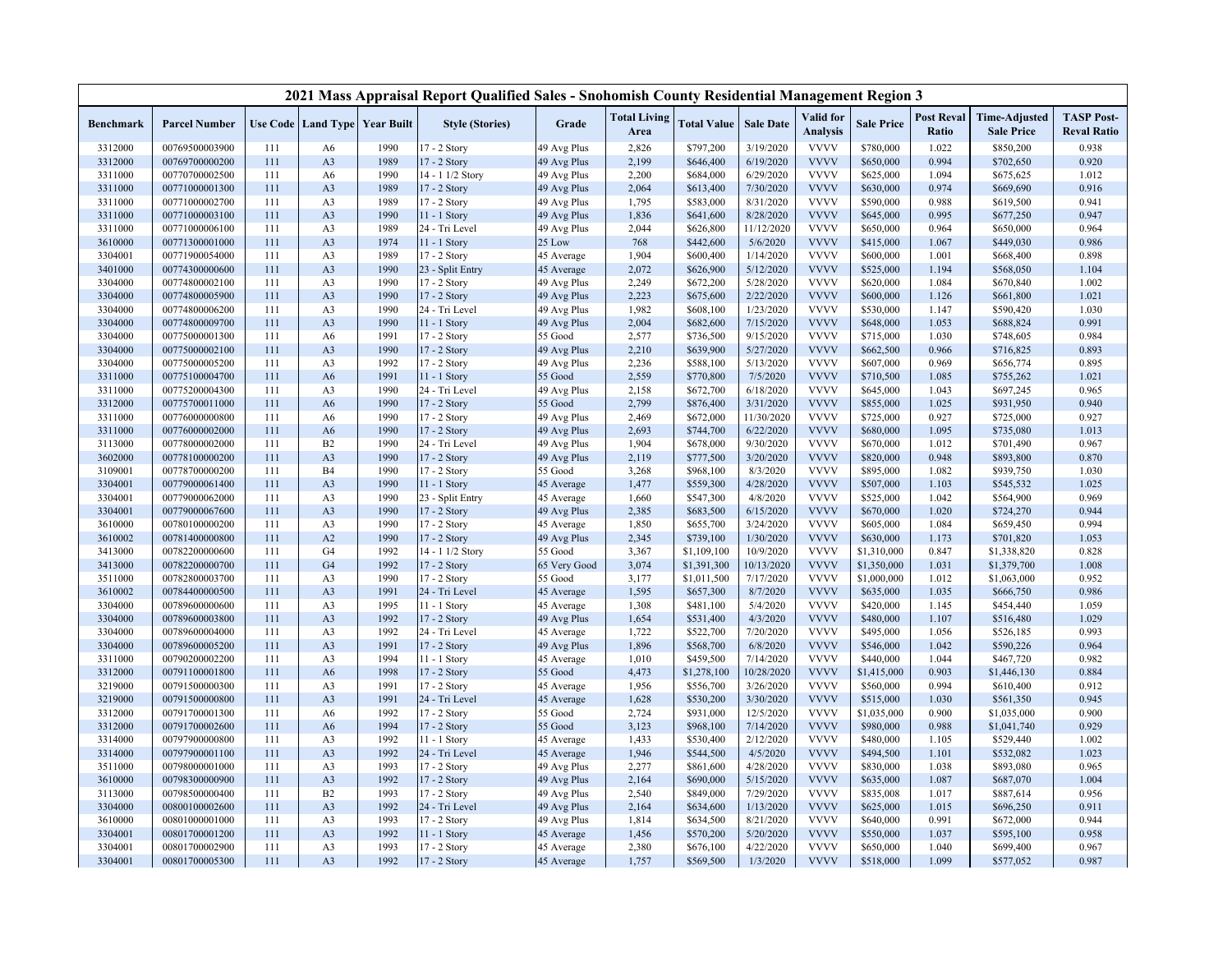|                    |                                  |            |                                  |                               | 2021 Mass Appraisal Report Qualified Sales - Snohomish County Residential Management Region 3 |                    |                             |                        |                        |                              |                        |                            |                                           |                                         |
|--------------------|----------------------------------|------------|----------------------------------|-------------------------------|-----------------------------------------------------------------------------------------------|--------------------|-----------------------------|------------------------|------------------------|------------------------------|------------------------|----------------------------|-------------------------------------------|-----------------------------------------|
| Benchmark          | <b>Parcel Number</b>             |            |                                  | Use Code Land Type Year Built | <b>Style (Stories)</b>                                                                        | Grade              | <b>Total Living</b><br>Area | <b>Total Value</b>     | <b>Sale Date</b>       | Valid for<br><b>Analysis</b> | <b>Sale Price</b>      | <b>Post Reval</b><br>Ratio | <b>Time-Adjusted</b><br><b>Sale Price</b> | <b>TASP Post-</b><br><b>Reval Ratio</b> |
| 3514000            | 00802400000200                   | 111        | <b>B6</b>                        | 1999                          | 17 - 2 Story                                                                                  | 55 Good            | 4,163                       | \$1,007,100            | 8/21/2020              | <b>VVVV</b>                  | \$900,000              | 1.119                      | \$945,000                                 | 1.066                                   |
| 3514000            | 00802400002500                   | 111        | <b>B6</b>                        | 1997                          | 17 - 2 Story                                                                                  | 65 Very Good       | 3,402                       | \$1,062,000            | 6/19/2020              | <b>VVVV</b>                  | \$950,000              | 1.118                      | \$1,026,950                               | 1.034                                   |
| 3514000            | 00802400002800                   | 111        | <b>B6</b>                        | 1998                          | 18 - 2 Story Bsmt                                                                             | 55 Good            | 4,396                       | \$1,042,900            | 1/13/2020              | <b>VVVV</b>                  | \$995,000              | 1.048                      | \$1,108,430                               | 0.941                                   |
| 3514000            | 00802400003000                   | 111        | <b>B6</b>                        | 1997                          | 18 - 2 Story Bsmt                                                                             | 55 Good            | 3,612                       | \$909,400              | 10/19/2020             | <b>VVVV</b>                  | \$950,000              | 0.957                      | \$970,900                                 | 0.937                                   |
| 3514000            | 00802400004300                   | 111        | <b>B6</b>                        | 1995                          | 24 - Tri Level                                                                                | 55 Good            | 3,373                       | \$977,600              | 9/23/2020              | <b>VVVV</b>                  | \$950,000              | 1.029                      | \$994,650                                 | 0.983                                   |
| 3514000            | 00802400005600                   | 111        | <b>B6</b>                        | 1993                          | 17 - 2 Story                                                                                  | 65 Very Good       | 4,181                       | \$1,208,900            | 3/3/2020               | <b>VVVV</b>                  | \$1,275,000            | 0.948                      | \$1,389,750                               | 0.870                                   |
| 3514000            | 00802400006200                   | 111        | <b>B6</b>                        | 1996                          | 17 - 2 Story                                                                                  | 65 Very Good       | 3,520                       | \$1,078,400            | 4/23/2020              | <b>VVVV</b>                  | \$1,120,000            | 0.963                      | \$1,205,120                               | 0.895                                   |
| 3514000            | 00802400007100                   | 111        | <b>B6</b>                        | 1993                          | $11 - 1$ Story                                                                                | 65 Very Good       | 2,572                       | \$992,500              | 4/3/2020               | <b>VVVV</b>                  | \$925,000              | 1.073                      | \$995,300                                 | 0.997                                   |
| 3610000            | 00803200000800                   | 111        | A <sub>3</sub>                   | 1993                          | 17 - 2 Story                                                                                  | 45 Average         | 1,818                       | \$609,200              | 4/10/2020              | <b>VVVV</b>                  | \$575,000              | 1.059                      | \$618,700                                 | 0.985                                   |
| 3311000            | 00803800000600                   | 111        | A2                               | 1996                          | 17 - 2 Story                                                                                  | 49 Avg Plus        | 1,923                       | \$601,600              | 3/8/2020               | <b>VVVV</b>                  | \$532,000              | 1.131                      | \$579,880                                 | 1.037                                   |
| 3610000            | 00803900000500                   | 111        | A <sub>2</sub>                   | 1993                          | 17 - 2 Story                                                                                  | 45 Average         | 1,675                       | \$569,400              | 9/2/2020               | <b>VVVV</b>                  | \$607,000              | 0.938                      | \$635,529                                 | 0.896                                   |
| 3602000            | 00804100000600                   | 111        | A2                               | 1946                          | 11 - 1 Story                                                                                  | 25 Low             | 751                         | \$494,400              | 11/2/2020              | <b>VVVV</b>                  | \$483,000              | 1.024                      | \$483,000                                 | 1.024                                   |
| 3511000            | 00804400002500                   | 111        | A <sub>3</sub>                   | 1993                          | 12 - 1 Story Bsmt                                                                             | 45 Average         | 1,944                       | \$671,700              | 5/13/2020              | <b>VVVV</b>                  | \$615,000              | 1.092                      | \$665,430                                 | 1.009                                   |
| 3511000            | 00804400004800                   | 111        | A <sub>3</sub>                   | 1993                          | 17 - 2 Story                                                                                  | 45 Average         | 1,742                       | \$701,100              | 7/6/2020               | <b>VVVV</b>                  | \$615,000              | 1.140                      | \$653,745                                 | 1.072                                   |
| 3113000            | 00804700000600                   | 111        | <b>B6</b>                        | 1994                          | 11 - 1 Story                                                                                  | 55 Good            | 2,353                       | \$845,700              | 12/2/2020              | <b>VVVV</b>                  | \$880,000              | 0.961                      | \$880,000                                 | 0.961                                   |
| 3113000            | 00805100001600                   | 111        | <b>B6</b>                        | 1993                          | 17 - 2 Story                                                                                  | 55 Good            | 2,987                       | \$903,100              | 6/9/2020               | <b>VVVV</b>                  | \$900,000              | 1.003                      | \$972,900                                 | 0.928                                   |
| 3312000            | 00805500000600                   | 111        | A6                               | 1993                          | 17 - 2 Story                                                                                  | 55 Good            | 2,501                       | \$823,900              | 5/8/2020               | <b>VVVV</b>                  | \$785,000              | 1.050                      | \$849,370                                 | 0.970                                   |
| 3312000            | 00805500001600                   | 111        | A6                               | 1993                          | 17 - 2 Story                                                                                  | 55 Good            | 2,616                       | \$816,800              | 7/9/2020               | <b>VVVV</b>                  | \$780,000              | 1.047                      | \$829,140                                 | 0.985                                   |
| 3304001            | 00809600000600                   | 111        | A <sub>3</sub>                   | 1993                          | 17 - 2 Story                                                                                  | 45 Average         | 1,880                       | \$460,100              | 2/9/2020               | <b>VVVV</b>                  | \$340,000              | 1.353                      | \$375,020                                 | 1.227                                   |
| 3304000            | 00809700000100                   | 111        | A <sub>3</sub>                   | 1993                          | 17 - 2 Story                                                                                  | 49 Avg Plus        | 2,468                       | \$695,400              | 4/17/2020              | <b>VVVV</b>                  | \$650,000              | 1.070                      | \$699,400                                 | 0.994                                   |
| 3304000            | 00810900000600                   | 111        | A <sub>3</sub>                   | 1993                          | 17 - 2 Story                                                                                  | 55 Good            | 2,713                       | \$765,000              | 9/8/2020               | <b>VVVV</b>                  | \$750,000              | 1.020                      | \$785,250                                 | 0.974                                   |
| 3304000            | 00810900004400                   | 111        | A6                               | 1993                          | 17 - 2 Story                                                                                  | 49 Avg Plus        | 2,454                       | \$683,700              | 9/16/2020              | <b>VVVV</b>                  | \$800,000              | 0.855                      | \$837,600                                 | 0.816                                   |
| 3304000            | 00810900004600                   | 111        | A <sub>3</sub>                   | 1994                          | 14 - 1 1/2 Story                                                                              | 55 Good            | 2,505                       | \$796,600              | 3/19/2020              | <b>VVVV</b>                  | \$719,000              | 1.108                      | \$783,710                                 | 1.016                                   |
| 3304000            | 00810900006200<br>00810900008800 | 111<br>111 | A <sub>3</sub><br>A <sub>3</sub> | 1993<br>1994                  | 17 - 2 Story                                                                                  | 55 Good<br>55 Good | 2,573<br>2,624              | \$790,200<br>\$771,600 | 6/16/2020<br>8/13/2020 | <b>VVVV</b><br><b>VVVV</b>   | \$768,000<br>\$815,000 | 1.029<br>0.947             | \$830,208<br>\$855,750                    | 0.952<br>0.902                          |
| 3304000<br>3511000 | 00811300000800                   | 111        | A <sub>3</sub>                   | 1993                          | 17 - 2 Story<br>17 - 2 Story                                                                  | 55 Good            | 2,874                       | \$933,300              | 6/9/2020               | <b>VVVV</b>                  | \$840,000              | 1.111                      | \$908,040                                 | 1.028                                   |
| 3312000            | 00815200000300                   | 111        | A6                               | 1993                          | 17 - 2 Story                                                                                  | 55 Good            | 2,778                       | \$895,000              | 2/22/2020              | <b>VVVV</b>                  | \$889,000              | 1.007                      | \$980,567                                 | 0.913                                   |
| 3312000            | 00815200001800                   | 111        | A <sub>6</sub>                   | 1994                          | 17 - 2 Story                                                                                  | 55 Good            | 3,303                       | \$957,400              | 6/16/2020              | <b>VVVV</b>                  | \$920,000              | 1.041                      | \$994,520                                 | 0.963                                   |
| 3311000            | 00817500001000                   | 111        | A <sub>3</sub>                   | 1994                          | 11 - 1 Story                                                                                  | 45 Average         | 1,616                       | \$538,400              | 3/31/2020              | <b>VVVV</b>                  | \$523,500              | 1.028                      | \$570,615                                 | 0.944                                   |
| 3610000            | 00818200001000                   | 111        | A <sub>3</sub>                   | 1994                          | 17 - 2 Story                                                                                  | 45 Average         | 1,701                       | \$608,300              | 9/3/2020               | <b>VVVV</b>                  | \$575,000              | 1.058                      | \$602,025                                 | 1.010                                   |
| 3511000            | 00818800000400                   | 111        | A <sub>3</sub>                   | 1994                          | 17 - 2 Story                                                                                  | 49 Avg Plus        | 1,926                       | \$738,700              | 3/31/2020              | <b>VVVV</b>                  | \$735,000              | 1.005                      | \$801,150                                 | 0.922                                   |
| 3304001            | 00820300000500                   | 111        | A <sub>3</sub>                   | 1994                          | 24 - Tri Level                                                                                | 45 Average         | 1,644                       | \$575,100              | 12/28/2020             | <b>VVVV</b>                  | \$678,000              | 0.848                      | \$678,000                                 | 0.848                                   |
| 3304001            | 00820300005800                   | 111        | A <sub>3</sub>                   | 1994                          | 11 - 1 Story                                                                                  | 45 Average         | 1,308                       | \$527,200              | 6/4/2020               | <b>VVVV</b>                  | \$490,000              | 1.076                      | \$529,690                                 | 0.995                                   |
| 3311000            | 00823300000700                   | 111        | A6                               | 1994                          | 17 - 2 Story                                                                                  | 49 Avg Plus        | 2,427                       | \$714,000              | 8/25/2020              | <b>VVVV</b>                  | \$702,000              | 1.017                      | \$737,100                                 | 0.969                                   |
| 3311000            | 00823300002600                   | 111        | A <sub>6</sub>                   | 1998                          | 11 - 1 Story                                                                                  | 49 Avg Plus        | 2,184                       | \$684,400              | 10/28/2020             | <b>VVVV</b>                  | \$665,000              | 1.029                      | \$679,630                                 | 1.007                                   |
| 3311000            | 00823300007500                   | 111        | A <sub>6</sub>                   | 1998                          | 17 - 2 Story                                                                                  | 49 Avg Plus        | 2,595                       | \$687,100              | 10/6/2020              | <b>VVVV</b>                  | \$657,500              | 1.045                      | \$671,965                                 | 1.023                                   |
| 3311000            | 00823300008100                   | 111        | A <sub>6</sub>                   | 1998                          | 17 - 2 Story                                                                                  | 49 Avg Plus        | 2,653                       | \$753,600              | 9/24/2020              | <b>VVVV</b>                  | \$740,000              | 1.018                      | \$774,780                                 | 0.973                                   |
| 3304000            | 00823400003200                   | 111        | A6                               | 1995                          | 11 - 1 Story                                                                                  | 49 Avg Plus        | 2,090                       | \$715,600              | 6/1/2020               | <b>VVVV</b>                  | \$720,000              | 0.994                      | \$778,320                                 | 0.919                                   |
| 3304000            | 00823400003400                   | 111        | A6                               | 1995                          | 17 - 2 Story                                                                                  | 55 Good            | 2,681                       | \$772,100              | 9/2/2020               | <b>VVVV</b>                  | \$770,000              | 1.003                      | \$806,190                                 | 0.958                                   |
| 3304000            | 00823400005900                   | 111        | A <sub>6</sub>                   | 1995                          | 17 - 2 Story                                                                                  | 55 Good            | 2,829                       | \$845,700              | 9/15/2020              | <b>VVVV</b>                  | \$835,000              | 1.013                      | \$874,245                                 | 0.967                                   |
| 3304000            | 00823400010100                   | 111        | A6                               | 1995                          | 17 - 2 Story                                                                                  | 49 Avg Plus        | 2,277                       | \$731,200              | 5/28/2020              | <b>VVVV</b>                  | \$725,995              | 1.007                      | \$785,527                                 | 0.931                                   |
| 3304000            | 00823400013400                   | 111        | A <sub>6</sub>                   | 1996                          | 17 - 2 Story                                                                                  | 49 Avg Plus        | 3,240                       | \$756,100              | 6/19/2020              | <b>VVVV</b>                  | \$720,000              | 1.050                      | \$778,320                                 | 0.971                                   |
| 3401000            | 00827600003400                   | 111        | A <sub>3</sub>                   | 1995                          | 11 - 1 Story                                                                                  | 49 Avg Plus        | 1,916                       | \$684,700              | 4/23/2020              | <b>VVVV</b>                  | \$610,000              | 1.122                      | \$656,360                                 | 1.043                                   |
| 3311000            | 00828800003300                   | 111        | A6                               | 1997                          | 17 - 2 Story                                                                                  | 49 Avg Plus        | 2,448                       | \$716,400              | 10/8/2020              | <b>VVVV</b>                  | \$751,000              | 0.954                      | \$767,522                                 | 0.933                                   |
| 3311000            | 00828800003900                   | 111        | A6                               | 1998                          | 17 - 2 Story                                                                                  | 49 Avg Plus        | 2,635                       | \$711,200              | 7/13/2020              | <b>VVVV</b>                  | \$710,000              | 1.002                      | \$754,730                                 | 0.942                                   |
| 3312001            | 00830000005300                   | 111        | A <sub>3</sub>                   | 1995                          | $11 - 1$ Story                                                                                | 45 Average         | 1,766                       | \$612,300              | 9/30/2020              | <b>VVVV</b>                  | \$601,000              | 1.019                      | \$629,247                                 | 0.973                                   |
| 3413000            | 00831500000800                   | 111        | A <sub>3</sub>                   | 1996                          | 17 - 2 Story                                                                                  | 45 Average         | 1,695                       | \$579,800              | 4/27/2020              | <b>VVVV</b>                  | \$540,000              | 1.074                      | \$581,040                                 | 0.998                                   |
| 3602000            | 00834200000400                   | 111        | A <sub>3</sub>                   | 1996                          | 23 - Split Entry                                                                              | 49 Avg Plus        | 2,118                       | \$722,000              | 2/5/2020               | <b>VVVV</b>                  | \$660,000              | 1.094                      | \$727,980                                 | 0.992                                   |
| 3312000            | 00834400003500                   | 111        | A <sub>6</sub>                   | 1995                          | 17 - 2 Story                                                                                  | 55 Good            | 3,428                       | \$967,700              | 5/27/2020              | <b>VVVV</b>                  | \$925,000              | 1.046                      | \$1,000,850                               | 0.967                                   |
| 3109000            | 00834500000400                   | 111        | A2                               | 1995                          | 23 - Split Entry                                                                              | 45 Average         | 1,548                       | \$490,100              | 2/26/2020              | <b>VVVV</b>                  | \$505,000              | 0.970                      | \$557,015                                 | 0.880                                   |
| 3602000            | 00837400000300                   | 111        | A <sub>3</sub>                   | 2000                          | 18 - 2 Story Bsmt                                                                             | 55 Good            | 5,164                       | \$1,150,500            | 7/25/2020              | <b>VVVV</b>                  | \$1,375,000            | 0.837                      | \$1,461,625                               | 0.787                                   |
| 3511000            | 00837600005700                   | 111        | A <sub>3</sub>                   | 1998                          | 17 - 2 Story                                                                                  | 49 Avg Plus        | 2,785                       | \$859,700              | 7/3/2020               | <b>VVVV</b>                  | \$804,375              | 1.069                      | \$855,051                                 | 1.005                                   |
| 3511000            | 00837600006300                   | 111        | A <sub>3</sub>                   | 1996                          | 17 - 2 Story                                                                                  | 49 Avg Plus        | 2,089                       | \$769,000              | 4/13/2020              | <b>VVVV</b>                  | \$800,000              | 0.961                      | \$860,800                                 | 0.893                                   |
| 3511000            | 00837600010400                   | 111        | A <sub>3</sub>                   | 1996                          | 17 - 2 Story                                                                                  | 49 Avg Plus        | 2,048                       | \$761,200              | 5/1/2020               | <b>VVVV</b>                  | \$785,000              | 0.970                      | \$849,370                                 | 0.896                                   |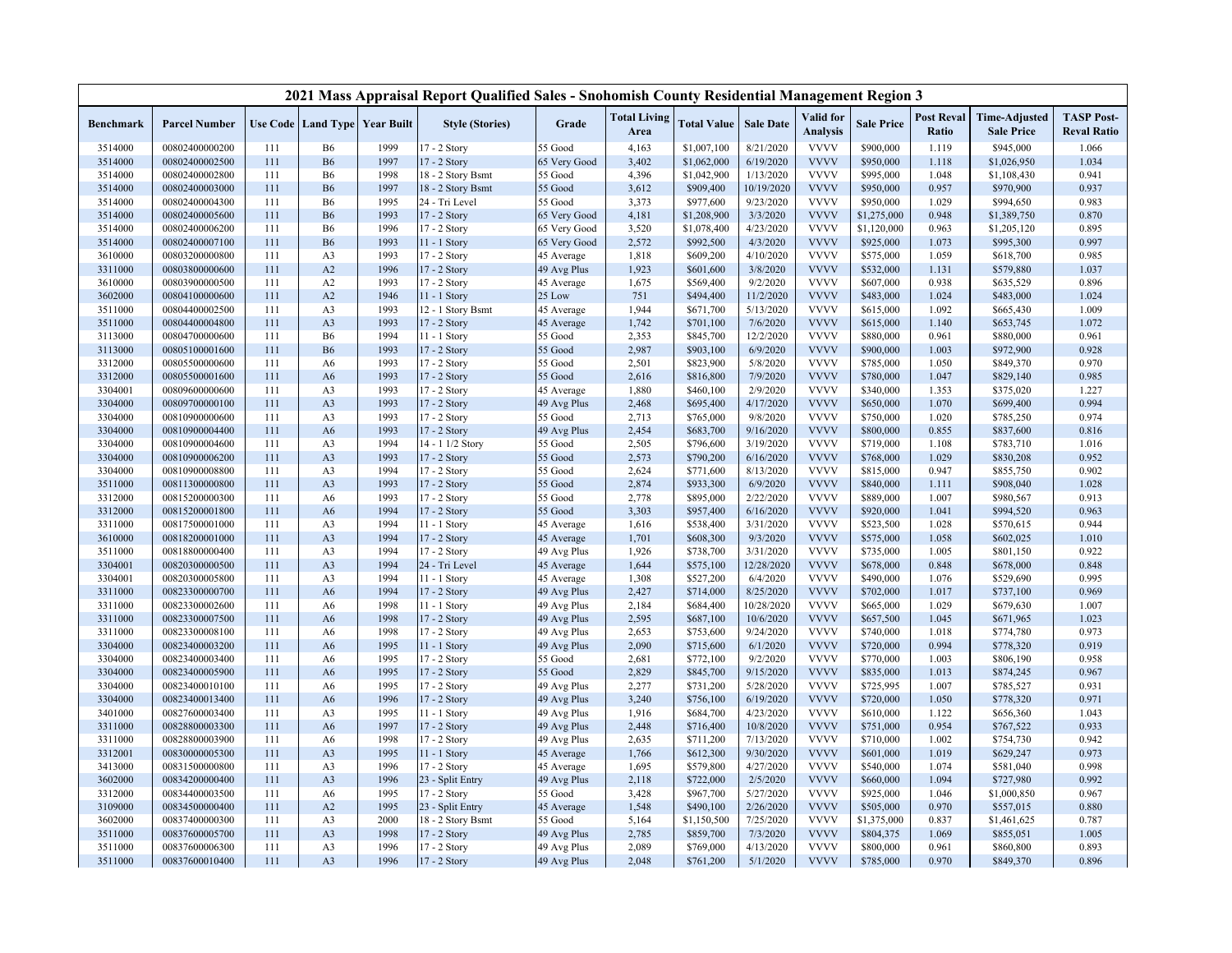|                  |                      |     |                |                                          | 2021 Mass Appraisal Report Qualified Sales - Snohomish County Residential Management Region 3 |             |                             |                    |                  |                              |                   |                            |                                           |                                         |
|------------------|----------------------|-----|----------------|------------------------------------------|-----------------------------------------------------------------------------------------------|-------------|-----------------------------|--------------------|------------------|------------------------------|-------------------|----------------------------|-------------------------------------------|-----------------------------------------|
| <b>Benchmark</b> | <b>Parcel Number</b> |     |                | <b>Use Code   Land Type   Year Built</b> | <b>Style (Stories)</b>                                                                        | Grade       | <b>Total Living</b><br>Area | <b>Total Value</b> | <b>Sale Date</b> | Valid for<br><b>Analysis</b> | <b>Sale Price</b> | <b>Post Reval</b><br>Ratio | <b>Time-Adjusted</b><br><b>Sale Price</b> | <b>TASP Post-</b><br><b>Reval Ratio</b> |
| 3304000          | 00838800002800       | 111 | A6             | 1996                                     | 11 - 1 Story                                                                                  | 55 Good     | 2,490                       | \$815,900          | 4/1/2020         | <b>VVVV</b>                  | \$729,950         | 1.118                      | \$785,426                                 | 1.039                                   |
| 3304000          | 00838800003600       | 111 | A <sub>6</sub> | 1995                                     | 17 - 2 Story                                                                                  | 55 Good     | 3,517                       | \$919,600          | 4/13/2020        | <b>VVVV</b>                  | \$860,000         | 1.069                      | \$925,360                                 | 0.994                                   |
| 3304000          | 00838800004100       | 111 | A6             | 1995                                     | 17 - 2 Story                                                                                  | 55 Good     | 2,522                       | \$766,400          | 6/23/2020        | <b>VVVV</b>                  | \$749,950         | 1.022                      | \$810,696                                 | 0.945                                   |
| 3304000          | 00838800008400       | 111 | A <sub>6</sub> | 1996                                     | $11 - 1$ Story                                                                                | 55 Good     | 2,312                       | \$800,200          | 4/7/2020         | <b>VVVV</b>                  | \$732,500         | 1.092                      | \$788,170                                 | 1.015                                   |
| 3304000          | 00838800008500       | 111 | A6             | 1996                                     | 17 - 2 Story                                                                                  | 55 Good     | 2,318                       | \$732,700          | 5/15/2020        | <b>VVVV</b>                  | \$700,000         | 1.047                      | \$757,400                                 | 0.967                                   |
| 3511000          | 00840700003000       | 111 | A <sub>6</sub> | 1998                                     | 17 - 2 Story                                                                                  | 55 Good     | 2,763                       | \$977,100          | 7/20/2020        | <b>VVVV</b>                  | \$995,000         | 0.982                      | \$1,057,685                               | 0.924                                   |
| 3401000          | 00841800001500       | 111 | A3             | 1996                                     | 17 - 2 Story                                                                                  | 49 Avg Plus | 2,274                       | \$730,500          | 4/23/2020        | <b>VVVV</b>                  | \$710,000         | 1.029                      | \$763,960                                 | 0.956                                   |
| 3304001          | 00844000002100       | 111 | A <sub>3</sub> | 1996                                     | 17 - 2 Story                                                                                  | 45 Average  | 1,510                       | \$531,100          | 6/25/2020        | <b>VVVV</b>                  | \$538,000         | 0.987                      | \$581,578                                 | 0.913                                   |
| 3304001          | 00844100002800       | 111 | A3             | 1997                                     | 17 - 2 Story                                                                                  | 49 Avg Plus | 2,672                       | \$714,400          | 6/26/2020        | <b>VVVV</b>                  | \$715,000         | 0.999                      | \$772,915                                 | 0.924                                   |
| 3312000          | 00846400007500       | 111 | A <sub>6</sub> | 1996                                     | 17 - 2 Story                                                                                  | 55 Good     | 2,852                       | \$869,400          | 9/17/2020        | <b>VVVV</b>                  | \$952,500         | 0.913                      | \$997,268                                 | 0.872                                   |
| 3312000          | 00846400009200       | 111 | A <sub>6</sub> | 1997                                     | 17 - 2 Story                                                                                  | 55 Good     | 3,470                       | \$926,200          | 7/28/2020        | <b>VVVV</b>                  | \$989,500         | 0.936                      | \$1,051,839                               | 0.881                                   |
| 3312000          | 00847100003400       | 111 | A <sub>6</sub> | 1996                                     | 17 - 2 Story                                                                                  | 55 Good     | 2,110                       | \$753,900          | 4/14/2020        | <b>VVVV</b>                  | \$777,000         | 0.970                      | \$836,052                                 | 0.902                                   |
| 3511000          | 00848800010200       | 111 | A3             | 1997                                     | 17 - 2 Story                                                                                  | 45 Average  | 1,843                       | \$667,400          | 6/24/2020        | <b>VVVV</b>                  | \$579,950         | 1.151                      | \$626,926                                 | 1.065                                   |
| 3109000          | 00849000000200       | 111 | A2             | 1998                                     | 14 - 1 1/2 Story                                                                              | 45 Average  | 1,613                       | \$506,000          | 12/16/2020       | <b>VVVV</b>                  | \$510,000         | 0.992                      | \$510,000                                 | 0.992                                   |
| 3304000          | 00851100000900       | 111 | A <sub>3</sub> | 1996                                     | 17 - 2 Story                                                                                  | 45 Average  | 1,656                       | \$530,600          | 9/20/2020        | <b>VVVV</b>                  | \$515,000         | 1.030                      | \$539,205                                 | 0.984                                   |
| 3311000          | 00852700001600       | 111 | A <sub>3</sub> | 1997                                     | 17 - 2 Story                                                                                  | 49 Avg Plus | 2,062                       | \$623,000          | 5/12/2020        | <b>VVVV</b>                  | \$559,950         | 1.113                      | \$605,866                                 | 1.028                                   |
| 3311000          | 00852700002000       | 111 | A3             | 1997                                     | 18 - 2 Story Bsmt                                                                             | 49 Avg Plus | 2,537                       | \$776,200          | 2/18/2020        | <b>VVVV</b>                  | \$720,000         | 1.078                      | \$794,160                                 | 0.977                                   |
| 3311000          | 00852700005400       | 111 | A3             | 1997                                     | 11 - 1 Story                                                                                  | 49 Avg Plus | 1,626                       | \$610,500          | 9/8/2020         | <b>VVVV</b>                  | \$599,000         | 1.019                      | \$627,153                                 | 0.973                                   |
| 3304000          | 00853300000500       | 111 | A <sub>6</sub> | 1996                                     | $17 - 2$ Story                                                                                | 55 Good     | 2,918                       | \$889,700          | 8/13/2020        | <b>VVVV</b>                  | \$910,000         | 0.978                      | \$955,500                                 | 0.931                                   |
| 3304000          | 00853300000700       | 111 | A <sub>6</sub> | 1997                                     | 17 - 2 Story                                                                                  | 55 Good     | 3,277                       | \$893,400          | 8/20/2020        | <b>VVVV</b>                  | \$950,000         | 0.940                      | \$997,500                                 | 0.896                                   |
| 3304000          | 00853300004800       | 111 | A6             | 1996                                     | 17 - 2 Story                                                                                  | 55 Good     | 2,498                       | \$763,900          | 2/24/2020        | <b>VVVV</b>                  | \$720,000         | 1.061                      | \$794,160                                 | 0.962                                   |
| 3304000          | 00853300005300       | 111 | A <sub>6</sub> | 1997                                     | 17 - 2 Story                                                                                  | 55 Good     | 2,734                       | \$828,500          | 10/22/2020       | <b>VVVV</b>                  | \$794,000         | 1.043                      | \$811,468                                 | 1.021                                   |
| 3304000          | 00853300005700       | 111 | A <sub>6</sub> | 1997                                     | 17 - 2 Story                                                                                  | 55 Good     | 2,816                       | \$856,600          | 7/30/2020        | <b>VVVV</b>                  | \$827,000         | 1.036                      | \$879,101                                 | 0.974                                   |
| 3312000          | 00853900001700       | 111 | A <sub>6</sub> | 1998                                     | 17 - 2 Story                                                                                  | 55 Good     | 2,543                       | \$870,500          | 1/6/2020         | <b>VVVV</b>                  | \$760,000         | 1.145                      | \$846,640                                 | 1.028                                   |
| 3312000          | 00853900001900       | 111 | A <sub>6</sub> | 1997                                     | 17 - 2 Story                                                                                  | 55 Good     | 2,697                       | \$892,600          | 1/8/2020         | <b>VVVV</b>                  | \$775,000         | 1.152                      | \$863,350                                 | 1.034                                   |
| 3312000          | 00853900003000       | 111 | A <sub>6</sub> | 1998                                     | 17 - 2 Story                                                                                  | 55 Good     | 2,793                       | \$914,600          | 4/7/2020         | <b>VVVV</b>                  | \$845,000         | 1.082                      | \$909,220                                 | 1.006                                   |
| 3312000          | 00853900004500       | 111 | A <sub>6</sub> | 1998                                     | 17 - 2 Story                                                                                  | 55 Good     | 3,179                       | \$1,077,900        | 7/10/2020        | <b>VVVV</b>                  | \$1,225,000       | 0.880                      | \$1,302,175                               | 0.828                                   |
| 3312000          | 00853900004700       | 111 | A <sub>6</sub> | 1997                                     | $17 - 2$ Story                                                                                | 55 Good     | 2,452                       | \$865,600          | 5/8/2020         | <b>VVVV</b>                  | \$785,000         | 1.103                      | \$849,370                                 | 1.019                                   |
| 3312000          | 00853900008100       | 111 | A <sub>6</sub> | 1998                                     | 17 - 2 Story                                                                                  | 55 Good     | 2,756                       | \$938,900          | 8/3/2020         | <b>VVVV</b>                  | \$1,050,000       | 0.894                      | \$1,102,500                               | 0.852                                   |
| 3312000          | 00855800000800       | 111 | A <sub>3</sub> | 1997                                     | 26 - Quad Level                                                                               | 49 Avg Plus | 2,210                       | \$658,100          | 4/17/2020        | <b>VVVV</b>                  | \$665,000         | 0.990                      | \$715,540                                 | 0.920                                   |
| 3602000          | 00856200001800       | 111 | A <sub>6</sub> | 1997                                     | 17 - 2 Story                                                                                  | 55 Good     | 2,391                       | \$874,000          | 5/14/2020        | <b>VVVV</b>                  | \$800,000         | 1.093                      | \$865,600                                 | 1.010                                   |
| 3511002          | 00858400001300       | 111 | <b>B6</b>      | 1997                                     | 17 - 2 Story                                                                                  | 55 Good     | 3,036                       | \$1,008,400        | 12/21/2020       | <b>VVVV</b>                  | \$1,220,000       | 0.827                      | \$1,220,000                               | 0.827                                   |
| 3312000          | 00860200003800       | 111 | A <sub>6</sub> | 1998                                     | 11 - 1 Story                                                                                  | 55 Good     | 1,527                       | \$660,900          | 2/10/2020        | <b>VVVV</b>                  | \$657,000         | 1.006                      | \$724,671                                 | 0.912                                   |
| 3304000          | 00861100000900       | 111 | A <sub>3</sub> | 1997                                     | 17 - 2 Story                                                                                  | 45 Average  | 1,926                       | \$564,400          | 9/15/2020        | <b>VVVV</b>                  | \$555,000         | 1.017                      | \$581,085                                 | 0.971                                   |
| 3304000          | 00861100002000       | 111 | A <sub>3</sub> | 1998                                     | 24 - Tri Level                                                                                | 45 Average  | 2,247                       | \$583,300          | 1/14/2020        | <b>VVVV</b>                  | \$550,000         | 1.061                      | \$612,700                                 | 0.952                                   |
| 3304000          | 00861100003100       | 111 | A3             | 1997                                     | 11 - 1 Story                                                                                  | 45 Average  | 1,862                       | \$568,200          | 6/2/2020         | <b>VVVV</b>                  | \$570,000         | 0.997                      | \$616,170                                 | 0.922                                   |
| 3304000          | 00861100003600       | 111 | A <sub>3</sub> | 1997                                     | 24 - Tri Level                                                                                | 45 Average  | 2,076                       | \$561,600          | 1/3/2020         | <b>VVVV</b>                  | \$550,000         | 1.021                      | \$612,700                                 | 0.917                                   |
| 3304000          | 00861100004500       | 111 | A3             | 1997                                     | 17 - 2 Story                                                                                  | 45 Average  | 2,184                       | \$618,700          | 3/16/2020        | <b>VVVV</b>                  | \$590,000         | 1.049                      | \$643,100                                 | 0.962                                   |
| 3610000          | 00863500001100       | 111 | A <sub>3</sub> | 1997                                     | 17 - 2 Story                                                                                  | 49 Avg Plus | 1,894                       | \$678,400          | 1/21/2020        | <b>VVVV</b>                  | \$651,000         | 1.042                      | \$725,214                                 | 0.935                                   |
| 3304001          | 00863600001600       | 111 | A <sub>3</sub> | 1998                                     | 17 - 2 Story                                                                                  | 45 Average  | 1,401                       | \$537,500          | 6/22/2020        | <b>VVVV</b>                  | \$500,000         | 1.075                      | \$540,500                                 | 0.994                                   |
| 3401000          | 00864000003500       | 111 | A3             | 1998                                     | 17 - 2 Story                                                                                  | 49 Avg Plus | 2,406                       | \$741,700          | 5/11/2020        | <b>VVVV</b>                  | \$665,000         | 1.115                      | \$719,530                                 | 1.031                                   |
| 3312000          | 00868200017000       | 111 | A3             | 1999                                     | 17 - 2 Story                                                                                  | 49 Avg Plus | 2,140                       | \$688,700          | 2/12/2020        | <b>VVVV</b>                  | \$667,500         | 1.032                      | \$736,253                                 | 0.935                                   |
| 3312000          | 00868200017700       | 111 | A3             | 1998                                     | 17 - 2 Story                                                                                  | 49 Avg Plus | 2,649                       | \$746,500          | 5/6/2020         | <b>VVVV</b>                  | \$745,000         | 1.002                      | \$806,090                                 | 0.926                                   |
| 3312000          | 00868200020100       | 111 | A3             | 1999                                     | 17 - 2 Story                                                                                  | 49 Avg Plus | 2,376                       | \$722,900          | 2/4/2020         | <b>VVVV</b>                  | \$685,000         | 1.055                      | \$755,555                                 | 0.957                                   |
| 3113000          | 00869900002400       | 111 | <b>B6</b>      | 1999                                     | 17 - 2 Story                                                                                  | 55 Good     | 4,656                       | \$1,176,300        | 10/12/2020       | <b>VVVV</b>                  | \$1,210,000       | 0.972                      | \$1,236,620                               | 0.951                                   |
| 3304000          | 00870000003000       | 111 | A <sub>6</sub> | 1998                                     | $17 - 2$ Story                                                                                | 55 Good     | 2,802                       | \$778,000          | 8/26/2020        | <b>VVVV</b>                  | \$762,000         | 1.021                      | \$800,100                                 | 0.972                                   |
| 3304000          | 00870000006300       | 111 | A <sub>6</sub> | 1998                                     | 17 - 2 Story                                                                                  | 55 Good     | 2,701                       | \$782,700          | 6/12/2020        | <b>VVVV</b>                  | \$755,000         | 1.037                      | \$816,155                                 | 0.959                                   |
| 3304000          | 00870000006600       | 111 | A <sub>6</sub> | 1999                                     | 17 - 2 Story                                                                                  | 55 Good     | 3,052                       | \$867,100          | 6/9/2020         | <b>VVVV</b>                  | \$900,000         | 0.963                      | \$972,900                                 | 0.891                                   |
| 3304000          | 00870100101200       | 111 | A6             | 1998                                     | 17 - 2 Story                                                                                  | 55 Good     | 2,735                       | \$806,200          | 8/10/2020        | <b>VVVV</b>                  | \$740,000         | 1.089                      | \$777,000                                 | 1.038                                   |
| 3304000          | 00870100200300       | 111 | A <sub>6</sub> | 2000                                     | 17 - 2 Story                                                                                  | 55 Good     | 3,465                       | \$914,500          | 9/11/2020        | <b>VVVV</b>                  | \$1,000,000       | 0.915                      | \$1,047,000                               | 0.873                                   |
| 3304001          | 00870300004000       | 111 | A <sub>3</sub> | 1998                                     | 24 - Tri Level                                                                                | 45 Average  | 1,736                       | \$595,100          | 6/7/2020         | <b>VVVV</b>                  | \$545,000         | 1.092                      | \$589,145                                 | 1.010                                   |
| 3304001          | 00872600000100       | 111 | A <sub>3</sub> | 1998                                     | 17 - 2 Story                                                                                  | 45 Average  | 1,633                       | \$539,900          | 1/27/2020        | <b>VVVV</b>                  | \$550,000         | 0.982                      | \$612,700                                 | 0.881                                   |
| 3312000          | 00873200022700       | 111 | A6             | 1998                                     | 17 - 2 Story                                                                                  | 55 Good     | 3,639                       | \$1,004,900        | 6/10/2020        | <b>VVVV</b>                  | \$940,000         | 1.069                      | \$1,016,140                               | 0.989                                   |
| 3511000          | 00873600003200       | 111 | A3             | 1999                                     | 17 - 2 Story                                                                                  | 49 Avg Plus | 2,006                       | \$747,200          | 7/6/2020         | <b>VVVV</b>                  | \$650,000         | 1.150                      | \$690,950                                 | 1.081                                   |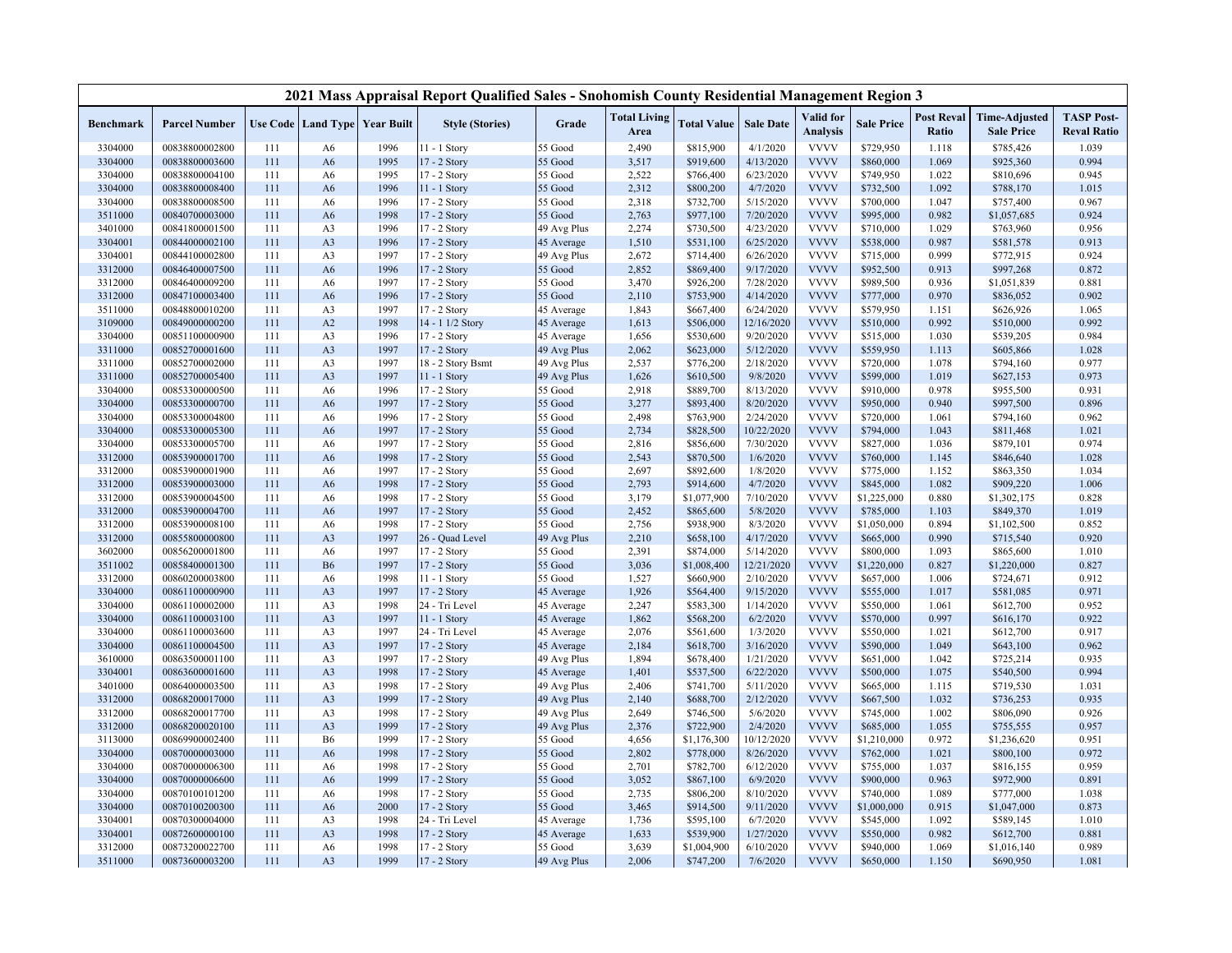|                    |                                  |            |                                  |                                   | 2021 Mass Appraisal Report Qualified Sales - Snohomish County Residential Management Region 3 |                          |                             |                        |                       |                              |                        |                            |                                           |                                         |
|--------------------|----------------------------------|------------|----------------------------------|-----------------------------------|-----------------------------------------------------------------------------------------------|--------------------------|-----------------------------|------------------------|-----------------------|------------------------------|------------------------|----------------------------|-------------------------------------------|-----------------------------------------|
| Benchmark          | <b>Parcel Number</b>             |            |                                  | Use Code   Land Type   Year Built | <b>Style (Stories)</b>                                                                        | Grade                    | <b>Total Living</b><br>Area | <b>Total Value</b>     | <b>Sale Date</b>      | Valid for<br><b>Analysis</b> | <b>Sale Price</b>      | <b>Post Reval</b><br>Ratio | <b>Time-Adjusted</b><br><b>Sale Price</b> | <b>TASP Post-</b><br><b>Reval Ratio</b> |
| 3109000            | 00874700000200                   | 111        | A <sub>3</sub>                   | 1998                              | 23 - Split Entry                                                                              | 41 Avg Minus             | 2,043                       | \$504,800              | 1/6/2020              | <b>VVVV</b>                  | \$480,250              | 1.051                      | \$534,999                                 | 0.944                                   |
| 3413000            | 00874900000200                   | 111        | B2                               | 1999                              | 17 - 2 Story                                                                                  | 55 Good                  | 3,702                       | \$1,032,600            | 11/19/2020            | <b>VVVV</b>                  | \$1,355,000            | 0.762                      | \$1,355,000                               | 0.762                                   |
| 3413000            | 00874900002300                   | 111        | B2                               | 1999                              | 17 - 2 Story                                                                                  | 55 Good                  | 3,702                       | \$993,400              | 6/25/2020             | <b>VVVV</b>                  | \$1,030,000            | 0.964                      | \$1,113,430                               | 0.892                                   |
| 3413000            | 00874900002400                   | 111        | <b>B6</b>                        | 1999                              | 17 - 2 Story                                                                                  | 65 Very Good             | 3,343                       | \$1,064,700            | 3/6/2020              | <b>VVVV</b>                  | \$958,000              | 1.111                      | \$1,044,220                               | 1.020                                   |
| 3413000            | 00874900002500                   | 111        | <b>B6</b>                        | 1998                              | 17 - 2 Story                                                                                  | 65 Very Good             | 4,017                       | \$1,183,800            | 1/6/2020              | <b>VVVV</b>                  | \$995,000              | 1.190                      | \$1,108,430                               | 1.068                                   |
| 3610002            | 00875000002500                   | 111        | A <sub>3</sub>                   | 1999                              | 17 - 2 Story                                                                                  | 49 Avg Plus              | 2,078                       | \$722,800              | 8/28/2020             | <b>VVVV</b>                  | \$750,000              | 0.964                      | \$787,500                                 | 0.918                                   |
| 3515001            | 00876200000700                   | 111        | G <sub>6</sub>                   | 2006                              | 17 - 2 Story                                                                                  | 55 Good                  | 3,713                       | \$1,060,300            | 1/21/2020             | <b>VVVV</b>                  | \$1,100,000            | 0.964                      | \$1,225,400                               | 0.865                                   |
| 3515001            | 00876200000800                   | 111        | G <sub>6</sub>                   | 2000                              | $11 - 1$ Story                                                                                | 55 Good                  | 2,400                       | \$878,300              | 3/9/2020              | <b>VVVV</b>                  | \$750,000              | 1.171                      | \$817,500                                 | 1.074                                   |
| 3304000            | 00877200000800                   | 111        | A <sub>3</sub>                   | 1999                              | 17 - 2 Story                                                                                  | 49 Avg Plus              | 3,143                       | \$802,300              | 7/1/2020              | <b>VVVV</b>                  | \$809,500              | 0.991                      | \$860,499                                 | 0.932                                   |
| 3304000            | 00877200004900                   | 111        | A <sub>3</sub>                   | 1998                              | 17 - 2 Story                                                                                  | 49 Avg Plus              | 2,122                       | \$621,300              | 8/31/2020             | <b>VVVV</b>                  | \$615,000              | 1.010                      | \$645,750                                 | 0.962                                   |
| 3304000            | 00877200008100                   | 111        | A <sub>3</sub>                   | 1998                              | 17 - 2 Story                                                                                  | 45 Average               | 1,329                       | \$487,900              | 9/1/2020              | <b>VVVV</b>                  | \$520,000              | 0.938                      | \$544,440                                 | 0.896                                   |
| 3304000            | 00877200010800                   | 111        | A <sub>3</sub>                   | 1998                              | 17 - 2 Story                                                                                  | 45 Average               | 1,329                       | \$503,900              | 1/15/2020             | <b>VVVV</b>                  | \$478,000              | 1.054                      | \$532,492                                 | 0.946                                   |
| 3304000            | 00877200014700                   | 111        | A <sub>6</sub>                   | 1999                              | 17 - 2 Story                                                                                  | 45 Average               | 2,122                       | \$600,200              | 8/12/2020             | <b>VVVV</b>                  | \$600,000              | 1.000                      | \$630,000                                 | 0.953                                   |
| 3304000            | 00877200017300                   | 111        | A6                               | 1999                              | 17 - 2 Story                                                                                  | 49 Avg Plus              | 2,159                       | \$699,300              | 10/2/2020             | <b>VVVV</b>                  | \$770,000              | 0.908                      | \$786,940                                 | 0.889                                   |
| 3515000            | 00877700000100                   | 111        | <b>B6</b>                        | 2005                              | 17 - 2 Story                                                                                  | 55 Good                  | 4,837                       | \$1,169,300            | 10/13/2020            | <b>VVVV</b>                  | \$1,200,000            | 0.974                      | \$1,226,400                               | 0.953                                   |
| 3515000            | 00877700001100                   | 111        | <b>B6</b>                        | 1999                              | 11 - 1 Story                                                                                  | 49 Avg Plus              | 2,447                       | \$841,400              | 6/10/2020             | <b>VVVV</b>                  | \$750,000              | 1.122                      | \$810,750                                 | 1.038                                   |
| 3109000            | 00878200000100                   | 111        | A2                               | 1916                              | 11 - 1 Story                                                                                  | 45 Average               | 1,052                       | \$369,200              | 4/2/2020              | <b>VVVV</b>                  | \$320,000              | 1.154                      | \$344,320                                 | 1.072                                   |
| 3511000            | 00879800003300                   | 111        | A <sub>3</sub>                   | 1999                              | 17 - 2 Story                                                                                  | 49 Avg Plus              | 2,462                       | \$876,800              | 6/5/2020              | <b>VVVV</b>                  | \$775,000              | 1.131                      | \$837,775                                 | 1.047                                   |
| 3304001            | 00882000000500                   | 111        | A <sub>3</sub>                   | 1999                              | 17 - 2 Story                                                                                  | 45 Average               | 1,985                       | \$589,200              | 4/24/2020             | <b>VVVV</b>                  | \$545,000              | 1.081                      | \$586,420                                 | 1.005                                   |
| 3311000            | 00882200001000                   | 111        | A <sub>3</sub>                   | 1999                              | 17 - 2 Story                                                                                  | 45 Average               | 2,010                       | \$594,100              | 3/31/2020             | <b>VVVV</b>                  | \$588,000              | 1.010                      | \$640,920                                 | 0.927                                   |
| 3311000            | 00882200001100                   | 111        | A <sub>3</sub>                   | 1999                              | 20 - 2+ Story                                                                                 | 45 Average               | 1,900                       | \$573,900              | 8/24/2020             | <b>VVVV</b>                  | \$575,000              | 0.998                      | \$603,750                                 | 0.951                                   |
| 3311000            | 00882200001500                   | 111        | A <sub>3</sub>                   | 1999                              | 17 - 2 Story                                                                                  | 45 Average               | 1,982                       | \$566,900              | 11/19/2020            | <b>VVVV</b>                  | \$578,000              | 0.981                      | \$578,000                                 | 0.981                                   |
| 3312000            | 00882500002800                   | 111        | A6                               | 2001                              | 17 - 2 Story                                                                                  | 55 Good                  | 4,762                       | \$1,167,200            | 8/11/2020             | <b>VVVV</b>                  | \$1,260,000            | 0.926                      | \$1,323,000                               | 0.882                                   |
| 3312000            | 00882500003100                   | 111        | A6                               | 1999                              | 17 - 2 Story                                                                                  | 55 Good                  | 3,213                       | \$1,009,700            | 2/7/2020              | <b>VVVV</b>                  | \$1,026,500            | 0.984                      | \$1,132,230                               | 0.892                                   |
| 3304001            | 00883800000700                   | 111        | A <sub>3</sub>                   | 1999                              | 17 - 2 Story                                                                                  | 45 Average               | 2,370                       | \$657,100              | 8/5/2020              | <b>VVVV</b>                  | \$677,000              | 0.971                      | \$710,850                                 | 0.924                                   |
| 3610002            | 00884300000500                   | 111        | A <sub>3</sub>                   | 1999                              | 17 - 2 Story                                                                                  | 49 Avg Plus              | 2,131                       | \$716,100              | 10/5/2020             | <b>VVVV</b>                  | \$699,950              | 1.023                      | \$715,349                                 | 1.001                                   |
| 3610002            | 00884300002100                   | 111        | A <sub>3</sub>                   | 2000                              | 17 - 2 Story                                                                                  | 45 Average               | 2,222                       | \$706,200              | 5/21/2020             | <b>VVVV</b>                  | \$640,000              | 1.103                      | \$692,480                                 | 1.020                                   |
| 3610002            | 00884300002900                   | 111        | A <sub>3</sub>                   | 2000                              | 23 - Split Entry                                                                              | 49 Avg Plus              | 2,113                       | \$719,500              | 9/14/2020             | <b>VVVV</b>                  | \$747,685              | 0.962                      | \$782,826                                 | 0.919                                   |
| 3610002            | 00884300003300                   | 111        | A <sub>3</sub>                   | 1999                              | 23 - Split Entry                                                                              | 49 Avg Plus              | 2,113                       | \$676,400              | 3/19/2020             | <b>VVVV</b>                  | \$695,000              | 0.973                      | \$757,550                                 | 0.893                                   |
| 3311000            | 00886500000700                   | 111        | A <sub>3</sub>                   | 1999                              | 17 - 2 Story                                                                                  | 45 Average               | 1,510                       | \$520,900              | 9/12/2020             | <b>VVVV</b>                  | \$505,000              | 1.031                      | \$528,735                                 | 0.985                                   |
| 3312000            | 00886800000800                   | 111        | A <sub>6</sub>                   | 2000                              | 17 - 2 Story                                                                                  | 55 Good                  | 2,494                       | \$780,400              | 3/11/2020             | <b>VVVV</b>                  | \$769,000              | 1.015                      | \$838,210                                 | 0.931                                   |
| 3312000            | 00886800001200                   | 111        | A <sub>6</sub>                   | 2000                              | 17 - 2 Story                                                                                  | 55 Good                  | 2,583                       | \$792,100              | 4/22/2020             | <b>VVVV</b>                  | \$750,000              | 1.056                      | \$807,000                                 | 0.982                                   |
| 3304000            | 00886900003100                   | 111        | A6                               | 2000                              | 17 - 2 Story                                                                                  | 55 Good                  | 2,760                       | \$810,200              | 9/25/2020             | <b>VVVV</b>                  | \$810,000              | 1.000                      | \$848,070                                 | 0.955                                   |
| 3304000            | 00886900011300                   | 111        | A6                               | 1999                              | 17 - 2 Story                                                                                  | 55 Good                  | 2,742                       | \$725,900              | 5/6/2020              | <b>VVVV</b>                  | \$620,000              | 1.171                      | \$670,840                                 | 1.082                                   |
| 3304000            | 00886900011800                   | 111        | A <sub>6</sub>                   | 1999                              | 11 - 1 Story                                                                                  | 55 Good                  | 2,641                       | \$835,800              | 11/10/2020            | <b>VVVV</b>                  | \$865,000              | 0.966                      | \$865,000                                 | 0.966                                   |
| 3304000            | 00889000001300                   | 111        | A <sub>3</sub>                   | 2000                              | 17 - 2 Story                                                                                  | 45 Average               | 1,865                       | \$565,900              | 10/21/2020            | <b>VVVV</b>                  | \$610,000              | 0.928                      | \$623,420                                 | 0.908                                   |
| 3304000            | 00889000001800                   | 111        | A <sub>3</sub>                   | 2000                              | 17 - 2 Story                                                                                  | 45 Average               | 2,087                       | \$583,300              | 6/15/2020             | <b>VVVV</b><br><b>VVVV</b>   | \$585,000              | 0.997                      | \$632,385                                 | 0.922                                   |
| 3304000            | 00889000004100<br>00889000005900 | 111<br>111 | A6                               | 2000<br>1999                      | 17 - 2 Story                                                                                  | 49 Avg Plus              | 3,281                       | \$818,500<br>\$749,300 | 9/23/2020<br>1/8/2020 | <b>VVVV</b>                  | \$788,000              | 1.039<br>1.063             | \$825,036                                 | 0.992<br>0.954                          |
| 3304000            |                                  |            | A <sub>3</sub>                   |                                   | 17 - 2 Story                                                                                  | 49 Avg Plus              | 3,163                       |                        |                       | <b>VVVV</b>                  | \$704,950              |                            | \$785,314                                 |                                         |
| 3304000<br>3304000 | 00889000007600<br>00889000008400 | 111<br>111 | A <sub>3</sub><br>A <sub>3</sub> | 2000<br>2000                      | 17 - 2 Story<br>17 - 2 Story                                                                  | 45 Average<br>45 Average | 2,153<br>1,609              | \$593,700<br>\$538,000 | 5/8/2020<br>4/24/2020 | <b>VVVV</b>                  | \$585,000<br>\$499,950 | 1.015<br>1.076             | \$632,970<br>\$537,946                    | 0.938<br>1.000                          |
| 3304000            | 00889000009800                   | 111        | A <sub>3</sub>                   | 1999                              | 17 - 2 Story                                                                                  | 49 Avg Plus              | 2,118                       | \$646,700              | 10/14/2020            | <b>VVVV</b>                  | \$670,000              | 0.965                      | \$684,740                                 | 0.944                                   |
| 3304000            | 00889000011200                   | 111        | A <sub>3</sub>                   | 1999                              | 17 - 2 Story                                                                                  | 45 Average               | 1,548                       | \$537,900              | 8/12/2020             | <b>VVVV</b>                  | \$553,500              | 0.972                      | \$581,175                                 | 0.926                                   |
| 3304000            | 00889000012400                   | 111        | A <sub>3</sub>                   | 1999                              | 17 - 2 Story                                                                                  | 49 Avg Plus              | 3,293                       | \$797,700              | 7/17/2020             | <b>VVVV</b>                  | \$761,000              | 1.048                      | \$808,943                                 | 0.986                                   |
| 3304000            | 00889000015100                   | 111        | A <sub>3</sub>                   | 2000                              | 17 - 2 Story                                                                                  | 49 Avg Plus              | 3,281                       | \$767,600              | 4/13/2020             | <b>VVVV</b>                  | \$722,000              | 1.063                      | \$776,872                                 | 0.988                                   |
| 3304001            | 00889200001500                   | 111        | A <sub>3</sub>                   | 2000                              | 17 - 2 Story                                                                                  | 45 Average               | 2,026                       | \$608,000              | 1/3/2020              | <b>VVVV</b>                  | \$600,000              | 1.013                      | \$668,400                                 | 0.910                                   |
| 3304001            | 00889200003000                   | 111        | A <sub>3</sub>                   | 2000                              | 17 - 2 Story                                                                                  | 45 Average               | 2,014                       | \$584,500              | 2/21/2020             | <b>VVVV</b>                  | \$582,000              | 1.004                      | \$641,946                                 | 0.911                                   |
| 3304001            | 00889200003300                   | 111        | A <sub>3</sub>                   | 2000                              | 17 - 2 Story                                                                                  | 45 Average               | 2,317                       | \$602,300              | 12/8/2020             | <b>VVVV</b>                  | \$665,000              | 0.906                      | \$665,000                                 | 0.906                                   |
| 3109000            | 00889500000100                   | 111        | A <sub>3</sub>                   | 2000                              | 17 - 2 Story                                                                                  | 41 Avg Minus             | 1,570                       | \$458,700              | 3/16/2020             | <b>VVVV</b>                  | \$430,000              | 1.067                      | \$468,700                                 | 0.979                                   |
| 3511000            | 00890900002400                   | 111        | A <sub>3</sub>                   | 2000                              | 17 - 2 Story                                                                                  | 55 Good                  | 2,848                       | \$914,000              | 6/5/2020              | <b>VVVV</b>                  | \$849,000              | 1.077                      | \$917,769                                 | 0.996                                   |
| 3511000            | 00890900004700                   | 111        | A <sub>3</sub>                   | 2003                              | 17 - 2 Story                                                                                  | 55 Good                  | 3,206                       | \$1,073,300            | 6/23/2020             | <b>VVVV</b>                  | \$1,001,000            | 1.072                      | \$1,082,081                               | 0.992                                   |
| 3610000            | 00891000000600                   | 111        | A <sub>3</sub>                   | 2000                              | 23 - Split Entry                                                                              | 45 Average               | 1,536                       | \$565,000              | 6/3/2020              | <b>VVVV</b>                  | \$520,000              | 1.087                      | \$562,120                                 | 1.005                                   |
| 3304000            | 00891100001600                   | 111        | A <sub>3</sub>                   | 2001                              | 17 - 2 Story                                                                                  | 45 Average               | 2,770                       | \$681,500              | 7/17/2020             | <b>VVVV</b>                  | \$665,000              | 1.025                      | \$706,895                                 | 0.964                                   |
| 3304000            | 00891100007600                   | 111        | A <sub>3</sub>                   | 2001                              | 17 - 2 Story                                                                                  | 45 Average               | 2,731                       | \$622,700              | 10/27/2020            | <b>VVVV</b>                  | \$625,000              | 0.996                      | \$638,750                                 | 0.975                                   |
|                    |                                  |            |                                  |                                   |                                                                                               |                          |                             |                        |                       |                              |                        |                            |                                           |                                         |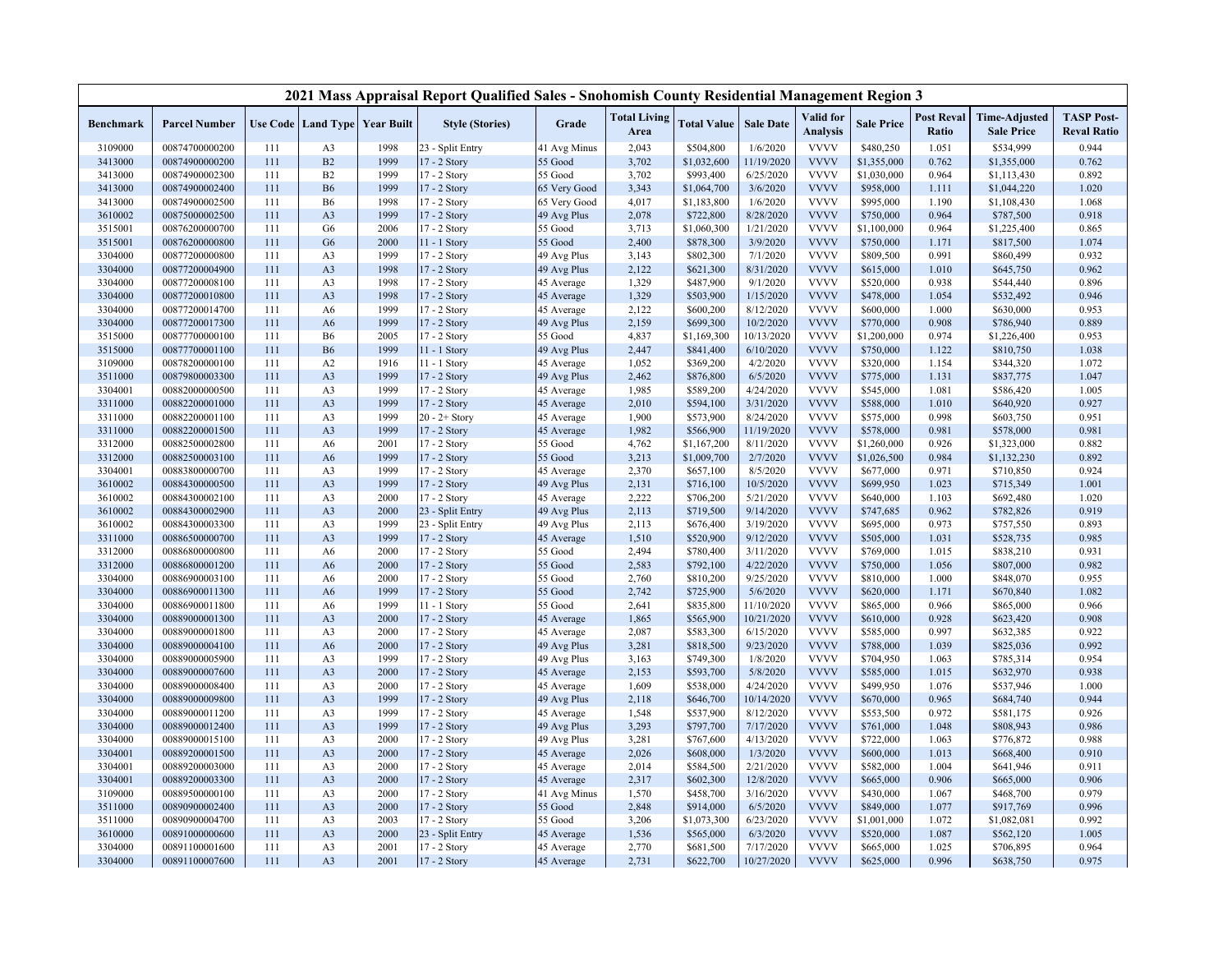|           |                      |     |                |                                          | 2021 Mass Appraisal Report Qualified Sales - Snohomish County Residential Management Region 3 |              |                             |                    |                  |                              |                   |                            |                                           |                                         |
|-----------|----------------------|-----|----------------|------------------------------------------|-----------------------------------------------------------------------------------------------|--------------|-----------------------------|--------------------|------------------|------------------------------|-------------------|----------------------------|-------------------------------------------|-----------------------------------------|
| Benchmark | <b>Parcel Number</b> |     |                | <b>Use Code   Land Type   Year Built</b> | <b>Style (Stories)</b>                                                                        | Grade        | <b>Total Living</b><br>Area | <b>Total Value</b> | <b>Sale Date</b> | Valid for<br><b>Analysis</b> | <b>Sale Price</b> | <b>Post Reval</b><br>Ratio | <b>Time-Adjusted</b><br><b>Sale Price</b> | <b>TASP Post-</b><br><b>Reval Ratio</b> |
| 3304000   | 00891100013700       | 111 | A <sub>3</sub> | 2001                                     | 17 - 2 Story                                                                                  | 45 Average   | 2,850                       | \$682,600          | 3/23/2020        | <b>VVVV</b>                  | \$660,000         | 1.034                      | \$719,400                                 | 0.949                                   |
| 3304000   | 00891100013800       | 111 | A <sub>3</sub> | 2001                                     | 17 - 2 Story                                                                                  | 45 Average   | 2,220                       | \$595,000          | 8/26/2020        | <b>VVVV</b>                  | \$630,000         | 0.944                      | \$661,500                                 | 0.899                                   |
| 3304000   | 00891100015100       | 111 | A <sub>3</sub> | 2000                                     | 17 - 2 Story                                                                                  | 49 Avg Plus  | 2,251                       | \$651,400          | 7/7/2020         | <b>VVVV</b>                  | \$630,000         | 1.034                      | \$669,690                                 | 0.973                                   |
| 3413000   | 00891800007800       | 111 | A <sub>3</sub> | 2000                                     | 17 - 2 Story                                                                                  | 55 Good      | 1,952                       | \$730,100          | 6/25/2020        | <b>VVVV</b>                  | \$686,500         | 1.064                      | \$742,107                                 | 0.984                                   |
| 3311000   | 00892800000500       | 111 | A <sub>3</sub> | 2000                                     | 18 - 2 Story Bsmt                                                                             | 49 Avg Plus  | 3,374                       | \$780,200          | 12/1/2020        | <b>VVVV</b>                  | \$820,000         | 0.951                      | \$820,000                                 | 0.951                                   |
| 3311000   | 00892800002300       | 111 | A <sub>3</sub> | 2000                                     | 17 - 2 Story                                                                                  | 45 Average   | 2,380                       | \$560,500          | 4/21/2020        | <b>VVVV</b>                  | \$525,000         | 1.068                      | \$564,900                                 | 0.992                                   |
| 3401000   | 00892900000900       | 111 | A <sub>3</sub> | 1999                                     | 17 - 2 Story                                                                                  | 45 Average   | 2,072                       | \$630,900          | 1/13/2020        | <b>VVVV</b>                  | \$575,000         | 1.097                      | \$640,550                                 | 0.985                                   |
| 3113000   | 00893200000700       | 111 | <b>B6</b>      | 2000                                     | 17 - 2 Story                                                                                  | 55 Good      | 2,804                       | \$834,700          | 6/23/2020        | <b>VVVV</b>                  | \$865,000         | 0.965                      | \$935,065                                 | 0.893                                   |
| 3113000   | 00893200001500       | 111 | <b>B6</b>      | 1999                                     | 17 - 2 Story                                                                                  | 55 Good      | 3,360                       | \$981,400          | 5/27/2020        | <b>VVVV</b>                  | \$980,000         | 1.001                      | \$1,060,360                               | 0.926                                   |
| 3113000   | 00893200006000       | 111 | <b>B6</b>      | 1999                                     | 17 - 2 Story                                                                                  | 55 Good      | 3,360                       | \$969,000          | 4/3/2020         | <b>VVVV</b>                  | \$913,000         | 1.061                      | \$982,388                                 | 0.986                                   |
| 3312001   | 00896100001200       | 111 | A <sub>3</sub> | 2000                                     | 17 - 2 Story                                                                                  | 45 Average   | 1,902                       | \$575,000          | 3/11/2020        | <b>VVVV</b>                  | \$575,000         | 1.000                      | \$626,750                                 | 0.917                                   |
| 3610000   | 00897900003900       | 111 | A <sub>3</sub> | 2000                                     | 17 - 2 Story                                                                                  | 49 Avg Plus  | 1,944                       | \$625,700          | 10/2/2020        | <b>VVVV</b>                  | \$630,000         | 0.993                      | \$643,860                                 | 0.972                                   |
| 3610000   | 00897900005000       | 111 | A <sub>3</sub> | 2002                                     | 18 - 2 Story Bsmt                                                                             | 49 Avg Plus  | 2,037                       | \$635,600          | 11/23/2020       | <b>VVVV</b>                  | \$642,000         | 0.990                      | \$642,000                                 | 0.990                                   |
| 3610000   | 00897900006400       | 111 | A <sub>3</sub> | 2002                                     | 18 - 2 Story Bsmt                                                                             | 49 Avg Plus  | 2,937                       | \$743,200          | 5/7/2020         | <b>VVVV</b>                  | \$715,000         | 1.039                      | \$773,630                                 | 0.961                                   |
| 3610000   | 00897900006900       | 111 | A <sub>3</sub> | 2001                                     | 17 - 2 Story                                                                                  | 49 Avg Plus  | 2,541                       | \$688,500          | 10/6/2020        | <b>VVVV</b>                  | \$715,000         | 0.963                      | \$730,730                                 | 0.942                                   |
| 3610000   | 00897900007200       | 111 | A <sub>3</sub> | 2001                                     | 17 - 2 Story                                                                                  | 49 Avg Plus  | 2,541                       | \$731,400          | 6/24/2020        | <b>VVVV</b>                  | \$709,067         | 1.031                      | \$766,501                                 | 0.954                                   |
| 3610000   | 00897900007400       | 111 | A <sub>3</sub> | 2000                                     | 17 - 2 Story                                                                                  | 49 Avg Plus  | 3,012                       | \$779,400          | 11/24/2020       | <b>VVVV</b>                  | \$906,000         | 0.860                      | \$906,000                                 | 0.860                                   |
| 3610000   | 00897900008200       | 111 | A <sub>3</sub> | 2000                                     | 17 - 2 Story                                                                                  | 49 Avg Plus  | 2,075                       | \$635,000          | 8/13/2020        | <b>VVVV</b>                  | \$630,000         | 1.008                      | \$661,500                                 | 0.960                                   |
| 3610000   | 00897900009700       | 111 | A <sub>3</sub> | 1999                                     | 17 - 2 Story                                                                                  | 49 Avg Plus  | 2,472                       | \$708,500          | 9/4/2020         | <b>VVVV</b>                  | \$680,000         | 1.042                      | \$711,960                                 | 0.995                                   |
| 3610000   | 00897900009900       | 111 | A <sub>3</sub> | 2001                                     | 17 - 2 Story                                                                                  | 49 Avg Plus  | 2,541                       | \$692,400          | 3/16/2020        | <b>VVVV</b>                  | \$630,000         | 1.099                      | \$686,700                                 | 1.008                                   |
| 3304001   | 00899500002200       | 111 | A <sub>3</sub> | 2000                                     | 17 - 2 Story                                                                                  | 45 Average   | 1,798                       | \$565,000          | 4/30/2020        | <b>VVVV</b>                  | \$558,000         | 1.013                      | \$600,408                                 | 0.941                                   |
| 3304000   | 00900000000800       | 111 | A <sub>3</sub> | 2000                                     | 17 - 2 Story                                                                                  | 45 Average   | 2,100                       | \$573,300          | 7/3/2020         | <b>VVVV</b>                  | \$555,000         | 1.033                      | \$589,965                                 | 0.972                                   |
| 3511000   | 00900500000500       | 111 | A <sub>3</sub> | 2000                                     | 17 - 2 Story                                                                                  | 49 Avg Plus  | 2,212                       | \$782,900          | 4/22/2020        | <b>VVVV</b>                  | \$685,000         | 1.143                      | \$737,060                                 | 1.062                                   |
| 3511000   | 00900500005700       | 111 | A3             | 2000                                     | 17 - 2 Story                                                                                  | 49 Avg Plus  | 2,284                       | \$813,700          | 6/17/2020        | <b>VVVV</b>                  | \$712,000         | 1.143                      | \$769,672                                 | 1.057                                   |
| 3511000   | 00900500005900       | 111 | A <sub>3</sub> | 2001                                     | 17 - 2 Story                                                                                  | 49 Avg Plus  | 2,457                       | \$788,200          | 6/23/2020        | <b>VVVV</b>                  | \$775,000         | 1.017                      | \$837,775                                 | 0.941                                   |
| 3511000   | 00900500006500       | 111 | A <sub>3</sub> | 2000                                     | 17 - 2 Story                                                                                  | 49 Avg Plus  | 2,284                       | \$783,000          | 4/20/2020        | <b>VVVV</b>                  | \$685,000         | 1.143                      | \$737,060                                 | 1.062                                   |
| 3511000   | 00901300001100       | 111 | A <sub>3</sub> | 2001                                     | 17 - 2 Story                                                                                  | 55 Good      | 3,958                       | \$1,080,700        | 6/8/2020         | <b>VVVV</b>                  | \$1,160,000       | 0.932                      | \$1,253,960                               | 0.862                                   |
| 3311000   | 00902200001400       | 111 | A <sub>3</sub> | 2000                                     | 17 - 2 Story                                                                                  | 45 Average   | 1,519                       | \$501,700          | 9/9/2020         | <b>VVVV</b>                  | \$465,000         | 1.079                      | \$486,855                                 | 1.030                                   |
| 3311000   | 00902200004700       | 111 | A <sub>3</sub> | 2000                                     | 17 - 2 Story                                                                                  | 45 Average   | 1,519                       | \$388,200          | 8/25/2020        | <b>VVVV</b>                  | \$390,000         | 0.995                      | \$409,500                                 | 0.948                                   |
| 3511000   | 00903100002800       | 111 | A <sub>3</sub> | 2000                                     | 17 - 2 Story                                                                                  | 55 Good      | 3,433                       | \$988,900          | 2/4/2020         | <b>VVVV</b>                  | \$880,000         | 1.124                      | \$970,640                                 | 1.019                                   |
| 3511000   | 00904000001700       | 111 | A <sub>3</sub> | 2001                                     | 17 - 2 Story                                                                                  | 49 Avg Plus  | 2,850                       | \$894,000          | 2/24/2020        | <b>VVVV</b>                  | \$815,000         | 1.097                      | \$898,945                                 | 0.994                                   |
| 3511000   | 00904000002800       | 111 | A <sub>3</sub> | 2002                                     | 17 - 2 Story                                                                                  | 49 Avg Plus  | 3,045                       | \$866,700          | 6/15/2020        | <b>VVVV</b>                  | \$875,000         | 0.991                      | \$945,875                                 | 0.916                                   |
| 3511000   | 00904000003500       | 111 | A <sub>3</sub> | 2002                                     | 17 - 2 Story                                                                                  | 49 Avg Plus  | 2,412                       | \$794,500          | 5/13/2020        | <b>VVVV</b>                  | \$750,000         | 1.059                      | \$811,500                                 | 0.979                                   |
| 3610000   | 00904100002700       | 111 | A <sub>3</sub> | 2001                                     | 17 - 2 Story                                                                                  | 49 Avg Plus  | 2,572                       | \$709,700          | 8/19/2020        | <b>VVVV</b>                  | \$625,000         | 1.136                      | \$656,250                                 | 1.081                                   |
| 3304001   | 00906000001000       | 111 | A <sub>3</sub> | 2001                                     | 17 - 2 Story                                                                                  | 45 Average   | 2,710                       | \$649,300          | 5/14/2020        | <b>VVVV</b>                  | \$638,800         | 1.016                      | \$691,182                                 | 0.939                                   |
| 3413000   | 00906900001900       | 111 | A <sub>3</sub> | 2001                                     | 17 - 2 Story                                                                                  | 55 Good      | 2,375                       | \$782,000          | 4/18/2020        | <b>VVVV</b>                  | \$760,000         | 1.029                      | \$817,760                                 | 0.956                                   |
| 3413000   | 00906900002100       | 111 | A <sub>3</sub> | 2001                                     | 17 - 2 Story                                                                                  | 55 Good      | 3,137                       | \$857,300          | 5/21/2020        | <b>VVVV</b>                  | \$820,000         | 1.045                      | \$887,240                                 | 0.966                                   |
| 3304000   | 00908500002200       | 111 | A <sub>3</sub> | 2001                                     | 17 - 2 Story                                                                                  | 45 Average   | 2,675                       | \$621,500          | 9/15/2020        | <b>VVVV</b>                  | \$602,000         | 1.032                      | \$630,294                                 | 0.986                                   |
| 3304000   | 00908500004800       | 111 | A <sub>3</sub> | 2002                                     | 17 - 2 Story                                                                                  | 45 Average   | 2,483                       | \$612,300          | 1/29/2020        | <b>VVVV</b>                  | \$514,900         | 1.189                      | \$573,599                                 | 1.067                                   |
| 3311000   | 00908500006500       | 111 | A <sub>3</sub> | 2001                                     | 17 - 2 Story                                                                                  | 45 Average   | 2,675                       | \$640,600          | 7/15/2020        | <b>VVVV</b>                  | \$612,500         | 1.046                      | \$651,088                                 | 0.984                                   |
| 3304001   | 00908800001800       | 111 | A <sub>3</sub> | 2001                                     | 17 - 2 Story                                                                                  | 41 Avg Minus | 3,050                       | \$644,700          | 8/20/2020        | <b>VVVV</b>                  | \$728,000         | 0.886                      | \$764,400                                 | 0.843                                   |
| 3304001   | 00908800003000       | 111 | A <sub>3</sub> | 2002                                     | 17 - 2 Story                                                                                  | 41 Avg Minus | 3,448                       | \$741,700          | 4/15/2020        | <b>VVVV</b>                  | \$730,000         | 1.016                      | \$785,480                                 | 0.944                                   |
| 3413000   | 00909200002200       | 111 | A <sub>3</sub> | 2001                                     | 17 - 2 Story                                                                                  | 49 Avg Plus  | 2,488                       | \$719,000          | 4/13/2020        | <b>VVVV</b>                  | \$690,000         | 1.042                      | \$742,440                                 | 0.968                                   |
| 3304001   | 00909800001600       | 111 | A <sub>3</sub> | 2001                                     | 17 - 2 Story                                                                                  | 45 Average   | 2,058                       | \$582,600          | 12/10/2020       | <b>VVVV</b>                  | \$650,000         | 0.896                      | \$650,000                                 | 0.896                                   |
| 3304001   | 00909800005200       | 111 | A <sub>3</sub> | 2001                                     | 17 - 2 Story                                                                                  | 45 Average   | 2,070                       | \$581,400          | 8/31/2020        | <b>VVVV</b>                  | \$564,000         | 1.031                      | \$592,200                                 | 0.982                                   |
| 3312000   | 00912100002100       | 111 | A <sub>6</sub> | 2002                                     | 17 - 2 Story                                                                                  | 55 Good      | 3,363                       | \$926,700          | 4/9/2020         | <b>VVVV</b>                  | \$955,000         | 0.970                      | \$1,027,580                               | 0.902                                   |
| 3413000   | 00912200000400       | 111 | A <sub>3</sub> | 2001                                     | 17 - 2 Story                                                                                  | 45 Average   | 1,996                       | \$608,400          | 6/12/2020        | <b>VVVV</b>                  | \$585,000         | 1.040                      | \$632,385                                 | 0.962                                   |
| 3413000   | 00912200003100       | 111 | A <sub>3</sub> | 2002                                     | 17 - 2 Story                                                                                  | 45 Average   | 2,349                       | \$660,000          | 5/12/2020        | <b>VVVV</b>                  | \$650,000         | 1.015                      | \$703,300                                 | 0.938                                   |
| 3401000   | 00912300000100       | 111 | A <sub>3</sub> | 2001                                     | 17 - 2 Story                                                                                  | 45 Average   | 2,109                       | \$683,700          | 6/16/2020        | <b>VVVV</b>                  | \$625,000         | 1.094                      | \$675,625                                 | 1.012                                   |
| 3113000   | 00912400000200       | 111 | <b>B6</b>      | 2003                                     | 17 - 2 Story                                                                                  | 65 Very Good | 4,635                       | \$1,474,600        | 6/29/2020        | <b>VVVV</b>                  | \$1,325,000       | 1.113                      | \$1,432,325                               | 1.030                                   |
| 3401000   | 00912700000400       | 111 | A2             | 2001                                     | 17 - 2 Story                                                                                  | 45 Average   | 1,590                       | \$565,800          | 4/5/2020         | <b>VVVV</b>                  | \$540,000         | 1.048                      | \$581,040                                 | 0.974                                   |
| 3401000   | 00912700000900       | 111 | A2             | 2001                                     | 17 - 2 Story                                                                                  | 45 Average   | 1,719                       | \$559,300          | 1/1/2020         | <b>VVVV</b>                  | \$550,000         | 1.017                      | \$612,700                                 | 0.913                                   |
| 3511000   | 00914000001900       | 111 | A <sub>3</sub> | 2002                                     | 17 - 2 Story                                                                                  | 55 Good      | 2,991                       | \$979,100          | 12/21/2020       | <b>VVVV</b>                  | \$1,205,000       | 0.813                      | \$1,205,000                               | 0.813                                   |
| 3511000   | 00914000002400       | 111 | A <sub>3</sub> | 2001                                     | 17 - 2 Story                                                                                  | 55 Good      | 3,265                       | \$1,028,800        | 10/16/2020       | <b>VVVV</b>                  | \$1,070,000       | 0.961                      | \$1,093,540                               | 0.941                                   |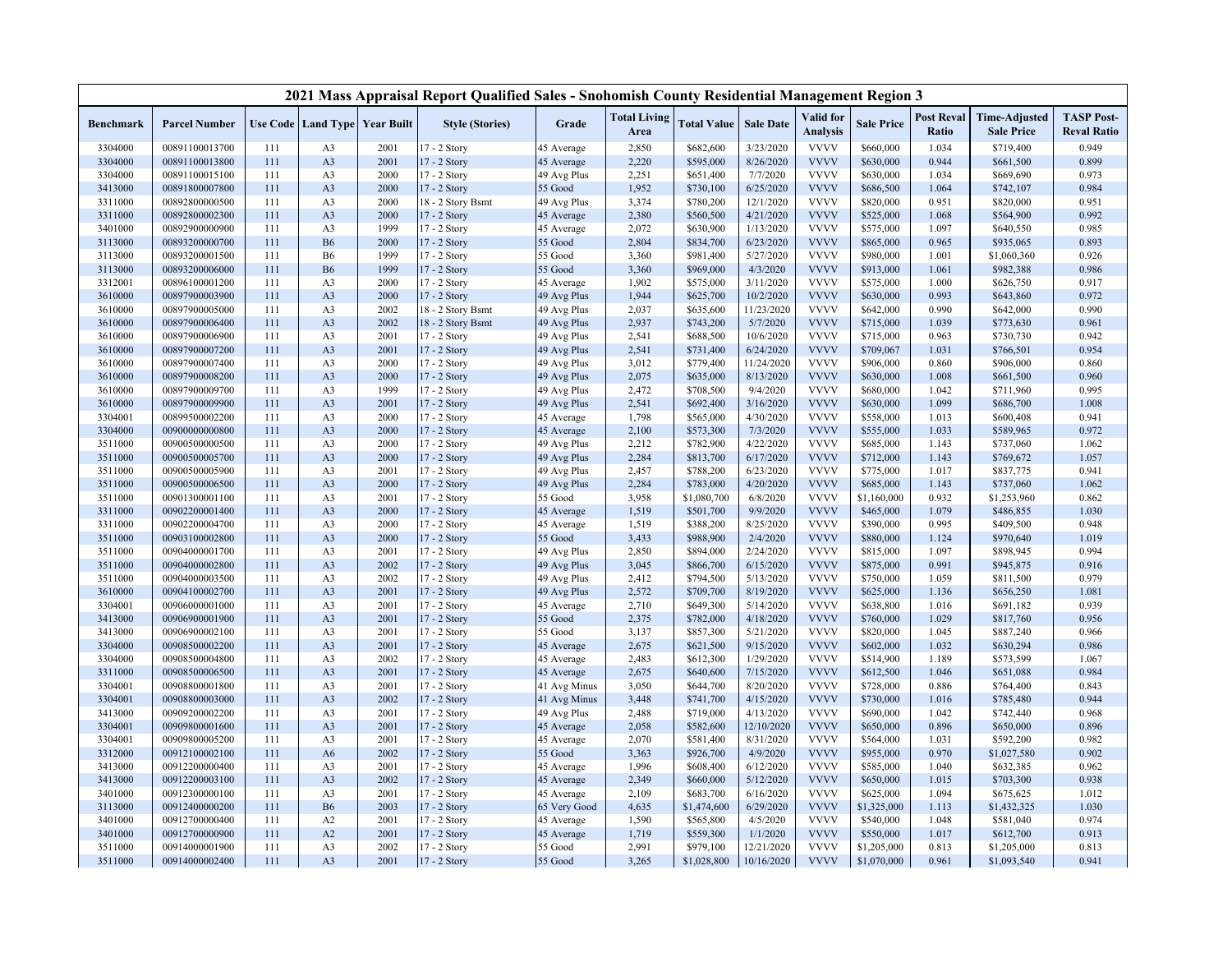|                    |                                  |            |                                  |                               | 2021 Mass Appraisal Report Qualified Sales - Snohomish County Residential Management Region 3 |                          |                             |                        |                        |                              |                        |                            |                                           |                                         |
|--------------------|----------------------------------|------------|----------------------------------|-------------------------------|-----------------------------------------------------------------------------------------------|--------------------------|-----------------------------|------------------------|------------------------|------------------------------|------------------------|----------------------------|-------------------------------------------|-----------------------------------------|
| Benchmark          | <b>Parcel Number</b>             |            |                                  | Use Code Land Type Year Built | <b>Style (Stories)</b>                                                                        | Grade                    | <b>Total Living</b><br>Area | <b>Total Value</b>     | <b>Sale Date</b>       | Valid for<br><b>Analysis</b> | <b>Sale Price</b>      | <b>Post Reval</b><br>Ratio | <b>Time-Adjusted</b><br><b>Sale Price</b> | <b>TASP Post-</b><br><b>Reval Ratio</b> |
| 3511000            | 00914000004200                   | 111        | A <sub>3</sub>                   | 2003                          | 17 - 2 Story                                                                                  | 55 Good                  | 3,206                       | \$931,000              | 10/2/2020              | <b>VVVV</b>                  | \$920,000              | 1.012                      | \$940,240                                 | 0.990                                   |
| 3304001            | 00914600002100                   | 111        | A <sub>3</sub>                   | 2001                          | 17 - 2 Story                                                                                  | 45 Average               | 1,586                       | \$562,000              | 5/22/2020              | <b>VVVV</b>                  | \$535,000              | 1.050                      | \$578,870                                 | 0.971                                   |
| 3304001            | 00914600003100                   | 111        | A <sub>3</sub>                   | 2001                          | 23 - Split Entry                                                                              | 45 Average               | 1,710                       | \$539,000              | 1/9/2020               | <b>VVVV</b>                  | \$499,000              | 1.080                      | \$555,886                                 | 0.970                                   |
| 3304001            | 00914700200300                   | 111        | A <sub>6</sub>                   | 2002                          | 17 - 2 Story                                                                                  | 55 Good                  | 2,585                       | \$773,400              | 5/18/2020              | <b>VVVV</b>                  | \$725,000              | 1.067                      | \$784,450                                 | 0.986                                   |
| 3511000            | 00915400000800                   | 111        | A <sub>3</sub>                   | 2003                          | 18 - 2 Story Bsmt                                                                             | 55 Good                  | 5,235                       | \$1,300,000            | 12/2/2020              | <b>VVVV</b>                  | \$1,400,000            | 0.929                      | \$1,400,000                               | 0.929                                   |
| 3511000            | 00915400002900                   | 111        | A <sub>3</sub>                   | 2004                          | 17 - 2 Story                                                                                  | 55 Good                  | 3,437                       | \$1,026,000            | 5/20/2020              | <b>VVVV</b>                  | \$899,950              | 1.140                      | \$973,746                                 | 1.054                                   |
| 3304001            | 00917600003200                   | 111        | A <sub>6</sub>                   | 2002                          | 17 - 2 Story                                                                                  | 55 Good                  | 2,778                       | \$826,200              | 5/29/2020              | <b>VVVV</b>                  | \$790,000              | 1.046                      | \$854,780                                 | 0.967                                   |
| 3312001            | 00918000001100                   | 111        | A <sub>3</sub>                   | 2003                          | 17 - 2 Story                                                                                  | 45 Average               | 2,034                       | \$608,300              | 5/4/2020               | <b>VVVV</b>                  | \$560,000              | 1.086                      | \$605,920                                 | 1.004                                   |
| 3312001            | 00918000003900                   | 111        | A <sub>3</sub>                   | 2003                          | 17 - 2 Story                                                                                  | 45 Average               | 2,427                       | \$685,000              | 6/10/2020              | <b>VVVV</b>                  | \$650,000              | 1.054                      | \$702,650                                 | 0.975                                   |
| 3312001            | 00918000006900                   | 111        | A <sub>3</sub>                   | 2002                          | 17 - 2 Story                                                                                  | 45 Average               | 2,034                       | \$580,200              | 6/25/2020              | <b>VVVV</b>                  | \$603,000              | 0.962                      | \$651,843                                 | 0.890                                   |
| 3312001            | 00918000010300                   | 111        | A <sub>3</sub>                   | 2002                          | 17 - 2 Story                                                                                  | 45 Average               | 2,414                       | \$637,200              | 6/16/2020              | <b>VVVV</b>                  | \$600,000              | 1.062                      | \$648,600                                 | 0.982                                   |
| 3401000            | 00918800000300                   | 111        | A <sub>3</sub>                   | 2002                          | 17 - 2 Story                                                                                  | 49 Avg Plus              | 2,072                       | \$681,400              | 5/6/2020               | <b>VVVV</b>                  | \$590,000              | 1.155                      | \$638,380                                 | 1.067                                   |
| 3304000            | 00919900003001                   | 111        | A6                               | 2002                          | 17 - 2 Story                                                                                  | 49 Avg Plus              | 2,088                       | \$648,200              | 9/29/2020              | <b>VVVV</b>                  | \$655,000              | 0.990                      | \$685,785                                 | 0.945                                   |
| 3304000            | 00919900003201                   | 111        | A6                               | 2002                          | 17 - 2 Story                                                                                  | 49 Avg Plus              | 2,508                       | \$687,000              | 9/18/2020              | <b>VVVV</b>                  | \$675,000              | 1.018                      | \$706,725                                 | 0.972                                   |
| 3304000            | 00919900008001                   | 111        | A <sub>3</sub>                   | 2002                          | 17 - 2 Story                                                                                  | 49 Avg Plus              | 3,528                       | \$770,400              | 2/20/2020              | <b>VVVV</b>                  | \$740,000              | 1.041                      | \$816,220                                 | 0.944                                   |
| 3401000            | 00922700001000                   | 111        | A <sub>3</sub>                   | 2002                          | 17 - 2 Story                                                                                  | 45 Average               | 2,024                       | \$609,300              | 1/2/2020               | <b>VVVV</b>                  | \$557,000              | 1.094                      | \$620,498                                 | 0.982                                   |
| 3401000            | 00922700002000                   | 111        | A <sub>3</sub>                   | 2002                          | 17 - 2 Story                                                                                  | 45 Average               | 2,359                       | \$692,300              | 5/15/2020              | <b>VVVV</b>                  | \$656,000              | 1.055                      | \$709,792                                 | 0.975                                   |
| 3401000            | 00922700003500                   | 111        | A <sub>3</sub>                   | 2002                          | 17 - 2 Story                                                                                  | 45 Average               | 2,364                       | \$690,600              | 4/9/2020               | <b>VVVV</b>                  | \$655,000              | 1.054                      | \$704,780                                 | 0.980                                   |
| 3304000            | 00924500000800                   | 111        | A <sub>6</sub>                   | 2002                          | 17 - 2 Story                                                                                  | 55 Good                  | 3,130                       | \$836,300              | 5/8/2020               | <b>VVVV</b>                  | \$775,000              | 1.079                      | \$838,550                                 | 0.997                                   |
| 3304000            | 00924500006100                   | 111        | A6                               | 2002                          | 17 - 2 Story                                                                                  | 55 Good                  | 2,922                       | \$850,400              | 6/29/2020              | <b>VVVV</b>                  | \$807,333              | 1.053                      | \$872,727                                 | 0.974                                   |
| 3304000            | 00924500007700                   | 111        | A <sub>6</sub>                   | 2003                          | 17 - 2 Story                                                                                  | 55 Good                  | 2,971                       | \$819,600              | 5/6/2020               | <b>VVVV</b>                  | \$800,000              | 1.025                      | \$865,600                                 | 0.947                                   |
| 3304000            | 00924500007900                   | 111        | A6                               | 2003                          | 17 - 2 Story                                                                                  | 55 Good                  | 2,884                       | \$759,800              | 9/1/2020               | <b>VVVV</b><br><b>VVVV</b>   | \$770,000              | 0.987                      | \$806,190                                 | 0.942                                   |
| 3304000            | 00924500008400                   | 111        | A <sub>6</sub>                   | 2003                          | 17 - 2 Story                                                                                  | 55 Good                  | 2,884                       | \$796,500              | 10/8/2020              |                              | \$808,000              | 0.986                      | \$825,776                                 | 0.965                                   |
| 3304000            | 00926400003600                   | 111        | A <sub>3</sub>                   | 2002<br>2002                  | 11 - 1 Story                                                                                  | 45 Average               | 1,558                       | \$559,700              | 2/20/2020<br>9/5/2020  | <b>VVVV</b><br><b>VVVV</b>   | \$513,000              | 1.091<br>1.068             | \$565,839                                 | 0.989                                   |
| 3304000            | 00926400003700                   | 111        | A <sub>3</sub>                   |                               | 11 - 1 Story                                                                                  | 45 Average               | 1,558                       | \$570,500              |                        |                              | \$534,000              |                            | \$559,098                                 | 1.020                                   |
| 3311000            | 00927400001500                   | 111        | A <sub>3</sub>                   | 2002<br>2002                  | 17 - 2 Story                                                                                  | 45 Average               | 1,504<br>1,340              | \$482,800              | 6/23/2020<br>6/15/2020 | <b>VVVV</b><br><b>VVVV</b>   | \$424,000<br>\$440,000 | 1.139<br>1.094             | \$458,344<br>\$475,640                    | 1.053<br>1.012                          |
| 3311000            | 00927400001700<br>00927400002000 | 111<br>111 | A <sub>3</sub><br>A <sub>3</sub> | 2002                          | 17 - 2 Story                                                                                  | 45 Average               |                             | \$481,500              | 9/1/2020               | <b>VVVV</b>                  |                        |                            |                                           | 1.007                                   |
| 3311000<br>3401000 | 00928600006000                   | 111        | A <sub>3</sub>                   | 2002                          | 17 - 2 Story                                                                                  | 45 Average<br>45 Average | 2,120<br>1,983              | \$548,400<br>\$614,400 | 3/6/2020               | <b>VVVV</b>                  | \$520,000<br>\$634,500 | 1.055<br>0.968             | \$544,440<br>\$691,605                    | 0.888                                   |
| 3610000            | 00933000003500                   | 111        | A <sub>3</sub>                   | 2003                          | 17 - 2 Story<br>17 - 2 Story                                                                  | 45 Average               | 1,720                       | \$562,700              | 8/18/2020              | <b>VVVV</b>                  | \$534,999              | 1.052                      | \$561,749                                 | 1.002                                   |
| 3511000            | 00934300000300                   | 111        | A <sub>3</sub>                   | 2004                          | 17 - 2 Story                                                                                  | 55 Good                  | 3,581                       | \$983,100              | 4/28/2020              | <b>VVVV</b>                  | \$950,000              | 1.035                      | \$1,022,200                               | 0.962                                   |
| 3304000            | 00934400002200                   | 111        | A6                               | 2003                          | 17 - 2 Story                                                                                  | 49 Avg Plus              | 2,957                       | \$735,500              | 8/25/2020              | <b>VVVV</b>                  | \$765,000              | 0.961                      | \$803,250                                 | 0.916                                   |
| 3304000            | 00934400003900                   | 111        | A <sub>6</sub>                   | 2003                          | 17 - 2 Story                                                                                  | 49 Avg Plus              | 3,017                       | \$752,700              | 9/3/2020               | <b>VVVV</b>                  | \$775,000              | 0.971                      | \$811,425                                 | 0.928                                   |
| 3304000            | 00934400004900                   | 111        | A <sub>3</sub>                   | 2003                          | 17 - 2 Story                                                                                  | 49 Avg Plus              | 2,046                       | \$615,000              | 3/18/2020              | <b>VVVV</b>                  | \$576,000              | 1.068                      | \$627,840                                 | 0.980                                   |
| 3304000            | 00934400005600                   | 111        | A <sub>3</sub>                   | 2003                          | 17 - 2 Story                                                                                  | 49 Avg Plus              | 2,535                       | \$695,400              | 4/14/2020              | <b>VVVV</b>                  | \$610,000              | 1.140                      | \$656,360                                 | 1.059                                   |
| 3304000            | 00934400007000                   | 111        | A <sub>3</sub>                   | 2004                          | 17 - 2 Story                                                                                  | 49 Avg Plus              | 2,073                       | \$645,800              | 7/9/2020               | <b>VVVV</b>                  | \$587,000              | 1.100                      | \$623,981                                 | 1.035                                   |
| 3304000            | 00934400009400                   | 111        | A <sub>3</sub>                   | 2003                          | 17 - 2 Story                                                                                  | 49 Avg Plus              | 3,479                       | \$840,900              | 2/14/2020              | <b>VVVV</b>                  | \$800,000              | 1.051                      | \$882,400                                 | 0.953                                   |
| 3304000            | 00934400009500                   | 111        | A <sub>3</sub>                   | 2003                          | 17 - 2 Story                                                                                  | 49 Avg Plus              | 3,479                       | \$784,000              | 6/16/2020              | <b>VVVV</b>                  | \$750,000              | 1.045                      | \$810,750                                 | 0.967                                   |
| 3401000            | 00935200001500                   | 111        | A <sub>2</sub>                   | 2002                          | 24 - Tri Level                                                                                | 45 Average               | 2,039                       | \$641,200              | 2/4/2020               | <b>VVVV</b>                  | \$560,000              | 1.145                      | \$617,680                                 | 1.038                                   |
| 3304001            | 00937500002000                   | 111        | A <sub>6</sub>                   | 2004                          | 17 - 2 Story                                                                                  | 55 Good                  | 2,956                       | \$815,500              | 6/1/2020               | <b>VVVV</b>                  | \$767,500              | 1.063                      | \$829,668                                 | 0.983                                   |
| 3610000            | 00938900000200                   | 111        | A <sub>3</sub>                   | 2002                          | 17 - 2 Story                                                                                  | 49 Avg Plus              | 2,796                       | \$737,300              | 9/22/2020              | <b>VVVV</b>                  | \$777,000              | 0.949                      | \$813,519                                 | 0.906                                   |
| 3610000            | 00938900001500                   | 111        | A <sub>3</sub>                   | 1960                          | 11 - 1 Story                                                                                  | 35 Fair                  | 1,250                       | \$534,400              | 5/20/2020              | <b>VVVV</b>                  | \$580,000              | 0.921                      | \$627,560                                 | 0.852                                   |
| 3610000            | 00938900001600                   | 111        | A <sub>3</sub>                   | 2003                          | 23 - Split Entry                                                                              | 49 Avg Plus              | 2,377                       | \$687,600              | 8/26/2020              | <b>VVVV</b>                  | \$697,000              | 0.987                      | \$731,850                                 | 0.940                                   |
| 3401000            | 00940000000100                   | 111        | A <sub>3</sub>                   | 2003                          | 17 - 2 Story                                                                                  | 49 Avg Plus              | 1,923                       | \$663,200              | 11/7/2020              | <b>VVVV</b>                  | \$705,000              | 0.941                      | \$705,000                                 | 0.941                                   |
| 3219000            | 00940100001100                   | 111        | A <sub>3</sub>                   | 2003                          | 17 - 2 Story                                                                                  | 45 Average               | 1,836                       | \$540,600              | 8/14/2020              | <b>VVVV</b>                  | \$525,000              | 1.030                      | \$551,250                                 | 0.981                                   |
| 3219000            | 00940100002200                   | 111        | A <sub>3</sub>                   | 2002                          | 17 - 2 Story                                                                                  | 45 Average               | 1,513                       | \$502,900              | 3/9/2020               | <b>VVVV</b>                  | \$495,100              | 1.016                      | \$539,659                                 | 0.932                                   |
| 3219000            | 00942000000200                   | 111        | A <sub>3</sub>                   | 2003                          | 23 - Split Entry                                                                              | 45 Average               | 1,505                       | \$469,600              | 5/1/2020               | <b>VVVV</b>                  | \$457,000              | 1.028                      | \$494,474                                 | 0.950                                   |
| 3602000            | 00948100000800                   | 111        | A <sub>3</sub>                   | 2004                          | 17 - 2 Story                                                                                  | 55 Good                  | 3,122                       | \$965,800              | 9/17/2020              | <b>VVVV</b>                  | \$999,950              | 0.966                      | \$1,046,948                               | 0.922                                   |
| 3515000            | 00951200000300                   | 111        | <b>B6</b>                        | 2004                          | 17 - 2 Story                                                                                  | 55 Good                  | 2,864                       | \$881,300              | 9/17/2020              | <b>VVVV</b>                  | \$860,000              | 1.025                      | \$900,420                                 | 0.979                                   |
| 3515000            | 00951200000500                   | 111        | <b>B6</b>                        | 2004                          | 17 - 2 Story                                                                                  | 55 Good                  | 3,279                       | \$871,800              | 3/11/2020              | <b>VVVV</b>                  | \$855,000              | 1.020                      | \$931,950                                 | 0.935                                   |
| 3304000            | 00951600000100                   | 111        | A <sub>3</sub>                   | 2004                          | 17 - 2 Story                                                                                  | 49 Avg Plus              | 3,285                       | \$803,300              | 4/24/2020              | <b>VVVV</b>                  | \$767,000              | 1.047                      | \$825,292                                 | 0.973                                   |
| 3304000            | 00951600000600                   | 111        | A6                               | 2004                          | 17 - 2 Story                                                                                  | 49 Avg Plus              | 2,368                       | \$681,400              | 9/3/2020               | <b>VVVV</b>                  | \$750,000              | 0.909                      | \$785,250                                 | 0.868                                   |
| 3304000            | 00951600001400                   | 111        | A <sub>3</sub>                   | 2003                          | 17 - 2 Story                                                                                  | 49 Avg Plus              | 3,012                       | \$755,800              | 1/29/2020              | <b>VVVV</b>                  | \$725,000              | 1.042                      | \$807,650                                 | 0.936                                   |
| 3304000            | 00951600002200                   | 111        | A6                               | 2004                          | 17 - 2 Story                                                                                  | 49 Avg Plus              | 2,462                       | \$717,400              | 10/1/2020              | <b>VVVV</b>                  | \$808,000              | 0.888                      | \$825,776                                 | 0.869                                   |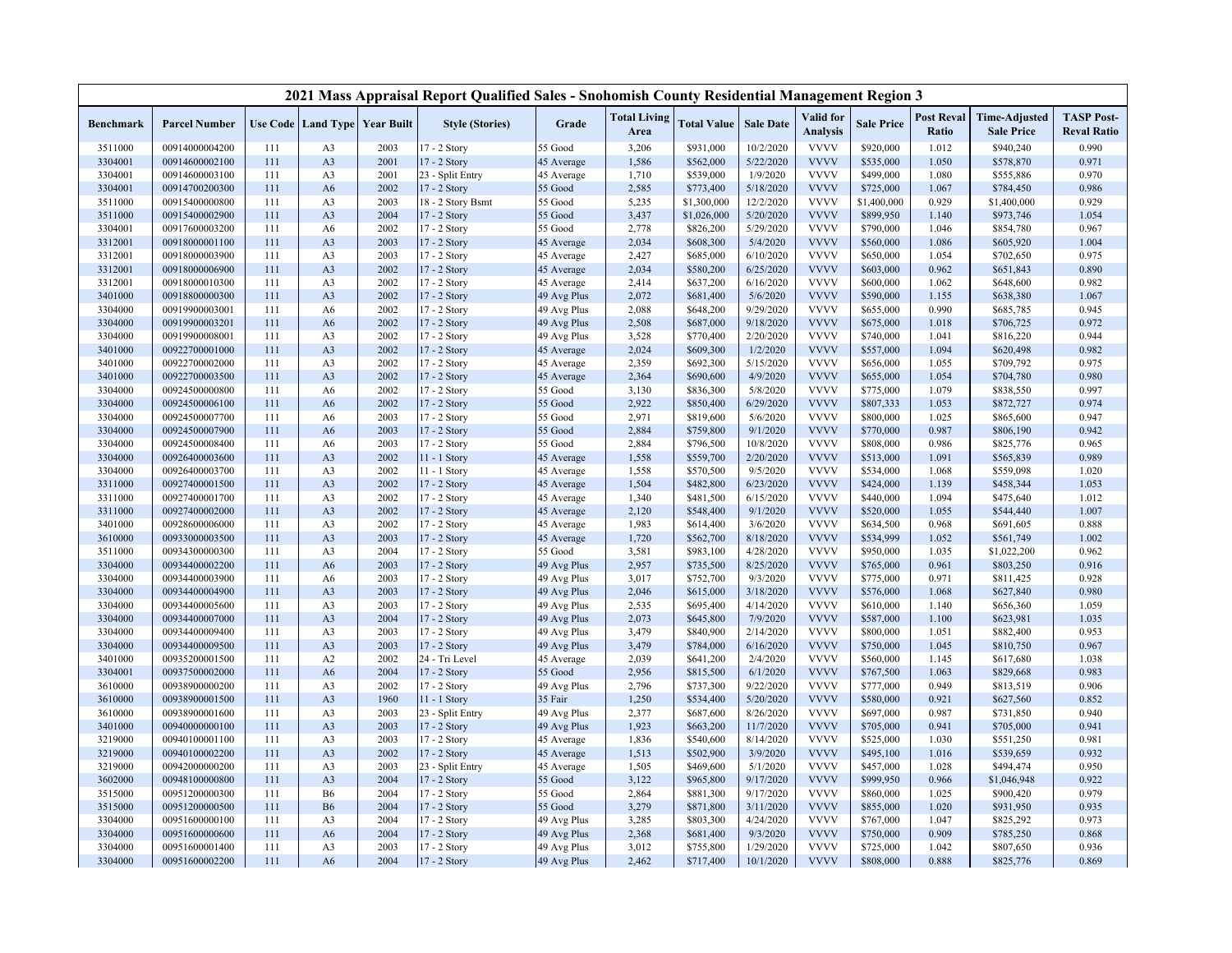|           |                      |     |                                          |      | 2021 Mass Appraisal Report Qualified Sales - Snohomish County Residential Management Region 3 |              |                             |                    |                  |                              |                   |                            |                                           |                                         |
|-----------|----------------------|-----|------------------------------------------|------|-----------------------------------------------------------------------------------------------|--------------|-----------------------------|--------------------|------------------|------------------------------|-------------------|----------------------------|-------------------------------------------|-----------------------------------------|
| Benchmark | <b>Parcel Number</b> |     | <b>Use Code   Land Type   Year Built</b> |      | <b>Style (Stories)</b>                                                                        | Grade        | <b>Total Living</b><br>Area | <b>Total Value</b> | <b>Sale Date</b> | Valid for<br><b>Analysis</b> | <b>Sale Price</b> | <b>Post Reval</b><br>Ratio | <b>Time-Adjusted</b><br><b>Sale Price</b> | <b>TASP Post-</b><br><b>Reval Ratio</b> |
| 3304001   | 00953000003100       | 111 | A <sub>3</sub>                           | 2004 | $17 - 2$ Story                                                                                | 49 Avg Plus  | 2,612                       | \$687,000          | 5/15/2020        | <b>VVVV</b>                  | \$650,000         | 1.057                      | \$703,300                                 | 0.977                                   |
| 3219000   | 00954900001300       | 111 | A <sub>3</sub>                           | 2005 | 17 - 2 Story                                                                                  | 49 Avg Plus  | 2,618                       | \$674,100          | 8/21/2020        | <b>VVVV</b>                  | \$665,000         | 1.014                      | \$698,250                                 | 0.965                                   |
| 3219000   | 00954900001800       | 111 | A <sub>3</sub>                           | 2004 | 18 - 2 Story Bsmt                                                                             | 49 Avg Plus  | 4,690                       | \$839,300          | 12/16/2020       | <b>VVVV</b>                  | \$965,000         | 0.870                      | \$965,000                                 | 0.870                                   |
| 3413000   | 00957000000300       | 111 | A <sub>3</sub>                           | 2004 | 17 - 2 Story                                                                                  | 49 Avg Plus  | 2,534                       | \$727,500          | 3/24/2020        | <b>VVVV</b>                  | \$735,000         | 0.990                      | \$801,150                                 | 0.908                                   |
| 3413000   | 00957000002300       | 111 | A <sub>3</sub>                           | 2004 | 17 - 2 Story                                                                                  | 49 Avg Plus  | 2,882                       | \$785,700          | 6/16/2020        | <b>VVVV</b>                  | \$775,100         | 1.014                      | \$837,883                                 | 0.938                                   |
| 3413000   | 00957000002500       | 111 | A <sub>3</sub>                           | 2004 | 17 - 2 Story                                                                                  | 49 Avg Plus  | 2,518                       | \$769,100          | 5/18/2020        | <b>VVVV</b>                  | \$730,000         | 1.054                      | \$789,860                                 | 0.974                                   |
| 3304000   | 00958700003800       | 111 | A <sub>3</sub>                           | 2005 | 17 - 2 Story                                                                                  | 49 Avg Plus  | 2,805                       | \$704,200          | 6/12/2020        | <b>VVVV</b>                  | \$650,000         | 1.083                      | \$702,650                                 | 1.002                                   |
| 3304000   | 00958700004700       | 111 | A <sub>3</sub>                           | 2005 | 18 - 2 Story Bsmt                                                                             | 55 Good      | 5,414                       | \$1,092,400        | 6/19/2020        | <b>VVVV</b>                  | \$970,000         | 1.126                      | \$1,048,570                               | 1.042                                   |
| 3304000   | 00958800003800       | 111 | A <sub>3</sub>                           | 2005 | 17 - 2 Story                                                                                  | 45 Average   | 2,134                       | \$567,500          | 6/23/2020        | <b>VVVV</b>                  | \$535,000         | 1.061                      | \$578,335                                 | 0.981                                   |
| 3304000   | 00958800004400       | 111 | A <sub>3</sub>                           | 2004 | 17 - 2 Story                                                                                  | 45 Average   | 2,205                       | \$580,400          | 6/17/2020        | <b>VVVV</b>                  | \$600,000         | 0.967                      | \$648,600                                 | 0.895                                   |
| 3312001   | 01000200003300       | 111 | A <sub>3</sub>                           | 2004 | 17 - 2 Story                                                                                  | 49 Avg Plus  | 2,134                       | \$656,900          | 10/1/2020        | <b>VVVV</b>                  | \$719,000         | 0.914                      | \$734,818                                 | 0.894                                   |
| 3312001   | 01000200003700       | 111 | A <sub>3</sub>                           | 2004 | 17 - 2 Story                                                                                  | 49 Avg Plus  | 2,870                       | \$770,300          | 3/23/2020        | <b>VVVV</b>                  | \$750,000         | 1.027                      | \$817,500                                 | 0.942                                   |
| 3312001   | 01000200003800       | 111 | A <sub>3</sub>                           | 2004 | 17 - 2 Story                                                                                  | 49 Avg Plus  | 2,765                       | \$760,400          | 7/21/2020        | <b>VVVV</b>                  | \$759,000         | 1.002                      | \$806,817                                 | 0.942                                   |
| 3312001   | 01000200004400       | 111 | A <sub>3</sub>                           | 2004 | 17 - 2 Story                                                                                  | 49 Avg Plus  | 2,541                       | \$719,200          | 6/29/2020        | <b>VVVV</b>                  | \$705,000         | 1.020                      | \$762,105                                 | 0.944                                   |
| 3304000   | 01000300002500       | 111 | A <sub>6</sub>                           | 2004 | 17 - 2 Story                                                                                  | 55 Good      | 2,937                       | \$792,000          | 5/6/2020         | <b>VVVV</b>                  | \$746,000         | 1.062                      | \$807,172                                 | 0.981                                   |
| 3304000   | 01000300002600       | 111 | A6                                       | 2005 | 17 - 2 Story                                                                                  | 55 Good      | 3,242                       | \$908,700          | 10/14/2020       | <b>VVVV</b>                  | \$900,000         | 1.010                      | \$919,800                                 | 0.988                                   |
| 3610000   | 01001000000100       | 111 | A <sub>3</sub>                           | 2004 | 18 - 2 Story Bsmt                                                                             | 49 Avg Plus  | 2,691                       | \$772,600          | 8/12/2020        | <b>VVVV</b>                  | \$849,950         | 0.909                      | \$892,448                                 | 0.866                                   |
| 3401000   | 01002000000700       | 111 | A <sub>3</sub>                           | 2005 | 17 - 2 Story                                                                                  | 55 Good      | 3,151                       | \$866,300          | 9/30/2020        | <b>VVVV</b>                  | \$810,000         | 1.070                      | \$848,070                                 | 1.021                                   |
| 3304001   | 01003700005200       | 111 | A <sub>3</sub>                           | 2005 | 17 - 2 Story                                                                                  | 41 Avg Minus | 1,892                       | \$566,200          | 4/30/2020        | <b>VVVV</b>                  | \$537,750         | 1.053                      | \$578,619                                 | 0.979                                   |
| 3304001   | 01003700006700       | 111 | A <sub>3</sub>                           | 2005 | 17 - 2 Story                                                                                  | 41 Avg Minus | 2,678                       | \$637,400          | 9/28/2020        | <b>VVVV</b>                  | \$670,000         | 0.951                      | \$701,490                                 | 0.909                                   |
| 3304001   | 01003700007600       | 111 | A <sub>3</sub>                           | 2005 | 17 - 2 Story                                                                                  | 41 Avg Minus | 2,230                       | \$600,500          | 7/14/2020        | <b>VVVV</b>                  | \$605,000         | 0.993                      | \$643,115                                 | 0.934                                   |
| 3304001   | 01003700012200       | 111 | A <sub>3</sub>                           | 2004 | 17 - 2 Story                                                                                  | 41 Avg Minus | 2,127                       | \$584,200          | 12/10/2020       | <b>VVVV</b>                  | \$620,000         | 0.942                      | \$620,000                                 | 0.942                                   |
| 3304001   | 01003700014800       | 111 | A <sub>3</sub>                           | 2006 | 17 - 2 Story                                                                                  | 41 Avg Minus | 1,890                       | \$569,200          | 2/21/2020        | <b>VVVV</b>                  | \$535,000         | 1.064                      | \$590,105                                 | 0.965                                   |
| 3602000   | 01004000001700       | 111 | A <sub>3</sub>                           | 2005 | $11 - 1$ Story                                                                                | 49 Avg Plus  | 2,040                       | \$748,200          | 11/3/2020        | <b>VVVV</b>                  | \$825,022         | 0.907                      | \$825,022                                 | 0.907                                   |
| 3602000   | 01004000002200       | 111 | A <sub>3</sub>                           | 2005 | 17 - 2 Story                                                                                  | 49 Avg Plus  | 2,603                       | \$808,800          | 10/12/2020       | <b>VVVV</b>                  | \$830,000         | 0.974                      | \$848,260                                 | 0.953                                   |
| 3610000   | 01004600001700       | 111 | A <sub>3</sub>                           | 2005 | 17 - 2 Story                                                                                  | 49 Avg Plus  | 2,712                       | \$745,900          | 2/27/2020        | <b>VVVV</b>                  | \$652,000         | 1.144                      | \$719,156                                 | 1.037                                   |
| 3610000   | 01004600001800       | 111 | A <sub>3</sub>                           | 2005 | 17 - 2 Story                                                                                  | 49 Avg Plus  | 2,509                       | \$758,700          | 3/6/2020         | <b>VVVV</b>                  | \$659,950         | 1.150                      | \$719,346                                 | 1.055                                   |
| 3312001   | 01004700001200       | 111 | A <sub>3</sub>                           | 2005 | 17 - 2 Story                                                                                  | 49 Avg Plus  | 2,517                       | \$683,400          | 8/4/2020         | <b>VVVV</b>                  | \$751,000         | 0.910                      | \$788,550                                 | 0.867                                   |
| 3312001   | 01004700002900       | 111 | A <sub>3</sub>                           | 2005 | 17 - 2 Story                                                                                  | 49 Avg Plus  | 3,497                       | \$852,200          | 3/30/2020        | <b>VVVV</b>                  | \$790,000         | 1.079                      | \$861,100                                 | 0.990                                   |
| 3312001   | 01004700003100       | 111 | A <sub>3</sub>                           | 2005 | 17 - 2 Story                                                                                  | 49 Avg Plus  | 3,044                       | \$755,400          | 7/17/2020        | <b>VVVV</b>                  | \$775,000         | 0.975                      | \$823,825                                 | 0.917                                   |
| 3311000   | 01007500001100       | 111 | A <sub>3</sub>                           | 2005 | 17 - 2 Story                                                                                  | 49 Avg Plus  | 2,578                       | \$667,400          | 10/17/2020       | <b>VVVV</b>                  | \$635,000         | 1.051                      | \$648,970                                 | 1.028                                   |
| 3312001   | 01008200000300       | 111 | A6                                       | 2004 | 17 - 2 Story                                                                                  | 55 Good      | 2,407                       | \$758,400          | 1/1/2020         | <b>VVVV</b>                  | \$618,500         | 1.226                      | \$689,009                                 | 1.101                                   |
| 3304001   | 01008300001600       | 111 | A <sub>3</sub>                           | 2005 | 17 - 2 Story                                                                                  | 41 Avg Minus | 2,332                       | \$602,500          | 10/14/2020       | <b>VVVV</b>                  | \$616,000         | 0.978                      | \$629,552                                 | 0.957                                   |
| 3304001   | 01008300002800       | 111 | A <sub>3</sub>                           | 2005 | 17 - 2 Story                                                                                  | 41 Avg Minus | 2,024                       | \$559,700          | 12/9/2020        | <b>VVVV</b>                  | \$575,000         | 0.973                      | \$575,000                                 | 0.973                                   |
| 3304001   | 01008300004900       | 111 | A <sub>3</sub>                           | 2005 | 17 - 2 Story                                                                                  | 45 Average   | 2,383                       | \$634,400          | 7/7/2020         | <b>VVVV</b>                  | \$636,000         | 0.997                      | \$676,068                                 | 0.938                                   |
| 3304000   | 01008900000800       | 111 | A <sub>3</sub>                           | 2005 | 17 - 2 Story                                                                                  | 41 Avg Minus | 2,205                       | \$557,400          | 9/29/2020        | <b>VVVV</b>                  | \$555,011         | 1.004                      | \$581,097                                 | 0.959                                   |
| 3304000   | 01008900002200       | 111 | A <sub>3</sub>                           | 2005 | 17 - 2 Story                                                                                  | 41 Avg Minus | 2,205                       | \$570,800          | 7/7/2020         | <b>VVVV</b>                  | \$550,000         | 1.038                      | \$584,650                                 | 0.976                                   |
| 3610000   | 01009200002900       | 111 | A <sub>3</sub>                           | 2006 | $20 - 2 +$ Story                                                                              | 45 Average   | 1,935                       | \$610,400          | 9/3/2020         | <b>VVVV</b>                  | \$587,000         | 1.040                      | \$614,589                                 | 0.993                                   |
| 3610000   | 01009200004000       | 111 | A <sub>3</sub>                           | 2005 | $20 - 2 +$ Story                                                                              | 45 Average   | 1,935                       | \$608,400          | 5/30/2020        | <b>VVVV</b>                  | \$565,000         | 1.077                      | \$611,330                                 | 0.995                                   |
| 3515000   | 01010500001400       | 111 | <b>B6</b>                                | 2006 | 18 - 2 Story Bsmt                                                                             | 55 Good      | 4,624                       | \$1,018,800        | 6/17/2020        | <b>VVVV</b>                  | \$1,000,000       | 1.019                      | \$1,081,000                               | 0.942                                   |
| 3515000   | 01010500003000       | 111 | <b>B6</b>                                | 2006 | 17 - 2 Story                                                                                  | 55 Good      | 3,737                       | \$911,300          | 10/13/2020       | <b>VVVV</b>                  | \$899,950         | 1.013                      | \$919,749                                 | 0.991                                   |
| 3304000   | 01011400000200       | 111 | A <sub>3</sub>                           | 2005 | 17 - 2 Story                                                                                  | 45 Average   | 2,920                       | \$661,600          | 5/1/2020         | <b>VVVV</b>                  | \$585,000         | 1.131                      | \$632,970                                 | 1.045                                   |
| 3304000   | 01011400007500       | 111 | A <sub>3</sub>                           | 2005 | 17 - 2 Story                                                                                  | 45 Average   | 3,142                       | \$721,000          | 2/28/2020        | <b>VVVV</b>                  | \$629,000         | 1.146                      | \$693,787                                 | 1.039                                   |
| 3304000   | 01011400008200       | 111 | A <sub>3</sub>                           | 2005 | 17 - 2 Story                                                                                  | 45 Average   | 2,580                       | \$611,800          | 8/19/2020        | <b>VVVV</b>                  | \$616,000         | 0.993                      | \$646,800                                 | 0.946                                   |
| 3304000   | 01011500001800       | 111 | A <sub>3</sub>                           | 2005 | 17 - 2 Story                                                                                  | 45 Average   | 2,243                       | \$586,400          | 6/13/2020        | <b>VVVV</b>                  | \$550,000         | 1.066                      | \$594,550                                 | 0.986                                   |
| 3304000   | 01011600001600       | 111 | A <sub>3</sub>                           | 2005 | 17 - 2 Story                                                                                  | 45 Average   | 3,142                       | \$687,300          | 8/31/2020        | <b>VVVV</b>                  | \$630,000         | 1.091                      | \$661,500                                 | 1.039                                   |
| 3304000   | 01011700000800       | 111 | A <sub>6</sub>                           | 2005 | 17 - 2 Story                                                                                  | 55 Good      | 2,695                       | \$853,700          | 4/29/2020        | <b>VVVV</b>                  | \$899,950         | 0.949                      | \$968,346                                 | 0.882                                   |
| 3304000   | 01011700001000       | 111 | A6                                       | 2005 | 17 - 2 Story                                                                                  | 55 Good      | 3,026                       | \$852,400          | 2/13/2020        | <b>VVVV</b>                  | \$815,000         | 1.046                      | \$898,945                                 | 0.948                                   |
| 3304000   | 01011700006400       | 111 | A <sub>6</sub>                           | 2005 | 17 - 2 Story                                                                                  | 49 Avg Plus  | 2,044                       | \$641,100          | 9/2/2020         | <b>VVVV</b>                  | \$630,000         | 1.018                      | \$659,610                                 | 0.972                                   |
| 3413000   | 01011800002600       | 111 | A <sub>3</sub>                           | 2006 | 17 - 2 Story                                                                                  | 55 Good      | 3,075                       | \$869,300          | 4/28/2020        | <b>VVVV</b>                  | \$830,000         | 1.047                      | \$893,080                                 | 0.973                                   |
| 3413000   | 01011900002700       | 111 | A <sub>3</sub>                           | 2005 | 17 - 2 Story                                                                                  | 49 Avg Plus  | 2,294                       | \$700,300          | 6/24/2020        | <b>VVVV</b>                  | \$630,000         | 1.112                      | \$681,030                                 | 1.028                                   |
| 3304000   | 01013000000700       | 111 | A <sub>3</sub>                           | 2005 | 17 - 2 Story                                                                                  | 41 Avg Minus | 2,598                       | \$656,000          | 11/12/2020       | <b>VVVV</b><br><b>VVVV</b>   | \$759,500         | 0.864                      | \$759,500                                 | 0.864                                   |
| 3113000   | 01013100004500       | 111 | A6                                       | 2006 | 17 - 2 Story                                                                                  | 55 Good      | 2,859                       | \$854,100          | 10/19/2020       |                              | \$872,000         | 0.979                      | \$891,184                                 | 0.958                                   |
| 3511000   | 01013200000300       | 111 | A <sub>3</sub>                           | 2004 | 17 - 2 Story                                                                                  | 49 Avg Plus  | 2,406                       | \$803,100          | 6/26/2020        | <b>VVVV</b>                  | \$700,000         | 1.147                      | \$756,700                                 | 1.061                                   |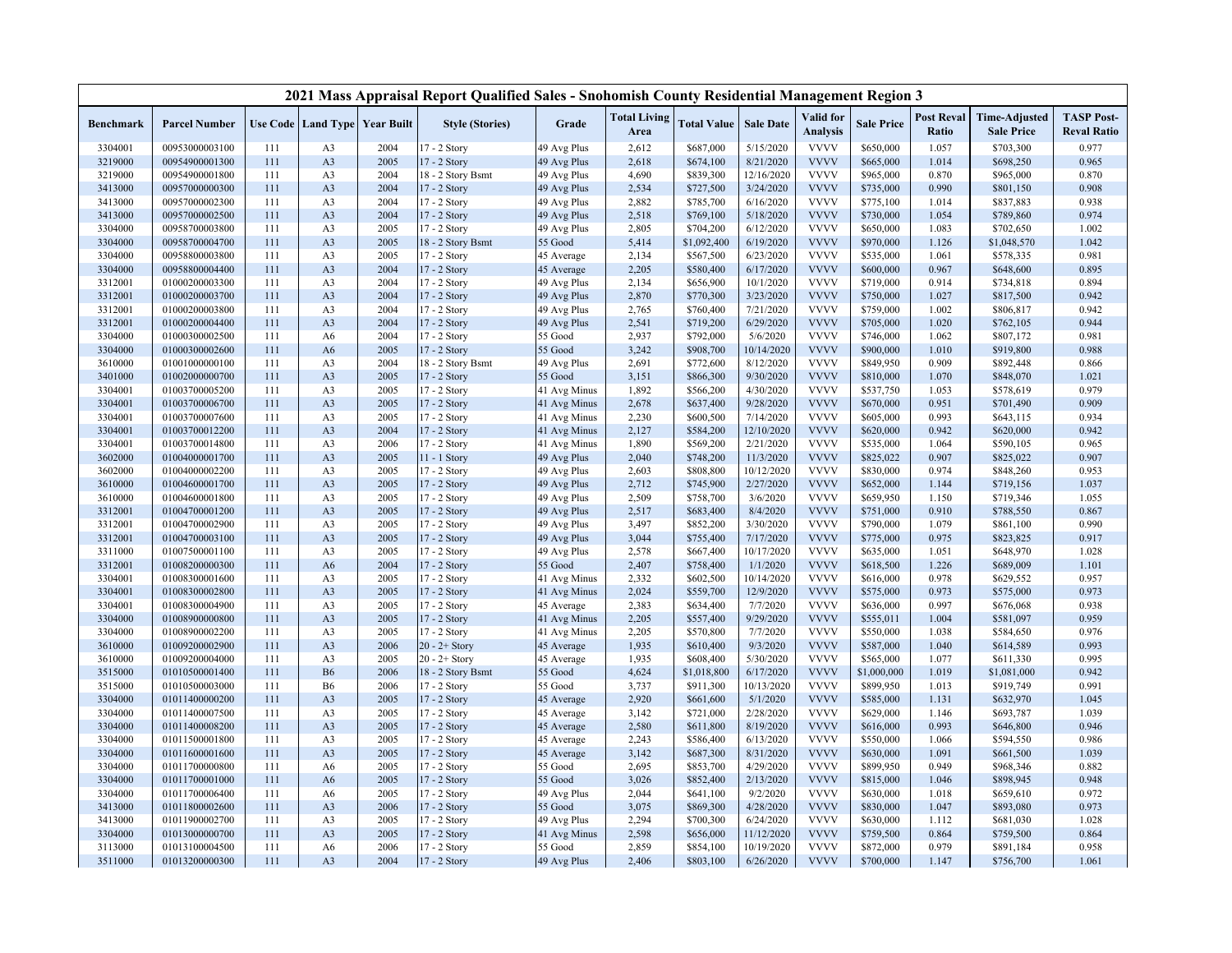|                    |                                  |            |                                          |              | 2021 Mass Appraisal Report Qualified Sales - Snohomish County Residential Management Region 3 |                          |                             |                        |                        |                              |                        |                            |                                           |                                         |
|--------------------|----------------------------------|------------|------------------------------------------|--------------|-----------------------------------------------------------------------------------------------|--------------------------|-----------------------------|------------------------|------------------------|------------------------------|------------------------|----------------------------|-------------------------------------------|-----------------------------------------|
| Benchmark          | <b>Parcel Number</b>             |            | <b>Use Code   Land Type   Year Built</b> |              | <b>Style (Stories)</b>                                                                        | Grade                    | <b>Total Living</b><br>Area | <b>Total Value</b>     | <b>Sale Date</b>       | Valid for<br><b>Analysis</b> | <b>Sale Price</b>      | <b>Post Reval</b><br>Ratio | <b>Time-Adjusted</b><br><b>Sale Price</b> | <b>TASP Post-</b><br><b>Reval Ratio</b> |
| 3511000            | 01013200000500                   | 111        | A <sub>3</sub>                           | 2005         | $17 - 2$ Story                                                                                | 49 Avg Plus              | 2,983                       | \$882,100              | 2/26/2020              | <b>VVVV</b>                  | \$825,000              | 1.069                      | \$909,975                                 | 0.969                                   |
| 3413000            | 01014900000700                   | 111        | A <sub>3</sub>                           | 2005         | 17 - 2 Story                                                                                  | 49 Avg Plus              | 2,589                       | \$706,500              | 5/13/2020              | <b>VVVV</b>                  | \$610,000              | 1.158                      | \$660,020                                 | 1.070                                   |
| 3401000            | 01016200003400                   | 111        | A <sub>3</sub>                           | 2005         | 23 - Split Entry                                                                              | 45 Average               | 2,371                       | \$693,300              | 7/14/2020              | <b>VVVV</b>                  | \$625,000              | 1.109                      | \$664,375                                 | 1.044                                   |
| 3511000            | 01017000002000                   | 111        | A <sub>3</sub>                           | 2005         | 17 - 2 Story                                                                                  | 49 Avg Plus              | 3,279                       | \$892,800              | 2/26/2020              | <b>VVVV</b>                  | \$865,000              | 1.032                      | \$954,095                                 | 0.936                                   |
| 3511000            | 01017000002100                   | 111        | A <sub>3</sub>                           | 2005         | 17 - 2 Story                                                                                  | 49 Avg Plus              | 2,813                       | \$834,500              | 4/2/2020               | <b>VVVV</b>                  | \$797,000              | 1.047                      | \$857,572                                 | 0.973                                   |
| 3511000            | 01017000003600                   | 111        | A <sub>3</sub>                           | 2006         | 17 - 2 Story                                                                                  | 49 Avg Plus              | 3,479                       | \$915,100              | 4/16/2020              | <b>VVVV</b>                  | \$900,000              | 1.017                      | \$968,400                                 | 0.945                                   |
| 3312001            | 01017100002500                   | 111        | A <sub>3</sub>                           | 2005         | 17 - 2 Story                                                                                  | 49 Avg Plus              | 2,820                       | \$753,900              | 6/3/2020               | <b>VVVV</b>                  | \$760,000              | 0.992                      | \$821,560                                 | 0.918                                   |
| 3312001            | 01017100003000                   | 111        | A <sub>3</sub>                           | 2004         | 17 - 2 Story                                                                                  | 49 Avg Plus              | 2,618                       | \$736,400              | 5/12/2020              | <b>VVVV</b>                  | \$767,000              | 0.960                      | \$829,894                                 | 0.887                                   |
| 3312001            | 01017100003500                   | 111        | A <sub>3</sub>                           | 2005         | 17 - 2 Story                                                                                  | 49 Avg Plus              | 2,536                       | \$727,100              | 3/10/2020              | <b>VVVV</b>                  | \$702,000              | 1.036                      | \$765,180                                 | 0.950                                   |
| 3312000            | 01018300002000                   | 111        | A6                                       | 2007         | 17 - 2 Story                                                                                  | 55 Good                  | 3,327                       | \$969,000              | 9/11/2020              | <b>VVVV</b>                  | \$1,108,000            | 0.875                      | \$1,160,076                               | 0.835                                   |
| 3511000            | 01018700002900                   | 111        | A <sub>3</sub>                           | 2006         | 17 - 2 Story                                                                                  | 55 Good                  | 3,170                       | \$940,700              | 1/2/2020               | <b>VVVV</b>                  | \$899,950              | 1.045                      | \$1,002,544                               | 0.938                                   |
| 3511000            | 01018700005000                   | 111        | A <sub>3</sub>                           | 2006         | 17 - 2 Story                                                                                  | 49 Avg Plus              | 3,473                       | \$927,100              | 6/16/2020              | <b>VVVV</b>                  | \$870,000              | 1.066                      | \$940,470                                 | 0.986                                   |
| 3413000            | 01019100004700                   | 111        | A <sub>3</sub>                           | 2007         | 17 - 2 Story                                                                                  | 49 Avg Plus              | 2,345                       | \$699,900              | 9/30/2020              | <b>VVVV</b>                  | \$720,000              | 0.972                      | \$753,840                                 | 0.928                                   |
| 3413000            | 01019100006300                   | 111        | A <sub>3</sub>                           | 2005         | 17 - 2 Story                                                                                  | 49 Avg Plus              | 2,870                       | \$804,700              | 6/9/2020               | <b>VVVV</b>                  | \$750,000              | 1.073                      | \$810,750                                 | 0.993                                   |
| 3413000            | 01019100008000                   | 111        | A <sub>3</sub>                           | 2006         | 17 - 2 Story                                                                                  | 49 Avg Plus              | 2,692                       | \$744,200              | 10/7/2020              | <b>VVVV</b>                  | \$800,000              | 0.930                      | \$817,600                                 | 0.910                                   |
| 3413000            | 01019100009200                   | 111        | A <sub>3</sub>                           | 2006         | 17 - 2 Story                                                                                  | 49 Avg Plus              | 3,015                       | \$770,100              | 5/3/2020               | <b>VVVV</b>                  | \$760,000              | 1.013                      | \$822,320                                 | 0.936                                   |
| 3413000            | 01019100014500                   | 111        | A <sub>3</sub>                           | 2006         | 17 - 2 Story                                                                                  | 49 Avg Plus              | 1,901<br>2,334              | \$649,400              | 1/7/2020               | <b>VVVV</b><br><b>VVVV</b>   | \$642,950              | 1.010                      | \$716,246                                 | 0.907                                   |
| 3304000<br>3304000 | 01019400003300<br>01019400004200 | 111<br>111 | A <sub>3</sub><br>A <sub>3</sub>         | 2005<br>2007 | 17 - 2 Story<br>17 - 2 Story                                                                  | 45 Average               | 2,213                       | \$585,800<br>\$581,500 | 4/28/2020<br>6/23/2020 | <b>VVVV</b>                  | \$515,000<br>\$539,950 | 1.137<br>1.077             | \$554,140<br>\$583,686                    | 1.057<br>0.996                          |
| 3304000            | 01019500003700                   | 111        | A <sub>3</sub>                           | 2007         | 17 - 2 Story                                                                                  | 45 Average<br>45 Average | 2,213                       | \$619,900              | 10/8/2020              | <b>VVVV</b>                  | \$609,999              | 1.016                      | \$623,419                                 | 0.994                                   |
| 3304000            | 01019500004800                   | 111        | A <sub>3</sub>                           | 2005         | 17 - 2 Story                                                                                  | 45 Average               | 2,760                       | \$668,300              | 5/13/2020              | <b>VVVV</b>                  | \$589,900              | 1.133                      | \$638,272                                 | 1.047                                   |
| 3304000            | 01019500006200                   | 111        | A <sub>3</sub>                           | 2006         | 17 - 2 Story                                                                                  | 45 Average               | 1,910                       | \$560,300              | 8/22/2020              | <b>VVVV</b>                  | \$510,000              | 1.099                      | \$535,500                                 | 1.046                                   |
| 3610002            | 01019900000700                   | 111        | A <sub>3</sub>                           | 2006         | 17 - 2 Story                                                                                  | 49 Avg Plus              | 3,450                       | \$888,800              | 3/19/2020              | <b>VVVV</b>                  | \$805,000              | 1.104                      | \$877,450                                 | 1.013                                   |
| 3109000            | 01020000000600                   | 111        | A <sub>3</sub>                           | 2006         | 17 - 2 Story                                                                                  | 45 Average               | 2,806                       | \$576,100              | 2/12/2020              | <b>VVVV</b>                  | \$510,000              | 1.130                      | \$562,530                                 | 1.024                                   |
| 3109000            | 01020000001300                   | 111        | A <sub>3</sub>                           | 2006         | 17 - 2 Story                                                                                  | 45 Average               | 2,028                       | \$567,400              | 2/11/2020              | <b>VVVV</b>                  | \$542,500              | 1.046                      | \$598,378                                 | 0.948                                   |
| 3109000            | 01020000003000                   | 111        | A <sub>3</sub>                           | 2006         | 17 - 2 Story                                                                                  | 45 Average               | 2,265                       | \$557,000              | 6/2/2020               | <b>VVVV</b>                  | \$535,000              | 1.041                      | \$578,335                                 | 0.963                                   |
| 3511000            | 01020200003900                   | 111        | A <sub>3</sub>                           | 2006         | 17 - 2 Story                                                                                  | 55 Good                  | 3,151                       | \$1,006,400            | 1/6/2020               | <b>VVVV</b>                  | \$785,000              | 1.282                      | \$874,490                                 | 1.151                                   |
| 3511000            | 01020200004400                   | 111        | A <sub>3</sub>                           | 2006         | 17 - 2 Story                                                                                  | 55 Good                  | 4,065                       | \$1,085,500            | 12/8/2020              | <b>VVVV</b>                  | \$1,100,000            | 0.987                      | \$1,100,000                               | 0.987                                   |
| 3511000            | 01020200004500                   | 111        | A <sub>3</sub>                           | 2006         | 17 - 2 Story                                                                                  | 55 Good                  | 3,273                       | \$972,200              | 11/3/2020              | <b>VVVV</b>                  | \$1,033,500            | 0.941                      | \$1,033,500                               | 0.941                                   |
| 3515000            | 01020300001000                   | 111        | <b>B6</b>                                | 2006         | 17 - 2 Story                                                                                  | 55 Good                  | 4,121                       | \$1,069,400            | 6/10/2020              | <b>VVVV</b>                  | \$1,025,000            | 1.043                      | \$1,108,025                               | 0.965                                   |
| 3401000            | 01021100000500                   | 111        | A <sub>3</sub>                           | 2005         | 17 - 2 Story                                                                                  | 49 Avg Plus              | 2,554                       | \$750,900              | 5/19/2020              | <b>VVVV</b>                  | \$687,000              | 1.093                      | \$743,334                                 | 1.010                                   |
| 3511000            | 01021500003300                   | 111        | A <sub>3</sub>                           | 2006         | 17 - 2 Story                                                                                  | 49 Avg Plus              | 3,278                       | \$895,000              | 7/14/2020              | <b>VVVV</b>                  | \$910,000              | 0.984                      | \$967,330                                 | 0.925                                   |
| 3511000            | 01021500003800                   | 111        | A <sub>3</sub>                           | 2006         | 17 - 2 Story                                                                                  | 49 Avg Plus              | 3,376                       | \$920,000              | 4/2/2020               | <b>VVVV</b>                  | \$950,000              | 0.968                      | \$1,022,200                               | 0.900                                   |
| 3511000            | 01021700001000                   | 111        | A <sub>3</sub>                           | 2005         | 17 - 2 Story                                                                                  | 49 Avg Plus              | 2,852                       | \$849,100              | 6/29/2020              | <b>VVVV</b>                  | \$855,000              | 0.993                      | \$924,255                                 | 0.919                                   |
| 3511000            | 01022400000800                   | 111        | A <sub>3</sub>                           | 2007         | 17 - 2 Story                                                                                  | 49 Avg Plus              | 3,238                       | \$912,200              | 6/17/2020              | <b>VVVV</b>                  | \$890,000              | 1.025                      | \$962,090                                 | 0.948                                   |
| 3511000            | 01022400001900                   | 111        | A <sub>3</sub>                           | 2006         | $17 - 2$ Story                                                                                | 49 Avg Plus              | 3,245                       | \$966,300              | 4/7/2020               | <b>VVVV</b>                  | \$875,000              | 1.104                      | \$941,500                                 | 1.026                                   |
| 3511000            | 01023800003000                   | 111        | A <sub>3</sub>                           | 2007         | 17 - 2 Story                                                                                  | 55 Good                  | 3,282                       | \$964,400              | 9/9/2020               | <b>VVVV</b>                  | \$1,012,000            | 0.953                      | \$1,059,564                               | 0.910                                   |
| 3413000            | 01024100000400                   | 111        | A <sub>3</sub>                           | 2005         | 17 - 2 Story                                                                                  | 45 Average               | 2,250                       | \$650,200              | 4/7/2020               | <b>VVVV</b>                  | \$620,000              | 1.049                      | \$667,120                                 | 0.975                                   |
| 3311000            | 01024200000400                   | 111        | A <sub>3</sub>                           | 2005         | 17 - 2 Story                                                                                  | 49 Avg Plus              | 2,028                       | \$593,900              | 3/18/2020              | <b>VVVV</b><br><b>VVVV</b>   | \$549,950              | 1.080                      | \$599,446                                 | 0.991                                   |
| 3610000<br>3511000 | 01024900000602<br>01025000000500 | 111<br>111 | A2<br>A <sub>3</sub>                     | 2013<br>2006 | 17 - 2 Story<br>17 - 2 Story                                                                  | 49 Avg Plus<br>55 Good   | 3,601<br>3,384              | \$836,400<br>\$987,500 | 8/26/2020<br>6/9/2020  | <b>VVVV</b>                  | \$800,000<br>\$915,500 | 1.046<br>1.079             | \$840,000<br>\$989,656                    | 0.996<br>0.998                          |
| 3511000            | 01025000002300                   | 111        | A <sub>3</sub>                           | 2007         | 17 - 2 Story                                                                                  | 55 Good                  | 3,182                       | \$1,022,600            | 4/22/2020              | <b>VVVV</b>                  | \$953,000              | 1.073                      | \$1,025,428                               | 0.997                                   |
| 3610002            | 01026600000100                   | 111        | A6                                       | 2006         | 17 - 2 Story                                                                                  | 65 Very Good             | 3,448                       | \$1,228,800            | 8/12/2020              | <b>VVVV</b>                  | \$1,115,000            | 1.102                      | \$1,170,750                               | 1.050                                   |
| 3610002            | 01026600001500                   | 111        | A6                                       | 2006         | 17 - 2 Story                                                                                  | 55 Good                  | 3,360                       | \$1,054,100            | 9/26/2020              | <b>VVVV</b>                  | \$1,142,000            | 0.923                      | \$1,195,674                               | 0.882                                   |
| 3511000            | 01026800001500                   | 111        | A <sub>3</sub>                           | 2006         | 17 - 2 Story                                                                                  | 55 Good                  | 2,820                       | \$907,300              | 12/8/2020              | <b>VVVV</b>                  | \$945,000              | 0.960                      | \$945,000                                 | 0.960                                   |
| 3312000            | 01028400000900                   | 111        | A <sub>3</sub>                           | 2006         | 17 - 2 Story                                                                                  | 49 Avg Plus              | 2,838                       | \$697,700              | 6/16/2020              | <b>VVVV</b>                  | \$640,000              | 1.090                      | \$691,840                                 | 1.008                                   |
| 3311000            | 01029000001300                   | 111        | A <sub>3</sub>                           | 2005         | 17 - 2 Story                                                                                  | 45 Average               | 2,029                       | \$604,200              | 4/7/2020               | <b>VVVV</b>                  | \$543,000              | 1.113                      | \$584,268                                 | 1.034                                   |
| 3311000            | 01029000002500                   | 111        | A <sub>3</sub>                           | 2005         | 17 - 2 Story                                                                                  | 45 Average               | 2,344                       | \$605,300              | 5/18/2020              | <b>VVVV</b>                  | \$535,000              | 1.131                      | \$578,870                                 | 1.046                                   |
| 3413000            | 01029800004000                   | 111        | A <sub>3</sub>                           | 2006         | 17 - 2 Story                                                                                  | 49 Avg Plus              | 2,526                       | \$552,300              | 6/17/2020              | <b>VVVV</b>                  | \$555,000              | 0.995                      | \$599,955                                 | 0.921                                   |
| 3312000            | 01030400000700                   | 111        | A <sub>3</sub>                           | 2007         | 17 - 2 Story                                                                                  | 45 Average               | 1,306                       | \$515,900              | 7/2/2020               | <b>VVVV</b>                  | \$530,000              | 0.973                      | \$563,390                                 | 0.916                                   |
| 3312000            | 01030400005700                   | 111        | A <sub>3</sub>                           | 2010         | 17 - 2 Story                                                                                  | 45 Average               | 1,519                       | \$571,000              | 5/16/2020              | <b>VVVV</b>                  | \$577,000              | 0.990                      | \$624,314                                 | 0.915                                   |
| 3312000            | 01030400006000                   | 111        | A <sub>3</sub>                           | 2011         | 17 - 2 Story                                                                                  | 45 Average               | 1,584                       | \$577,700              | 4/15/2020              | <b>VVVV</b>                  | \$580,000              | 0.996                      | \$624,080                                 | 0.926                                   |
| 3312000            | 01030400008000                   | 111        | A <sub>6</sub>                           | 2010         | 17 - 2 Story                                                                                  | 45 Average               | 1,617                       | \$562,700              | 9/12/2020              | <b>VVVV</b>                  | \$580,000              | 0.970                      | \$607,260                                 | 0.927                                   |
| 3312000            | 01030400008800                   | 111        | A6                                       | 2011         | 17 - 2 Story                                                                                  | 45 Average               | 1,460                       | \$542,900              | 11/2/2020              | <b>VVVV</b>                  | \$575,000              | 0.944                      | \$575,000                                 | 0.944                                   |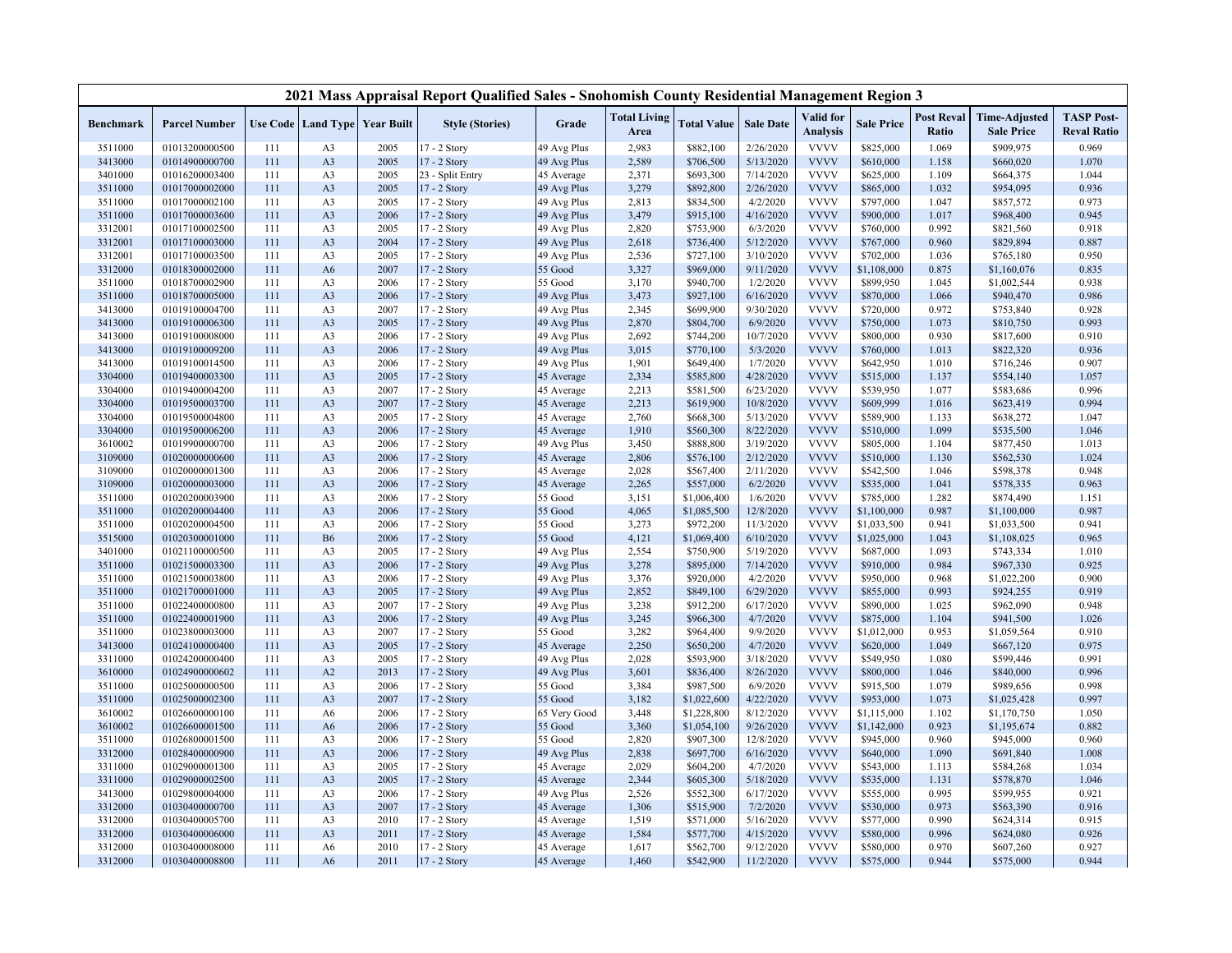|                    |                                  |            |                      |                                          | 2021 Mass Appraisal Report Qualified Sales - Snohomish County Residential Management Region 3 |                           |                             |                        |                        |                              |                        |                            |                                           |                                         |
|--------------------|----------------------------------|------------|----------------------|------------------------------------------|-----------------------------------------------------------------------------------------------|---------------------------|-----------------------------|------------------------|------------------------|------------------------------|------------------------|----------------------------|-------------------------------------------|-----------------------------------------|
| <b>Benchmark</b>   | <b>Parcel Number</b>             |            |                      | <b>Use Code   Land Type   Year Built</b> | <b>Style (Stories)</b>                                                                        | Grade                     | <b>Total Living</b><br>Area | <b>Total Value</b>     | <b>Sale Date</b>       | Valid for<br><b>Analysis</b> | <b>Sale Price</b>      | <b>Post Reval</b><br>Ratio | <b>Time-Adjusted</b><br><b>Sale Price</b> | <b>TASP Post-</b><br><b>Reval Ratio</b> |
| 3312001            | 01030700000300                   | 111        | A <sub>3</sub>       | 2005                                     | 17 - 2 Story                                                                                  | 45 Average                | 2,191                       | \$629,800              | 5/19/2020              | <b>VVVV</b>                  | \$593,000              | 1.062                      | \$641,626                                 | 0.982                                   |
| 3312001            | 01030700003300                   | 111        | A3                   | 2005                                     | 17 - 2 Story                                                                                  | 45 Average                | 2,695                       | \$722,900              | 4/20/2020              | <b>VVVV</b>                  | \$695,000              | 1.040                      | \$747,820                                 | 0.967                                   |
| 3312001            | 01030700004300                   | 111        | A <sub>3</sub>       | 2005                                     | 17 - 2 Story                                                                                  | 49 Avg Plus               | 2,341                       | \$688,600              | 4/17/2020              | <b>VVVV</b>                  | \$629,000              | 1.095                      | \$676,804                                 | 1.017                                   |
| 3610002            | 01031900003300                   | 111        | A3                   | 1935                                     | 12 - 1 Story Bsmt                                                                             | 45 Average                | 2,572                       | \$705,200              | 4/3/2020               | <b>VVVV</b>                  | \$605,000              | 1.166                      | \$650,980                                 | 1.083                                   |
| 3610002            | 01031900006900                   | 111        | A3                   | 2006                                     | 17 - 2 Story                                                                                  | 49 Avg Plus               | 2,867                       | \$835,400              | 8/28/2020              | <b>VVVV</b>                  | \$751,150              | 1.112                      | \$788,708                                 | 1.059                                   |
| 3610002            | 01031900007500                   | 111        | A3                   | 2006                                     | 17 - 2 Story                                                                                  | 49 Avg Plus               | 2,915                       | \$843,000              | 6/22/2020              | <b>VVVV</b>                  | \$775,000              | 1.088                      | \$837,775                                 | 1.006                                   |
| 3413000            | 01033600001300                   | 111        | A <sub>3</sub>       | 2006                                     | 17 - 2 Story                                                                                  | 49 Avg Plus               | 2,808                       | \$753,200              | 8/17/2020              | <b>VVVV</b>                  | \$760,000              | 0.991                      | \$798,000                                 | 0.944                                   |
| 3413000            | 01033600003500                   | 111        | A <sub>3</sub>       | 2006                                     | 17 - 2 Story                                                                                  | 49 Avg Plus               | 2,861                       | \$775,600              | 9/29/2020              | <b>VVVV</b>                  | \$780,000              | 0.994                      | \$816,660                                 | 0.950                                   |
| 3413000            | 01033600003700                   | 111        | A3                   | 2006                                     | 17 - 2 Story                                                                                  | 49 Avg Plus               | 2,702                       | \$767,500              | 6/18/2020              | <b>VVVV</b>                  | \$750,000              | 1.023                      | \$810,750                                 | 0.947                                   |
| 3413000            | 01033600007200                   | 111        | A <sub>3</sub>       | 2006                                     | 17 - 2 Story                                                                                  | 49 Avg Plus               | 2,851                       | \$759,000              | 9/29/2020              | <b>VVVV</b>                  | \$811,000              | 0.936                      | \$849,117                                 | 0.894                                   |
| 3610000            | 01033700002600                   | 111        | A3                   | 2006                                     | 17 - 2 Story                                                                                  | 45 Average                | 2,212                       | \$660,800              | 3/18/2020              | <b>VVVV</b>                  | \$650,000              | 1.017                      | \$708,500                                 | 0.933                                   |
| 3511000            | 01034100002200                   | 111        | A <sub>3</sub>       | 2007                                     | 17 - 2 Story                                                                                  | 49 Avg Plus               | 2,382                       | \$728,700              | 1/22/2020              | <b>VVVV</b>                  | \$590,000              | 1.235                      | \$657,260                                 | 1.109                                   |
| 3610000            | 01034800001900                   | 111        | A3                   | 2006                                     | 17 - 2 Story                                                                                  | 49 Avg Plus               | 2,485                       | \$734,500              | 9/24/2020              | <b>VVVV</b>                  | \$705,000              | 1.042                      | \$738,135                                 | 0.995                                   |
| 3610000            | 01034800003500                   | 111        | A3                   | 2006                                     | 17 - 2 Story                                                                                  | 49 Avg Plus               | 2,549                       | \$728,500              | 9/2/2020               | <b>VVVV</b>                  | \$762,020              | 0.956                      | \$797,835                                 | 0.913                                   |
| 3610002            | 01036500000200                   | 111        | A <sub>3</sub>       | 2006                                     | 17 - 2 Story                                                                                  | 55 Good                   | 3,092                       | \$927,200              | 2/10/2020              | <b>VVVV</b>                  | \$812,000              | 1.142                      | \$895,636                                 | 1.035                                   |
| 3219000            | 01037900001100                   | 111        | A <sub>3</sub>       | 2006                                     | 17 - 2 Story                                                                                  | 45 Average                | 2,300                       | \$589,200              | 3/12/2020              | <b>VVVV</b>                  | \$540,000              | 1.091                      | \$588,600                                 | 1.001                                   |
| 3219000            | 01037900001400                   | 111        | A <sub>3</sub>       | 2006                                     | 17 - 2 Story                                                                                  | 45 Average                | 2,006                       | \$543,700              | 6/22/2020              | <b>VVVV</b><br><b>VVVV</b>   | \$545,500              | 0.997<br>0.945             | \$589,686                                 | 0.922<br>0.945                          |
| 3413000            | 01038800000100                   | 111        | A3                   | 2006                                     | 17 - 2 Story                                                                                  | 45 Average                | 2,191                       | \$719,100              | 12/2/2020              | <b>VVVV</b>                  | \$761,000              |                            | \$761,000                                 | 0.979                                   |
| 3413000            | 01038800002800<br>01038800007100 | 111<br>111 | A3<br>A <sub>3</sub> | 2006<br>2006                             | 17 - 2 Story                                                                                  | 45 Average                | 1,580                       | \$597,800              | 5/5/2020<br>2/18/2020  | <b>VVVV</b>                  | \$564,500<br>\$541,900 | 1.059<br>1.121             | \$610,789                                 | 1.016                                   |
| 3413000<br>3511000 | 01041600000400                   | 111        | A3                   | 2006                                     | 17 - 2 Story<br>17 - 2 Story                                                                  | 45 Average<br>49 Avg Plus | 1,581<br>2,305              | \$607,400<br>\$770,400 | 6/12/2020              | <b>VVVV</b>                  | \$715,000              | 1.077                      | \$597,716<br>\$772,915                    | 0.997                                   |
| 3109000            | 01041800000100                   | 111        | A3                   | 2006                                     | 17 - 2 Story                                                                                  | 45 Average                | 2,683                       | \$612,100              | 12/17/2020             | <b>VVVV</b>                  | \$615,000              | 0.995                      | \$615,000                                 | 0.995                                   |
| 3413000            | 01042000008000                   | 111        | A3                   | 2007                                     | 17 - 2 Story                                                                                  | 49 Avg Plus               | 2,736                       | \$734,500              | 10/1/2020              | <b>VVVV</b>                  | \$770,000              | 0.954                      | \$786,940                                 | 0.933                                   |
| 3413000            | 01043800200200                   | 111        | A3                   | 2007                                     | 17 - 2 Story                                                                                  | 41 Avg Minus              | 2,040                       | \$637,100              | 9/24/2020              | <b>VVVV</b>                  | \$606,000              | 1.051                      | \$634,482                                 | 1.004                                   |
| 3311000            | 01046000001000                   | 111        | A3                   | 2007                                     | 17 - 2 Story                                                                                  | 49 Avg Plus               | 2,784                       | \$708,200              | 7/8/2020               | <b>VVVV</b>                  | \$695,000              | 1.019                      | \$738,785                                 | 0.959                                   |
| 3311000            | 01046000001200                   | 111        | A <sub>3</sub>       | 2007                                     | 17 - 2 Story                                                                                  | 49 Avg Plus               | 2,299                       | \$655,100              | 9/17/2020              | <b>VVVV</b>                  | \$655,000              | 1.000                      | \$685,785                                 | 0.955                                   |
| 3511000            | 01046100000400                   | 111        | A <sub>3</sub>       | 2007                                     | 17 - 2 Story                                                                                  | 65 Very Good              | 4,686                       | \$1,419,600            | 6/23/2020              | <b>VVVV</b>                  | \$1,367,000            | 1.038                      | \$1,477,727                               | 0.961                                   |
| 3304000            | 01047100001700                   | 111        | A3                   | 2007                                     | 18 - 2 Story Bsmt                                                                             | 45 Average                | 3,214                       | \$665,800              | 10/12/2020             | <b>VVVV</b>                  | \$715,000              | 0.931                      | \$730,730                                 | 0.911                                   |
| 3219000            | 01048200001100                   | 111        | A <sub>3</sub>       | 2009                                     | 17 - 2 Story                                                                                  | 45 Average                | 2,332                       | \$558,500              | 1/21/2020              | <b>VVVV</b>                  | \$500,000              | 1.117                      | \$557,000                                 | 1.003                                   |
| 3610000            | 01050200000700                   | 111        | A <sub>6</sub>       | 2007                                     | 17 - 2 Story                                                                                  | 49 Avg Plus               | 2,587                       | \$770,400              | 5/18/2020              | <b>VVVV</b>                  | \$750,000              | 1.027                      | \$811,500                                 | 0.949                                   |
| 3314000            | 01050600000100                   | 111        | A <sub>3</sub>       | 2007                                     | 17 - 2 Story                                                                                  | 49 Avg Plus               | 2,906                       | \$691,500              | 3/17/2020              | <b>VVVV</b>                  | \$639,000              | 1.082                      | \$696,510                                 | 0.993                                   |
| 3511000            | 01053000000100                   | 111        | A3                   | 2010                                     | 17 - 2 Story                                                                                  | 55 Good                   | 3,400                       | \$986,000              | 10/22/2020             | <b>VVVV</b>                  | \$1,035,000            | 0.953                      | \$1,057,770                               | 0.932                                   |
| 3511000            | 01053000000700                   | 111        | A <sub>3</sub>       | 2008                                     | 17 - 2 Story                                                                                  | 55 Good                   | 3,662                       | \$1,055,900            | 3/5/2020               | <b>VVVV</b>                  | \$985,000              | 1.072                      | \$1,073,650                               | 0.983                                   |
| 3511000            | 01053000001800                   | 111        | A <sub>3</sub>       | 2006                                     | 17 - 2 Story                                                                                  | 55 Good                   | 4,065                       | \$1,083,900            | 10/21/2020             | <b>VVVV</b>                  | \$1,159,500            | 0.935                      | \$1,185,009                               | 0.915                                   |
| 3511000            | 01053000002400                   | 111        | A <sub>3</sub>       | 2010                                     | 17 - 2 Story                                                                                  | 55 Good                   | 3,351                       | \$967,500              | 7/15/2020              | <b>VVVV</b>                  | \$1,000,000            | 0.968                      | \$1,063,000                               | 0.910                                   |
| 3312001            | 01053600003000                   | 111        | A <sub>3</sub>       | 2008                                     | 17 - 2 Story                                                                                  | 49 Avg Plus               | 2,024                       | \$647,500              | 7/16/2020              | <b>VVVV</b>                  | \$680,000              | 0.952                      | \$722,840                                 | 0.896                                   |
| 3312001            | 01053600003500                   | 111        | A3                   | 2008                                     | 17 - 2 Story                                                                                  | 49 Avg Plus               | 1,878                       | \$620,100              | 5/21/2020              | <b>VVVV</b>                  | \$629,990              | 0.984                      | \$681,649                                 | 0.910                                   |
| 3312001            | 01053600007200                   | 111        | A3                   | 2012                                     | 17 - 2 Story                                                                                  | 49 Avg Plus               | 2,227                       | \$661,400              | 7/17/2020              | <b>VVVV</b>                  | \$668,000              | 0.990                      | \$710,084                                 | 0.931                                   |
| 3312001            | 01053600011300                   | 111        | A3                   | 2010                                     | 17 - 2 Story                                                                                  | 49 Avg Plus               | 1,850                       | \$616,900              | 5/28/2020              | <b>VVVV</b>                  | \$629,900              | 0.979                      | \$681,552                                 | 0.905                                   |
| 3312001            | 01053600012400                   | 111        | A3                   | 2010<br>2007                             | 17 - 2 Story                                                                                  | 49 Avg Plus               | 1,710                       | \$586,800              | 1/6/2020               | <b>VVVV</b><br><b>VVVV</b>   | \$530,000              | 1.107<br>1.020             | \$590,420                                 | 0.994<br>0.974                          |
| 3311001<br>3311001 | 01054700003800<br>01054700005700 | 111<br>111 | A3<br>A3             | 2011                                     | 17 - 2 Story<br>17 - 2 Story                                                                  | 45 Average<br>45 Average  | 1,842<br>2,111              | \$535,500<br>\$570,000 | 9/17/2020<br>8/23/2020 | <b>VVVV</b>                  | \$525,000<br>\$575,000 | 0.991                      | \$549,675<br>\$603,750                    | 0.944                                   |
| 3311001            | 01054700007700                   | 111        | A <sub>3</sub>       | 2011                                     | 17 - 2 Story                                                                                  | 45 Average                | 1,839                       | \$554,000              | 9/9/2020               | <b>VVVV</b>                  | \$550,000              | 1.007                      | \$575,850                                 | 0.962                                   |
| 3311000            | 01055900000601                   | 111        | A <sub>3</sub>       | 2007                                     | 17 - 2 Story                                                                                  | 49 Avg Plus               | 2,380                       | \$629,400              | 6/4/2020               | <b>VVVV</b>                  | \$573,600              | 1.097                      | \$620,062                                 | 1.015                                   |
| 3311000            | 01055900001401                   | 111        | A3                   | 2007                                     | 17 - 2 Story                                                                                  | 49 Avg Plus               | 2,463                       | \$697,600              | 2/14/2020              | <b>VVVV</b>                  | \$605,000              | 1.153                      | \$667,315                                 | 1.045                                   |
| 3304001            | 01057800001200                   | 111        | A3                   | 2008                                     | 17 - 2 Story                                                                                  | 45 Average                | 2,161                       | \$623,500              | 9/9/2020               | <b>VVVV</b>                  | \$635,000              | 0.982                      | \$664,845                                 | 0.938                                   |
| 3610000            | 01058300000600                   | 111        | A3                   | 2008                                     | 17 - 2 Story                                                                                  | 45 Average                | 1,628                       | \$557,800              | 2/25/2020              | <b>VVVV</b>                  | \$550,000              | 1.014                      | \$606,650                                 | 0.919                                   |
| 3610000            | 01058300001000                   | 111        | A <sub>3</sub>       | 2008                                     | 17 - 2 Story                                                                                  | 45 Average                | 1,876                       | \$595,500              | 6/1/2020               | <b>VVVV</b>                  | \$555,000              | 1.073                      | \$599,955                                 | 0.993                                   |
| 3311000            | 01059400000500                   | 111        | A3                   | 2007                                     | 17 - 2 Story                                                                                  | 49 Avg Plus               | 3,035                       | \$716,100              | 3/19/2020              | <b>VVVV</b>                  | \$680,000              | 1.053                      | \$741,200                                 | 0.966                                   |
| 3511000            | 01064900000400                   | 111        | A <sub>3</sub>       | 2007                                     | $17 - 2$ Story                                                                                | 49 Avg Plus               | 3,536                       | \$923,600              | 5/8/2020               | <b>VVVV</b>                  | \$880,000              | 1.050                      | \$952,160                                 | 0.970                                   |
| 3511000            | 01064900001500                   | 111        | A <sub>3</sub>       | 2008                                     | 17 - 2 Story                                                                                  | 49 Avg Plus               | 3,157                       | \$883,600              | 5/8/2020               | <b>VVVV</b>                  | \$830,000              | 1.065                      | \$898,060                                 | 0.984                                   |
| 3401000            | 01066500002100                   | 111        | A <sub>3</sub>       | 2008                                     | 17 - 2 Story                                                                                  | 45 Average                | 2,019                       | \$661,500              | 7/2/2020               | <b>VVVV</b>                  | \$615,000              | 1.076                      | \$653,745                                 | 1.012                                   |
| 3511000            | 01069200000400                   | 111        | A <sub>3</sub>       | 2007                                     | 17 - 2 Story                                                                                  | 49 Avg Plus               | 2,880                       | \$874,400              | 2/26/2020              | <b>VVVV</b>                  | \$820,000              | 1.066                      | \$904,460                                 | 0.967                                   |
| 3514000            | 01069300000200                   | 111        | <b>B6</b>            | 2018                                     | 17 - 2 Story                                                                                  | 55 Good                   | 4,692                       | \$1,374,800            | 8/19/2020              | <b>VVVV</b>                  | \$1,450,000            | 0.948                      | \$1,522,500                               | 0.903                                   |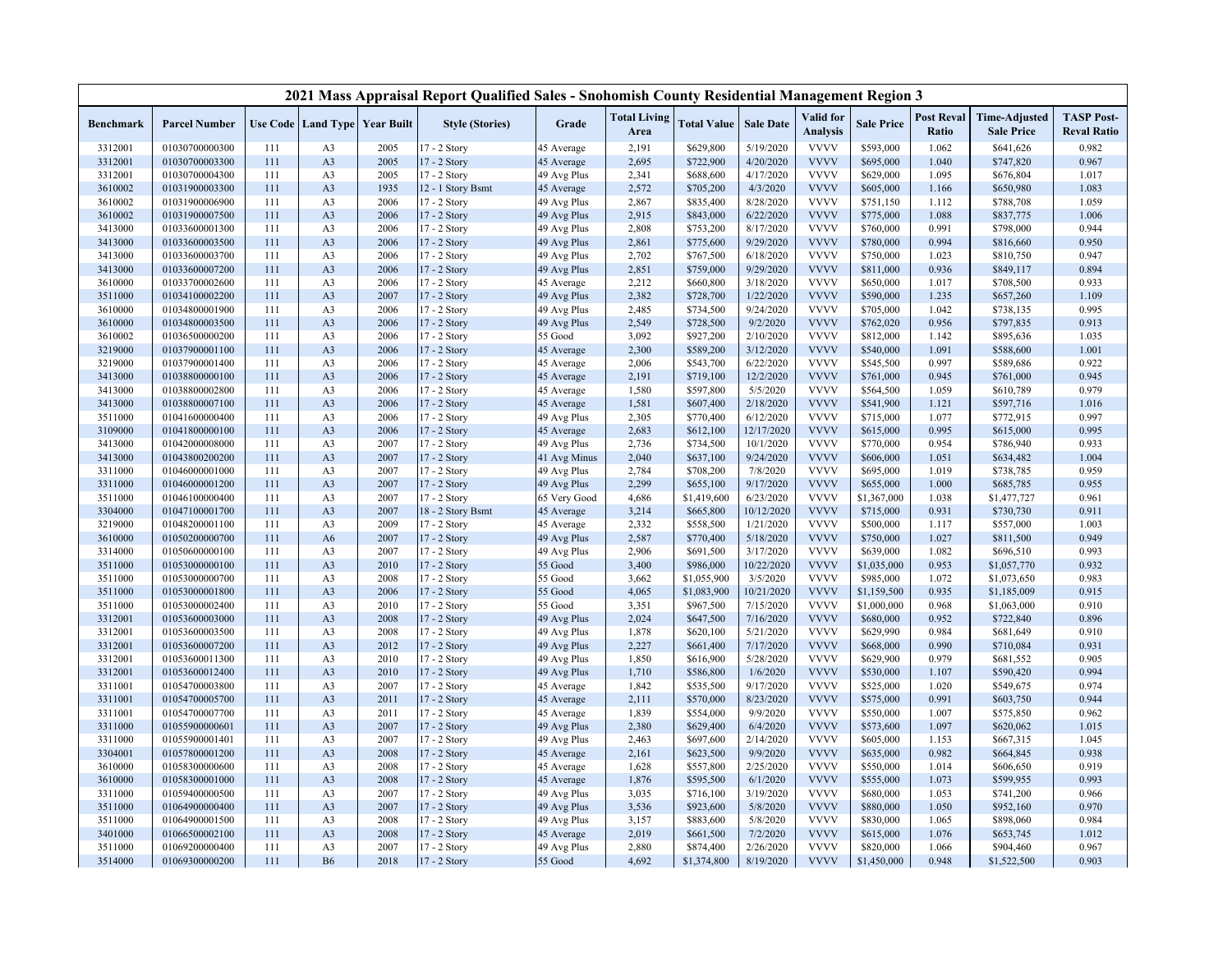|                    |                                  |            |                                          |              | 2021 Mass Appraisal Report Qualified Sales - Snohomish County Residential Management Region 3 |                       |                             |                          |                        |                              |                        |                            |                                           |                                         |
|--------------------|----------------------------------|------------|------------------------------------------|--------------|-----------------------------------------------------------------------------------------------|-----------------------|-----------------------------|--------------------------|------------------------|------------------------------|------------------------|----------------------------|-------------------------------------------|-----------------------------------------|
| Benchmark          | <b>Parcel Number</b>             |            | <b>Use Code   Land Type   Year Built</b> |              | <b>Style (Stories)</b>                                                                        | Grade                 | <b>Total Living</b><br>Area | <b>Total Value</b>       | <b>Sale Date</b>       | Valid for<br><b>Analysis</b> | <b>Sale Price</b>      | <b>Post Reval</b><br>Ratio | <b>Time-Adjusted</b><br><b>Sale Price</b> | <b>TASP Post-</b><br><b>Reval Ratio</b> |
| 3514000            | 01069300000300                   | 111        | <b>B6</b>                                | 2018         | $17 - 2$ Story                                                                                | 55 Good               | 4,098                       | \$1,251,500              | 7/6/2020               | <b>VVVV</b>                  | \$1,143,000            | 1.095                      | \$1,215,009                               | 1.030                                   |
| 3514000            | 01069300000800                   | 111        | <b>B6</b>                                | 2020         | 14 - 1 1/2 Story                                                                              | 65 Very Good          | 4,578                       | \$1,528,300              | 4/10/2020              | <b>VVVV</b>                  | \$1,320,000            | 1.158                      | \$1,420,320                               | 1.076                                   |
| 3514000            | 01069300000900                   | 111        | <b>B6</b>                                | 2007         | 17 - 2 Story                                                                                  | 75 Excellent          | 4,366                       | \$1,720,300              | 3/30/2020              | <b>VVVV</b>                  | \$1,485,000            | 1.158                      | \$1,618,650                               | 1.063                                   |
| 3514000            | 01069300001500                   | 111        | <b>B6</b>                                | 2018         | 18 - 2 Story Bsmt                                                                             | 55 Good               | 4,976                       | \$1,351,100              | 3/16/2020              | <b>VVVV</b>                  | \$1,459,950            | 0.925                      | \$1,591,346                               | 0.849                                   |
| 3311001            | 01069700001500                   | 111        | A <sub>3</sub>                           | 2011         | 17 - 2 Story                                                                                  | 49 Avg Plus           | 1,896                       | \$584,000                | 9/26/2020              | <b>VVVV</b>                  | \$540,000              | 1.081                      | \$565,380                                 | 1.033                                   |
| 3219000            | 01076300000900                   | 111        | A <sub>3</sub>                           | 2008         | 17 - 2 Story                                                                                  | 45 Average            | 2,341                       | \$600,000                | 1/7/2020               | <b>VVVV</b>                  | \$525,000              | 1.143                      | \$584,850                                 | 1.026                                   |
| 3219000            | 01076300003100                   | 111        | A <sub>3</sub>                           | 2008         | 17 - 2 Story                                                                                  | 45 Average            | 1,512                       | \$490,000                | 1/27/2020              | <b>VVVV</b>                  | \$460,000              | 1.065                      | \$512,440                                 | 0.956                                   |
| 3219000            | 01077100001500                   | 111        | A <sub>3</sub>                           | 2012         | 17 - 2 Story                                                                                  | 45 Average            | 1,965                       | \$521,500                | 6/22/2020              | <b>VVVV</b>                  | \$489,990              | 1.064                      | \$529,679                                 | 0.985                                   |
| 3219000            | 01077100001700                   | 111        | A <sub>3</sub>                           | 2012         | 17 - 2 Story                                                                                  | 45 Average            | 1,965                       | \$546,700                | 2/14/2020              | <b>VVVV</b>                  | \$495,000              | 1.104                      | \$545,985                                 | 1.001                                   |
| 3312000            | 01079200001000                   | 111        | A6                                       | 2008         | 17 - 2 Story                                                                                  | 55 Good               | 3,268                       | \$892,000                | 9/27/2020              | <b>VVVV</b>                  | \$915,000              | 0.975                      | \$958,005                                 | 0.931                                   |
| 3401000            | 01079400000700                   | 111        | A <sub>3</sub>                           | 2011         | 17 - 2 Story                                                                                  | 49 Avg Plus           | 2,303                       | \$711,000                | 1/27/2020              | <b>VVVV</b>                  | \$605,000              | 1.175                      | \$673,970                                 | 1.055                                   |
| 3610000            | 01079500000300                   | 111        | A <sub>3</sub>                           | 2013         | 17 - 2 Story                                                                                  | 45 Average            | 2,852                       | \$760,500                | 11/30/2020             | <b>VVVV</b>                  | \$825,000              | 0.922                      | \$825,000                                 | 0.922                                   |
| 3515000            | 01084300000100                   | 111        | <b>B6</b>                                | 2008         | 17 - 2 Story                                                                                  | 65 Very Good          | 4,242                       | \$1,369,400              | 7/29/2020              | <b>VVVV</b>                  | \$1,280,000            | 1.070                      | \$1,360,640                               | 1.006                                   |
| 3515000            | 01084300000600                   | 111        | <b>B6</b>                                | 2007         | 18 - 2 Story Bsmt                                                                             | 55 Good               | 4,340                       | \$1,113,800              | 4/24/2020              | <b>VVVV</b>                  | \$1,175,000            | 0.948                      | \$1,264,300                               | 0.881                                   |
| 3304000            | 01085200002000                   | 111        | A <sub>3</sub>                           | 2012         | 17 - 2 Story                                                                                  | 45 Average            | 2,242                       | \$629,500                | 8/23/2020              | <b>VVVV</b>                  | \$624,800              | 1.008                      | \$656,040                                 | 0.960                                   |
| 3304000            | 01085200002200                   | 111        | A <sub>3</sub>                           | 2011         | 17 - 2 Story                                                                                  | 45 Average            | 2,334                       | \$621,100                | 1/17/2020              | <b>VVVV</b>                  | \$560,000              | 1.109                      | \$623,840                                 | 0.996                                   |
| 3610000            | 01086600000100                   | 111        | A <sub>3</sub>                           | 2008         | $17 - 2$ Story                                                                                | 45 Average            | 2,085                       | \$621,000                | 9/8/2020               | <b>VVVV</b>                  | \$648,500              | 0.958                      | \$678,980                                 | 0.915                                   |
| 3610000            | 01086600000300                   | 111        | A <sub>3</sub>                           | 2008         | 17 - 2 Story                                                                                  | 45 Average            | 2,454                       | \$664,700                | 9/30/2020              | <b>VVVV</b>                  | \$640,000              | 1.039                      | \$670,080                                 | 0.992                                   |
| 3511002            | 01086900000200                   | 111        | G <sub>6</sub>                           | 2008         | 18 - 2 Story Bsmt                                                                             | 65 Very Good          | 4,890                       | \$1,556,600              | 6/1/2020               | <b>VVVV</b>                  | \$1,620,000            | 0.961                      | \$1,751,220                               | 0.889                                   |
| 3511002            | 01086900001400                   | 111        | G <sub>6</sub>                           | 2010         | 17 - 2 Story                                                                                  | 65 Very Good          | 4,942                       | \$1,606,100              | 5/8/2020               | <b>VVVV</b>                  | \$1,555,000            | 1.033                      | \$1,682,510                               | 0.955                                   |
| 3511000            | 01090200002300                   | 111        | A <sub>3</sub>                           | 2013         | 17 - 2 Story                                                                                  | 45 Average            | 1,949                       | \$696,000                | 5/15/2020              | <b>VVVV</b>                  | \$629,000              | 1.107                      | \$680,578                                 | 1.023                                   |
| 3511000            | 01093300001800                   | 111        | A <sub>3</sub>                           | 2011         | 17 - 2 Story                                                                                  | 45 Average            | 2,347                       | \$743,100                | 3/25/2020              | <b>VVVV</b>                  | \$750,000              | 0.991                      | \$817,500                                 | 0.909                                   |
| 3511000            | 01093300002500                   | 111        | A <sub>3</sub>                           | 2012         | 17 - 2 Story                                                                                  | 45 Average            | 1,592                       | \$635,200                | 5/15/2020              | <b>VVVV</b>                  | \$590,000              | 1.077                      | \$638,380                                 | 0.995                                   |
| 3511000            | 01093300008400                   | 111        | A <sub>3</sub>                           | 2009         | 17 - 2 Story                                                                                  | 45 Average            | 1,870                       | \$654,000                | 6/20/2020              | <b>VVVV</b>                  | \$616,000              | 1.062                      | \$665,896                                 | 0.982                                   |
| 3511000            | 01093400000200                   | 111        | A <sub>3</sub>                           | 2009         | 17 - 2 Story                                                                                  | 55 Good               | 3,102                       | \$976,400                | 9/10/2020              | <b>VVVV</b>                  | \$1,025,000            | 0.953                      | \$1,073,175                               | 0.910                                   |
| 3511000            | 01093400002600                   | 111        | A <sub>3</sub>                           | 2010         | 17 - 2 Story                                                                                  | 55 Good               | 3,091                       | \$1,041,800              | 3/21/2020              | <b>VVVV</b>                  | \$1,085,000            | 0.960                      | \$1,182,650                               | 0.881                                   |
| 3511000            | 01093400003700                   | 111        | A <sub>3</sub>                           | 2010         | 17 - 2 Story                                                                                  | 55 Good               | 3,454                       | \$1,041,500              | 4/23/2020              | <b>VVVV</b>                  | \$1,155,000            | 0.902                      | \$1,242,780                               | 0.838                                   |
| 3511000            | 01093400004900                   | 111        | A <sub>3</sub>                           | 2009         | 17 - 2 Story                                                                                  | 55 Good               | 2,949                       | \$972,100                | 8/26/2020              | <b>VVVV</b>                  | \$1,031,000            | 0.943                      | \$1,082,550                               | 0.898                                   |
| 3511000            | 01093400006300                   | 111        | A <sub>3</sub>                           | 2010         | 17 - 2 Story                                                                                  | 55 Good               | 3,545                       | \$1,048,100              | 7/16/2020              | <b>VVVV</b>                  | \$1,100,000            | 0.953                      | \$1,169,300                               | 0.896                                   |
| 3511000            | 01095800001800                   | 111        | A <sub>3</sub>                           | 2010         | 17 - 2 Story                                                                                  | 49 Avg Plus           | 2,497                       | \$816,300                | 5/13/2020              | <b>VVVV</b>                  | \$775,000              | 1.053                      | \$838,550                                 | 0.973                                   |
| 3109000            | 01096600000400                   | 111        | A <sub>3</sub>                           | 2009         | 23 - Split Entry                                                                              | 45 Average            | 1,505                       | \$516,100                | 12/8/2020              | <b>VVVV</b>                  | \$550,000              | 0.938                      | \$550,000                                 | 0.938                                   |
| 3511000            | 01097400001100                   | 111        | A <sub>3</sub>                           | 2012         | 18 - 2 Story Bsmt                                                                             | 49 Avg Plus           | 3,421                       | \$877,400                | 6/22/2020              | <b>VVVV</b>                  | \$885,000              | 0.991                      | \$956,685                                 | 0.917                                   |
| 3511000            | 01097500001200                   | 111        | A <sub>3</sub>                           | 2010         | 17 - 2 Story                                                                                  | 49 Avg Plus           | 2,995                       | \$918,300                | 3/16/2020              | <b>VVVV</b>                  | \$905,000              | 1.015                      | \$986,450                                 | 0.931                                   |
| 3219000            | 01098800002000                   | 111        | A <sub>3</sub>                           | 2010         | 17 - 2 Story                                                                                  | 45 Average            | 1,576                       | \$497,700                | 4/1/2020               | <b>VVVV</b>                  | \$472,000              | 1.054                      | \$507,872                                 | 0.980                                   |
| 3511000            | 01101800003100                   | 111        | A <sub>3</sub>                           | 2012         | 17 - 2 Story                                                                                  | 55 Good               | 3,508                       | \$1,049,200              | 7/30/2020              | <b>VVVV</b>                  | \$1,014,000            | 1.035                      | \$1,077,882                               | 0.973                                   |
| 3511000            | 01103300000300                   | 111        | A <sub>3</sub>                           | 2009         | 17 - 2 Story                                                                                  | 49 Avg Plus           | 2,448                       | \$781,300                | 6/18/2020              | <b>VVVV</b>                  | \$760,000              | 1.028                      | \$821,560                                 | 0.951                                   |
| 3610000            | 01104900002300                   | 111        | A <sub>3</sub>                           | 2011         | 17 - 2 Story                                                                                  | 49 Avg Plus           | 3,351                       | \$854,200                | 3/20/2020              | <b>VVVV</b><br><b>VVVV</b>   | \$802,500              | 1.064                      | \$874,725                                 | 0.977                                   |
| 3610000            | 01105600000300<br>01105600000800 | 111<br>111 | A <sub>3</sub>                           | 2013         | 17 - 2 Story                                                                                  | 45 Average            | 3,264                       | \$775,500<br>\$778,900   | 3/12/2020<br>5/29/2020 | <b>VVVV</b>                  | \$740,000<br>\$775,234 | 1.048<br>1.005             | \$806,600                                 | 0.961<br>0.929                          |
| 3610000            | 01106500003100                   |            | A <sub>3</sub>                           | 2013<br>2009 | 17 - 2 Story                                                                                  | 45 Average            | 3,221                       |                          | 12/22/2020             | <b>VVVV</b>                  | \$538,000              | 0.928                      | \$838,803<br>\$538,000                    | 0.928                                   |
| 3109000<br>3511000 | 01107100002000                   | 111<br>111 | A <sub>3</sub><br>A <sub>3</sub>         | 2011         | 17 - 2 Story<br>17 - 2 Story                                                                  | 45 Average<br>55 Good | 1,742<br>3,084              | \$499,500<br>\$1,036,400 | 4/27/2020              | <b>VVVV</b>                  | \$945,000              | 1.097                      | \$1,016,820                               | 1.019                                   |
| 3511000            | 01107100002700                   | 111        | A <sub>3</sub>                           | 2010         |                                                                                               | 55 Good               |                             | \$1,039,300              | 1/13/2020              | <b>VVVV</b>                  | \$980,000              | 1.061                      | \$1,091,720                               | 0.952                                   |
| 3511000            | 01107100003200                   | 111        | A <sub>3</sub>                           | 2011         | 17 - 2 Story<br>17 - 2 Story                                                                  | 55 Good               | 3,616<br>3,241              | \$1,011,000              | 5/23/2020              | <b>VVVV</b>                  | \$930,000              | 1.087                      | \$1,006,260                               | 1.005                                   |
| 3109000            | 01107300000300                   | 111        | A <sub>3</sub>                           | 2010         | 17 - 2 Story                                                                                  | 49 Avg Plus           | 2,359                       | \$639,200                | 8/12/2020              | <b>VVVV</b>                  | \$610,000              | 1.048                      | \$640,500                                 | 0.998                                   |
| 3413000            | 01109000000400                   | 111        | A <sub>3</sub>                           | 2011         | 11 - 1 Story                                                                                  | 49 Avg Plus           | 1,876                       | \$702,900                | 8/23/2020              | <b>VVVV</b>                  | \$714,950              | 0.983                      | \$750,698                                 | 0.936                                   |
| 3304001            | 01109200001400                   | 111        | A6                                       | 2012         | 11 - 1 Story                                                                                  | 55 Good               | 2,524                       | \$883,800                | 11/16/2020             | <b>VVVV</b>                  | \$905,500              | 0.976                      | \$905,500                                 | 0.976                                   |
| 3511000            | 01110300000700                   | 111        | A <sub>3</sub>                           | 2010         | 17 - 2 Story                                                                                  | 49 Avg Plus           | 2,461                       | \$783,400                | 1/2/2020               | <b>VVVV</b>                  | \$734,000              | 1.067                      | \$817,676                                 | 0.958                                   |
| 3511000            | 01110300001300                   | 111        | A <sub>3</sub>                           | 2010         | 17 - 2 Story                                                                                  | 49 Avg Plus           | 2,055                       | \$739,700                | 6/28/2020              | <b>VVVV</b>                  | \$745,000              | 0.993                      | \$805,345                                 | 0.918                                   |
| 3304000            | 01112300001000                   | 111        | A <sub>3</sub>                           | 2011         | 17 - 2 Story                                                                                  | 45 Average            | 2,057                       | \$567,200                | 6/29/2020              | <b>VVVV</b>                  | \$548,000              | 1.035                      | \$592,388                                 | 0.957                                   |
| 3304000            | 01112300001600                   | 111        | A <sub>3</sub>                           | 2011         | 17 - 2 Story                                                                                  | 45 Average            | 1,964                       | \$553,000                | 6/11/2020              | <b>VVVV</b>                  | \$515,000              | 1.074                      | \$556,715                                 | 0.993                                   |
| 3304000            | 01112400001000                   | 111        | A <sub>3</sub>                           | 2011         | 17 - 2 Story                                                                                  | 45 Average            | 1,882                       | \$541,200                | 9/17/2020              | <b>VVVV</b>                  | \$500,000              | 1.082                      | \$523,500                                 | 1.034                                   |
| 3610002            | 01115300000300                   | 111        | A6                                       | 2011         | 17 - 2 Story                                                                                  | 55 Good               | 2,992                       | \$1,064,500              | 8/20/2020              | <b>VVVV</b>                  | \$1,030,000            | 1.033                      | \$1,081,500                               | 0.984                                   |
| 3610002            | 01115300000600                   | 111        | A6                                       | 2011         | 17 - 2 Story                                                                                  | 55 Good               | 3,313                       | \$1,091,300              | 5/22/2020              | <b>VVVV</b>                  | \$998,000              | 1.093                      | \$1,079,836                               | 1.011                                   |
| 3610002            | 01115400000200                   | 111        | A <sub>3</sub>                           | 2011         | 17 - 2 Story                                                                                  | 49 Avg Plus           | 2,977                       | \$946,500                | 7/15/2020              | <b>VVVV</b>                  | \$998,000              | 0.948                      | \$1,060,874                               | 0.892                                   |
|                    |                                  |            |                                          |              |                                                                                               |                       |                             |                          |                        |                              |                        |                            |                                           |                                         |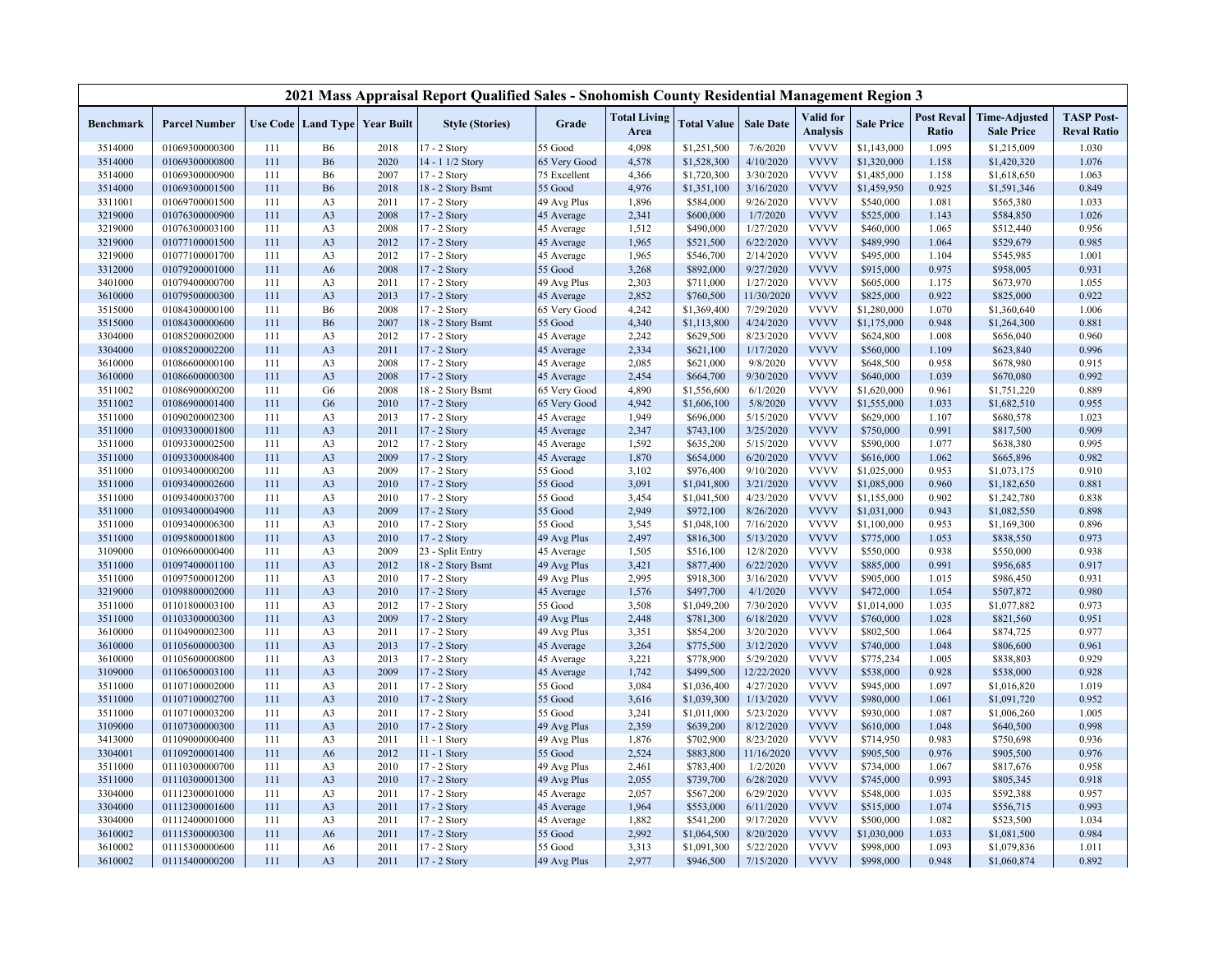|                    |                                  |            |                                  |                                          | 2021 Mass Appraisal Report Qualified Sales - Snohomish County Residential Management Region 3 |             |                             |                        |                       |                              |                        |                            |                                           |                                         |
|--------------------|----------------------------------|------------|----------------------------------|------------------------------------------|-----------------------------------------------------------------------------------------------|-------------|-----------------------------|------------------------|-----------------------|------------------------------|------------------------|----------------------------|-------------------------------------------|-----------------------------------------|
| Benchmark          | <b>Parcel Number</b>             |            |                                  | <b>Use Code   Land Type   Year Built</b> | <b>Style (Stories)</b>                                                                        | Grade       | <b>Total Living</b><br>Area | <b>Total Value</b>     | <b>Sale Date</b>      | Valid for<br><b>Analysis</b> | <b>Sale Price</b>      | <b>Post Reval</b><br>Ratio | <b>Time-Adjusted</b><br><b>Sale Price</b> | <b>TASP Post-</b><br><b>Reval Ratio</b> |
| 3314000            | 01117200204000                   | 111        | A <sub>3</sub>                   | 2013                                     | 17 - 2 Story                                                                                  | 49 Avg Plus | 2,961                       | \$732,200              | 1/28/2020             | <b>VVVV</b>                  | \$665,000              | 1.101                      | \$740,810                                 | 0.988                                   |
| 3314000            | 01117200205800                   | 111        | A <sub>3</sub>                   | 2013                                     | 17 - 2 Story                                                                                  | 49 Avg Plus | 2,961                       | \$750,000              | 2/11/2020             | <b>VVVV</b>                  | \$703,290              | 1.066                      | \$775,729                                 | 0.967                                   |
| 3413000            | 01117600000400                   | 111        | A <sub>3</sub>                   | 2010                                     | 17 - 2 Story                                                                                  | 49 Avg Plus | 2,747                       | \$806,800              | 6/29/2020             | <b>VVVV</b>                  | \$819,950              | 0.984                      | \$886,366                                 | 0.910                                   |
| 3312001            | 01117700000500                   | 111        | A <sub>3</sub>                   | 2012                                     | 11 - 1 Story                                                                                  | 55 Good     | 2,000                       | \$775,200              | 4/15/2020             | <b>VVVV</b>                  | \$750,000              | 1.034                      | \$807,000                                 | 0.961                                   |
| 3511000            | 01120000000400                   | 111        | A <sub>3</sub>                   | 2011                                     | 17 - 2 Story                                                                                  | 49 Avg Plus | 2,361                       | \$817,400              | 4/2/2020              | <b>VVVV</b>                  | \$780,000              | 1.048                      | \$839,280                                 | 0.974                                   |
| 3511000            | 01120500003300                   | 111        | A <sub>3</sub>                   | 2012                                     | 17 - 2 Story                                                                                  | 45 Average  | 2,497                       | \$782,700              | 7/6/2020              | <b>VVVV</b>                  | \$750,000              | 1.044                      | \$797,250                                 | 0.982                                   |
| 3511000            | 01120500006800                   | 111        | A <sub>3</sub>                   | 2011                                     | 17 - 2 Story                                                                                  | 45 Average  | 2,169                       | \$743,400              | 1/13/2020             | <b>VVVV</b>                  | \$628,000              | 1.184                      | \$699,592                                 | 1.063                                   |
| 3511000            | 01122200001400                   | 111        | A <sub>3</sub>                   | 2011                                     | 17 - 2 Story                                                                                  | 49 Avg Plus | 3,620                       | \$1,045,300            | 7/15/2020             | <b>VVVV</b>                  | \$1,035,000            | 1.010                      | \$1,100,205                               | 0.950                                   |
| 3511000            | 01122200001600                   | 111        | A <sub>3</sub>                   | 2011                                     | 17 - 2 Story                                                                                  | 49 Avg Plus | 3,176                       | \$950,600              | 9/15/2020             | <b>VVVV</b>                  | \$1,025,000            | 0.927                      | \$1,073,175                               | 0.886                                   |
| 3304000            | 01123600005000                   | 111        | A <sub>3</sub>                   | 2013                                     | 17 - 2 Story                                                                                  | 45 Average  | 2,812                       | \$685,100              | 2/11/2020             | <b>VVVV</b>                  | \$700,000              | 0.979                      | \$772,100                                 | 0.887                                   |
| 3311001            | 01124000000900                   | 111        | A <sub>3</sub>                   | 2012                                     | 17 - 2 Story                                                                                  | 45 Average  | 2,394                       | \$611,800              | 7/9/2020              | <b>VVVV</b>                  | \$592,600              | 1.032                      | \$629,934                                 | 0.971                                   |
| 3311001            | 01124000004400                   | 111        | A <sub>3</sub>                   | 2011                                     | 17 - 2 Story                                                                                  | 45 Average  | 2,394                       | \$600,600              | 6/19/2020             | <b>VVVV</b>                  | \$550,000              | 1.092                      | \$594,550                                 | 1.010                                   |
| 3311001            | 01124000004700                   | 111        | A <sub>3</sub>                   | 2011                                     | 17 - 2 Story                                                                                  | 45 Average  | 2,120                       | \$583,900              | 3/30/2020             | <b>VVVV</b>                  | \$533,000              | 1.095                      | \$580,970                                 | 1.005                                   |
| 3311001            | 01124000006200                   | 111        | A <sub>3</sub>                   | 2012                                     | 17 - 2 Story                                                                                  | 45 Average  | 2,391                       | \$635,200              | 9/15/2020             | <b>VVVV</b>                  | \$630,000              | 1.008                      | \$659,610                                 | 0.963                                   |
| 3610000            | 01124200000800                   | 111        | A <sub>3</sub>                   | 2012                                     | 17 - 2 Story                                                                                  | 45 Average  | 1,977                       | \$628,000              | 4/3/2020              | <b>VVVV</b>                  | \$650,000              | 0.966                      | \$699,400                                 | 0.898                                   |
| 3610000            | 01124200001500                   | 111        | A <sub>3</sub>                   | 2011                                     | 17 - 2 Story                                                                                  | 45 Average  | 1,797                       | \$614,600              | 2/12/2020             | <b>VVVV</b>                  | \$551,000              | 1.115                      | \$607,753                                 | 1.011                                   |
| 3610000            | 01124200003300                   | 111        | A <sub>3</sub>                   | 2012                                     | 17 - 2 Story                                                                                  | 45 Average  | 2,476                       | \$699,500              | 9/17/2020             | <b>VVVV</b>                  | \$728,500              | 0.960                      | \$762,740                                 | 0.917                                   |
| 3511000            | 01125300002600                   | 111        | A <sub>3</sub>                   | 2012                                     | 17 - 2 Story                                                                                  | 49 Avg Plus | 3,369                       | \$965,900              | 3/2/2020              | <b>VVVV</b>                  | \$860,000              | 1.123                      | \$937,400                                 | 1.030                                   |
| 3511000            | 01125500000500                   | 111        | A <sub>3</sub>                   | 2012                                     | 17 - 2 Story                                                                                  | 45 Average  | 2,131                       | \$689,000              | 6/11/2020             | <b>VVVV</b>                  | \$699,000              | 0.986                      | \$755,619                                 | 0.912                                   |
| 3511000            | 01125500002600                   | 111        | A <sub>3</sub>                   | 2012                                     | 17 - 2 Story                                                                                  | 45 Average  | 1,868                       | \$702,000              | 3/24/2020             | <b>VVVV</b>                  | \$674,000              | 1.042                      | \$734,660                                 | 0.956                                   |
| 3413000            | 01125800000700                   | 111        | A <sub>3</sub>                   | 2013                                     | 18 - 2 Story Bsmt                                                                             | 49 Avg Plus | 2,514                       | \$814,000              | 5/26/2020             | <b>VVVV</b>                  | \$765,000              | 1.064                      | \$827,730                                 | 0.983                                   |
| 3511000            | 01125900000500                   | 111        | A <sub>3</sub>                   | 2012                                     | 17 - 2 Story                                                                                  | 49 Avg Plus | 2,545                       | \$843,100              | 6/21/2020             | <b>VVVV</b>                  | \$848,900              | 0.993                      | \$917,661                                 | 0.919                                   |
| 3401000            | 01126000002800                   | 111        | A <sub>3</sub>                   | 2012                                     | 17 - 2 Story                                                                                  | 49 Avg Plus | 2,814                       | \$782,400              | 2/7/2020              | <b>VVVV</b>                  | \$830,000              | 0.943                      | \$915,490                                 | 0.855                                   |
| 3311000            | 01126200001000                   | 111        | A <sub>3</sub>                   | 2013                                     | 17 - 2 Story                                                                                  | 49 Avg Plus | 1,998                       | \$632,200              | 7/6/2020              | <b>VVVV</b>                  | \$615,000              | 1.028                      | \$653,745                                 | 0.967                                   |
| 3311000            | 01126200002200                   | 111        | A <sub>3</sub>                   | 2013                                     | 17 - 2 Story                                                                                  | 49 Avg Plus | 2,565                       | \$687,500              | 11/5/2020             | <b>VVVV</b>                  | \$738,000              | 0.932                      | \$738,000                                 | 0.932                                   |
| 3311000            | 01126200003000                   | 111        | A <sub>3</sub>                   | 2012                                     | 17 - 2 Story                                                                                  | 49 Avg Plus | 2,210                       | \$657,600              | 2/5/2020              | <b>VVVV</b>                  | \$622,000              | 1.057                      | \$686,066                                 | 0.959                                   |
| 3311000            | 01126200003200                   | 111        | A <sub>3</sub>                   | 2012                                     | 17 - 2 Story                                                                                  | 49 Avg Plus | 2,576                       | \$700,400              | 9/16/2020             | <b>VVVV</b>                  | \$711,000              | 0.985                      | \$744,417                                 | 0.941                                   |
| 3311000            | 01126200003500                   | 111        | A <sub>3</sub>                   | 2012                                     | 17 - 2 Story                                                                                  | 49 Avg Plus | 2,418                       | \$673,200              | 3/10/2020             | <b>VVVV</b>                  | \$632,500              | 1.064                      | \$689,425                                 | 0.976                                   |
| 3311000            | 01126200004000                   | 111        | A <sub>3</sub>                   | 2013                                     | 17 - 2 Story                                                                                  | 49 Avg Plus | 2,713                       | \$713,100              | 5/15/2020             | <b>VVVV</b>                  | \$682,500              | 1.045                      | \$738,465                                 | 0.966                                   |
| 3311000            | 01126200004400                   | 111        | A <sub>3</sub>                   | 2013                                     | 17 - 2 Story                                                                                  | 49 Avg Plus | 2,718                       | \$701,900              | 7/7/2020              | <b>VVVV</b>                  | \$710,000              | 0.989                      | \$754,730                                 | 0.930                                   |
| 3311000            | 01126200006400                   | 111        | A <sub>3</sub>                   | 2013                                     | 17 - 2 Story                                                                                  | 49 Avg Plus | 2,015                       | \$626,600              | 4/9/2020              | <b>VVVV</b>                  | \$615,000              | 1.019                      | \$661,740                                 | 0.947                                   |
| 3311000            | 01126200007600                   | 111        | A <sub>3</sub>                   | 2013                                     | 17 - 2 Story                                                                                  | 49 Avg Plus | 2,013                       | \$624,000              | 4/22/2020             | <b>VVVV</b>                  | \$624,990              | 0.998                      | \$672,489                                 | 0.928                                   |
| 3610002            | 01126500000400                   | 111        | A <sub>3</sub>                   | 2012                                     | 18 - 2 Story Bsmt                                                                             | 45 Average  | 2,867                       | \$782,300              | 6/27/2020             | <b>VVVV</b>                  | \$725,000              | 1.079                      | \$783,725                                 | 0.998                                   |
| 3610002            | 01126500001900                   | 111        | A <sub>3</sub>                   | 2012                                     | 17 - 2 Story                                                                                  | 45 Average  | 2,194                       | \$747,600              | 6/16/2020             | <b>VVVV</b>                  | \$715,000              | 1.046                      | \$772,915                                 | 0.967                                   |
| 3610000            | 01126600000200                   | 111        | A <sub>3</sub>                   | 2013                                     | 17 - 2 Story                                                                                  | 45 Average  | 2,401                       | \$695,100              | 8/20/2020             | <b>VVVV</b>                  | \$681,000              | 1.021                      | \$715,050                                 | 0.972                                   |
| 3610000            | 01126600001600                   | 111        | A <sub>3</sub>                   | 2013                                     | 17 - 2 Story                                                                                  | 45 Average  | 2,756                       | \$717,200              | 9/15/2020             | <b>VVVV</b>                  | \$735,000              | 0.976                      | \$769,545                                 | 0.932                                   |
| 3610000            | 01126600001800                   | 111        | A <sub>3</sub>                   | 2013                                     | 17 - 2 Story                                                                                  | 45 Average  | 2,598                       | \$693,600              | 8/5/2020              | <b>VVVV</b>                  | \$676,995              | 1.025                      | \$710,845                                 | 0.976                                   |
| 3610000            | 01126600002200                   | 111        | A <sub>3</sub>                   | 2013                                     | 17 - 2 Story                                                                                  | 45 Average  | 3,021                       | \$723,400              | 7/2/2020              | <b>VVVV</b>                  | \$730,000              | 0.991                      | \$775,990                                 | 0.932                                   |
| 3610000            | 01126700000700                   | 111        | A <sub>3</sub>                   | 2014                                     | $20 - 2 +$ Story                                                                              | 49 Avg Plus | 3,093                       | \$835,600              | 10/7/2020             | <b>VVVV</b>                  | \$825,000              | 1.013                      | \$843,150                                 | 0.991                                   |
| 3610000            | 01126700001400                   | 111        | A <sub>3</sub>                   | 2014                                     | $20 - 2 +$ Story                                                                              | 49 Avg Plus | 3,002                       | \$821,900              | 3/26/2020             | <b>VVVV</b>                  | \$725,000              | 1.134                      | \$790,250                                 | 1.040                                   |
| 3610000            | 01126700002600                   | 111        | A <sub>3</sub>                   | 2014                                     | 12 - 1 Story Bsmt                                                                             | 45 Average  | 2,461                       | \$694,700              | 10/5/2020             | <b>VVVV</b>                  | \$680,000              | 1.022                      | \$694,960                                 | 1.000                                   |
| 3610000            | 01126700002900                   | 111        | A <sub>3</sub>                   | 2014                                     | 12 - 1 Story Bsmt                                                                             | 49 Avg Plus | 2,461                       | \$737,200              | 9/11/2020             | <b>VVVV</b>                  | \$660,000              | 1.117                      | \$691,020                                 | 1.067                                   |
| 3610000            | 01126700004800                   | 111        | A <sub>3</sub>                   | 2013                                     | 17 - 2 Story                                                                                  | 49 Avg Plus | 2,715                       | \$752,000              | 9/16/2020             | <b>VVVV</b>                  | \$740,000              | 1.016                      | \$774,780                                 | 0.971                                   |
| 3610000            | 01126700007600                   | 111        | A <sub>3</sub>                   | 2013                                     | 17 - 2 Story                                                                                  | 49 Avg Plus | 3,119                       | \$854,600              | 8/5/2020              | <b>VVVV</b>                  | \$786,000              | 1.087                      | \$825,300                                 | 1.036                                   |
| 3413000            | 01126900004900                   | 111        | A <sub>3</sub>                   | 2013                                     | 17 - 2 Story                                                                                  | 49 Avg Plus | 2,396                       | \$742,800              | 1/6/2020              | <b>VVVV</b>                  | \$702,000              | 1.058                      | \$782,028                                 | 0.950                                   |
| 3413000            | 01126900006200                   | 111        | A <sub>3</sub>                   | 2012                                     | 17 - 2 Story                                                                                  | 49 Avg Plus | 2,396                       | \$753,500              | 3/10/2020             | <b>VVVV</b>                  | \$751,000              | 1.003                      | \$818,590                                 | 0.920                                   |
| 3109000            | 01129200000400                   | 111        | A <sub>3</sub>                   | 2013                                     | 17 - 2 Story                                                                                  | 49 Avg Plus | 2,709                       | \$678,000              | 2/27/2020             | <b>VVVV</b>                  | \$625,000              | 1.085                      | \$689,375                                 | 0.983                                   |
| 3311000            | 01131300000800                   | 111        | A <sub>3</sub>                   | 2014                                     | 17 - 2 Story                                                                                  | 49 Avg Plus | 2,012                       | \$652,400              | 3/9/2020              | <b>VVVV</b>                  | \$595,000              | 1.096                      | \$648,550                                 | 1.006                                   |
| 3311000            | 01131300001000                   | 111        | A <sub>3</sub>                   | 2015                                     | 17 - 2 Story                                                                                  | 49 Avg Plus | 2,378                       | \$695,000              | 12/16/2020            | <b>VVVV</b>                  | \$755,000              | 0.921                      | \$755,000                                 | 0.921                                   |
| 3311000            | 01131300001600                   | 111        | A <sub>3</sub>                   | 2014                                     | 17 - 2 Story                                                                                  | 49 Avg Plus | 2,888                       | \$765,300              | 10/6/2020             | <b>VVVV</b><br><b>VVVV</b>   | \$750,000              | 1.020                      | \$766,500                                 | 0.998                                   |
| 3311000            | 01131300003300                   | 111        | A <sub>3</sub>                   | 2014                                     | 17 - 2 Story                                                                                  | 49 Avg Plus | 2,866                       | \$782,100              | 2/11/2020             |                              | \$720,000              | 1.086                      | \$794,160                                 | 0.985                                   |
| 3311000            | 01131300003600                   | 111        | A <sub>3</sub>                   | 2013                                     | 17 - 2 Story                                                                                  | 49 Avg Plus | 2,750                       | \$756,200              | 10/19/2020            | <b>VVVV</b><br><b>VVVV</b>   | \$740,000              | 1.022                      | \$756,280                                 | 1.000                                   |
| 3311000<br>3511000 | 01131300004700<br>01132100001600 | 111<br>111 | A <sub>3</sub><br>A <sub>3</sub> | 2014<br>2013                             | 17 - 2 Story<br>18 - 2 Story Bsmt                                                             | 49 Avg Plus | 2,502<br>2,996              | \$717,300<br>\$841,500 | 8/3/2020<br>5/20/2020 | <b>VVVV</b>                  | \$705,000<br>\$819,000 | 1.017<br>1.027             | \$740,250<br>\$886,158                    | 0.969<br>0.950                          |
|                    |                                  |            |                                  |                                          |                                                                                               | 45 Average  |                             |                        |                       |                              |                        |                            |                                           |                                         |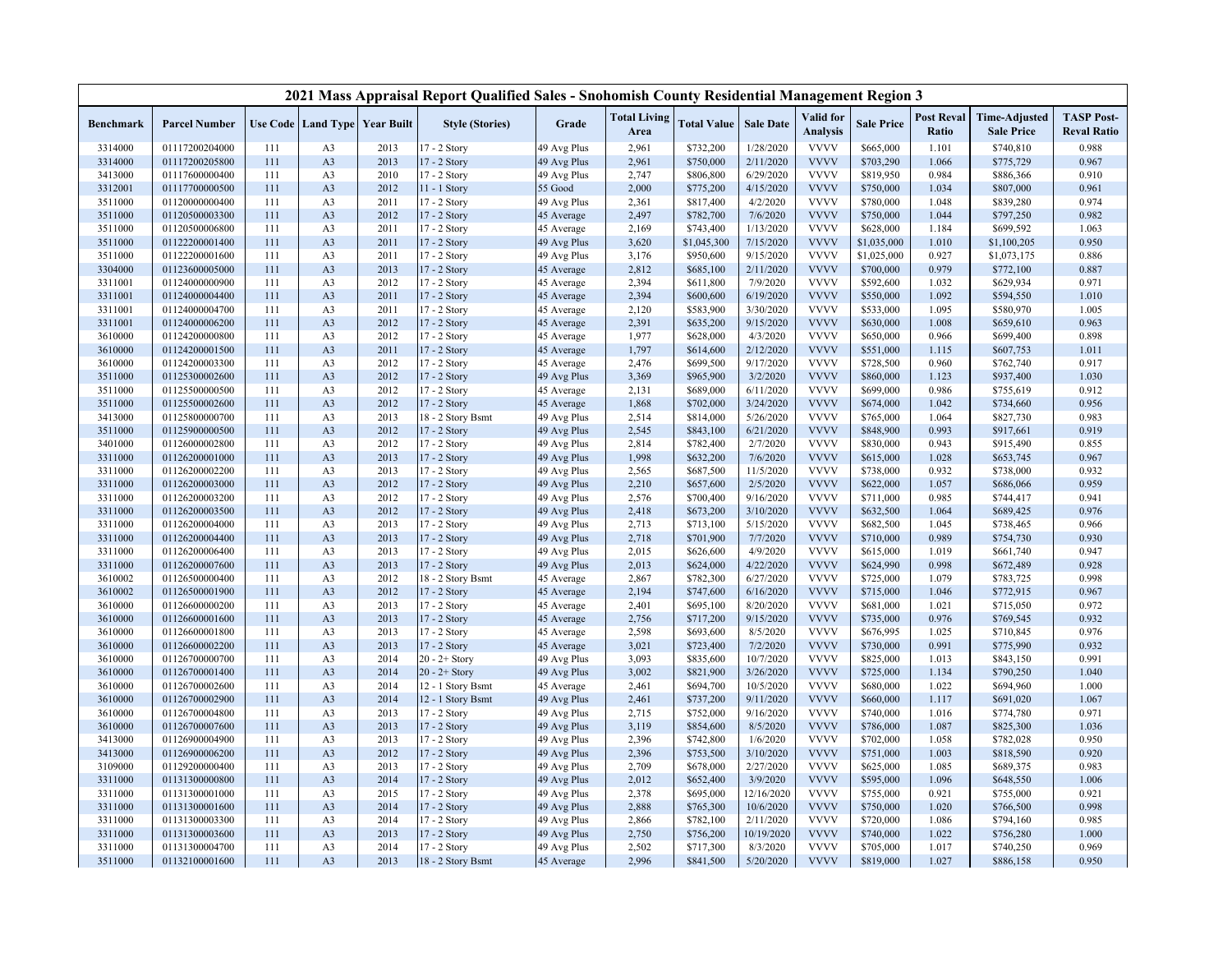|           |                      |     |                |                                   | 2021 Mass Appraisal Report Qualified Sales - Snohomish County Residential Management Region 3 |              |                             |                    |                  |                              |                   |                            |                                           |                                         |
|-----------|----------------------|-----|----------------|-----------------------------------|-----------------------------------------------------------------------------------------------|--------------|-----------------------------|--------------------|------------------|------------------------------|-------------------|----------------------------|-------------------------------------------|-----------------------------------------|
| Benchmark | <b>Parcel Number</b> |     |                | Use Code   Land Type   Year Built | <b>Style (Stories)</b>                                                                        | Grade        | <b>Total Living</b><br>Area | <b>Total Value</b> | <b>Sale Date</b> | Valid for<br><b>Analysis</b> | <b>Sale Price</b> | <b>Post Reval</b><br>Ratio | <b>Time-Adjusted</b><br><b>Sale Price</b> | <b>TASP Post-</b><br><b>Reval Ratio</b> |
| 3511000   | 01132400005800       | 111 | A <sub>3</sub> | 2014                              | $17 - 2$ Story                                                                                | 45 Average   | 2,395                       | \$769,600          | 4/6/2020         | <b>VVVV</b>                  | \$778,000         | 0.989                      | \$837,128                                 | 0.919                                   |
| 3511000   | 01132400007400       | 111 | A <sub>3</sub> | 2014                              | 17 - 2 Story                                                                                  | 45 Average   | 2,946                       | \$821,800          | 4/17/2020        | <b>VVVV</b>                  | \$823,500         | 0.998                      | \$886,086                                 | 0.927                                   |
| 3511000   | 01132400010700       | 111 | A <sub>3</sub> | 2014                              | 17 - 2 Story                                                                                  | 45 Average   | 2,946                       | \$821,800          | 2/8/2020         | <b>VVVV</b>                  | \$790,000         | 1.040                      | \$871,370                                 | 0.943                                   |
| 3511000   | 01132400014400       | 111 | A <sub>3</sub> | 2013                              | 17 - 2 Story                                                                                  | 45 Average   | 2,773                       | \$828,200          | 2/8/2020         | <b>VVVV</b>                  | \$815,000         | 1.016                      | \$898,945                                 | 0.921                                   |
| 3511000   | 01132400014600       | 111 | A <sub>3</sub> | 2013                              | 17 - 2 Story                                                                                  | 45 Average   | 2,395                       | \$748,300          | 3/17/2020        | <b>VVVV</b>                  | \$779,000         | 0.961                      | \$849,110                                 | 0.881                                   |
| 3610000   | 01132700000100       | 111 | A <sub>3</sub> | 2013                              | 17 - 2 Story                                                                                  | 45 Average   | 1,662                       | \$571,900          | 1/28/2020        | <b>VVVV</b>                  | \$535,000         | 1.069                      | \$595,990                                 | 0.960                                   |
| 3610000   | 01132700000300       | 111 | A <sub>3</sub> | 2013                              | 17 - 2 Story                                                                                  | 45 Average   | 2,332                       | \$659,000          | 10/5/2020        | <b>VVVV</b>                  | \$700,000         | 0.941                      | \$715,400                                 | 0.921                                   |
| 3610000   | 01132700002400       | 111 | A <sub>3</sub> | 2013                              | 17 - 2 Story                                                                                  | 45 Average   | 1,869                       | \$588,900          | 9/24/2020        | <b>VVVV</b>                  | \$622,500         | 0.946                      | \$651,758                                 | 0.904                                   |
| 3610000   | 01132700005500       | 111 | A <sub>3</sub> | 2014                              | 17 - 2 Story                                                                                  | 45 Average   | 2,706                       | \$731,300          | 8/16/2020        | <b>VVVV</b>                  | \$765,000         | 0.956                      | \$803,250                                 | 0.910                                   |
| 3610000   | 01132700007900       | 111 | A <sub>3</sub> | 2014                              | 17 - 2 Story                                                                                  | 45 Average   | 2,347                       | \$671,300          | 2/10/2020        | <b>VVVV</b>                  | \$675,000         | 0.995                      | \$744,525                                 | 0.902                                   |
| 3413000   | 01133100001000       | 111 | A <sub>3</sub> | 2014                              | 17 - 2 Story                                                                                  | 45 Average   | 2,706                       | \$711,900          | 1/6/2020         | <b>VVVV</b>                  | \$739,000         | 0.963                      | \$823,246                                 | 0.865                                   |
| 3413000   | 01134300001300       | 111 | A <sub>3</sub> | 2015                              | 17 - 2 Story                                                                                  | 49 Avg Plus  | 2,513                       | \$768,400          | 1/11/2020        | <b>VVVV</b>                  | \$692,500         | 1.110                      | \$771,445                                 | 0.996                                   |
| 3312001   | 01135400001900       | 111 | A <sub>3</sub> | 2014                              | 17 - 2 Story                                                                                  | 45 Average   | 2,439                       | \$684,400          | 8/14/2020        | <b>VVVV</b>                  | \$670,000         | 1.021                      | \$703,500                                 | 0.973                                   |
| 3312001   | 01135400002100       | 111 | A <sub>3</sub> | 2014                              | 17 - 2 Story                                                                                  | 45 Average   | 2,439                       | \$695,100          | 4/22/2020        | <b>VVVV</b>                  | \$650,000         | 1.069                      | \$699,400                                 | 0.994                                   |
| 3511000   | 01136100003000       | 111 | A <sub>3</sub> | 2014                              | 17 - 2 Story                                                                                  | 45 Average   | 2,724                       | \$844,100          | 7/2/2020         | <b>VVVV</b>                  | \$833,000         | 1.013                      | \$885,479                                 | 0.953                                   |
| 3511000   | 01136100003400       | 111 | A <sub>3</sub> | 2014                              | 17 - 2 Story                                                                                  | 45 Average   | 2,724                       | \$778,300          | 4/1/2020         | <b>VVVV</b>                  | \$717,000         | 1.085                      | \$771,492                                 | 1.009                                   |
| 3610000   | 01137100001600       | 111 | A <sub>3</sub> | 2014                              | 17 - 2 Story                                                                                  | 49 Avg Plus  | 2,846                       | \$777,000          | 6/11/2020        | <b>VVVV</b>                  | \$689,000         | 1.128                      | \$744,809                                 | 1.043                                   |
| 3401000   | 01137500000400       | 111 | A <sub>3</sub> | 2014                              | 17 - 2 Story                                                                                  | 55 Good      | 3,252                       | \$837,700          | 9/29/2020        | <b>VVVV</b>                  | \$839,000         | 0.998                      | \$878,433                                 | 0.954                                   |
| 3511000   | 01138600000500       | 111 | A <sub>3</sub> | 2015                              | 17 - 2 Story                                                                                  | 45 Average   | 1,970                       | \$696,800          | 4/15/2020        | <b>VVVV</b>                  | \$670,000         | 1.040                      | \$720,920                                 | 0.967                                   |
| 3311000   | 01139200000900       | 111 | A <sub>3</sub> | 2015                              | 17 - 2 Story                                                                                  | 49 Avg Plus  | 3,365                       | \$793,800          | 8/27/2020        | <b>VVVV</b>                  | \$799,950         | 0.992                      | \$839,948                                 | 0.945                                   |
| 3109000   | 01139400001400       | 111 | A <sub>3</sub> | 2016                              | 18 - 2 Story Bsmt                                                                             | 45 Average   | 3,054                       | \$676,900          | 12/8/2020        | <b>VVVV</b>                  | \$693,000         | 0.977                      | \$693,000                                 | 0.977                                   |
| 3109000   | 01139400004700       | 111 | A <sub>3</sub> | 2016                              | 17 - 2 Story                                                                                  | 45 Average   | 2,350                       | \$610,600          | 4/28/2020        | <b>VVVV</b>                  | \$578,000         | 1.056                      | \$621,928                                 | 0.982                                   |
| 3109000   | 01139400004800       | 111 | A <sub>3</sub> | 2016                              | 17 - 2 Story                                                                                  | 45 Average   | 2,247                       | \$609,800          | 8/22/2020        | <b>VVVV</b>                  | \$587,500         | 1.038                      | \$616,875                                 | 0.989                                   |
| 3109000   | 01139400005200       | 111 | A <sub>3</sub> | 2016                              | 17 - 2 Story                                                                                  | 45 Average   | 1,887                       | \$547,200          | 5/27/2020        | <b>VVVV</b>                  | \$499,950         | 1.095                      | \$540,946                                 | 1.012                                   |
| 3109000   | 01139400006100       | 111 | A <sub>3</sub> | 2016                              | 17 - 2 Story                                                                                  | 45 Average   | 1,887                       | \$544,500          | 1/7/2020         | <b>VVVV</b>                  | \$494,950         | 1.100                      | \$551,374                                 | 0.988                                   |
| 3602000   | 01139700000200       | 111 | A <sub>3</sub> | 2013                              | 17 - 2 Story                                                                                  | 55 Good      | 3,779                       | \$1,052,400        | 7/31/2020        | <b>VVVV</b>                  | \$1,035,000       | 1.017                      | \$1,100,205                               | 0.957                                   |
| 3610002   | 01139900001200       | 111 | A <sub>6</sub> | 2014                              | 17 - 2 Story                                                                                  | 55 Good      | 4,053                       | \$1,229,500        | 11/20/2020       | <b>VVVV</b>                  | \$1,300,000       | 0.946                      | \$1,300,000                               | 0.946                                   |
| 3109000   | 01140000000800       | 111 | A <sub>3</sub> | 2019                              | 17 - 2 Story                                                                                  | 45 Average   | 2,219                       | \$631,100          | 8/5/2020         | <b>VVVV</b>                  | \$639,950         | 0.986                      | \$671,948                                 | 0.939                                   |
| 3109000   | 01140000000900       | 111 | A <sub>3</sub> | 2019                              | 11 - 1 Story                                                                                  | 45 Average   | 2,430                       | \$676,000          | 8/11/2020        | <b>VVVV</b>                  | \$635,000         | 1.065                      | \$666,750                                 | 1.014                                   |
| 3109000   | 01140000001200       | 111 | A <sub>3</sub> | 2017                              | $11 - 1$ Story                                                                                | 45 Average   | 1,755                       | \$572,900          | 6/3/2020         | <b>VVVV</b>                  | \$590,000         | 0.971                      | \$637,790                                 | 0.898                                   |
| 3109000   | 01140000002000       | 111 | A <sub>3</sub> | 2019                              | 11 - 1 Story                                                                                  | 45 Average   | 2,313                       | \$671,700          | 7/10/2020        | <b>VVVV</b>                  | \$629,950         | 1.066                      | \$669,637                                 | 1.003                                   |
| 3109000   | 01140000002100       | 111 | A <sub>3</sub> | 2020                              | 18 - 2 Story Bsmt                                                                             | 45 Average   | 3,744                       | \$763,100          | 11/2/2020        | <b>VVVV</b>                  | \$800,000         | 0.954                      | \$800,000                                 | 0.954                                   |
| 3109000   | 01140000002200       | 111 | A <sub>3</sub> | 2019                              | 18 - 2 Story Bsmt                                                                             | 45 Average   | 3,433                       | \$726,700          | 3/20/2020        | <b>VVVV</b>                  | \$725,000         | 1.002                      | \$790,250                                 | 0.920                                   |
| 3109000   | 01140000002300       | 111 | A <sub>3</sub> | 2019                              | 18 - 2 Story Bsmt                                                                             | 49 Avg Plus  | 3,169                       | \$724,600          | 3/17/2020        | <b>VVVV</b>                  | \$659,950         | 1.098                      | \$719,346                                 | 1.007                                   |
| 3109000   | 01140000002400       | 111 | A <sub>3</sub> | 2018                              | 18 - 2 Story Bsmt                                                                             | 49 Avg Plus  | 3,004                       | \$727,600          | 1/30/2020        | <b>VVVV</b>                  | \$659,990         | 1.102                      | \$735,229                                 | 0.990                                   |
| 3109000   | 01140000002500       | 111 | A <sub>3</sub> | 2018                              | $17 - 2$ Story                                                                                | 45 Average   | 2,510                       | \$669,900          | 10/15/2020       | <b>VVVV</b>                  | \$675,000         | 0.992                      | \$689,850                                 | 0.971                                   |
| 3109000   | 01140000003000       | 111 | A <sub>3</sub> | 2015                              | 18 - 2 Story Bsmt                                                                             | 49 Avg Plus  | 3,757                       | \$778,100          | 1/17/2020        | <b>VVVV</b>                  | \$770,000         | 1.011                      | \$857,780                                 | 0.907                                   |
| 3109000   | 01140000004300       | 111 | A <sub>3</sub> | 2016                              | 17 - 2 Story                                                                                  | 49 Avg Plus  | 2,724                       | \$679,500          | 1/24/2020        | <b>VVVV</b>                  | \$590,000         | 1.152                      | \$657,260                                 | 1.034                                   |
| 3109000   | 01140000004500       | 111 | A <sub>3</sub> | 2016                              | 17 - 2 Story                                                                                  | 45 Average   | 2,724                       | \$638,200          | 10/5/2020        | <b>VVVV</b>                  | \$625,000         | 1.021                      | \$638,750                                 | 0.999                                   |
| 3109000   | 01140000004800       | 111 | A <sub>3</sub> | 2015                              | 18 - 2 Story Bsmt                                                                             | 45 Average   | 3,577                       | \$706,800          | 12/19/2020       | <b>VVVV</b>                  | \$740,000         | 0.955                      | \$740,000                                 | 0.955                                   |
| 3511000   | 01140300001000       | 111 | A <sub>3</sub> | 2015                              | 18 - 2 Story Bsmt                                                                             | 45 Average   | 2,815                       | \$795,500          | 6/2/2020         | <b>VVVV</b>                  | \$775,000         | 1.026                      | \$837,775                                 | 0.950                                   |
| 3511000   | 01142400002500       | 111 | A <sub>3</sub> | 2015                              | 17 - 2 Story                                                                                  | 45 Average   | 2,946                       | \$821,800          | 5/21/2020        | <b>VVVV</b>                  | \$849,995         | 0.967                      | \$919,695                                 | 0.894                                   |
| 3511000   | 01142400004900       | 111 | A <sub>3</sub> | 2015                              | 17 - 2 Story                                                                                  | 45 Average   | 2,773                       | \$829,800          | 6/16/2020        | <b>VVVV</b>                  | \$855,000         | 0.971                      | \$924,255                                 | 0.898                                   |
| 3413000   | 01142800000400       | 111 | A <sub>3</sub> | 2016                              | 17 - 2 Story                                                                                  | 49 Avg Plus  | 2,788                       | \$792,100          | 5/26/2020        | <b>VVVV</b>                  | \$800,000         | 0.990                      | \$865,600                                 | 0.915                                   |
| 3413000   | 01142900000400       | 111 | A <sub>3</sub> | 2016                              | 17 - 2 Story                                                                                  | 49 Avg Plus  | 2,846                       | \$887,400          | 2/12/2020        | <b>VVVV</b>                  | \$850,000         | 1.044                      | \$937,550                                 | 0.947                                   |
| 3413000   | 01142900000900       | 111 | A <sub>3</sub> | 2016                              | 17 - 2 Story                                                                                  | 49 Avg Plus  | 3,626                       | \$991,500          | 10/20/2020       | <b>VVVV</b>                  | \$1,110,000       | 0.893                      | \$1,134,420                               | 0.874                                   |
| 3413000   | 01142900002300       | 111 | A <sub>3</sub> | 2016                              | 17 - 2 Story                                                                                  | 49 Avg Plus  | 3,922                       | \$1,026,300        | 10/6/2020        | <b>VVVV</b>                  | \$1,125,000       | 0.912                      | \$1,149,750                               | 0.893                                   |
| 3413000   | 01142900004100       | 111 | A <sub>3</sub> | 2016                              | 17 - 2 Story                                                                                  | 49 Avg Plus  | 3,250                       | \$928,400          | 5/22/2020        | <b>VVVV</b>                  | \$935,000         | 0.993                      | \$1,011,670                               | 0.918                                   |
| 3413000   | 01142900006000       | 111 | A <sub>3</sub> | 2016                              | 17 - 2 Story                                                                                  | 49 Avg Plus  | 2,725                       | \$823,200          | 8/3/2020         | <b>VVVV</b>                  | \$876,000         | 0.940                      | \$919,800                                 | 0.895                                   |
| 3514000   | 01143500000500       | 111 | <b>B6</b>      | 2018                              | 17 - 2 Story                                                                                  | 65 Very Good | 4,219                       | \$1,620,700        | 4/14/2020        | <b>VVVV</b>                  | \$1,520,000       | 1.066                      | \$1,635,520                               | 0.991                                   |
| 3514000   | 01143500000600       | 111 | <b>B6</b>      | 2017                              | 12 - 1 Story Bsmt                                                                             | 65 Very Good | 5,288                       | \$1,766,100        | 7/12/2020        | <b>VVVV</b>                  | \$1,590,000       | 1.111                      | \$1,690,170                               | 1.045                                   |
| 3514000   | 01143500000800       | 111 | <b>B6</b>      | 2019                              | 17 - 2 Story                                                                                  | 65 Very Good | 4,065                       | \$1,610,800        | 12/14/2020       | <b>VVVV</b>                  | \$1,700,000       | 0.948                      | \$1,700,000                               | 0.948                                   |
| 3514000   | 01143500001100       | 111 | <b>B6</b>      | 2018                              | 17 - 2 Story                                                                                  | 55 Good      | 4,816                       | \$1,495,100        | 3/3/2020         | <b>VVVV</b>                  | \$1,420,000       | 1.053                      | \$1,547,800                               | 0.966                                   |
| 3511000   | 01144000001400       | 111 | A6             | 2017                              | 17 - 2 Story                                                                                  | 49 Avg Plus  | 2,828                       | \$913,300          | 2/20/2020        | <b>VVVV</b>                  | \$922,000         | 0.991                      | \$1,016,966                               | 0.898                                   |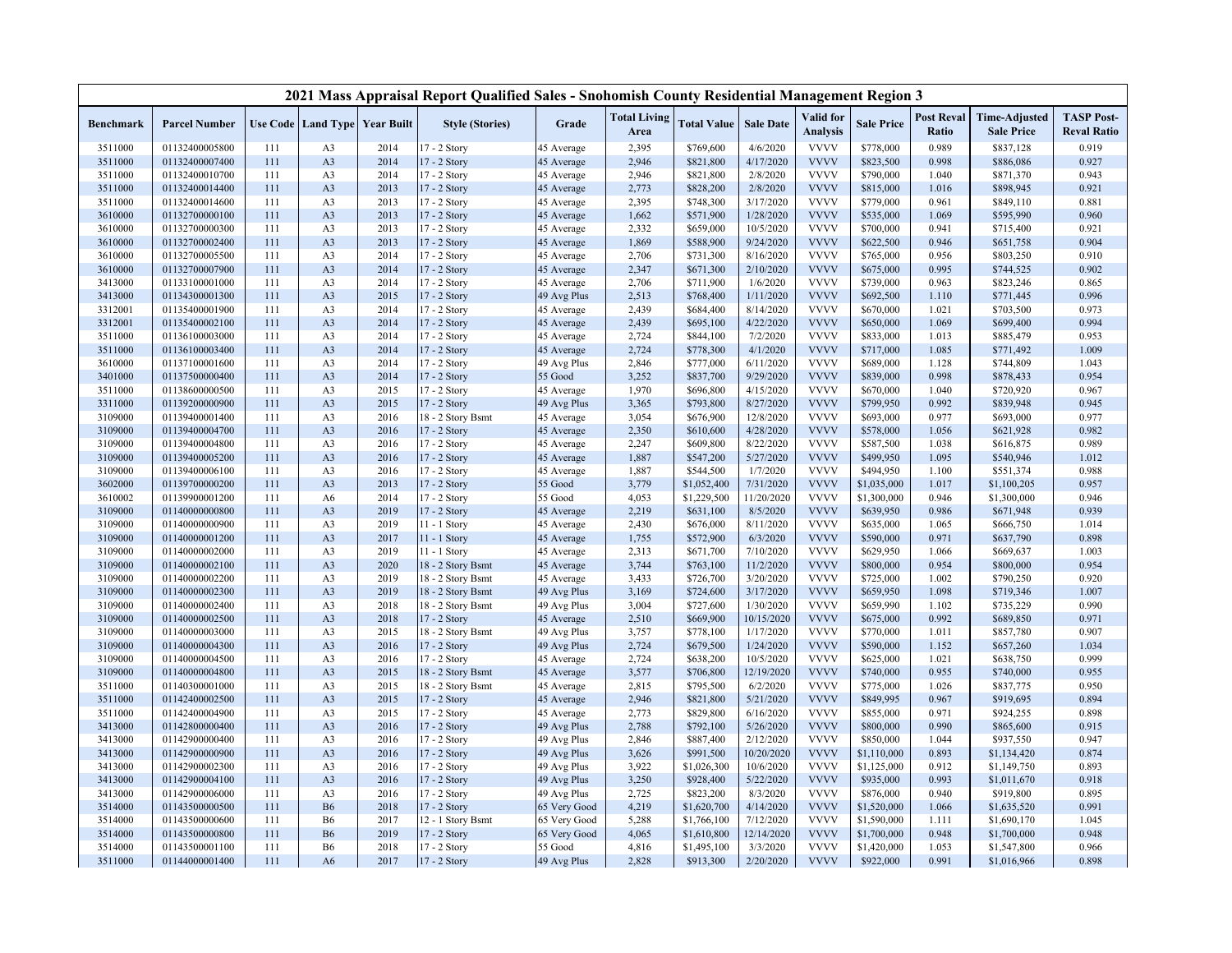|           |                      |     |                |                                   | 2021 Mass Appraisal Report Qualified Sales - Snohomish County Residential Management Region 3 |              |                             |                    |                  |                              |                   |                            |                                           |                                         |
|-----------|----------------------|-----|----------------|-----------------------------------|-----------------------------------------------------------------------------------------------|--------------|-----------------------------|--------------------|------------------|------------------------------|-------------------|----------------------------|-------------------------------------------|-----------------------------------------|
| Benchmark | <b>Parcel Number</b> |     |                | Use Code   Land Type   Year Built | <b>Style (Stories)</b>                                                                        | Grade        | <b>Total Living</b><br>Area | <b>Total Value</b> | <b>Sale Date</b> | Valid for<br><b>Analysis</b> | <b>Sale Price</b> | <b>Post Reval</b><br>Ratio | <b>Time-Adjusted</b><br><b>Sale Price</b> | <b>TASP Post-</b><br><b>Reval Ratio</b> |
| 3511000   | 01144000004000       | 111 | A6             | 2017                              | $20 - 2 +$ Story                                                                              | 45 Average   | 2,383                       | \$775,200          | 5/13/2020        | <b>VVVV</b>                  | \$750,000         | 1.034                      | \$811,500                                 | 0.955                                   |
| 3511000   | 01144000004100       | 111 | A6             | 2017                              | $20 - 2 +$ Story                                                                              | 45 Average   | 2,308                       | \$780,300          | 2/28/2020        | <b>VVVV</b>                  | \$780,000         | 1.000                      | \$860,340                                 | 0.907                                   |
| 3311000   | 01144800000100       | 111 | A <sub>3</sub> | 2015                              | 11 - 1 Story                                                                                  | 49 Avg Plus  | 1,878                       | \$642,800          | 9/4/2020         | <b>VVVV</b>                  | \$650,000         | 0.989                      | \$680,550                                 | 0.945                                   |
| 3311000   | 01144800001000       | 111 | A <sub>3</sub> | 2015                              | 11 - 1 Story                                                                                  | 49 Avg Plus  | 1,793                       | \$643,200          | 4/6/2020         | <b>VVVV</b>                  | \$630,000         | 1.021                      | \$677,880                                 | 0.949                                   |
| 3311000   | 01144800001500       | 111 | A <sub>3</sub> | 2015                              | 11 - 1 Story                                                                                  | 49 Avg Plus  | 1,572                       | \$619,800          | 6/17/2020        | <b>VVVV</b>                  | \$608,000         | 1.019                      | \$657,248                                 | 0.943                                   |
| 3413000   | 01144900000300       | 111 | A <sub>6</sub> | 2015                              | 17 - 2 Story                                                                                  | 49 Avg Plus  | 2,531                       | \$795,900          | 6/26/2020        | <b>VVVV</b>                  | \$799,000         | 0.996                      | \$863,719                                 | 0.921                                   |
| 3413000   | 01144900000600       | 111 | A6             | 2017                              | 17 - 2 Story                                                                                  | 49 Avg Plus  | 2,655                       | \$865,000          | 12/29/2020       | <b>VVVV</b>                  | \$970,000         | 0.892                      | \$970,000                                 | 0.892                                   |
| 3413000   | 01145000000500       | 111 | A <sub>3</sub> | 2015                              | 17 - 2 Story                                                                                  | 49 Avg Plus  | 3,371                       | \$884,100          | 9/14/2020        | <b>VVVV</b>                  | \$895,000         | 0.988                      | \$937,065                                 | 0.943                                   |
| 3311000   | 01145900002300       | 111 | A <sub>3</sub> | 2016                              | 17 - 2 Story                                                                                  | 49 Avg Plus  | 3,113                       | \$788,800          | 7/27/2020        | <b>VVVV</b>                  | \$718,000         | 1.099                      | \$763,234                                 | 1.033                                   |
| 3311000   | 01145900003500       | 111 | A <sub>3</sub> | 2016                              | 17 - 2 Story                                                                                  | 49 Avg Plus  | 2,914                       | \$784,900          | 10/20/2020       | <b>VVVV</b>                  | \$780,000         | 1.006                      | \$797,160                                 | 0.985                                   |
| 3311000   | 01145900006900       | 111 | A <sub>3</sub> | 2015                              | 17 - 2 Story                                                                                  | 49 Avg Plus  | 3,341                       | \$856,700          | 2/10/2020        | <b>VVVV</b>                  | \$750,000         | 1.142                      | \$827,250                                 | 1.036                                   |
| 3401000   | 01146000003300       | 111 | A <sub>3</sub> | 2016                              | 17 - 2 Story                                                                                  | 45 Average   | 2,445                       | \$744,800          | 2/6/2020         | <b>VVVV</b>                  | \$727,000         | 1.024                      | \$801,881                                 | 0.929                                   |
| 3304001   | 01146400002300       | 111 | A <sub>3</sub> | 2015                              | 17 - 2 Story                                                                                  | 49 Avg Plus  | 3,062                       | \$779,800          | 6/29/2020        | <b>VVVV</b>                  | \$750,000         | 1.040                      | \$810,750                                 | 0.962                                   |
| 3511000   | 01147800001600       | 111 | A <sub>3</sub> | 2016                              | 17 - 2 Story                                                                                  | 49 Avg Plus  | 2,591                       | \$839,900          | 7/14/2020        | <b>VVVV</b>                  | \$808,000         | 1.039                      | \$858,904                                 | 0.978                                   |
| 3109000   | 01148600001100       | 111 | A <sub>3</sub> | 2016                              | 17 - 2 Story                                                                                  | 45 Average   | 2,373                       | \$646,700          | 5/7/2020         | <b>VVVV</b>                  | \$610,000         | 1.060                      | \$660,020                                 | 0.980                                   |
| 3511000   | 01149400000300       | 111 | A6             | 2017                              | 17 - 2 Story                                                                                  | 45 Average   | 2,210                       | \$779,000          | 5/22/2020        | <b>VVVV</b>                  | \$715,000         | 1.090                      | \$773,630                                 | 1.007                                   |
| 3511000   | 01149400001200       | 111 | A6             | 2017                              | 17 - 2 Story                                                                                  | 45 Average   | 2,277                       | \$788,700          | 7/6/2020         | <b>VVVV</b>                  | \$768,000         | 1.027                      | \$816,384                                 | 0.966                                   |
| 3511000   | 01149400003800       | 111 | A6             | 2017                              | 17 - 2 Story                                                                                  | 45 Average   | 2,259                       | \$803,600          | 3/13/2020        | <b>VVVV</b>                  | \$760,500         | 1.057                      | \$828,945                                 | 0.969                                   |
| 3511000   | 01150500001100       | 111 | A <sub>3</sub> | 2016                              | $20 - 2 +$ Story                                                                              | 45 Average   | 2,492                       | \$751,300          | 3/25/2020        | <b>VVVV</b>                  | \$775,000         | 0.969                      | \$844,750                                 | 0.889                                   |
| 3511000   | 01150500003200       | 111 | A <sub>3</sub> | 2016                              | $20 - 2 +$ Story                                                                              | 45 Average   | 2,268                       | \$705,200          | 4/2/2020         | <b>VVVV</b>                  | \$710,000         | 0.993                      | \$763,960                                 | 0.923                                   |
| 3610002   | 01152900001900       | 111 | A <sub>3</sub> | 2016                              | 17 - 2 Story                                                                                  | 55 Good      | 2,947                       | \$1,062,200        | 4/8/2020         | <b>VVVV</b>                  | \$1,020,000       | 1.041                      | \$1,097,520                               | 0.968                                   |
| 3610002   | 01153300000300       | 111 | A6             | 2017                              | 17 - 2 Story                                                                                  | 65 Very Good | 3,670                       | \$1,381,900        | 6/18/2020        | <b>VVVV</b>                  | \$1,190,000       | 1.161                      | \$1,286,390                               | 1.074                                   |
| 3401000   | 01153400001800       | 111 | A <sub>3</sub> | 2016                              | 17 - 2 Story                                                                                  | 45 Average   | 2,070                       | \$654,700          | 2/24/2020        | <b>VVVV</b>                  | \$585,000         | 1.119                      | \$645,255                                 | 1.015                                   |
| 3511000   | 01153800001500       | 111 | A <sub>3</sub> | 2016                              | 17 - 2 Story                                                                                  | 55 Good      | 3,584                       | \$1,137,400        | 9/23/2020        | <b>VVVV</b>                  | \$1,266,000       | 0.898                      | \$1,325,502                               | 0.858                                   |
| 3511000   | 01154600001200       | 111 | A <sub>3</sub> | 2016                              | 17 - 2 Story                                                                                  | 45 Average   | 1,679                       | \$677,100          | 6/25/2020        | <b>VVVV</b>                  | \$655,000         | 1.034                      | \$708,055                                 | 0.956                                   |
| 3312001   | 01155300001400       | 111 | A <sub>3</sub> | 2017                              | $20 - 2 +$ Story                                                                              | 49 Avg Plus  | 2,517                       | \$675,000          | 6/11/2020        | <b>VVVV</b>                  | \$710,000         | 0.951                      | \$767,510                                 | 0.879                                   |
| 3312001   | 01155300002500       | 111 | A <sub>3</sub> | 2017                              | $20 - 2 +$ Story                                                                              | 49 Avg Plus  | 2,517                       | \$705,400          | 6/18/2020        | <b>VVVV</b>                  | \$680,000         | 1.037                      | \$735,080                                 | 0.960                                   |
| 3511000   | 01156200000800       | 111 | A6             | 2017                              | $20 - 2 +$ Story                                                                              | 45 Average   | 2,313                       | \$749,000          | 3/12/2020        | <b>VVVV</b>                  | \$769,950         | 0.973                      | \$839,246                                 | 0.892                                   |
| 3514000   | 01157500000200       | 111 | <b>B6</b>      | 2019                              | $20 - 2 +$ Story                                                                              | 55 Good      | 3,995                       | \$1,253,100        | 10/8/2020        | <b>VVVV</b>                  | \$1,285,000       | 0.975                      | \$1,313,270                               | 0.954                                   |
| 3514000   | 01157500000400       | 111 | <b>B6</b>      | 2018                              | 17 - 2 Story                                                                                  | 55 Good      | 3,711                       | \$1,260,600        | 10/8/2020        | <b>VVVV</b>                  | \$1,275,000       | 0.989                      | \$1,303,050                               | 0.967                                   |
| 3514000   | 01157500000600       | 111 | <b>B6</b>      | 2019                              | $20 - 2 +$ Story                                                                              | 55 Good      | 3,861                       | \$1,225,700        | 12/15/2020       | <b>VVVV</b>                  | \$1,289,000       | 0.951                      | \$1,289,000                               | 0.951                                   |
| 3219000   | 01158600001000       | 111 | A <sub>3</sub> | 2016                              | 17 - 2 Story                                                                                  | 49 Avg Plus  | 2,613                       | \$701,100          | 7/29/2020        | <b>VVVV</b>                  | \$685,000         | 1.024                      | \$728,155                                 | 0.963                                   |
| 3109000   | 01160000000200       | 111 | A <sub>3</sub> | 2017                              | 17 - 2 Story                                                                                  | 45 Average   | 2,345                       | \$608,200          | 6/19/2020        | <b>VVVV</b>                  | \$590,000         | 1.031                      | \$637,790                                 | 0.954                                   |
| 3109000   | 01160000000500       | 111 | A <sub>3</sub> | 2017                              | 17 - 2 Story                                                                                  | 45 Average   | 2,407                       | \$618,800          | 3/24/2020        | <b>VVVV</b>                  | \$598,900         | 1.033                      | \$652,801                                 | 0.948                                   |
| 3515001   | 01160200000400       | 111 | <b>B6</b>      | 2016                              | 11 - 1 Story                                                                                  | 55 Good      | 2,948                       | \$990,500          | 7/17/2020        | <b>VVVV</b>                  | \$907,000         | 1.092                      | \$964,141                                 | 1.027                                   |
| 3511000   | 01160400003400       | 111 | A <sub>3</sub> | 2017                              | 17 - 2 Story                                                                                  | 49 Avg Plus  | 2,353                       | \$831,400          | 7/19/2020        | <b>VVVV</b>                  | \$790,000         | 1.052                      | \$839,770                                 | 0.990                                   |
| 3304000   | 01160500001900       | 111 | A <sub>3</sub> | 2017                              | 17 - 2 Story                                                                                  | 49 Avg Plus  | 2,564                       | \$722,900          | 3/9/2020         | <b>VVVV</b>                  | \$691,000         | 1.046                      | \$753,190                                 | 0.960                                   |
| 3304000   | 01160500002500       | 111 | A <sub>3</sub> | 2017                              | 17 - 2 Story                                                                                  | 49 Avg Plus  | 2,871                       | \$753,600          | 4/2/2020         | <b>VVVV</b>                  | \$705,000         | 1.069                      | \$758,580                                 | 0.993                                   |
| 3413000   | 01160700003100       | 111 | A <sub>3</sub> | 2017                              | 17 - 2 Story                                                                                  | 49 Avg Plus  | 2,487                       | \$762,700          | 10/10/2020       | <b>VVVV</b>                  | \$828,000         | 0.921                      | \$846,216                                 | 0.901                                   |
| 3304000   | 01162400000100       | 111 | A <sub>3</sub> | 2017                              | 17 - 2 Story                                                                                  | 45 Average   | 2,706                       | \$696,700          | 6/18/2020        | <b>VVVV</b>                  | \$675,000         | 1.032                      | \$729,675                                 | 0.955                                   |
| 3304000   | 01162400001100       | 111 | A <sub>3</sub> | 2017                              | 17 - 2 Story                                                                                  | 45 Average   | 1,882                       | \$608,600          | 9/25/2020        | <b>VVVV</b>                  | \$595,000         | 1.023                      | \$622,965                                 | 0.977                                   |
| 3304000   | 01162400001300       | 111 | A <sub>3</sub> | 2017                              | 17 - 2 Story                                                                                  | 45 Average   | 2,269                       | \$650,600          | 7/4/2020         | <b>VVVV</b>                  | \$618,000         | 1.053                      | \$656,934                                 | 0.990                                   |
| 3610002   | 01162700001400       | 111 | A <sub>6</sub> | 2018                              | $20 - 2 +$ Story                                                                              | 55 Good      | 3,996                       | \$1,316,900        | 1/20/2020        | <b>VVVV</b>                  | \$1,083,880       | 1.215                      | \$1,207,442                               | 1.091                                   |
| 3610002   | 01162700002000       | 111 | A <sub>6</sub> | 2017                              | 17 - 2 Story                                                                                  | 55 Good      | 4,222                       | \$1,426,100        | 4/6/2020         | <b>VVVV</b>                  | \$1,260,000       | 1.132                      | \$1,355,760                               | 1.052                                   |
| 3304001   | 01163000000500       | 111 | A <sub>3</sub> | 2017                              | 11 - 1 Story                                                                                  | 49 Avg Plus  | 1,790                       | \$649,400          | 12/30/2020       | <b>VVVV</b>                  | \$680,000         | 0.955                      | \$680,000                                 | 0.955                                   |
| 3514000   | 01163600000600       | 111 | <b>B6</b>      | 2018                              | 17 - 2 Story                                                                                  | 55 Good      | 4,070                       | \$1,238,800        | 1/17/2020        | <b>VVVV</b>                  | \$1,099,950       | 1.126                      | \$1,225,344                               | 1.011                                   |
| 3514000   | 01163600001100       | 111 | <b>B6</b>      | 2019                              | 17 - 2 Story                                                                                  | 55 Good      | 4,083                       | \$1,248,600        | 6/22/2020        | <b>VVVV</b>                  | \$1,119,950       | 1.115                      | \$1,210,666                               | 1.031                                   |
| 3514000   | 01163600001200       | 111 | <b>B6</b>      | 2019                              | 17 - 2 Story                                                                                  | 55 Good      | 4,510                       | \$1,323,100        | 7/22/2020        | <b>VVVV</b>                  | \$1,285,829       | 1.029                      | \$1,366,836                               | 0.968                                   |
| 3514000   | 01163600001700       | 111 | <b>B6</b>      | 2020                              | 18 - 2 Story Bsmt                                                                             | 55 Good      | 4,960                       | \$1,326,500        | 7/23/2020        | <b>VVVV</b>                  | \$1,599,997       | 0.829                      | \$1,700,797                               | 0.780                                   |
| 3312001   | 01163900002100       | 111 | A <sub>3</sub> | 2017                              | 17 - 2 Story                                                                                  | 49 Avg Plus  | 2,678                       | \$858,000          | 9/8/2020         | <b>VVVV</b>                  | \$828,500         | 1.036                      | \$867,440                                 | 0.989                                   |
| 3401000   | 01164200000900       | 111 | A <sub>3</sub> | 2017                              | 17 - 2 Story                                                                                  | 49 Avg Plus  | 2,692                       | \$799,800          | 1/6/2020         | <b>VVVV</b>                  | \$745,000         | 1.074                      | \$829,930                                 | 0.964                                   |
| 3401000   | 01164700000200       | 111 | A <sub>3</sub> | 2017                              | 17 - 2 Story                                                                                  | 49 Avg Plus  | 2,719                       | \$828,600          | 8/10/2020        | <b>VVVV</b>                  | \$820,000         | 1.010                      | \$861,000                                 | 0.962                                   |
| 3401000   | 01164700000300       | 111 | A <sub>3</sub> | 2017                              | 17 - 2 Story                                                                                  | 49 Avg Plus  | 2,586                       | \$809,400          | 7/29/2020        | <b>VVVV</b>                  | \$758,000         | 1.068                      | \$805,754                                 | 1.005                                   |
| 3401000   | 01164700001300       | 111 | A <sub>3</sub> | 2017                              | 17 - 2 Story                                                                                  | 49 Avg Plus  | 2,719                       | \$830,000          | 7/29/2020        | <b>VVVV</b>                  | \$820,000         | 1.012                      | \$871,660                                 | 0.952                                   |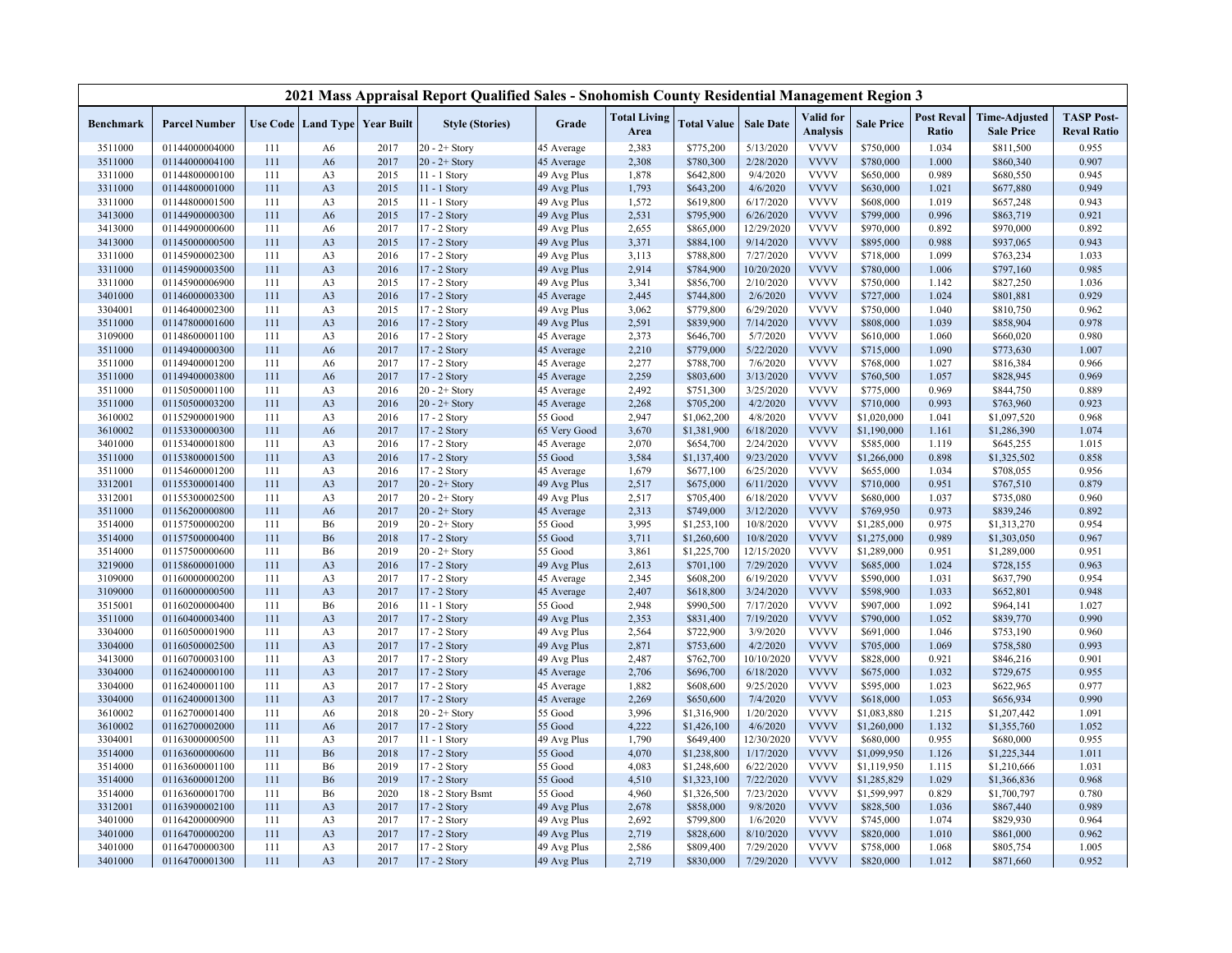|                    |                                  |            |                                  |                                   | 2021 Mass Appraisal Report Qualified Sales - Snohomish County Residential Management Region 3 |                            |                             |                            |                      |                              |                            |                            |                                           |                                         |
|--------------------|----------------------------------|------------|----------------------------------|-----------------------------------|-----------------------------------------------------------------------------------------------|----------------------------|-----------------------------|----------------------------|----------------------|------------------------------|----------------------------|----------------------------|-------------------------------------------|-----------------------------------------|
| Benchmark          | <b>Parcel Number</b>             |            |                                  | Use Code   Land Type   Year Built | <b>Style (Stories)</b>                                                                        | Grade                      | <b>Total Living</b><br>Area | <b>Total Value</b>         | <b>Sale Date</b>     | Valid for<br><b>Analysis</b> | <b>Sale Price</b>          | <b>Post Reval</b><br>Ratio | <b>Time-Adjusted</b><br><b>Sale Price</b> | <b>TASP Post-</b><br><b>Reval Ratio</b> |
| 3401000            | 01164700002700                   | 111        | A <sub>3</sub>                   | 2017                              | $17 - 2$ Story                                                                                | 49 Avg Plus                | 2,414                       | \$803,100                  | 3/6/2020             | <b>VVVV</b>                  | \$780,000                  | 1.030                      | \$850,200                                 | 0.945                                   |
| 3401000            | 01164700002800                   | 111        | A <sub>3</sub>                   | 2017                              | 17 - 2 Story                                                                                  | 49 Avg Plus                | 3,151                       | \$901,800                  | 9/10/2020            | <b>VVVV</b>                  | \$911,000                  | 0.990                      | \$953,817                                 | 0.945                                   |
| 3401000            | 01164700003300                   | 111        | A <sub>3</sub>                   | 2017                              | 17 - 2 Story                                                                                  | 49 Avg Plus                | 2,414                       | \$800,100                  | 7/7/2020             | <b>VVVV</b>                  | \$750,000                  | 1.067                      | \$797,250                                 | 1.004                                   |
| 3511000            | 01164900004900                   | 111        | A6                               | 2017                              | 17 - 2 Story                                                                                  | 45 Average                 | 2,277                       | \$801,000                  | 7/13/2020            | <b>VVVV</b>                  | \$790,000                  | 1.014                      | \$839,770                                 | 0.954                                   |
| 3511000            | 01164900005000                   | 111        | A <sub>6</sub>                   | 2018                              | 17 - 2 Story                                                                                  | 45 Average                 | 2,246                       | \$788,300                  | 7/1/2020             | <b>VVVV</b>                  | \$735,000                  | 1.073                      | \$781,305                                 | 1.009                                   |
| 3511000            | 01164900006300                   | 111        | A <sub>6</sub>                   | 2019                              | 17 - 2 Story                                                                                  | 45 Average                 | 1,937                       | \$739,000                  | 7/8/2020             | <b>VVVV</b>                  | \$731,000                  | 1.011                      | \$777,053                                 | 0.951                                   |
| 3401000            | 01165100000600                   | 111        | A <sub>3</sub>                   | 2018                              | 17 - 2 Story                                                                                  | 49 Avg Plus                | 2,449                       | \$762,500                  | 9/17/2020            | <b>VVVV</b>                  | \$747,500                  | 1.020                      | \$782,633                                 | 0.974                                   |
| 3401000            | 01165100000900                   | 111        | A <sub>3</sub>                   | 2018                              | 17 - 2 Story                                                                                  | 49 Avg Plus                | 2,449                       | \$750,900                  | 1/21/2020            | <b>VVVV</b>                  | \$669,999                  | 1.121                      | \$746,379                                 | 1.006                                   |
| 3401000            | 01165100001400                   | 111        | A <sub>3</sub>                   | 2018                              | 18 - 2 Story Bsmt                                                                             | 49 Avg Plus                | 2,669                       | \$770,000                  | 11/5/2020            | <b>VVVV</b>                  | \$765,950                  | 1.005                      | \$765,950                                 | 1.005                                   |
| 3511000            | 01165400000400                   | 111        | A6                               | 2020                              | $11 - 1$ Story                                                                                | 55 Good                    | 3,073                       | \$1,379,600                | 10/1/2020            | <b>VVVV</b>                  | \$1,286,000                | 1.073                      | \$1,314,292                               | 1.050                                   |
| 3511000            | 01165400000500                   | 111        | A6                               | 2019                              | 17 - 2 Story                                                                                  | 55 Good                    | 4,254                       | \$1,514,900                | 10/14/2020           | <b>VVVV</b>                  | \$1,477,000                | 1.026                      | \$1,509,494                               | 1.004                                   |
| 3511000            | 01166400002100                   | 111        | A <sub>3</sub>                   | 2018                              | 17 - 2 Story                                                                                  | 49 Avg Plus                | 2,692                       | \$915,600                  | 2/5/2020             | <b>VVVV</b>                  | \$860,000                  | 1.065                      | \$948,580                                 | 0.965                                   |
| 3511000            | 01170000004000                   | 111        | A <sub>3</sub>                   | 2018                              | 18 - 2 Story Bsmt                                                                             | 49 Avg Plus                | 3,307                       | \$962,500                  | 3/2/2020             | <b>VVVV</b>                  | \$855,111                  | 1.126                      | \$932,071                                 | 1.033                                   |
| 3511000            | 01170400003100                   | 111        | A <sub>3</sub>                   | 2018                              | 18 - 2 Story Bsmt                                                                             | 45 Average                 | 3,329                       | \$914,700                  | 6/25/2020            | <b>VVVV</b>                  | \$905,000                  | 1.011                      | \$978,305                                 | 0.935                                   |
| 3511000            | 01170400003400                   | 111        | A <sub>3</sub>                   | 2018                              | 18 - 2 Story Bsmt                                                                             | 45 Average                 | 3,329                       | \$875,200                  | 1/10/2020            | <b>VVVV</b>                  | \$836,000                  | 1.047                      | \$931,304                                 | 0.940                                   |
| 3511000            | 01170400005500                   | 111        | A <sub>3</sub>                   | 2018                              | 17 - 2 Story                                                                                  | 45 Average                 | 2,485                       | \$848,800                  | 5/22/2020            | <b>VVVV</b>                  | \$850,000                  | 0.999                      | \$919,700                                 | 0.923                                   |
| 3511000            | 01173500000500                   | 111        | A <sub>3</sub>                   | 2018                              | $17 - 2$ Story                                                                                | 49 Avg Plus                | 2,836                       | \$1,094,600                | 7/20/2020            | <b>VVVV</b>                  | \$1,008,000                | 1.086                      | \$1,071,504                               | 1.022                                   |
| 3610002            | 01177500000100                   | 111        | A <sub>3</sub>                   | 2020                              | 17 - 2 Story                                                                                  | 55 Good                    | 3,292                       | \$1,169,100                | 8/25/2020            | <b>VVVV</b>                  | \$1,128,608                | 1.036                      | \$1,185,038                               | 0.987                                   |
| 3610002            | 01177500000300                   | 111        | A <sub>3</sub>                   | 2019                              | 17 - 2 Story                                                                                  | 55 Good                    | 3,265                       | \$1,175,000                | 1/9/2020             | <b>VVVV</b>                  | \$1,167,479                | 1.006                      | \$1,300,572                               | 0.903                                   |
| 3610002            | 01177500000500                   | 111        | A <sub>3</sub>                   | 2020                              | 17 - 2 Story                                                                                  | 55 Good                    | 3,437                       | \$1,234,300                | 3/23/2020            | <b>VVVV</b>                  | \$1,196,995                | 1.031                      | \$1,304,725                               | 0.946                                   |
| 3610002            | 01177500000600                   | 111        | A <sub>3</sub>                   | 2020                              | 17 - 2 Story                                                                                  | 55 Good                    | 3,265                       | \$1,175,000                | 5/14/2020            | <b>VVVV</b>                  | \$1,234,000                | 0.952                      | \$1,335,188                               | 0.880                                   |
| 3610002            | 01177500000700                   | 111        | A <sub>3</sub>                   | 2020                              | 17 - 2 Story                                                                                  | 55 Good                    | 3,292                       | \$1,182,900                | 3/12/2020            | <b>VVVV</b>                  | \$1,098,501                | 1.077                      | \$1,197,366                               | 0.988                                   |
| 3610002            | 01177500001100                   | 111        | A <sub>3</sub>                   | 2020                              | 17 - 2 Story                                                                                  | 55 Good                    | 3,223                       | \$1,178,900                | 5/15/2020            | <b>VVVV</b>                  | \$1,203,133                | 0.980                      | \$1,301,790                               | 0.906                                   |
| 3610002            | 01177500001300                   | 111        | A <sub>3</sub>                   | 2020                              | 17 - 2 Story                                                                                  | 55 Good                    | 3,292                       | \$1,184,600                | 1/29/2020            | <b>VVVV</b>                  | \$1,178,050                | 1.006                      | \$1,312,348                               | 0.903                                   |
| 3610002            | 01177500001500                   | 111        | A <sub>3</sub>                   | 2020                              | 17 - 2 Story                                                                                  | 55 Good                    | 3,240                       | \$1,176,700                | 6/19/2020            | <b>VVVV</b>                  | \$1,200,000                | 0.981                      | \$1,297,200                               | 0.907                                   |
| 3511000            | 01177600000600                   | 111        | A <sub>3</sub>                   | 2019                              | 18 - 2 Story Bsmt                                                                             | 55 Good                    | 4,676                       | \$1,467,600                | 3/18/2020            | <b>VVVV</b>                  | \$1,345,990                | 1.090                      | \$1,467,129                               | 1.000                                   |
| 3511000            | 01177600000700                   | 111        | A <sub>3</sub>                   | 2019                              | 18 - 2 Story Bsmt                                                                             | 55 Good                    | 4,676                       | \$1,464,500                | 3/18/2020            | <b>VVVV</b>                  | \$1,333,495                | 1.098                      | \$1,453,510                               | 1.008                                   |
| 3511000            | 01177600001000                   | 111        | A <sub>3</sub>                   | 2019                              | 17 - 2 Story                                                                                  | 55 Good                    | 4,388                       | \$1,476,000                | 2/1/2020             | <b>VVVV</b>                  | \$1,359,046                | 1.086                      | \$1,499,028                               | 0.985                                   |
| 3401000            | 01181000001800                   | 111        | A <sub>3</sub>                   | 2019                              | 17 - 2 Story                                                                                  | 49 Avg Plus                | 2,405                       | \$739,800                  | 1/1/2020             | <b>VVVV</b>                  | \$654,995                  | 1.129                      | \$729,664                                 | 1.014                                   |
| 3511000            | 01183400000100                   | 111        | A <sub>3</sub>                   | 2019                              | 17 - 2 Story                                                                                  | 49 Avg Plus                | 2,796                       | \$918,400                  | 7/20/2020            | <b>VVVV</b>                  | \$869,030                  | 1.057                      | \$923,779                                 | 0.994                                   |
| 3511000            | 01183400000200                   | 111        | A <sub>3</sub>                   | 2020                              | 17 - 2 Story                                                                                  | 49 Avg Plus                | 2,478                       | \$874,000                  | 8/3/2020             | <b>VVVV</b>                  | \$862,900                  | 1.013                      | \$906,045                                 | 0.965                                   |
| 3511000            | 01183400000500                   | 111        | A <sub>3</sub>                   | 2019                              | 17 - 2 Story                                                                                  | 49 Avg Plus                | 2,478                       | \$895,500                  | 8/19/2020            | <b>VVVV</b>                  | \$856,300                  | 1.046                      | \$899,115                                 | 0.996                                   |
| 3511000            | 01183400000600                   | 111        | A <sub>3</sub>                   | 2019                              | 17 - 2 Story                                                                                  | 49 Avg Plus                | 2,711                       | \$919,500                  | 8/3/2020             | <b>VVVV</b>                  | \$844,860                  | 1.088                      | \$887,103                                 | 1.037                                   |
| 3511000            | 01183400002100                   | 111        | A <sub>3</sub>                   | 2019                              | 17 - 2 Story                                                                                  | 49 Avg Plus                | 2,655                       | \$902,000                  | 10/21/2020           | <b>VVVV</b>                  | \$857,957                  | 1.051                      | \$876,832                                 | 1.029                                   |
| 3511000            | 01183400002300                   | 111        | A <sub>3</sub>                   | 2019                              | 17 - 2 Story                                                                                  | 49 Avg Plus                | 2,655                       | \$902,000                  | 9/3/2020             | <b>VVVV</b>                  | \$852,100                  | 1.059                      | \$892,149                                 | 1.011                                   |
| 3511000            | 01183400002400                   | 111        | A <sub>3</sub>                   | 2020                              | 17 - 2 Story                                                                                  | 49 Avg Plus                | 2,775                       | \$921,100                  | 3/12/2020            | <b>VVVV</b>                  | \$882,805                  | 1.043                      | \$962,257                                 | 0.957                                   |
| 3511000            | 01183400002500                   | 111        | A <sub>3</sub>                   | 2020                              | 17 - 2 Story                                                                                  | 49 Avg Plus                | 2,738                       | \$895,800                  | 3/6/2020             | <b>VVVV</b>                  | \$920,170                  | 0.974                      | \$1,002,985                               | 0.893                                   |
| 3511000            | 01183400002600                   | 111        | A <sub>3</sub>                   | 2020                              | 17 - 2 Story                                                                                  | 49 Avg Plus                | 2,478                       | \$890,300                  | 3/10/2020            | <b>VVVV</b>                  | \$844,900                  | 1.054                      | \$920,941                                 | 0.967                                   |
| 3511000            | 01183400002700                   | 111        | A <sub>3</sub>                   | 2019                              | 17 - 2 Story                                                                                  | 49 Avg Plus                | 2,478                       | \$890,300                  | 3/11/2020            | <b>VVVV</b>                  | \$851,900                  | 1.045                      | \$928,571                                 | 0.959                                   |
| 3511000            | 01183400002800                   | 111        | A <sub>3</sub>                   | 2020                              | 17 - 2 Story                                                                                  | 49 Avg Plus                | 3,349                       | \$1,031,000                | 8/3/2020             | <b>VVVV</b>                  | \$1,021,000                | 1.010                      | \$1,072,050                               | 0.962                                   |
| 3511000            | 01183400002900                   | 111        | A <sub>3</sub>                   | 2019                              | 17 - 2 Story                                                                                  | 49 Avg Plus                | 3,349                       | \$1,036,400                | 5/21/2020            | <b>VVVV</b>                  | \$955,355                  | 1.085                      | \$1,033,694                               | 1.003                                   |
| 3511000            | 01183400003000                   | 111        | A <sub>3</sub>                   | 2019                              | 17 - 2 Story                                                                                  | 49 Avg Plus                | 2,478                       | \$895,500                  | 2/13/2020            | <b>VVVV</b>                  | \$836,203                  | 1.071                      | \$922,332                                 | 0.971                                   |
| 3511000            | 01183400003100                   | 111        | A <sub>3</sub>                   | 2019                              | 17 - 2 Story                                                                                  | 49 Avg Plus                | 2,478                       | \$895,500                  | 2/24/2020            | <b>VVVV</b>                  | \$841,400                  | 1.064                      | \$928,064                                 | 0.965                                   |
| 3511000            | 01183400003200                   | 111        | A <sub>3</sub>                   | 2019                              | 17 - 2 Story                                                                                  | 49 Avg Plus                | 2,796                       | \$928,600                  | 6/10/2020            | <b>VVVV</b>                  | \$915,990                  | 1.014                      | \$990,185                                 | 0.938                                   |
| 3511000            | 01183400003300                   | 111        | A <sub>3</sub>                   | 2019                              | 17 - 2 Story                                                                                  | 49 Avg Plus                | 2,478                       | \$895,500                  | 8/7/2020             | <b>VVVV</b>                  | \$888,915                  | 1.007                      | \$933,361                                 | 0.959                                   |
| 3511000            | 01183400003400                   | 111        | A <sub>3</sub>                   | 2019                              | 17 - 2 Story                                                                                  | 49 Avg Plus                | 3,349                       | \$1,036,400                | 7/20/2020            | <b>VVVV</b>                  | \$1,038,387                | 0.998                      | \$1,103,805                               | 0.939                                   |
| 3511000            | 01183400003500                   | 111        | A <sub>3</sub>                   | 2019                              | 17 - 2 Story                                                                                  | 49 Avg Plus                | 3,349                       | \$1,001,300                | 7/2/2020             | <b>VVVV</b>                  | \$1,045,900                | 0.957                      | \$1,111,792                               | 0.901                                   |
| 3511000            | 01183400003600                   | 111        | A <sub>3</sub>                   | 2019                              | 17 - 2 Story                                                                                  | 49 Avg Plus                | 2,478                       | \$875,000                  | 6/23/2020            | <b>VVVV</b>                  | \$850,515                  | 1.029                      | \$919,407                                 | 0.952                                   |
| 3511000            | 01183400003700                   | 111        | A <sub>3</sub>                   | 2019                              | 17 - 2 Story                                                                                  | 49 Avg Plus                | 2,711                       | \$896,100                  | 5/27/2020            | <b>VVVV</b><br><b>VVVV</b>   | \$849,900                  | 1.054                      | \$919,592                                 | 0.974                                   |
| 3511000            | 01183400003800                   | 111<br>111 | A <sub>3</sub>                   | 2019<br>2019                      | 17 - 2 Story                                                                                  | 49 Avg Plus                | 2,796                       | \$908,100                  | 8/6/2020<br>9/1/2020 | <b>VVVV</b>                  | \$1,052,000                | 0.863<br>0.953             | \$1,104,600                               | 0.822<br>0.910                          |
| 3511000            | 01183400003900                   |            | A <sub>3</sub>                   |                                   | 17 - 2 Story                                                                                  | 49 Avg Plus                | 2,478                       | \$875,000                  | 8/10/2020            | <b>VVVV</b>                  | \$918,000                  |                            | \$961,146                                 |                                         |
| 3511000<br>3511000 | 01183400004000<br>01183400004100 | 111<br>111 | A <sub>3</sub><br>A <sub>3</sub> | 2019<br>2019                      | 17 - 2 Story<br>17 - 2 Story                                                                  | 49 Avg Plus<br>49 Avg Plus | 3,349<br>3,349              | \$1,001,300<br>\$1,014,400 | 10/5/2020            | <b>VVVV</b>                  | \$1,040,000<br>\$1,102,134 | 0.963<br>0.920             | \$1,092,000<br>\$1,126,381                | 0.917<br>0.901                          |
| 3511000            | 01183400004300                   | 111        | A <sub>3</sub>                   | 2019                              | 17 - 2 Story                                                                                  | 49 Avg Plus                | 2,711                       | \$898,000                  | 10/23/2020           | <b>VVVV</b>                  | \$924,499                  | 0.971                      | \$944,838                                 | 0.950                                   |
|                    |                                  |            |                                  |                                   |                                                                                               |                            |                             |                            |                      |                              |                            |                            |                                           |                                         |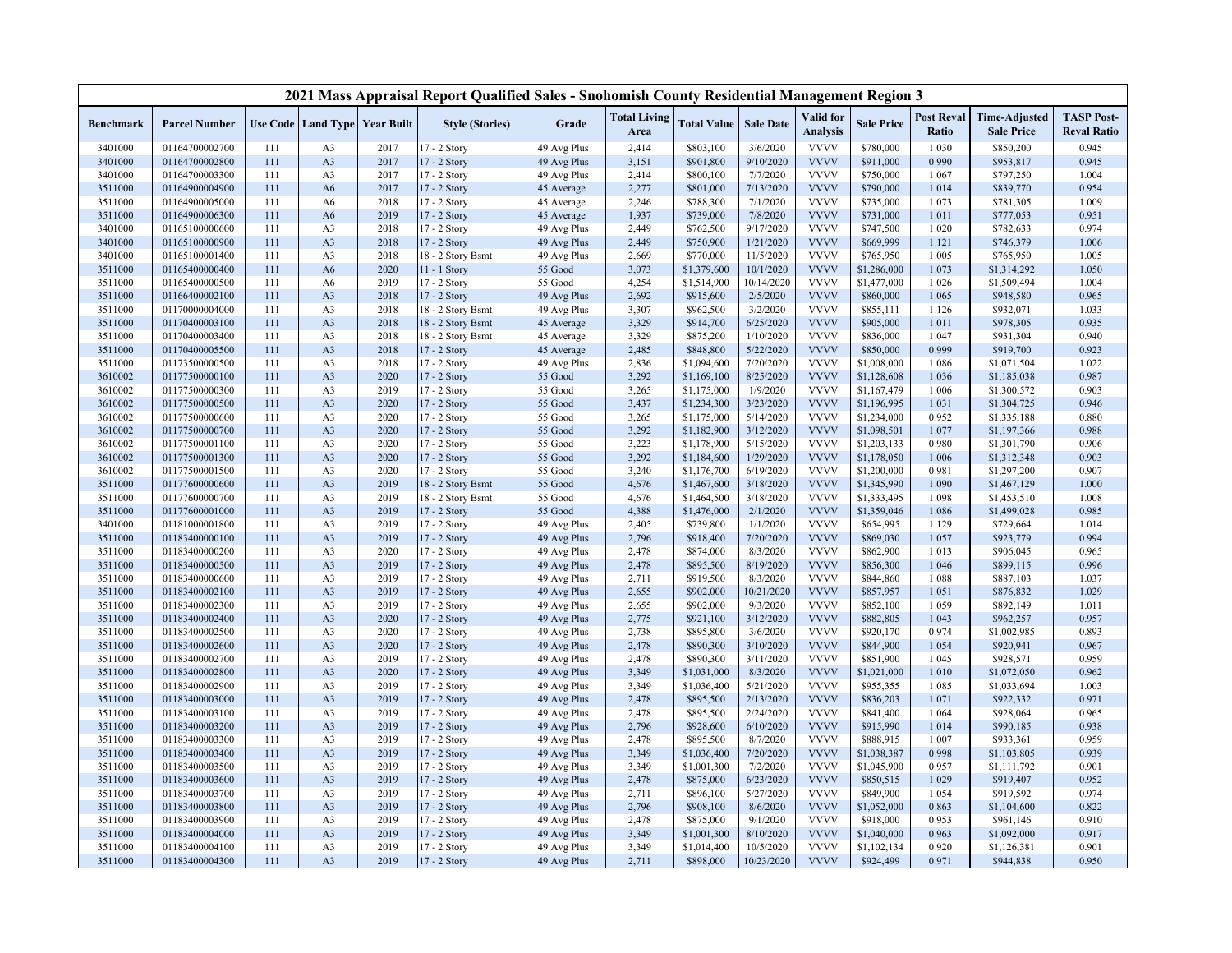|           |                      |     |                |                                   | 2021 Mass Appraisal Report Qualified Sales - Snohomish County Residential Management Region 3 |             |                             |                    |                  |                              |                   |                            |                                           |                                         |
|-----------|----------------------|-----|----------------|-----------------------------------|-----------------------------------------------------------------------------------------------|-------------|-----------------------------|--------------------|------------------|------------------------------|-------------------|----------------------------|-------------------------------------------|-----------------------------------------|
| Benchmark | <b>Parcel Number</b> |     |                | Use Code   Land Type   Year Built | <b>Style (Stories)</b>                                                                        | Grade       | <b>Total Living</b><br>Area | <b>Total Value</b> | <b>Sale Date</b> | Valid for<br><b>Analysis</b> | <b>Sale Price</b> | <b>Post Reval</b><br>Ratio | <b>Time-Adjusted</b><br><b>Sale Price</b> | <b>TASP Post-</b><br><b>Reval Ratio</b> |
| 3511000   | 01184900001500       | 111 | A <sub>3</sub> | 2020                              | 8 - 2 Story Bsmt                                                                              | 49 Avg Plus | 3,209                       | \$959,000          | 1/6/2020         | <b>VVVV</b>                  | \$845,595         | 1.134                      | \$941,993                                 | 1.018                                   |
| 3511000   | 01184900002200       | 111 | A <sub>3</sub> | 2019                              | 17 - 2 Story                                                                                  | 49 Avg Plus | 2,405                       | \$855,400          | 1/6/2020         | <b>VVVV</b>                  | \$788,195         | 1.085                      | \$878,049                                 | 0.974                                   |
| 3511000   | 01184900002300       | 111 | A <sub>3</sub> | 2019                              | 17 - 2 Story                                                                                  | 49 Avg Plus | 2,773                       | \$927,400          | 1/27/2020        | <b>VVVV</b>                  | \$823,825         | 1.126                      | \$917,741                                 | 1.011                                   |
| 3413000   | 01185700000100       | 111 | A <sub>3</sub> | 2019                              | $20 - 2 +$ Story                                                                              | 45 Average  | 2,632                       | \$728,900          | 3/5/2020         | <b>VVVV</b>                  | \$699,950         | 1.041                      | \$762,946                                 | 0.955                                   |
| 3413000   | 01185700000200       | 111 | A <sub>3</sub> | 2020                              | $20 - 2 +$ Story                                                                              | 45 Average  | 2,655                       | \$745,600          | 1/7/2020         | <b>VVVV</b>                  | \$709,950         | 1.050                      | \$790,884                                 | 0.943                                   |
| 3413000   | 01185700000300       | 111 | A <sub>3</sub> | 2019                              | $20 - 2 +$ Story                                                                              | 49 Avg Plus | 2,632                       | \$827,200          | 1/30/2020        | <b>VVVV</b>                  | \$724,950         | 1.141                      | \$807,594                                 | 1.024                                   |
| 3413000   | 01185700000400       | 111 | A <sub>3</sub> | 2019                              | $20 - 2 +$ Story                                                                              | 45 Average  | 2,632                       | \$745,700          | 1/28/2020        | <b>VVVV</b>                  | \$702,210         | 1.062                      | \$782,262                                 | 0.953                                   |
| 3413000   | 01185700001700       | 111 | A <sub>3</sub> | 2019                              | 17 - 2 Story                                                                                  | 45 Average  | 2,154                       | \$692,800          | 1/28/2020        | <b>VVVV</b>                  | \$679,950         | 1.019                      | \$757,464                                 | 0.915                                   |
| 3413000   | 01185700001800       | 111 | A <sub>3</sub> | 2019                              | $20 - 2 +$ Story                                                                              | 45 Average  | 2,632                       | \$722,600          | 1/27/2020        | <b>VVVV</b>                  | \$699,950         | 1.032                      | \$779,744                                 | 0.927                                   |
| 3511000   | 01187800000500       | 111 | A <sub>3</sub> | 2020                              | 17 - 2 Story                                                                                  | 49 Avg Plus | 2,713                       | \$856,800          | 1/15/2020        | <b>VVVV</b>                  | \$832,404         | 1.029                      | \$927,298                                 | 0.924                                   |
| 3511000   | 01187800001000       | 111 | A <sub>3</sub> | 2019                              | 17 - 2 Story                                                                                  | 49 Avg Plus | 2,682                       | \$857,800          | 1/13/2020        | <b>VVVV</b>                  | \$847,069         | 1.013                      | \$943,635                                 | 0.909                                   |
| 3511000   | 01187800001800       | 111 | A <sub>3</sub> | 2019                              | 17 - 2 Story                                                                                  | 49 Avg Plus | 3,215                       | \$926,800          | 1/29/2020        | <b>VVVV</b>                  | \$931,190         | 0.995                      | \$1,037,346                               | 0.893                                   |
| 3511000   | 01187800001900       | 111 | A <sub>3</sub> | 2019                              | 17 - 2 Story                                                                                  | 49 Avg Plus | 3,094                       | \$913,600          | 1/29/2020        | <b>VVVV</b>                  | \$875,857         | 1.043                      | \$975,705                                 | 0.936                                   |
| 3511000   | 01187800002000       | 111 | A <sub>3</sub> | 2020                              | 17 - 2 Story                                                                                  | 49 Avg Plus | 3,215                       | \$962,000          | 3/12/2020        | <b>VVVV</b>                  | \$928,450         | 1.036                      | \$1,012,011                               | 0.951                                   |
| 3610002   | 01189400000400       | 111 | A <sub>3</sub> | 2020                              | 17 - 2 Story                                                                                  | 49 Avg Plus | 3,168                       | \$928,800          | 2/26/2020        | <b>VVVV</b>                  | \$1,090,000       | 0.852                      | \$1,202,270                               | 0.773                                   |
| 3511000   | 01191700000300       | 111 | A <sub>3</sub> | 2020                              | $20 - 2 +$ Story                                                                              | 49 Avg Plus | 3,362                       | \$913,900          | 5/21/2020        | <b>VVVV</b>                  | \$938,677         | 0.974                      | \$1,015,649                               | 0.900                                   |
| 3511000   | 01191700000400       | 111 | A <sub>3</sub> | 2020                              | 17 - 2 Story                                                                                  | 49 Avg Plus | 2,949                       | \$894,000          | 6/17/2020        | <b>VVVV</b>                  | \$927,202         | 0.964                      | \$1,002,305                               | 0.892                                   |
| 3511000   | 01191700000500       | 111 | A <sub>3</sub> | 2020                              | 17 - 2 Story                                                                                  | 49 Avg Plus | 2,949                       | \$894,000          | 7/22/2020        | <b>VVVV</b>                  | \$953,622         | 0.937                      | \$1,013,700                               | 0.882                                   |
| 3511000   | 01191700000700       | 111 | A <sub>3</sub> | 2020                              | 17 - 2 Story                                                                                  | 49 Avg Plus | 2,949                       | \$894,000          | 6/17/2020        | <b>VVVV</b>                  | \$916,098         | 0.976                      | \$990,302                                 | 0.903                                   |
| 3511000   | 01191700000800       | 111 | A <sub>3</sub> | 2020                              | $20 - 2 +$ Story                                                                              | 49 Avg Plus | 2,901                       | \$840,300          | 5/21/2020        | <b>VVVV</b>                  | \$875,108         | 0.960                      | \$946,867                                 | 0.887                                   |
| 3511000   | 01191700000900       | 111 | A <sub>3</sub> | 2020                              | 17 - 2 Story                                                                                  | 49 Avg Plus | 3,218                       | \$929,400          | 6/17/2020        | <b>VVVV</b>                  | \$993,098         | 0.936                      | \$1,073,539                               | 0.866                                   |
| 3401000   | 01191800000100       | 111 | A <sub>3</sub> | 2020                              | 17 - 2 Story                                                                                  | 45 Average  | 2,773                       | \$798,800          | 9/9/2020         | <b>VVVV</b>                  | \$771,970         | 1.035                      | \$808,253                                 | 0.988                                   |
| 3401000   | 01191800000200       | 111 | A <sub>3</sub> | 2020                              | 17 - 2 Story                                                                                  | 45 Average  | 3,030                       | \$827,800          | 10/19/2020       | <b>VVVV</b>                  | \$809,475         | 1.023                      | \$827,283                                 | 1.001                                   |
| 3401000   | 01191800000300       | 111 | A <sub>3</sub> | 2020                              | 17 - 2 Story                                                                                  | 45 Average  | 2,405                       | \$743,600          | 11/19/2020       | <b>VVVV</b>                  | \$749,175         | 0.993                      | \$749,175                                 | 0.993                                   |
| 3401000   | 01191800000400       | 111 | A <sub>3</sub> | 2020                              | 17 - 2 Story                                                                                  | 45 Average  | 3,030                       | \$827,800          | 10/28/2020       | <b>VVVV</b>                  | \$805,670         | 1.027                      | \$823,395                                 | 1.005                                   |
| 3401000   | 01191800000500       | 111 | A <sub>3</sub> | 2020                              | 17 - 2 Story                                                                                  | 45 Average  | 2,773                       | \$793,800          | 10/28/2020       | <b>VVVV</b>                  | \$783,055         | 1.014                      | \$800,282                                 | 0.992                                   |
| 3401000   | 01191800000600       | 111 | A <sub>3</sub> | 2020                              | 17 - 2 Story                                                                                  | 45 Average  | 2,544                       | \$760,000          | 11/19/2020       | <b>VVVV</b>                  | \$786,600         | 0.966                      | \$786,600                                 | 0.966                                   |
| 3401000   | 01191800000700       | 111 | A <sub>3</sub> | 2020                              | 17 - 2 Story                                                                                  | 45 Average  | 2,405                       | \$741,600          | 9/9/2020         | <b>VVVV</b>                  | \$730,595         | 1.015                      | \$764,933                                 | 0.969                                   |
| 3401000   | 01191800000800       | 111 | A <sub>3</sub> | 2020                              | 18 - 2 Story Bsmt                                                                             | 45 Average  | 2,695                       | \$767,200          | 9/3/2020         | <b>VVVV</b>                  | \$764,090         | 1.004                      | \$800,002                                 | 0.959                                   |
| 3401000   | 01191800000900       | 111 | A <sub>3</sub> | 2020                              | 17 - 2 Story                                                                                  | 45 Average  | 2,773                       | \$793,800          | 9/9/2020         | <b>VVVV</b>                  | \$790,565         | 1.004                      | \$827,722                                 | 0.959                                   |
| 3401000   | 01191800001000       | 111 | A <sub>3</sub> | 2020                              | 17 - 2 Story                                                                                  | 45 Average  | 2,405                       | \$741,600          | 8/27/2020        | <b>VVVV</b>                  | \$729,995         | 1.016                      | \$766,495                                 | 0.968                                   |
| 3401000   | 01191800001100       | 111 | A <sub>3</sub> | 2020                              | 17 - 2 Story                                                                                  | 45 Average  | 2,544                       | \$760,000          | 7/22/2020        | <b>VVVV</b>                  | \$774,060         | 0.982                      | \$822,826                                 | 0.924                                   |
| 3401000   | 01191800001200       | 111 | A <sub>3</sub> | 2020                              | 17 - 2 Story                                                                                  | 45 Average  | 2,695                       | \$781,800          | 7/8/2020         | <b>VVVV</b>                  | \$754,995         | 1.036                      | \$802,560                                 | 0.974                                   |
| 3401000   | 01191800001300       | 111 | A <sub>3</sub> | 2020                              | 17 - 2 Story                                                                                  | 45 Average  | 2,544                       | \$760,600          | 6/1/2020         | <b>VVVV</b>                  | \$693,625         | 1.097                      | \$749,809                                 | 1.014                                   |
| 3401000   | 01191800001400       | 111 | A <sub>3</sub> | 2020                              | 17 - 2 Story                                                                                  | 45 Average  | 2,668                       | \$779,100          | 6/8/2020         | <b>VVVV</b>                  | \$709,585         | 1.098                      | \$767,061                                 | 1.016                                   |
| 3401000   | 01191800001500       | 111 | A <sub>3</sub> | 2020                              | 18 - 2 Story Bsmt                                                                             | 45 Average  | 3,209                       | \$818,200          | 6/22/2020        | <b>VVVV</b>                  | \$789,995         | 1.036                      | \$853,985                                 | 0.958                                   |
| 3401000   | 01191800001600       | 111 | A <sub>3</sub> | 2020                              | 18 - 2 Story Bsmt                                                                             | 45 Average  | 3,354                       | \$834,100          | 9/23/2020        | <b>VVVV</b>                  | \$828,995         | 1.006                      | \$867,958                                 | 0.961                                   |
| 3401000   | 01191800001700       | 111 | A <sub>3</sub> | 2020                              | 18 - 2 Story Bsmt                                                                             | 45 Average  | 3,513                       | \$852,800          | 7/22/2020        | <b>VVVV</b>                  | \$845,565         | 1.009                      | \$898,836                                 | 0.949                                   |
| 3401000   | 01191800001800       | 111 | A <sub>3</sub> | 2020                              | $17 - 2$ Story                                                                                | 45 Average  | 2,405                       | \$741,600          | 6/2/2020         | <b>VVVV</b>                  | \$684,995         | 1.083                      | \$740,480                                 | 1.002                                   |
| 3401000   | 01191800001900       | 111 | A <sub>3</sub> | 2020                              | 17 - 2 Story                                                                                  | 45 Average  | 2,773                       | \$794,700          | 7/2/2020         | <b>VVVV</b>                  | \$756,600         | 1.050                      | \$804,266                                 | 0.988                                   |
| 3401000   | 01191800002000       | 111 | A <sub>3</sub> | 2020                              | 17 - 2 Story                                                                                  | 45 Average  | 2,405                       | \$741,600          | 7/22/2020        | <b>VVVV</b>                  | \$744,995         | 0.995                      | \$791,930                                 | 0.936                                   |
| 3401000   | 01191800002100       | 111 | A <sub>3</sub> | 2020                              | 18 - 2 Story Bsmt                                                                             | 45 Average  | 3,209                       | \$807,500          | 8/27/2020        | <b>VVVV</b>                  | \$799,995         | 1.009                      | \$839,995                                 | 0.961                                   |
| 3401000   | 01191800002200       | 111 | A <sub>3</sub> | 2020                              | 18 - 2 Story Bsmt                                                                             | 45 Average  | 3,209                       | \$807,500          | 6/8/2020         | <b>VVVV</b>                  | \$725,595         | 1.113                      | \$784,368                                 | 1.029                                   |
| 3401000   | 01191800002300       | 111 | A <sub>3</sub> | 2020                              | 17 - 2 Story                                                                                  | 45 Average  | 2,773                       | \$794,700          | 7/22/2020        | <b>VVVV</b>                  | \$765,595         | 1.038                      | \$813,827                                 | 0.976                                   |
| 3401000   | 01191800002400       | 111 | A <sub>3</sub> | 2020                              | 17 - 2 Story                                                                                  | 45 Average  | 2,668                       | \$779,100          | 9/9/2020         | <b>VVVV</b>                  | \$757,595         | 1.028                      | \$793,202                                 | 0.982                                   |
| 3401000   | 01191800002500       | 111 | A <sub>3</sub> | 2020                              | 17 - 2 Story                                                                                  | 45 Average  | 2,544                       | \$762,600          | 9/24/2020        | <b>VVVV</b>                  | \$778,540         | 0.980                      | \$815,131                                 | 0.936                                   |
| 3401000   | 01191800002600       | 111 | A <sub>3</sub> | 2020                              | 18 - 2 Story Bsmt                                                                             | 45 Average  | 3,513                       | \$858,900          | 3/24/2020        | <b>VVVV</b>                  | \$747,970         | 1.148                      | \$815,287                                 | 1.053                                   |
| 3401000   | 01191800002700       | 111 | A <sub>3</sub> | 2020                              | 18 - 2 Story Bsmt                                                                             | 45 Average  | 3,354                       | \$836,100          | 1/27/2020        | <b>VVVV</b>                  | \$751,980         | 1.112                      | \$837,706                                 | 0.998                                   |
| 3401000   | 01191800002900       | 111 | A <sub>3</sub> | 2020                              | 17 - 2 Story                                                                                  | 45 Average  | 2,773                       | \$788,900          | 1/27/2020        | <b>VVVV</b>                  | \$694,995         | 1.135                      | \$774,224                                 | 1.019                                   |
| 3401000   | 01191800003000       | 111 | A <sub>3</sub> | 2020                              | 17 - 2 Story                                                                                  | 45 Average  | 2,405                       | \$743,600          | 1/29/2020        | <b>VVVV</b>                  | \$669,995         | 1.110                      | \$746,374                                 | 0.996                                   |
| 3401000   | 01191800003100       | 111 | A <sub>3</sub> | 2020                              | 17 - 2 Story                                                                                  | 45 Average  | 2,773                       | \$796,700          | 2/27/2020        | <b>VVVV</b>                  | \$701,660         | 1.135                      | \$773,931                                 | 1.029                                   |
| 3401000   | 01191800003200       | 111 | A <sub>3</sub> | 2020                              | 17 - 2 Story                                                                                  | 45 Average  | 2,405                       | \$741,600          | 3/5/2020         | <b>VVVV</b>                  | \$681,335         | 1.088                      | \$742,655                                 | 0.999                                   |
| 3401000   | 01191800003300       | 111 | A <sub>3</sub> | 2019                              | 17 - 2 Story                                                                                  | 45 Average  | 2,544                       | \$760,000          | 3/22/2020        | <b>VVVV</b>                  | \$679,995         | 1.118                      | \$741,195                                 | 1.025                                   |
| 3401000   | 01191800003400       | 111 | A <sub>3</sub> | 2020                              | 17 - 2 Story                                                                                  | 45 Average  | 2,773                       | \$793,800          | 3/26/2020        | <b>VVVV</b>                  | \$716,620         | 1.108                      | \$781,116                                 | 1.016                                   |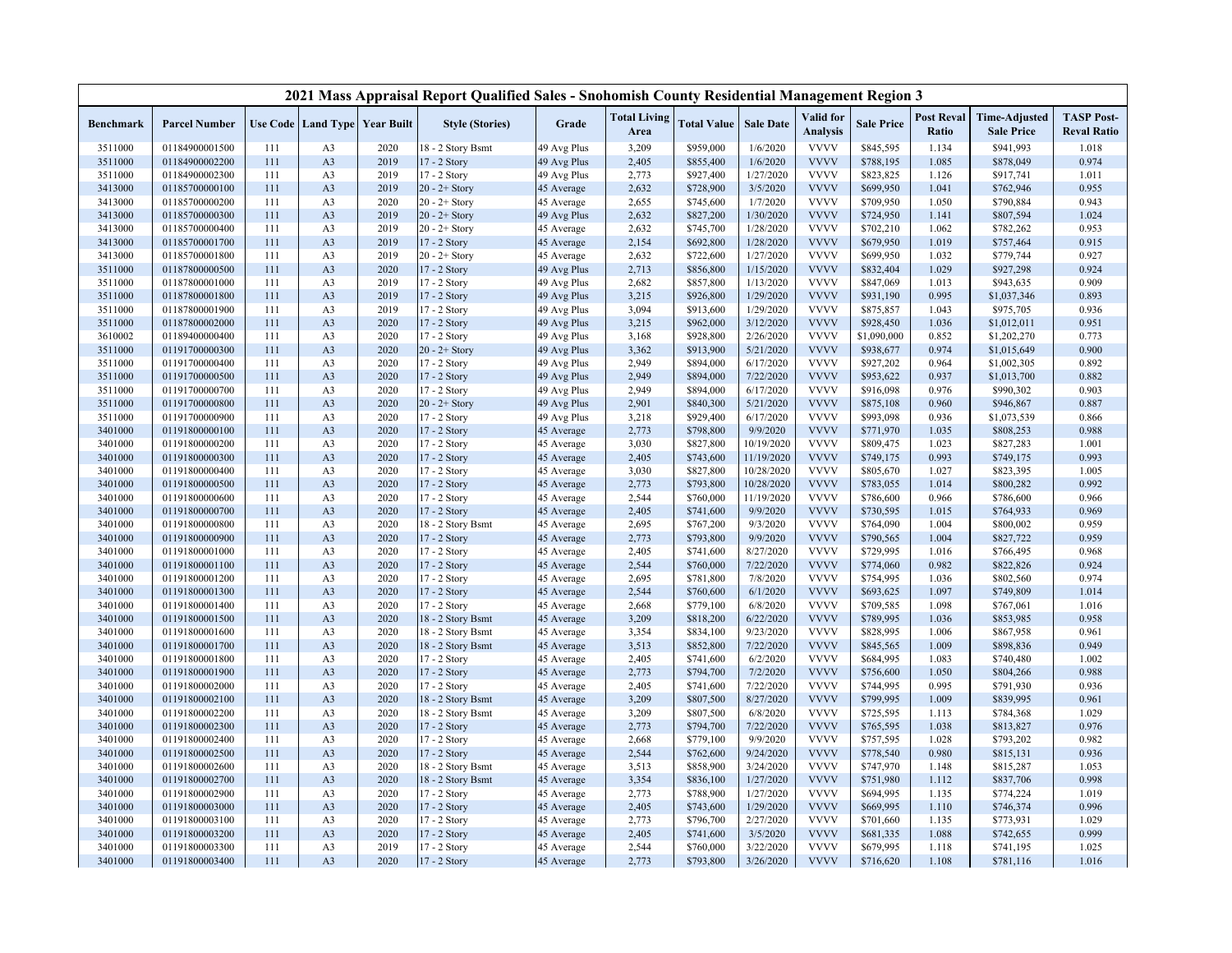|           |                      |     |                |                                   | 2021 Mass Appraisal Report Qualified Sales - Snohomish County Residential Management Region 3 |            |                             |                    |                  |                              |                   |                            |                                           |                                         |
|-----------|----------------------|-----|----------------|-----------------------------------|-----------------------------------------------------------------------------------------------|------------|-----------------------------|--------------------|------------------|------------------------------|-------------------|----------------------------|-------------------------------------------|-----------------------------------------|
| Benchmark | <b>Parcel Number</b> |     |                | Use Code   Land Type   Year Built | <b>Style (Stories)</b>                                                                        | Grade      | <b>Total Living</b><br>Area | <b>Total Value</b> | <b>Sale Date</b> | Valid for<br><b>Analysis</b> | <b>Sale Price</b> | <b>Post Reval</b><br>Ratio | <b>Time-Adjusted</b><br><b>Sale Price</b> | <b>TASP Post-</b><br><b>Reval Ratio</b> |
| 3401000   | 01191800003500       | 111 | A <sub>3</sub> | 2020                              | 7 - 2 Story                                                                                   | 45 Average | 2,668                       | \$781,100          | 9/3/2020         | <b>VVVV</b>                  | \$760,445         | 1.027                      | \$796,186                                 | 0.981                                   |
| 3401000   | 01191800003600       | 111 | A <sub>3</sub> | 2020                              | 17 - 2 Story                                                                                  | 45 Average | 2,544                       | \$762,600          | 10/16/2020       | <b>VVVV</b>                  | \$818,175         | 0.932                      | \$836,175                                 | 0.912                                   |
| 3401000   | 01191800003700       | 111 | A <sub>3</sub> | 2020                              | 17 - 2 Story                                                                                  | 45 Average | 2,668                       | \$793,400          | 1/3/2020         | <b>VVVV</b>                  | \$680,585         | 1.166                      | \$758,172                                 | 1.046                                   |
| 3401000   | 01191800003800       | 111 | A <sub>3</sub> | 2020                              | 17 - 2 Story                                                                                  | 45 Average | 2,773                       | \$796,700          | 1/6/2020         | <b>VVVV</b>                  | \$698,995         | 1.140                      | \$778,680                                 | 1.023                                   |
| 3401000   | 01191800003900       | 111 | A <sub>3</sub> | 2019                              | 17 - 2 Story                                                                                  | 45 Average | 2,544                       | \$762,000          | 9/9/2020         | <b>VVVV</b>                  | \$825,850         | 0.923                      | \$864,665                                 | 0.881                                   |
| 3511000   | 01192800000100       | 111 | A <sub>3</sub> | 2020                              | 17 - 2 Story                                                                                  | 45 Average | 2,695                       | \$845,900          | 5/7/2020         | <b>VVVV</b>                  | \$899,995         | 0.940                      | \$973,795                                 | 0.869                                   |
| 3511000   | 01192800000200       | 111 | A <sub>3</sub> | 2020                              | 17 - 2 Story                                                                                  | 45 Average | 2,544                       | \$842,600          | 1/27/2020        | <b>VVVV</b>                  | \$816,995         | 1.031                      | \$910,132                                 | 0.926                                   |
| 3511000   | 01192800000300       | 111 | A <sub>3</sub> | 2020                              | 17 - 2 Story                                                                                  | 45 Average | 2,668                       | \$860,900          | 2/6/2020         | <b>VVVV</b>                  | \$820,995         | 1.049                      | \$905,557                                 | 0.951                                   |
| 3511000   | 01192800000400       | 111 | A <sub>3</sub> | 2020                              | 17 - 2 Story                                                                                  | 45 Average | 2,405                       | \$831,900          | 1/27/2020        | <b>VVVV</b>                  | \$809,995         | 1.027                      | \$902,334                                 | 0.922                                   |
| 3511000   | 01192800000500       | 111 | A <sub>3</sub> | 2020                              | 17 - 2 Story                                                                                  | 45 Average | 2,668                       | \$863,500          | 2/6/2020         | <b>VVVV</b>                  | \$854,000         | 1.011                      | \$941,962                                 | 0.917                                   |
| 3511000   | 01192800000600       | 111 | A <sub>3</sub> | 2020                              | 17 - 2 Story                                                                                  | 45 Average | 2,544                       | \$842,000          | 2/27/2020        | <b>VVVV</b>                  | \$815,995         | 1.032                      | \$900,042                                 | 0.936                                   |
| 3511000   | 01192800000700       | 111 | A <sub>3</sub> | 2020                              | 17 - 2 Story                                                                                  | 45 Average | 2,695                       | \$866,400          | 7/8/2020         | <b>VVVV</b>                  | \$874,995         | 0.990                      | \$930,120                                 | 0.931                                   |
| 3511000   | 01192800000800       | 111 | A <sub>3</sub> | 2020                              | 17 - 2 Story                                                                                  | 45 Average | 2,404                       | \$822,300          | 7/8/2020         | <b>VVVV</b>                  | \$860,000         | 0.956                      | \$914,180                                 | 0.899                                   |
| 3511000   | 01192800000900       | 111 | A <sub>3</sub> | 2020                              | 17 - 2 Story                                                                                  | 45 Average | 2,405                       | \$831,900          | 5/20/2020        | <b>VVVV</b>                  | \$844,995         | 0.985                      | \$914,285                                 | 0.910                                   |
| 3511000   | 01192800001000       | 111 | A <sub>3</sub> | 2020                              | 18 - 2 Story Bsmt                                                                             | 45 Average | 3,513                       | \$958,300          | 3/24/2020        | <b>VVVV</b>                  | \$910,670         | 1.052                      | \$992,630                                 | 0.965                                   |
| 3511000   | 01192800001100       | 111 | A <sub>3</sub> | 2020                              | 18 - 2 Story Bsmt                                                                             | 45 Average | 3,354                       | \$913,800          | 7/8/2020         | <b>VVVV</b>                  | \$934,995         | 0.977                      | \$993,900                                 | 0.919                                   |
| 3511000   | 01192800001200       | 111 | A <sub>3</sub> | 2020                              | 17 - 2 Story                                                                                  | 45 Average | 2,688                       | \$881,200          | 4/14/2020        | <b>VVVV</b>                  | \$875,000         | 1.007                      | \$941,500                                 | 0.936                                   |
| 3511000   | 01192800001300       | 111 | A <sub>3</sub> | 2020                              | 17 - 2 Story                                                                                  | 45 Average | 2,688                       | \$864,800          | 3/24/2020        | <b>VVVV</b>                  | \$917,530         | 0.943                      | \$1,000,108                               | 0.865                                   |
| 3511000   | 01192900000100       | 111 | A <sub>3</sub> | 2019                              | 17 - 2 Story                                                                                  | 45 Average | 2,411                       | \$828,500          | 2/6/2020         | <b>VVVV</b>                  | \$799,995         | 1.036                      | \$882,394                                 | 0.939                                   |
| 3511000   | 01192900000200       | 111 | A <sub>3</sub> | 2020                              | 17 - 2 Story                                                                                  | 45 Average | 2,773                       | \$886,100          | 5/20/2020        | <b>VVVV</b>                  | \$891,315         | 0.994                      | \$964,403                                 | 0.919                                   |
| 3511000   | 01192900000300       | 111 | A <sub>3</sub> | 2020                              | 17 - 2 Story                                                                                  | 45 Average | 2,695                       | \$873,400          | 6/12/2020        | <b>VVVV</b>                  | \$872,100         | 1.001                      | \$942,740                                 | 0.926                                   |
| 3511000   | 01192900000400       | 111 | A <sub>3</sub> | 2020                              | 17 - 2 Story                                                                                  | 45 Average | 2,773                       | \$887,000          | 7/8/2020         | <b>VVVV</b>                  | \$911,800         | 0.973                      | \$969,243                                 | 0.915                                   |
| 3511000   | 01192900000600       | 111 | A <sub>3</sub> | 2020                              | 17 - 2 Story                                                                                  | 45 Average | 2,773                       | \$886,100          | 6/8/2020         | <b>VVVV</b>                  | \$895,770         | 0.989                      | \$968,327                                 | 0.915                                   |
| 3511000   | 01192900000700       | 111 | A <sub>3</sub> | 2020                              | 17 - 2 Story                                                                                  | 45 Average | 2,668                       | \$870,500          | 6/8/2020         | <b>VVVV</b>                  | \$865,000         | 1.006                      | \$935,065                                 | 0.931                                   |
| 3511000   | 01192900000800       | 111 | A <sub>3</sub> | 2020                              | 17 - 2 Story                                                                                  | 45 Average | 2,773                       | \$897,000          | 3/5/2020         | <b>VVVV</b>                  | \$874,600         | 1.026                      | \$953,314                                 | 0.941                                   |
| 3311000   | 01193400000100       | 111 | A <sub>3</sub> | 2020                              | 17 - 2 Story                                                                                  | 45 Average | 2,405                       | \$632,800          | 7/8/2020         | <b>VVVV</b>                  | \$689,995         | 0.917                      | \$733,465                                 | 0.863                                   |
| 3311000   | 01193400000200       | 111 | A <sub>3</sub> | 2020                              | 17 - 2 Story                                                                                  | 45 Average | 2,544                       | \$643,400          | 6/12/2020        | <b>VVVV</b>                  | \$706,200         | 0.911                      | \$763,402                                 | 0.843                                   |
| 3311000   | 01193400000300       | 111 | A <sub>3</sub> | 2020                              | 17 - 2 Story                                                                                  | 45 Average | 3,430                       | \$755,900          | 6/8/2020         | <b>VVVV</b>                  | \$764,995         | 0.988                      | \$826,960                                 | 0.914                                   |
| 3311000   | 01193400000400       | 111 | A <sub>3</sub> | 2020                              | 17 - 2 Story                                                                                  | 45 Average | 2,544                       | \$642,900          | 5/20/2020        | <b>VVVV</b>                  | \$725,595         | 0.886                      | \$785,094                                 | 0.819                                   |
| 3311000   | 01193400000500       | 111 | A <sub>3</sub> | 2020                              | 17 - 2 Story                                                                                  | 45 Average | 2,668                       | \$660,600          | 7/8/2020         | <b>VVVV</b>                  | \$699,995         | 0.944                      | \$744,095                                 | 0.888                                   |
| 3311000   | 01193400000600       | 111 | A <sub>3</sub> | 2020                              | 17 - 2 Story                                                                                  | 45 Average | 3,447                       | \$757,500          | 7/22/2020        | <b>VVVV</b>                  | \$764,995         | 0.990                      | \$813,190                                 | 0.932                                   |
| 3311000   | 01193400000800       | 111 | A <sub>3</sub> | 2020                              | 17 - 2 Story                                                                                  | 45 Average | 2,668                       | \$671,200          | 8/10/2020        | <b>VVVV</b>                  | \$715,000         | 0.939                      | \$750,750                                 | 0.894                                   |
| 3311000   | 01193400000900       | 111 | A <sub>3</sub> | 2020                              | 17 - 2 Story                                                                                  | 45 Average | 2,695                       | \$674,000          | 9/23/2020        | <b>VVVV</b>                  | \$705,595         | 0.955                      | \$738,758                                 | 0.912                                   |
| 3311000   | 01193400001000       | 111 | A <sub>3</sub> | 2020                              | 17 - 2 Story                                                                                  | 45 Average | 1,924                       | \$583,100          | 9/9/2020         | <b>VVVV</b>                  | \$649,995         | 0.897                      | \$680,545                                 | 0.857                                   |
| 3311000   | 01193400001200       | 111 | A <sub>3</sub> | 2020                              | 17 - 2 Story                                                                                  | 45 Average | 2,775                       | \$683,900          | 8/27/2020        | <b>VVVV</b>                  | \$727,615         | 0.940                      | \$763,996                                 | 0.895                                   |
| 3311000   | 01193400001300       | 111 | A <sub>3</sub> | 2020                              | 17 - 2 Story                                                                                  | 45 Average | 2,405                       | \$633,300          | 8/27/2020        | <b>VVVV</b>                  | \$686,595         | 0.922                      | \$720,925                                 | 0.878                                   |
| 3311000   | 01193400001400       | 111 | A <sub>3</sub> | 2020                              | 17 - 2 Story                                                                                  | 45 Average | 2,695                       | \$663,000          | 7/2/2020         | <b>VVVV</b>                  | \$694,995         | 0.954                      | \$738,780                                 | 0.897                                   |
| 3311000   | 01193400001500       | 111 | A <sub>3</sub> | 2020                              | 17 - 2 Story                                                                                  | 45 Average | 2,544                       | \$643,400          | 7/1/2020         | <b>VVVV</b>                  | \$691,615         | 0.930                      | \$735,187                                 | 0.875                                   |
| 3311000   | 01193400001600       | 111 | A <sub>3</sub> | 2020                              | 17 - 2 Story                                                                                  | 45 Average | 2,405                       | \$627,800          | 7/22/2020        | <b>VVVV</b>                  | \$684,995         | 0.917                      | \$728,150                                 | 0.862                                   |
| 3311000   | 01193400001700       | 111 | A <sub>3</sub> | 2020                              | 17 - 2 Story                                                                                  | 45 Average | 2,544                       | \$642,900          | 7/2/2020         | <b>VVVV</b>                  | \$684,995         | 0.939                      | \$728,150                                 | 0.883                                   |
| 3311000   | 01193400001800       | 111 | A <sub>3</sub> | 2020                              | 17 - 2 Story                                                                                  | 45 Average | 2,405                       | \$627,800          | 7/8/2020         | <b>VVVV</b>                  | \$674,995         | 0.930                      | \$717,520                                 | 0.875                                   |
| 3311000   | 01193400001900       | 111 | A <sub>3</sub> | 2020                              | 17 - 2 Story                                                                                  | 45 Average | 2,544                       | \$659,000          | 10/16/2020       | <b>VVVV</b>                  | \$791,000         | 0.833                      | \$808,402                                 | 0.815                                   |
| 3610002   | 01194100000200       | 111 | A <sub>3</sub> | 2020                              | 17 - 2 Story                                                                                  | 55 Good    | 4,194                       | \$1,385,400        | 12/1/2020        | <b>VVVV</b>                  | \$1,297,190       | 1.068                      | \$1,297,190                               | 1.068                                   |
| 3610002   | 01194100000600       | 111 | A <sub>3</sub> | 2020                              | $20 - 2 +$ Story                                                                              | 55 Good    | 4,371                       | \$1,302,600        | 12/1/2020        | <b>VVVV</b>                  | \$1,284,990       | 1.014                      | \$1,284,990                               | 1.014                                   |
| 3610002   | 01194100001200       | 111 | A <sub>3</sub> | 2020                              | 17 - 2 Story                                                                                  | 55 Good    | 4,365                       | \$1,426,600        | 11/18/2020       | <b>VVVV</b>                  | \$1,419,863       | 1.005                      | \$1,419,863                               | 1.005                                   |
| 3610002   | 01194100001300       | 111 | A <sub>3</sub> | 2020                              | 17 - 2 Story                                                                                  | 55 Good    | 4,194                       | \$1,388,100        | 11/18/2020       | <b>VVVV</b>                  | \$1,342,361       | 1.034                      | \$1,342,361                               | 1.034                                   |
| 3401000   | 01194300000200       | 111 | A <sub>3</sub> | 2020                              | 17 - 2 Story                                                                                  | 45 Average | 2,152                       | \$703,700          | 11/11/2020       | <b>VVVV</b>                  | \$685,625         | 1.026                      | \$685,625                                 | 1.026                                   |
| 3401000   | 01194300000300       | 111 | A <sub>3</sub> | 2020                              | 17 - 2 Story                                                                                  | 45 Average | 2,152                       | \$701,000          | 9/14/2020        | <b>VVVV</b>                  | \$679,950         | 1.031                      | \$711,908                                 | 0.985                                   |
| 3401000   | 01194300000400       | 111 | A <sub>3</sub> | 2020                              | $20 - 2 +$ Story                                                                              | 45 Average | 2,655                       | \$739,400          | 9/25/2020        | <b>VVVV</b>                  | \$750,159         | 0.986                      | \$785,416                                 | 0.941                                   |
| 3401000   | 01194300000500       | 111 | A <sub>3</sub> | 2020                              | 17 - 2 Story                                                                                  | 45 Average | 2,152                       | \$701,000          | 8/3/2020         | <b>VVVV</b>                  | \$680,033         | 1.031                      | \$714,035                                 | 0.982                                   |
| 3401000   | 01194300000600       | 111 | A <sub>3</sub> | 2020                              | 17 - 2 Story                                                                                  | 45 Average | 2,152                       | \$703,700          | 8/3/2020         | <b>VVVV</b>                  | \$684,950         | 1.027                      | \$719,198                                 | 0.978                                   |
| 3401000   | 01194300000700       | 111 | A <sub>3</sub> | 2020                              | $20 - 2 +$ Story                                                                              | 45 Average | 2,655                       | \$739,400          | 5/27/2020        | <b>VVVV</b>                  | \$719,363         | 1.028                      | \$778,351                                 | 0.950                                   |
| 3401000   | 01194300000800       | 111 | A <sub>3</sub> | 2020                              | 17 - 2 Story                                                                                  | 45 Average | 2,152                       | \$703,700          | 3/17/2020        | <b>VVVV</b>                  | \$682,575         | 1.031                      | \$744,007                                 | 0.946                                   |
| 3401000   | 01194300000900       | 111 | A <sub>3</sub> | 2020                              | 17 - 2 Story                                                                                  | 45 Average | 2,152                       | \$701,000          | 3/17/2020        | <b>VVVV</b>                  | \$649,950         | 1.079                      | \$708,446                                 | 0.989                                   |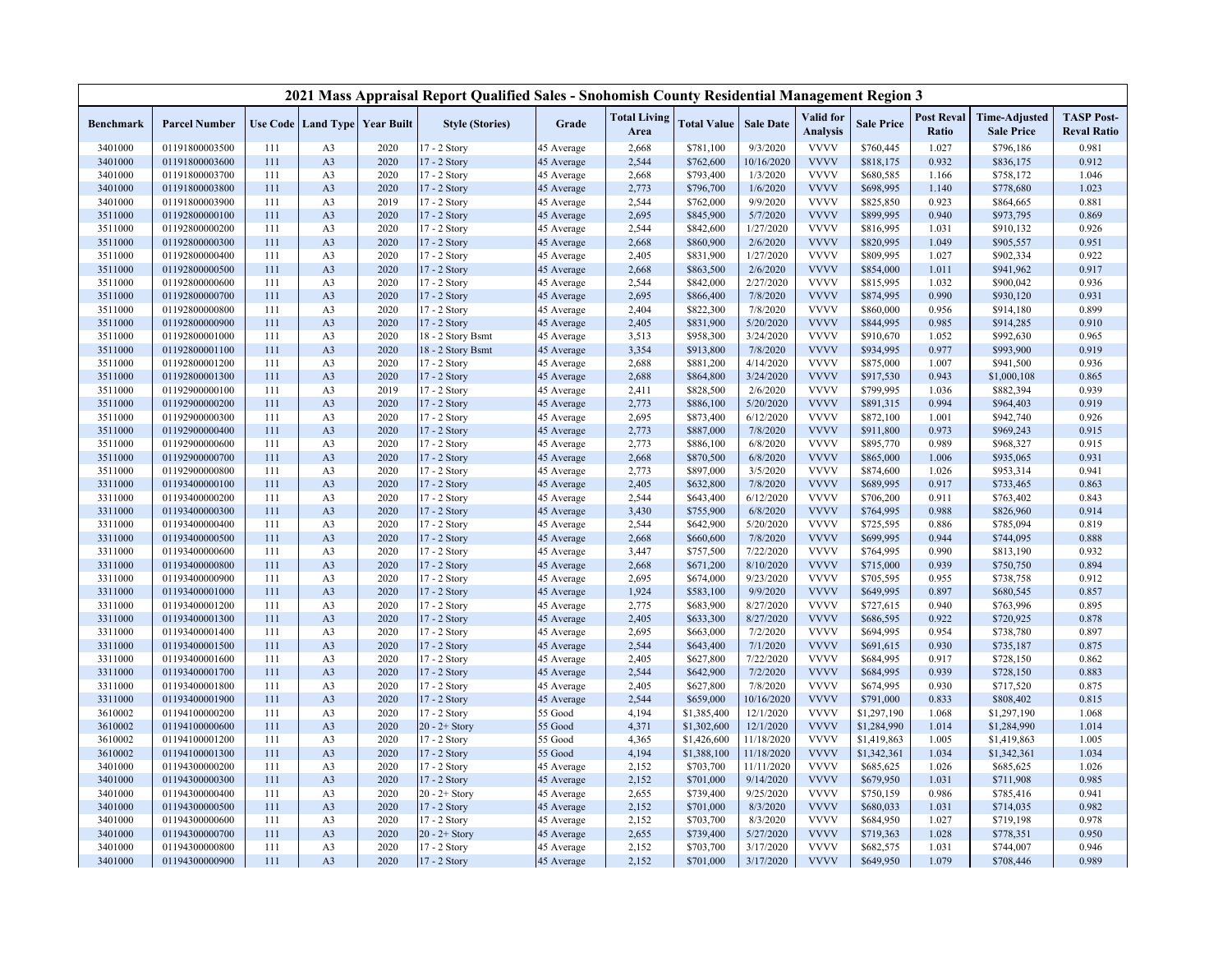|           |                      |     |                |                                   | 2021 Mass Appraisal Report Qualified Sales - Snohomish County Residential Management Region 3 |             |                             |                    |                  |                              |                   |                            |                                           |                                         |
|-----------|----------------------|-----|----------------|-----------------------------------|-----------------------------------------------------------------------------------------------|-------------|-----------------------------|--------------------|------------------|------------------------------|-------------------|----------------------------|-------------------------------------------|-----------------------------------------|
| Benchmark | <b>Parcel Number</b> |     |                | Use Code   Land Type   Year Built | <b>Style (Stories)</b>                                                                        | Grade       | <b>Total Living</b><br>Area | <b>Total Value</b> | <b>Sale Date</b> | Valid for<br><b>Analysis</b> | <b>Sale Price</b> | <b>Post Reval</b><br>Ratio | <b>Time-Adjusted</b><br><b>Sale Price</b> | <b>TASP Post-</b><br><b>Reval Ratio</b> |
| 3401000   | 01194300001000       | 111 | A <sub>3</sub> | 2020                              | $17 - 2$ Story                                                                                | 45 Average  | 2,115                       | \$702,200          | 5/28/2020        | <b>VVVV</b>                  | \$655,725         | 1.071                      | \$709,494                                 | 0.990                                   |
| 3401000   | 01194300001100       | 111 | A <sub>3</sub> | 2020                              | $20 - 2 +$ Story                                                                              | 45 Average  | 2,655                       | \$739,400          | 5/27/2020        | <b>VVVV</b>                  | \$698,710         | 1.058                      | \$756,004                                 | 0.978                                   |
| 3401000   | 01194300001200       | 111 | A <sub>3</sub> | 2020                              | 17 - 2 Story                                                                                  | 45 Average  | 2,304                       | \$724,900          | 7/6/2020         | <b>VVVV</b>                  | \$739,950         | 0.980                      | \$786,567                                 | 0.922                                   |
| 3401000   | 01194300001300       | 111 | A <sub>3</sub> | 2020                              | 17 - 2 Story                                                                                  | 45 Average  | 2,403                       | \$737,100          | 8/3/2020         | <b>VVVV</b>                  | \$739,950         | 0.996                      | \$776,948                                 | 0.949                                   |
| 3401000   | 01194300001400       | 111 | A <sub>3</sub> | 2020                              | 17 - 2 Story                                                                                  | 45 Average  | 2,304                       | \$722,900          | 8/3/2020         | <b>VVVV</b>                  | \$739,950         | 0.977                      | \$776,948                                 | 0.930                                   |
| 3401000   | 01194300001500       | 111 | A <sub>3</sub> | 2020                              | 17 - 2 Story                                                                                  | 45 Average  | 2,115                       | \$684,100          | 7/22/2020        | <b>VVVV</b>                  | \$655,525         | 1.044                      | \$696,823                                 | 0.982                                   |
| 3401000   | 01194300001600       | 111 | A <sub>3</sub> | 2020                              | 17 - 2 Story                                                                                  | 45 Average  | 2,115                       | \$684,100          | 7/24/2020        | <b>VVVV</b>                  | \$675,409         | 1.013                      | \$717,960                                 | 0.953                                   |
| 3401000   | 01194300001700       | 111 | A <sub>3</sub> | 2020                              | 17 - 2 Story                                                                                  | 45 Average  | 2,403                       | \$737,100          | 9/14/2020        | <b>VVVV</b>                  | \$741,104         | 0.995                      | \$775,936                                 | 0.950                                   |
| 3401000   | 01194300002100       | 111 | A <sub>3</sub> | 2020                              | 17 - 2 Story                                                                                  | 45 Average  | 2,304                       | \$722,900          | 12/1/2020        | <b>VVVV</b>                  | \$839,950         | 0.861                      | \$839,950                                 | 0.861                                   |
| 3219000   | 01194400001200       | 111 | A <sub>3</sub> | 2020                              | 17 - 2 Story                                                                                  | 45 Average  | 2,152                       | \$635,000          | 3/17/2020        | <b>VVVV</b>                  | \$602,951         | 1.053                      | \$657,217                                 | 0.966                                   |
| 3219000   | 01194400001300       | 111 | A <sub>3</sub> | 2020                              | 17 - 2 Story                                                                                  | 45 Average  | 2,115                       | \$617,300          | 3/17/2020        | <b>VVVV</b>                  | \$599,950         | 1.029                      | \$653,946                                 | 0.944                                   |
| 3219000   | 01194400001400       | 111 | A <sub>3</sub> | 2020                              | $20 - 2 +$ Story                                                                              | 45 Average  | 2,655                       | \$661,400          | 5/28/2020        | <b>VVVV</b>                  | \$650,625         | 1.017                      | \$703,976                                 | 0.940                                   |
| 3219000   | 01194400001500       | 111 | A <sub>3</sub> | 2020                              | 17 - 2 Story                                                                                  | 45 Average  | 2,152                       | \$642,900          | 7/14/2020        | <b>VVVV</b>                  | \$604,950         | 1.063                      | \$643,062                                 | 1.000                                   |
| 3219000   | 01194400001600       | 111 | A <sub>3</sub> | 2020                              | $20 - 2 +$ Story                                                                              | 45 Average  | 2,655                       | \$676,400          | 9/14/2020        | <b>VVVV</b>                  | \$664,950         | 1.017                      | \$696,203                                 | 0.972                                   |
| 3219000   | 01194400001700       | 111 | A <sub>3</sub> | 2020                              | 17 - 2 Story                                                                                  | 45 Average  | 2,152                       | \$642,900          | 7/2/2020         | <b>VVVV</b>                  | \$605,625         | 1.062                      | \$643,779                                 | 0.999                                   |
| 3219000   | 01194400001800       | 111 | A <sub>3</sub> | 2020                              | $20 - 2 +$ Story                                                                              | 45 Average  | 2,655                       | \$676,400          | 8/3/2020         | <b>VVVV</b>                  | \$654,950         | 1.033                      | \$687,698                                 | 0.984                                   |
| 3219000   | 01194400001900       | 111 | A <sub>3</sub> | 2020                              | 17 - 2 Story                                                                                  | 45 Average  | 2,152                       | \$642,900          | 8/3/2020         | <b>VVVV</b>                  | \$609,805         | 1.054                      | \$640,295                                 | 1.004                                   |
| 3219000   | 01194400002000       | 111 | A <sub>3</sub> | 2020                              | $20 - 2 +$ Story                                                                              | 45 Average  | 2,655                       | \$676,400          | 9/25/2020        | <b>VVVV</b>                  | \$655,625         | 1.032                      | \$686,439                                 | 0.985                                   |
| 3219000   | 01194400002100       | 111 | A <sub>3</sub> | 2020                              | 17 - 2 Story                                                                                  | 45 Average  | 2,152                       | \$642,900          | 9/14/2020        | <b>VVVV</b>                  | \$604,950         | 1.063                      | \$633,383                                 | 1.015                                   |
| 3311000   | 01194600001500       | 111 | A <sub>3</sub> | 2020                              | 17 - 2 Story                                                                                  | 45 Average  | 2,562                       | \$654,500          | 9/28/2020        | <b>VVVV</b>                  | \$729,015         | 0.898                      | \$763,279                                 | 0.857                                   |
| 3311000   | 01194600001700       | 111 | A <sub>3</sub> | 2020                              | 17 - 2 Story                                                                                  | 45 Average  | 2,362                       | \$627,900          | 9/25/2020        | <b>VVVV</b>                  | \$687,000         | 0.914                      | \$719,289                                 | 0.873                                   |
| 3511000   | 01194700000200       | 111 | A <sub>3</sub> | 2020                              | 17 - 2 Story                                                                                  | 49 Avg Plus | 3,215                       | \$934,500          | 7/17/2020        | <b>VVVV</b>                  | \$976,469         | 0.957                      | \$1,037,987                               | 0.900                                   |
| 3511000   | 01194700000300       | 111 | A <sub>3</sub> | 2020                              | 17 - 2 Story                                                                                  | 49 Avg Plus | 3,215                       | \$919,400          | 6/23/2020        | <b>VVVV</b>                  | \$931,493         | 0.987                      | \$1,006,944                               | 0.913                                   |
| 3511000   | 01194700000700       | 111 | A <sub>3</sub> | 2020                              | 18 - 2 Story Bsmt                                                                             | 49 Avg Plus | 3,825                       | \$987,500          | 10/27/2020       | <b>VVVV</b>                  | \$1,073,963       | 0.919                      | \$1,097,590                               | 0.900                                   |
| 3511000   | 01194700001100       | 111 | A <sub>3</sub> | 2020                              | 18 - 2 Story Bsmt                                                                             | 49 Avg Plus | 3,825                       | \$987,500          | 6/17/2020        | <b>VVVV</b>                  | \$999,990         | 0.988                      | \$1,080,989                               | 0.914                                   |
| 3511000   | 01194700001200       | 111 | A <sub>3</sub> | 2020                              | 18 - 2 Story Bsmt                                                                             | 49 Avg Plus | 3,300                       | \$907,600          | 6/23/2020        | <b>VVVV</b>                  | \$891,490         | 1.018                      | \$963,701                                 | 0.942                                   |
| 3610002   | 01196300000100       | 111 | A <sub>6</sub> | 2019                              | $17 - 2$ Story                                                                                | 55 Good     | 3,698                       | \$1,427,100        | 8/25/2020        | <b>VVVV</b>                  | \$1,529,000       | 0.933                      | \$1,605,450                               | 0.889                                   |
| 3610002   | 01196300000200       | 111 | A6             | 2020                              | 17 - 2 Story                                                                                  | 55 Good     | 3,150                       | \$1,321,400        | 5/7/2020         | <b>VVVV</b>                  | \$1,320,000       | 1.001                      | \$1,428,240                               | 0.925                                   |
| 3610002   | 01196300000300       | 111 | A <sub>6</sub> | 2019                              | 17 - 2 Story                                                                                  | 55 Good     | 3,698                       | \$1,431,600        | 6/12/2020        | <b>VVVV</b>                  | \$1,498,800       | 0.955                      | \$1,620,203                               | 0.884                                   |
| 3610002   | 01196300000400       | 111 | A6             | 2020                              | 17 - 2 Story                                                                                  | 55 Good     | 3,150                       | \$1,351,700        | 4/22/2020        | <b>VVVV</b>                  | \$1,298,800       | 1.041                      | \$1,397,509                               | 0.967                                   |
| 3610002   | 01196300000500       | 111 | A <sub>6</sub> | 2020                              | 17 - 2 Story                                                                                  | 55 Good     | 3,698                       | \$1,449,200        | 7/6/2020         | <b>VVVV</b>                  | \$1,548,880       | 0.936                      | \$1,646,459                               | 0.880                                   |
| 3610002   | 01196300000600       | 111 | A <sub>6</sub> | 2020                              | 17 - 2 Story                                                                                  | 55 Good     | 3,150                       | \$1,342,900        | 8/18/2020        | <b>VVVV</b>                  | \$1,312,599       | 1.023                      | \$1,378,229                               | 0.974                                   |
| 3413000   | 01197400000200       | 111 | A <sub>3</sub> | 2020                              | 17 - 2 Story                                                                                  | 45 Average  | 3,021                       | \$886,700          | 8/17/2020        | <b>VVVV</b>                  | \$842,525         | 1.052                      | \$884,651                                 | 1.002                                   |
| 3413000   | 01197400000800       | 111 | A <sub>3</sub> | 2020                              | 17 - 2 Story                                                                                  | 45 Average  | 2,836                       | \$884,400          | 9/1/2020         | <b>VVVV</b>                  | \$894,773         | 0.988                      | \$936,827                                 | 0.944                                   |
| 3511000   | 01198400000100       | 111 | A <sub>3</sub> | 2020                              | 17 - 2 Story                                                                                  | 49 Avg Plus | 2,695                       | \$896,900          | 9/9/2020         | <b>VVVV</b>                  | \$908,500         | 0.987                      | \$951,200                                 | 0.943                                   |
| 3511000   | 01198400000200       | 111 | A <sub>3</sub> | 2020                              | 17 - 2 Story                                                                                  | 49 Avg Plus | 2,773                       | \$905,800          | 9/9/2020         | <b>VVVV</b>                  | \$922,815         | 0.982                      | \$966,187                                 | 0.937                                   |
| 3511000   | 01198400000300       | 111 | A <sub>3</sub> | 2020                              | 17 - 2 Story                                                                                  | 49 Avg Plus | 2,411                       | \$847,700          | 9/3/2020         | <b>VVVV</b>                  | \$859,995         | 0.986                      | \$900,415                                 | 0.941                                   |
| 3511000   | 01198400000400       | 111 | A <sub>3</sub> | 2020                              | 17 - 2 Story                                                                                  | 49 Avg Plus | 2,668                       | \$893,000          | 9/9/2020         | <b>VVVV</b>                  | \$922,600         | 0.968                      | \$965,962                                 | 0.924                                   |
| 3511000   | 01198400000500       | 111 | A <sub>3</sub> | 2020                              | 17 - 2 Story                                                                                  | 49 Avg Plus | 2,773                       | \$911,700          | 9/9/2020         | <b>VVVV</b>                  | \$910,670         | 1.001                      | \$953,471                                 | 0.956                                   |
| 3511000   | 01198400000600       | 111 | A <sub>3</sub> | 2020                              | 17 - 2 Story                                                                                  | 49 Avg Plus | 2,544                       | \$867,800          | 9/9/2020         | <b>VVVV</b>                  | \$879,995         | 0.986                      | \$921,355                                 | 0.942                                   |
| 3511000   | 01198400000700       | 111 | A <sub>3</sub> | 2020                              | 17 - 2 Story                                                                                  | 49 Avg Plus | 2,411                       | \$847,700          | 9/9/2020         | <b>VVVV</b>                  | \$877,565         | 0.966                      | \$918,811                                 | 0.923                                   |
| 3511000   | 01198400000800       | 111 | A <sub>3</sub> | 2020                              | 17 - 2 Story                                                                                  | 49 Avg Plus | 2,773                       | \$911,700          | 9/9/2020         | <b>VVVV</b>                  | \$970,855         | 0.939                      | \$1,016,485                               | 0.897                                   |
| 3511000   | 01198400001000       | 111 | A <sub>3</sub> | 2020                              | 17 - 2 Story                                                                                  | 49 Avg Plus | 2,773                       | \$916,900          | 12/10/2020       | <b>VVVV</b>                  | \$1,006,000       | 0.911                      | \$1,006,000                               | 0.911                                   |
| 3610000   | 01198900000100       | 111 | A <sub>3</sub> | 2020                              | 17 - 2 Story                                                                                  | 49 Avg Plus | 2,735                       | \$811,100          | 9/3/2020         | <b>VVVV</b>                  | \$824,950         | 0.983                      | \$863,723                                 | 0.939                                   |
| 3610000   | 01198900000300       | 111 | A <sub>3</sub> | 2020                              | 17 - 2 Story                                                                                  | 49 Avg Plus | 2,459                       | \$767,800          | 9/18/2020        | <b>VVVV</b>                  | \$784,500         | 0.979                      | \$821,372                                 | 0.935                                   |
| 3610000   | 01199000000700       | 111 | A <sub>3</sub> | 2020                              | 18 - 2 Story Bsmt                                                                             | 49 Avg Plus | 4,422                       | \$1,118,200        | 10/22/2020       | <b>VVVV</b>                  | \$1,210,000       | 0.924                      | \$1,236,620                               | 0.904                                   |
| 3610000   | 01199000000800       | 111 | A <sub>3</sub> | 2020                              | 18 - 2 Story Bsmt                                                                             | 49 Avg Plus | 4,098                       | \$1,061,300        | 12/1/2020        | <b>VVVV</b>                  | \$1,175,000       | 0.903                      | \$1,175,000                               | 0.903                                   |
| 3610000   | 01199000000900       | 111 | A <sub>3</sub> | 2020                              | 18 - 2 Story Bsmt                                                                             | 49 Avg Plus | 4,032                       | \$1,058,100        | 11/23/2020       | <b>VVVV</b>                  | \$1,095,000       | 0.966                      | \$1,095,000                               | 0.966                                   |
| 3610000   | 01199000001000       | 111 | A <sub>3</sub> | 2019                              | 17 - 2 Story                                                                                  | 49 Avg Plus | 2,856                       | \$946,200          | 7/23/2020        | <b>VVVV</b>                  | \$915,000         | 1.034                      | \$972,645                                 | 0.973                                   |
| 3610000   | 01199000001100       | 111 | A <sub>3</sub> | 2020                              | 17 - 2 Story                                                                                  | 49 Avg Plus | 2,855                       | \$943,400          | 7/27/2020        | <b>VVVV</b>                  | \$875,000         | 1.078                      | \$930,125                                 | 1.014                                   |
| 3610000   | 01199000001200       | 111 | A <sub>3</sub> | 2020                              | 17 - 2 Story                                                                                  | 49 Avg Plus | 2,850                       | \$935,300          | 7/27/2020        | <b>VVVV</b>                  | \$850,000         | 1.100                      | \$903,550                                 | 1.035                                   |
| 3401000   | 27041100404300       | 111 | A <sub>3</sub> | 2020                              | 17 - 2 Story                                                                                  | 49 Avg Plus | 2,823                       | \$859,200          | 6/26/2020        | <b>VVVV</b>                  | \$850,000         | 1.011                      | \$918,850                                 | 0.935                                   |
| 3401000   | 27041100404400       | 111 | A <sub>3</sub> | 2020                              | 17 - 2 Story                                                                                  | 49 Avg Plus | 2,823                       | \$856,200          | 6/26/2020        | <b>VVVV</b>                  | \$862,950         | 0.992                      | \$932,849                                 | 0.918                                   |
| 3401000   | 27041100404500       | 111 | A <sub>3</sub> | 2020                              | 17 - 2 Story                                                                                  | 49 Avg Plus | 2,823                       | \$859,200          | 5/14/2020        | <b>VVVV</b>                  | \$863,950         | 0.995                      | \$934,794                                 | 0.919                                   |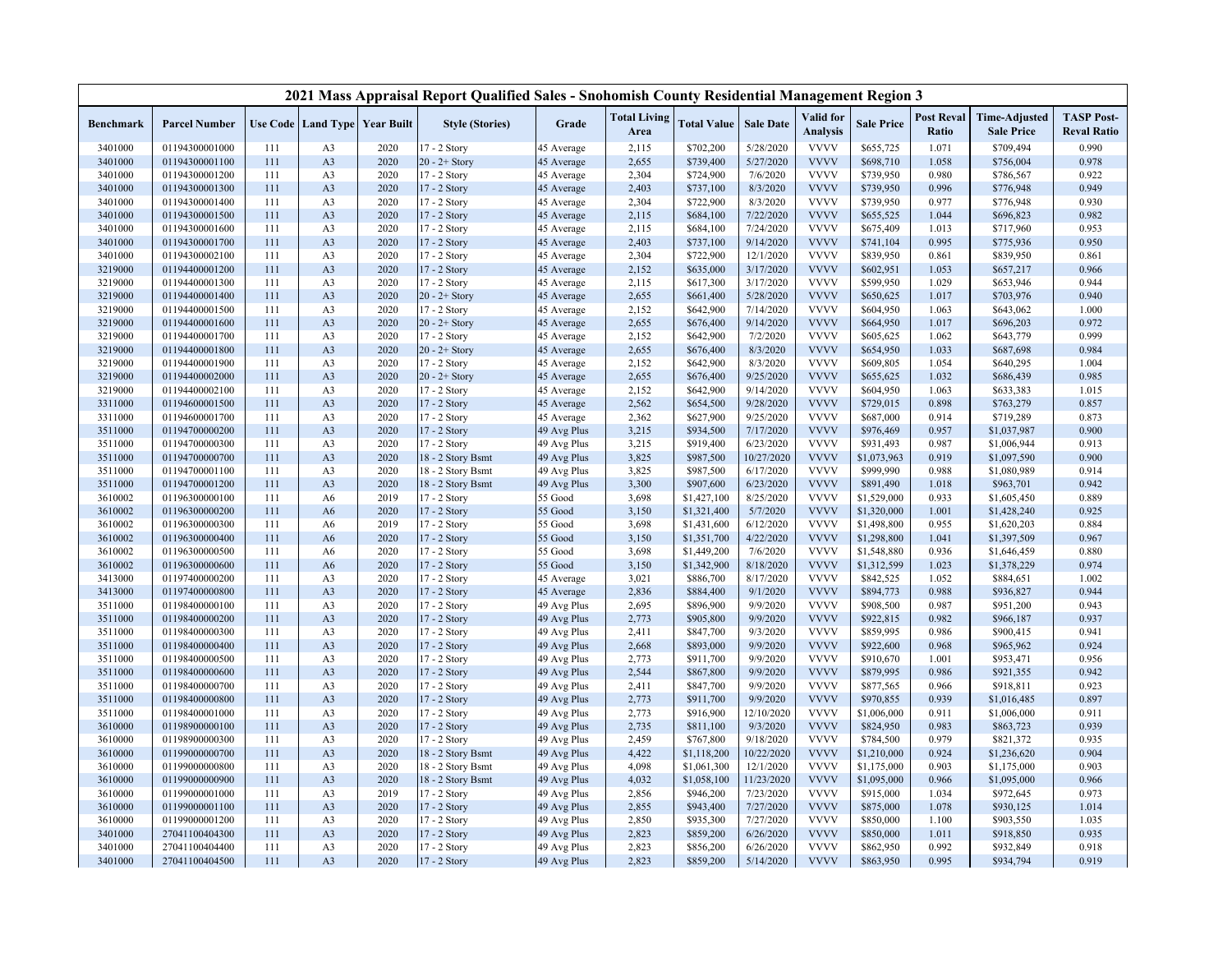|           |                      |     |                                          |      | 2021 Mass Appraisal Report Qualified Sales - Snohomish County Residential Management Region 3 |              |                             |                    |                  |                              |                   |                            |                                           |                                         |
|-----------|----------------------|-----|------------------------------------------|------|-----------------------------------------------------------------------------------------------|--------------|-----------------------------|--------------------|------------------|------------------------------|-------------------|----------------------------|-------------------------------------------|-----------------------------------------|
| Benchmark | <b>Parcel Number</b> |     | <b>Use Code   Land Type   Year Built</b> |      | <b>Style (Stories)</b>                                                                        | Grade        | <b>Total Living</b><br>Area | <b>Total Value</b> | <b>Sale Date</b> | Valid for<br><b>Analysis</b> | <b>Sale Price</b> | <b>Post Reval</b><br>Ratio | <b>Time-Adjusted</b><br><b>Sale Price</b> | <b>TASP Post-</b><br><b>Reval Ratio</b> |
| 3401000   | 27041100404600       | 111 | A <sub>3</sub>                           | 2020 | 17 - 2 Story                                                                                  | 49 Avg Plus  | 2,823                       | \$859,200          | 2/26/2020        | <b>VVVV</b>                  | \$869,950         | 0.988                      | \$959,555                                 | 0.895                                   |
| 3610000   | 27042300210200       | 111 | A2                                       | 1990 | 24 - Tri Level                                                                                | 45 Average   | 1,518                       | \$532,000          | 6/15/2020        | <b>VVVV</b>                  | \$487,500         | 1.091                      | \$526,988                                 | 1.010                                   |
| 3610000   | 27042300211200       | 111 | A <sub>2</sub>                           | 2014 | 17 - 2 Story                                                                                  | 49 Avg Plus  | 2,859                       | \$803,900          | 12/9/2020        | <b>VVVV</b>                  | \$905,000         | 0.888                      | \$905,000                                 | 0.888                                   |
| 3610002   | 27043500101200       | 111 | A <sub>2</sub>                           | 2017 | 17 - 2 Story                                                                                  | 55 Good      | 3,354                       | \$1,086,100        | 2/4/2020         | <b>VVVV</b>                  | \$1,249,990       | 0.869                      | \$1,378,739                               | 0.788                                   |
| 3602000   | 27043500201800       | 111 | A2                                       | 1968 | 11 - 1 Story                                                                                  | 55 Good      | 2,559                       | \$931,700          | 7/29/2020        | <b>VVVV</b>                  | \$990,000         | 0.941                      | \$1,052,370                               | 0.885                                   |
| 3602000   | 27043500203900       | 111 | A <sub>3</sub>                           | 2019 | 17 - 2 Story                                                                                  | 55 Good      | 3,751                       | \$1,232,700        | 4/3/2020         | <b>VVVV</b>                  | \$1,299,999       | 0.948                      | \$1,398,799                               | 0.881                                   |
| 3610002   | 27043600408500       | 111 | A <sub>3</sub>                           | 2019 | 18 - 2 Story Bsmt                                                                             | 49 Avg Plus  | 4,209                       | \$1,069,600        | 1/20/2020        | <b>VVVV</b>                  | \$1,199,990       | 0.891                      | \$1,336,789                               | 0.800                                   |
| 3610002   | 27043600412600       | 111 | B2                                       | 1987 | 12 - 1 Story Bsmt                                                                             | 45 Average   | 2,986                       | \$840,900          | 6/9/2020         | <b>VVVV</b>                  | \$938,000         | 0.896                      | \$1,013,978                               | 0.829                                   |
| 3610002   | 27043600414100       | 111 | A2                                       | 1997 | 11 - 1 Story                                                                                  | 45 Average   | 1,743                       | \$733,000          | 3/24/2020        | <b>VVVV</b>                  | \$652,000         | 1.124                      | \$710,680                                 | 1.031                                   |
| 3113000   | 27050300401700       | 111 | <b>B4</b>                                | 1985 | 14 - 1 1/2 Story                                                                              | 45 Average   | 3,056                       | \$920,900          | 6/30/2020        | <b>VVVV</b>                  | \$800,000         | 1.151                      | \$864,800                                 | 1.065                                   |
| 3413000   | 27050400302100       | 111 | <b>B4</b>                                | 1976 | 23 - Split Entry                                                                              | 45 Average   | 2,264                       | \$693,200          | 6/17/2020        | <b>VVVV</b>                  | \$710,000         | 0.976                      | \$767,510                                 | 0.903                                   |
| 3413000   | 27050400402500       | 111 | G <sub>4</sub>                           | 1972 | 12 - 1 Story Bsmt                                                                             | 45 Average   | 3,528                       | \$872,700          | 6/16/2020        | <b>VVVV</b>                  | \$850,000         | 1.027                      | \$918,850                                 | 0.950                                   |
| 3312000   | 27050500405100       | 111 | A <sub>6</sub>                           | 1998 | 17 - 2 Story                                                                                  | 55 Good      | 2,386                       | \$819,100          | 3/19/2020        | <b>VVVV</b>                  | \$806,000         | 1.016                      | \$878,540                                 | 0.932                                   |
| 3401000   | 27050700301500       | 111 | B2                                       | 1986 | 17 - 2 Story                                                                                  | 49 Avg Plus  | 2,826                       | \$744,500          | 3/23/2020        | <b>VVVV</b>                  | \$620,000         | 1.201                      | \$675,800                                 | 1.102                                   |
| 3413000   | 27050900102600       | 111 | B <sub>4</sub>                           | 1964 | 23 - Split Entry                                                                              | 45 Average   | 2,983                       | \$802,800          | 4/17/2020        | <b>VVVV</b>                  | \$882,000         | 0.910                      | \$949,032                                 | 0.846                                   |
| 3413000   | 27050900105000       | 111 | G <sub>4</sub>                           | 2010 | $11 - 1$ Story                                                                                | 49 Avg Plus  | 1,951                       | \$773,600          | 9/10/2020        | <b>VVVV</b>                  | \$775,000         | 0.998                      | \$811,425                                 | 0.953                                   |
| 3113000   | 27051000403000       | 111 | <b>B4</b>                                | 1934 | 11 - 1 Story                                                                                  | 45 Average   | 1,184                       | \$749,700          | 5/13/2020        | <b>VVVV</b>                  | \$711,000         | 1.054                      | \$769,302                                 | 0.975                                   |
| 3113000   | 27051100101400       | 111 | <b>B4</b>                                | 2017 | 17 - 2 Story                                                                                  | 55 Good      | 3,546                       | \$1,119,500        | 6/26/2020        | <b>VVVV</b>                  | \$1,169,000       | 0.958                      | \$1,263,689                               | 0.886                                   |
| 3113000   | 27051100205500       | 111 | B2                                       | 1985 | 11 - 1 Story                                                                                  | 49 Avg Plus  | 2,830                       | \$1,022,400        | 10/5/2020        | <b>VVVV</b>                  | \$1,175,000       | 0.870                      | \$1,200,850                               | 0.851                                   |
| 3113000   | 27051100205900       | 111 | B2                                       | 2019 | 14 - 1 1/2 Story                                                                              | 49 Avg Plus  | 2,168                       | \$774,600          | 2/12/2020        | <b>VVVV</b>                  | \$699,950         | 1.107                      | \$772,045                                 | 1.003                                   |
| 3113000   | 27051100403500       | 111 | B2                                       | 1991 | 12 - 1 Story Bsmt                                                                             | 45 Average   | 2,592                       | \$684,500          | 6/24/2020        | <b>VVVV</b>                  | \$700,000         | 0.978                      | \$756,700                                 | 0.905                                   |
| 3113000   | 27051400108100       | 111 | <b>B4</b>                                | 2020 | 17 - 2 Story                                                                                  | 55 Good      | 3,491                       | \$1,133,600        | 6/9/2020         | <b>VVVV</b>                  | \$1,075,000       | 1.055                      | \$1,162,075                               | 0.975                                   |
| 3113000   | 27051400304300       | 111 | <b>B4</b>                                | 1987 | 11 - 1 Story                                                                                  | 45 Average   | 1,754                       | \$661,200          | 6/10/2020        | <b>VVVV</b>                  | \$650,000         | 1.017                      | \$702,650                                 | 0.941                                   |
| 3113000   | 27051400307500       | 111 | G <sub>6</sub>                           | 2013 | 17 - 2 Story                                                                                  | 65 Very Good | 3,565                       | \$1,276,800        | 10/6/2020        | <b>VVVV</b>                  | \$1,350,000       | 0.946                      | \$1,379,700                               | 0.925                                   |
| 3113000   | 27051400400600       | 111 | B <sub>4</sub>                           | 1985 | 17 - 2 Story                                                                                  | 49 Avg Plus  | 2,600                       | \$989,300          | 7/28/2020        | <b>VVVV</b>                  | \$1,065,000       | 0.929                      | \$1,132,095                               | 0.874                                   |
| 3511002   | 27051500102600       | 111 | G <sub>4</sub>                           | 1986 | 14 - 1 1/2 Story                                                                              | 49 Avg Plus  | 3,230                       | \$1,004,900        | 2/3/2020         | <b>VVVV</b>                  | \$815,000         | 1.233                      | \$898,945                                 | 1.118                                   |
| 3113000   | 27051500106000       | 111 | G <sub>4</sub>                           | 2006 | 17 - 2 Story                                                                                  | 55 Good      | 3,420                       | \$944,400          | 11/3/2020        | <b>VVVV</b>                  | \$875,000         | 1.079                      | \$875,000                                 | 1.079                                   |
| 3511002   | 27051500107300       | 111 | G <sub>4</sub>                           | 2014 | 17 - 2 Story                                                                                  | 65 Very Good | 3,784                       | \$1,299,500        | 9/13/2020        | <b>VVVV</b>                  | \$1,275,000       | 1.019                      | \$1,334,925                               | 0.973                                   |
| 3511002   | 27051500403400       | 111 | B2                                       | 1979 | 11 - 1 Story                                                                                  | 45 Average   | 1,532                       | \$654,400          | 3/12/2020        | <b>VVVV</b>                  | \$600,000         | 1.091                      | \$654,000                                 | 1.001                                   |
| 3511000   | 27051700406300       | 111 | B2                                       | 1968 | 11 - 1 Story                                                                                  | 35 Fair      | 1,240                       | \$461,800          | 6/22/2020        | <b>VVVV</b>                  | \$432,000         | 1.069                      | \$466,992                                 | 0.989                                   |
| 3413000   | 27051800107500       | 111 | A <sub>3</sub>                           | 1998 | 17 - 2 Story                                                                                  | 45 Average   | 1,930                       | \$643,900          | 12/1/2020        | <b>VVVV</b>                  | \$655,000         | 0.983                      | \$655,000                                 | 0.983                                   |
| 3413000   | 27051800200400       | 111 | B2                                       | 2008 | 14 - 1 1/2 Story                                                                              | 49 Avg Plus  | 1,887                       | \$685,500          | 5/13/2020        | <b>VVVV</b>                  | \$639,000         | 1.073                      | \$691,398                                 | 0.991                                   |
| 3401000   | 27051900101100       | 111 | B <sub>5</sub>                           | 2000 | 18 - 2 Story Bsmt                                                                             | 49 Avg Plus  | 4,925                       | \$1,177,000        | 6/18/2020        | <b>VVVV</b>                  | \$1,210,000       | 0.973                      | \$1,308,010                               | 0.900                                   |
| 3511000   | 27052100203500       | 111 | B2                                       | 1991 | 17 - 2 Story                                                                                  | 49 Avg Plus  | 3,218                       | \$1,026,600        | 7/21/2020        | <b>VVVV</b>                  | \$1,030,000       | 0.997                      | \$1,094,890                               | 0.938                                   |
| 3511000   | 27052100209800       | 111 | A <sub>3</sub>                           | 2019 | 18 - 2 Story Bsmt                                                                             | 45 Average   | 3,673                       | \$967,100          | 6/15/2020        | <b>VVVV</b>                  | \$875,000         | 1.105                      | \$945,875                                 | 1.022                                   |
| 3511002   | 27052200101700       | 111 | G <sub>4</sub>                           | 1979 | $17 - 2$ Story                                                                                | 55 Good      | 7,336                       | \$1,585,200        | 10/12/2020       | <b>VVVV</b>                  | \$1,600,000       | 0.991                      | \$1,635,200                               | 0.969                                   |
| 3511002   | 27052200301400       | 111 | G <sub>4</sub>                           | 1953 | 12 - 1 Story Bsmt                                                                             | 35 Fair      | 1,608                       | \$684,100          | 5/20/2020        | <b>VVVV</b>                  | \$585,000         | 1.169                      | \$632,970                                 | 1.081                                   |
| 3511002   | 27052200301600       | 111 | G <sub>4</sub>                           | 1965 | 12 - 1 Story Bsmt                                                                             | 45 Average   | 2,320                       | \$796,400          | 12/31/2020       | <b>VVVV</b>                  | \$1,081,000       | 0.737                      | \$1,081,000                               | 0.737                                   |
| 3113000   | 27052300200400       | 111 | G <sub>4</sub>                           | 1990 | 17 - 2 Story                                                                                  | 55 Good      | 2,755                       | \$861,700          | 5/4/2020         | <b>VVVV</b>                  | \$790,500         | 1.090                      | \$855,321                                 | 1.007                                   |
| 3113000   | 27052400200700       | 111 | <b>B4</b>                                | 1996 | 17 - 2 Story                                                                                  | 55 Good      | 3,034                       | \$908,500          | 4/3/2020         | <b>VVVV</b>                  | \$784,000         | 1.159                      | \$843,584                                 | 1.077                                   |
| 3514000   | 27052400402100       | 111 | <b>B4</b>                                | 1976 | 11 - 1 Story                                                                                  | 45 Average   | 1,540                       | \$583,600          | 11/9/2020        | <b>VVVV</b>                  | \$530,000         | 1.101                      | \$530,000                                 | 1.101                                   |
| 3514000   | 27052400404600       | 111 | B2                                       | 1989 | 17 - 2 Story                                                                                  | 49 Avg Plus  | 2,058                       | \$656,700          | 4/30/2020        | <b>VVVV</b>                  | \$605,000         | 1.085                      | \$650,980                                 | 1.009                                   |
| 3514000   | 27052500104300       | 111 | <b>B4</b>                                | 1992 | 11 - 1 Story                                                                                  | 49 Avg Plus  | 2,130                       | \$799,200          | 2/5/2020         | <b>VVVV</b>                  | \$656,000         | 1.218                      | \$723,568                                 | 1.105                                   |
| 3514000   | 27052500302700       | 111 | G <sub>4</sub>                           | 1989 | $11 - 1$ Story                                                                                | 45 Average   | 1,602                       | \$678,600          | 7/23/2020        | <b>VVVV</b>                  | \$720,000         | 0.943                      | \$765,360                                 | 0.887                                   |
| 3514000   | 27052500400900       | 111 | G <sub>4</sub>                           | 2015 | 17 - 2 Story                                                                                  | 55 Good      | 3,180                       | \$989,900          | 1/2/2020         | <b>VVVV</b>                  | \$1,100,000       | 0.900                      | \$1,225,400                               | 0.808                                   |
| 3514000   | 27052500401500       | 111 | G <sub>4</sub>                           | 1994 | $11 - 1$ Story                                                                                | 45 Average   | 4,390                       | \$1,040,400        | 9/14/2020        | <b>VVVV</b>                  | \$1,160,000       | 0.897                      | \$1,214,520                               | 0.857                                   |
| 3511002   | 27052600402000       | 111 | B <sub>6</sub>                           | 2001 | 17 - 2 Story                                                                                  | 75 Excellent | 4,654                       | \$2,269,100        | 8/23/2020        | <b>VVVV</b>                  | \$2,250,000       | 1.008                      | \$2,362,500                               | 0.960                                   |
| 3514000   | 27052600403700       | 111 | <b>B6</b>                                | 1989 | 17 - 2 Story                                                                                  | 55 Good      | 2,683                       | \$866,700          | 1/17/2020        | <b>VVVV</b>                  | \$939,000         | 0.923                      | \$1,046,046                               | 0.829                                   |
| 3514000   | 27052600404500       | 111 | <b>B6</b>                                | 1990 | 18 - 2 Story Bsmt                                                                             | 55 Good      | 4,347                       | \$1,030,700        | 12/23/2020       | <b>VVVV</b>                  | \$1,245,000       | 0.828                      | \$1,245,000                               | 0.828                                   |
| 3511002   | 27052700205200       | 111 | <b>B4</b>                                | 1978 | 23 - Split Entry                                                                              | 45 Average   | 4,466                       | \$862,500          | 11/6/2020        | <b>VVVV</b>                  | \$810,000         | 1.065                      | \$810,000                                 | 1.065                                   |
| 3511002   | 27052700205400       | 111 | <b>B4</b>                                | 1990 | 11 - 1 Story                                                                                  | 49 Avg Plus  | 4,001                       | \$1,170,100        | 6/18/2020        | <b>VVVV</b>                  | \$1,200,000       | 0.975                      | \$1,297,200                               | 0.902                                   |
| 3511002   | 27052700307100       | 111 | B2                                       | 1978 | 24 - Tri Level                                                                                | 45 Average   | 1,800                       | \$730,500          | 7/8/2020         | <b>VVVV</b>                  | \$795,000         | 0.919                      | \$845,085                                 | 0.864                                   |
| 3511000   | 27052800108600       | 111 | A <sub>3</sub>                           | 2019 | 17 - 2 Story                                                                                  | 49 Avg Plus  | 2,760                       | \$892,800          | 1/2/2020         | <b>VVVV</b>                  | \$789,990         | 1.130                      | \$880,049                                 | 1.014                                   |
| 3511000   | 27052800206000       | 111 | B <sub>5</sub>                           | 1989 | 11 - 1 Story                                                                                  | 55 Good      | 3,903                       | \$1,472,300        | 4/3/2020         | <b>VVVV</b>                  | \$1,449,000       | 1.016                      | \$1,559,124                               | 0.944                                   |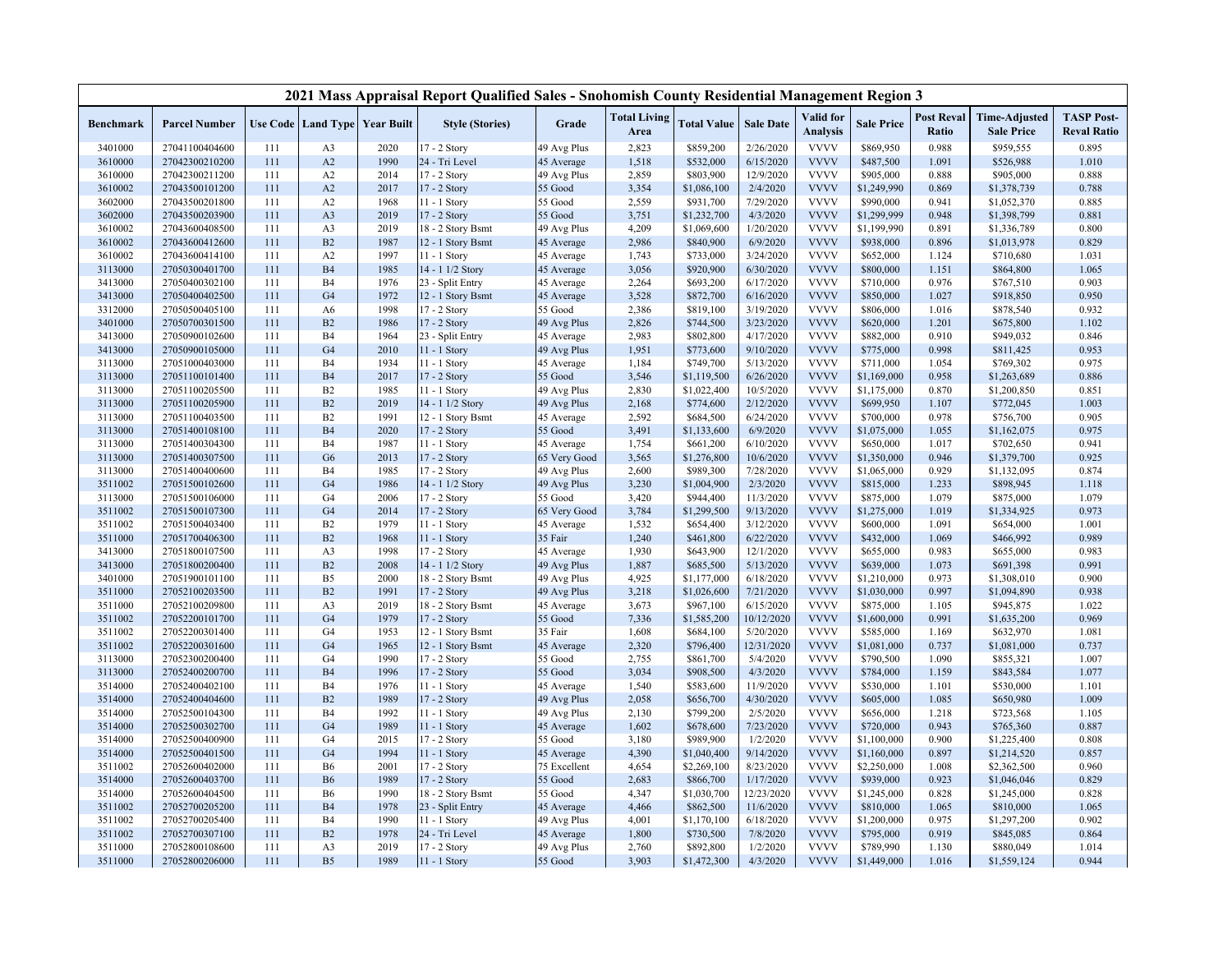|           |                      |     |                |                                   | 2021 Mass Appraisal Report Qualified Sales - Snohomish County Residential Management Region 3 |              |                             |                    |                  |                              |                   |                            |                                           |                                         |
|-----------|----------------------|-----|----------------|-----------------------------------|-----------------------------------------------------------------------------------------------|--------------|-----------------------------|--------------------|------------------|------------------------------|-------------------|----------------------------|-------------------------------------------|-----------------------------------------|
| Benchmark | <b>Parcel Number</b> |     |                | Use Code   Land Type   Year Built | <b>Style (Stories)</b>                                                                        | Grade        | <b>Total Living</b><br>Area | <b>Total Value</b> | <b>Sale Date</b> | Valid for<br><b>Analysis</b> | <b>Sale Price</b> | <b>Post Reval</b><br>Ratio | <b>Time-Adjusted</b><br><b>Sale Price</b> | <b>TASP Post-</b><br><b>Reval Ratio</b> |
| 3511000   | 27052800211200       | 111 | A <sub>3</sub> | 2015                              | $17 - 2$ Story                                                                                | 55 Good      | 3,719                       | \$1,102,700        | 8/26/2020        | <b>VVVV</b>                  | \$1,183,500       | 0.932                      | \$1,242,675                               | 0.887                                   |
| 3511002   | 27052800400200       | 111 | B2             | 2008                              | 17 - 2 Story                                                                                  | 65 Very Good | 4,262                       | \$1,502,600        | 8/14/2020        | <b>VVVV</b>                  | \$1,550,000       | 0.969                      | \$1,627,500                               | 0.923                                   |
| 3511000   | 27052800410800       | 111 | A <sub>3</sub> | 2019                              | 17 - 2 Story                                                                                  | 49 Avg Plus  | 2,775                       | \$868,300          | 1/15/2020        | <b>VVVV</b>                  | \$855,000         | 1.016                      | \$952,470                                 | 0.912                                   |
| 3511000   | 27053100100100       | 111 | A2             | 1968                              | 15 - 1 1/2 Story Bsmt                                                                         | 49 Avg Plus  | 3,236                       | \$814,600          | 3/15/2020        | <b>VVVV</b>                  | \$875,000         | 0.931                      | \$953,750                                 | 0.854                                   |
| 3511000   | 27053100100600       | 111 | A <sub>2</sub> | 1953                              | 15 - 1 1/2 Story Bsmt                                                                         | 45 Average   | 1,577                       | \$443,900          | 5/19/2020        | <b>VVVV</b>                  | \$400,000         | 1.110                      | \$432,800                                 | 1.026                                   |
| 3610002   | 27053100207200       | 111 | A <sub>2</sub> | 1972                              | $11 - 1$ Story                                                                                | 45 Average   | 1,781                       | \$625,000          | 2/4/2020         | <b>VVVV</b>                  | \$600,000         | 1.042                      | \$661,800                                 | 0.944                                   |
| 3610002   | 27053100210100       | 111 | A <sub>3</sub> | 2019                              | 17 - 2 Story                                                                                  | 55 Good      | 4,361                       | \$1,487,300        | 2/10/2020        | <b>VVVV</b>                  | \$1,358,880       | 1.095                      | \$1,498,845                               | 0.992                                   |
| 3610002   | 27053100210200       | 111 | A <sub>3</sub> | 2020                              | 18 - 2 Story Bsmt                                                                             | 55 Good      | 4,676                       | \$1,468,600        | 2/18/2020        | <b>VVVV</b>                  | \$1,338,880       | 1.097                      | \$1,476,785                               | 0.994                                   |
| 3610002   | 27053100210300       | 111 | A <sub>3</sub> | 2020                              | 18 - 2 Story Bsmt                                                                             | 55 Good      | 4,676                       | \$1,417,800        | 2/10/2020        | <b>VVVV</b>                  | \$1,361,910       | 1.041                      | \$1,502,187                               | 0.944                                   |
| 3610002   | 27053100302500       | 111 | A2             | 1961                              | $11 - 1$ Story                                                                                | 35 Fair      | 1,650                       | \$682,700          | 4/6/2020         | <b>VVVV</b>                  | \$675,000         | 1.011                      | \$726,300                                 | 0.940                                   |
| 3511000   | 27053200100800       | 111 | <b>B4</b>      | 1994                              | 17 - 2 Story                                                                                  | 49 Avg Plus  | 1,907                       | \$762,000          | 6/22/2020        | <b>VVVV</b>                  | \$820,000         | 0.929                      | \$886,420                                 | 0.860                                   |
| 3511000   | 27053200102900       | 111 | A2             | 1976                              | $11 - 1$ Story                                                                                | 45 Average   | 1,596                       | \$1,096,200        | 6/25/2020        | <b>VVVV</b>                  | \$790,000         | 1.388                      | \$853,990                                 | 1.284                                   |
| 3511002   | 27053300106400       | 111 | B2             | 1970                              | 14 - 1 1/2 Story                                                                              | 45 Average   | 2,118                       | \$786,700          | 11/15/2020       | <b>VVVV</b>                  | \$833,000         | 0.944                      | \$833,000                                 | 0.944                                   |
| 3511002   | 27053300107800       | 111 | <b>B4</b>      | 1973                              | 24 - Tri Level                                                                                | 45 Average   | 2,488                       | \$779,900          | 7/8/2020         | <b>VVVV</b>                  | \$815,000         | 0.957                      | \$866,345                                 | 0.900                                   |
| 3511002   | 27053400200200       | 111 | B <sub>4</sub> | 1970                              | 12 - 1 Story Bsmt                                                                             | 45 Average   | 2,980                       | \$816,300          | 12/8/2020        | <b>VVVV</b>                  | \$903,700         | 0.903                      | \$903,700                                 | 0.903                                   |
| 3511002   | 27053600302800       | 111 | B2             | 1990                              | 17 - 2 Story                                                                                  | 55 Good      | 2,502                       | \$1,020,600        | 7/14/2020        | <b>VVVV</b>                  | \$1,100,000       | 0.928                      | \$1,169,300                               | 0.873                                   |
| 3511001   | 27053600401300       | 111 | <b>B9</b>      | 2001                              | 18 - 2 Story Bsmt                                                                             | 55 Good      | 2,954                       | \$1,122,800        | 9/4/2020         | <b>VVVV</b>                  | \$1,185,000       | 0.948                      | \$1,240,695                               | 0.905                                   |
| 3113000   | 27060700402700       | 111 | <b>B4</b>      | 1986                              | $11 - 1$ Story                                                                                | 45 Average   | 1,408                       | \$607,500          | 6/22/2020        | <b>VVVV</b>                  | \$600,000         | 1.013                      | \$648,600                                 | 0.937                                   |
| 3515001   | 27061500300400       | 111 | G <sub>4</sub> | 1982                              | 11 - 1 Story                                                                                  | 35 Fair      | 1,440                       | \$449,800          | 8/4/2020         | <b>VVVV</b>                  | \$465,000         | 0.967                      | \$488,250                                 | 0.921                                   |
| 3515001   | 27061500300700       | 111 | G <sub>4</sub> | 1979                              | 14 - 1 1/2 Story                                                                              | 45 Average   | 2,210                       | \$308,100          | 8/10/2020        | <b>VVVV</b>                  | \$400,000         | 0.770                      | \$420,000                                 | 0.734                                   |
| 3515000   | 27061600203100       | 111 | B <sub>2</sub> | 1987                              | 23 - Split Entry                                                                              | 45 Average   | 1,458                       | \$518,600          | 2/19/2020        | <b>VVVV</b>                  | \$505,000         | 1.027                      | \$557,015                                 | 0.931                                   |
| 3515000   | 27061600301700       | 111 | B2             | 2020                              | 18 - 2 Story Bsmt                                                                             | 45 Average   | 2,717                       | \$797,800          | 6/11/2020        | <b>VVVV</b>                  | \$749,999         | 1.064                      | \$810,749                                 | 0.984                                   |
| 3515000   | 27061600302400       | 111 | <b>B4</b>      | 1991                              | 17 - 2 Story                                                                                  | 55 Good      | 2,628                       | \$902,600          | 2/21/2020        | <b>VVVV</b>                  | \$860,000         | 1.050                      | \$948,580                                 | 0.952                                   |
| 3515000   | 27061700401400       | 111 | <b>B4</b>      | 2000                              | 12 - 1 Story Bsmt                                                                             | 55 Good      | 3,684                       | \$1,123,900        | 4/10/2020        | <b>VVVV</b>                  | \$1,150,000       | 0.977                      | \$1,237,400                               | 0.908                                   |
| 3113000   | 27061800202400       | 111 | B <sub>4</sub> | 1997                              | 17 - 2 Story                                                                                  | 55 Good      | 3,630                       | \$1,008,700        | 1/7/2020         | <b>VVVV</b>                  | \$1,030,000       | 0.979                      | \$1,147,420                               | 0.879                                   |
| 3113000   | 27061900200500       | 111 | G <sub>4</sub> | 1991                              | 17 - 2 Story                                                                                  | 55 Good      | 3,263                       | \$1,044,900        | 6/15/2020        | <b>VVVV</b>                  | \$974,000         | 1.073                      | \$1,052,894                               | 0.992                                   |
| 3514000   | 27061900301700       | 111 | B2             | 1978                              | 23 - Split Entry                                                                              | 45 Average   | 2,018                       | \$696,900          | 9/10/2020        | <b>VVVV</b>                  | \$659,950         | 1.056                      | \$690,968                                 | 1.009                                   |
| 3514000   | 27061900403200       | 111 | B2             | 1989                              | 24 - Tri Level                                                                                | 45 Average   | 2,474                       | \$697,500          | 12/10/2020       | <b>VVVV</b>                  | \$700,000         | 0.996                      | \$700,000                                 | 0.996                                   |
| 3514000   | 27062000100500       | 111 | <b>B4</b>      | 1989                              | 15 - 1 1/2 Story Bsmt                                                                         | 55 Good      | 4,262                       | \$1,187,600        | 5/4/2020         | <b>VVVV</b>                  | \$1,050,000       | 1.131                      | \$1,136,100                               | 1.045                                   |
| 3514000   | 27062000101100       | 111 | <b>B4</b>      | 1985                              | 17 - 2 Story                                                                                  | 45 Average   | 2,659                       | \$828,800          | 5/26/2020        | <b>VVVV</b>                  | \$785,000         | 1.056                      | \$849,370                                 | 0.976                                   |
| 3514000   | 27062000102100       | 111 | B <sub>4</sub> | 1978                              | 11 - 1 Story                                                                                  | 45 Average   | 1,924                       | \$797,600          | 6/2/2020         | <b>VVVV</b>                  | \$800,000         | 0.997                      | \$864,800                                 | 0.922                                   |
| 3514000   | 27062000401500       | 111 | G <sub>4</sub> | 1997                              | 18 - 2 Story Bsmt                                                                             | 55 Good      | 4,992                       | \$1,042,500        | 8/31/2020        | <b>VVVV</b>                  | \$875,000         | 1.191                      | \$918,750                                 | 1.135                                   |
| 3515000   | 27062100402000       | 111 | <b>B4</b>      | 2019                              | 11 - 1 Story                                                                                  | 49 Avg Plus  | 2,054                       | \$798,500          | 1/13/2020        | <b>VVVV</b>                  | \$799,950         | 0.998                      | \$891,144                                 | 0.896                                   |
| 3515000   | 27062100403100       | 111 | <b>B4</b>      | 1994                              | 18 - 2 Story Bsmt                                                                             | 55 Good      | 4,996                       | \$1,183,100        | 9/21/2020        | <b>VVVV</b>                  | \$1,201,000       | 0.985                      | \$1,257,447                               | 0.941                                   |
| 3515001   | 27062300300400       | 111 | <b>B4</b>      | 1965                              | 11 - 1 Story                                                                                  | 35 Fair      | 1,460                       | \$584,700          | 6/3/2020         | <b>VVVV</b>                  | \$555,000         | 1.054                      | \$599,955                                 | 0.975                                   |
| 3515001   | 27062300301000       | 111 | <b>B4</b>      | 1983                              | 12 - 1 Story Bsmt                                                                             | 45 Average   | 1,742                       | \$647,900          | 3/19/2020        | <b>VVVV</b>                  | \$605,000         | 1.071                      | \$659,450                                 | 0.982                                   |
| 3515001   | 27062600201000       | 111 | G <sub>4</sub> | 2000                              | 17 - 2 Story                                                                                  | 65 Very Good | 4,753                       | \$1,615,600        | 6/16/2020        | <b>VVVV</b>                  | \$1,280,000       | 1.262                      | \$1,383,680                               | 1.168                                   |
| 3515001   | 27062600301800       | 111 | B2             | 1987                              | 23 - Split Entry                                                                              | 45 Average   | 2,429                       | \$427,800          | 5/7/2020         | <b>VVVV</b>                  | \$350,000         | 1.222                      | \$378,700                                 | 1.130                                   |
| 3515000   | 27062700301600       | 111 | G4             |                                   | N/A                                                                                           | N/A          |                             | \$397,600          | 8/25/2020        | <b>VVVV</b>                  | \$600,000         | 0.663                      | \$630,000                                 | 0.631                                   |
| 3515000   | 27062700302200       | 111 | G <sub>4</sub> | 1978                              | 11 - 1 Story                                                                                  | 35 Fair      | 1,586                       | \$660,100          | 8/25/2020        | <b>VVVV</b>                  | \$600,000         | 1.100                      | \$630,000                                 | 1.048                                   |
| 3515000   | 27062700303500       | 111 | G <sub>4</sub> | 1995                              | 12 - 1 Story Bsmt                                                                             | 55 Good      | 3,996                       | \$1,239,600        | 5/22/2020        | <b>VVVV</b>                  | \$1,249,000       | 0.992                      | \$1,351,418                               | 0.917                                   |
| 3515000   | 27062800103200       | 111 | <b>B4</b>      | 1991                              | 18 - 2 Story Bsmt                                                                             | 49 Avg Plus  | 2,656                       | \$860,800          | 6/8/2020         | <b>VVVV</b>                  | \$780,000         | 1.104                      | \$843,180                                 | 1.021                                   |
| 3515000   | 27062800303400       | 111 | B <sub>2</sub> | 1953                              | 11 - 1 Story                                                                                  | 45 Average   | 1,745                       | \$543,600          | 10/9/2020        | <b>VVVV</b>                  | \$520,000         | 1.045                      | \$531,440                                 | 1.023                                   |
| 3515000   | 27062800402700       | 111 | <b>B4</b>      | 1985                              | 23 - Split Entry                                                                              | 45 Average   | 2,234                       | \$693,800          | 4/13/2020        | <b>VVVV</b>                  | \$670,350         | 1.035                      | \$721,297                                 | 0.962                                   |
| 3515000   | 27062900204300       | 111 | <b>B4</b>      | 1991                              | 17 - 2 Story                                                                                  | 49 Avg Plus  | 1,852                       | \$753,900          | 7/20/2020        | <b>VVVV</b>                  | \$710,000         | 1.062                      | \$754,730                                 | 0.999                                   |
| 3515000   | 27062900401000       | 111 | B2             | 2020                              | 17 - 2 Story                                                                                  | 55 Good      | 5,709                       | \$1,362,300        | 9/16/2020        | <b>VVVV</b>                  | \$1,460,000       | 0.933                      | \$1,528,620                               | 0.891                                   |
| 3515000   | 27062900401800       | 111 | <b>B4</b>      | 2017                              | 17 - 2 Story                                                                                  | 49 Avg Plus  | 2,965                       | \$1,071,700        | 9/5/2020         | <b>VVVV</b>                  | \$1,240,000       | 0.864                      | \$1,298,280                               | 0.825                                   |
| 3515000   | 27062900402600       | 111 | <b>B4</b>      | 2017                              | 18 - 2 Story Bsmt                                                                             | 55 Good      | 4,273                       | \$1,192,100        | 6/11/2020        | <b>VVVV</b>                  | \$1,225,000       | 0.973                      | \$1,324,225                               | 0.900                                   |
| 3514000   | 27063000201500       | 111 | B2             | 1959                              | 11 - 1 Story                                                                                  | 35 Fair      | 1,488                       | \$547,400          | 1/23/2020        | <b>VVVV</b>                  | \$535,000         | 1.023                      | \$595,990                                 | 0.918                                   |
| 3514000   | 27063000204500       | 111 | <b>B4</b>      | 1997                              | 17 - 2 Story                                                                                  | 49 Avg Plus  | 2,066                       | \$767,300          | 1/2/2020         | <b>VVVV</b>                  | \$750,000         | 1.023                      | \$835,500                                 | 0.918                                   |
| 3514000   | 27063100400600       | 111 | <b>B4</b>      | 2000                              | 11 - 1 Story                                                                                  | 49 Avg Plus  | 2,272                       | \$900,200          | 6/3/2020         | <b>VVVV</b>                  | \$910,500         | 0.989                      | \$984,251                                 | 0.915                                   |
| 3515000   | 27063200101600       | 111 | <b>B4</b>      | 1980                              | 17 - 2 Story                                                                                  | 45 Average   | 2,656                       | \$771,800          | 8/7/2020         | <b>VVVV</b>                  | \$875,000         | 0.882                      | \$918,750                                 | 0.840                                   |
| 3515000   | 27063200102000       | 111 | B2             | 1966                              | 11 - 1 Story                                                                                  | 35 Fair      | 2,001                       | \$586,200          | 3/1/2020         | <b>VVVV</b>                  | \$570,500         | 1.028                      | \$621,845                                 | 0.943                                   |
| 3515000   | 27063200401500       | 111 | <b>B4</b>      | 1983                              | 11 - 1 Story                                                                                  | 49 Avg Plus  | 2,801                       | \$902,000          | 7/14/2020        | <b>VVVV</b>                  | \$850,000         | 1.061                      | \$903,550                                 | 0.998                                   |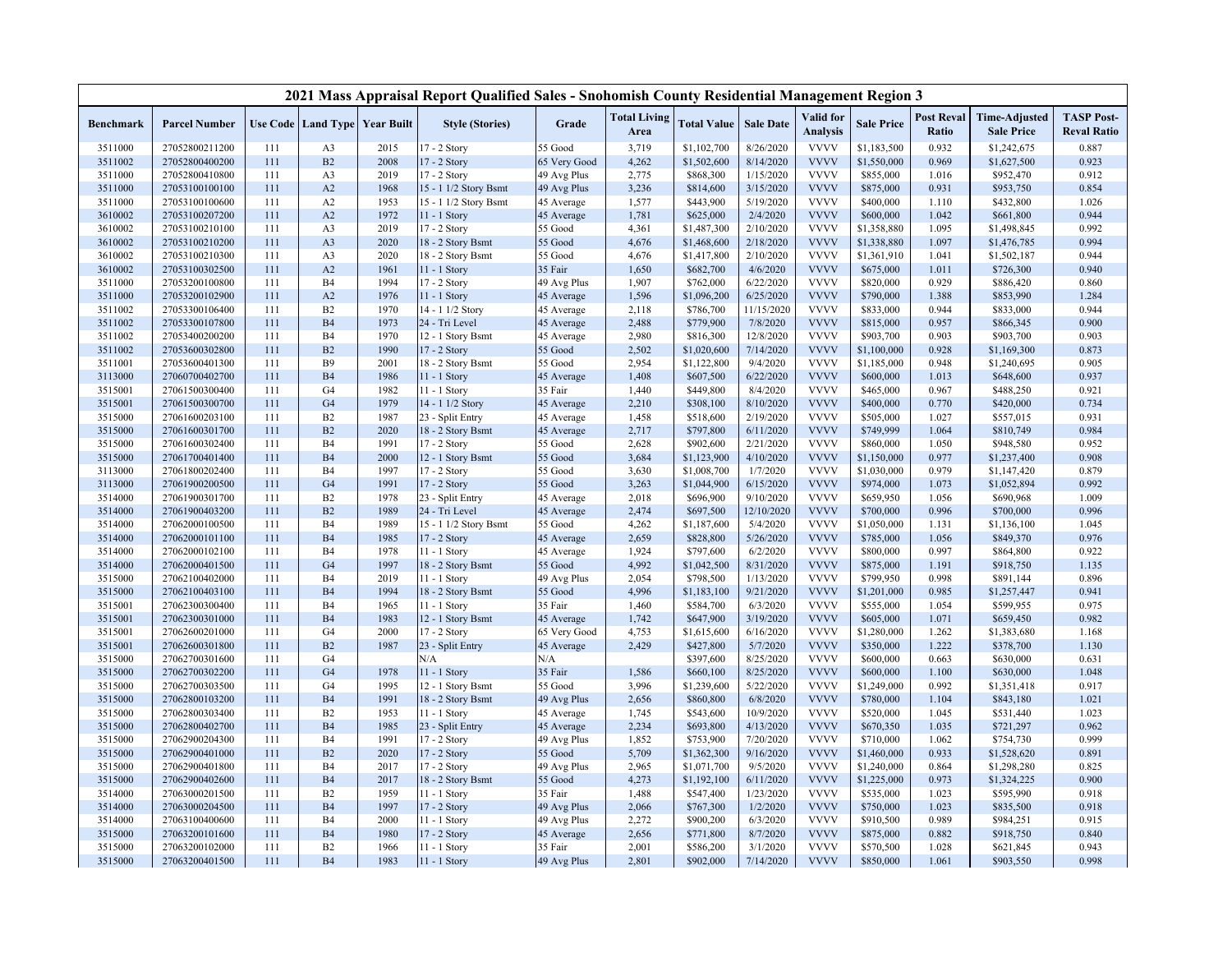|                  |                      |     |                |                                   | 2021 Mass Appraisal Report Qualified Sales - Snohomish County Residential Management Region 3 |              |                             |                    |                  |                              |                   |                            |                                           |                                         |
|------------------|----------------------|-----|----------------|-----------------------------------|-----------------------------------------------------------------------------------------------|--------------|-----------------------------|--------------------|------------------|------------------------------|-------------------|----------------------------|-------------------------------------------|-----------------------------------------|
| <b>Benchmark</b> | <b>Parcel Number</b> |     |                | Use Code   Land Type   Year Built | <b>Style (Stories)</b>                                                                        | Grade        | <b>Total Living</b><br>Area | <b>Total Value</b> | <b>Sale Date</b> | Valid for<br><b>Analysis</b> | <b>Sale Price</b> | <b>Post Reval</b><br>Ratio | <b>Time-Adjusted</b><br><b>Sale Price</b> | <b>TASP Post-</b><br><b>Reval Ratio</b> |
| 3515000          | 27063300102500       | 111 | <b>B4</b>      | 1974                              | 12 - 1 Story Bsmt                                                                             | 35 Fair      | 3,070                       | \$704,500          | 5/21/2020        | <b>VVVV</b>                  | \$718,000         | 0.981                      | \$776,876                                 | 0.907                                   |
| 3515000          | 27063300302300       | 111 | <b>B4</b>      | 1988                              | 11 - 1 Story                                                                                  | 49 Avg Plus  | 3,738                       | \$1,033,600        | 1/7/2020         | <b>VVVV</b>                  | \$1,100,000       | 0.940                      | \$1,225,400                               | 0.843                                   |
| 3515000          | 27063300402300       | 111 | <b>B6</b>      | 2013                              | 12 - 1 Story Bsmt                                                                             | 49 Avg Plus  | 3,196                       | \$882,500          | 6/26/2020        | <b>VVVV</b>                  | \$921,000         | 0.958                      | \$995,601                                 | 0.886                                   |
| 3515000          | 27063400202500       | 111 | B <sub>4</sub> | 2003                              | 17 - 2 Story                                                                                  | 49 Avg Plus  | 2,647                       | \$899,600          | 7/9/2020         | <b>VVVV</b>                  | \$870,000         | 1.034                      | \$924,810                                 | 0.973                                   |
| 3515000          | 27063400402200       | 111 | <b>B4</b>      | 2007                              | 18 - 2 Story Bsmt                                                                             | 49 Avg Plus  | 4,030                       | \$940,300          | 3/26/2020        | <b>VVVV</b>                  | \$1,074,950       | 0.875                      | \$1,171,696                               | 0.803                                   |
| 3515001          | 27063500202800       | 111 | <b>B4</b>      | 1979                              | 15 - 1 1/2 Story Bsmt                                                                         | 49 Avg Plus  | 2,555                       | \$852,600          | 8/25/2020        | <b>VVVV</b>                  | \$812,000         | 1.050                      | \$852,600                                 | 1.000                                   |
| 3515001          | 27063500203100       | 111 | <b>B4</b>      | 2017                              | 17 - 2 Story                                                                                  | 55 Good      | 3,060                       | \$863,200          | 5/5/2020         | <b>VVVV</b>                  | \$879,950         | 0.981                      | \$952,106                                 | 0.907                                   |
| 3515001          | 27063500204100       | 111 | B <sub>4</sub> | 1989                              | 23 - Split Entry                                                                              | 45 Average   | 1,566                       | \$562,800          | 3/17/2020        | <b>VVVV</b>                  | \$600,000         | 0.938                      | \$654,000                                 | 0.861                                   |
| 3515001          | 27063500205700       | 111 | B2             | 2004                              | 15 - 1 1/2 Story Bsmt                                                                         | 45 Average   | 3,673                       | \$739,200          | 7/29/2020        | <b>VVVV</b>                  | \$670,000         | 1.103                      | \$712,210                                 | 1.038                                   |
| 3109001          | 28050100300700       | 111 | <b>B4</b>      | 1920                              | 14 - 1 1/2 Story                                                                              | 45 Average   | 1,396                       | \$678,400          | 9/10/2020        | <b>VVVV</b>                  | \$649,500         | 1.044                      | \$680,027                                 | 0.998                                   |
| 3109001          | 28050100300900       | 111 | B2             | 1928                              | 14 - 1 1/2 Story                                                                              | 35 Fair      | 1,452                       | \$368,600          | 10/28/2020       | <b>VVVV</b>                  | \$335,000         | 1.100                      | \$342,370                                 | 1.077                                   |
| 3109001          | 28050200100800       | 111 | B2             | 1953                              | 11 - 1 Story                                                                                  | 35 Fair      | 1,332                       | \$419,500          | 8/4/2020         | <b>VVVV</b>                  | \$400,000         | 1.049                      | \$420,000                                 | 0.999                                   |
| 3109001          | 28050200101100       | 111 | <b>B4</b>      | 1936                              | 17 - 2 Story                                                                                  | 45 Average   | 2,318                       | \$644,500          | 3/25/2020        | <b>VVVV</b>                  | \$677,000         | 0.952                      | \$737,930                                 | 0.873                                   |
| 3109001          | 28050200203700       | 111 | B <sub>4</sub> | 1976                              | 11 - 1 Story                                                                                  | 45 Average   | 2,104                       | \$757,500          | 4/28/2020        | <b>VVVV</b>                  | \$800,000         | 0.947                      | \$860,800                                 | 0.880                                   |
| 3109001          | 28050200303800       | 111 | <b>B4</b>      | 1984                              | 12 - 1 Story Bsmt                                                                             | 45 Average   | 2,484                       | \$676,800          | 12/2/2020        | <b>VVVV</b>                  | \$720,000         | 0.940                      | \$720,000                                 | 0.940                                   |
| 3109001          | 28050200402600       | 111 | <b>B4</b>      | 1992                              | 18 - 2 Story Bsmt                                                                             | 45 Average   | 4,754                       | \$812,300          | 1/14/2020        | <b>VVVV</b>                  | \$790,000         | 1.028                      | \$880,060                                 | 0.923                                   |
| 3109001          | 28050300101800       | 111 | G <sub>4</sub> | 2002                              | 17 - 2 Story                                                                                  | 49 Avg Plus  | 3,211                       | \$922,900          | 5/22/2020        | <b>VVVV</b>                  | \$890,000         | 1.037                      | \$962,980                                 | 0.958                                   |
| 3109001          | 28050300300500       | 111 | <b>B4</b>      | 2003                              | 11 - 1 Story                                                                                  | 49 Avg Plus  | 2,006                       | \$671,900          | 6/10/2020        | <b>VVVV</b>                  | \$650,000         | 1.034                      | \$702,650                                 | 0.956                                   |
| 3109001          | 28050300300800       | 111 | <b>B4</b>      | 1965                              | 12 - 1 Story Bsmt                                                                             | 45 Average   | 1,853                       | \$446,700          | 10/28/2020       | <b>VVVV</b>                  | \$485,000         | 0.921                      | \$495,670                                 | 0.901                                   |
| 3109001          | 28051000100200       | 111 | B <sub>4</sub> | 1928                              | 14 - 1 1/2 Story                                                                              | 35 Fair      | 1,011                       | \$430,700          | 6/17/2020        | <b>VVVV</b>                  | \$250,000         | 1.723                      | \$270,250                                 | 1.594                                   |
| 3109001          | 28051000100400       | 111 | B2             | 1966                              | 12 - 1 Story Bsmt                                                                             | 45 Average   | 3,132                       | \$690,100          | 9/28/2020        | <b>VVVV</b>                  | \$679,950         | 1.015                      | \$711,908                                 | 0.969                                   |
| 3109001          | 28051100101700       | 111 | B2             | 1908                              | 14 - 1 1/2 Story                                                                              | 35 Fair      | 1,483                       | \$582,200          | 6/1/2020         | <b>VVVV</b>                  | \$665,000         | 0.875                      | \$718,865                                 | 0.810                                   |
| 3109001          | 28051100300600       | 111 | <b>B4</b>      | 1964                              | 23 - Split Entry                                                                              | 45 Average   | 2,344                       | \$658,500          | 4/28/2020        | <b>VVVV</b>                  | \$650,000         | 1.013                      | \$699,400                                 | 0.942                                   |
| 3109001          | 28051100403700       | 111 | B2             | 1970                              | 11 - 1 Story                                                                                  | 45 Average   | 1,272                       | \$466,300          | 7/1/2020         | <b>VVVV</b>                  | \$418,000         | 1.116                      | \$444,334                                 | 1.049                                   |
| 3109001          | 28051100404100       | 111 | B2             | 1970                              | 24 - Tri Level                                                                                | 35 Fair      | 1,212                       | \$435,300          | 7/22/2020        | <b>VVVV</b>                  | \$465,000         | 0.936                      | \$494,295                                 | 0.881                                   |
| 3109000          | 28051200404000       | 111 | A2             | 1955                              | 11 - 1 Story                                                                                  | 45 Average   | 1,744                       | \$469,400          | 1/2/2020         | <b>VVVV</b>                  | \$470,000         | 0.999                      | \$523,580                                 | 0.897                                   |
| 3109000          | 28051200407100       | 111 | A2             | 2020                              | 17 - 2 Story                                                                                  | 45 Average   | 1,999                       | \$582,900          | 1/8/2020         | <b>VVVV</b>                  | \$599,950         | 0.972                      | \$668,344                                 | 0.872                                   |
| 3109000          | 28051300107700       | 111 | A2             | 1959                              | 11 - 1 Story                                                                                  | 35 Fair      | 950                         | \$385,900          | 2/26/2020        | <b>VVVV</b>                  | \$375,000         | 1.029                      | \$413,625                                 | 0.933                                   |
| 3109000          | 28051300200900       | 111 | A <sub>3</sub> | 1999                              | 23 - Split Entry                                                                              | 45 Average   | 2,164                       | \$480,500          | 3/26/2020        | <b>VVVV</b>                  | \$436,000         | 1.102                      | \$475,240                                 | 1.011                                   |
| 3219000          | 28051600201100       | 111 | B <sub>5</sub> | 2005                              | 11 - 1 Story                                                                                  | 45 Average   | 890                         | \$481,300          | 8/14/2020        | <b>VVVV</b>                  | \$1,350,000       | 0.357                      | \$1,417,500                               | 0.340                                   |
| 3219000          | 28051600201700       | 111 | B <sub>4</sub> | 1908                              | 15 - 1 1/2 Story Bsmt                                                                         | 45 Average   | 1,472                       | \$593,500          | 2/5/2020         | <b>VVVV</b>                  | \$535,000         | 1.109                      | \$590,105                                 | 1.006                                   |
| 3219000          | 28051600203200       | 111 | B2             | 1988                              | 24 - Tri Level                                                                                | 55 Good      | 2,920                       | \$874,500          | 11/6/2020        | <b>VVVV</b>                  | \$875,000         | 0.999                      | \$875,000                                 | 0.999                                   |
| 3219000          | 28051600204100       | 111 | <b>B4</b>      | 2003                              | 17 - 2 Story                                                                                  | 65 Very Good | 3,394                       | \$1,515,100        | 8/14/2020        | <b>VVVV</b>                  | \$1,350,000       | 1.122                      | \$1,417,500                               | 1.069                                   |
| 3219000          | 28051600303300       | 111 | A <sub>3</sub> | 2005                              | 17 - 2 Story                                                                                  | 49 Avg Plus  | 3,218                       | \$719,500          | 10/2/2020        | <b>VVVV</b>                  | \$720,000         | 0.999                      | \$735,840                                 | 0.978                                   |
| 3219000          | 28051700305200       | 111 | A3             | 1969                              | 11 - 1 Story                                                                                  | 35 Fair      | 1,050                       | \$412,400          | 2/19/2020        | <b>VVVV</b>                  | \$419,000         | 0.984                      | \$462,157                                 | 0.892                                   |
| 3219000          | 28051700309200       | 111 | A3             | 1997                              | $11 - 1$ Story                                                                                | 45 Average   | 1,463                       | \$548,100          | 2/3/2020         | <b>VVVV</b>                  | \$540,000         | 1.015                      | \$595,620                                 | 0.920                                   |
| 3219000          | 28051700309900       | 111 | A3             | 2006                              | 17 - 2 Story                                                                                  | 45 Average   | 2,314                       | \$627,700          | 1/6/2020         | <b>VVVV</b>                  | \$589,900         | 1.064                      | \$657,149                                 | 0.955                                   |
| 3219000          | 28051700406700       | 111 | A3             | 1962                              | 11 - 1 Story                                                                                  | 35 Fair      | 1,656                       | \$474,400          | 2/7/2020         | <b>VVVV</b>                  | \$502,500         | 0.944                      | \$554,258                                 | 0.856                                   |
| 3219000          | 28051700409200       | 111 | A3             | 1963                              | 11 - 1 Story                                                                                  | 45 Average   | 1,824                       | \$556,700          | 5/27/2020        | <b>VVVV</b>                  | \$505,000         | 1.102                      | \$546,410                                 | 1.019                                   |
| 3219000          | 28051700411200       | 111 | A <sub>3</sub> | 2007                              | 11 - 1 Story                                                                                  | 49 Avg Plus  | 1,814                       | \$624,600          | 6/1/2020         | <b>VVVV</b>                  | \$630,000         | 0.991                      | \$681,030                                 | 0.917                                   |
| 3219000          | 28051700412400       | 111 | A <sub>3</sub> | 2012                              | 11 - 1 Story                                                                                  | 49 Avg Plus  | 1,851                       | \$632,400          | 6/24/2020        | <b>VVVV</b>                  | \$710,000         | 0.891                      | \$767,510                                 | 0.824                                   |
| 3311000          | 28052100202800       | 111 | A2             | 1985                              | 11 - 1 Story                                                                                  | 45 Average   | 1,348                       | \$483,500          | 3/30/2020        | <b>VVVV</b>                  | \$444,000         | 1.089                      | \$483,960                                 | 0.999                                   |
| 3304000          | 28052200304100       | 111 | A3             | 2007                              | 23 - Split Entry                                                                              | 49 Avg Plus  | 2,590                       | \$694,800          | 9/10/2020        | <b>VVVV</b>                  | \$690,000         | 1.007                      | \$722,430                                 | 0.962                                   |
| 3113000          | 28052600400400       | 111 | <b>B4</b>      | 1939                              | 14 - 1 1/2 Story                                                                              | 45 Average   | 2,092                       | \$710,500          | 1/31/2020        | <b>VVVV</b>                  | \$605,000         | 1.174                      | \$673,970                                 | 1.054                                   |
| 3113000          | 28052600400800       | 111 | <b>B4</b>      |                                   | N/A                                                                                           | N/A          |                             | \$185,700          | 1/31/2020        | <b>VVVV</b>                  | \$605,000         | 0.307                      | \$673,970                                 | 0.276                                   |
| 3304000          | 28052700101900       | 111 | A <sub>3</sub> | 2018                              | 12 - 1 Story Bsmt                                                                             | 49 Avg Plus  | 3,064                       | \$844,600          | 3/4/2020         | <b>VVVV</b>                  | \$785,000         | 1.076                      | \$855,650                                 | 0.987                                   |
| 3304000          | 28052700302500       | 111 | A3             | 1996                              | 17 - 2 Story                                                                                  | 49 Avg Plus  | 2,219                       | \$641,300          | 11/25/2020       | <b>VVVV</b>                  | \$700,000         | 0.916                      | \$700,000                                 | 0.916                                   |
| 3304000          | 28052800102400       | 111 | A <sub>3</sub> | 2020                              | 11 - 1 Story                                                                                  | 49 Avg Plus  | 1,850                       | \$684,600          | 1/8/2020         | <b>VVVV</b>                  | \$699,000         | 0.979                      | \$778,686                                 | 0.879                                   |
| 3304000          | 28052800102700       | 111 | A3             | 2020                              | 11 - 1 Story                                                                                  | 49 Avg Plus  | 2,101                       | \$715,800          | 2/21/2020        | <b>VVVV</b>                  | \$674,500         | 1.061                      | \$743,974                                 | 0.962                                   |
| 3311000          | 28052800204000       | 111 | A2             | 1976                              | 23 - Split Entry                                                                              | 45 Average   | 2,362                       | \$584,900          | 3/28/2020        | <b>VVVV</b>                  | \$611,000         | 0.957                      | \$665,990                                 | 0.878                                   |
| 3311000          | 28052900208400       | 111 | A2             | 2016                              | 17 - 2 Story                                                                                  | 49 Avg Plus  | 2,732                       | \$685,300          | 7/23/2020        | <b>VVVV</b>                  | \$660,000         | 1.038                      | \$701,580                                 | 0.977                                   |
| 3311000          | 28052900300800       | 111 | B2             | 1948                              | 11 - 1 Story                                                                                  | 35 Fair      | 960                         | \$420,600          | 6/8/2020         | <b>VVVV</b>                  | \$399,999         | 1.052                      | \$432,399                                 | 0.973                                   |
| 3311000          | 28052900403700       | 111 | A6             | 2001                              | 18 - 2 Story Bsmt                                                                             | 55 Good      | 3,415                       | \$971,500          | 3/6/2020         | <b>VVVV</b>                  | \$873,000         | 1.113                      | \$951,570                                 | 1.021                                   |
| 3311000          | 28053000101700       | 111 | A3             | 1947                              | 12 - 1 Story Bsmt                                                                             | 45 Average   | 1,124                       | \$544,300          | 6/22/2020        | <b>VVVV</b>                  | \$572,500         | 0.951                      | \$618,873                                 | 0.880                                   |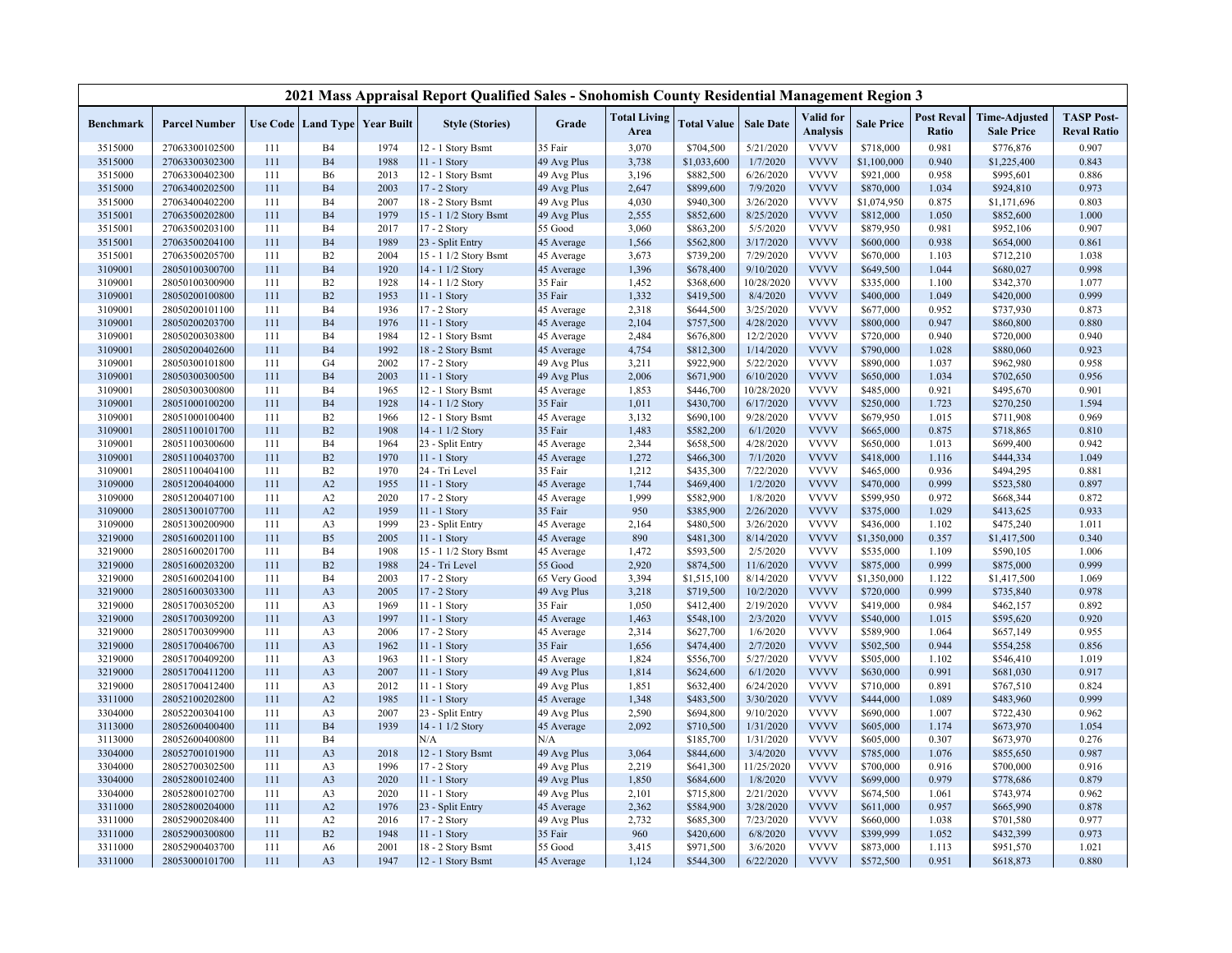|                  |                      |     |                |                                          | 2021 Mass Appraisal Report Qualified Sales - Snohomish County Residential Management Region 3 |              |                             |                    |                  |                              |                   |                            |                                           |                                         |
|------------------|----------------------|-----|----------------|------------------------------------------|-----------------------------------------------------------------------------------------------|--------------|-----------------------------|--------------------|------------------|------------------------------|-------------------|----------------------------|-------------------------------------------|-----------------------------------------|
| <b>Benchmark</b> | <b>Parcel Number</b> |     |                | <b>Use Code   Land Type   Year Built</b> | <b>Style (Stories)</b>                                                                        | Grade        | <b>Total Living</b><br>Area | <b>Total Value</b> | <b>Sale Date</b> | Valid for<br><b>Analysis</b> | <b>Sale Price</b> | <b>Post Reval</b><br>Ratio | <b>Time-Adjusted</b><br><b>Sale Price</b> | <b>TASP Post-</b><br><b>Reval Ratio</b> |
| 3311001          | 28053000403500       | 111 | A <sub>2</sub> | 2006                                     | 17 - 2 Story                                                                                  | 49 Avg Plus  | 2,368                       | \$714,500          | 6/22/2020        | <b>VVVV</b>                  | \$627,500         | 1.139                      | \$678,328                                 | 1.053                                   |
| 3311001          | 28053000405100       | 111 | A2             | 1988                                     | 11 - 1 Story                                                                                  | 41 Avg Minus | 1,263                       | \$482,000          | 7/15/2020        | <b>VVVV</b>                  | \$445,000         | 1.083                      | \$473,035                                 | 1.019                                   |
| 3312001          | 28053300206000       | 111 | A <sub>3</sub> | 2012                                     | 17 - 2 Story                                                                                  | 55 Good      | 2,946                       | \$893,200          | 1/21/2020        | <b>VVVV</b>                  | \$750,000         | 1.191                      | \$835,500                                 | 1.069                                   |
| 3304001          | 28053300303500       | 111 | A3             | 2020                                     | 11 - 1 Story                                                                                  | 49 Avg Plus  | 1,969                       | \$746,700          | 6/22/2020        | <b>VVVV</b>                  | \$808,700         | 0.923                      | \$874,205                                 | 0.854                                   |
| 3113000          | 28053600101800       | 111 | B2             | 1987                                     | 17 - 2 Story                                                                                  | 55 Good      | 2,939                       | \$863,800          | 12/1/2020        | <b>VVVV</b>                  | \$824,995         | 1.047                      | \$824,995                                 | 1.047                                   |
| 3113000          | 28053600104500       | 111 | <b>B6</b>      | 1989                                     | 11 - 1 Story                                                                                  | 55 Good      | 2,737                       | \$878,800          | 11/2/2020        | <b>VVVV</b>                  | \$850,000         | 1.034                      | \$850,000                                 | 1.034                                   |
| 3113000          | 28053600104900       | 111 | B <sub>6</sub> | 1995                                     | 11 - 1 Story                                                                                  | 55 Good      | 3,070                       | \$1,026,900        | 1/10/2020        | <b>VVVV</b>                  | \$925,000         | 1.110                      | \$1,030,450                               | 0.997                                   |
| 3113000          | 28053600301000       | 111 | <b>B4</b>      | 1992                                     | 18 - 2 Story Bsmt                                                                             | 55 Good      | 2,025                       | \$882,300          | 6/17/2020        | <b>VVVV</b>                  | \$825,000         | 1.069                      | \$891,825                                 | 0.989                                   |
| 3113000          | 28053600401600       | 111 | B2             | 1970                                     | 11 - 1 Story                                                                                  | 45 Average   | 1,992                       | \$580,300          | 2/15/2020        | <b>VVVV</b>                  | \$517,500         | 1.121                      | \$570,803                                 | 1.017                                   |
| 3109001          | 28060600204900       | 111 | B2             | 1936                                     | 15 - 1 1/2 Story Bsmt                                                                         | 35 Fair      | 1,488                       | \$442,700          | 8/18/2020        | <b>VVVV</b>                  | \$425,000         | 1.042                      | \$446,250                                 | 0.992                                   |
| 3109001          | 28060600205100       | 111 | G4             | 1977                                     | 18 - 2 Story Bsmt                                                                             | 49 Avg Plus  | 3,583                       | \$857,800          | 8/20/2020        | <b>VVVV</b>                  | \$850,000         | 1.009                      | \$892,500                                 | 0.961                                   |
| 3109000          | 28060600306600       | 111 | A2             | 2000                                     | 11 - 1 Story                                                                                  | 41 Avg Minus | 1,054                       | \$425,900          | 1/28/2020        | <b>VVVV</b>                  | \$400,000         | 1.065                      | \$445,600                                 | 0.956                                   |
| 3109000          | 28060700100900       | 111 | A2             | 1956                                     | 12 - 1 Story Bsmt                                                                             | 45 Average   | 2,436                       | \$557,200          | 6/19/2020        | <b>VVVV</b>                  | \$545,000         | 1.022                      | \$589,145                                 | 0.946                                   |
| 3109000          | 28060700103000       | 111 | A2             | 1964                                     | 12 - 1 Story Bsmt                                                                             | 45 Average   | 3,836                       | \$690,000          | 6/9/2020         | <b>VVVV</b>                  | \$660,000         | 1.045                      | \$713,460                                 | 0.967                                   |
| 3109000          | 28060700104600       | 111 | A <sub>3</sub> | 1998                                     | $20 - 2 +$ Story                                                                              | 49 Avg Plus  | 2,230                       | \$599,900          | 5/19/2020        | <b>VVVV</b>                  | \$555,000         | 1.081                      | \$600,510                                 | 0.999                                   |
| 3109000          | 28060700309600       | 111 | A2             | 1979                                     | 11 - 1 Story                                                                                  | 45 Average   | 2,259                       | \$687,600          | 1/14/2020        | <b>VVVV</b>                  | \$545,000         | 1.262                      | \$607,130                                 | 1.133                                   |
| 3109000          | 28060700403700       | 111 | A2             | 1955                                     | 11 - 1 Story                                                                                  | 35 Fair      | 1,475                       | \$325,000          | 2/12/2020        | <b>VVVV</b>                  | \$260,000         | 1.250                      | \$286,780                                 | 1.133                                   |
| 3109000          | 28060700403900       | 111 | A2             | 1956                                     | 12 - 1 Story Bsmt                                                                             | 45 Average   | 2,600                       | \$534,600          | 7/17/2020        | <b>VVVV</b>                  | \$500,000         | 1.069                      | \$531,500                                 | 1.006                                   |
| 3109003          | 28060800200700       | 111 | G4             | 1959                                     | $11 - 1$ Story                                                                                | 45 Average   | 1,462                       | \$375,200          | 7/9/2020         | <b>VVVV</b>                  | \$360,000         | 1.042                      | \$382,680                                 | 0.980                                   |
| 3109003          | 28061700301600       | 111 | <b>B4</b>      | 1993                                     | 12 - 1 Story Bsmt                                                                             | 55 Good      | 4,162                       | \$1,014,000        | 9/21/2020        | <b>VVVV</b>                  | \$1,050,000       | 0.966                      | \$1,099,350                               | 0.922                                   |
| 3113000          | 28063100201300       | 111 | B6             | 1996                                     | 17 - 2 Story                                                                                  | 75 Excellent | 3,863                       | \$1,685,700        | 6/17/2020        | <b>VVVV</b>                  | \$1,425,000       | 1.183                      | \$1,540,425                               | 1.094                                   |
| 3113000          | 28063100201400       | 111 | <b>B6</b>      | 1995                                     | 18 - 2 Story Bsmt                                                                             | 55 Good      | 3,987                       | \$1,097,300        | 7/16/2020        | <b>VVVV</b>                  | \$1,118,000       | 0.981                      | \$1,188,434                               | 0.923                                   |
| 3113000          | 28063100301400       | 111 | B2             | 1970                                     | 11 - 1 Story                                                                                  | 45 Average   | 1,248                       | \$574,000          | 5/22/2020        | <b>VVVV</b>                  | \$525,000         | 1.093                      | \$568,050                                 | 1.010                                   |
| 3109001          | 29053600400800       | 111 | B2             | 1965                                     | 11 - 1 Story                                                                                  | 35 Fair      | 1,809                       | \$508,100          | 10/28/2020       | <b>VVVV</b>                  | \$500,000         | 1.016                      | \$511,000                                 | 0.994                                   |
| 3109001          | 00608100600307       | 112 | B2             | 2018                                     | 17 - 2 Story                                                                                  | 55 Good      | 2,910                       | \$1,069,900        | 3/9/2020         | <b>VVVV</b>                  | \$1,099,000       | 0.974                      | \$1,197,910                               | 0.893                                   |
| 3602000          | 27042700204000       | 112 | A <sub>6</sub> | 1955                                     | 17 - 2 Story                                                                                  | 55 Good      | 3,730                       | \$1,186,400        | 11/30/2020       | <b>VVVV</b>                  | \$1,200,000       | 0.989                      | \$1,200,000                               | 0.989                                   |
| 3413000          | 27050400102300       | 112 | G <sub>4</sub> | 1977                                     | $11 - 1$ Story                                                                                | 45 Average   | 1,756                       | \$799,800          | 11/19/2020       | <b>VVVV</b>                  | \$715,000         | 1.119                      | \$715,000                                 | 1.119                                   |
| 3511002          | 27052600404000       | 112 | <b>B6</b>      | 2004                                     | 17 - 2 Story                                                                                  | 75 Excellent | 5,127                       | \$2,354,300        | 3/2/2020         | <b>VVVV</b>                  | \$2,250,000       | 1.046                      | \$2,452,500                               | 0.960                                   |
| 3511002          | 27052800102500       | 112 | <b>B4</b>      | 1950                                     | 11 - 1 Story                                                                                  | 45 Average   | 1,314                       | \$1,310,700        | 6/1/2020         | <b>VVVV</b>                  | \$1,350,000       | 0.971                      | \$1,459,350                               | 0.898                                   |
| 3610002          | 27053100304600       | 112 | A <sub>9</sub> | 1956                                     | $11 - 1$ Story                                                                                | 45 Average   | 1,763                       | \$1,225,600        | 3/26/2020        | <b>VVVV</b>                  | \$1,100,000       | 1.114                      | \$1,199,000                               | 1.022                                   |
| 3511000          | 00750700001800       | 116 | C <sub>6</sub> | 1987                                     | 17 - 2 Story                                                                                  | 45 Average   | 1,568                       | \$546,500          | 9/22/2020        | <b>VVVV</b>                  | \$500,000         | 1.093                      | \$523,500                                 | 1.044                                   |
| 3312000          | 00752300000700       | 116 | C6             | 1992                                     | 17 - 2 Story                                                                                  | 49 Avg Plus  | 2,282                       | \$647,400          | 9/4/2020         | <b>VVVV</b>                  | \$665,000         | 0.974                      | \$696,255                                 | 0.930                                   |
| 3312000          | 00752300001600       | 116 | C <sub>6</sub> | 1988                                     | 17 - 2 Story                                                                                  | 49 Avg Plus  | 2,399                       | \$647,500          | 2/13/2020        | <b>VVVV</b>                  | \$586,500         | 1.104                      | \$646,910                                 | 1.001                                   |
| 3312000          | 00752300001800       | 116 | C6             | 1990                                     | 11 - 1 Story                                                                                  | 49 Avg Plus  | 1,546                       | \$555,700          | 8/31/2020        | <b>VVVV</b>                  | \$540,000         | 1.029                      | \$567,000                                 | 0.980                                   |
| 3312000          | 00752300002600       | 116 | C <sub>6</sub> | 1987                                     | 17 - 2 Story                                                                                  | 49 Avg Plus  | 2,633                       | \$648,600          | 9/10/2020        | <b>VVVV</b>                  | \$605,000         | 1.072                      | \$633,435                                 | 1.024                                   |
| 3109000          | 00819300000600       | 116 | C6             | 1994                                     | 17 - 2 Story                                                                                  | 45 Average   | 1,508                       | \$389,500          | 10/22/2020       | <b>VVVV</b>                  | \$431,300         | 0.903                      | \$440,789                                 | 0.884                                   |
| 3109000          | 00828100000700       | 116 | C <sub>6</sub> | 1995                                     | 17 - 2 Story                                                                                  | 45 Average   | 1,872                       | \$439,700          | 11/17/2020       | <b>VVVV</b>                  | \$439,000         | 1.002                      | \$439,000                                 | 1.002                                   |
| 3413000          | 00831700001800       | 116 | C6             | 1995                                     | 17 - 2 Story                                                                                  | 45 Average   | 1,515                       | \$512,700          | 6/3/2020         | <b>VVVV</b>                  | \$520,000         | 0.986                      | \$562,120                                 | 0.912                                   |
| 3312000          | 00841100001800       | 116 | C <sub>6</sub> | 1996                                     | 11 - 1 Story                                                                                  | 55 Good      | 1,455                       | \$624,600          | 9/2/2020         | <b>VVVV</b>                  | \$655,000         | 0.954                      | \$685,785                                 | 0.911                                   |
| 3312000          | 00841100002200       | 116 | C6             | 1998                                     | 17 - 2 Story                                                                                  | 55 Good      | 2,030                       | \$668,600          | 9/1/2020         | <b>VVVV</b>                  | \$630,000         | 1.061                      | \$659,610                                 | 1.014                                   |
| 3312000          | 00841100002700       | 116 | C <sub>6</sub> | 1998                                     | 17 - 2 Story                                                                                  | 55 Good      | 2,206                       | \$686,100          | 3/24/2020        | <b>VVVV</b>                  | \$665,000         | 1.032                      | \$724,850                                 | 0.947                                   |
| 3312000          | 00841100003300       | 116 | C6             | 1997                                     | 17 - 2 Story                                                                                  | 55 Good      | 2,206                       | \$684,200          | 6/30/2020        | <b>VVVV</b>                  | \$655,000         | 1.045                      | \$708,055                                 | 0.966                                   |
| 3304001          | 00842800003900       | 116 | F1             | 1997                                     | 17 - 2 Story                                                                                  | 41 Avg Minus | 1,532                       | \$429,800          | 6/16/2020        | <b>VVVV</b>                  | \$387,500         | 1.109                      | \$418,888                                 | 1.026                                   |
| 3304001          | 00842800005900       | 116 | C6             | 1996                                     | 17 - 2 Story                                                                                  | 41 Avg Minus | 1,596                       | \$425,500          | 7/1/2020         | <b>VVVV</b>                  | \$394,000         | 1.080                      | \$418,822                                 | 1.016                                   |
| 3304001          | 00842800006700       | 116 | C <sub>6</sub> | 1996                                     | 17 - 2 Story                                                                                  | 41 Avg Minus | 1,596                       | \$430,400          | 9/23/2020        | <b>VVVV</b>                  | \$410,000         | 1.050                      | \$429,270                                 | 1.003                                   |
| 3304001          | 00842800009700       | 116 | F1             | 1998                                     | 17 - 2 Story                                                                                  | 41 Avg Minus | 1,532                       | \$443,500          | 9/28/2020        | <b>VVVV</b>                  | \$407,000         | 1.090                      | \$426,129                                 | 1.041                                   |
| 3304001          | 00842800016000       | 116 | F1             | 1997                                     | 17 - 2 Story                                                                                  | 41 Avg Minus | 1,818                       | \$450,000          | 9/5/2020         | <b>VVVV</b>                  | \$395,000         | 1.139                      | \$413,565                                 | 1.088                                   |
| 3610000          | 01001600000200       | 116 | F1             | 2005                                     | 17 - 2 Story                                                                                  | 49 Avg Plus  | 1,522                       | \$569,500          | 3/1/2020         | <b>VVVV</b>                  | \$500,000         | 1.139                      | \$545,000                                 | 1.045                                   |
| 3312000          | 01030400007100       | 116 | C <sub>6</sub> | 2008                                     | 18 - 2 Story Bsmt                                                                             | 45 Average   | 1,745                       | \$589,800          | 2/25/2020        | <b>VVVV</b>                  | \$570,000         | 1.035                      | \$628,710                                 | 0.938                                   |
| 3401000          | 01049100001000       | 116 | F1             | 2006                                     | $20 - 2 +$ Story                                                                              | 45 Average   | 1,489                       | \$472,000          | 7/13/2020        | <b>VVVV</b>                  | \$488,000         | 0.967                      | \$518,744                                 | 0.910                                   |
| 3401000          | 01049100002100       | 116 | F1             | 2006                                     | $20 - 2 +$ Story                                                                              | 45 Average   | 1,489                       | \$472,300          | 9/24/2020        | <b>VVVV</b>                  | \$489,000         | 0.966                      | \$511,983                                 | 0.922                                   |
| 3312001          | 01053600001300       | 116 | C6             | 2008                                     | 17 - 2 Story                                                                                  | 49 Avg Plus  | 1,905                       | \$600,500          | 9/29/2020        | <b>VVVV</b>                  | \$635,000         | 0.946                      | \$664,845                                 | 0.903                                   |
| 3312001          | 01053600008100       | 116 | C <sub>6</sub> | 2012                                     | 17 - 2 Story                                                                                  | 49 Avg Plus  | 1,873                       | \$601,200          | 8/19/2020        | <b>VVVV</b>                  | \$630,000         | 0.954                      | \$661,500                                 | 0.909                                   |
| 3312001          | 01053600009700       | 116 | C6             | 2014                                     | 17 - 2 Story                                                                                  | 49 Avg Plus  | 1,639                       | \$527,300          | 9/2/2020         | <b>VVVV</b>                  | \$485,888         | 1.085                      | \$508,725                                 | 1.037                                   |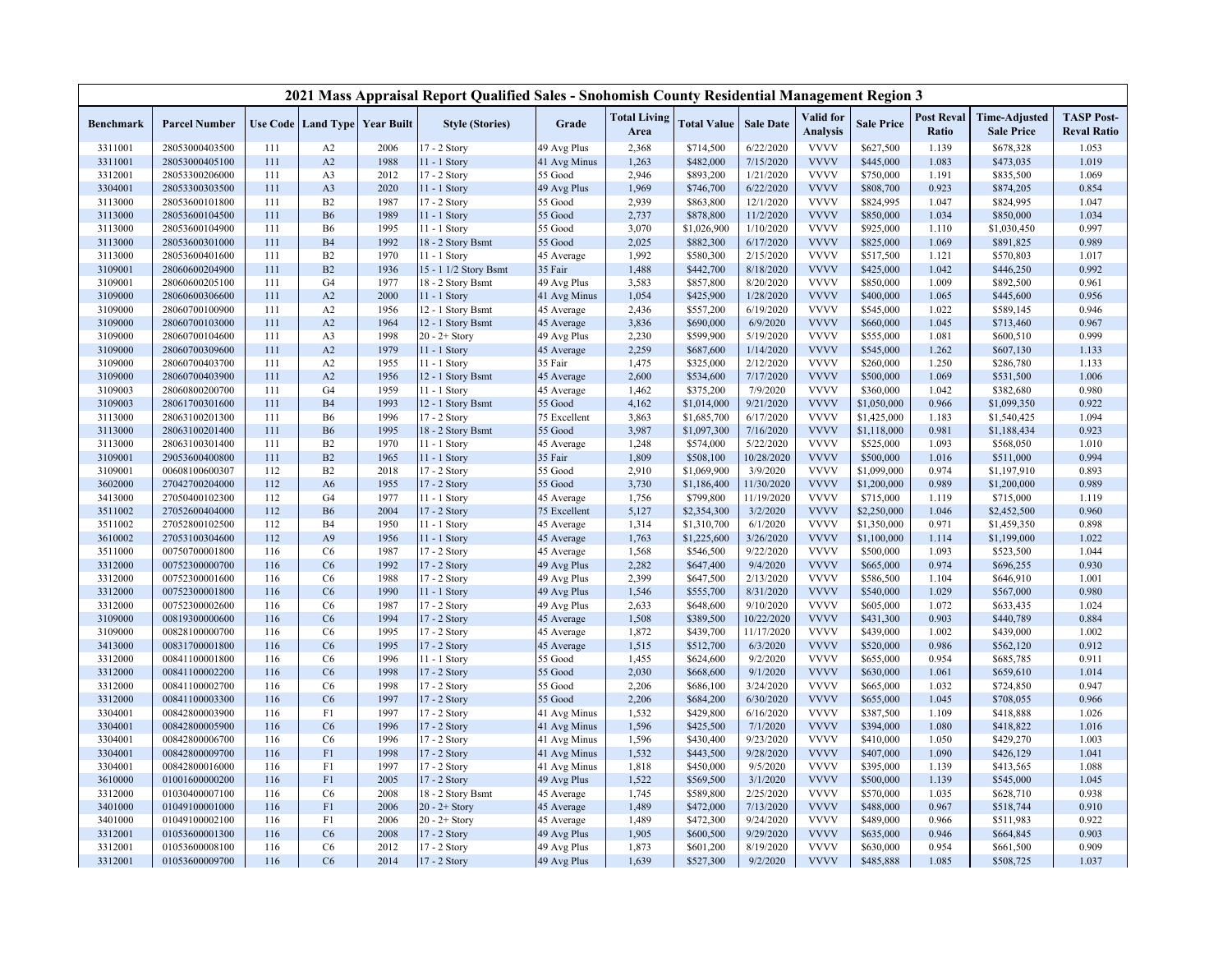|                  |                      |     |                |                                   | 2021 Mass Appraisal Report Qualified Sales - Snohomish County Residential Management Region 3 |             |                             |                    |                  |                              |                   |                            |                                           |                                         |
|------------------|----------------------|-----|----------------|-----------------------------------|-----------------------------------------------------------------------------------------------|-------------|-----------------------------|--------------------|------------------|------------------------------|-------------------|----------------------------|-------------------------------------------|-----------------------------------------|
| <b>Benchmark</b> | <b>Parcel Number</b> |     |                | Use Code   Land Type   Year Built | <b>Style (Stories)</b>                                                                        | Grade       | <b>Total Living</b><br>Area | <b>Total Value</b> | <b>Sale Date</b> | Valid for<br><b>Analysis</b> | <b>Sale Price</b> | <b>Post Reval</b><br>Ratio | <b>Time-Adjusted</b><br><b>Sale Price</b> | <b>TASP Post-</b><br><b>Reval Ratio</b> |
| 3312001          | 01053600010700       | 116 | C <sub>6</sub> | 2008                              | $17 - 2$ Story                                                                                | 49 Avg Plus | 1,925                       | \$550,300          | 10/6/2020        | <b>VVVV</b>                  | \$590,000         | 0.933                      | \$602,980                                 | 0.913                                   |
| 3312001          | 01053600011100       | 116 | C6             | 2008                              | 17 - 2 Story                                                                                  | 49 Avg Plus | 1,805                       | \$576,700          | 6/10/2020        | <b>VVVV</b>                  | \$545,000         | 1.058                      | \$589,145                                 | 0.979                                   |
| 3312001          | 01053600014700       | 116 | C6             | 2011                              | 17 - 2 Story                                                                                  | 49 Avg Plus | 1,718                       | \$562,700          | 7/10/2020        | <b>VVVV</b>                  | \$543,000         | 1.036                      | \$577,209                                 | 0.975                                   |
| 3312001          | 01053600015300       | 116 | C6             | 2013                              | 17 - 2 Story                                                                                  | 49 Avg Plus | 2,212                       | \$623,100          | 9/29/2020        | <b>VVVV</b>                  | \$593,000         | 1.051                      | \$620,871                                 | 1.004                                   |
| 3312001          | 01053600017400       | 116 | C6             | 2013                              | 17 - 2 Story                                                                                  | 49 Avg Plus | 2,325                       | \$630,400          | 1/14/2020        | <b>VVVV</b>                  | \$525,000         | 1.201                      | \$584,850                                 | 1.078                                   |
| 3312001          | 01053600017700       | 116 | F1             | 2015                              | 17 - 2 Story                                                                                  | 45 Average  | 1,537                       | \$463,100          | 6/11/2020        | <b>VVVV</b>                  | \$455,000         | 1.018                      | \$491,855                                 | 0.942                                   |
| 3401000          | 01080500004000       | 116 | C <sub>6</sub> | 2007                              | 23 - Split Entry                                                                              | 45 Average  | 1,633                       | \$521,100          | 8/20/2020        | <b>VVVV</b>                  | \$500,000         | 1.042                      | \$525,000                                 | 0.993                                   |
| 3401000          | 01080500006800       | 116 | F <sub>1</sub> | 2007                              | $20 - 2 +$ Story                                                                              | 45 Average  | 1,698                       | \$483,700          | 8/6/2020         | <b>VVVV</b>                  | \$495,000         | 0.977                      | \$519,750                                 | 0.931                                   |
| 3401000          | 01080500008800       | 116 | F1             | 2007                              | $20 - 2 +$ Story                                                                              | 45 Average  | 1,528                       | \$483,800          | 9/3/2020         | <b>VVVV</b>                  | \$480,000         | 1.008                      | \$502,560                                 | 0.963                                   |
| 3401000          | 01095500000300       | 116 | F1             | 2011                              | $17 - 2$ Story                                                                                | 45 Average  | 1,349                       | \$420,700          | 10/23/2020       | <b>VVVV</b>                  | \$448,000         | 0.939                      | \$457,856                                 | 0.919                                   |
| 3401000          | 01095500004200       | 116 | F1             | 2009                              | $20 - 2 +$ Story                                                                              | 45 Average  | 1,754                       | \$465,000          | 2/13/2020        | <b>VVVV</b>                  | \$459,950         | 1.011                      | \$507,325                                 | 0.917                                   |
| 3401000          | 01095500006700       | 116 | F <sub>1</sub> | 2010                              | $20 - 2 +$ Story                                                                              | 45 Average  | 1,754                       | \$467,900          | 9/1/2020         | <b>VVVV</b>                  | \$482,000         | 0.971                      | \$504,654                                 | 0.927                                   |
| 3401000          | 01095500006800       | 116 | C6             | 2010                              | $20 - 2 +$ Story                                                                              | 45 Average  | 1,852                       | \$504,000          | 7/9/2020         | <b>VVVV</b>                  | \$495,000         | 1.018                      | \$526,185                                 | 0.958                                   |
| 3401000          | 01095500008600       | 116 | F1             | 2012                              | $20 - 2 +$ Story                                                                              | 45 Average  | 1,754                       | \$456,100          | 3/9/2020         | <b>VVVV</b>                  | \$460,000         | 0.992                      | \$501,400                                 | 0.910                                   |
| 3401000          | 01095500011100       | 116 | F1             | 2008                              | 17 - 2 Story                                                                                  | 45 Average  | 1,349                       | \$421,100          | 7/10/2020        | <b>VVVV</b>                  | \$425,000         | 0.991                      | \$451,775                                 | 0.932                                   |
| 3401000          | 01156600000400       | 116 | F <sub>1</sub> | 2017                              | $20 - 2 +$ Story                                                                              | 45 Average  | 1,780                       | \$517,400          | 8/4/2020         | <b>VVVV</b>                  | \$495,000         | 1.045                      | \$519,750                                 | 0.995                                   |
| 3401000          | 01156600003100       | 116 | F1             | 2017                              | $20 - 2 +$ Story                                                                              | 45 Average  | 1,514                       | \$493,300          | 7/31/2020        | <b>VVVV</b>                  | \$474,000         | 1.041                      | \$503,862                                 | 0.979                                   |
| 3401000          | 01156600003500       | 116 | F <sub>1</sub> | 2017                              | $20 - 2 +$ Story                                                                              | 45 Average  | 1,780                       | \$522,100          | 5/21/2020        | <b>VVVV</b>                  | \$487,000         | 1.072                      | \$526,934                                 | 0.991                                   |
| 3401000          | 01156600004700       | 116 | C6             | 2017                              | $20 - 2 +$ Story                                                                              | 45 Average  | 2,284                       | \$575,200          | 6/19/2020        | <b>VVVV</b>                  | \$549,500         | 1.047                      | \$594,010                                 | 0.968                                   |
| 3413000          | 01166200002300       | 116 | F1             | 2017                              | $20 - 2 +$ Story                                                                              | 45 Average  | 1,680                       | \$552,900          | 5/26/2020        | <b>VVVV</b>                  | \$535,000         | 1.033                      | \$578,870                                 | 0.955                                   |
| 3413000          | 01166200005000       | 116 | F1             | 2017                              | $20 - 2 +$ Story                                                                              | 45 Average  | 1,638                       | \$557,200          | 6/1/2020         | <b>VVVV</b>                  | \$515,000         | 1.082                      | \$556,715                                 | 1.001                                   |
| 3413000          | 01166200005300       | 116 | F1             | 2017                              | $20 - 2 +$ Story                                                                              | 45 Average  | 2,107                       | \$611,900          | 3/18/2020        | <b>VVVV</b>                  | \$535,000         | 1.144                      | \$583,150                                 | 1.049                                   |
| 3511000          | 01167700002800       | 116 | A <sub>6</sub> | 2018                              | $20 - 2 +$ Story                                                                              | 45 Average  | 2,293                       | \$775,300          | 2/4/2020         | <b>VVVV</b>                  | \$749,950         | 1.034                      | \$827,195                                 | 0.937                                   |
| 3401000          | 01174300000800       | 116 | C6             | 2017                              | $20 - 2 +$ Story                                                                              | 45 Average  | 1,754                       | \$479,200          | 2/21/2020        | <b>VVVV</b>                  | \$489,000         | 0.980                      | \$539,367                                 | 0.888                                   |
| 3401000          | 01174300001500       | 116 | C6             | 2017                              | $20 - 2 +$ Story                                                                              | 45 Average  | 1,441                       | \$481,300          | 2/26/2020        | <b>VVVV</b>                  | \$457,000         | 1.053                      | \$504,071                                 | 0.955                                   |
| 3413000          | 01178600000900       | 116 | C6             | 2020                              | $20 - 2 +$ Story                                                                              | 45 Average  | 2,172                       | \$627,500          | 12/15/2020       | <b>VVVV</b>                  | \$639,995         | 0.980                      | \$639,995                                 | 0.980                                   |
| 3413000          | 01178600002400       | 116 | C6             | 2020                              | $20 - 2 +$ Story                                                                              | 45 Average  | 2,172                       | \$657,300          | 9/11/2020        | <b>VVVV</b>                  | \$629,995         | 1.043                      | \$659,605                                 | 0.997                                   |
| 3413000          | 01178600002500       | 116 | F1             | 2020                              | $20 - 2 +$ Story                                                                              | 45 Average  | 1,413                       | \$525,400          | 9/11/2020        | <b>VVVV</b>                  | \$499,995         | 1.051                      | \$523,495                                 | 1.004                                   |
| 3413000          | 01178600002800       | 116 | C6             | 2020                              | $20 - 2 +$ Story                                                                              | 45 Average  | 2,172                       | \$629,300          | 8/15/2020        | <b>VVVV</b>                  | \$624,995         | 1.007                      | \$656,245                                 | 0.959                                   |
| 3413000          | 01178600002900       | 116 | F1             | 2020                              | $20 - 2 +$ Story                                                                              | 45 Average  | 1,413                       | \$519,500          | 8/7/2020         | <b>VVVV</b>                  | \$494,995         | 1.050                      | \$519,745                                 | 1.000                                   |
| 3413000          | 01178600003000       | 116 | C6             | 2020                              | $20 - 2 +$ Story                                                                              | 45 Average  | 2,172                       | \$629,300          | 8/20/2020        | <b>VVVV</b>                  | \$626,450         | 1.005                      | \$657,773                                 | 0.957                                   |
| 3413000          | 01178600003100       | 116 | C6             | 2020                              | $20 - 2 +$ Story                                                                              | 45 Average  | 2,172                       | \$629,300          | 8/11/2020        | <b>VVVV</b>                  | \$624,995         | 1.007                      | \$656,245                                 | 0.959                                   |
| 3413000          | 01178600003200       | 116 | F1             | 2020                              | $20 - 2 +$ Story                                                                              | 45 Average  | 1,413                       | \$519,500          | 8/11/2020        | <b>VVVV</b>                  | \$501,285         | 1.036                      | \$526,349                                 | 0.987                                   |
| 3413000          | 01178600003300       | 116 | C6             | 2020                              | $20 - 2 +$ Story                                                                              | 45 Average  | 1,869                       | \$601,400          | 8/11/2020        | <b>VVVV</b>                  | \$601,755         | 0.999                      | \$631,843                                 | 0.952                                   |
| 3413000          | 01178600003400       | 116 | C6             | 2020                              | $20 - 2 +$ Story                                                                              | 45 Average  | 1,869                       | \$601,400          | 6/12/2020        | <b>VVVV</b>                  | \$599,995         | 1.002                      | \$648,595                                 | 0.927                                   |
| 3413000          | 01178600003500       | 116 | F1             | 2020                              | $20 - 2 +$ Story                                                                              | 45 Average  | 1,413                       | \$514,200          | 6/24/2020        | <b>VVVV</b>                  | \$494,995         | 1.039                      | \$535,090                                 | 0.961                                   |
| 3413000          | 01178600003600       | 116 | C6             | 2020                              | $20 - 2 +$ Story                                                                              | 45 Average  | 2,172                       | \$629,300          | 7/1/2020         | <b>VVVV</b>                  | \$599,995         | 1.049                      | \$637,795                                 | 0.987                                   |
| 3413000          | 01178600006800       | 116 | C6             | 2019                              | $20 - 2 +$ Story                                                                              | 45 Average  | 2,539                       | \$638,900          | 1/14/2020        | <b>VVVV</b>                  | \$549,995         | 1.162                      | \$612,694                                 | 1.043                                   |
| 3413000          | 01178600007200       | 116 | C6             | 2019                              | $20 - 2 +$ Story                                                                              | 45 Average  | 2,539                       | \$638,900          | 1/24/2020        | <b>VVVV</b>                  | \$553,905         | 1.153                      | \$617,050                                 | 1.035                                   |
| 3413000          | 01178600010000       | 116 | C6             | 2019                              | $20 - 2 +$ Story                                                                              | 45 Average  | 2,347                       | \$628,000          | 1/3/2020         | <b>VVVV</b>                  | \$549,995         | 1.142                      | \$612,694                                 | 1.025                                   |
| 3413000          | 01178600010300       | 116 | F1             | 2019                              | $20 - 2 +$ Story                                                                              | 45 Average  | 1,692                       | \$546,900          | 9/8/2020         | <b>VVVV</b>                  | \$579,995         | 0.943                      | \$607,255                                 | 0.901                                   |
| 3413000          | 01178600010500       | 116 | C6             | 2020                              | 17 - 2 Story                                                                                  | 45 Average  | 2,194                       | \$627,400          | 6/1/2020         | <b>VVVV</b>                  | \$679,995         | 0.923                      | \$735,075                                 | 0.854                                   |
| 3413000          | 01178600010600       | 116 | F <sub>1</sub> | 2020                              | 17 - 2 Story                                                                                  | 45 Average  | 2,040                       | \$592,600          | 6/11/2020        | <b>VVVV</b>                  | \$624,995         | 0.948                      | \$675,620                                 | 0.877                                   |
| 3413000          | 01178600010700       | 116 | F <sub>1</sub> | 2020                              | 17 - 2 Story                                                                                  | 45 Average  | 2,038                       | \$592,300          | 6/9/2020         | <b>VVVV</b>                  | \$624,995         | 0.948                      | \$675,620                                 | 0.877                                   |
| 3413000          | 01178600010800       | 116 | F1             | 2020                              | 17 - 2 Story                                                                                  | 45 Average  | 2,040                       | \$607,800          | 6/10/2020        | <b>VVVV</b>                  | \$624,995         | 0.972                      | \$675,620                                 | 0.900                                   |
| 3413000          | 01178600010900       | 116 | C6             | 2020                              | 17 - 2 Story                                                                                  | 45 Average  | 2,194                       | \$629,400          | 6/11/2020        | <b>VVVV</b>                  | \$679,995         | 0.926                      | \$735,075                                 | 0.856                                   |
| 3413000          | 01178600011000       | 116 | C <sub>5</sub> | 2020                              | 17 - 2 Story                                                                                  | 45 Average  | 2,194                       | \$645,800          | 5/14/2020        | <b>VVVV</b>                  | \$679,995         | 0.950                      | \$735,755                                 | 0.878                                   |
| 3413000          | 01178600011100       | 116 | F1             | 2020                              | 17 - 2 Story                                                                                  | 45 Average  | 2,040                       | \$607,800          | 5/29/2020        | <b>VVVV</b>                  | \$624,995         | 0.972                      | \$676,245                                 | 0.899                                   |
| 3413000          | 01178600011200       | 116 | F1             | 2020                              | 17 - 2 Story                                                                                  | 45 Average  | 2,038                       | \$607,600          | 6/9/2020         | <b>VVVV</b>                  | \$624,995         | 0.972                      | \$675,620                                 | 0.899                                   |
| 3413000          | 01178600011300       | 116 | F1             | 2020                              | 17 - 2 Story                                                                                  | 45 Average  | 2,040                       | \$607,800          | 7/15/2020        | <b>VVVV</b>                  | \$624,995         | 0.972                      | \$664,370                                 | 0.915                                   |
| 3413000          | 01178600011400       | 116 | C6             | 2020                              | 17 - 2 Story                                                                                  | 45 Average  | 2,194                       | \$643,800          | 5/7/2020         | <b>VVVV</b>                  | \$709,995         | 0.907                      | \$768,215                                 | 0.838                                   |
| 3413000          | 01178600011900       | 116 | C6             | 2020                              | $20 - 2 +$ Story                                                                              | 45 Average  | 1,980                       | \$586,400          | 9/21/2020        | <b>VVVV</b>                  | \$645,620         | 0.908                      | \$675,964                                 | 0.868                                   |
| 3401000          | 01182300000900       | 116 | F1             | 2019                              | $20 - 2 +$ Story                                                                              | 45 Average  | 1,762                       | \$524,600          | 3/24/2020        | <b>VVVV</b>                  | \$489,950         | 1.071                      | \$534,046                                 | 0.982                                   |
| 3401000          | 01182300002800       | 116 | C6             | 2019                              | $20 - 2 +$ Story                                                                              | 45 Average  | 2,211                       | \$589,300          | 1/6/2020         | <b>VVVV</b>                  | \$553,000         | 1.066                      | \$616,042                                 | 0.957                                   |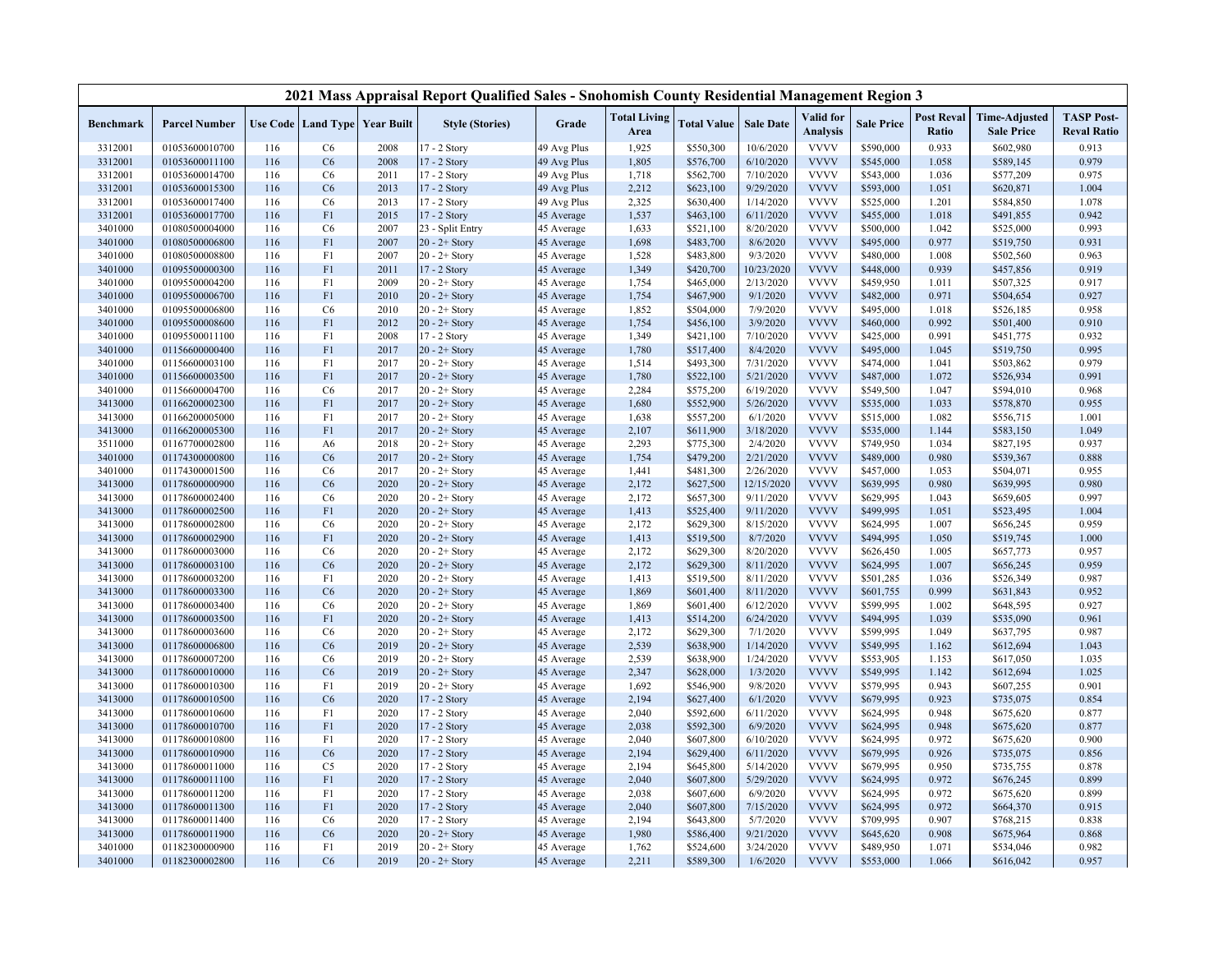|                    |                                  |            |                |                                   | 2021 Mass Appraisal Report Qualified Sales - Snohomish County Residential Management Region 3 |                            |                             |                        |                        |                              |                        |                            |                                           |                                         |
|--------------------|----------------------------------|------------|----------------|-----------------------------------|-----------------------------------------------------------------------------------------------|----------------------------|-----------------------------|------------------------|------------------------|------------------------------|------------------------|----------------------------|-------------------------------------------|-----------------------------------------|
| <b>Benchmark</b>   | <b>Parcel Number</b>             |            |                | Use Code   Land Type   Year Built | <b>Style (Stories)</b>                                                                        | Grade                      | <b>Total Living</b><br>Area | <b>Total Value</b>     | <b>Sale Date</b>       | Valid for<br><b>Analysis</b> | <b>Sale Price</b>      | <b>Post Reval</b><br>Ratio | <b>Time-Adjusted</b><br><b>Sale Price</b> | <b>TASP Post-</b><br><b>Reval Ratio</b> |
| 3311000            | 01182700000900                   | 116        | F1             | 2019                              | $20 - 2 +$ Story                                                                              | 45 Average                 | 1,743                       | \$444,000              | 8/28/2020              | <b>VVVV</b>                  | \$499,950              | 0.888                      | \$524,948                                 | 0.846                                   |
| 3311000            | 01182700002600                   | 116        | F1             | 2019                              | $20 - 2 +$ Story                                                                              | 45 Average                 | 1,548                       | \$422,900              | 12/11/2020             | <b>VVVV</b>                  | \$525,000              | 0.806                      | \$525,000                                 | 0.806                                   |
| 3511000            | 01187100000100                   | 116        | C6             | 2019                              | $20 - 2 +$ Story                                                                              | 45 Average                 | 1,556                       | \$547,300              | 9/18/2020              | <b>VVVV</b>                  | \$595,450              | 0.919                      | \$623,436                                 | 0.878                                   |
| 3511000            | 01187100000200                   | 116        | F1             | 2019                              | $20 - 2 +$ Story                                                                              | 45 Average                 | 1,422                       | \$519,500              | 9/21/2020              | <b>VVVV</b>                  | \$484,995              | 1.071                      | \$507,790                                 | 1.023                                   |
| 3511000            | 01187100000300                   | 116        | C6             | 2019                              | $20 - 2 +$ Story                                                                              | 45 Average                 | 1,556                       | \$548,300              | 9/2/2020               | <b>VVVV</b>                  | \$589,995              | 0.929                      | \$617,725                                 | 0.888                                   |
| 3511000            | 01187100000400                   | 116        | C6             | 2019                              | $20 - 2 +$ Story                                                                              | 45 Average                 | 1,556                       | \$548,300              | 4/24/2020              | <b>VVVV</b>                  | \$590,105              | 0.929                      | \$634,953                                 | 0.864                                   |
| 3511000            | 01187100000900                   | 116        | C6             | 2020                              | $20 - 2 +$ Story                                                                              | 45 Average                 | 1,842                       | \$581,700              | 6/24/2020              | <b>VVVV</b>                  | \$549,995              | 1.058                      | \$594,545                                 | 0.978                                   |
| 3511000            | 01187100001000                   | 116        | F <sub>1</sub> | 2020                              | $20 - 2 +$ Story                                                                              | 45 Average                 | 1,842                       | \$564,700              | 6/25/2020              | <b>VVVV</b>                  | \$534,995              | 1.056                      | \$578,330                                 | 0.976                                   |
| 3511000            | 01187100001100                   | 116        | F1             | 2020                              | $20 - 2 +$ Story                                                                              | 45 Average                 | 1,842                       | \$564,700              | 6/29/2020              | <b>VVVV</b>                  | \$484,995              | 1.164                      | \$524,280                                 | 1.077                                   |
| 3511000            | 01187100001200                   | 116        | F1             | 2020                              | $20 - 2 +$ Story                                                                              | 45 Average                 | 1,842                       | \$564,700              | 7/1/2020               | <b>VVVV</b>                  | \$496,305              | 1.138                      | \$527,572                                 | 1.070                                   |
| 3511000            | 01187100001300                   | 116        | F1             | 2020                              | $20 - 2 +$ Story                                                                              | 45 Average                 | 1,842                       | \$564,700              | 7/1/2020               | <b>VVVV</b>                  | \$544,995              | 1.036                      | \$579,330                                 | 0.975                                   |
| 3511000            | 01187100001400                   | 116        | C6             | 2020                              | $20 - 2 +$ Story                                                                              | 45 Average                 | 1,842                       | \$581,700              | 7/1/2020               | <b>VVVV</b>                  | \$574,995              | 1.012                      | \$611,220                                 | 0.952                                   |
| 3511000            | 01187100001800                   | 116        | F1             | 2019                              | $20 - 2 +$ Story                                                                              | 45 Average                 | 1,422                       | \$518,500              | 6/1/2020               | <b>VVVV</b>                  | \$459,995              | 1.127                      | \$497,255                                 | 1.043                                   |
| 3511000            | 01187100001900                   | 116        | F1             | 2019                              | $20 - 2 +$ Story                                                                              | 45 Average                 | 1,422                       | \$518,500              | 6/18/2020              | <b>VVVV</b>                  | \$459,995              | 1.127                      | \$497,255                                 | 1.043                                   |
| 3511000            | 01187100002000                   | 116        | F1             | 2019                              | $20 - 2 +$ Story                                                                              | 45 Average                 | 1,422                       | \$518,500              | 6/12/2020              | <b>VVVV</b>                  | \$491,415              | 1.055                      | \$531,220                                 | 0.976                                   |
| 3511000            | 01187100002100                   | 116        | C6             | 2020                              | $20 - 2 +$ Story                                                                              | 45 Average                 | 1,842                       | \$581,700              | 6/16/2020              | <b>VVVV</b>                  | \$569,995              | 1.021                      | \$616,165                                 | 0.944                                   |
| 3511000            | 01187100003600                   | 116        | C6             | 2020                              | $20 - 2 +$ Story                                                                              | 45 Average                 | 1,842                       | \$581,700              | 9/2/2020               | <b>VVVV</b>                  | \$599,995              | 0.970                      | \$628,195                                 | 0.926                                   |
| 3511000            | 01187100003700                   | 116        | F1             | 2019                              | $20 - 2 +$ Story                                                                              | 45 Average                 | 1,422                       | \$519,500              | 8/14/2020              | <b>VVVV</b>                  | \$506,280              | 1.026                      | \$531,594                                 | 0.977                                   |
| 3511000            | 01187100003800                   | 116        | F1             | 2020                              | $20 - 2 +$ Story                                                                              | 45 Average                 | 1,422                       | \$513,000              | 9/1/2020               | <b>VVVV</b>                  | \$461,275              | 1.112                      | \$482,955                                 | 1.062                                   |
| 3511000            | 01187100003900                   | 116        | F1             | 2020                              | $20 - 2 +$ Story                                                                              | 45 Average                 | 1,422                       | \$519,500              | 9/4/2020               | <b>VVVV</b>                  | \$461,275              | 1.126                      | \$482,955                                 | 1.076                                   |
| 3511000            | 01187100004000                   | 116        | F1             | 2020                              | $20 - 2 +$ Story                                                                              | 45 Average                 | 1,422                       | \$519,500              | 9/4/2020               | <b>VVVV</b>                  | \$461,165              | 1.126                      | \$482,840                                 | 1.076                                   |
| 3511000            | 01187100004100                   | 116        | F1             | 2019                              | $20 - 2 +$ Story                                                                              | 45 Average                 | 1,422                       | \$519,500              | 9/9/2020               | <b>VVVV</b>                  | \$509,740              | 1.019                      | \$533,698                                 | 0.973                                   |
| 3511000            | 01187100004200                   | 116        | C6             | 2020                              | $20 - 2 +$ Story                                                                              | 45 Average                 | 1,842                       | \$581,700              | 9/15/2020              | <b>VVVV</b>                  | \$584,995              | 0.994                      | \$612,490                                 | 0.950                                   |
| 3511000            | 01187100006600                   | 116        | C6             | 2019                              | $20 - 2 +$ Story                                                                              | 45 Average                 | 1,816                       | \$578,400              | 7/31/2020              | <b>VVVV</b>                  | \$574,995              | 1.006                      | \$611,220                                 | 0.946                                   |
| 3511000            | 01187100006700                   | 116        | F1             | 2019                              | $20 - 2 +$ Story                                                                              | 45 Average                 | 1,556                       | \$531,300              | 7/21/2020              | <b>VVVV</b>                  | \$489,995              | 1.084                      | \$520,865                                 | 1.020                                   |
| 3511000            | 01187100006800                   | 116        | F1             | 2019                              | $20 - 2 +$ Story                                                                              | 45 Average                 | 1,556                       | \$531,300              | 7/27/2020              | <b>VVVV</b>                  | \$489,995              | 1.084                      | \$520,865                                 | 1.020                                   |
| 3511000            | 01187100006900                   | 116        | F <sub>1</sub> | 2019                              | $20 - 2 +$ Story                                                                              | 45 Average                 | 1,556                       | \$531,300              | 7/28/2020              | <b>VVVV</b>                  | \$489,995              | 1.084                      | \$520,865                                 | 1.020                                   |
| 3511000            | 01187100007000                   | 116        | F1             | 2019                              | $20 - 2 +$ Story                                                                              | 45 Average                 | 1,804                       | \$561,000              | 8/17/2020              | <b>VVVV</b>                  | \$564,995              | 0.993                      | \$593,245                                 | 0.946                                   |
| 3511000            | 01187100007100                   | 116        | C6             | 2019                              | $20 - 2 +$ Story                                                                              | 45 Average                 | 1,816                       | \$578,400              | 7/29/2020              | <b>VVVV</b>                  | \$574,995              | 1.006                      | \$611,220                                 | 0.946                                   |
| 3511000            | 01187100014600                   | 116        | C6             | 2019                              | 17 - 2 Story                                                                                  | 45 Average                 | 1,925                       | \$605,100              | 6/12/2020              | <b>VVVV</b>                  | \$680,000              | 0.890                      | \$735,080                                 | 0.823                                   |
| 3413000            | 01188500000100                   | 116        | C6             | 2019                              | $20 - 2 +$ Story                                                                              | 45 Average                 | 1,948                       | \$581,600              | 1/2/2020               | <b>VVVV</b>                  | \$533,950              | 1.089                      | \$594,820                                 | 0.978                                   |
| 3413000            | 01188500000200                   | 116        | F1             | 2019                              | $20 - 2 +$ Story                                                                              | 45 Average                 | 1,855                       | \$557,900              | 1/2/2020               | <b>VVVV</b>                  | \$500,000              | 1.116                      | \$557,000                                 | 1.002                                   |
| 3413000            | 01188500000400                   | 116        | F1             | 2019                              | $20 - 2 +$ Story                                                                              | 45 Average                 | 1,761                       | \$546,000              | 1/2/2020               | <b>VVVV</b>                  | \$489,950              | 1.114                      | \$545,804                                 | 1.000                                   |
| 3413000            | 01188500001100                   | 116        | F <sub>1</sub> | 2019                              | $20 - 2 +$ Story                                                                              | 45 Average                 | 1,680                       | \$534,600              | 1/2/2020               | <b>VVVV</b>                  | \$465,000              | 1.150                      | \$518,010                                 | 1.032                                   |
| 3610002            | 27053100308300                   | 116        | C6             | 2019                              | $20 - 2 +$ Story                                                                              | 49 Avg Plus                | 2,249                       | \$714,800              | 7/16/2020              | <b>VVVV</b>                  | \$700,560              | 1.020                      | \$744,695                                 | 0.960                                   |
| 3610002            | 27053100308400                   | 116        | F1             | 2019                              | $20 - 2 +$ Story                                                                              | 49 Avg Plus                | 1,819                       | \$625,200              | 7/21/2020              | <b>VVVV</b>                  | \$613,159              | 1.020                      | \$651,788                                 | 0.959                                   |
| 3610002            | 27053100308500                   | 116        | F1             | 2019                              | $20 - 2 +$ Story                                                                              | 49 Avg Plus                | 1,819                       | \$625,200              | 7/30/2020              | <b>VVVV</b>                  | \$603,840              | 1.035                      | \$641,882                                 | 0.974                                   |
| 3610002            | 27053100308600                   | 116        | F1             | 2019                              | $20 - 2 +$ Story                                                                              | 49 Avg Plus                | 1,819                       | \$625,200              | 7/29/2020              | <b>VVVV</b>                  | \$594,017              | 1.052                      | \$631,440                                 | 0.990                                   |
| 3610002            | 27053100308700                   | 116        | F1             | 2019                              | $20 - 2 +$ Story                                                                              | 49 Avg Plus                | 1,819                       | \$625,200              | 8/19/2020              | <b>VVVV</b>                  | \$664,646              | 0.941                      | \$697,878                                 | 0.896                                   |
| 3610002            | 27053100308800                   | 116        | C6             | 2019                              | $20 - 2 +$ Story                                                                              | 49 Avg Plus                | 2,249                       | \$714,800              | 7/22/2020              | <b>VVVV</b>                  | \$692,263              | 1.033                      | \$735,876                                 | 0.971                                   |
| 3610002            | 27053100308900                   | 116        | C6<br>F1       | 2019<br>2019                      | $20 - 2 +$ Story                                                                              | 49 Avg Plus                | 2,249                       | \$714,800              | 8/17/2020              | <b>VVVV</b><br><b>VVVV</b>   | \$699,399              | 1.022<br>1.025             | \$734,369                                 | 0.973                                   |
| 3610002            | 27053100309000                   | 116<br>116 | F <sub>1</sub> | 2019                              | $20 - 2 +$ Story                                                                              | 49 Avg Plus                | 1,819                       | \$625,200              | 8/17/2020              | <b>VVVV</b>                  | \$609,888              |                            | \$640,382                                 | 0.976                                   |
| 3610002            | 27053100309100<br>27053100309200 |            | F <sub>1</sub> | 2019                              | $20 - 2 +$ Story                                                                              | 49 Avg Plus                | 1,819                       | \$625,200              | 8/18/2020              | <b>VVVV</b>                  | \$616,430              | 1.014<br>1.045             | \$647,252                                 | 0.966<br>0.995                          |
| 3610002            | 27053100309300                   | 116<br>116 | C6             | 2019                              | $20 - 2 +$ Story                                                                              | 49 Avg Plus                | 1,819                       | \$625,200              | 8/18/2020<br>8/23/2020 | <b>VVVV</b>                  | \$598,217              | 1.009                      | \$628,128                                 |                                         |
| 3610002<br>3610002 | 27053100309400                   | 116        | C6             | 2019                              | $20 - 2 +$ Story<br>$20 - 2 +$ Story                                                          | 49 Avg Plus                | 2,249<br>2,249              | \$714,800<br>\$714,800 | 9/15/2020              | <b>VVVV</b>                  | \$708,154<br>\$675,322 | 1.058                      | \$743,562<br>\$707,062                    | 0.961<br>1.011                          |
| 3610002            | 27053100309500                   | 116        | F1             | 2019                              | $20 - 2 +$ Story                                                                              | 49 Avg Plus<br>49 Avg Plus | 1,819                       | \$625,200              | 9/9/2020               | <b>VVVV</b>                  | \$589,170              | 1.061                      | \$616,861                                 | 1.014                                   |
| 3610002            | 27053100309600                   | 116        | F <sub>1</sub> | 2019                              | $20 - 2 +$ Story                                                                              | 49 Avg Plus                | 1,819                       | \$625,200              | 9/18/2020              | <b>VVVV</b>                  | \$596,334              | 1.048                      | \$624,362                                 | 1.001                                   |
| 3610002            | 27053100309700                   | 116        | F1             | 2019                              | $20 - 2 +$ Story                                                                              | 49 Avg Plus                | 1,819                       | \$625,200              | 9/17/2020              | <b>VVVV</b>                  | \$585,333              | 1.068                      | \$612,844                                 | 1.020                                   |
| 3610002            | 27053100309800                   | 116        | C6             | 2019                              | $20 - 2 +$ Story                                                                              | 49 Avg Plus                | 2,249                       | \$714,800              | 9/17/2020              | <b>VVVV</b>                  | \$680,054              | 1.051                      | \$712,017                                 | 1.004                                   |
| 3610002            | 27053100310000                   | 116        | F1             | 2019                              | $20 - 2 +$ Story                                                                              | 49 Avg Plus                | 1,819                       | \$625,200              | 7/21/2020              | <b>VVVV</b>                  | \$643,476              | 0.972                      | \$684,015                                 | 0.914                                   |
| 3610002            | 27053100311000                   | 116        | C6             | 2019                              | $20 - 2 +$ Story                                                                              | 45 Average                 | 2,249                       | \$653,700              | 1/14/2020              | <b>VVVV</b>                  | \$699,990              | 0.934                      | \$779,789                                 | 0.838                                   |
| 3610002            | 27053100311300                   | 116        | F1             | 2019                              | $20 - 2 +$ Story                                                                              | 49 Avg Plus                | 1,819                       | \$616,600              | 2/4/2020               | <b>VVVV</b>                  | \$608,990              | 1.012                      | \$671,716                                 | 0.918                                   |
| 3610002            | 27053100311400                   | 116        | C6             | 2019                              | $20 - 2 +$ Story                                                                              | 45 Average                 | 2,249                       | \$653,700              | 1/21/2020              | <b>VVVV</b>                  | \$693,257              | 0.943                      | \$772,288                                 | 0.846                                   |
|                    |                                  |            |                |                                   |                                                                                               |                            |                             |                        |                        |                              |                        |                            |                                           |                                         |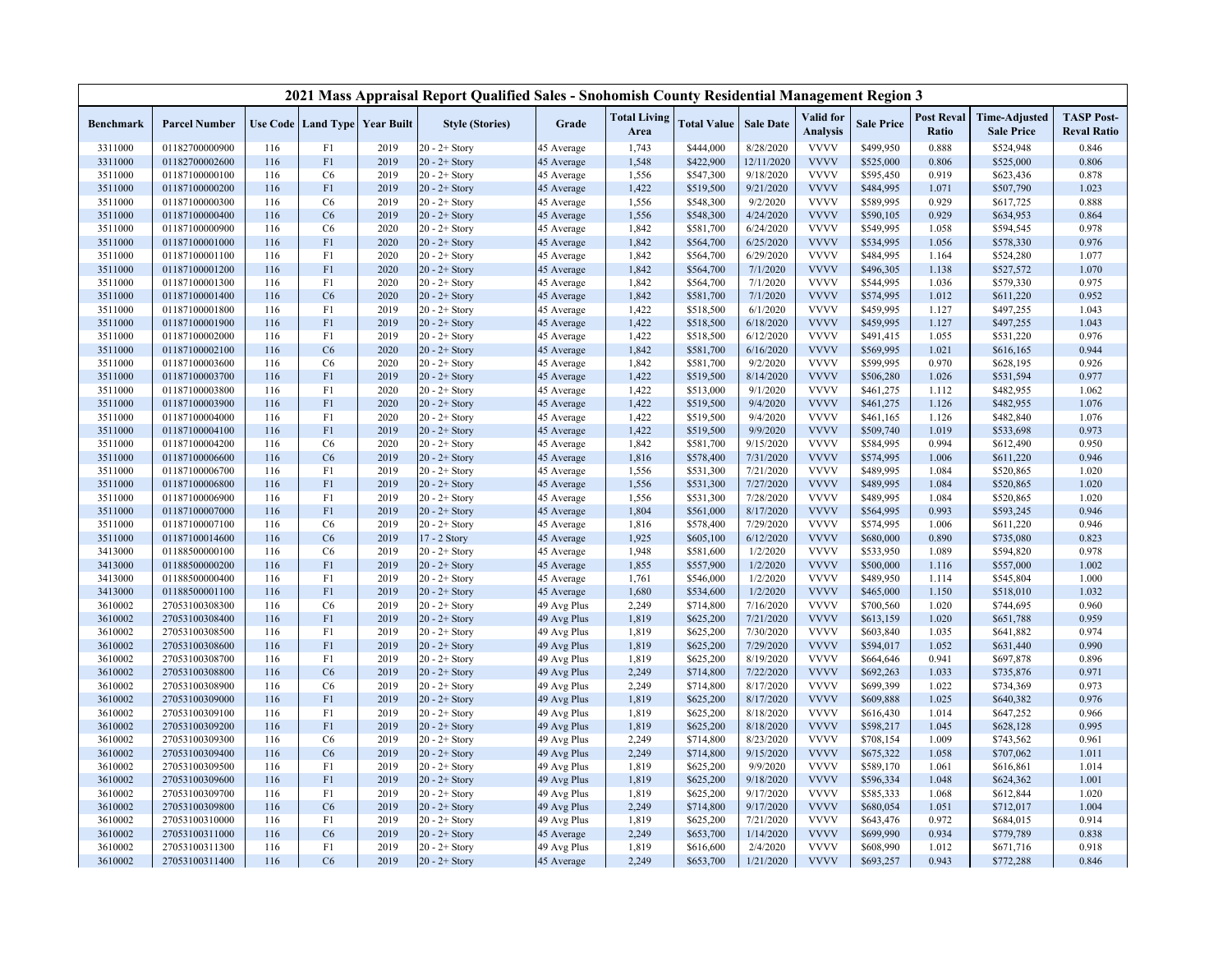|                    |                                  |            |                |                                   | 2021 Mass Appraisal Report Qualified Sales - Snohomish County Residential Management Region 3 |                          |                             |                      |                         |                              |                      |                            |                                           |                                         |
|--------------------|----------------------------------|------------|----------------|-----------------------------------|-----------------------------------------------------------------------------------------------|--------------------------|-----------------------------|----------------------|-------------------------|------------------------------|----------------------|----------------------------|-------------------------------------------|-----------------------------------------|
| <b>Benchmark</b>   | <b>Parcel Number</b>             |            |                | Use Code   Land Type   Year Built | <b>Style (Stories)</b>                                                                        | Grade                    | <b>Total Living</b><br>Area | <b>Total Value</b>   | <b>Sale Date</b>        | Valid for<br><b>Analysis</b> | <b>Sale Price</b>    | <b>Post Reval</b><br>Ratio | <b>Time-Adjusted</b><br><b>Sale Price</b> | <b>TASP Post-</b><br><b>Reval Ratio</b> |
| 3413000            | 27051000203401                   | 117        | N/A            | 1988                              | 71 - DW Manuf. Home                                                                           | 55 Good                  |                             | \$71,900             | 6/2/2020                | <b>VVVV</b>                  | \$160,000            | 0.449                      | \$172,960                                 | 0.416                                   |
| 3610000            | 00373002302203                   | 118        | A2             | 1987                              | 71 - DW Manuf. Home                                                                           | 55 Good                  |                             | \$371,400            | 7/31/2020               | <b>VVVV</b>                  | \$325,400            | 1.141                      | \$345,900                                 | 1.074                                   |
| 3511000            | 00386000001100                   | 118        | B1             | 1970                              | 71 - DW Manuf. Home                                                                           | 35 Fair                  |                             | \$286,800            | 9/1/2020                | <b>VVVV</b>                  | \$282,000            | 1.017                      | \$295,254                                 | 0.971                                   |
| 3511000            | 00386000001300                   | 118        | B1             | 1973                              | 71 - DW Manuf. Home                                                                           | 35 Fair                  |                             | \$276,900            | 7/20/2020               | <b>VVVV</b>                  | \$287,000            | 0.965                      | \$305,081                                 | 0.908                                   |
| 3511000            | 00386000004600                   | 118        | B1             | 1976                              | 71 - DW Manuf. Home                                                                           | 45 Average               |                             | \$248,500            | 5/13/2020               | <b>VVVV</b>                  | \$260,000            | 0.956                      | \$281,320                                 | 0.883                                   |
| 3511000            | 00386000005800                   | 118        | B1             | 2004                              | 71 - DW Manuf. Home                                                                           | 65 Very Good             |                             | \$395,100            | 3/2/2020                | <b>VVVV</b>                  | \$420,000            | 0.941                      | \$457,800                                 | 0.863                                   |
| 3511000            | 00386000008300                   | 118        | B1             | 1977                              | 74 - SW Manuf. Home                                                                           | 35 Fair                  |                             | \$263,400            | 8/30/2020               | <b>VVVV</b>                  | \$267,000            | 0.987                      | \$280,350                                 | 0.940                                   |
| 3610000            | 00400400002400                   | 118        | A2             | 1978                              | 71 - DW Manuf. Home                                                                           | 45 Average               |                             | \$356,400            | 5/27/2020               | <b>VVVV</b>                  | \$278,000            | 1.282                      | \$300,796                                 | 1.185                                   |
| 3514000            | 00422800000100                   | 118        | B1             | 1970                              | 74 - SW Manuf. Home                                                                           | 25 Low                   |                             | \$342,800            | 6/24/2020               | <b>VVVV</b>                  | \$230,000            | 1.490                      | \$248,630                                 | 1.379                                   |
| 3514000            | 00422800001100                   | 118        | B1             | 1977                              | 71 - DW Manuf. Home                                                                           | 45 Average               |                             | \$384,000            | 8/5/2020                | <b>VVVV</b>                  | \$369,000            | 1.041                      | \$387,450                                 | 0.991                                   |
| 3515861            | 00433100002500                   | 118        | L9             | 1973                              | 71 - DW Manuf. Home                                                                           | 45 Average               |                             | \$473,100            | 6/16/2020               | <b>VVVV</b>                  | \$435,000            | 1.088                      | \$470,235                                 | 1.006                                   |
| 3515000            | 00433100004002                   | 118        | B2             | 1998                              | 71 - DW Manuf. Home                                                                           | 55 Good                  |                             | \$392,700            | 5/26/2020               | <b>VVVV</b>                  | \$420,000            | 0.935                      | \$454,440                                 | 0.864                                   |
| 3610000            | 00452600201000                   | 118        | B2             | 1982                              | 71 - DW Manuf. Home                                                                           | 55 Good                  |                             | \$374,100            | 3/23/2020               | <b>VVVV</b>                  | \$313,000            | 1.195                      | \$341,170                                 | 1.097                                   |
| 3312001            | 00468200200103                   | 118        | A2             | 1983                              | 71 - DW Manuf. Home                                                                           | 45 Average               |                             | \$511,100            | 3/5/2020                | <b>VVVV</b>                  | \$595,000            | 0.859                      | \$648,550                                 | 0.788                                   |
| 3610002            | 00484900000500                   | 118        | B <sub>2</sub> | 1976                              | 71 - DW Manuf. Home                                                                           | 45 Average               |                             | \$482,600            | 4/15/2020               | <b>VVVV</b>                  | \$418,000            | 1.155                      | \$449,768                                 | 1.073                                   |
| 3311001            | 00573800002300                   | 118        | B1             | 2014                              | 71 - DW Manuf. Home                                                                           | 65 Very Good             |                             | \$412,800            | 7/21/2020               | <b>VVVV</b>                  | \$415,000            | 0.995                      | \$441,145                                 | 0.936                                   |
| 3311001            | 00573800002700                   | 118        | B1             | 2001                              | 71 - DW Manuf. Home                                                                           | 55 Good                  |                             | \$365,900            | 8/20/2020               | <b>VVVV</b>                  | \$389,000            | 0.941                      | \$408,450                                 | 0.896                                   |
| 3311001            | 00574000010000                   | 118        | B1             | 2000                              | 71 - DW Manuf. Home                                                                           | 55 Good                  |                             | \$351,700            | 8/31/2020               | <b>VVVV</b>                  | \$360,000            | 0.977                      | \$378,000                                 | 0.930                                   |
| 3311001            | 00574100001800                   | 118        | B1             | 1971                              | 71 - DW Manuf. Home                                                                           | 45 Average               |                             | \$372,100            | 1/6/2020                | <b>VVVV</b>                  | \$430,000            | 0.865                      | \$479,020                                 | 0.777                                   |
| 3311001            | 00574100003800                   | 118        | B1             | 1980                              | 71 - DW Manuf. Home                                                                           | 45 Average               |                             | \$305,700            | 6/29/2020               | <b>VVVV</b>                  | \$300,000            | 1.019                      | \$324,300                                 | 0.943                                   |
| 3610002            | 00599700000402                   | 118        | A <sub>2</sub> | 1987                              | 71 - DW Manuf. Home                                                                           | 55 Good                  |                             | \$474,400            | 2/28/2020               | <b>VVVV</b>                  | \$400,000            | 1.186                      | \$441,200                                 | 1.075                                   |
| 3515000            | 00623700007900                   | 118        | B2             | 2004                              | 71 - DW Manuf. Home                                                                           | 55 Good                  |                             | \$454,900            | 4/7/2020                | <b>VVVV</b>                  | \$437,000            | 1.041                      | \$470,212                                 | 0.967                                   |
| 3610001            | 00658300002100                   | 118        | A <sub>9</sub> | 1978                              | 71 - DW Manuf. Home                                                                           | 65 Very Good             |                             | \$413,800            | 5/22/2020               | <b>VVVV</b>                  | \$380,000            | 1.089                      | \$411,160                                 | 1.006                                   |
| 3610001            | 00658300004200                   | 118        | A <sub>9</sub> | 1978                              | 71 - DW Manuf. Home                                                                           | 55 Good                  |                             | \$446,200            | 3/20/2020               | <b>VVVV</b>                  | \$400,000            | 1.116                      | \$436,000                                 | 1.023                                   |
| 3413000            | 00700400010800                   | 118        | C9             | 1980                              | 71 - DW Manuf. Home                                                                           | 45 Average               |                             | \$246,600            | 1/9/2020                | <b>VVVV</b>                  | \$262,500            | 0.939                      | \$292,425                                 | 0.843                                   |
| 3413000            | 00700400011800                   | 118        | C9             | 1982                              | 71 - DW Manuf. Home                                                                           | 45 Average               |                             | \$269,400            | 3/13/2020               | <b>VVVV</b>                  | \$383,000            | 0.703                      | \$417,470                                 | 0.645                                   |
| 3413000            | 00700400013100                   | 118        | C9             | 1981                              | 71 - DW Manuf. Home                                                                           | 45 Average               |                             | \$232,900            | 2/18/2020               | <b>VVVV</b>                  | \$239,950            | 0.971                      | \$264,665                                 | 0.880                                   |
| 3610001            | 00709600000700                   | 118        | A <sub>9</sub> | 1987                              | 71 - DW Manuf. Home                                                                           | 65 Very Good             |                             | \$419,100            | 5/7/2020                | <b>VVVV</b>                  | \$399,757            | 1.048                      | \$432,537                                 | 0.969                                   |
| 3610001            | 00709600003700                   | 118        | A <sub>9</sub> | 1988                              | 71 - DW Manuf. Home                                                                           | 65 Very Good             |                             | \$415,500            | 9/16/2020               | <b>VVVV</b>                  | \$447,750            | 0.928                      | \$468,794                                 | 0.886                                   |
| 3610001            | 00709600010700                   | 118        | A <sub>9</sub> | 1986                              | 71 - DW Manuf. Home                                                                           | 65 Very Good             |                             | \$419,000            | 9/26/2020               | <b>VVVV</b>                  | \$450,500            | 0.930                      | \$471,674                                 | 0.888                                   |
| 3610001            | 00709700001500                   | 118        | A <sub>9</sub> | 1985                              | 71 - DW Manuf. Home                                                                           | 55 Good                  |                             | \$370,400            | 8/17/2020               | <b>VVVV</b>                  | \$360,000            | 1.029                      | \$378,000                                 | 0.980                                   |
| 3610001            | 00709700005400                   | 118        | A <sub>9</sub> | 1985                              | 71 - DW Manuf. Home                                                                           | 65 Very Good             |                             | \$435,600            | 3/30/2020               | <b>VVVV</b>                  | \$430,000            | 1.013                      | \$468,700                                 | 0.929                                   |
| 3511002            | 27052700305300                   | 118        | B <sub>4</sub> | 1986                              | 71 - DW Manuf. Home                                                                           | 65 Very Good             |                             | \$574,500            | 8/26/2020               | <b>VVVV</b>                  | \$594,525            | 0.966                      | \$624,251                                 | 0.920                                   |
| 3511002            | 27052800104500                   | 118        | B2             | 1992                              | 71 - DW Manuf. Home                                                                           | 65 Very Good             |                             | \$582,300            | 3/19/2020               | <b>VVVV</b>                  | \$637,500            | 0.913                      | \$694,875                                 | 0.838                                   |
| 3515000            | 27062100302600                   | 118        | G <sub>4</sub> | 1986                              | 71 - DW Manuf. Home                                                                           | 55 Good                  |                             | \$414,100            | 8/14/2020               | <b>VVVV</b>                  | \$380,000            | 1.090                      | \$399,000                                 | 1.038                                   |
| 3515000            | 27062100303800                   | 118        | <b>B4</b>      | 1994                              | 71 - DW Manuf. Home                                                                           | 45 Average               |                             | \$432,900            | 7/17/2020               | <b>VVVV</b>                  | \$360,500            | 1.201                      | \$383,212                                 | 1.130                                   |
| 3515000            | 27062800404100                   | 118        | B <sub>4</sub> | 1984                              | 71 - DW Manuf. Home                                                                           | 55 Good                  |                             | \$549,500            | 4/2/2020                | <b>VVVV</b>                  | \$525,000            | 1.047                      | \$564,900                                 | 0.973                                   |
| 3109000            | 28050100304900                   | 118        | B <sub>5</sub> | 1994                              | 71 - DW Manuf. Home                                                                           | 55 Good                  |                             | \$436,300            | 4/29/2020               | <b>VVVV</b><br><b>VVVV</b>   | \$450,000            | 0.970                      | \$484,200                                 | 0.901                                   |
| 3113000            | 28052600401700                   | 118        | <b>B9</b>      |                                   | N/A                                                                                           | N/A                      |                             | \$882,200            | 5/28/2020               |                              | \$800,000            | 1.103                      | \$865,600                                 | 1.019                                   |
| 3109000            | 28060600200600                   | 118<br>119 | B2             | 1979                              | 71 - DW Manuf. Home                                                                           | 45 Average               |                             | \$318,500            | 7/3/2020                | <b>VVVV</b><br><b>VVVV</b>   | \$333,100            | 0.956                      | \$354,085                                 | 0.900                                   |
| 3511904<br>3511904 | 00960001402900                   | 119        | N/A<br>N/A     | 1975<br>1976                      | 74 - SW Manuf. Home                                                                           | 35 Fair<br>35 Fair       |                             | \$49,900<br>\$15,000 | 8/13/2020<br>10/30/2020 | <b>VVVV</b>                  | \$78,500<br>\$56,000 | 0.636<br>0.268             | \$78,500                                  | 0.636<br>0.268                          |
|                    | 00960001406500                   | 119        | N/A            | 2016                              | 74 - SW Manuf. Home                                                                           |                          |                             | \$65,300             | 10/9/2020               | <b>VVVV</b>                  | \$75,000             | 0.871                      | \$56,000<br>\$75,000                      | 0.871                                   |
| 3511904<br>3511901 | 00960001411100<br>00960002421000 | 119        | N/A            | 1980                              | 74 - SW Manuf. Home<br>71 - DW Manuf. Home                                                    | 45 Average               |                             | \$18,000             | 2/1/2020                | <b>VVVV</b>                  | \$20,000             | 0.900                      | \$20,000                                  | 0.900                                   |
| 3610903            | 00960002500100                   | 119        | N/A            | 2017                              | 74 - SW Manuf. Home                                                                           | 45 Average<br>45 Average | 624                         | \$47,800             | 9/4/2020                | <b>VVVV</b>                  | \$69,950             | 0.683                      | \$69,950                                  | 0.683                                   |
| 3610903            | 00960002500502                   | 119        | N/A            | 1978                              | 71 - DW Manuf. Home                                                                           | 55 Good                  |                             | \$72,800             | 6/18/2020               | <b>VVVV</b>                  | \$45,000             | 1.618                      | \$45,000                                  | 1.618                                   |
| 3610903            | 00960002502502                   | 119        | N/A            | 1986                              | 71 - DW Manuf. Home                                                                           | 55 Good                  |                             | \$88,300             | 8/14/2020               | <b>VVVV</b>                  | \$93,500             | 0.944                      | \$93,500                                  | 0.944                                   |
| 3610903            | 00960002502600                   | 119        | N/A            | 1974                              | 71 - DW Manuf. Home                                                                           | 45 Average               |                             | \$29,800             | 8/25/2020               | <b>VVVV</b>                  | \$65,000             | 0.458                      | \$65,000                                  | 0.458                                   |
| 3610903            | 00960002502601                   | 119        | N/A            | 1973                              | 71 - DW Manuf. Home                                                                           | 45 Average               |                             | \$50,000             | 5/15/2020               | <b>VVVV</b>                  | \$70,000             | 0.714                      | \$70,000                                  | 0.714                                   |
| 3610903            | 00960002502900                   | 119        | N/A            | 1971                              | 74 - SW Manuf. Home                                                                           | 25 Low                   |                             | \$9,600              | 10/1/2020               | <b>VVVV</b>                  | \$30,000             | 0.320                      | \$30,000                                  | 0.320                                   |
| 3610903            | 00960002503300                   | 119        | N/A            | 1967                              | 74 - SW Manuf. Home                                                                           | 25 Low                   |                             | \$7,500              | 5/26/2020               | <b>VVVV</b>                  | \$10,000             | 0.750                      | \$10,000                                  | 0.750                                   |
| 3511902            | 00960004400900                   | 119        | N/A            | 1995                              | 71 - DW Manuf. Home                                                                           | 55 Good                  |                             | \$179,100            | 1/6/2020                | <b>VVVV</b>                  | \$218,500            | 0.820                      | \$218,500                                 | 0.820                                   |
| 3511902            | 00960004401900                   | 119        | N/A            | 2004                              | 71 - DW Manuf. Home                                                                           | 55 Good                  |                             | \$181,600            | 10/19/2020              | <b>VVVV</b>                  | \$234,950            | 0.773                      | \$234,950                                 | 0.773                                   |
| 3511902            | 00960004402101                   | 119        | N/A            | 1974                              | 71 - DW Manuf. Home                                                                           | 35 Fair                  |                             | \$88,400             | 4/1/2020                | <b>VVVV</b>                  | \$152,500            | 0.580                      | \$152,500                                 | 0.580                                   |
|                    |                                  |            |                |                                   |                                                                                               |                          |                             |                      |                         |                              |                      |                            |                                           |                                         |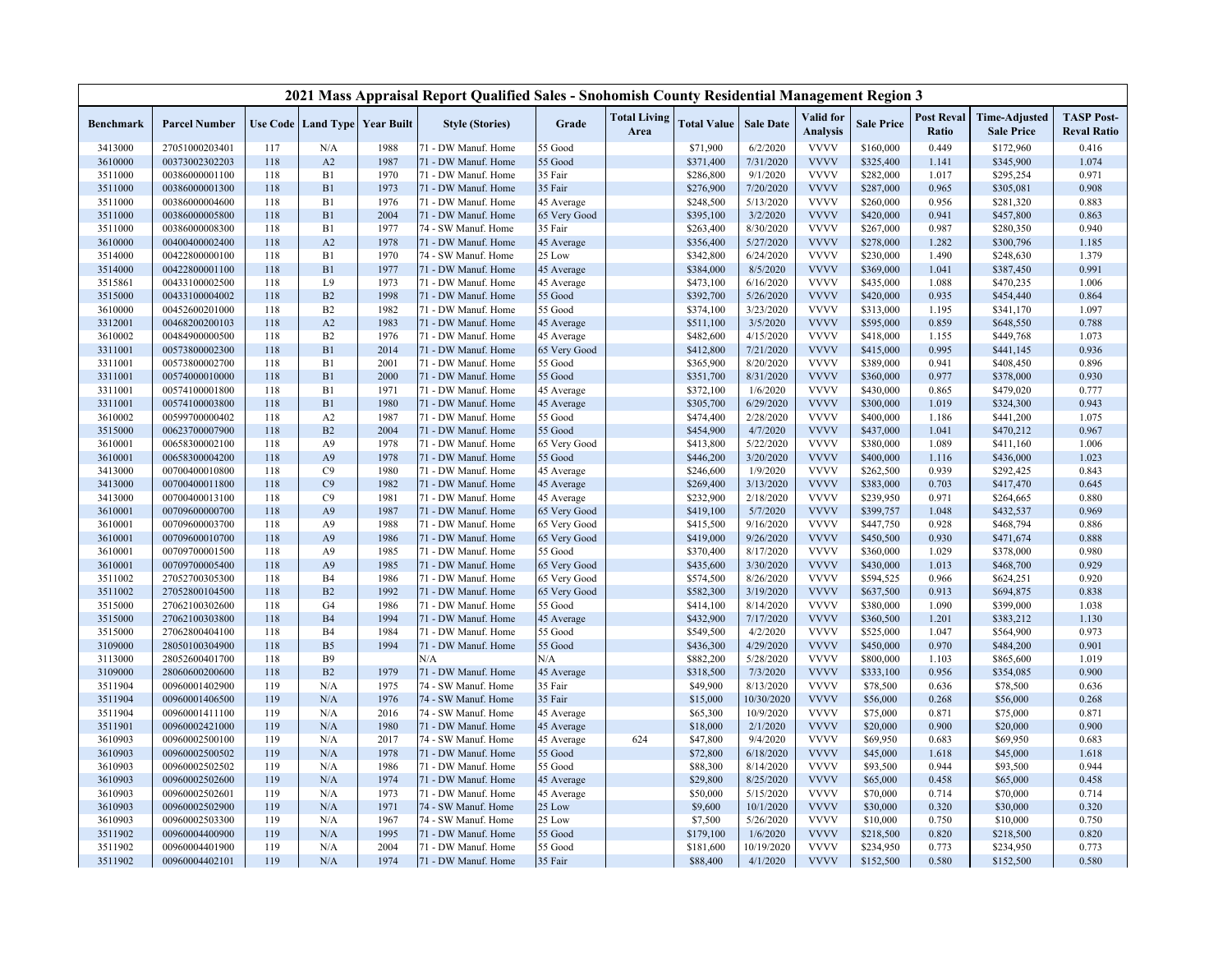|                    |                                  |            |                |                                   | 2021 Mass Appraisal Report Qualified Sales - Snohomish County Residential Management Region 3 |                       |                             |                      |                        |                              |                        |                            |                                           |                                         |
|--------------------|----------------------------------|------------|----------------|-----------------------------------|-----------------------------------------------------------------------------------------------|-----------------------|-----------------------------|----------------------|------------------------|------------------------------|------------------------|----------------------------|-------------------------------------------|-----------------------------------------|
| <b>Benchmark</b>   | <b>Parcel Number</b>             |            |                | Use Code   Land Type   Year Built | <b>Style (Stories)</b>                                                                        | Grade                 | <b>Total Living</b><br>Area | <b>Total Value</b>   | <b>Sale Date</b>       | Valid for<br><b>Analysis</b> | <b>Sale Price</b>      | <b>Post Reval</b><br>Ratio | <b>Time-Adjusted</b><br><b>Sale Price</b> | <b>TASP Post-</b><br><b>Reval Ratio</b> |
| 3511902            | 00960004403300                   | 119        | N/A            | 1996                              | 71 - DW Manuf. Home                                                                           | 55 Good               |                             | \$157,500            | 2/14/2020              | <b>VVVV</b>                  | \$200,000              | 0.788                      | \$200,000                                 | 0.788                                   |
| 3511902            | 00960004407600                   | 119        | N/A            | 2006                              | 71 - DW Manuf. Home                                                                           | 55 Good               |                             | \$160,600            | 7/7/2020               | <b>VVVV</b>                  | \$185,000              | 0.868                      | \$185,000                                 | 0.868                                   |
| 3511902            | 00960004408200                   | 119        | N/A            | 1969                              | 71 - DW Manuf. Home                                                                           | 35 Fair               |                             | \$90,300             | 9/30/2020              | <b>VVVV</b>                  | \$160,000              | 0.564                      | \$160,000                                 | 0.564                                   |
| 3511902            | 00960004411000                   | 119        | N/A            | 1969                              | 71 - DW Manuf. Home                                                                           | 35 Fair               |                             | \$102,800            | 1/10/2020              | <b>VVVV</b>                  | \$140,000              | 0.734                      | \$140,000                                 | 0.734                                   |
| 3511902            | 00960004411800                   | 119        | N/A            | 1970                              | 71 - DW Manuf. Home                                                                           | 35 Fair               |                             | \$125,900            | 1/6/2020               | <b>VVVV</b>                  | \$124,000              | 1.015                      | \$124,000                                 | 1.015                                   |
| 3511902            | 00960004417200                   | 119        | N/A            | 1970                              | 71 - DW Manuf. Home                                                                           | 35 Fair               |                             | \$127,800            | 7/2/2020               | <b>VVVV</b>                  | \$210,000              | 0.609                      | \$210,000                                 | 0.609                                   |
| 3511902            | 00960004417900                   | 119        | N/A            | 1980                              | 71 - DW Manuf. Home                                                                           | 45 Average            |                             | \$87,300             | 10/9/2020              | <b>VVVV</b>                  | \$65,500               | 1.333                      | \$65,500                                  | 1.333                                   |
| 3511902            | 00960004431600                   | 119        | N/A            | 1992                              | 71 - DW Manuf. Home                                                                           | 65 Very Good          |                             | \$169,700            | 9/14/2020              | <b>VVVV</b>                  | \$215,000              | 0.789                      | \$215,000                                 | 0.789                                   |
| 3511902            | 00960004432600                   | 119        | N/A            | 1993                              | 71 - DW Manuf. Home                                                                           | 55 Good               |                             | \$183,600            | 1/8/2020               | <b>VVVV</b>                  | \$220,000              | 0.835                      | \$220,000                                 | 0.835                                   |
| 3511903            | 00960005200600                   | 119        | N/A            | 2016                              | 71 - DW Manuf. Home                                                                           | 55 Good               |                             | \$162,300            | 2/17/2020              | <b>VVVV</b>                  | \$198,900              | 0.816                      | \$198,900                                 | 0.816                                   |
| 3511903            | 00960005204100                   | 119        | N/A            | 1985                              | 71 - DW Manuf. Home                                                                           | 45 Average            |                             | \$82,300             | 6/29/2020              | <b>VVVV</b>                  | \$120,000              | 0.686                      | \$120,000                                 | 0.686                                   |
| 3511903            | 00960005205800                   | 119        | N/A            | 1976                              | 71 - DW Manuf. Home                                                                           | 45 Average            |                             | \$51,000             | 3/10/2020              | <b>VVVV</b>                  | \$118,000              | 0.432                      | \$118,000                                 | 0.432                                   |
| 3511903            | 00960005206600                   | 119        | N/A            | 2000                              | 71 - DW Manuf. Home                                                                           | 55 Good               |                             | \$126,600            | 3/20/2020              | <b>VVVV</b>                  | \$142,000              | 0.892                      | \$142,000                                 | 0.892                                   |
| 3511903            | 00960005210000                   | 119        | N/A            | 1981                              | 71 - DW Manuf. Home                                                                           | 55 Good               |                             | \$125,400            | 2/2/2020               | <b>VVVV</b>                  | \$107,500              | 1.167                      | \$107,500                                 | 1.167                                   |
| 3610904            | 00960005304200                   | 119        | N/A            | 1986                              | 74 - SW Manuf. Home                                                                           | 45 Average            |                             | \$15,300             | 10/8/2020              | <b>VVVV</b>                  | \$45,000               | 0.340                      | \$45,000                                  | 0.340                                   |
| 3610904            | 00960005305100                   | 119        | N/A            | 1982                              | 74 - SW Manuf. Home                                                                           | 25 Low                |                             | \$7,700              | 7/19/2020              | <b>VVVV</b>                  | \$10,000               | 0.770                      | \$10,000                                  | 0.770                                   |
| 3610901            | 00960006301200                   | 119        | N/A            | 1978                              | 71 - DW Manuf. Home                                                                           | 45 Average            |                             | \$76,300             | 5/26/2020              | <b>VVVV</b>                  | \$104,000              | 0.734                      | \$104,000                                 | 0.734                                   |
| 3610901            | 00960006301500                   | 119        | N/A            | 1976                              | 71 - DW Manuf. Home                                                                           | 45 Average            |                             | \$105,300            | 11/24/2020             | <b>VVVV</b>                  | \$130,000              | 0.810                      | \$130,000                                 | 0.810                                   |
| 3610901            | 00960006301600                   | 119        | N/A            | 1978                              | 71 - DW Manuf. Home                                                                           | 45 Average            |                             | \$125,700            | 5/29/2020              | <b>VVVV</b>                  | \$167,000              | 0.753                      | \$167,000                                 | 0.753                                   |
| 3610901            | 00960006301700                   | 119        | N/A            | 1977                              | 71 - DW Manuf. Home                                                                           | 45 Average            |                             | \$134,100            | 9/17/2020              | <b>VVVV</b>                  | \$185,000              | 0.725                      | \$185,000                                 | 0.725                                   |
| 3610901            | 00960006301800                   | 119        | N/A            | 1976                              | 71 - DW Manuf. Home                                                                           | 45 Average            |                             | \$106,800            | 10/19/2020             | <b>VVVV</b>                  | \$144,000              | 0.742                      | \$144,000                                 | 0.742                                   |
| 3610901            | 00960006301900                   | 119        | N/A            | 1977                              | 71 - DW Manuf. Home                                                                           | 45 Average            |                             | \$91,400             | 4/9/2020               | <b>VVVV</b>                  | \$136,000              | 0.672                      | \$136,000                                 | 0.672                                   |
| 3610901            | 00960006302000                   | 119        | N/A            | 1976                              | 71 - DW Manuf. Home                                                                           | 45 Average            |                             | \$67,200             | 5/29/2020              | <b>VVVV</b>                  | \$92,500               | 0.726                      | \$92,500                                  | 0.726                                   |
| 3610901            | 00960006303400<br>00960006303700 | 119<br>119 | N/A<br>N/A     | 1976<br>1977                      | 71 - DW Manuf. Home<br>71 - DW Manuf. Home                                                    | 45 Average            |                             | \$62,500<br>\$98,300 | 11/24/2020<br>7/2/2020 | <b>VVVV</b><br><b>VVVV</b>   | \$115,000<br>\$122,000 | 0.543<br>0.806             | \$115,000                                 | 0.543<br>0.806                          |
| 3610901<br>3610901 | 00960006303800                   | 119        | N/A            | 1977                              | 71 - DW Manuf. Home                                                                           | 45 Average            |                             | \$107,600            | 2/25/2020              | <b>VVVV</b>                  | \$169,000              | 0.637                      | \$122,000<br>\$169,000                    | 0.637                                   |
| 3610901            | 00960006306300                   | 119        | N/A            | 1983                              | 71 - DW Manuf. Home                                                                           | 45 Average<br>55 Good |                             | \$121,000            | 8/31/2020              | <b>VVVV</b>                  | \$140,000              | 0.864                      | \$140,000                                 | 0.864                                   |
| 3515901            | 00960006501600                   | 119        | N/A            | 1982                              | 74 - SW Manuf. Home                                                                           | 35 Fair               |                             | \$19,700             | 5/19/2020              | <b>VVVV</b>                  | \$45,000               | 0.438                      | \$45,000                                  | 0.438                                   |
| 3401902            | 00960007200606                   | 119        | N/A            | 1975                              | 74 - SW Manuf. Home                                                                           | 35 Fair               |                             | \$9,300              | 8/22/2020              | <b>VVVV</b>                  | \$10,500               | 0.886                      | \$10,500                                  | 0.886                                   |
| 3109901            | 00960009300300                   | 119        | N/A            | 1968                              | 71 - DW Manuf. Home                                                                           | 35 Fair               |                             | \$24,200             | 5/1/2020               | <b>VVVV</b>                  | \$15,000               | 1.613                      | \$15,000                                  | 1.613                                   |
| 3413902            | 00960010201100                   | 119        | N/A            | 1980                              | 71 - DW Manuf. Home                                                                           | 45 Average            |                             | \$23,500             | 1/31/2020              | <b>VVVV</b>                  | \$67,000               | 0.351                      | \$67,000                                  | 0.351                                   |
| 3413902            | 00960010201300                   | 119        | N/A            | 1974                              | 74 - SW Manuf. Home                                                                           | 35 Fair               |                             | \$17,100             | 2/3/2020               | <b>VVVV</b>                  | \$12,000               | 1.425                      | \$12,000                                  | 1.425                                   |
| 3413902            | 00960010208100                   | 119        | N/A            | 1989                              | 71 - DW Manuf. Home                                                                           | 55 Good               |                             | \$47,900             | 6/26/2020              | <b>VVVV</b>                  | \$85,000               | 0.564                      | \$85,000                                  | 0.564                                   |
| 3311903            | 00960011103900                   | 119        | N/A            | 1976                              | 71 - DW Manuf. Home                                                                           | 35 Fair               |                             | \$57,600             | 6/1/2020               | <b>VVVV</b>                  | \$76,000               | 0.758                      | \$76,000                                  | 0.758                                   |
| 3311903            | 00960011106300                   | 119        | N/A            | 1971                              | 74 - SW Manuf. Home                                                                           | 35 Fair               |                             | \$15,600             | 8/1/2020               | <b>VVVV</b>                  | \$35,000               | 0.446                      | \$35,000                                  | 0.446                                   |
| 3311902            | 00960011802500                   | 119        | N/A            | 1999                              | 71 - DW Manuf. Home                                                                           | 55 Good               |                             | \$140,400            | 7/17/2020              | <b>VVVV</b>                  | \$200,000              | 0.702                      | \$200,000                                 | 0.702                                   |
| 3311902            | 00960011802800                   | 119        | N/A            | 1999                              | 71 - DW Manuf. Home                                                                           | 55 Good               |                             | \$126,900            | 2/14/2020              | <b>VVVV</b>                  | \$154,000              | 0.824                      | \$154,000                                 | 0.824                                   |
| 3311902            | 00960011803200                   | 119        | N/A            | 1999                              | 71 - DW Manuf. Home                                                                           | 55 Good               |                             | \$126,900            | 8/11/2020              | <b>VVVV</b>                  | \$200,000              | 0.635                      | \$200,000                                 | 0.634                                   |
| 3311902            | 00960011804300                   | 119        | N/A            | 1999                              | 71 - DW Manuf. Home                                                                           | 55 Good               |                             | \$108,000            | 4/14/2020              | <b>VVVV</b>                  | \$145,000              | 0.745                      | \$145,000                                 | 0.745                                   |
| 3401903            | 00960012000400                   | 119        | N/A            | 1980                              | 74 - SW Manuf. Home                                                                           | 25 Low                |                             | \$20,000             | 3/15/2020              | <b>VVVV</b>                  | \$25,000               | 0.800                      | \$25,000                                  | 0.800                                   |
| 3401901            | 00960012600800                   | 119        | N/A            | 1979                              | 71 - DW Manuf. Home                                                                           | 45 Average            |                             | \$84,000             | 8/28/2020              | <b>VVVV</b>                  | \$212,000              | 0.396                      | \$212,000                                 | 0.396                                   |
| 3401901            | 00960012602900                   | 119        | N/A            | 1970                              | 71 - DW Manuf. Home                                                                           | 35 Fair               |                             | \$65,500             | 5/21/2020              | <b>VVVV</b>                  | \$90,000               | 0.728                      | \$90,000                                  | 0.728                                   |
| 3610000            | 00373002303904                   | 121        | A <sub>2</sub> | 1968                              | 23 - Split Entry                                                                              | 45 Average            | 2,310                       | \$604,900            | 8/7/2020               | <b>VVVV</b>                  | \$668,600              | 0.905                      | \$702,030                                 | 0.862                                   |
| 3109000            | 00444201701400                   | 121        | A <sub>5</sub> | 1965                              | 11 - 1 Story                                                                                  | 45 Average            | 1,973                       | \$555,900            | 12/15/2020             | <b>VVVV</b>                  | \$635,000              | 0.875                      | \$635,000                                 | 0.875                                   |
| 3109000            | 00579501100500                   | 121        | A5             | 1895                              | 17 - 2 Story                                                                                  | 55 Good               | 2,396                       | \$675,700            | 5/10/2020              | <b>VVVV</b>                  | \$457,500              | 1.477                      | \$495,015                                 | 1.365                                   |
| 3304001            | 00641000003200                   | 121        | A <sub>3</sub> | 1976                              | 23 - Split Entry                                                                              | 45 Average            | 2,444                       | \$600,800            | 2/18/2020              | <b>VVVV</b>                  | \$529,500              | 1.135                      | \$584,039                                 | 1.029                                   |
| 3401000            | 00698800000300                   | 121        | A <sub>2</sub> | 1980                              | 17 - 2 Story                                                                                  | 45 Average            | 2,024                       | \$646,300            | 5/22/2020              | <b>VVVV</b>                  | \$660,000              | 0.979                      | \$714,120                                 | 0.905                                   |
| 3401000            | 00698800000500                   | 121        | A2             | 1981                              | 17 - 2 Story                                                                                  | 45 Average            | 1,968                       | \$627,100            | 9/15/2020              | <b>VVVV</b>                  | \$725,000              | 0.865                      | \$759,075                                 | 0.826                                   |
| 3109000            | 28061800202600                   | 121        | A2             | 1961                              | 12 - 1 Story Bsmt                                                                             | 35 Fair               | 3,170                       | \$594,700            | 3/30/2020              | <b>VVVV</b>                  | \$515,000              | 1.155                      | \$561,350                                 | 1.059                                   |
| 3401000            | 00373000300110                   | 122        | A2             | 1987                              | 17 - 2 Story                                                                                  | 45 Average            | 2,352                       | \$715,000            | 6/21/2020              | <b>VVVV</b>                  | \$859,500              | 0.832                      | \$929,120                                 | 0.770                                   |
| 3401000            | 00373000301004                   | 122        | A <sub>3</sub> | 2020                              | 17 - 2 Story                                                                                  | 49 Avg Plus           | 3,784                       | \$1,045,300          | 6/16/2020              | <b>VVVV</b>                  | \$1,189,000            | 0.879                      | \$1,285,309                               | 0.813                                   |
| 3401000            | 00373001201006                   | 122        | A2             | 1993                              | 11 - 1 Story                                                                                  | 45 Average            | 2,618                       | \$867,900            | 5/22/2020              | <b>VVVV</b>                  | \$830,000              | 1.046                      | \$898,060                                 | 0.966                                   |
| 3610000            | 00373002302304                   | 122        | A2             | 1991                              | 11 - 1 Story                                                                                  | 45 Average            | 2,704                       | \$808,700            | 1/29/2020              | <b>VVVV</b>                  | \$759,950              | 1.064                      | \$846,584                                 | 0.955                                   |
| 3401000            | 00373700501302                   | 122        | B2             | 1969                              | 23 - Split Entry                                                                              | 45 Average            | 3,236                       | \$627,700            | 8/26/2020              | <b>VVVV</b>                  | \$700,000              | 0.897                      | \$735,000                                 | 0.854                                   |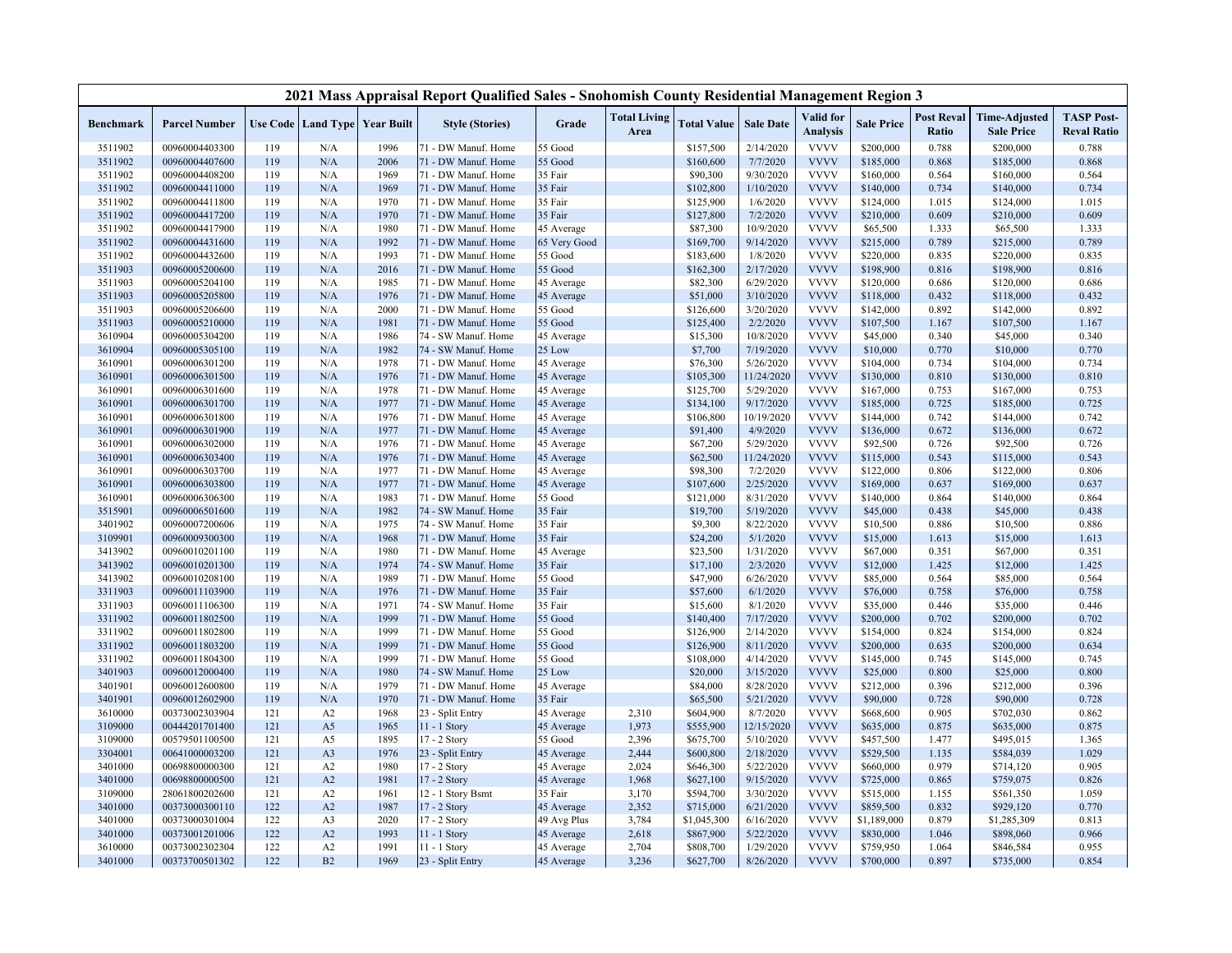|                    |                                  |            |                                          |              | 2021 Mass Appraisal Report Qualified Sales - Snohomish County Residential Management Region 3 |                          |                             |                        |                         |                              |                        |                            |                                           |                                         |
|--------------------|----------------------------------|------------|------------------------------------------|--------------|-----------------------------------------------------------------------------------------------|--------------------------|-----------------------------|------------------------|-------------------------|------------------------------|------------------------|----------------------------|-------------------------------------------|-----------------------------------------|
| <b>Benchmark</b>   | <b>Parcel Number</b>             |            | <b>Use Code   Land Type   Year Built</b> |              | <b>Style (Stories)</b>                                                                        | Grade                    | <b>Total Living</b><br>Area | <b>Total Value</b>     | <b>Sale Date</b>        | Valid for<br><b>Analysis</b> | <b>Sale Price</b>      | <b>Post Reval</b><br>Ratio | <b>Time-Adjusted</b><br><b>Sale Price</b> | <b>TASP Post-</b><br><b>Reval Ratio</b> |
| 3109001            | 00440100002103                   | 122        | B2                                       | 2007         | 8 - 2 Story Bsmt                                                                              | 49 Avg Plus              | 4,112                       | \$941,400              | 11/3/2020               | <b>VVVV</b>                  | \$960,000              | 0.981                      | \$960,000                                 | 0.981                                   |
| 3311000            | 00574800101100                   | 122        | A2                                       | 1978         | 11 - 1 Story                                                                                  | 35 Fair                  | 1,820                       | \$567,900              | 10/20/2020              | <b>VVVV</b>                  | \$555,000              | 1.023                      | \$567,210                                 | 1.001                                   |
| 3610000            | 27042300213000                   | 122        | A <sub>3</sub>                           | 2018         | 17 - 2 Story                                                                                  | 49 Avg Plus              | 3,784                       | \$1,056,000            | 3/4/2020                | <b>VVVV</b>                  | \$1,100,000            | 0.960                      | \$1,199,000                               | 0.881                                   |
| 3113000            | 27051200204100                   | 122        | B2                                       | 1989         | 17 - 2 Story                                                                                  | 45 Average               | 1,920                       | \$578,500              | 9/21/2020               | <b>VVVV</b>                  | \$646,000              | 0.896                      | \$676,362                                 | 0.855                                   |
| 3109003            | 00475900001300                   | 123        | B <sub>2</sub>                           | 1981         | 17 - 2 Story                                                                                  | 45 Average               | 2,454                       | \$556,200              | 3/16/2020               | <b>VVVV</b>                  | \$750,000              | 0.742                      | \$817,500                                 | 0.680                                   |
| 3515000            | 00794600001800                   | 141        | C <sub>2</sub>                           | 1996         | 18 - 2 Story Bsmt                                                                             | 45 Average               | 2,508                       | \$562,100              | 11/13/2020              | <b>VVVV</b>                  | \$579,000              | 0.971                      | \$579,000                                 | 0.971                                   |
| 3219000            | 00852100000500                   | 141        | C <sub>2</sub>                           | 1996         | $17 - 2$ Story                                                                                | 45 Average               | 2,143                       | \$461,800              | 7/20/2020               | <b>VVVV</b>                  | \$430,000              | 1.074                      | \$457,090                                 | 1.010                                   |
| 3219000            | 00852100001600                   | 141        | C <sub>2</sub>                           | 1996         | 17 - 2 Story                                                                                  | 45 Average               | 2,144                       | \$454,300              | 10/19/2020              | <b>VVVV</b>                  | \$440,000              | 1.033                      | \$449,680                                 | 1.010                                   |
| 3219000            | 00852100003200                   | 141        | C <sub>2</sub>                           | 1998         | 17 - 2 Story                                                                                  | 45 Average               | 2,143                       | \$471,400              | 12/8/2020               | <b>VVVV</b>                  | \$470,000              | 1.003                      | \$470,000                                 | 1.003                                   |
| 3219000            | 00852100004100                   | 141        | C <sub>2</sub>                           | 1999         | 17 - 2 Story                                                                                  | 45 Average               | 2,143                       | \$472,400              | 2/19/2020               | <b>VVVV</b>                  | \$430,500              | 1.097                      | \$474,842                                 | 0.995                                   |
| 3219000            | 00852100005900                   | 141        | C <sub>2</sub>                           | 1999         | 17 - 2 Story                                                                                  | 45 Average               | 2,143                       | \$468,100              | 10/3/2020               | <b>VVVV</b>                  | \$430,000              | 1.089                      | \$439,460                                 | 1.065                                   |
| 3219000            | 00852100007200                   | 141        | C <sub>2</sub>                           | 2000         | 17 - 2 Story                                                                                  | 45 Average               | 2,144                       | \$446,700              | 6/10/2020               | <b>VVVV</b>                  | \$437,000              | 1.022                      | \$472,397                                 | 0.946                                   |
| 3219000            | 00852100008200                   | 141        | C <sub>2</sub>                           | 2000         | 17 - 2 Story                                                                                  | 45 Average               | 2,143                       | \$441,600              | 4/23/2020               | <b>VVVV</b>                  | \$436,500              | 1.012                      | \$469,674                                 | 0.940                                   |
| 3311000            | 00884800001000                   | 141        | C <sub>2</sub>                           | 2000         | 17 - 2 Story                                                                                  | 45 Average               | 1,693                       | \$456,500              | 10/16/2020              | <b>VVVV</b>                  | \$450,000              | 1.014                      | \$459,900                                 | 0.993                                   |
| 3304000            | 00896200003000                   | 141        | C <sub>2</sub>                           | 2000         | 17 - 2 Story                                                                                  | 45 Average               | 1,801                       | \$547,000              | 5/29/2020               | <b>VVVV</b>                  | \$539,999              | 1.013                      | \$584,279                                 | 0.936                                   |
| 3304000            | 00896200008300                   | 141        | C <sub>2</sub>                           | 2000         | 17 - 2 Story                                                                                  | 45 Average               | 1,598                       | \$510,900              | 7/21/2020               | <b>VVVV</b>                  | \$512,000              | 0.998                      | \$544,256                                 | 0.939                                   |
| 3304000            | 00927100001600                   | 141        | C <sub>2</sub>                           | 2001         | 17 - 2 Story                                                                                  | 45 Average               | 1,873                       | \$535,000              | 9/1/2020                | <b>VVVV</b><br><b>VVVV</b>   | \$530,000              | 1.009                      | \$554,910                                 | 0.964                                   |
| 3304000            | 00927100002000                   | 141        | C <sub>2</sub>                           | 2001<br>2002 | 17 - 2 Story                                                                                  | 45 Average               | 1,873                       | \$553,800              | 10/29/2020              | <b>VVVV</b>                  | \$565,000              | 0.980<br>1.020             | \$577,430                                 | 0.959<br>0.924                          |
| 3511000            | 00933900001000<br>00944500000100 | 141<br>141 | C <sub>2</sub><br>A2                     | 1918         | 18 - 2 Story Bsmt<br>14 - 1 1/2 Story                                                         | 45 Average<br>35 Fair    | 1,501<br>1,404              | \$560,800<br>\$377,500 | 2/19/2020<br>9/22/2020  | <b>VVVV</b>                  | \$550,000<br>\$400,000 | 0.944                      | \$606,650                                 | 0.901                                   |
| 3109000<br>3304000 | 00950600001000                   | 141        | C <sub>2</sub>                           | 2003         | 17 - 2 Story                                                                                  | 45 Average               | 2,279                       | \$620,700              | 11/5/2020               | <b>VVVV</b>                  | \$693,000              | 0.896                      | \$418,800<br>\$693,000                    | 0.896                                   |
| 3304000            | 00950600002800                   | 141        | C <sub>2</sub>                           | 2003         | 17 - 2 Story                                                                                  | 45 Average               | 1,864                       | \$559,400              | 6/19/2020               | <b>VVVV</b>                  | \$536,536              | 1.043                      | \$579,995                                 | 0.964                                   |
| 3304000            | 00950600006400                   | 141        | C <sub>2</sub>                           | 2003         | 17 - 2 Story                                                                                  | 45 Average               | 1,864                       | \$542,700              | 12/1/2020               | <b>VVVV</b>                  | \$577,000              | 0.941                      | \$577,000                                 | 0.941                                   |
| 3610000            | 00955300000100                   | 141        | C <sub>2</sub>                           | 2003         | 17 - 2 Story                                                                                  | 45 Average               | 1,770                       | \$555,600              | 5/8/2020                | <b>VVVV</b>                  | \$455,000              | 1.221                      | \$492,310                                 | 1.129                                   |
| 3511000            | 00958000002400                   | 141        | C <sub>2</sub>                           | 2004         | 17 - 2 Story                                                                                  | 45 Average               | 1,475                       | \$559,900              | 9/16/2020               | <b>VVVV</b>                  | \$546,000              | 1.025                      | \$571,662                                 | 0.979                                   |
| 3511000            | 00958000003500                   | 141        | C <sub>2</sub>                           | 2004         | 17 - 2 Story                                                                                  | 45 Average               | 1,947                       | \$607,500              | 9/4/2020                | <b>VVVV</b>                  | \$605,000              | 1.004                      | \$633,435                                 | 0.959                                   |
| 3511000            | 00958000004000                   | 141        | C <sub>2</sub>                           | 2004         | 17 - 2 Story                                                                                  | 45 Average               | 2,184                       | \$622,000              | 6/5/2020                | <b>VVVV</b>                  | \$605,000              | 1.028                      | \$654,005                                 | 0.951                                   |
| 3511000            | 00958000005800                   | 141        | C <sub>2</sub>                           | 2005         | 17 - 2 Story                                                                                  | 45 Average               | 2,121                       | \$638,900              | 8/5/2020                | <b>VVVV</b>                  | \$610,000              | 1.047                      | \$640,500                                 | 0.998                                   |
| 3511000            | 00958000006800                   | 141        | C <sub>2</sub>                           | 2006         | 17 - 2 Story                                                                                  | 45 Average               | 1,805                       | \$569,200              | 10/5/2020               | <b>VVVV</b>                  | \$615,000              | 0.926                      | \$628,530                                 | 0.906                                   |
| 3511000            | 00958000007100                   | 141        | C <sub>2</sub>                           | 2005         | 17 - 2 Story                                                                                  | 45 Average               | 1,765                       | \$580,100              | 9/8/2020                | <b>VVVV</b>                  | \$585,500              | 0.991                      | \$613,019                                 | 0.946                                   |
| 3511000            | 00958000007400                   | 141        | C <sub>2</sub>                           | 2004         | 17 - 2 Story                                                                                  | 45 Average               | 2,179                       | \$604,600              | 8/21/2020               | <b>VVVV</b>                  | \$587,000              | 1.030                      | \$616,350                                 | 0.981                                   |
| 3511000            | 00958000010500                   | 141        | C <sub>2</sub>                           | 2004         | 17 - 2 Story                                                                                  | 45 Average               | 2,179                       | \$604,300              | 7/1/2020                | <b>VVVV</b>                  | \$558,000              | 1.083                      | \$593,154                                 | 1.019                                   |
| 3511000            | 00958000011400                   | 141        | C <sub>2</sub>                           | 2004         | 17 - 2 Story                                                                                  | 45 Average               | 2,179                       | \$623,700              | 9/8/2020                | <b>VVVV</b>                  | \$595,000              | 1.048                      | \$622,965                                 | 1.001                                   |
| 3413000            | 01006600000900                   | 141        | C <sub>2</sub>                           | 2004         | 17 - 2 Story                                                                                  | 45 Average               | 1,827                       | \$593,200              | 6/3/2020                | <b>VVVV</b>                  | \$565,000              | 1.050                      | \$610,765                                 | 0.971                                   |
| 3413000            | 01006600001700                   | 141        | C <sub>2</sub>                           | 2004         | 17 - 2 Story                                                                                  | 45 Average               | 1,961                       | \$595,200              | 6/2/2020                | <b>VVVV</b>                  | \$571,000              | 1.042                      | \$617,251                                 | 0.964                                   |
| 3413000            | 01006600002900                   | 141        | C <sub>2</sub>                           | 2004         | 17 - 2 Story                                                                                  | 45 Average               | 1,701                       | \$577,100              | 7/16/2020               | <b>VVVV</b>                  | \$557,250              | 1.036                      | \$592,357                                 | 0.974                                   |
| 3413000            | 01023400102300                   | 141        | C <sub>2</sub>                           | 2006         | 17 - 2 Story                                                                                  | 41 Avg Minus             | 2,229                       | \$577,500              | 4/7/2020                | <b>VVVV</b>                  | \$547,850              | 1.054                      | \$589,487                                 | 0.980                                   |
| 3312001            | 01025100006500                   | 141        | C <sub>2</sub>                           | 2005         | 17 - 2 Story                                                                                  | 45 Average               | 1,807                       | \$527,200              | 2/4/2020                | <b>VVVV</b>                  | \$525,000              | 1.004                      | \$579,075                                 | 0.910                                   |
| 3312001            | 01025100008600                   | 141        | C <sub>2</sub>                           | 2005         | 17 - 2 Story                                                                                  | 45 Average               | 1,985                       | \$554,300              | 9/8/2020                | <b>VVVV</b>                  | \$534,750              | 1.037                      | \$559,883                                 | 0.990                                   |
| 3312001            | 01025100009800                   | 141        | C <sub>2</sub>                           | 2005         | 17 - 2 Story                                                                                  | 45 Average               | 2,363                       | \$610,900              | 1/30/2020               | <b>VVVV</b>                  | \$633,000              | 0.965                      | \$705,162                                 | 0.866                                   |
| 3312001            | 01025100011000                   | 141        | C <sub>2</sub>                           | 2005         | 17 - 2 Story                                                                                  | 45 Average               | 1,945                       | \$544,500              | 1/2/2020                | <b>VVVV</b>                  | \$550,000              | 0.990                      | \$612,700                                 | 0.889                                   |
| 3304001<br>3304001 | 01033100000100<br>01033100001600 | 141<br>141 | C <sub>2</sub><br>C <sub>2</sub>         | 2006<br>2006 | 17 - 2 Story                                                                                  | 45 Average               | 1,858<br>2,247              | \$536,200<br>\$583,100 | 11/24/2020<br>12/8/2020 | <b>VVVV</b><br><b>VVVV</b>   | \$540,000<br>\$660,000 | 0.993<br>0.883             | \$540,000                                 | 0.993<br>0.883                          |
| 3304001            | 01033100001800                   | 141        | C <sub>2</sub>                           | 2006         | 17 - 2 Story<br>17 - 2 Story                                                                  | 45 Average<br>45 Average | 2,247                       | \$582,500              | 7/2/2020                | <b>VVVV</b>                  | \$590,000              | 0.987                      | \$660,000<br>\$627,170                    | 0.929                                   |
| 3304001            | 01033100002600                   | 141        | C <sub>2</sub>                           | 2006         | 17 - 2 Story                                                                                  | 45 Average               | 2,247                       | \$580,500              | 9/14/2020               | <b>VVVV</b>                  | \$560,000              | 1.037                      | \$586,320                                 | 0.990                                   |
| 3304001            | 01033100002700                   | 141        | C <sub>2</sub>                           | 2006         | 17 - 2 Story                                                                                  | 45 Average               | 1,858                       | \$543,000              | 6/2/2020                | <b>VVVV</b>                  | \$530,000              | 1.025                      | \$572,930                                 | 0.948                                   |
| 3413000            | 01039500003000                   | 141        | C <sub>2</sub>                           | 2008         | 20 - 2+ Story                                                                                 | 45 Average               | 2,626                       | \$616,300              | 7/6/2020                | <b>VVVV</b>                  | \$600,000              | 1.027                      | \$637,800                                 | 0.966                                   |
| 3413000            | 01039500003900                   | 141        | C <sub>2</sub>                           | 2007         | $20 - 2 +$ Story                                                                              | 45 Average               | 3,027                       | \$666,800              | 7/27/2020               | <b>VVVV</b>                  | \$670,000              | 0.995                      | \$712,210                                 | 0.936                                   |
| 3413000            | 01039500005200                   | 141        | C <sub>2</sub>                           | 2007         | 17 - 2 Story                                                                                  | 45 Average               | 2,439                       | \$621,900              | 5/27/2020               | <b>VVVV</b>                  | \$580,000              | 1.072                      | \$627,560                                 | 0.991                                   |
| 3413000            | 01039500005400                   | 141        | C <sub>2</sub>                           | 2007         | $20 - 2 +$ Story                                                                              | 45 Average               | 2,570                       | \$617,600              | 7/27/2020               | <b>VVVV</b>                  | \$630,000              | 0.980                      | \$669,690                                 | 0.922                                   |
| 3413000            | 01043100101700                   | 141        | C <sub>2</sub>                           | 2010         | 17 - 2 Story                                                                                  | 45 Average               | 2,104                       | \$584,000              | 8/14/2020               | <b>VVVV</b>                  | \$585,000              | 0.998                      | \$614,250                                 | 0.951                                   |
| 3109000            | 01044500000100                   | 141        | C <sub>2</sub>                           | 1987         | 23 - Split Entry                                                                              | 41 Avg Minus             | 1,536                       | \$415,000              | 7/17/2020               | <b>VVVV</b>                  | \$431,000              | 0.963                      | \$458,153                                 | 0.906                                   |
| 3511000            | 01047700001000                   | 141        | C <sub>2</sub>                           | 2006         | 18 - 2 Story Bsmt                                                                             | 49 Avg Plus              | 1,962                       | \$638,300              | 6/25/2020               | <b>VVVV</b>                  | \$565,000              | 1.130                      | \$610,765                                 | 1.045                                   |
| 3610002            | 01056700001900                   | 141        | C <sub>2</sub>                           | 2008         | $20 - 2 +$ Story                                                                              | 49 Avg Plus              | 2,817                       | \$754,200              | 7/31/2020               | <b>VVVV</b>                  | \$725,000              | 1.040                      | \$770,675                                 | 0.979                                   |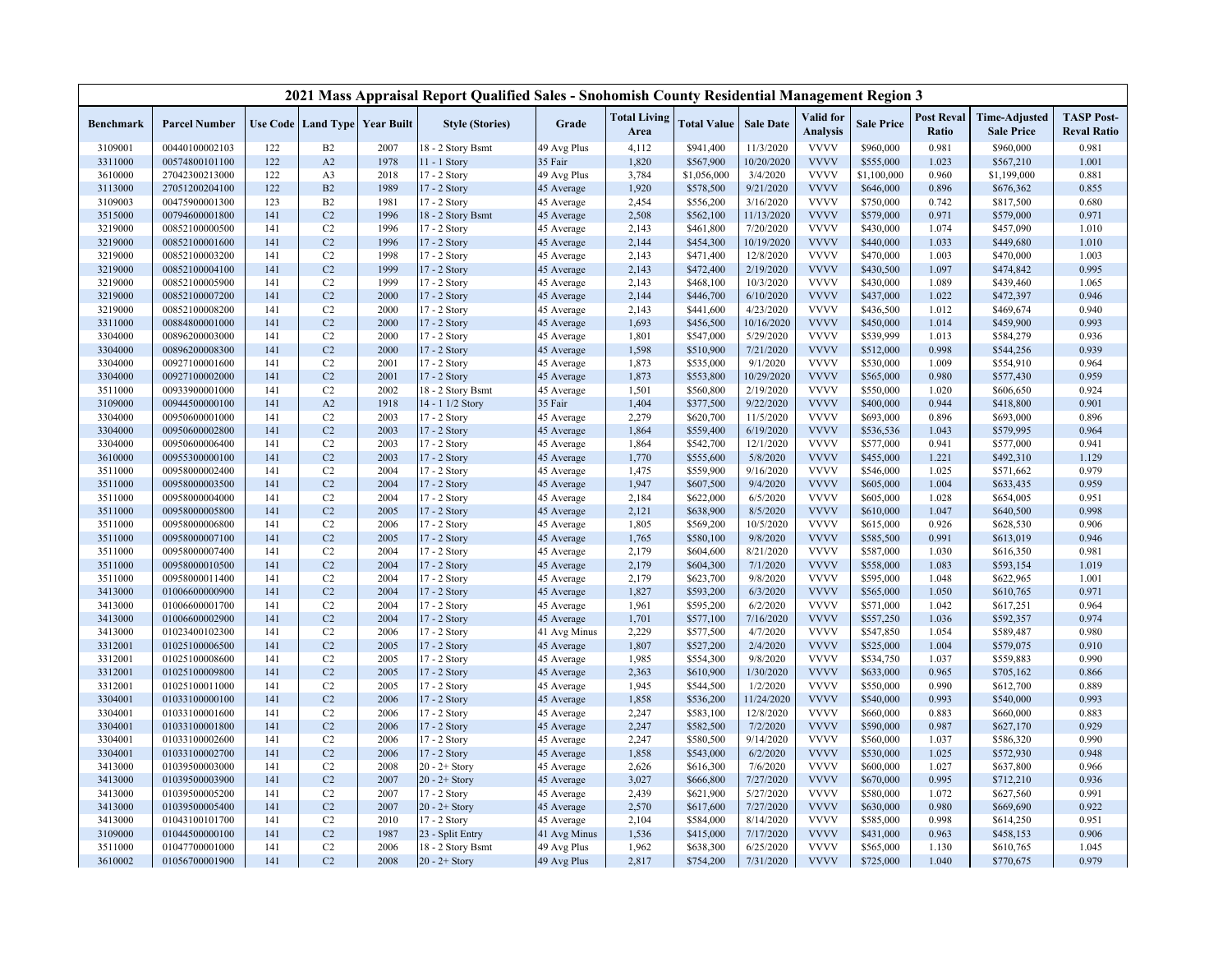|                    |                                  |            |                      |                                          | 2021 Mass Appraisal Report Qualified Sales - Snohomish County Residential Management Region 3 |                          |                             |                        |                       |                              |                        |                            |                                           |                                         |
|--------------------|----------------------------------|------------|----------------------|------------------------------------------|-----------------------------------------------------------------------------------------------|--------------------------|-----------------------------|------------------------|-----------------------|------------------------------|------------------------|----------------------------|-------------------------------------------|-----------------------------------------|
| <b>Benchmark</b>   | <b>Parcel Number</b>             |            |                      | <b>Use Code   Land Type   Year Built</b> | <b>Style (Stories)</b>                                                                        | Grade                    | <b>Total Living</b><br>Area | <b>Total Value</b>     | <b>Sale Date</b>      | Valid for<br><b>Analysis</b> | <b>Sale Price</b>      | <b>Post Reval</b><br>Ratio | <b>Time-Adjusted</b><br><b>Sale Price</b> | <b>TASP Post-</b><br><b>Reval Ratio</b> |
| 3610002            | 01056700003300                   | 141        | C2                   | 2008                                     | $20 - 2 +$ Story                                                                              | 49 Avg Plus              | 2,250                       | \$695,500              | 11/18/2020            | <b>VVVV</b>                  | \$740,000              | 0.940                      | \$740,000                                 | 0.940                                   |
| 3511000            | 01058000005200                   | 141        | C <sub>2</sub>       | 2008                                     | 17 - 2 Story                                                                                  | 49 Avg Plus              | 1,875                       | \$650,700              | 9/11/2020             | <b>VVVV</b>                  | \$655,500              | 0.993                      | \$686,309                                 | 0.948                                   |
| 3511000            | 01058000006400                   | 141        | C2                   | 2006                                     | 17 - 2 Story                                                                                  | 49 Avg Plus              | 1,740                       | \$621,900              | 2/14/2020             | <b>VVVV</b>                  | \$570,000              | 1.091                      | \$628,710                                 | 0.989                                   |
| 3511000            | 01058000006900                   | 141        | C <sub>2</sub>       | 2006                                     | 17 - 2 Story                                                                                  | 49 Avg Plus              | 1,755                       | \$620,200              | 6/19/2020             | <b>VVVV</b>                  | \$580,000              | 1.069                      | \$626,980                                 | 0.989                                   |
| 3511000            | 01058000007400                   | 141        | C2                   | 2006                                     | 17 - 2 Story                                                                                  | 49 Avg Plus              | 1,946                       | \$660,800              | 9/9/2020              | <b>VVVV</b>                  | \$637,000              | 1.037                      | \$666,939                                 | 0.991                                   |
| 3511000            | 01058000007900                   | 141        | C <sub>2</sub>       | 2010                                     | 17 - 2 Story                                                                                  | 49 Avg Plus              | 1,594                       | \$602,600              | 2/10/2020             | <b>VVVV</b>                  | \$568,000              | 1.061                      | \$626,504                                 | 0.962                                   |
| 3511000            | 01058000008200                   | 141        | C <sub>2</sub>       | 2006                                     | 17 - 2 Story                                                                                  | 49 Avg Plus              | 1,755                       | \$595,700              | 3/10/2020             | <b>VVVV</b>                  | \$550,000              | 1.083                      | \$599,500                                 | 0.994                                   |
| 3511000            | 01058000009000                   | 141        | C <sub>2</sub>       | 2006                                     | 17 - 2 Story                                                                                  | 49 Avg Plus              | 1,755                       | \$594,800              | 8/25/2020             | <b>VVVV</b>                  | \$594,000              | 1.001                      | \$623,700                                 | 0.954                                   |
| 3511000            | 01058000009200                   | 141        | C2                   | 2008                                     | 17 - 2 Story                                                                                  | 49 Avg Plus              | 1,612                       | \$600,700              | 3/16/2020             | <b>VVVV</b>                  | \$540,400              | 1.112                      | \$589,036                                 | 1.020                                   |
| 3511000            | 01058000009800                   | 141        | C <sub>2</sub>       | 2008                                     | 17 - 2 Story                                                                                  | 49 Avg Plus              | 1,568                       | \$599,300              | 10/5/2020             | <b>VVVV</b>                  | \$595,000              | 1.007                      | \$608,090                                 | 0.986                                   |
| 3511000            | 01058000010000                   | 141        | C <sub>2</sub>       | 2008                                     | 17 - 2 Story                                                                                  | 49 Avg Plus              | 2,269                       | \$688,800              | 6/18/2020             | <b>VVVV</b>                  | \$719,000              | 0.958                      | \$777,239                                 | 0.886                                   |
| 3511000            | 01058000011800                   | 141        | C <sub>2</sub>       | 2011                                     | 17 - 2 Story                                                                                  | 49 Avg Plus              | 1,594                       | \$610,900              | 9/25/2020             | <b>VVVV</b>                  | \$593,000              | 1.030                      | \$620,871                                 | 0.984                                   |
| 3511000            | 01058000012000                   | 141        | C2                   | 2010                                     | 17 - 2 Story                                                                                  | 49 Avg Plus              | 2,262                       | \$697,400              | 4/3/2020              | <b>VVVV</b>                  | \$680,000              | 1.026                      | \$731,680                                 | 0.953                                   |
| 3511000            | 01058000012300                   | 141        | C <sub>2</sub>       | 2011                                     | 17 - 2 Story                                                                                  | 49 Avg Plus              | 1,732                       | \$610,000              | 9/23/2020             | <b>VVVV</b>                  | \$562,000              | 1.085                      | \$588,414                                 | 1.037                                   |
| 3401000            | 01071700004400                   | 141        | C <sub>2</sub>       | 2008                                     | 17 - 2 Story                                                                                  | 45 Average               | 1,982                       | \$571,400              | 8/9/2020              | <b>VVVV</b>                  | \$607,000              | 0.941                      | \$637,350                                 | 0.897                                   |
| 3511000            | 01073300001101                   | 141        | C <sub>2</sub>       | 2009                                     | 17 - 2 Story                                                                                  | 45 Average               | 1,722                       | \$584,000              | 9/15/2020             | <b>VVVV</b>                  | \$575,000              | 1.016                      | \$602,025                                 | 0.970                                   |
| 3511000            | 01073300001301                   | 141        | C2                   | 2008                                     | 17 - 2 Story                                                                                  | 45 Average               | 1,722                       | \$568,600              | 3/30/2020             | <b>VVVV</b>                  | \$558,000              | 1.019                      | \$608,220                                 | 0.935                                   |
| 3610000            | 01082500004100                   | 141        | C <sub>2</sub>       | 2010                                     | 17 - 2 Story                                                                                  | 45 Average               | 1,303                       | \$520,600              | 8/11/2020             | <b>VVVV</b>                  | \$510,000              | 1.021                      | \$535,500                                 | 0.972                                   |
| 3610000            | 01082500004600                   | 141        | C2                   | 2010                                     | 17 - 2 Story                                                                                  | 45 Average               | 1,883                       | \$589,500              | 7/30/2020             | <b>VVVV</b>                  | \$549,950              | 1.072                      | \$584,597                                 | 1.008                                   |
| 3311001            | 01087300001600                   | 141        | C <sub>2</sub>       | 2010                                     | $20 - 2 +$ Story                                                                              | 45 Average               | 2,195                       | \$470,100              | 6/26/2020             | <b>VVVV</b>                  | \$474,500              | 0.991                      | \$512,935                                 | 0.916                                   |
| 3311001            | 01087300003100                   | 141        | C2                   | 2010                                     | 17 - 2 Story                                                                                  | 45 Average               | 2,271                       | \$549,900              | 8/10/2020             | <b>VVVV</b>                  | \$545,000              | 1.009                      | \$572,250                                 | 0.961                                   |
| 3311001            | 01087300003900                   | 141        | C <sub>2</sub>       | 2010                                     | 17 - 2 Story                                                                                  | 45 Average               | 1,671                       | \$472,900              | 4/29/2020             | <b>VVVV</b>                  | \$450,000              | 1.051                      | \$484,200                                 | 0.977                                   |
| 3311001            | 01087300004000                   | 141        | C <sub>2</sub>       | 2010                                     | 17 - 2 Story                                                                                  | 45 Average               | 1,681                       | \$472,600              | 3/18/2020             | <b>VVVV</b>                  | \$480,000              | 0.985                      | \$523,200                                 | 0.903                                   |
| 3311001            | 01087300004200                   | 141        | C <sub>2</sub>       | 2010                                     | 17 - 2 Story                                                                                  | 45 Average               | 1,877                       | \$490,400              | 11/19/2020            | <b>VVVV</b>                  | \$490,000              | 1.001                      | \$490,000                                 | 1.001                                   |
| 3311001            | 01087300004700                   | 141        | C2                   | 2010                                     | 17 - 2 Story                                                                                  | 45 Average               | 1,883                       | \$504,400              | 6/15/2020             | <b>VVVV</b>                  | \$480,000              | 1.051                      | \$518,880                                 | 0.972                                   |
| 3311001            | 01087300005700                   | 141        | C <sub>2</sub>       | 2010                                     | 17 - 2 Story                                                                                  | 45 Average               | 2,256                       | \$542,400              | 6/24/2020             | <b>VVVV</b>                  | \$524,999              | 1.033                      | \$567,524                                 | 0.956                                   |
| 3311001            | 01087300006400                   | 141        | C2                   | 2010                                     | 17 - 2 Story                                                                                  | 45 Average               | 1,680                       | \$486,100              | 9/15/2020             | <b>VVVV</b>                  | \$449,000              | 1.083                      | \$470,103                                 | 1.034                                   |
| 3311001            | 01087300008900                   | 141        | C <sub>2</sub>       | 2010                                     | 17 - 2 Story                                                                                  | 45 Average               | 1,877                       | \$479,500              | 3/2/2020              | <b>VVVV</b>                  | \$478,000              | 1.003                      | \$521,020                                 | 0.920                                   |
| 3401000            | 01091100003500                   | 141        | C2                   | 2011                                     | 17 - 2 Story                                                                                  | 49 Avg Plus              | 1,814                       | \$595,100              | 9/24/2020             | <b>VVVV</b>                  | \$565,000              | 1.053                      | \$591,555                                 | 1.006                                   |
| 3401000            | 01091800001300                   | 141        | C <sub>2</sub>       | 2010                                     | 17 - 2 Story                                                                                  | 45 Average               | 1,884                       | \$537,900              | 9/9/2020              | <b>VVVV</b>                  | \$500,000              | 1.076                      | \$523,500                                 | 1.028                                   |
| 3401000            | 01091800001500                   | 141        | C2                   | 2010                                     | 17 - 2 Story                                                                                  | 45 Average               | 1,468                       | \$498,900              | 8/24/2020             | <b>VVVV</b>                  | \$479,950              | 1.039                      | \$503,948                                 | 0.990                                   |
| 3401000            | 01091800004100                   | 141        | C <sub>2</sub>       | 2009                                     | 17 - 2 Story                                                                                  | 45 Average               | 1,669                       | \$507,500              | 7/17/2020             | <b>VVVV</b>                  | \$418,500              | 1.213                      | \$444,866                                 | 1.141                                   |
| 3401000            | 01091800005700                   | 141        | C <sub>2</sub>       | 2008                                     | $20 - 2 +$ Story                                                                              | 45 Average               | 1,955                       | \$537,100              | 4/13/2020             | <b>VVVV</b>                  | \$500,000              | 1.074                      | \$538,000                                 | 0.998                                   |
| 3311000            | 01108500000200                   | 141        | C <sub>2</sub>       | 2010                                     | 17 - 2 Story                                                                                  | 45 Average               | 1,784                       | \$467,700              | 4/3/2020              | <b>VVVV</b>                  | \$500,000              | 0.935                      | \$538,000                                 | 0.869                                   |
| 3311000            | 01108500000300                   | 141        | C2                   | 2010                                     | 17 - 2 Story                                                                                  | 45 Average               | 1,907                       | \$469,900              | 1/30/2020             | <b>VVVV</b>                  | \$497,000              | 0.945                      | \$553,658                                 | 0.849                                   |
| 3311000            | 01108500001000                   | 141        | C <sub>2</sub>       | 2009                                     | 17 - 2 Story                                                                                  | 45 Average               | 1,907                       | \$467,500              | 8/24/2020             | <b>VVVV</b>                  | \$499,950              | 0.935                      | \$524,948                                 | 0.891                                   |
| 3311000            | 01108500002100                   | 141        | C2                   | 2010                                     | 17 - 2 Story                                                                                  | 45 Average               | 1,804                       | \$469,400              | 5/15/2020             | <b>VVVV</b>                  | \$490,000              | 0.958                      | \$530,180                                 | 0.885                                   |
| 3311000            | 01108500003200                   | 141        | C <sub>2</sub>       | 2010                                     | 17 - 2 Story                                                                                  | 45 Average               | 1,907                       | \$476,400              | 6/3/2020              | <b>VVVV</b>                  | \$500,000              | 0.953                      | \$540,500                                 | 0.881                                   |
| 3401000            | 01111000000700                   | 141        | C <sub>2</sub>       | 2010                                     | 17 - 2 Story                                                                                  | 45 Average               | 1,818                       | \$558,100              | 5/29/2020             | <b>VVVV</b>                  | \$535,000              | 1.043                      | \$578,870                                 | 0.964                                   |
| 3401000            | 01111000001700                   | 141        | C <sub>2</sub>       | 2009                                     | 17 - 2 Story                                                                                  | 45 Average               | 1,696                       | \$559,400              | 9/19/2020             | <b>VVVV</b>                  | \$575,000              | 0.973                      | \$602,025                                 | 0.929                                   |
| 3401000            | 01111000003400                   | 141        | C2                   | 2011                                     | 17 - 2 Story                                                                                  | 45 Average               | 1,659                       | \$557,000              | 3/16/2020             | <b>VVVV</b>                  | \$550,051              | 1.013                      | \$599,556                                 | 0.929                                   |
| 3610000            | 01115900000500                   | 141        | C <sub>2</sub>       | 2010                                     | 17 - 2 Story                                                                                  | 45 Average               | 1,939                       | \$591,100              | 1/29/2020             | <b>VVVV</b>                  | \$560,000              | 1.056                      | \$623,840                                 | 0.948                                   |
| 3219000            | 01116600001100                   | 141        | C <sub>2</sub>       | 2010                                     | 17 - 2 Story                                                                                  | 45 Average               | 1,154                       | \$387,000              | 5/26/2020             | <b>VVVV</b>                  | \$400,000              | 0.968                      | \$432,800                                 | 0.894                                   |
| 3219000            | 01116600002400                   | 141        | C <sub>2</sub>       | 2010                                     | 17 - 2 Story                                                                                  | 45 Average               | 2,081                       | \$502,200              | 10/2/2020             | <b>VVVV</b>                  | \$498,000              | 1.008                      | \$508,956                                 | 0.987                                   |
| 3219000            | 01116600002500                   | 141        | C2<br>C <sub>2</sub> | 2010                                     | 17 - 2 Story                                                                                  | 45 Average               | 1,430                       | \$402,200              | 9/23/2020             | <b>VVVV</b><br><b>VVVV</b>   | \$460,000              | 0.874                      | \$481,620                                 | 0.835                                   |
| 3219000<br>3401000 | 01116600003100<br>01120100000802 | 141<br>141 | C2                   | 2010<br>2012                             | 17 - 2 Story<br>17 - 2 Story                                                                  | 45 Average               | 1,784<br>2,143              | \$469,200<br>\$639,800 | 2/10/2020<br>4/6/2020 | <b>VVVV</b>                  | \$465,000<br>\$628,000 | 1.009<br>1.019             | \$512,895<br>\$675,728                    | 0.915<br>0.947                          |
|                    | 01121000001800                   | 141        | C <sub>2</sub>       | 2015                                     | 17 - 2 Story                                                                                  | 49 Avg Plus              | 1,484                       | \$594,200              | 8/29/2020             | <b>VVVV</b>                  | \$620,000              | 0.958                      | \$651,000                                 | 0.913                                   |
| 3511000<br>3511000 | 01121000005800                   | 141        | C <sub>2</sub>       | 2013                                     | 17 - 2 Story                                                                                  | 45 Average<br>45 Average | 1,888                       | \$640,900              | 4/2/2020              | <b>VVVV</b>                  | \$715,000              | 0.896                      | \$769,340                                 | 0.833                                   |
| 3511000            | 01121000006100                   | 141        | C <sub>2</sub>       | 2014                                     | 17 - 2 Story                                                                                  | 45 Average               | 1,888                       | \$628,800              | 6/22/2020             | <b>VVVV</b>                  | \$710,000              | 0.886                      | \$767,510                                 | 0.819                                   |
| 3511000            | 01121000006700                   | 141        | C <sub>2</sub>       | 2014                                     | 17 - 2 Story                                                                                  | 45 Average               | 1,875                       | \$624,900              | 8/24/2020             | <b>VVVV</b>                  | \$759,000              | 0.823                      | \$796,950                                 | 0.784                                   |
| 3413000            | 01121600001000                   | 141        | C <sub>2</sub>       | 2011                                     | 17 - 2 Story                                                                                  | 41 Avg Minus             | 2,068                       | \$556,800              | 12/8/2020             | <b>VVVV</b>                  | \$590,000              | 0.944                      | \$590,000                                 | 0.944                                   |
| 3401000            | 01127000000800                   | 141        | C2                   | 2012                                     | 17 - 2 Story                                                                                  | 45 Average               | 2,315                       | \$666,700              | 3/10/2020             | <b>VVVV</b>                  | \$693,000              | 0.962                      | \$755,370                                 | 0.883                                   |
| 3401000            | 01127000001100                   | 141        | C <sub>2</sub>       | 2013                                     | 17 - 2 Story                                                                                  | 45 Average               | 2,296                       | \$657,400              | 8/28/2020             | <b>VVVV</b>                  | \$720,000              | 0.913                      | \$756,000                                 | 0.870                                   |
|                    |                                  |            |                      |                                          |                                                                                               |                          |                             |                        |                       |                              |                        |                            |                                           |                                         |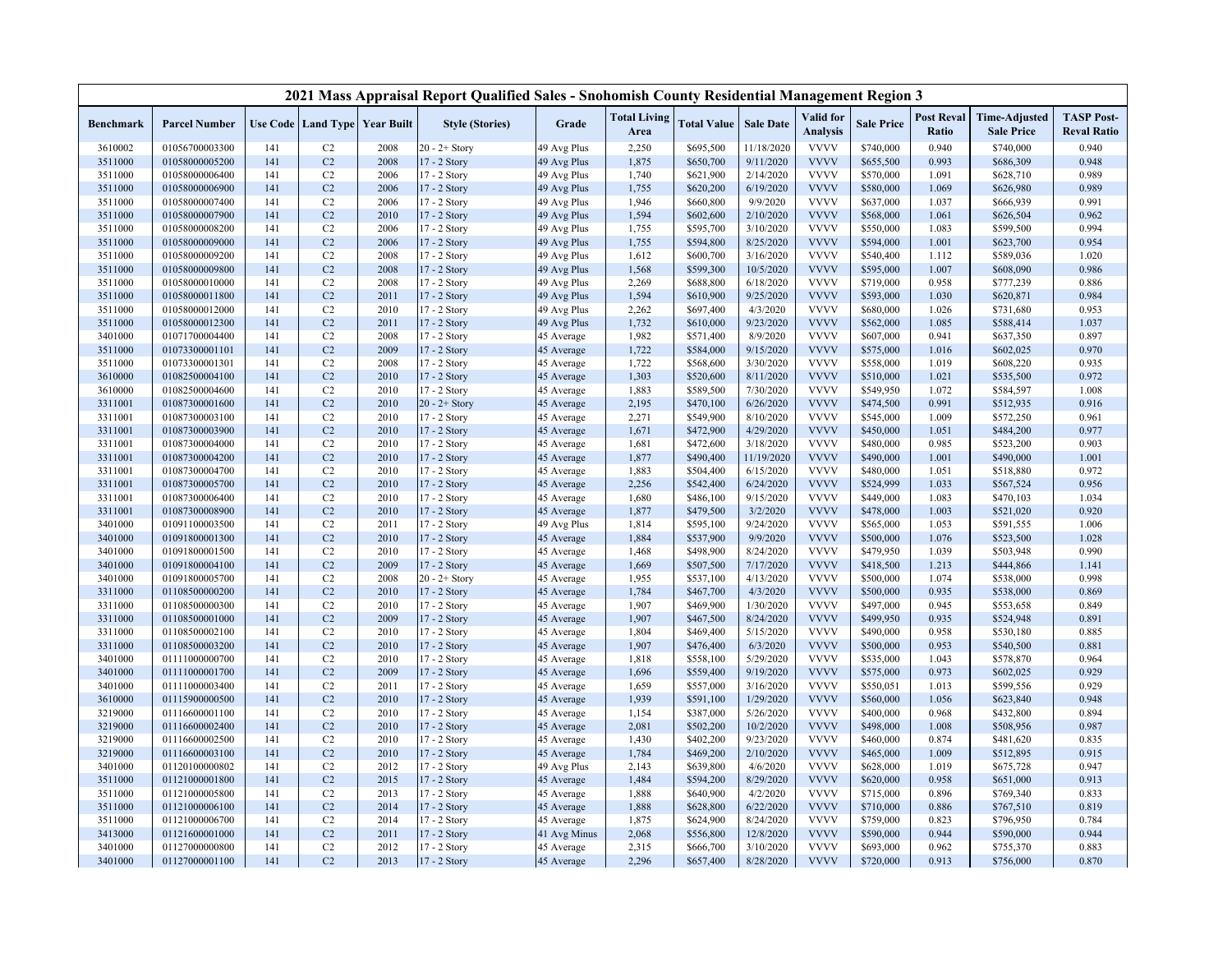| Valid for<br><b>Post Reval</b><br><b>Time-Adjusted</b><br><b>TASP Post-</b><br><b>Total Living</b><br><b>Use Code   Land Type   Year Built</b><br><b>Style (Stories)</b><br>Grade<br><b>Total Value</b><br><b>Sale Date</b><br><b>Sale Price</b><br><b>Benchmark</b><br><b>Parcel Number</b><br>Area<br><b>Analysis</b><br>Ratio<br><b>Sale Price</b><br><b>Reval Ratio</b><br><b>VVVV</b><br>0.939<br>0.897<br>3401000<br>01127000004600<br>C2<br>2012<br>17 - 2 Story<br>49 Avg Plus<br>2,315<br>\$685,500<br>9/17/2020<br>\$730,000<br>\$764,310<br>141<br><b>VVVV</b><br>C <sub>2</sub><br>2013<br>17 - 2 Story<br>49 Avg Plus<br>2,225<br>7/14/2020<br>\$705,000<br>\$749,415<br>0.880<br>3401000<br>01127000005200<br>141<br>\$659,300<br>0.935<br>7/19/2020<br><b>VVVV</b><br>\$560,000<br>3401000<br>01127600000900<br>C <sub>2</sub><br>2013<br>23 - Split Entry<br>1,923<br>\$604,500<br>1.079<br>\$595,280<br>1.015<br>141<br>45 Average<br><b>VVVV</b><br>C <sub>2</sub><br>2012<br>2,096<br>4/17/2020<br>1.039<br>3610000<br>01129400000100<br>141<br>17 - 2 Story<br>45 Average<br>\$578,900<br>\$518,000<br>1.118<br>\$557,368<br>17 - 2 Story<br>2,220<br><b>VVVV</b><br>3413000<br>01133400100700<br>141<br>C <sub>2</sub><br>2014<br>45 Average<br>\$724,800<br>9/12/2020<br>\$775,000<br>0.935<br>\$811,425<br>0.893<br>3413000<br>01133400101300<br>C <sub>2</sub><br>2014<br>17 - 2 Story<br>2,484<br>\$758,500<br>10/2/2020<br><b>VVVV</b><br>\$725,000<br>1.046<br>\$740,950<br>1.024<br>141<br>45 Average<br>5/26/2020<br><b>VVVV</b><br>0.996<br>0.921<br>3401000<br>01141300000100<br>141<br>C <sub>2</sub><br>2015<br>17 - 2 Story<br>45 Average<br>2,184<br>\$642,600<br>\$645,000<br>\$697,890<br><b>VVVV</b><br>0.935<br>3610000<br>01141400002000<br>141<br>C <sub>2</sub><br>2015<br>18 - 2 Story Bsmt<br>2,620<br>\$636,100<br>9/24/2020<br>\$650,000<br>0.979<br>\$680,550<br>45 Average<br><b>VVVV</b><br>C <sub>2</sub><br>2015<br>2,805<br>\$682,500<br>5/27/2020<br>0.948<br>0.876<br>3610000<br>01141500001800<br>141<br>18 - 2 Story Bsmt<br>\$720,000<br>\$779,040<br>45 Average<br><b>VVVV</b><br>C <sub>2</sub><br>2015<br>6/16/2020<br>0.939<br>3610000<br>01141500004400<br>141<br>17 - 2 Story<br>1,673<br>\$588,000<br>\$579,200<br>1.015<br>\$626,115<br>45 Average<br><b>VVVV</b><br>01141500006600<br>C <sub>2</sub><br>2015<br>18 - 2 Story Bsmt<br>7/1/2020<br>\$749,950<br>0.943<br>0.887<br>3610000<br>141<br>45 Average<br>3,111<br>\$707,300<br>\$797,197<br>C <sub>2</sub><br><b>VVVV</b><br>3610000<br>01141500006900<br>141<br>2015<br>18 - 2 Story Bsmt<br>45 Average<br>3,111<br>\$708,200<br>4/9/2020<br>\$749,950<br>0.944<br>\$806,946<br>0.878<br><b>VVVV</b><br>3413000<br>01147700002600<br>141<br>C <sub>2</sub><br>2015<br>$20 - 2 +$ Story<br>49 Avg Plus<br>2,734<br>\$740,100<br>1/8/2020<br>\$725,000<br>1.021<br>\$807,650<br>0.916<br><b>VVVV</b><br>C <sub>2</sub><br>2016<br>3,560<br>\$813,600<br>1/10/2020<br>\$725,000<br>1.122<br>1.007<br>3401000<br>01148200002200<br>141<br>18 - 2 Story Bsmt<br>49 Avg Plus<br>\$807,650<br><b>VVVV</b><br>0.982<br>3401000<br>01149700002100<br>141<br>C <sub>2</sub><br>2016<br>17 - 2 Story<br>45 Average<br>2,433<br>\$734,200<br>4/21/2020<br>\$695,000<br>1.056<br>\$747,820<br><b>VVVV</b><br>01151500000800<br>141<br>C <sub>2</sub><br>2016<br>$20 - 2 +$ Story<br>49 Avg Plus<br>2,631<br>\$743,800<br>8/4/2020<br>\$749,000<br>0.993<br>0.946<br>3413000<br>\$786,450<br>C <sub>2</sub><br>10/2/2020<br><b>VVVV</b><br>\$740,000<br>0.894<br>0.874<br>3511000<br>01153200000400<br>141<br>2015<br>$20 - 2 +$ Story<br>45 Average<br>2,405<br>\$661,200<br>\$756,280<br>9/22/2020<br><b>VVVV</b><br>0.987<br>3401000<br>01156900001400<br>141<br>C <sub>2</sub><br>2017<br>18 - 2 Story Bsmt<br>49 Avg Plus<br>2,901<br>\$824,300<br>\$797,995<br>1.033<br>\$835,501<br>C <sub>2</sub><br>2017<br>7/21/2020<br><b>VVVV</b><br>3401000<br>01156900001600<br>141<br>18 - 2 Story Bsmt<br>49 Avg Plus<br>3,307<br>\$881,800<br>\$815,000<br>1.082<br>\$866,345<br>1.018<br><b>VVVV</b><br>0.945<br>141<br>C <sub>2</sub><br>2016<br>18 - 2 Story Bsmt<br>1,734<br>\$570,800<br>8/5/2020<br>\$575,000<br>0.993<br>3401000<br>01159200001000<br>45 Average<br>\$603,750<br><b>VVVV</b><br>C <sub>2</sub><br>2016<br>1,800<br>\$598,300<br>6/26/2020<br>\$590,000<br>1.014<br>0.938<br>3610000<br>01159500001200<br>141<br>17 - 2 Story<br>45 Average<br>\$637,790<br><b>VVVV</b><br>0.903<br>3511000<br>01159900001100<br>141<br>C <sub>2</sub><br>2017<br>17 - 2 Story<br>49 Avg Plus<br>2,602<br>\$796,800<br>7/24/2020<br>\$830,000<br>0.960<br>\$882,290<br><b>VVVV</b><br>01159900001800<br>C <sub>2</sub><br>2017<br>17 - 2 Story<br>2,453<br>\$800,300<br>4/16/2020<br>\$790,000<br>1.013<br>\$850,040<br>0.941<br>3511000<br>141<br>49 Avg Plus<br>C <sub>2</sub><br>2017<br>2,493<br>\$773,300<br>10/1/2020<br><b>VVVV</b><br>0.948<br>0.927<br>3511000<br>01159900004400<br>141<br>$20 - 2 +$ Story<br>49 Avg Plus<br>\$816,000<br>\$833,952<br>8/9/2020<br><b>VVVV</b><br>3304000<br>01164800001000<br>141<br>C <sub>4</sub><br>2017<br>17 - 2 Story<br>1,707<br>\$492,600<br>\$486,000<br>1.014<br>\$510,300<br>0.965<br>45 Average<br><b>VVVV</b><br>01164800004000<br>141<br>C <sub>4</sub><br>2017<br>1,707<br>\$503,900<br>4/3/2020<br>\$483,000<br>1.043<br>0.970<br>3304000<br>17 - 2 Story<br>45 Average<br>\$519,708<br>2017<br>1,989<br><b>VVVV</b><br>01166600000500<br>141<br>C <sub>2</sub><br>17 - 2 Story<br>\$517,400<br>9/25/2020<br>\$547,000<br>0.946<br>\$572,709<br>0.903<br>3311000<br>45 Average<br>C <sub>2</sub><br>10/14/2020<br><b>VVVV</b><br>0.982<br>01167100002100<br>2018<br>2,353<br>\$741,300<br>\$739,000<br>1.003<br>\$755,258<br>3401000<br>141<br>17 - 2 Story<br>49 Avg Plus<br><b>VVVV</b><br>2018<br>2,677<br>\$707,800<br>0.962<br>3610000<br>01170700001300<br>141<br>C <sub>2</sub><br>45 Average<br>10/21/2020<br>\$720,000<br>0.983<br>\$735,840<br>$20 - 2 +$ Story<br>C <sub>2</sub><br><b>VVVV</b><br>01170800000800<br>2017<br>2,119<br>3/25/2020<br>\$630,988<br>0.977<br>0.897<br>3401000<br>141<br>17 - 2 Story<br>45 Average<br>\$616,600<br>\$687,777<br><b>VVVV</b><br>2017<br>2,083<br>3/17/2020<br>3401000<br>01170800001300<br>141<br>C <sub>2</sub><br>17 - 2 Story<br>45 Average<br>\$594,100<br>\$615,000<br>0.966<br>\$670,350<br>0.886<br>C <sub>2</sub><br><b>VVVV</b><br>3401000<br>01172200002200<br>141<br>2018<br>$20 - 2 +$ Story<br>2,064<br>\$651,800<br>8/18/2020<br>\$630,000<br>1.035<br>\$661,500<br>0.985<br>49 Avg Plus<br>01179400100100<br>C <sub>2</sub><br>2019<br>2,523<br>\$739,200<br>7/9/2020<br><b>VVVV</b><br>0.968<br>0.911<br>3610002<br>141<br>$20 - 2 +$ Story<br>49 Avg Plus<br>\$763,500<br>\$811,601<br>C <sub>2</sub><br>2018<br>2,478<br>8/4/2020<br><b>VVVV</b><br>0.994<br>3610000<br>01179500000200<br>141<br>$20 - 2 +$ Story<br>45 Average<br>\$678,100<br>\$650,000<br>1.043<br>\$682,500<br>1/2/2020<br><b>VVVV</b><br>0.947<br>3610000<br>01179500001000<br>141<br>C <sub>2</sub><br>2018<br>$20 - 2 +$ Story<br>2,478<br>\$678,100<br>\$642,500<br>1.055<br>\$715,745<br>45 Average<br><b>VVVV</b><br>C <sub>2</sub><br>2017<br>1,975<br>\$595,700<br>1/31/2020<br>\$569,000<br>1.047<br>0.940<br>3401000<br>01185900000100<br>141<br>17 - 2 Story<br>45 Average<br>\$633,866<br><b>VVVV</b><br>3401000<br>01185900000200<br>141<br>C <sub>2</sub><br>2016<br>17 - 2 Story<br>2,042<br>\$581,800<br>2/24/2020<br>\$569,000<br>1.022<br>\$627,607<br>0.927<br>45 Average<br><b>VVVV</b><br>C <sub>2</sub><br>2017<br>1,975<br>\$593,700<br>3/18/2020<br>0.923<br>3401000<br>01185900000300<br>141<br>17 - 2 Story<br>45 Average<br>\$590,000<br>1.006<br>\$643,100<br>2,042<br>2/24/2020<br><b>VVVV</b><br>\$560,000<br>0.942<br>3401000<br>01185900000400<br>141<br>C <sub>2</sub><br>2016<br>17 - 2 Story<br>45 Average<br>\$581,800<br>1.039<br>\$617,680<br><b>VVVV</b><br>3401000<br>01185900000600<br>141<br>C <sub>2</sub><br>2017<br>1,975<br>\$577,700<br>1/31/2020<br>\$560,000<br>1.032<br>\$623,840<br>0.926<br>17 - 2 Story<br>45 Average<br>2017<br>2,042<br>\$584,200<br>1/31/2020<br><b>VVVV</b><br>1.027<br>0.922<br>3401000<br>01185900000700<br>141<br>C <sub>2</sub><br>17 - 2 Story<br>45 Average<br>\$569,000<br>\$633,866<br>C <sub>2</sub><br>1,900<br>2/24/2020<br><b>VVVV</b><br>0.992<br>0.899<br>3401000<br>01185900000800<br>141<br>2018<br>17 - 2 Story<br>\$594,000<br>\$599,000<br>\$660,697<br>45 Average<br><b>VVVV</b><br>C <sub>2</sub><br>2018<br>1,900<br>\$593,900<br>8/17/2020<br>\$592,000<br>1.003<br>0.955<br>3401000<br>01185900000900<br>141<br>17 - 2 Story<br>45 Average<br>\$621,600<br>C <sub>2</sub><br>2018<br>1,900<br>\$594,000<br>4/6/2020<br><b>VVVV</b><br>0.992<br>0.922<br>3401000<br>01185900001000<br>141<br>17 - 2 Story<br>45 Average<br>\$599,000<br>\$644,524<br><b>VVVV</b><br>141<br>C <sub>2</sub><br>2017<br>1,975<br>\$593,700<br>3/26/2020<br>\$603,500<br>0.984<br>0.903<br>3401000<br>01185900001100<br>17 - 2 Story<br>45 Average<br>\$657,815<br><b>VVVV</b><br>C <sub>2</sub><br>2015<br>2,028<br>1/2/2020<br>\$565,000<br>0.943<br>3401000<br>01185900001300<br>141<br>17 - 2 Story<br>\$593,400<br>1.050<br>\$629,410<br>45 Average<br><b>VVVV</b><br>01185900001400<br>C <sub>2</sub><br>2016<br>2,042<br>8/28/2020<br>1.008<br>0.960<br>3401000<br>141<br>17 - 2 Story<br>45 Average<br>\$584,400<br>\$580,000<br>\$609,000<br>C <sub>2</sub><br><b>VVVV</b><br>0.954<br>3401000<br>01185900001800<br>141<br>2020<br>17 - 2 Story<br>45 Average<br>1,711<br>\$580,900<br>9/22/2020<br>\$609,000<br>\$637,623<br>0.911<br><b>VVVV</b><br>3401000<br>01185900001900<br>141<br>C <sub>2</sub><br>2020<br>17 - 2 Story<br>1,711<br>\$580,900<br>10/14/2020<br>\$619,000<br>0.938<br>\$632,618<br>0.918<br>45 Average<br><b>VVVV</b><br>C <sub>2</sub><br>2020<br>1,711<br>\$580,900<br>10/14/2020<br>\$619,000<br>0.938<br>\$632,618<br>0.918<br>3401000<br>01185900002000<br>141<br>17 - 2 Story<br>45 Average<br>2020<br><b>VVVV</b><br>0.978<br>3401000<br>01185900002200<br>141<br>C <sub>2</sub><br>17 - 2 Story<br>45 Average<br>1,711<br>\$604,900<br>8/17/2020<br>\$589,000<br>1.027<br>\$618,450<br>C <sub>2</sub><br>2020<br><b>VVVV</b><br>3401000<br>01185900002400<br>141<br>17 - 2 Story<br>1,810<br>\$596,900<br>10/14/2020<br>\$604,000<br>0.988<br>0.967<br>45 Average<br>\$617,288<br><b>VVVV</b><br>C <sub>2</sub><br>2019<br>2,438<br>\$740,900<br>2/21/2020<br>\$714,950<br>1.036<br>0.940<br>3401000<br>01187500000900<br>141<br>$20 - 2 +$ Story<br>49 Avg Plus<br>\$788,590<br>C <sub>2</sub><br>2019<br>2,353<br>2/27/2020<br><b>VVVV</b><br>\$669,950<br>1.079<br>3401000<br>01187500001000<br>141<br>$20 - 2 +$ Story<br>49 Avg Plus<br>\$722,600<br>\$738,955<br>0.978 |  |  | 2021 Mass Appraisal Report Qualified Sales - Snohomish County Residential Management Region 3 |  |  |  |  |  |
|-----------------------------------------------------------------------------------------------------------------------------------------------------------------------------------------------------------------------------------------------------------------------------------------------------------------------------------------------------------------------------------------------------------------------------------------------------------------------------------------------------------------------------------------------------------------------------------------------------------------------------------------------------------------------------------------------------------------------------------------------------------------------------------------------------------------------------------------------------------------------------------------------------------------------------------------------------------------------------------------------------------------------------------------------------------------------------------------------------------------------------------------------------------------------------------------------------------------------------------------------------------------------------------------------------------------------------------------------------------------------------------------------------------------------------------------------------------------------------------------------------------------------------------------------------------------------------------------------------------------------------------------------------------------------------------------------------------------------------------------------------------------------------------------------------------------------------------------------------------------------------------------------------------------------------------------------------------------------------------------------------------------------------------------------------------------------------------------------------------------------------------------------------------------------------------------------------------------------------------------------------------------------------------------------------------------------------------------------------------------------------------------------------------------------------------------------------------------------------------------------------------------------------------------------------------------------------------------------------------------------------------------------------------------------------------------------------------------------------------------------------------------------------------------------------------------------------------------------------------------------------------------------------------------------------------------------------------------------------------------------------------------------------------------------------------------------------------------------------------------------------------------------------------------------------------------------------------------------------------------------------------------------------------------------------------------------------------------------------------------------------------------------------------------------------------------------------------------------------------------------------------------------------------------------------------------------------------------------------------------------------------------------------------------------------------------------------------------------------------------------------------------------------------------------------------------------------------------------------------------------------------------------------------------------------------------------------------------------------------------------------------------------------------------------------------------------------------------------------------------------------------------------------------------------------------------------------------------------------------------------------------------------------------------------------------------------------------------------------------------------------------------------------------------------------------------------------------------------------------------------------------------------------------------------------------------------------------------------------------------------------------------------------------------------------------------------------------------------------------------------------------------------------------------------------------------------------------------------------------------------------------------------------------------------------------------------------------------------------------------------------------------------------------------------------------------------------------------------------------------------------------------------------------------------------------------------------------------------------------------------------------------------------------------------------------------------------------------------------------------------------------------------------------------------------------------------------------------------------------------------------------------------------------------------------------------------------------------------------------------------------------------------------------------------------------------------------------------------------------------------------------------------------------------------------------------------------------------------------------------------------------------------------------------------------------------------------------------------------------------------------------------------------------------------------------------------------------------------------------------------------------------------------------------------------------------------------------------------------------------------------------------------------------------------------------------------------------------------------------------------------------------------------------------------------------------------------------------------------------------------------------------------------------------------------------------------------------------------------------------------------------------------------------------------------------------------------------------------------------------------------------------------------------------------------------------------------------------------------------------------------------------------------------------------------------------------------------------------------------------------------------------------------------------------------------------------------------------------------------------------------------------------------------------------------------------------------------------------------------------------------------------------------------------------------------------------------------------------------------------------------------------------------------------------------------------------------------------------------------------------------------------------------------------------------------------------------------------------------------------------------------------------------------------------------------------------------------------------------------------------------------------------------------------------------------------------------------------------------------------------------------------------------------------------------------------------------------------------------------------------------------------------------------------------------------------------------------------------------------------------------------------------------------------------------------------------------------------------------------------------------------------------------------------------------------------------------------------------------------------------------------------------------------------------------------------------------------------------------------------------------------------------------------------------------------------------------------------------------------------------------------------------------------------------------------------------------------------------------------------------------------------------------------------------------------------------------------------------------------------------------------------------------------------------------------------------------------------------------------------------------------------------------------------------------------------------------------------------------------------------------------------------------------------------------------------------------------------------------------------------------------------------------------------------------------------------------------------------------------------------------------------------------------------------------------------------------------------------------------------------------------------------------------------------------------------------------------------------------------------------------------------------------------------------------------------------------------------------------------------------------------------------------------------------------------------------------------------------------------------------------------------------------------------------------------------------------------------------------------------------------------------------------------------------------------------------------------------------------------------------------------------------------------------------------------------------------------------------------------------------------------------------------------------------------------------------------------------------------------------------------------------------------------------------------------------------------------------------------------------------------------------------------------------------------------------------------------------------------------------------------------------------------------------------------------------------------------------------------------------------------------------------------------------------------------------------------------------------------------------------------------------------------------------------------|--|--|-----------------------------------------------------------------------------------------------|--|--|--|--|--|
|                                                                                                                                                                                                                                                                                                                                                                                                                                                                                                                                                                                                                                                                                                                                                                                                                                                                                                                                                                                                                                                                                                                                                                                                                                                                                                                                                                                                                                                                                                                                                                                                                                                                                                                                                                                                                                                                                                                                                                                                                                                                                                                                                                                                                                                                                                                                                                                                                                                                                                                                                                                                                                                                                                                                                                                                                                                                                                                                                                                                                                                                                                                                                                                                                                                                                                                                                                                                                                                                                                                                                                                                                                                                                                                                                                                                                                                                                                                                                                                                                                                                                                                                                                                                                                                                                                                                                                                                                                                                                                                                                                                                                                                                                                                                                                                                                                                                                                                                                                                                                                                                                                                                                                                                                                                                                                                                                                                                                                                                                                                                                                                                                                                                                                                                                                                                                                                                                                                                                                                                                                                                                                                                                                                                                                                                                                                                                                                                                                                                                                                                                                                                                                                                                                                                                                                                                                                                                                                                                                                                                                                                                                                                                                                                                                                                                                                                                                                                                                                                                                                                                                                                                                                                                                                                                                                                                                                                                                                                                                                                                                                                                                                                                                                                                                                                                                                                                                                                                                                                                                                                                                                                                                                                                                                                                                                                                                                                                                                                                                                                                                                                                                                                                                                                                                                                                                                                                                                                                                                                                                                                                                                                                                                                                                                                                                                                                                                                                                                                                                                                                                                                                                                                                                                                                                                                                                                                                                                                                                                                                                                                                                                                                                                                                                                                                                                                                                                                                                                             |  |  |                                                                                               |  |  |  |  |  |
|                                                                                                                                                                                                                                                                                                                                                                                                                                                                                                                                                                                                                                                                                                                                                                                                                                                                                                                                                                                                                                                                                                                                                                                                                                                                                                                                                                                                                                                                                                                                                                                                                                                                                                                                                                                                                                                                                                                                                                                                                                                                                                                                                                                                                                                                                                                                                                                                                                                                                                                                                                                                                                                                                                                                                                                                                                                                                                                                                                                                                                                                                                                                                                                                                                                                                                                                                                                                                                                                                                                                                                                                                                                                                                                                                                                                                                                                                                                                                                                                                                                                                                                                                                                                                                                                                                                                                                                                                                                                                                                                                                                                                                                                                                                                                                                                                                                                                                                                                                                                                                                                                                                                                                                                                                                                                                                                                                                                                                                                                                                                                                                                                                                                                                                                                                                                                                                                                                                                                                                                                                                                                                                                                                                                                                                                                                                                                                                                                                                                                                                                                                                                                                                                                                                                                                                                                                                                                                                                                                                                                                                                                                                                                                                                                                                                                                                                                                                                                                                                                                                                                                                                                                                                                                                                                                                                                                                                                                                                                                                                                                                                                                                                                                                                                                                                                                                                                                                                                                                                                                                                                                                                                                                                                                                                                                                                                                                                                                                                                                                                                                                                                                                                                                                                                                                                                                                                                                                                                                                                                                                                                                                                                                                                                                                                                                                                                                                                                                                                                                                                                                                                                                                                                                                                                                                                                                                                                                                                                                                                                                                                                                                                                                                                                                                                                                                                                                                                                                                             |  |  |                                                                                               |  |  |  |  |  |
|                                                                                                                                                                                                                                                                                                                                                                                                                                                                                                                                                                                                                                                                                                                                                                                                                                                                                                                                                                                                                                                                                                                                                                                                                                                                                                                                                                                                                                                                                                                                                                                                                                                                                                                                                                                                                                                                                                                                                                                                                                                                                                                                                                                                                                                                                                                                                                                                                                                                                                                                                                                                                                                                                                                                                                                                                                                                                                                                                                                                                                                                                                                                                                                                                                                                                                                                                                                                                                                                                                                                                                                                                                                                                                                                                                                                                                                                                                                                                                                                                                                                                                                                                                                                                                                                                                                                                                                                                                                                                                                                                                                                                                                                                                                                                                                                                                                                                                                                                                                                                                                                                                                                                                                                                                                                                                                                                                                                                                                                                                                                                                                                                                                                                                                                                                                                                                                                                                                                                                                                                                                                                                                                                                                                                                                                                                                                                                                                                                                                                                                                                                                                                                                                                                                                                                                                                                                                                                                                                                                                                                                                                                                                                                                                                                                                                                                                                                                                                                                                                                                                                                                                                                                                                                                                                                                                                                                                                                                                                                                                                                                                                                                                                                                                                                                                                                                                                                                                                                                                                                                                                                                                                                                                                                                                                                                                                                                                                                                                                                                                                                                                                                                                                                                                                                                                                                                                                                                                                                                                                                                                                                                                                                                                                                                                                                                                                                                                                                                                                                                                                                                                                                                                                                                                                                                                                                                                                                                                                                                                                                                                                                                                                                                                                                                                                                                                                                                                                                                             |  |  |                                                                                               |  |  |  |  |  |
|                                                                                                                                                                                                                                                                                                                                                                                                                                                                                                                                                                                                                                                                                                                                                                                                                                                                                                                                                                                                                                                                                                                                                                                                                                                                                                                                                                                                                                                                                                                                                                                                                                                                                                                                                                                                                                                                                                                                                                                                                                                                                                                                                                                                                                                                                                                                                                                                                                                                                                                                                                                                                                                                                                                                                                                                                                                                                                                                                                                                                                                                                                                                                                                                                                                                                                                                                                                                                                                                                                                                                                                                                                                                                                                                                                                                                                                                                                                                                                                                                                                                                                                                                                                                                                                                                                                                                                                                                                                                                                                                                                                                                                                                                                                                                                                                                                                                                                                                                                                                                                                                                                                                                                                                                                                                                                                                                                                                                                                                                                                                                                                                                                                                                                                                                                                                                                                                                                                                                                                                                                                                                                                                                                                                                                                                                                                                                                                                                                                                                                                                                                                                                                                                                                                                                                                                                                                                                                                                                                                                                                                                                                                                                                                                                                                                                                                                                                                                                                                                                                                                                                                                                                                                                                                                                                                                                                                                                                                                                                                                                                                                                                                                                                                                                                                                                                                                                                                                                                                                                                                                                                                                                                                                                                                                                                                                                                                                                                                                                                                                                                                                                                                                                                                                                                                                                                                                                                                                                                                                                                                                                                                                                                                                                                                                                                                                                                                                                                                                                                                                                                                                                                                                                                                                                                                                                                                                                                                                                                                                                                                                                                                                                                                                                                                                                                                                                                                                                                                             |  |  |                                                                                               |  |  |  |  |  |
|                                                                                                                                                                                                                                                                                                                                                                                                                                                                                                                                                                                                                                                                                                                                                                                                                                                                                                                                                                                                                                                                                                                                                                                                                                                                                                                                                                                                                                                                                                                                                                                                                                                                                                                                                                                                                                                                                                                                                                                                                                                                                                                                                                                                                                                                                                                                                                                                                                                                                                                                                                                                                                                                                                                                                                                                                                                                                                                                                                                                                                                                                                                                                                                                                                                                                                                                                                                                                                                                                                                                                                                                                                                                                                                                                                                                                                                                                                                                                                                                                                                                                                                                                                                                                                                                                                                                                                                                                                                                                                                                                                                                                                                                                                                                                                                                                                                                                                                                                                                                                                                                                                                                                                                                                                                                                                                                                                                                                                                                                                                                                                                                                                                                                                                                                                                                                                                                                                                                                                                                                                                                                                                                                                                                                                                                                                                                                                                                                                                                                                                                                                                                                                                                                                                                                                                                                                                                                                                                                                                                                                                                                                                                                                                                                                                                                                                                                                                                                                                                                                                                                                                                                                                                                                                                                                                                                                                                                                                                                                                                                                                                                                                                                                                                                                                                                                                                                                                                                                                                                                                                                                                                                                                                                                                                                                                                                                                                                                                                                                                                                                                                                                                                                                                                                                                                                                                                                                                                                                                                                                                                                                                                                                                                                                                                                                                                                                                                                                                                                                                                                                                                                                                                                                                                                                                                                                                                                                                                                                                                                                                                                                                                                                                                                                                                                                                                                                                                                                                             |  |  |                                                                                               |  |  |  |  |  |
|                                                                                                                                                                                                                                                                                                                                                                                                                                                                                                                                                                                                                                                                                                                                                                                                                                                                                                                                                                                                                                                                                                                                                                                                                                                                                                                                                                                                                                                                                                                                                                                                                                                                                                                                                                                                                                                                                                                                                                                                                                                                                                                                                                                                                                                                                                                                                                                                                                                                                                                                                                                                                                                                                                                                                                                                                                                                                                                                                                                                                                                                                                                                                                                                                                                                                                                                                                                                                                                                                                                                                                                                                                                                                                                                                                                                                                                                                                                                                                                                                                                                                                                                                                                                                                                                                                                                                                                                                                                                                                                                                                                                                                                                                                                                                                                                                                                                                                                                                                                                                                                                                                                                                                                                                                                                                                                                                                                                                                                                                                                                                                                                                                                                                                                                                                                                                                                                                                                                                                                                                                                                                                                                                                                                                                                                                                                                                                                                                                                                                                                                                                                                                                                                                                                                                                                                                                                                                                                                                                                                                                                                                                                                                                                                                                                                                                                                                                                                                                                                                                                                                                                                                                                                                                                                                                                                                                                                                                                                                                                                                                                                                                                                                                                                                                                                                                                                                                                                                                                                                                                                                                                                                                                                                                                                                                                                                                                                                                                                                                                                                                                                                                                                                                                                                                                                                                                                                                                                                                                                                                                                                                                                                                                                                                                                                                                                                                                                                                                                                                                                                                                                                                                                                                                                                                                                                                                                                                                                                                                                                                                                                                                                                                                                                                                                                                                                                                                                                                                             |  |  |                                                                                               |  |  |  |  |  |
|                                                                                                                                                                                                                                                                                                                                                                                                                                                                                                                                                                                                                                                                                                                                                                                                                                                                                                                                                                                                                                                                                                                                                                                                                                                                                                                                                                                                                                                                                                                                                                                                                                                                                                                                                                                                                                                                                                                                                                                                                                                                                                                                                                                                                                                                                                                                                                                                                                                                                                                                                                                                                                                                                                                                                                                                                                                                                                                                                                                                                                                                                                                                                                                                                                                                                                                                                                                                                                                                                                                                                                                                                                                                                                                                                                                                                                                                                                                                                                                                                                                                                                                                                                                                                                                                                                                                                                                                                                                                                                                                                                                                                                                                                                                                                                                                                                                                                                                                                                                                                                                                                                                                                                                                                                                                                                                                                                                                                                                                                                                                                                                                                                                                                                                                                                                                                                                                                                                                                                                                                                                                                                                                                                                                                                                                                                                                                                                                                                                                                                                                                                                                                                                                                                                                                                                                                                                                                                                                                                                                                                                                                                                                                                                                                                                                                                                                                                                                                                                                                                                                                                                                                                                                                                                                                                                                                                                                                                                                                                                                                                                                                                                                                                                                                                                                                                                                                                                                                                                                                                                                                                                                                                                                                                                                                                                                                                                                                                                                                                                                                                                                                                                                                                                                                                                                                                                                                                                                                                                                                                                                                                                                                                                                                                                                                                                                                                                                                                                                                                                                                                                                                                                                                                                                                                                                                                                                                                                                                                                                                                                                                                                                                                                                                                                                                                                                                                                                                                                             |  |  |                                                                                               |  |  |  |  |  |
|                                                                                                                                                                                                                                                                                                                                                                                                                                                                                                                                                                                                                                                                                                                                                                                                                                                                                                                                                                                                                                                                                                                                                                                                                                                                                                                                                                                                                                                                                                                                                                                                                                                                                                                                                                                                                                                                                                                                                                                                                                                                                                                                                                                                                                                                                                                                                                                                                                                                                                                                                                                                                                                                                                                                                                                                                                                                                                                                                                                                                                                                                                                                                                                                                                                                                                                                                                                                                                                                                                                                                                                                                                                                                                                                                                                                                                                                                                                                                                                                                                                                                                                                                                                                                                                                                                                                                                                                                                                                                                                                                                                                                                                                                                                                                                                                                                                                                                                                                                                                                                                                                                                                                                                                                                                                                                                                                                                                                                                                                                                                                                                                                                                                                                                                                                                                                                                                                                                                                                                                                                                                                                                                                                                                                                                                                                                                                                                                                                                                                                                                                                                                                                                                                                                                                                                                                                                                                                                                                                                                                                                                                                                                                                                                                                                                                                                                                                                                                                                                                                                                                                                                                                                                                                                                                                                                                                                                                                                                                                                                                                                                                                                                                                                                                                                                                                                                                                                                                                                                                                                                                                                                                                                                                                                                                                                                                                                                                                                                                                                                                                                                                                                                                                                                                                                                                                                                                                                                                                                                                                                                                                                                                                                                                                                                                                                                                                                                                                                                                                                                                                                                                                                                                                                                                                                                                                                                                                                                                                                                                                                                                                                                                                                                                                                                                                                                                                                                                                                             |  |  |                                                                                               |  |  |  |  |  |
|                                                                                                                                                                                                                                                                                                                                                                                                                                                                                                                                                                                                                                                                                                                                                                                                                                                                                                                                                                                                                                                                                                                                                                                                                                                                                                                                                                                                                                                                                                                                                                                                                                                                                                                                                                                                                                                                                                                                                                                                                                                                                                                                                                                                                                                                                                                                                                                                                                                                                                                                                                                                                                                                                                                                                                                                                                                                                                                                                                                                                                                                                                                                                                                                                                                                                                                                                                                                                                                                                                                                                                                                                                                                                                                                                                                                                                                                                                                                                                                                                                                                                                                                                                                                                                                                                                                                                                                                                                                                                                                                                                                                                                                                                                                                                                                                                                                                                                                                                                                                                                                                                                                                                                                                                                                                                                                                                                                                                                                                                                                                                                                                                                                                                                                                                                                                                                                                                                                                                                                                                                                                                                                                                                                                                                                                                                                                                                                                                                                                                                                                                                                                                                                                                                                                                                                                                                                                                                                                                                                                                                                                                                                                                                                                                                                                                                                                                                                                                                                                                                                                                                                                                                                                                                                                                                                                                                                                                                                                                                                                                                                                                                                                                                                                                                                                                                                                                                                                                                                                                                                                                                                                                                                                                                                                                                                                                                                                                                                                                                                                                                                                                                                                                                                                                                                                                                                                                                                                                                                                                                                                                                                                                                                                                                                                                                                                                                                                                                                                                                                                                                                                                                                                                                                                                                                                                                                                                                                                                                                                                                                                                                                                                                                                                                                                                                                                                                                                                                                             |  |  |                                                                                               |  |  |  |  |  |
|                                                                                                                                                                                                                                                                                                                                                                                                                                                                                                                                                                                                                                                                                                                                                                                                                                                                                                                                                                                                                                                                                                                                                                                                                                                                                                                                                                                                                                                                                                                                                                                                                                                                                                                                                                                                                                                                                                                                                                                                                                                                                                                                                                                                                                                                                                                                                                                                                                                                                                                                                                                                                                                                                                                                                                                                                                                                                                                                                                                                                                                                                                                                                                                                                                                                                                                                                                                                                                                                                                                                                                                                                                                                                                                                                                                                                                                                                                                                                                                                                                                                                                                                                                                                                                                                                                                                                                                                                                                                                                                                                                                                                                                                                                                                                                                                                                                                                                                                                                                                                                                                                                                                                                                                                                                                                                                                                                                                                                                                                                                                                                                                                                                                                                                                                                                                                                                                                                                                                                                                                                                                                                                                                                                                                                                                                                                                                                                                                                                                                                                                                                                                                                                                                                                                                                                                                                                                                                                                                                                                                                                                                                                                                                                                                                                                                                                                                                                                                                                                                                                                                                                                                                                                                                                                                                                                                                                                                                                                                                                                                                                                                                                                                                                                                                                                                                                                                                                                                                                                                                                                                                                                                                                                                                                                                                                                                                                                                                                                                                                                                                                                                                                                                                                                                                                                                                                                                                                                                                                                                                                                                                                                                                                                                                                                                                                                                                                                                                                                                                                                                                                                                                                                                                                                                                                                                                                                                                                                                                                                                                                                                                                                                                                                                                                                                                                                                                                                                                                             |  |  |                                                                                               |  |  |  |  |  |
|                                                                                                                                                                                                                                                                                                                                                                                                                                                                                                                                                                                                                                                                                                                                                                                                                                                                                                                                                                                                                                                                                                                                                                                                                                                                                                                                                                                                                                                                                                                                                                                                                                                                                                                                                                                                                                                                                                                                                                                                                                                                                                                                                                                                                                                                                                                                                                                                                                                                                                                                                                                                                                                                                                                                                                                                                                                                                                                                                                                                                                                                                                                                                                                                                                                                                                                                                                                                                                                                                                                                                                                                                                                                                                                                                                                                                                                                                                                                                                                                                                                                                                                                                                                                                                                                                                                                                                                                                                                                                                                                                                                                                                                                                                                                                                                                                                                                                                                                                                                                                                                                                                                                                                                                                                                                                                                                                                                                                                                                                                                                                                                                                                                                                                                                                                                                                                                                                                                                                                                                                                                                                                                                                                                                                                                                                                                                                                                                                                                                                                                                                                                                                                                                                                                                                                                                                                                                                                                                                                                                                                                                                                                                                                                                                                                                                                                                                                                                                                                                                                                                                                                                                                                                                                                                                                                                                                                                                                                                                                                                                                                                                                                                                                                                                                                                                                                                                                                                                                                                                                                                                                                                                                                                                                                                                                                                                                                                                                                                                                                                                                                                                                                                                                                                                                                                                                                                                                                                                                                                                                                                                                                                                                                                                                                                                                                                                                                                                                                                                                                                                                                                                                                                                                                                                                                                                                                                                                                                                                                                                                                                                                                                                                                                                                                                                                                                                                                                                                                             |  |  |                                                                                               |  |  |  |  |  |
|                                                                                                                                                                                                                                                                                                                                                                                                                                                                                                                                                                                                                                                                                                                                                                                                                                                                                                                                                                                                                                                                                                                                                                                                                                                                                                                                                                                                                                                                                                                                                                                                                                                                                                                                                                                                                                                                                                                                                                                                                                                                                                                                                                                                                                                                                                                                                                                                                                                                                                                                                                                                                                                                                                                                                                                                                                                                                                                                                                                                                                                                                                                                                                                                                                                                                                                                                                                                                                                                                                                                                                                                                                                                                                                                                                                                                                                                                                                                                                                                                                                                                                                                                                                                                                                                                                                                                                                                                                                                                                                                                                                                                                                                                                                                                                                                                                                                                                                                                                                                                                                                                                                                                                                                                                                                                                                                                                                                                                                                                                                                                                                                                                                                                                                                                                                                                                                                                                                                                                                                                                                                                                                                                                                                                                                                                                                                                                                                                                                                                                                                                                                                                                                                                                                                                                                                                                                                                                                                                                                                                                                                                                                                                                                                                                                                                                                                                                                                                                                                                                                                                                                                                                                                                                                                                                                                                                                                                                                                                                                                                                                                                                                                                                                                                                                                                                                                                                                                                                                                                                                                                                                                                                                                                                                                                                                                                                                                                                                                                                                                                                                                                                                                                                                                                                                                                                                                                                                                                                                                                                                                                                                                                                                                                                                                                                                                                                                                                                                                                                                                                                                                                                                                                                                                                                                                                                                                                                                                                                                                                                                                                                                                                                                                                                                                                                                                                                                                                                                             |  |  |                                                                                               |  |  |  |  |  |
|                                                                                                                                                                                                                                                                                                                                                                                                                                                                                                                                                                                                                                                                                                                                                                                                                                                                                                                                                                                                                                                                                                                                                                                                                                                                                                                                                                                                                                                                                                                                                                                                                                                                                                                                                                                                                                                                                                                                                                                                                                                                                                                                                                                                                                                                                                                                                                                                                                                                                                                                                                                                                                                                                                                                                                                                                                                                                                                                                                                                                                                                                                                                                                                                                                                                                                                                                                                                                                                                                                                                                                                                                                                                                                                                                                                                                                                                                                                                                                                                                                                                                                                                                                                                                                                                                                                                                                                                                                                                                                                                                                                                                                                                                                                                                                                                                                                                                                                                                                                                                                                                                                                                                                                                                                                                                                                                                                                                                                                                                                                                                                                                                                                                                                                                                                                                                                                                                                                                                                                                                                                                                                                                                                                                                                                                                                                                                                                                                                                                                                                                                                                                                                                                                                                                                                                                                                                                                                                                                                                                                                                                                                                                                                                                                                                                                                                                                                                                                                                                                                                                                                                                                                                                                                                                                                                                                                                                                                                                                                                                                                                                                                                                                                                                                                                                                                                                                                                                                                                                                                                                                                                                                                                                                                                                                                                                                                                                                                                                                                                                                                                                                                                                                                                                                                                                                                                                                                                                                                                                                                                                                                                                                                                                                                                                                                                                                                                                                                                                                                                                                                                                                                                                                                                                                                                                                                                                                                                                                                                                                                                                                                                                                                                                                                                                                                                                                                                                                                                             |  |  |                                                                                               |  |  |  |  |  |
|                                                                                                                                                                                                                                                                                                                                                                                                                                                                                                                                                                                                                                                                                                                                                                                                                                                                                                                                                                                                                                                                                                                                                                                                                                                                                                                                                                                                                                                                                                                                                                                                                                                                                                                                                                                                                                                                                                                                                                                                                                                                                                                                                                                                                                                                                                                                                                                                                                                                                                                                                                                                                                                                                                                                                                                                                                                                                                                                                                                                                                                                                                                                                                                                                                                                                                                                                                                                                                                                                                                                                                                                                                                                                                                                                                                                                                                                                                                                                                                                                                                                                                                                                                                                                                                                                                                                                                                                                                                                                                                                                                                                                                                                                                                                                                                                                                                                                                                                                                                                                                                                                                                                                                                                                                                                                                                                                                                                                                                                                                                                                                                                                                                                                                                                                                                                                                                                                                                                                                                                                                                                                                                                                                                                                                                                                                                                                                                                                                                                                                                                                                                                                                                                                                                                                                                                                                                                                                                                                                                                                                                                                                                                                                                                                                                                                                                                                                                                                                                                                                                                                                                                                                                                                                                                                                                                                                                                                                                                                                                                                                                                                                                                                                                                                                                                                                                                                                                                                                                                                                                                                                                                                                                                                                                                                                                                                                                                                                                                                                                                                                                                                                                                                                                                                                                                                                                                                                                                                                                                                                                                                                                                                                                                                                                                                                                                                                                                                                                                                                                                                                                                                                                                                                                                                                                                                                                                                                                                                                                                                                                                                                                                                                                                                                                                                                                                                                                                                                                             |  |  |                                                                                               |  |  |  |  |  |
|                                                                                                                                                                                                                                                                                                                                                                                                                                                                                                                                                                                                                                                                                                                                                                                                                                                                                                                                                                                                                                                                                                                                                                                                                                                                                                                                                                                                                                                                                                                                                                                                                                                                                                                                                                                                                                                                                                                                                                                                                                                                                                                                                                                                                                                                                                                                                                                                                                                                                                                                                                                                                                                                                                                                                                                                                                                                                                                                                                                                                                                                                                                                                                                                                                                                                                                                                                                                                                                                                                                                                                                                                                                                                                                                                                                                                                                                                                                                                                                                                                                                                                                                                                                                                                                                                                                                                                                                                                                                                                                                                                                                                                                                                                                                                                                                                                                                                                                                                                                                                                                                                                                                                                                                                                                                                                                                                                                                                                                                                                                                                                                                                                                                                                                                                                                                                                                                                                                                                                                                                                                                                                                                                                                                                                                                                                                                                                                                                                                                                                                                                                                                                                                                                                                                                                                                                                                                                                                                                                                                                                                                                                                                                                                                                                                                                                                                                                                                                                                                                                                                                                                                                                                                                                                                                                                                                                                                                                                                                                                                                                                                                                                                                                                                                                                                                                                                                                                                                                                                                                                                                                                                                                                                                                                                                                                                                                                                                                                                                                                                                                                                                                                                                                                                                                                                                                                                                                                                                                                                                                                                                                                                                                                                                                                                                                                                                                                                                                                                                                                                                                                                                                                                                                                                                                                                                                                                                                                                                                                                                                                                                                                                                                                                                                                                                                                                                                                                                                                             |  |  |                                                                                               |  |  |  |  |  |
|                                                                                                                                                                                                                                                                                                                                                                                                                                                                                                                                                                                                                                                                                                                                                                                                                                                                                                                                                                                                                                                                                                                                                                                                                                                                                                                                                                                                                                                                                                                                                                                                                                                                                                                                                                                                                                                                                                                                                                                                                                                                                                                                                                                                                                                                                                                                                                                                                                                                                                                                                                                                                                                                                                                                                                                                                                                                                                                                                                                                                                                                                                                                                                                                                                                                                                                                                                                                                                                                                                                                                                                                                                                                                                                                                                                                                                                                                                                                                                                                                                                                                                                                                                                                                                                                                                                                                                                                                                                                                                                                                                                                                                                                                                                                                                                                                                                                                                                                                                                                                                                                                                                                                                                                                                                                                                                                                                                                                                                                                                                                                                                                                                                                                                                                                                                                                                                                                                                                                                                                                                                                                                                                                                                                                                                                                                                                                                                                                                                                                                                                                                                                                                                                                                                                                                                                                                                                                                                                                                                                                                                                                                                                                                                                                                                                                                                                                                                                                                                                                                                                                                                                                                                                                                                                                                                                                                                                                                                                                                                                                                                                                                                                                                                                                                                                                                                                                                                                                                                                                                                                                                                                                                                                                                                                                                                                                                                                                                                                                                                                                                                                                                                                                                                                                                                                                                                                                                                                                                                                                                                                                                                                                                                                                                                                                                                                                                                                                                                                                                                                                                                                                                                                                                                                                                                                                                                                                                                                                                                                                                                                                                                                                                                                                                                                                                                                                                                                                                                             |  |  |                                                                                               |  |  |  |  |  |
|                                                                                                                                                                                                                                                                                                                                                                                                                                                                                                                                                                                                                                                                                                                                                                                                                                                                                                                                                                                                                                                                                                                                                                                                                                                                                                                                                                                                                                                                                                                                                                                                                                                                                                                                                                                                                                                                                                                                                                                                                                                                                                                                                                                                                                                                                                                                                                                                                                                                                                                                                                                                                                                                                                                                                                                                                                                                                                                                                                                                                                                                                                                                                                                                                                                                                                                                                                                                                                                                                                                                                                                                                                                                                                                                                                                                                                                                                                                                                                                                                                                                                                                                                                                                                                                                                                                                                                                                                                                                                                                                                                                                                                                                                                                                                                                                                                                                                                                                                                                                                                                                                                                                                                                                                                                                                                                                                                                                                                                                                                                                                                                                                                                                                                                                                                                                                                                                                                                                                                                                                                                                                                                                                                                                                                                                                                                                                                                                                                                                                                                                                                                                                                                                                                                                                                                                                                                                                                                                                                                                                                                                                                                                                                                                                                                                                                                                                                                                                                                                                                                                                                                                                                                                                                                                                                                                                                                                                                                                                                                                                                                                                                                                                                                                                                                                                                                                                                                                                                                                                                                                                                                                                                                                                                                                                                                                                                                                                                                                                                                                                                                                                                                                                                                                                                                                                                                                                                                                                                                                                                                                                                                                                                                                                                                                                                                                                                                                                                                                                                                                                                                                                                                                                                                                                                                                                                                                                                                                                                                                                                                                                                                                                                                                                                                                                                                                                                                                                                                             |  |  |                                                                                               |  |  |  |  |  |
|                                                                                                                                                                                                                                                                                                                                                                                                                                                                                                                                                                                                                                                                                                                                                                                                                                                                                                                                                                                                                                                                                                                                                                                                                                                                                                                                                                                                                                                                                                                                                                                                                                                                                                                                                                                                                                                                                                                                                                                                                                                                                                                                                                                                                                                                                                                                                                                                                                                                                                                                                                                                                                                                                                                                                                                                                                                                                                                                                                                                                                                                                                                                                                                                                                                                                                                                                                                                                                                                                                                                                                                                                                                                                                                                                                                                                                                                                                                                                                                                                                                                                                                                                                                                                                                                                                                                                                                                                                                                                                                                                                                                                                                                                                                                                                                                                                                                                                                                                                                                                                                                                                                                                                                                                                                                                                                                                                                                                                                                                                                                                                                                                                                                                                                                                                                                                                                                                                                                                                                                                                                                                                                                                                                                                                                                                                                                                                                                                                                                                                                                                                                                                                                                                                                                                                                                                                                                                                                                                                                                                                                                                                                                                                                                                                                                                                                                                                                                                                                                                                                                                                                                                                                                                                                                                                                                                                                                                                                                                                                                                                                                                                                                                                                                                                                                                                                                                                                                                                                                                                                                                                                                                                                                                                                                                                                                                                                                                                                                                                                                                                                                                                                                                                                                                                                                                                                                                                                                                                                                                                                                                                                                                                                                                                                                                                                                                                                                                                                                                                                                                                                                                                                                                                                                                                                                                                                                                                                                                                                                                                                                                                                                                                                                                                                                                                                                                                                                                                                             |  |  |                                                                                               |  |  |  |  |  |
|                                                                                                                                                                                                                                                                                                                                                                                                                                                                                                                                                                                                                                                                                                                                                                                                                                                                                                                                                                                                                                                                                                                                                                                                                                                                                                                                                                                                                                                                                                                                                                                                                                                                                                                                                                                                                                                                                                                                                                                                                                                                                                                                                                                                                                                                                                                                                                                                                                                                                                                                                                                                                                                                                                                                                                                                                                                                                                                                                                                                                                                                                                                                                                                                                                                                                                                                                                                                                                                                                                                                                                                                                                                                                                                                                                                                                                                                                                                                                                                                                                                                                                                                                                                                                                                                                                                                                                                                                                                                                                                                                                                                                                                                                                                                                                                                                                                                                                                                                                                                                                                                                                                                                                                                                                                                                                                                                                                                                                                                                                                                                                                                                                                                                                                                                                                                                                                                                                                                                                                                                                                                                                                                                                                                                                                                                                                                                                                                                                                                                                                                                                                                                                                                                                                                                                                                                                                                                                                                                                                                                                                                                                                                                                                                                                                                                                                                                                                                                                                                                                                                                                                                                                                                                                                                                                                                                                                                                                                                                                                                                                                                                                                                                                                                                                                                                                                                                                                                                                                                                                                                                                                                                                                                                                                                                                                                                                                                                                                                                                                                                                                                                                                                                                                                                                                                                                                                                                                                                                                                                                                                                                                                                                                                                                                                                                                                                                                                                                                                                                                                                                                                                                                                                                                                                                                                                                                                                                                                                                                                                                                                                                                                                                                                                                                                                                                                                                                                                                                             |  |  |                                                                                               |  |  |  |  |  |
|                                                                                                                                                                                                                                                                                                                                                                                                                                                                                                                                                                                                                                                                                                                                                                                                                                                                                                                                                                                                                                                                                                                                                                                                                                                                                                                                                                                                                                                                                                                                                                                                                                                                                                                                                                                                                                                                                                                                                                                                                                                                                                                                                                                                                                                                                                                                                                                                                                                                                                                                                                                                                                                                                                                                                                                                                                                                                                                                                                                                                                                                                                                                                                                                                                                                                                                                                                                                                                                                                                                                                                                                                                                                                                                                                                                                                                                                                                                                                                                                                                                                                                                                                                                                                                                                                                                                                                                                                                                                                                                                                                                                                                                                                                                                                                                                                                                                                                                                                                                                                                                                                                                                                                                                                                                                                                                                                                                                                                                                                                                                                                                                                                                                                                                                                                                                                                                                                                                                                                                                                                                                                                                                                                                                                                                                                                                                                                                                                                                                                                                                                                                                                                                                                                                                                                                                                                                                                                                                                                                                                                                                                                                                                                                                                                                                                                                                                                                                                                                                                                                                                                                                                                                                                                                                                                                                                                                                                                                                                                                                                                                                                                                                                                                                                                                                                                                                                                                                                                                                                                                                                                                                                                                                                                                                                                                                                                                                                                                                                                                                                                                                                                                                                                                                                                                                                                                                                                                                                                                                                                                                                                                                                                                                                                                                                                                                                                                                                                                                                                                                                                                                                                                                                                                                                                                                                                                                                                                                                                                                                                                                                                                                                                                                                                                                                                                                                                                                                                                             |  |  |                                                                                               |  |  |  |  |  |
|                                                                                                                                                                                                                                                                                                                                                                                                                                                                                                                                                                                                                                                                                                                                                                                                                                                                                                                                                                                                                                                                                                                                                                                                                                                                                                                                                                                                                                                                                                                                                                                                                                                                                                                                                                                                                                                                                                                                                                                                                                                                                                                                                                                                                                                                                                                                                                                                                                                                                                                                                                                                                                                                                                                                                                                                                                                                                                                                                                                                                                                                                                                                                                                                                                                                                                                                                                                                                                                                                                                                                                                                                                                                                                                                                                                                                                                                                                                                                                                                                                                                                                                                                                                                                                                                                                                                                                                                                                                                                                                                                                                                                                                                                                                                                                                                                                                                                                                                                                                                                                                                                                                                                                                                                                                                                                                                                                                                                                                                                                                                                                                                                                                                                                                                                                                                                                                                                                                                                                                                                                                                                                                                                                                                                                                                                                                                                                                                                                                                                                                                                                                                                                                                                                                                                                                                                                                                                                                                                                                                                                                                                                                                                                                                                                                                                                                                                                                                                                                                                                                                                                                                                                                                                                                                                                                                                                                                                                                                                                                                                                                                                                                                                                                                                                                                                                                                                                                                                                                                                                                                                                                                                                                                                                                                                                                                                                                                                                                                                                                                                                                                                                                                                                                                                                                                                                                                                                                                                                                                                                                                                                                                                                                                                                                                                                                                                                                                                                                                                                                                                                                                                                                                                                                                                                                                                                                                                                                                                                                                                                                                                                                                                                                                                                                                                                                                                                                                                                                             |  |  |                                                                                               |  |  |  |  |  |
|                                                                                                                                                                                                                                                                                                                                                                                                                                                                                                                                                                                                                                                                                                                                                                                                                                                                                                                                                                                                                                                                                                                                                                                                                                                                                                                                                                                                                                                                                                                                                                                                                                                                                                                                                                                                                                                                                                                                                                                                                                                                                                                                                                                                                                                                                                                                                                                                                                                                                                                                                                                                                                                                                                                                                                                                                                                                                                                                                                                                                                                                                                                                                                                                                                                                                                                                                                                                                                                                                                                                                                                                                                                                                                                                                                                                                                                                                                                                                                                                                                                                                                                                                                                                                                                                                                                                                                                                                                                                                                                                                                                                                                                                                                                                                                                                                                                                                                                                                                                                                                                                                                                                                                                                                                                                                                                                                                                                                                                                                                                                                                                                                                                                                                                                                                                                                                                                                                                                                                                                                                                                                                                                                                                                                                                                                                                                                                                                                                                                                                                                                                                                                                                                                                                                                                                                                                                                                                                                                                                                                                                                                                                                                                                                                                                                                                                                                                                                                                                                                                                                                                                                                                                                                                                                                                                                                                                                                                                                                                                                                                                                                                                                                                                                                                                                                                                                                                                                                                                                                                                                                                                                                                                                                                                                                                                                                                                                                                                                                                                                                                                                                                                                                                                                                                                                                                                                                                                                                                                                                                                                                                                                                                                                                                                                                                                                                                                                                                                                                                                                                                                                                                                                                                                                                                                                                                                                                                                                                                                                                                                                                                                                                                                                                                                                                                                                                                                                                                                             |  |  |                                                                                               |  |  |  |  |  |
|                                                                                                                                                                                                                                                                                                                                                                                                                                                                                                                                                                                                                                                                                                                                                                                                                                                                                                                                                                                                                                                                                                                                                                                                                                                                                                                                                                                                                                                                                                                                                                                                                                                                                                                                                                                                                                                                                                                                                                                                                                                                                                                                                                                                                                                                                                                                                                                                                                                                                                                                                                                                                                                                                                                                                                                                                                                                                                                                                                                                                                                                                                                                                                                                                                                                                                                                                                                                                                                                                                                                                                                                                                                                                                                                                                                                                                                                                                                                                                                                                                                                                                                                                                                                                                                                                                                                                                                                                                                                                                                                                                                                                                                                                                                                                                                                                                                                                                                                                                                                                                                                                                                                                                                                                                                                                                                                                                                                                                                                                                                                                                                                                                                                                                                                                                                                                                                                                                                                                                                                                                                                                                                                                                                                                                                                                                                                                                                                                                                                                                                                                                                                                                                                                                                                                                                                                                                                                                                                                                                                                                                                                                                                                                                                                                                                                                                                                                                                                                                                                                                                                                                                                                                                                                                                                                                                                                                                                                                                                                                                                                                                                                                                                                                                                                                                                                                                                                                                                                                                                                                                                                                                                                                                                                                                                                                                                                                                                                                                                                                                                                                                                                                                                                                                                                                                                                                                                                                                                                                                                                                                                                                                                                                                                                                                                                                                                                                                                                                                                                                                                                                                                                                                                                                                                                                                                                                                                                                                                                                                                                                                                                                                                                                                                                                                                                                                                                                                                                                             |  |  |                                                                                               |  |  |  |  |  |
|                                                                                                                                                                                                                                                                                                                                                                                                                                                                                                                                                                                                                                                                                                                                                                                                                                                                                                                                                                                                                                                                                                                                                                                                                                                                                                                                                                                                                                                                                                                                                                                                                                                                                                                                                                                                                                                                                                                                                                                                                                                                                                                                                                                                                                                                                                                                                                                                                                                                                                                                                                                                                                                                                                                                                                                                                                                                                                                                                                                                                                                                                                                                                                                                                                                                                                                                                                                                                                                                                                                                                                                                                                                                                                                                                                                                                                                                                                                                                                                                                                                                                                                                                                                                                                                                                                                                                                                                                                                                                                                                                                                                                                                                                                                                                                                                                                                                                                                                                                                                                                                                                                                                                                                                                                                                                                                                                                                                                                                                                                                                                                                                                                                                                                                                                                                                                                                                                                                                                                                                                                                                                                                                                                                                                                                                                                                                                                                                                                                                                                                                                                                                                                                                                                                                                                                                                                                                                                                                                                                                                                                                                                                                                                                                                                                                                                                                                                                                                                                                                                                                                                                                                                                                                                                                                                                                                                                                                                                                                                                                                                                                                                                                                                                                                                                                                                                                                                                                                                                                                                                                                                                                                                                                                                                                                                                                                                                                                                                                                                                                                                                                                                                                                                                                                                                                                                                                                                                                                                                                                                                                                                                                                                                                                                                                                                                                                                                                                                                                                                                                                                                                                                                                                                                                                                                                                                                                                                                                                                                                                                                                                                                                                                                                                                                                                                                                                                                                                                                             |  |  |                                                                                               |  |  |  |  |  |
|                                                                                                                                                                                                                                                                                                                                                                                                                                                                                                                                                                                                                                                                                                                                                                                                                                                                                                                                                                                                                                                                                                                                                                                                                                                                                                                                                                                                                                                                                                                                                                                                                                                                                                                                                                                                                                                                                                                                                                                                                                                                                                                                                                                                                                                                                                                                                                                                                                                                                                                                                                                                                                                                                                                                                                                                                                                                                                                                                                                                                                                                                                                                                                                                                                                                                                                                                                                                                                                                                                                                                                                                                                                                                                                                                                                                                                                                                                                                                                                                                                                                                                                                                                                                                                                                                                                                                                                                                                                                                                                                                                                                                                                                                                                                                                                                                                                                                                                                                                                                                                                                                                                                                                                                                                                                                                                                                                                                                                                                                                                                                                                                                                                                                                                                                                                                                                                                                                                                                                                                                                                                                                                                                                                                                                                                                                                                                                                                                                                                                                                                                                                                                                                                                                                                                                                                                                                                                                                                                                                                                                                                                                                                                                                                                                                                                                                                                                                                                                                                                                                                                                                                                                                                                                                                                                                                                                                                                                                                                                                                                                                                                                                                                                                                                                                                                                                                                                                                                                                                                                                                                                                                                                                                                                                                                                                                                                                                                                                                                                                                                                                                                                                                                                                                                                                                                                                                                                                                                                                                                                                                                                                                                                                                                                                                                                                                                                                                                                                                                                                                                                                                                                                                                                                                                                                                                                                                                                                                                                                                                                                                                                                                                                                                                                                                                                                                                                                                                                                             |  |  |                                                                                               |  |  |  |  |  |
|                                                                                                                                                                                                                                                                                                                                                                                                                                                                                                                                                                                                                                                                                                                                                                                                                                                                                                                                                                                                                                                                                                                                                                                                                                                                                                                                                                                                                                                                                                                                                                                                                                                                                                                                                                                                                                                                                                                                                                                                                                                                                                                                                                                                                                                                                                                                                                                                                                                                                                                                                                                                                                                                                                                                                                                                                                                                                                                                                                                                                                                                                                                                                                                                                                                                                                                                                                                                                                                                                                                                                                                                                                                                                                                                                                                                                                                                                                                                                                                                                                                                                                                                                                                                                                                                                                                                                                                                                                                                                                                                                                                                                                                                                                                                                                                                                                                                                                                                                                                                                                                                                                                                                                                                                                                                                                                                                                                                                                                                                                                                                                                                                                                                                                                                                                                                                                                                                                                                                                                                                                                                                                                                                                                                                                                                                                                                                                                                                                                                                                                                                                                                                                                                                                                                                                                                                                                                                                                                                                                                                                                                                                                                                                                                                                                                                                                                                                                                                                                                                                                                                                                                                                                                                                                                                                                                                                                                                                                                                                                                                                                                                                                                                                                                                                                                                                                                                                                                                                                                                                                                                                                                                                                                                                                                                                                                                                                                                                                                                                                                                                                                                                                                                                                                                                                                                                                                                                                                                                                                                                                                                                                                                                                                                                                                                                                                                                                                                                                                                                                                                                                                                                                                                                                                                                                                                                                                                                                                                                                                                                                                                                                                                                                                                                                                                                                                                                                                                                                             |  |  |                                                                                               |  |  |  |  |  |
|                                                                                                                                                                                                                                                                                                                                                                                                                                                                                                                                                                                                                                                                                                                                                                                                                                                                                                                                                                                                                                                                                                                                                                                                                                                                                                                                                                                                                                                                                                                                                                                                                                                                                                                                                                                                                                                                                                                                                                                                                                                                                                                                                                                                                                                                                                                                                                                                                                                                                                                                                                                                                                                                                                                                                                                                                                                                                                                                                                                                                                                                                                                                                                                                                                                                                                                                                                                                                                                                                                                                                                                                                                                                                                                                                                                                                                                                                                                                                                                                                                                                                                                                                                                                                                                                                                                                                                                                                                                                                                                                                                                                                                                                                                                                                                                                                                                                                                                                                                                                                                                                                                                                                                                                                                                                                                                                                                                                                                                                                                                                                                                                                                                                                                                                                                                                                                                                                                                                                                                                                                                                                                                                                                                                                                                                                                                                                                                                                                                                                                                                                                                                                                                                                                                                                                                                                                                                                                                                                                                                                                                                                                                                                                                                                                                                                                                                                                                                                                                                                                                                                                                                                                                                                                                                                                                                                                                                                                                                                                                                                                                                                                                                                                                                                                                                                                                                                                                                                                                                                                                                                                                                                                                                                                                                                                                                                                                                                                                                                                                                                                                                                                                                                                                                                                                                                                                                                                                                                                                                                                                                                                                                                                                                                                                                                                                                                                                                                                                                                                                                                                                                                                                                                                                                                                                                                                                                                                                                                                                                                                                                                                                                                                                                                                                                                                                                                                                                                                                             |  |  |                                                                                               |  |  |  |  |  |
|                                                                                                                                                                                                                                                                                                                                                                                                                                                                                                                                                                                                                                                                                                                                                                                                                                                                                                                                                                                                                                                                                                                                                                                                                                                                                                                                                                                                                                                                                                                                                                                                                                                                                                                                                                                                                                                                                                                                                                                                                                                                                                                                                                                                                                                                                                                                                                                                                                                                                                                                                                                                                                                                                                                                                                                                                                                                                                                                                                                                                                                                                                                                                                                                                                                                                                                                                                                                                                                                                                                                                                                                                                                                                                                                                                                                                                                                                                                                                                                                                                                                                                                                                                                                                                                                                                                                                                                                                                                                                                                                                                                                                                                                                                                                                                                                                                                                                                                                                                                                                                                                                                                                                                                                                                                                                                                                                                                                                                                                                                                                                                                                                                                                                                                                                                                                                                                                                                                                                                                                                                                                                                                                                                                                                                                                                                                                                                                                                                                                                                                                                                                                                                                                                                                                                                                                                                                                                                                                                                                                                                                                                                                                                                                                                                                                                                                                                                                                                                                                                                                                                                                                                                                                                                                                                                                                                                                                                                                                                                                                                                                                                                                                                                                                                                                                                                                                                                                                                                                                                                                                                                                                                                                                                                                                                                                                                                                                                                                                                                                                                                                                                                                                                                                                                                                                                                                                                                                                                                                                                                                                                                                                                                                                                                                                                                                                                                                                                                                                                                                                                                                                                                                                                                                                                                                                                                                                                                                                                                                                                                                                                                                                                                                                                                                                                                                                                                                                                                                             |  |  |                                                                                               |  |  |  |  |  |
|                                                                                                                                                                                                                                                                                                                                                                                                                                                                                                                                                                                                                                                                                                                                                                                                                                                                                                                                                                                                                                                                                                                                                                                                                                                                                                                                                                                                                                                                                                                                                                                                                                                                                                                                                                                                                                                                                                                                                                                                                                                                                                                                                                                                                                                                                                                                                                                                                                                                                                                                                                                                                                                                                                                                                                                                                                                                                                                                                                                                                                                                                                                                                                                                                                                                                                                                                                                                                                                                                                                                                                                                                                                                                                                                                                                                                                                                                                                                                                                                                                                                                                                                                                                                                                                                                                                                                                                                                                                                                                                                                                                                                                                                                                                                                                                                                                                                                                                                                                                                                                                                                                                                                                                                                                                                                                                                                                                                                                                                                                                                                                                                                                                                                                                                                                                                                                                                                                                                                                                                                                                                                                                                                                                                                                                                                                                                                                                                                                                                                                                                                                                                                                                                                                                                                                                                                                                                                                                                                                                                                                                                                                                                                                                                                                                                                                                                                                                                                                                                                                                                                                                                                                                                                                                                                                                                                                                                                                                                                                                                                                                                                                                                                                                                                                                                                                                                                                                                                                                                                                                                                                                                                                                                                                                                                                                                                                                                                                                                                                                                                                                                                                                                                                                                                                                                                                                                                                                                                                                                                                                                                                                                                                                                                                                                                                                                                                                                                                                                                                                                                                                                                                                                                                                                                                                                                                                                                                                                                                                                                                                                                                                                                                                                                                                                                                                                                                                                                                                             |  |  |                                                                                               |  |  |  |  |  |
|                                                                                                                                                                                                                                                                                                                                                                                                                                                                                                                                                                                                                                                                                                                                                                                                                                                                                                                                                                                                                                                                                                                                                                                                                                                                                                                                                                                                                                                                                                                                                                                                                                                                                                                                                                                                                                                                                                                                                                                                                                                                                                                                                                                                                                                                                                                                                                                                                                                                                                                                                                                                                                                                                                                                                                                                                                                                                                                                                                                                                                                                                                                                                                                                                                                                                                                                                                                                                                                                                                                                                                                                                                                                                                                                                                                                                                                                                                                                                                                                                                                                                                                                                                                                                                                                                                                                                                                                                                                                                                                                                                                                                                                                                                                                                                                                                                                                                                                                                                                                                                                                                                                                                                                                                                                                                                                                                                                                                                                                                                                                                                                                                                                                                                                                                                                                                                                                                                                                                                                                                                                                                                                                                                                                                                                                                                                                                                                                                                                                                                                                                                                                                                                                                                                                                                                                                                                                                                                                                                                                                                                                                                                                                                                                                                                                                                                                                                                                                                                                                                                                                                                                                                                                                                                                                                                                                                                                                                                                                                                                                                                                                                                                                                                                                                                                                                                                                                                                                                                                                                                                                                                                                                                                                                                                                                                                                                                                                                                                                                                                                                                                                                                                                                                                                                                                                                                                                                                                                                                                                                                                                                                                                                                                                                                                                                                                                                                                                                                                                                                                                                                                                                                                                                                                                                                                                                                                                                                                                                                                                                                                                                                                                                                                                                                                                                                                                                                                                                                             |  |  |                                                                                               |  |  |  |  |  |
|                                                                                                                                                                                                                                                                                                                                                                                                                                                                                                                                                                                                                                                                                                                                                                                                                                                                                                                                                                                                                                                                                                                                                                                                                                                                                                                                                                                                                                                                                                                                                                                                                                                                                                                                                                                                                                                                                                                                                                                                                                                                                                                                                                                                                                                                                                                                                                                                                                                                                                                                                                                                                                                                                                                                                                                                                                                                                                                                                                                                                                                                                                                                                                                                                                                                                                                                                                                                                                                                                                                                                                                                                                                                                                                                                                                                                                                                                                                                                                                                                                                                                                                                                                                                                                                                                                                                                                                                                                                                                                                                                                                                                                                                                                                                                                                                                                                                                                                                                                                                                                                                                                                                                                                                                                                                                                                                                                                                                                                                                                                                                                                                                                                                                                                                                                                                                                                                                                                                                                                                                                                                                                                                                                                                                                                                                                                                                                                                                                                                                                                                                                                                                                                                                                                                                                                                                                                                                                                                                                                                                                                                                                                                                                                                                                                                                                                                                                                                                                                                                                                                                                                                                                                                                                                                                                                                                                                                                                                                                                                                                                                                                                                                                                                                                                                                                                                                                                                                                                                                                                                                                                                                                                                                                                                                                                                                                                                                                                                                                                                                                                                                                                                                                                                                                                                                                                                                                                                                                                                                                                                                                                                                                                                                                                                                                                                                                                                                                                                                                                                                                                                                                                                                                                                                                                                                                                                                                                                                                                                                                                                                                                                                                                                                                                                                                                                                                                                                                                                             |  |  |                                                                                               |  |  |  |  |  |
|                                                                                                                                                                                                                                                                                                                                                                                                                                                                                                                                                                                                                                                                                                                                                                                                                                                                                                                                                                                                                                                                                                                                                                                                                                                                                                                                                                                                                                                                                                                                                                                                                                                                                                                                                                                                                                                                                                                                                                                                                                                                                                                                                                                                                                                                                                                                                                                                                                                                                                                                                                                                                                                                                                                                                                                                                                                                                                                                                                                                                                                                                                                                                                                                                                                                                                                                                                                                                                                                                                                                                                                                                                                                                                                                                                                                                                                                                                                                                                                                                                                                                                                                                                                                                                                                                                                                                                                                                                                                                                                                                                                                                                                                                                                                                                                                                                                                                                                                                                                                                                                                                                                                                                                                                                                                                                                                                                                                                                                                                                                                                                                                                                                                                                                                                                                                                                                                                                                                                                                                                                                                                                                                                                                                                                                                                                                                                                                                                                                                                                                                                                                                                                                                                                                                                                                                                                                                                                                                                                                                                                                                                                                                                                                                                                                                                                                                                                                                                                                                                                                                                                                                                                                                                                                                                                                                                                                                                                                                                                                                                                                                                                                                                                                                                                                                                                                                                                                                                                                                                                                                                                                                                                                                                                                                                                                                                                                                                                                                                                                                                                                                                                                                                                                                                                                                                                                                                                                                                                                                                                                                                                                                                                                                                                                                                                                                                                                                                                                                                                                                                                                                                                                                                                                                                                                                                                                                                                                                                                                                                                                                                                                                                                                                                                                                                                                                                                                                                                                             |  |  |                                                                                               |  |  |  |  |  |
|                                                                                                                                                                                                                                                                                                                                                                                                                                                                                                                                                                                                                                                                                                                                                                                                                                                                                                                                                                                                                                                                                                                                                                                                                                                                                                                                                                                                                                                                                                                                                                                                                                                                                                                                                                                                                                                                                                                                                                                                                                                                                                                                                                                                                                                                                                                                                                                                                                                                                                                                                                                                                                                                                                                                                                                                                                                                                                                                                                                                                                                                                                                                                                                                                                                                                                                                                                                                                                                                                                                                                                                                                                                                                                                                                                                                                                                                                                                                                                                                                                                                                                                                                                                                                                                                                                                                                                                                                                                                                                                                                                                                                                                                                                                                                                                                                                                                                                                                                                                                                                                                                                                                                                                                                                                                                                                                                                                                                                                                                                                                                                                                                                                                                                                                                                                                                                                                                                                                                                                                                                                                                                                                                                                                                                                                                                                                                                                                                                                                                                                                                                                                                                                                                                                                                                                                                                                                                                                                                                                                                                                                                                                                                                                                                                                                                                                                                                                                                                                                                                                                                                                                                                                                                                                                                                                                                                                                                                                                                                                                                                                                                                                                                                                                                                                                                                                                                                                                                                                                                                                                                                                                                                                                                                                                                                                                                                                                                                                                                                                                                                                                                                                                                                                                                                                                                                                                                                                                                                                                                                                                                                                                                                                                                                                                                                                                                                                                                                                                                                                                                                                                                                                                                                                                                                                                                                                                                                                                                                                                                                                                                                                                                                                                                                                                                                                                                                                                                                                             |  |  |                                                                                               |  |  |  |  |  |
|                                                                                                                                                                                                                                                                                                                                                                                                                                                                                                                                                                                                                                                                                                                                                                                                                                                                                                                                                                                                                                                                                                                                                                                                                                                                                                                                                                                                                                                                                                                                                                                                                                                                                                                                                                                                                                                                                                                                                                                                                                                                                                                                                                                                                                                                                                                                                                                                                                                                                                                                                                                                                                                                                                                                                                                                                                                                                                                                                                                                                                                                                                                                                                                                                                                                                                                                                                                                                                                                                                                                                                                                                                                                                                                                                                                                                                                                                                                                                                                                                                                                                                                                                                                                                                                                                                                                                                                                                                                                                                                                                                                                                                                                                                                                                                                                                                                                                                                                                                                                                                                                                                                                                                                                                                                                                                                                                                                                                                                                                                                                                                                                                                                                                                                                                                                                                                                                                                                                                                                                                                                                                                                                                                                                                                                                                                                                                                                                                                                                                                                                                                                                                                                                                                                                                                                                                                                                                                                                                                                                                                                                                                                                                                                                                                                                                                                                                                                                                                                                                                                                                                                                                                                                                                                                                                                                                                                                                                                                                                                                                                                                                                                                                                                                                                                                                                                                                                                                                                                                                                                                                                                                                                                                                                                                                                                                                                                                                                                                                                                                                                                                                                                                                                                                                                                                                                                                                                                                                                                                                                                                                                                                                                                                                                                                                                                                                                                                                                                                                                                                                                                                                                                                                                                                                                                                                                                                                                                                                                                                                                                                                                                                                                                                                                                                                                                                                                                                                                                             |  |  |                                                                                               |  |  |  |  |  |
|                                                                                                                                                                                                                                                                                                                                                                                                                                                                                                                                                                                                                                                                                                                                                                                                                                                                                                                                                                                                                                                                                                                                                                                                                                                                                                                                                                                                                                                                                                                                                                                                                                                                                                                                                                                                                                                                                                                                                                                                                                                                                                                                                                                                                                                                                                                                                                                                                                                                                                                                                                                                                                                                                                                                                                                                                                                                                                                                                                                                                                                                                                                                                                                                                                                                                                                                                                                                                                                                                                                                                                                                                                                                                                                                                                                                                                                                                                                                                                                                                                                                                                                                                                                                                                                                                                                                                                                                                                                                                                                                                                                                                                                                                                                                                                                                                                                                                                                                                                                                                                                                                                                                                                                                                                                                                                                                                                                                                                                                                                                                                                                                                                                                                                                                                                                                                                                                                                                                                                                                                                                                                                                                                                                                                                                                                                                                                                                                                                                                                                                                                                                                                                                                                                                                                                                                                                                                                                                                                                                                                                                                                                                                                                                                                                                                                                                                                                                                                                                                                                                                                                                                                                                                                                                                                                                                                                                                                                                                                                                                                                                                                                                                                                                                                                                                                                                                                                                                                                                                                                                                                                                                                                                                                                                                                                                                                                                                                                                                                                                                                                                                                                                                                                                                                                                                                                                                                                                                                                                                                                                                                                                                                                                                                                                                                                                                                                                                                                                                                                                                                                                                                                                                                                                                                                                                                                                                                                                                                                                                                                                                                                                                                                                                                                                                                                                                                                                                                                                             |  |  |                                                                                               |  |  |  |  |  |
|                                                                                                                                                                                                                                                                                                                                                                                                                                                                                                                                                                                                                                                                                                                                                                                                                                                                                                                                                                                                                                                                                                                                                                                                                                                                                                                                                                                                                                                                                                                                                                                                                                                                                                                                                                                                                                                                                                                                                                                                                                                                                                                                                                                                                                                                                                                                                                                                                                                                                                                                                                                                                                                                                                                                                                                                                                                                                                                                                                                                                                                                                                                                                                                                                                                                                                                                                                                                                                                                                                                                                                                                                                                                                                                                                                                                                                                                                                                                                                                                                                                                                                                                                                                                                                                                                                                                                                                                                                                                                                                                                                                                                                                                                                                                                                                                                                                                                                                                                                                                                                                                                                                                                                                                                                                                                                                                                                                                                                                                                                                                                                                                                                                                                                                                                                                                                                                                                                                                                                                                                                                                                                                                                                                                                                                                                                                                                                                                                                                                                                                                                                                                                                                                                                                                                                                                                                                                                                                                                                                                                                                                                                                                                                                                                                                                                                                                                                                                                                                                                                                                                                                                                                                                                                                                                                                                                                                                                                                                                                                                                                                                                                                                                                                                                                                                                                                                                                                                                                                                                                                                                                                                                                                                                                                                                                                                                                                                                                                                                                                                                                                                                                                                                                                                                                                                                                                                                                                                                                                                                                                                                                                                                                                                                                                                                                                                                                                                                                                                                                                                                                                                                                                                                                                                                                                                                                                                                                                                                                                                                                                                                                                                                                                                                                                                                                                                                                                                                                                             |  |  |                                                                                               |  |  |  |  |  |
|                                                                                                                                                                                                                                                                                                                                                                                                                                                                                                                                                                                                                                                                                                                                                                                                                                                                                                                                                                                                                                                                                                                                                                                                                                                                                                                                                                                                                                                                                                                                                                                                                                                                                                                                                                                                                                                                                                                                                                                                                                                                                                                                                                                                                                                                                                                                                                                                                                                                                                                                                                                                                                                                                                                                                                                                                                                                                                                                                                                                                                                                                                                                                                                                                                                                                                                                                                                                                                                                                                                                                                                                                                                                                                                                                                                                                                                                                                                                                                                                                                                                                                                                                                                                                                                                                                                                                                                                                                                                                                                                                                                                                                                                                                                                                                                                                                                                                                                                                                                                                                                                                                                                                                                                                                                                                                                                                                                                                                                                                                                                                                                                                                                                                                                                                                                                                                                                                                                                                                                                                                                                                                                                                                                                                                                                                                                                                                                                                                                                                                                                                                                                                                                                                                                                                                                                                                                                                                                                                                                                                                                                                                                                                                                                                                                                                                                                                                                                                                                                                                                                                                                                                                                                                                                                                                                                                                                                                                                                                                                                                                                                                                                                                                                                                                                                                                                                                                                                                                                                                                                                                                                                                                                                                                                                                                                                                                                                                                                                                                                                                                                                                                                                                                                                                                                                                                                                                                                                                                                                                                                                                                                                                                                                                                                                                                                                                                                                                                                                                                                                                                                                                                                                                                                                                                                                                                                                                                                                                                                                                                                                                                                                                                                                                                                                                                                                                                                                                                                             |  |  |                                                                                               |  |  |  |  |  |
|                                                                                                                                                                                                                                                                                                                                                                                                                                                                                                                                                                                                                                                                                                                                                                                                                                                                                                                                                                                                                                                                                                                                                                                                                                                                                                                                                                                                                                                                                                                                                                                                                                                                                                                                                                                                                                                                                                                                                                                                                                                                                                                                                                                                                                                                                                                                                                                                                                                                                                                                                                                                                                                                                                                                                                                                                                                                                                                                                                                                                                                                                                                                                                                                                                                                                                                                                                                                                                                                                                                                                                                                                                                                                                                                                                                                                                                                                                                                                                                                                                                                                                                                                                                                                                                                                                                                                                                                                                                                                                                                                                                                                                                                                                                                                                                                                                                                                                                                                                                                                                                                                                                                                                                                                                                                                                                                                                                                                                                                                                                                                                                                                                                                                                                                                                                                                                                                                                                                                                                                                                                                                                                                                                                                                                                                                                                                                                                                                                                                                                                                                                                                                                                                                                                                                                                                                                                                                                                                                                                                                                                                                                                                                                                                                                                                                                                                                                                                                                                                                                                                                                                                                                                                                                                                                                                                                                                                                                                                                                                                                                                                                                                                                                                                                                                                                                                                                                                                                                                                                                                                                                                                                                                                                                                                                                                                                                                                                                                                                                                                                                                                                                                                                                                                                                                                                                                                                                                                                                                                                                                                                                                                                                                                                                                                                                                                                                                                                                                                                                                                                                                                                                                                                                                                                                                                                                                                                                                                                                                                                                                                                                                                                                                                                                                                                                                                                                                                                                                             |  |  |                                                                                               |  |  |  |  |  |
|                                                                                                                                                                                                                                                                                                                                                                                                                                                                                                                                                                                                                                                                                                                                                                                                                                                                                                                                                                                                                                                                                                                                                                                                                                                                                                                                                                                                                                                                                                                                                                                                                                                                                                                                                                                                                                                                                                                                                                                                                                                                                                                                                                                                                                                                                                                                                                                                                                                                                                                                                                                                                                                                                                                                                                                                                                                                                                                                                                                                                                                                                                                                                                                                                                                                                                                                                                                                                                                                                                                                                                                                                                                                                                                                                                                                                                                                                                                                                                                                                                                                                                                                                                                                                                                                                                                                                                                                                                                                                                                                                                                                                                                                                                                                                                                                                                                                                                                                                                                                                                                                                                                                                                                                                                                                                                                                                                                                                                                                                                                                                                                                                                                                                                                                                                                                                                                                                                                                                                                                                                                                                                                                                                                                                                                                                                                                                                                                                                                                                                                                                                                                                                                                                                                                                                                                                                                                                                                                                                                                                                                                                                                                                                                                                                                                                                                                                                                                                                                                                                                                                                                                                                                                                                                                                                                                                                                                                                                                                                                                                                                                                                                                                                                                                                                                                                                                                                                                                                                                                                                                                                                                                                                                                                                                                                                                                                                                                                                                                                                                                                                                                                                                                                                                                                                                                                                                                                                                                                                                                                                                                                                                                                                                                                                                                                                                                                                                                                                                                                                                                                                                                                                                                                                                                                                                                                                                                                                                                                                                                                                                                                                                                                                                                                                                                                                                                                                                                                                             |  |  |                                                                                               |  |  |  |  |  |
|                                                                                                                                                                                                                                                                                                                                                                                                                                                                                                                                                                                                                                                                                                                                                                                                                                                                                                                                                                                                                                                                                                                                                                                                                                                                                                                                                                                                                                                                                                                                                                                                                                                                                                                                                                                                                                                                                                                                                                                                                                                                                                                                                                                                                                                                                                                                                                                                                                                                                                                                                                                                                                                                                                                                                                                                                                                                                                                                                                                                                                                                                                                                                                                                                                                                                                                                                                                                                                                                                                                                                                                                                                                                                                                                                                                                                                                                                                                                                                                                                                                                                                                                                                                                                                                                                                                                                                                                                                                                                                                                                                                                                                                                                                                                                                                                                                                                                                                                                                                                                                                                                                                                                                                                                                                                                                                                                                                                                                                                                                                                                                                                                                                                                                                                                                                                                                                                                                                                                                                                                                                                                                                                                                                                                                                                                                                                                                                                                                                                                                                                                                                                                                                                                                                                                                                                                                                                                                                                                                                                                                                                                                                                                                                                                                                                                                                                                                                                                                                                                                                                                                                                                                                                                                                                                                                                                                                                                                                                                                                                                                                                                                                                                                                                                                                                                                                                                                                                                                                                                                                                                                                                                                                                                                                                                                                                                                                                                                                                                                                                                                                                                                                                                                                                                                                                                                                                                                                                                                                                                                                                                                                                                                                                                                                                                                                                                                                                                                                                                                                                                                                                                                                                                                                                                                                                                                                                                                                                                                                                                                                                                                                                                                                                                                                                                                                                                                                                                                                             |  |  |                                                                                               |  |  |  |  |  |
|                                                                                                                                                                                                                                                                                                                                                                                                                                                                                                                                                                                                                                                                                                                                                                                                                                                                                                                                                                                                                                                                                                                                                                                                                                                                                                                                                                                                                                                                                                                                                                                                                                                                                                                                                                                                                                                                                                                                                                                                                                                                                                                                                                                                                                                                                                                                                                                                                                                                                                                                                                                                                                                                                                                                                                                                                                                                                                                                                                                                                                                                                                                                                                                                                                                                                                                                                                                                                                                                                                                                                                                                                                                                                                                                                                                                                                                                                                                                                                                                                                                                                                                                                                                                                                                                                                                                                                                                                                                                                                                                                                                                                                                                                                                                                                                                                                                                                                                                                                                                                                                                                                                                                                                                                                                                                                                                                                                                                                                                                                                                                                                                                                                                                                                                                                                                                                                                                                                                                                                                                                                                                                                                                                                                                                                                                                                                                                                                                                                                                                                                                                                                                                                                                                                                                                                                                                                                                                                                                                                                                                                                                                                                                                                                                                                                                                                                                                                                                                                                                                                                                                                                                                                                                                                                                                                                                                                                                                                                                                                                                                                                                                                                                                                                                                                                                                                                                                                                                                                                                                                                                                                                                                                                                                                                                                                                                                                                                                                                                                                                                                                                                                                                                                                                                                                                                                                                                                                                                                                                                                                                                                                                                                                                                                                                                                                                                                                                                                                                                                                                                                                                                                                                                                                                                                                                                                                                                                                                                                                                                                                                                                                                                                                                                                                                                                                                                                                                                                                             |  |  |                                                                                               |  |  |  |  |  |
|                                                                                                                                                                                                                                                                                                                                                                                                                                                                                                                                                                                                                                                                                                                                                                                                                                                                                                                                                                                                                                                                                                                                                                                                                                                                                                                                                                                                                                                                                                                                                                                                                                                                                                                                                                                                                                                                                                                                                                                                                                                                                                                                                                                                                                                                                                                                                                                                                                                                                                                                                                                                                                                                                                                                                                                                                                                                                                                                                                                                                                                                                                                                                                                                                                                                                                                                                                                                                                                                                                                                                                                                                                                                                                                                                                                                                                                                                                                                                                                                                                                                                                                                                                                                                                                                                                                                                                                                                                                                                                                                                                                                                                                                                                                                                                                                                                                                                                                                                                                                                                                                                                                                                                                                                                                                                                                                                                                                                                                                                                                                                                                                                                                                                                                                                                                                                                                                                                                                                                                                                                                                                                                                                                                                                                                                                                                                                                                                                                                                                                                                                                                                                                                                                                                                                                                                                                                                                                                                                                                                                                                                                                                                                                                                                                                                                                                                                                                                                                                                                                                                                                                                                                                                                                                                                                                                                                                                                                                                                                                                                                                                                                                                                                                                                                                                                                                                                                                                                                                                                                                                                                                                                                                                                                                                                                                                                                                                                                                                                                                                                                                                                                                                                                                                                                                                                                                                                                                                                                                                                                                                                                                                                                                                                                                                                                                                                                                                                                                                                                                                                                                                                                                                                                                                                                                                                                                                                                                                                                                                                                                                                                                                                                                                                                                                                                                                                                                                                                                             |  |  |                                                                                               |  |  |  |  |  |
|                                                                                                                                                                                                                                                                                                                                                                                                                                                                                                                                                                                                                                                                                                                                                                                                                                                                                                                                                                                                                                                                                                                                                                                                                                                                                                                                                                                                                                                                                                                                                                                                                                                                                                                                                                                                                                                                                                                                                                                                                                                                                                                                                                                                                                                                                                                                                                                                                                                                                                                                                                                                                                                                                                                                                                                                                                                                                                                                                                                                                                                                                                                                                                                                                                                                                                                                                                                                                                                                                                                                                                                                                                                                                                                                                                                                                                                                                                                                                                                                                                                                                                                                                                                                                                                                                                                                                                                                                                                                                                                                                                                                                                                                                                                                                                                                                                                                                                                                                                                                                                                                                                                                                                                                                                                                                                                                                                                                                                                                                                                                                                                                                                                                                                                                                                                                                                                                                                                                                                                                                                                                                                                                                                                                                                                                                                                                                                                                                                                                                                                                                                                                                                                                                                                                                                                                                                                                                                                                                                                                                                                                                                                                                                                                                                                                                                                                                                                                                                                                                                                                                                                                                                                                                                                                                                                                                                                                                                                                                                                                                                                                                                                                                                                                                                                                                                                                                                                                                                                                                                                                                                                                                                                                                                                                                                                                                                                                                                                                                                                                                                                                                                                                                                                                                                                                                                                                                                                                                                                                                                                                                                                                                                                                                                                                                                                                                                                                                                                                                                                                                                                                                                                                                                                                                                                                                                                                                                                                                                                                                                                                                                                                                                                                                                                                                                                                                                                                                                                             |  |  |                                                                                               |  |  |  |  |  |
|                                                                                                                                                                                                                                                                                                                                                                                                                                                                                                                                                                                                                                                                                                                                                                                                                                                                                                                                                                                                                                                                                                                                                                                                                                                                                                                                                                                                                                                                                                                                                                                                                                                                                                                                                                                                                                                                                                                                                                                                                                                                                                                                                                                                                                                                                                                                                                                                                                                                                                                                                                                                                                                                                                                                                                                                                                                                                                                                                                                                                                                                                                                                                                                                                                                                                                                                                                                                                                                                                                                                                                                                                                                                                                                                                                                                                                                                                                                                                                                                                                                                                                                                                                                                                                                                                                                                                                                                                                                                                                                                                                                                                                                                                                                                                                                                                                                                                                                                                                                                                                                                                                                                                                                                                                                                                                                                                                                                                                                                                                                                                                                                                                                                                                                                                                                                                                                                                                                                                                                                                                                                                                                                                                                                                                                                                                                                                                                                                                                                                                                                                                                                                                                                                                                                                                                                                                                                                                                                                                                                                                                                                                                                                                                                                                                                                                                                                                                                                                                                                                                                                                                                                                                                                                                                                                                                                                                                                                                                                                                                                                                                                                                                                                                                                                                                                                                                                                                                                                                                                                                                                                                                                                                                                                                                                                                                                                                                                                                                                                                                                                                                                                                                                                                                                                                                                                                                                                                                                                                                                                                                                                                                                                                                                                                                                                                                                                                                                                                                                                                                                                                                                                                                                                                                                                                                                                                                                                                                                                                                                                                                                                                                                                                                                                                                                                                                                                                                                                                             |  |  |                                                                                               |  |  |  |  |  |
|                                                                                                                                                                                                                                                                                                                                                                                                                                                                                                                                                                                                                                                                                                                                                                                                                                                                                                                                                                                                                                                                                                                                                                                                                                                                                                                                                                                                                                                                                                                                                                                                                                                                                                                                                                                                                                                                                                                                                                                                                                                                                                                                                                                                                                                                                                                                                                                                                                                                                                                                                                                                                                                                                                                                                                                                                                                                                                                                                                                                                                                                                                                                                                                                                                                                                                                                                                                                                                                                                                                                                                                                                                                                                                                                                                                                                                                                                                                                                                                                                                                                                                                                                                                                                                                                                                                                                                                                                                                                                                                                                                                                                                                                                                                                                                                                                                                                                                                                                                                                                                                                                                                                                                                                                                                                                                                                                                                                                                                                                                                                                                                                                                                                                                                                                                                                                                                                                                                                                                                                                                                                                                                                                                                                                                                                                                                                                                                                                                                                                                                                                                                                                                                                                                                                                                                                                                                                                                                                                                                                                                                                                                                                                                                                                                                                                                                                                                                                                                                                                                                                                                                                                                                                                                                                                                                                                                                                                                                                                                                                                                                                                                                                                                                                                                                                                                                                                                                                                                                                                                                                                                                                                                                                                                                                                                                                                                                                                                                                                                                                                                                                                                                                                                                                                                                                                                                                                                                                                                                                                                                                                                                                                                                                                                                                                                                                                                                                                                                                                                                                                                                                                                                                                                                                                                                                                                                                                                                                                                                                                                                                                                                                                                                                                                                                                                                                                                                                                                                             |  |  |                                                                                               |  |  |  |  |  |
|                                                                                                                                                                                                                                                                                                                                                                                                                                                                                                                                                                                                                                                                                                                                                                                                                                                                                                                                                                                                                                                                                                                                                                                                                                                                                                                                                                                                                                                                                                                                                                                                                                                                                                                                                                                                                                                                                                                                                                                                                                                                                                                                                                                                                                                                                                                                                                                                                                                                                                                                                                                                                                                                                                                                                                                                                                                                                                                                                                                                                                                                                                                                                                                                                                                                                                                                                                                                                                                                                                                                                                                                                                                                                                                                                                                                                                                                                                                                                                                                                                                                                                                                                                                                                                                                                                                                                                                                                                                                                                                                                                                                                                                                                                                                                                                                                                                                                                                                                                                                                                                                                                                                                                                                                                                                                                                                                                                                                                                                                                                                                                                                                                                                                                                                                                                                                                                                                                                                                                                                                                                                                                                                                                                                                                                                                                                                                                                                                                                                                                                                                                                                                                                                                                                                                                                                                                                                                                                                                                                                                                                                                                                                                                                                                                                                                                                                                                                                                                                                                                                                                                                                                                                                                                                                                                                                                                                                                                                                                                                                                                                                                                                                                                                                                                                                                                                                                                                                                                                                                                                                                                                                                                                                                                                                                                                                                                                                                                                                                                                                                                                                                                                                                                                                                                                                                                                                                                                                                                                                                                                                                                                                                                                                                                                                                                                                                                                                                                                                                                                                                                                                                                                                                                                                                                                                                                                                                                                                                                                                                                                                                                                                                                                                                                                                                                                                                                                                                                                             |  |  |                                                                                               |  |  |  |  |  |
|                                                                                                                                                                                                                                                                                                                                                                                                                                                                                                                                                                                                                                                                                                                                                                                                                                                                                                                                                                                                                                                                                                                                                                                                                                                                                                                                                                                                                                                                                                                                                                                                                                                                                                                                                                                                                                                                                                                                                                                                                                                                                                                                                                                                                                                                                                                                                                                                                                                                                                                                                                                                                                                                                                                                                                                                                                                                                                                                                                                                                                                                                                                                                                                                                                                                                                                                                                                                                                                                                                                                                                                                                                                                                                                                                                                                                                                                                                                                                                                                                                                                                                                                                                                                                                                                                                                                                                                                                                                                                                                                                                                                                                                                                                                                                                                                                                                                                                                                                                                                                                                                                                                                                                                                                                                                                                                                                                                                                                                                                                                                                                                                                                                                                                                                                                                                                                                                                                                                                                                                                                                                                                                                                                                                                                                                                                                                                                                                                                                                                                                                                                                                                                                                                                                                                                                                                                                                                                                                                                                                                                                                                                                                                                                                                                                                                                                                                                                                                                                                                                                                                                                                                                                                                                                                                                                                                                                                                                                                                                                                                                                                                                                                                                                                                                                                                                                                                                                                                                                                                                                                                                                                                                                                                                                                                                                                                                                                                                                                                                                                                                                                                                                                                                                                                                                                                                                                                                                                                                                                                                                                                                                                                                                                                                                                                                                                                                                                                                                                                                                                                                                                                                                                                                                                                                                                                                                                                                                                                                                                                                                                                                                                                                                                                                                                                                                                                                                                                                                             |  |  |                                                                                               |  |  |  |  |  |
|                                                                                                                                                                                                                                                                                                                                                                                                                                                                                                                                                                                                                                                                                                                                                                                                                                                                                                                                                                                                                                                                                                                                                                                                                                                                                                                                                                                                                                                                                                                                                                                                                                                                                                                                                                                                                                                                                                                                                                                                                                                                                                                                                                                                                                                                                                                                                                                                                                                                                                                                                                                                                                                                                                                                                                                                                                                                                                                                                                                                                                                                                                                                                                                                                                                                                                                                                                                                                                                                                                                                                                                                                                                                                                                                                                                                                                                                                                                                                                                                                                                                                                                                                                                                                                                                                                                                                                                                                                                                                                                                                                                                                                                                                                                                                                                                                                                                                                                                                                                                                                                                                                                                                                                                                                                                                                                                                                                                                                                                                                                                                                                                                                                                                                                                                                                                                                                                                                                                                                                                                                                                                                                                                                                                                                                                                                                                                                                                                                                                                                                                                                                                                                                                                                                                                                                                                                                                                                                                                                                                                                                                                                                                                                                                                                                                                                                                                                                                                                                                                                                                                                                                                                                                                                                                                                                                                                                                                                                                                                                                                                                                                                                                                                                                                                                                                                                                                                                                                                                                                                                                                                                                                                                                                                                                                                                                                                                                                                                                                                                                                                                                                                                                                                                                                                                                                                                                                                                                                                                                                                                                                                                                                                                                                                                                                                                                                                                                                                                                                                                                                                                                                                                                                                                                                                                                                                                                                                                                                                                                                                                                                                                                                                                                                                                                                                                                                                                                                                                             |  |  |                                                                                               |  |  |  |  |  |
|                                                                                                                                                                                                                                                                                                                                                                                                                                                                                                                                                                                                                                                                                                                                                                                                                                                                                                                                                                                                                                                                                                                                                                                                                                                                                                                                                                                                                                                                                                                                                                                                                                                                                                                                                                                                                                                                                                                                                                                                                                                                                                                                                                                                                                                                                                                                                                                                                                                                                                                                                                                                                                                                                                                                                                                                                                                                                                                                                                                                                                                                                                                                                                                                                                                                                                                                                                                                                                                                                                                                                                                                                                                                                                                                                                                                                                                                                                                                                                                                                                                                                                                                                                                                                                                                                                                                                                                                                                                                                                                                                                                                                                                                                                                                                                                                                                                                                                                                                                                                                                                                                                                                                                                                                                                                                                                                                                                                                                                                                                                                                                                                                                                                                                                                                                                                                                                                                                                                                                                                                                                                                                                                                                                                                                                                                                                                                                                                                                                                                                                                                                                                                                                                                                                                                                                                                                                                                                                                                                                                                                                                                                                                                                                                                                                                                                                                                                                                                                                                                                                                                                                                                                                                                                                                                                                                                                                                                                                                                                                                                                                                                                                                                                                                                                                                                                                                                                                                                                                                                                                                                                                                                                                                                                                                                                                                                                                                                                                                                                                                                                                                                                                                                                                                                                                                                                                                                                                                                                                                                                                                                                                                                                                                                                                                                                                                                                                                                                                                                                                                                                                                                                                                                                                                                                                                                                                                                                                                                                                                                                                                                                                                                                                                                                                                                                                                                                                                                                                             |  |  |                                                                                               |  |  |  |  |  |
|                                                                                                                                                                                                                                                                                                                                                                                                                                                                                                                                                                                                                                                                                                                                                                                                                                                                                                                                                                                                                                                                                                                                                                                                                                                                                                                                                                                                                                                                                                                                                                                                                                                                                                                                                                                                                                                                                                                                                                                                                                                                                                                                                                                                                                                                                                                                                                                                                                                                                                                                                                                                                                                                                                                                                                                                                                                                                                                                                                                                                                                                                                                                                                                                                                                                                                                                                                                                                                                                                                                                                                                                                                                                                                                                                                                                                                                                                                                                                                                                                                                                                                                                                                                                                                                                                                                                                                                                                                                                                                                                                                                                                                                                                                                                                                                                                                                                                                                                                                                                                                                                                                                                                                                                                                                                                                                                                                                                                                                                                                                                                                                                                                                                                                                                                                                                                                                                                                                                                                                                                                                                                                                                                                                                                                                                                                                                                                                                                                                                                                                                                                                                                                                                                                                                                                                                                                                                                                                                                                                                                                                                                                                                                                                                                                                                                                                                                                                                                                                                                                                                                                                                                                                                                                                                                                                                                                                                                                                                                                                                                                                                                                                                                                                                                                                                                                                                                                                                                                                                                                                                                                                                                                                                                                                                                                                                                                                                                                                                                                                                                                                                                                                                                                                                                                                                                                                                                                                                                                                                                                                                                                                                                                                                                                                                                                                                                                                                                                                                                                                                                                                                                                                                                                                                                                                                                                                                                                                                                                                                                                                                                                                                                                                                                                                                                                                                                                                                                                                             |  |  |                                                                                               |  |  |  |  |  |
|                                                                                                                                                                                                                                                                                                                                                                                                                                                                                                                                                                                                                                                                                                                                                                                                                                                                                                                                                                                                                                                                                                                                                                                                                                                                                                                                                                                                                                                                                                                                                                                                                                                                                                                                                                                                                                                                                                                                                                                                                                                                                                                                                                                                                                                                                                                                                                                                                                                                                                                                                                                                                                                                                                                                                                                                                                                                                                                                                                                                                                                                                                                                                                                                                                                                                                                                                                                                                                                                                                                                                                                                                                                                                                                                                                                                                                                                                                                                                                                                                                                                                                                                                                                                                                                                                                                                                                                                                                                                                                                                                                                                                                                                                                                                                                                                                                                                                                                                                                                                                                                                                                                                                                                                                                                                                                                                                                                                                                                                                                                                                                                                                                                                                                                                                                                                                                                                                                                                                                                                                                                                                                                                                                                                                                                                                                                                                                                                                                                                                                                                                                                                                                                                                                                                                                                                                                                                                                                                                                                                                                                                                                                                                                                                                                                                                                                                                                                                                                                                                                                                                                                                                                                                                                                                                                                                                                                                                                                                                                                                                                                                                                                                                                                                                                                                                                                                                                                                                                                                                                                                                                                                                                                                                                                                                                                                                                                                                                                                                                                                                                                                                                                                                                                                                                                                                                                                                                                                                                                                                                                                                                                                                                                                                                                                                                                                                                                                                                                                                                                                                                                                                                                                                                                                                                                                                                                                                                                                                                                                                                                                                                                                                                                                                                                                                                                                                                                                                                                             |  |  |                                                                                               |  |  |  |  |  |
|                                                                                                                                                                                                                                                                                                                                                                                                                                                                                                                                                                                                                                                                                                                                                                                                                                                                                                                                                                                                                                                                                                                                                                                                                                                                                                                                                                                                                                                                                                                                                                                                                                                                                                                                                                                                                                                                                                                                                                                                                                                                                                                                                                                                                                                                                                                                                                                                                                                                                                                                                                                                                                                                                                                                                                                                                                                                                                                                                                                                                                                                                                                                                                                                                                                                                                                                                                                                                                                                                                                                                                                                                                                                                                                                                                                                                                                                                                                                                                                                                                                                                                                                                                                                                                                                                                                                                                                                                                                                                                                                                                                                                                                                                                                                                                                                                                                                                                                                                                                                                                                                                                                                                                                                                                                                                                                                                                                                                                                                                                                                                                                                                                                                                                                                                                                                                                                                                                                                                                                                                                                                                                                                                                                                                                                                                                                                                                                                                                                                                                                                                                                                                                                                                                                                                                                                                                                                                                                                                                                                                                                                                                                                                                                                                                                                                                                                                                                                                                                                                                                                                                                                                                                                                                                                                                                                                                                                                                                                                                                                                                                                                                                                                                                                                                                                                                                                                                                                                                                                                                                                                                                                                                                                                                                                                                                                                                                                                                                                                                                                                                                                                                                                                                                                                                                                                                                                                                                                                                                                                                                                                                                                                                                                                                                                                                                                                                                                                                                                                                                                                                                                                                                                                                                                                                                                                                                                                                                                                                                                                                                                                                                                                                                                                                                                                                                                                                                                                                                             |  |  |                                                                                               |  |  |  |  |  |
|                                                                                                                                                                                                                                                                                                                                                                                                                                                                                                                                                                                                                                                                                                                                                                                                                                                                                                                                                                                                                                                                                                                                                                                                                                                                                                                                                                                                                                                                                                                                                                                                                                                                                                                                                                                                                                                                                                                                                                                                                                                                                                                                                                                                                                                                                                                                                                                                                                                                                                                                                                                                                                                                                                                                                                                                                                                                                                                                                                                                                                                                                                                                                                                                                                                                                                                                                                                                                                                                                                                                                                                                                                                                                                                                                                                                                                                                                                                                                                                                                                                                                                                                                                                                                                                                                                                                                                                                                                                                                                                                                                                                                                                                                                                                                                                                                                                                                                                                                                                                                                                                                                                                                                                                                                                                                                                                                                                                                                                                                                                                                                                                                                                                                                                                                                                                                                                                                                                                                                                                                                                                                                                                                                                                                                                                                                                                                                                                                                                                                                                                                                                                                                                                                                                                                                                                                                                                                                                                                                                                                                                                                                                                                                                                                                                                                                                                                                                                                                                                                                                                                                                                                                                                                                                                                                                                                                                                                                                                                                                                                                                                                                                                                                                                                                                                                                                                                                                                                                                                                                                                                                                                                                                                                                                                                                                                                                                                                                                                                                                                                                                                                                                                                                                                                                                                                                                                                                                                                                                                                                                                                                                                                                                                                                                                                                                                                                                                                                                                                                                                                                                                                                                                                                                                                                                                                                                                                                                                                                                                                                                                                                                                                                                                                                                                                                                                                                                                                                                             |  |  |                                                                                               |  |  |  |  |  |
|                                                                                                                                                                                                                                                                                                                                                                                                                                                                                                                                                                                                                                                                                                                                                                                                                                                                                                                                                                                                                                                                                                                                                                                                                                                                                                                                                                                                                                                                                                                                                                                                                                                                                                                                                                                                                                                                                                                                                                                                                                                                                                                                                                                                                                                                                                                                                                                                                                                                                                                                                                                                                                                                                                                                                                                                                                                                                                                                                                                                                                                                                                                                                                                                                                                                                                                                                                                                                                                                                                                                                                                                                                                                                                                                                                                                                                                                                                                                                                                                                                                                                                                                                                                                                                                                                                                                                                                                                                                                                                                                                                                                                                                                                                                                                                                                                                                                                                                                                                                                                                                                                                                                                                                                                                                                                                                                                                                                                                                                                                                                                                                                                                                                                                                                                                                                                                                                                                                                                                                                                                                                                                                                                                                                                                                                                                                                                                                                                                                                                                                                                                                                                                                                                                                                                                                                                                                                                                                                                                                                                                                                                                                                                                                                                                                                                                                                                                                                                                                                                                                                                                                                                                                                                                                                                                                                                                                                                                                                                                                                                                                                                                                                                                                                                                                                                                                                                                                                                                                                                                                                                                                                                                                                                                                                                                                                                                                                                                                                                                                                                                                                                                                                                                                                                                                                                                                                                                                                                                                                                                                                                                                                                                                                                                                                                                                                                                                                                                                                                                                                                                                                                                                                                                                                                                                                                                                                                                                                                                                                                                                                                                                                                                                                                                                                                                                                                                                                                                                             |  |  |                                                                                               |  |  |  |  |  |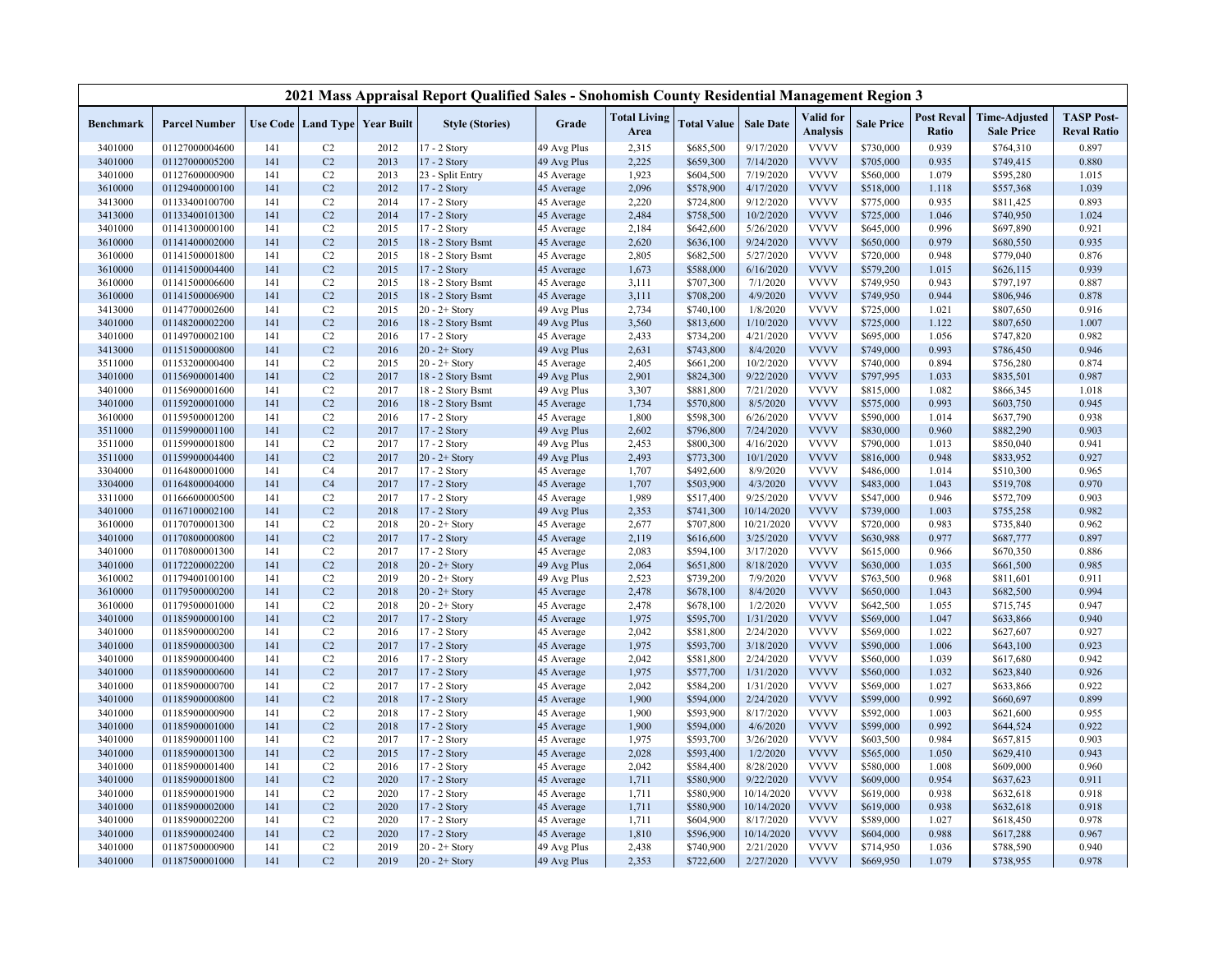|                    |                                  |            |                                  |                                   | 2021 Mass Appraisal Report Qualified Sales - Snohomish County Residential Management Region 3 |                           |                             |                        |                       |                              |                        |                            |                                           |                                         |
|--------------------|----------------------------------|------------|----------------------------------|-----------------------------------|-----------------------------------------------------------------------------------------------|---------------------------|-----------------------------|------------------------|-----------------------|------------------------------|------------------------|----------------------------|-------------------------------------------|-----------------------------------------|
| <b>Benchmark</b>   | <b>Parcel Number</b>             |            |                                  | Use Code   Land Type   Year Built | <b>Style (Stories)</b>                                                                        | Grade                     | <b>Total Living</b><br>Area | <b>Total Value</b>     | <b>Sale Date</b>      | Valid for<br><b>Analysis</b> | <b>Sale Price</b>      | <b>Post Reval</b><br>Ratio | <b>Time-Adjusted</b><br><b>Sale Price</b> | <b>TASP Post-</b><br><b>Reval Ratio</b> |
| 3401000            | 01187500001500                   | 141        | C2                               | 2019                              | $20 - 2 +$ Story                                                                              | 49 Avg Plus               | 2,353                       | \$718,600              | 2/11/2020             | <b>VVVV</b>                  | \$664,950              | 1.081                      | \$733,440                                 | 0.980                                   |
| 3401000            | 01187500002000                   | 141        | C2                               | 2019                              | $20 - 2 +$ Story                                                                              | 49 Avg Plus               | 2,438                       | \$729,100              | 2/11/2020             | <b>VVVV</b>                  | \$694,950              | 1.049                      | \$766,530                                 | 0.951                                   |
| 3401000            | 01187500002600                   | 141        | C2                               | 2019                              | $20 - 2 +$ Story                                                                              | 49 Avg Plus               | 2,438                       | \$729,100              | 2/27/2020             | <b>VVVV</b>                  | \$699,950              | 1.042                      | \$772,045                                 | 0.944                                   |
| 3401000            | 01187500003300                   | 141        | C2                               | 2019                              | $20 - 2 +$ Story                                                                              | 49 Avg Plus               | 2,465                       | \$730,800              | 2/24/2020             | <b>VVVV</b>                  | \$694,950              | 1.052                      | \$766,530                                 | 0.953                                   |
| 3401000            | 01187500003600                   | 141        | C2                               | 2019                              | $20 - 2 +$ Story                                                                              | 49 Avg Plus               | 2,438                       | \$727,100              | 2/3/2020              | <b>VVVV</b>                  | \$699,950              | 1.039                      | \$772,045                                 | 0.942                                   |
| 3304001            | 01194900400100                   | 141        | C2                               | 2020                              | 17 - 2 Story                                                                                  | 45 Average                | 2,668                       | \$722,600              | 6/8/2020              | <b>VVVV</b>                  | \$714,995              | 1.011                      | \$772,910                                 | 0.935                                   |
| 3401000            | 01195100000100                   | 141        | C2                               | 2020                              | 17 - 2 Story                                                                                  | 49 Avg Plus               | 2,749                       | \$751,400              | 8/10/2020             | <b>VVVV</b>                  | \$809,650              | 0.928                      | \$850,133                                 | 0.884                                   |
| 3401000            | 01195100000200                   | 141        | C2                               | 2020                              | 17 - 2 Story                                                                                  | 49 Avg Plus               | 2,749                       | \$751,700              | 8/12/2020             | <b>VVVV</b>                  | \$809,950              | 0.928                      | \$850,448                                 | 0.884                                   |
| 3401000            | 01195100000400                   | 141        | C2                               | 2020                              | 17 - 2 Story                                                                                  | 49 Avg Plus               | 2,352                       | \$693,700              | 9/13/2020             | <b>VVVV</b>                  | \$764,950              | 0.907                      | \$800,903                                 | 0.866                                   |
| 3401000            | 01195100000500                   | 141        | C2                               | 2020                              | 17 - 2 Story                                                                                  | 49 Avg Plus               | 2,553                       | \$727,400              | 9/16/2020             | <b>VVVV</b>                  | \$779,950              | 0.933                      | \$816,608                                 | 0.891                                   |
| 3401000            | 01195100000600                   | 141        | C2                               | 2020                              | 17 - 2 Story                                                                                  | 49 Avg Plus               | 2,352                       | \$693,700              | 8/11/2020             | <b>VVVV</b>                  | \$764,950              | 0.907                      | \$803,198                                 | 0.864                                   |
| 3401000            | 01195100000700                   | 141        | C2                               | 2020                              | 17 - 2 Story                                                                                  | 49 Avg Plus               | 2,553                       | \$727,400              | 7/2/2020              | <b>VVVV</b>                  | \$779,950              | 0.933                      | \$829,087                                 | 0.877                                   |
| 3401000            | 01195100000800                   | 141        | C2                               | 2020                              | 17 - 2 Story                                                                                  | 49 Avg Plus               | 2,749                       | \$751,400              | 7/2/2020              | <b>VVVV</b>                  | \$799,950              | 0.939                      | \$850,347                                 | 0.884                                   |
| 3413000            | 01200300000100                   | 141        | C2                               | 2020                              | $20 - 2 +$ Story                                                                              | 55 Good                   | 2,723                       | \$807,500              | 11/16/2020            | <b>VVVV</b>                  | \$920,000              | 0.878                      | \$920,000                                 | 0.878                                   |
| 3413000            | 01200300000200                   | 141        | C2                               | 2020                              | $20 - 2 +$ Story                                                                              | 55 Good                   | 2,723                       | \$810,900              | 11/16/2020            | <b>VVVV</b>                  | \$924,950              | 0.877                      | \$924,950                                 | 0.877                                   |
| 3413000            | 01200300000300                   | 141        | C2                               | 2020                              | $20 - 2 +$ Story                                                                              | 55 Good                   | 2,723                       | \$813,700              | 12/30/2020            | <b>VVVV</b>                  | \$920,000              | 0.884                      | \$920,000                                 | 0.884                                   |
| 3413000            | 01200300000400                   | 141        | C2                               | 2020                              | $20 - 2 +$ Story                                                                              | 55 Good                   | 2,723                       | \$820,300              | 10/29/2020            | <b>VVVV</b>                  | \$920,000              | 0.892                      | \$940,240                                 | 0.872                                   |
| 3311000            | 00884800000200                   | 142        | C <sub>4</sub>                   | 1976                              | $11 - 1$ Story                                                                                | 45 Average                | 775                         | \$251,200              | 4/27/2020             | <b>VVVV</b>                  | \$275,000              | 0.913                      | \$295,900                                 | 0.849                                   |
| 3311000            | 00884800000600                   | 142        | C <sub>4</sub>                   | 1976                              | 11 - 1 Story                                                                                  | 45 Average                | 875                         | \$275,400              | 10/8/2020             | <b>VVVV</b>                  | \$330,000              | 0.835                      | \$337,260                                 | 0.817                                   |
| 3109000            | 00955000000201                   | 142        | C <sub>4</sub>                   | 2004                              | $20 - 2 +$ Story                                                                              | 41 Avg Minus              | 1,728                       | \$360,400              | 1/17/2020             | <b>VVVV</b>                  | \$361,000              | 0.998                      | \$402,154                                 | 0.896                                   |
| 3511000            | 01047700003900                   | 142        | C <sub>4</sub>                   | 2007                              | $20 - 2 +$ Story                                                                              | 49 Avg Plus               | 1,504                       | \$530,600              | 3/18/2020             | <b>VVVV</b>                  | \$500,000              | 1.061                      | \$545,000                                 | 0.974                                   |
| 3610000            | 01054100000201                   | 142        | C <sub>4</sub>                   | 2007                              | $20 - 2 +$ Story                                                                              | 45 Average                | 1,775                       | \$507,500              | 9/10/2020             | <b>VVVV</b>                  | \$495,000              | 1.025                      | \$518,265                                 | 0.979                                   |
| 3311001            | 01087300013500                   | 142<br>142 | C <sub>4</sub><br>C <sub>4</sub> | 2010<br>2010                      | $20 - 2 +$ Story                                                                              | 45 Average                | 1,456<br>1,238              | \$424,900<br>\$402,100 | 5/26/2020<br>5/5/2020 | <b>VVVV</b><br><b>VVVV</b>   | \$410,000<br>\$375,000 | 1.036                      | \$443,620<br>\$405,750                    | 0.958<br>0.991                          |
| 3311001<br>3311001 | 01087300014500                   | 142        | C <sub>4</sub>                   | 2010                              | $20 - 2 +$ Story<br>$20 - 2 +$ Story                                                          | 45 Average                |                             | \$422,200              | 8/19/2020             | <b>VVVV</b>                  | \$410,000              | 1.072<br>1.030             | \$430,500                                 | 0.981                                   |
| 3311001            | 01087300014800<br>01087300017400 | 142        | C <sub>4</sub>                   | 2011                              | $20 - 2 +$ Story                                                                              | 45 Average                | 1,456<br>1,238              | \$401,800              | 9/26/2020             | <b>VVVV</b>                  | \$400,000              | 1.005                      | \$418,800                                 | 0.959                                   |
| 3311001            | 01087300020300                   | 142        | C <sub>4</sub>                   | 2010                              | $20 - 2 +$ Story                                                                              | 45 Average                | 1,456                       | \$416,800              | 8/13/2020             | <b>VVVV</b>                  | \$415,000              | 1.004                      | \$435,750                                 | 0.957                                   |
| 3311001            | 01088900000100                   | 142        | C <sub>4</sub>                   | 2008                              | $17 - 2$ Story                                                                                | 45 Average<br>49 Avg Plus | 1,736                       | \$512,800              | 7/1/2020              | <b>VVVV</b>                  | \$435,900              | 1.176                      | \$463,362                                 | 1.107                                   |
| 3401000            | 01127200000100                   | 142        | C <sub>4</sub>                   | 2020                              | 17 - 2 Story                                                                                  | 45 Average                | 1,709                       | \$521,400              | 12/11/2020            | <b>VVVV</b>                  | \$525,000              | 0.993                      | \$525,000                                 | 0.993                                   |
| 3401000            | 01127200000200                   | 142        | C <sub>4</sub>                   | 2020                              | 17 - 2 Story                                                                                  | 45 Average                | 1,646                       | \$513,300              | 10/24/2020            | <b>VVVV</b>                  | \$555,000              | 0.925                      | \$567,210                                 | 0.905                                   |
| 3401000            | 01127200000300                   | 142        | C <sub>4</sub>                   | 2020                              | 17 - 2 Story                                                                                  | 45 Average                | 1,709                       | \$547,400              | 2/12/2020             | <b>VVVV</b>                  | \$525,000              | 1.043                      | \$579,075                                 | 0.945                                   |
| 3401000            | 01127200000400                   | 142        | C <sub>4</sub>                   | 2020                              | 17 - 2 Story                                                                                  | 45 Average                | 1,646                       | \$513,300              | 4/1/2020              | <b>VVVV</b>                  | \$555,000              | 0.925                      | \$597,180                                 | 0.860                                   |
| 3401000            | 01127200001101                   | 142        | C <sub>4</sub>                   | 2018                              | 17 - 2 Story                                                                                  | 45 Average                | 1,646                       | \$545,500              | 8/26/2020             | <b>VVVV</b>                  | \$520,000              | 1.049                      | \$546,000                                 | 0.999                                   |
| 3401000            | 01127200001400                   | 142        | C <sub>4</sub>                   | 2012                              | 17 - 2 Story                                                                                  | 45 Average                | 1,683                       | \$534,300              | 12/1/2020             | <b>VVVV</b>                  | \$525,000              | 1.018                      | \$525,000                                 | 1.018                                   |
| 3311001            | 01130900000200                   | 142        | C <sub>5</sub>                   | 2011                              | 17 - 2 Story                                                                                  | 45 Average                | 1,651                       | \$502,100              | 7/8/2020              | <b>VVVV</b>                  | \$484,950              | 1.035                      | \$515,502                                 | 0.974                                   |
| 3311001            | 01135800000200                   | 142        | C <sub>4</sub>                   | 2002                              | 17 - 2 Story                                                                                  | 45 Average                | 1,456                       | \$428,200              | 7/24/2020             | <b>VVVV</b>                  | \$419,000              | 1.022                      | \$445,397                                 | 0.961                                   |
| 3610000            | 01141400000900                   | 142        | C <sub>4</sub>                   | 2015                              | 18 - 2 Story Bsmt                                                                             | 45 Average                | 1,815                       | \$512,500              | 3/24/2020             | <b>VVVV</b>                  | \$473,000              | 1.084                      | \$515,570                                 | 0.994                                   |
| 3610000            | 01141400001000                   | 142        | C <sub>4</sub>                   | 2015                              | 18 - 2 Story Bsmt                                                                             | 45 Average                | 1,815                       | \$513,100              | 12/31/2020            | <b>VVVV</b>                  | \$515,000              | 0.996                      | \$515,000                                 | 0.996                                   |
| 3311001            | 01157700000200                   | 142        | C <sub>4</sub>                   | 2015                              | 17 - 2 Story                                                                                  | 55 Good                   | 3,373                       | \$877,600              | 6/9/2020              | <b>VVVV</b>                  | \$817,500              | 1.074                      | \$883,718                                 | 0.993                                   |
| 3401000            | 01159200002100                   | 142        | C <sub>4</sub>                   | 2017                              | $20 - 2 +$ Story                                                                              | 45 Average                | 2,330                       | \$590,300              | 11/12/2020            | <b>VVVV</b>                  | \$606,000              | 0.974                      | \$606,000                                 | 0.974                                   |
| 3311001            | 01160800000200                   | 142        | C <sub>5</sub>                   | 2015                              | 17 - 2 Story                                                                                  | 45 Average                | 1,909                       | \$564,000              | 5/26/2020             | <b>VVVV</b>                  | \$535,000              | 1.054                      | \$578,870                                 | 0.974                                   |
| 3109000            | 01185600000100                   | 142        | C <sub>4</sub>                   | 2019                              | $20 - 2 +$ Story                                                                              | 45 Average                | 1,902                       | \$470,600              | 11/7/2020             | <b>VVVV</b>                  | \$470,000              | 1.001                      | \$470,000                                 | 1.001                                   |
| 3109000            | 01185600000300                   | 142        | C <sub>4</sub>                   | 2019                              | $20 - 2 +$ Story                                                                              | 45 Average                | 1,955                       | \$477,700              | 11/19/2020            | <b>VVVV</b>                  | \$480,000              | 0.995                      | \$480,000                                 | 0.995                                   |
| 3610000            | 01190800000200                   | 142        | C <sub>4</sub>                   | 2020                              | $20 - 2 +$ Story                                                                              | 45 Average                | 1,356                       | \$496,000              | 3/5/2020              | <b>VVVV</b>                  | \$464,995              | 1.067                      | \$506,845                                 | 0.979                                   |
| 3610000            | 01190800000300                   | 142        | C <sub>4</sub>                   | 2020                              | $20 - 2 +$ Story                                                                              | 45 Average                | 1,424                       | \$502,000              | 2/27/2020             | <b>VVVV</b>                  | \$449,995              | 1.116                      | \$496,344                                 | 1.011                                   |
| 3610000            | 01190800000400                   | 142        | C <sub>4</sub>                   | 2020                              | $20 - 2 +$ Story                                                                              | 45 Average                | 1,424                       | \$502,000              | 3/5/2020              | <b>VVVV</b>                  | \$474,995              | 1.057                      | \$517,745                                 | 0.970                                   |
| 3610000            | 01190800000500                   | 142        | C <sub>4</sub>                   | 2020                              | $20 - 2 +$ Story                                                                              | 45 Average                | 1,356                       | \$496,000              | 2/25/2020             | <b>VVVV</b>                  | \$474,995              | 1.044                      | \$523,919                                 | 0.947                                   |
| 3610000            | 01190800000600                   | 142        | C <sub>4</sub>                   | 2020                              | $20 - 2 +$ Story                                                                              | 45 Average                | 1,356                       | \$496,000              | 3/5/2020              | <b>VVVV</b>                  | \$460,000              | 1.078                      | \$501,400                                 | 0.989                                   |
| 3610000            | 01190800000700                   | 142        | C <sub>4</sub>                   | 2020                              | $20 - 2 +$ Story                                                                              | 45 Average                | 1,852                       | \$547,700              | 3/5/2020              | <b>VVVV</b>                  | \$524,995              | 1.043                      | \$572,245                                 | 0.957                                   |
| 3610000            | 01190800000800                   | 142        | C <sub>4</sub>                   | 2020                              | $20 - 2 +$ Story                                                                              | 45 Average                | 1,852                       | \$547,700              | 6/1/2020              | <b>VVVV</b>                  | \$565,000              | 0.969                      | \$610,765                                 | 0.897                                   |
| 3610000            | 01190800000900                   | 142        | C <sub>4</sub>                   | 2020                              | $20 - 2 +$ Story                                                                              | 45 Average                | 1,356                       | \$496,000              | 6/1/2020              | <b>VVVV</b>                  | \$459,995              | 1.078                      | \$497,255                                 | 0.997                                   |
| 3610000            | 01190800001000                   | 142        | C <sub>4</sub>                   | 2020                              | $20 - 2 +$ Story                                                                              | 45 Average                | 1,424                       | \$502,000              | 5/20/2020             | <b>VVVV</b>                  | \$490,000              | 1.024                      | \$530,180                                 | 0.947                                   |
| 3610000            | 01190800001100                   | 142        | C <sub>4</sub>                   | 2020                              | $20 - 2 +$ Story                                                                              | 45 Average                | 1,424                       | \$502,000              | 6/8/2020              | <b>VVVV</b>                  | \$499,995              | 1.004                      | \$540,495                                 | 0.929                                   |
| 3610000            | 01190800001200                   | 142        | C <sub>4</sub>                   | 2020                              | $20 - 2 +$ Story                                                                              | 45 Average                | 1,356                       | \$496,000              | 5/20/2020             | <b>VVVV</b>                  | \$459,995              | 1.078                      | \$497,715                                 | 0.997                                   |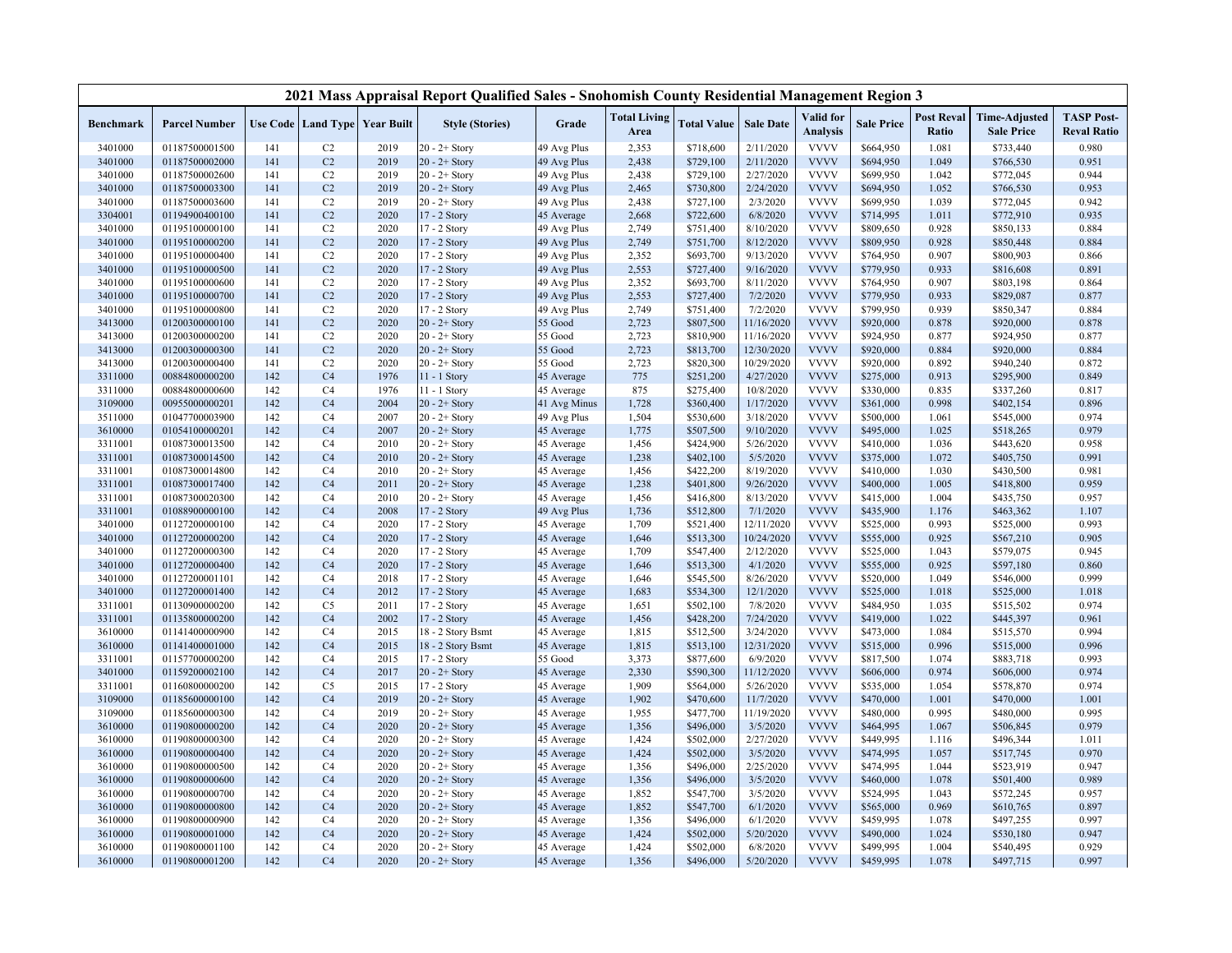|                  |                      |     |                                          |      | 2021 Mass Appraisal Report Qualified Sales - Snohomish County Residential Management Region 3 |             |                             |                    |                  |                              |                   |                            |                                           |                                         |
|------------------|----------------------|-----|------------------------------------------|------|-----------------------------------------------------------------------------------------------|-------------|-----------------------------|--------------------|------------------|------------------------------|-------------------|----------------------------|-------------------------------------------|-----------------------------------------|
| <b>Benchmark</b> | <b>Parcel Number</b> |     | <b>Use Code   Land Type   Year Built</b> |      | <b>Style (Stories)</b>                                                                        | Grade       | <b>Total Living</b><br>Area | <b>Total Value</b> | <b>Sale Date</b> | Valid for<br><b>Analysis</b> | <b>Sale Price</b> | <b>Post Reval</b><br>Ratio | <b>Time-Adjusted</b><br><b>Sale Price</b> | <b>TASP Post-</b><br><b>Reval Ratio</b> |
| 3610000          | 01190800001300       | 142 | C <sub>4</sub>                           | 2020 | $20 - 2 +$ Story                                                                              | 45 Average  | 1,356                       | \$496,000          | 5/20/2020        | <b>VVVV</b>                  | \$464,995         | 1.067                      | \$503,125                                 | 0.986                                   |
| 3610000          | 01190800001400       | 142 | C <sub>4</sub>                           | 2020 | $20 - 2 +$ Story                                                                              | 45 Average  | 1,424                       | \$502,000          | 5/20/2020        | <b>VVVV</b>                  | \$500,000         | 1.004                      | \$541,000                                 | 0.928                                   |
| 3610000          | 01190800001500       | 142 | C <sub>4</sub>                           | 2020 | $20 - 2 +$ Story                                                                              | 45 Average  | 1,852                       | \$528,300          | 5/8/2020         | <b>VVVV</b>                  | \$561,000         | 0.942                      | \$607,002                                 | 0.870                                   |
| 3610000          | 01190900000200       | 142 | C <sub>4</sub>                           | 2019 | 17 - 2 Story                                                                                  | 45 Average  | 2,714                       | \$667,200          | 2/19/2020        | <b>VVVV</b>                  | \$637,200         | 1.047                      | \$702,832                                 | 0.949                                   |
| 3304001          | 01194900100100       | 142 | C <sub>4</sub>                           | 2020 | 17 - 2 Story                                                                                  | 45 Average  | 1,592                       | \$545,000          | 8/6/2020         | <b>VVVV</b>                  | \$519,995         | 1.048                      | \$545,995                                 | 0.998                                   |
| 3304001          | 01194900100200       | 142 | C <sub>4</sub>                           | 2020 | 17 - 2 Story                                                                                  | 45 Average  | 1,592                       | \$545,000          | 8/6/2020         | <b>VVVV</b>                  | \$525,000         | 1.038                      | \$551,250                                 | 0.989                                   |
| 3304001          | 01194900200100       | 142 | C <sub>4</sub>                           | 2020 | $17 - 2$ Story                                                                                | 45 Average  | 1,801                       | \$575,800          | 6/8/2020         | <b>VVVV</b>                  | \$544,995         | 1.057                      | \$589,140                                 | 0.977                                   |
| 3304001          | 01194900200200       | 142 | C <sub>4</sub>                           | 2020 | 17 - 2 Story                                                                                  | 45 Average  | 1,801                       | \$577,800          | 6/8/2020         | <b>VVVV</b>                  | \$544,995         | 1.060                      | \$589,140                                 | 0.981                                   |
| 3304001          | 01194900300100       | 142 | C <sub>4</sub>                           | 2020 | $17 - 2$ Story                                                                                | 45 Average  | 1,592                       | \$545,000          | 8/17/2020        | <b>VVVV</b>                  | \$515,000         | 1.058                      | \$540,750                                 | 1.008                                   |
| 3304001          | 01194900300200       | 142 | C <sub>4</sub>                           | 2020 | 17 - 2 Story                                                                                  | 45 Average  | 1,592                       | \$545,000          | 7/8/2020         | <b>VVVV</b>                  | \$520,000         | 1.048                      | \$552,760                                 | 0.986                                   |
| 3304001          | 01194900500100       | 142 | C <sub>4</sub>                           | 2020 | 17 - 2 Story                                                                                  | 45 Average  | 1,801                       | \$575,800          | 6/8/2020         | <b>VVVV</b>                  | \$535,995         | 1.074                      | \$579,411                                 | 0.994                                   |
| 3304001          | 01194900500200       | 142 | C <sub>4</sub>                           | 2020 | 17 - 2 Story                                                                                  | 45 Average  | 1,801                       | \$573,800          | 6/8/2020         | <b>VVVV</b>                  | \$540,000         | 1.063                      | \$583,740                                 | 0.983                                   |
| 3401000          | 01199500000100       | 142 | C <sub>5</sub>                           | 2020 | 17 - 2 Story                                                                                  | 49 Avg Plus | 2,640                       | \$756,400          | 9/22/2020        | <b>VVVV</b>                  | \$780,000         | 0.970                      | \$816,660                                 | 0.926                                   |
| 3401000          | 01199500000200       | 142 | C <sub>5</sub>                           | 2020 | 17 - 2 Story                                                                                  | 49 Avg Plus | 2,640                       | \$759,300          | 9/22/2020        | <b>VVVV</b>                  | \$780,000         | 0.973                      | \$816,660                                 | 0.930                                   |
| 3311000          | 00441100002400       | 174 | B <sub>3</sub>                           | 1969 | 11 - 1 Story                                                                                  | 45 Average  | 2,280                       | \$528,300          | 7/3/2020         | <b>VVVV</b>                  | \$510,000         | 1.036                      | \$542,130                                 | 0.974                                   |
| 3514000          | 27062000401600       | 183 | G <sub>4</sub>                           |      | N/A                                                                                           | N/A         |                             | \$266,400          | 8/11/2020        | <b>VVVV</b>                  | \$230,000         | 1.158                      | \$241,500                                 | 1.103                                   |
| 3113000          | 00485000002100       | 188 | <b>B6</b>                                | 1986 | 18 - 2 Story Bsmt                                                                             | 49 Avg Plus | 4,032                       | \$845,900          | 8/20/2020        | <b>VVVV</b>                  | \$825,000         | 1.025                      | \$866,250                                 | 0.977                                   |
| 3515001          | 27062200204000       | 830 | G <sub>6</sub>                           | 1981 | 14 - 1 1/2 Story                                                                              | 55 Good     | 3,129                       | \$1,164,700        | 12/23/2020       | <b>VVVV</b>                  | \$1,225,000       | 0.951                      | \$1,225,000                               | 0.951                                   |
| 3401000          | 00373000301001       | 910 | A <sub>9</sub>                           |      | N/A                                                                                           | N/A         |                             | \$1,585,000        | 7/29/2020        | <b>VVVV</b>                  | \$3,850,000       | 0.412                      | \$4,092,550                               | 0.387                                   |
| 3401000          | 00373000301701       | 910 | A <sub>9</sub>                           |      | N/A                                                                                           | N/A         |                             | \$1,357,300        | 7/29/2020        | <b>VVVV</b>                  | \$3,850,000       | 0.353                      | \$4,092,550                               | 0.332                                   |
| 3401000          | 00373000301900       | 910 | A <sub>9</sub>                           |      | N/A                                                                                           | N/A         |                             | \$1,810,300        | 7/15/2020        | <b>VVVV</b>                  | \$1,650,000       | 1.097                      | \$1,753,950                               | 1.032                                   |
| 3401000          | 00373000400202       | 910 | A <sub>9</sub>                           |      | N/A                                                                                           | N/A         |                             | \$981,000          | 8/11/2020        | <b>VVVV</b>                  | \$1,075,000       | 0.913                      | \$1,128,750                               | 0.869                                   |
| 3401000          | 00373000401404       | 910 | A <sub>9</sub>                           |      | N/A                                                                                           | N/A         |                             | \$891,000          | 5/28/2020        | <b>VVVV</b>                  | \$1,800,000       | 0.495                      | \$1,947,600                               | 0.457                                   |
| 3401000          | 00373001202004       | 910 | A <sub>9</sub>                           |      | N/A                                                                                           | N/A         |                             | \$450,000          | 3/10/2020        | <b>VVVV</b>                  | \$1,500,000       | 0.300                      | \$1,635,000                               | 0.275                                   |
| 3401000          | 00373001202006       | 910 | A <sub>9</sub>                           |      | N/A                                                                                           | N/A         |                             | \$450,000          | 3/12/2020        | <b>VVVV</b>                  | \$1,500,000       | 0.300                      | \$1,635,000                               | 0.275                                   |
| 3610000          | 00373002700104       | 910 | <b>B9</b>                                |      | N/A                                                                                           | N/A         |                             | \$744,000          | 5/13/2020        | <b>VVVV</b>                  | \$810,000         | 0.919                      | \$876,420                                 | 0.849                                   |
| 3602000          | 00373101700301       | 910 | A <sub>9</sub>                           |      | N/A                                                                                           | N/A         |                             | \$1,413,100        | 12/23/2020       | <b>VVVV</b>                  | \$1,450,000       | 0.975                      | \$1,450,000                               | 0.975                                   |
| 3602000          | 00380700000601       | 910 | A2                                       |      | N/A                                                                                           | N/A         |                             | \$346,500          | 5/8/2020         | <b>VVVV</b>                  | \$301,000         | 1.151                      | \$325,682                                 | 1.064                                   |
| 3511000          | 00386000002200       | 910 | B1                                       |      | N/A                                                                                           | N/A         |                             | \$217,600          | 7/14/2020        | <b>VVVV</b>                  | \$185,000         | 1.176                      | \$196,655                                 | 1.107                                   |
| 3610002          | 00484800003000       | 910 | B2                                       |      | N/A                                                                                           | N/A         |                             | \$370,000          | 4/9/2020         | <b>VVVV</b>                  | \$1,100,000       | 0.336                      | \$1,183,600                               | 0.313                                   |
| 3514000          | 00505100002800       | 910 | G <sub>4</sub>                           |      | N/A                                                                                           | N/A         |                             | \$382,400          | 10/29/2020       | <b>VVVV</b>                  | \$375,000         | 1.020                      | \$383,250                                 | 0.998                                   |
| 3610002          | 00519400100105       | 910 | <b>B9</b>                                |      | N/A                                                                                           | N/A         |                             | \$373,000          | 4/21/2020        | <b>VVVV</b>                  | \$460,000         | 0.811                      | \$494,960                                 | 0.754                                   |
| 3610002          | 00519400100106       | 910 | <b>B</b> 9                               |      | N/A                                                                                           | N/A         |                             | \$431,000          | 4/21/2020        | <b>VVVV</b>                  | \$460,000         | 0.937                      | \$494,960                                 | 0.871                                   |
| 3311001          | 00573800000300       | 910 | B1                                       |      | N/A                                                                                           | N/A         |                             | \$223,500          | 2/19/2020        | <b>VVVV</b>                  | \$200,000         | 1.118                      | \$220,600                                 | 1.013                                   |
| 3610002          | 00642100000102       | 910 | A <sub>3</sub>                           |      | N/A                                                                                           | N/A         |                             | \$797,000          | 3/25/2020        | <b>VVVV</b>                  | \$609,000         | 1.309                      | \$663,810                                 | 1.201                                   |
| 3610002          | 00642100000103       | 910 | A <sub>3</sub>                           |      | N/A                                                                                           | N/A         |                             | \$398,500          | 3/25/2020        | <b>VVVV</b>                  | \$609,000         | 0.654                      | \$663,810                                 | 0.600                                   |
| 3304000          | 01122500099300       | 910 | B <sub>4</sub>                           |      | N/A                                                                                           | N/A         |                             | \$302,500          | 5/28/2020        | <b>VVVV</b>                  | \$315,000         | 0.960                      | \$340,830                                 | 0.888                                   |
| 3610002          | 01189400000100       | 910 | A <sub>3</sub>                           |      | N/A                                                                                           | N/A         |                             | \$790,400          | 6/3/2020         | <b>VVVV</b>                  | \$650,000         | 1.216                      | \$702,650                                 | 1.125                                   |
| 3401000          | 01194300000100       | 910 | A <sub>3</sub>                           | 2020 | $20 - 2 +$ Story                                                                              | 45 Average  | 2,655                       | \$739,400          | 12/1/2020        | <b>VVVV</b>                  | \$752,251         | 0.983                      | \$752,251                                 | 0.983                                   |
| 3401000          | 01194300001800       | 910 | A <sub>3</sub>                           | 2020 | 17 - 2 Story                                                                                  | 45 Average  | 2,304                       | \$722,900          | 11/12/2020       | <b>VVVV</b>                  | \$739,950         | 0.977                      | \$739,950                                 | 0.977                                   |
| 3401000          | 01194300001900       | 910 | A <sub>3</sub>                           | 2020 | 17 - 2 Story                                                                                  | 45 Average  | 2,403                       | \$739,000          | 12/1/2020        | <b>VVVV</b>                  | \$744,779         | 0.992                      | \$744,779                                 | 0.992                                   |
| 3401000          | 01194300002000       | 910 | A <sub>3</sub>                           | 2020 | 17 - 2 Story                                                                                  | 45 Average  | 2,304                       | \$722,900          | 12/1/2020        | <b>VVVV</b>                  | \$741,445         | 0.975                      | \$741,445                                 | 0.975                                   |
| 3401000          | 01194300002200       | 910 | A <sub>3</sub>                           | 2020 | 17 - 2 Story                                                                                  | 45 Average  | 2,115                       | \$694,700          | 12/3/2020        | <b>VVVV</b>                  | \$679,950         | 1.022                      | \$679,950                                 | 1.022                                   |
| 3401000          | 27041300200700       | 910 | A <sub>9</sub>                           |      | N/A                                                                                           | N/A         |                             | \$2,638,700        | 12/4/2020        | <b>VVVV</b>                  | \$2,400,000       | 1.099                      | \$2,400,000                               | 1.099                                   |
| 3610002          | 27043600401100       | 910 | <b>B9</b>                                |      | N/A                                                                                           | N/A         |                             | \$579,000          | 1/31/2020        | <b>VVVV</b>                  | \$620,000         | 0.934                      | \$690,680                                 | 0.838                                   |
| 3511000          | 27051700102200       | 910 | A <sub>9</sub>                           |      | N/A                                                                                           | N/A         |                             | \$1,015,500        | 11/10/2020       | <b>VVVV</b>                  | \$1,000,000       | 1.016                      | \$1,000,000                               | 1.016                                   |
| 3511000          | 27053300403100       | 910 | A <sub>9</sub>                           |      | N/A                                                                                           | N/A         |                             | \$2,134,700        | 2/10/2020        | <b>VVVV</b>                  | \$2,500,000       | 0.854                      | \$2,757,500                               | 0.774                                   |
| 3511000          | 27053300408600       | 910 | A <sub>9</sub>                           |      | N/A                                                                                           | N/A         |                             | \$1,869,100        | 2/10/2020        | <b>VVVV</b>                  | \$1,720,000       | 1.087                      | \$1,897,160                               | 0.985                                   |
| 3511000          | 27053300408700       | 910 | A <sub>9</sub>                           |      | N/A                                                                                           | N/A         |                             | \$2,187,900        | 2/10/2020        | <b>VVVV</b>                  | \$2,600,000       | 0.842                      | \$2,867,800                               | 0.763                                   |
| 3511000          | 27053300408800       | 910 | A <sub>9</sub>                           |      | N/A                                                                                           | N/A         |                             | \$1,602,300        | 2/10/2020        | <b>VVVV</b>                  | \$1,675,000       | 0.957                      | \$1,847,525                               | 0.867                                   |
| 3514000          | 27062000202200       | 910 | B <sub>4</sub>                           |      | N/A                                                                                           | N/A         |                             | \$269,300          | 11/23/2020       | <b>VVVV</b>                  | \$250,000         | 1.077                      | \$250,000                                 | 1.077                                   |
| 3515000          | 27062100203700       | 910 | <b>B4</b>                                |      | N/A                                                                                           | N/A         |                             | \$286,400          | 7/30/2020        | <b>VVVV</b><br><b>VVVV</b>   | \$279,950         | 1.023                      | \$297,587                                 | 0.962                                   |
| 3515000          | 27062700400300       | 910 | G <sub>4</sub>                           |      | N/A                                                                                           | N/A         |                             | \$222,200          | 9/2/2020         |                              | \$200,000         | 1.111                      | \$209,400                                 | 1.061                                   |
| 3515000          | 27062800401900       | 910 | G <sub>4</sub>                           |      | N/A                                                                                           | N/A         |                             | \$238,000          | 1/27/2020        | <b>VVVV</b>                  | \$184,500         | 1.290                      | \$205,533                                 | 1.158                                   |